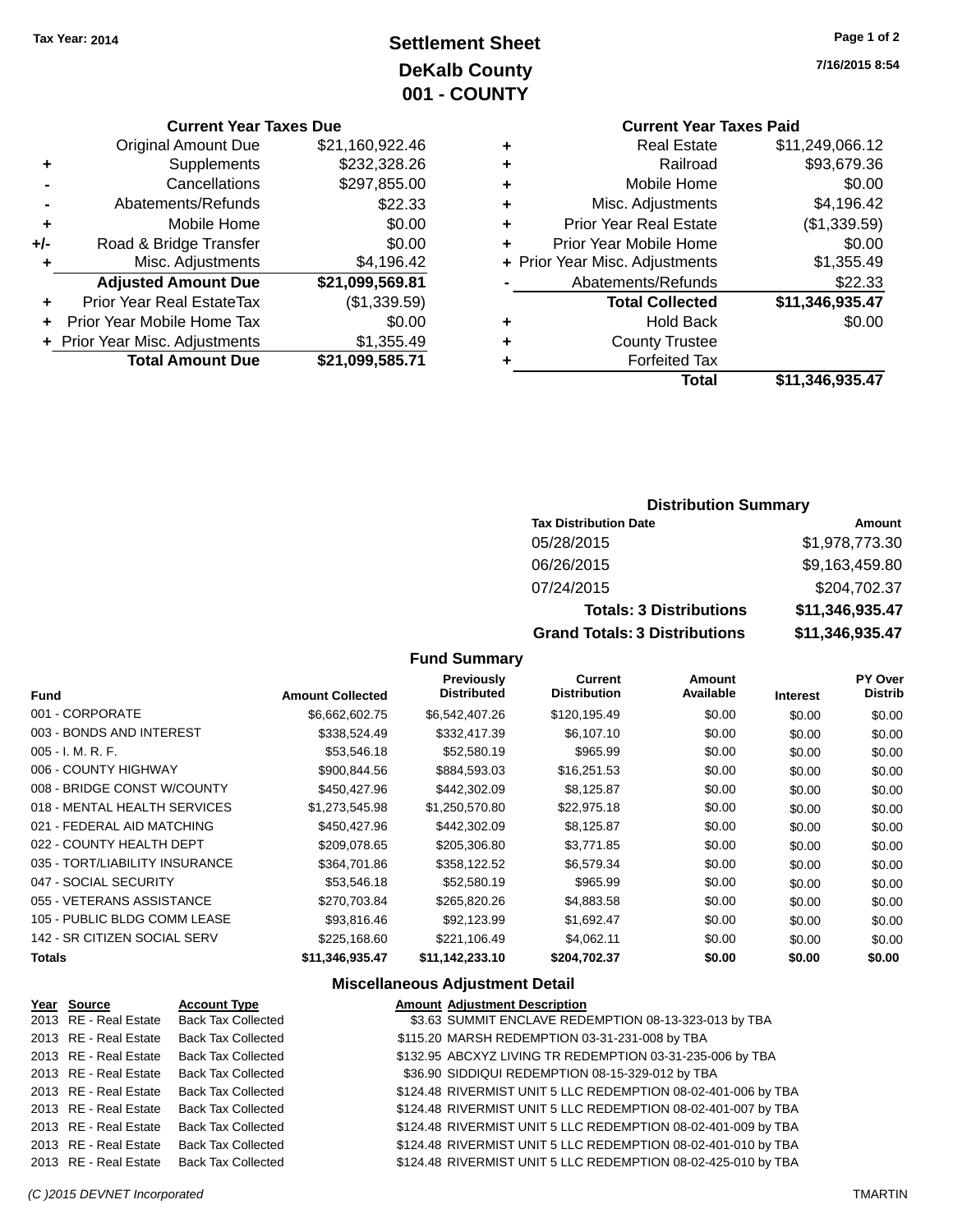## **Settlement Sheet Tax Year: 2014 Page 2 of 2 DeKalb County**

**7/16/2015 8:54**

| rear | Source           | <u>Acc</u> |
|------|------------------|------------|
| 2013 | RE - Real Estate | Bac        |
| 2013 | RE - Real Estate | Bac        |
| 2013 | RE - Real Estate | Bac        |
| 2013 | RE - Real Estate | Bac        |
| 2013 | RE - Real Estate | Bac        |
| 2013 | RE - Real Estate | Bac        |
| 2013 | RE - Real Estate | Bac        |
| 2013 | RE - Real Estate | Bac        |
| 2014 | RE - Real Estate | Bac        |
| 2014 | RE - Real Estate | Bac        |
| 2014 | RE - Real Estate | Bac        |
| 2014 | RE - Real Estate | Pay        |
| 2014 | RE - Real Estate | Pay        |
| 2014 | RE - Real Estate | Pay        |
| 2014 | RE - Real Estate | Pay        |
| 2014 | RE - Real Estate | Bac        |
| 2014 | RE - Real Estate | Bac        |
| 2014 | RE - Real Estate | Bac        |
| -    |                  |            |

**Totals \$5,551.91 27 entries**

**Totals \$22.33 3 entries**

**Miscellaneous Adjustment Detail Year Source Account Type Amount Adjustment Description** 2013 k Tax Collected **Estate State State State State State State State State State Tax Collected** State Tax Collected 2013 REAL ESTATE Y REAL AND TO SALE ASSESS TRACK Tax Collected to ASSASS STALEY REDEMPTION 09-29-251-051 by TBA 2013 Real Estate Tax Collected Captain Collected \$82.41 STALEY REDEMPTION 09-29-251-050 by TBA 2013 k Tax Collected **2013 Real Estate \$35.36 ORIX WILKINSON 2009 TAX 08-12-377-001 by TBA** 2013 REAL ESTATE REAL ESTATE REAL ESTATE REAL ESTATE REAL ESTATE STATE STATE STATE STATE STATE STATE STATE ST 2011 REAL ESTATE REAL ESTATE REAL ESTATE REAL ESTATE STATE STATE STATE STATE STATE STATE STATE STATE STATE ST 25.35 TRUSTEE SALE 19-25-252-014 by TBA 2013 k Tax Collected **2013 Real Estate State SALE 08-14-207-024 by TBA** 2014 k Tax Collected **Canadia** S19.66 TRUSTEE SALE 08-27-279-029 by TBA 2014 k Tax Collected  $$760.64$  SYCAMORE MEADOWS REDEMPTION 06-22-331-006 by TBA 2014 k Tax Collected **Canadia** S19.66 TRUSTEE SALE 08-27-279-027 by TBA 2014 mt In Lieu of Tax **Canada Estate \$1,415.38 HOUSING AUTHORITY** by TBA <sup>2</sup> The Lieu of Tax **Canadian Control Control S1,116.09 HOUSING AUTHORITY by TBA** 2014 In Lieu of Tax **Fig.2014 Real Estate State State State State State State State State State State State In Lieu of Tax** mt In Lieu of Tax  $$113.54$  HOUSING AUTHORITY SUNSET VIEW APARTMENTS by TBA 223.96 DOBSON REDEMPTION 19-26-481-012 by TBA 2021 k Tax Collected **2014 Back Tax Collected** S324.15 RICHWOOD GROUP REDEMPTION 11-03-202-002 by TBA 2014 k Tax Collected **Estate STAGE AMCORE BANK REDEMPTION 02-24-476-009 by TBA** 

#### **Abatement Detail**

## **Year Source Account Type Amount Adjustment Description**

2014 RE - Real Estate RE Abatement \$5.26 PTAB INTEREST REFUND 08-28-201-009 by TBA 2014 RE - Real Estate RE Abatement \$6.39 PTAB INTEREST REFUND 09-20-255-020 by TBA 2014 RE - Real Estate RE Abatement \$10.68 PTAB INTEREST REFUND 03-19-461-008 by TBA

*(C )2015 DEVNET Incorporated* TMARTIN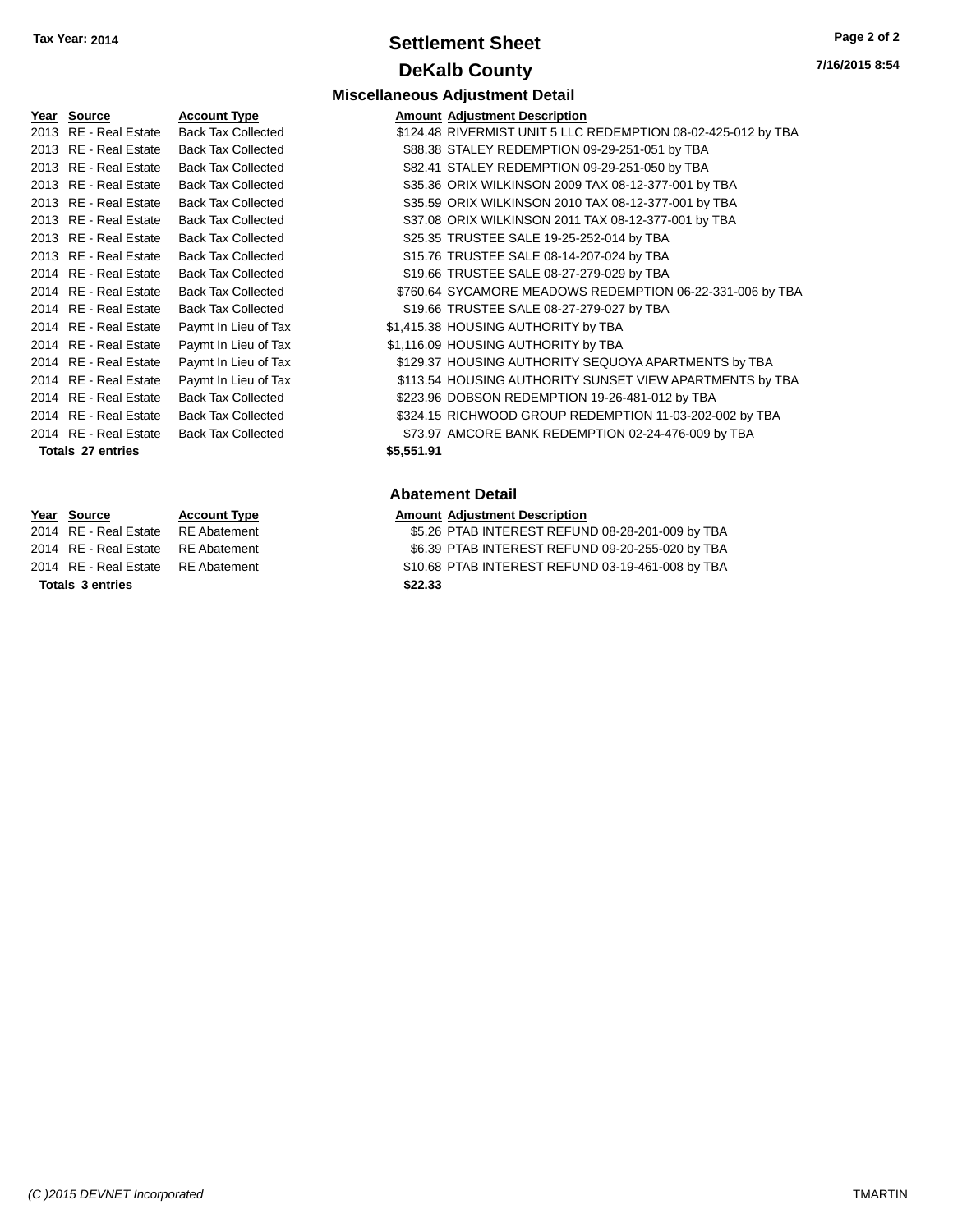## **Settlement Sheet Tax Year: 2014 Page 1 of 2 DeKalb County 002 - FOREST PRESERVE**

**7/16/2015 8:54**

#### **Current Year Taxes Paid**

|   | Total                          | \$798.205.66 |
|---|--------------------------------|--------------|
|   | <b>Forfeited Tax</b>           |              |
| ٠ | <b>County Trustee</b>          |              |
| ٠ | <b>Hold Back</b>               | \$0.00       |
|   | <b>Total Collected</b>         | \$798,205.66 |
|   | Abatements/Refunds             | \$1.57       |
|   | + Prior Year Misc. Adjustments | \$96.15      |
| ÷ | Prior Year Mobile Home         | \$0.00       |
| ٠ | <b>Prior Year Real Estate</b>  | (\$108.55)   |
| ٠ | Misc. Adjustments              | \$294.53     |
| ٠ | Mobile Home                    | \$0.00       |
| ٠ | Railroad                       | \$6,575.05   |
|   | <b>Real Estate</b>             | \$791,350.05 |

|                | <b>Current Year Taxes Due</b>  |                |  |  |
|----------------|--------------------------------|----------------|--|--|
|                | <b>Original Amount Due</b>     | \$1,485,191.95 |  |  |
| ٠              | Supplements                    | \$19,875.77    |  |  |
|                | \$20,905.26<br>Cancellations   |                |  |  |
| $\blacksquare$ | Abatements/Refunds             | \$1.57         |  |  |
| ٠              | Mobile Home                    | \$0.00         |  |  |
| +/-            | Road & Bridge Transfer         | \$0.00         |  |  |
| ٠              | Misc. Adjustments              | \$294.53       |  |  |
|                | <b>Adjusted Amount Due</b>     | \$1,484,455.42 |  |  |
| ٠              | Prior Year Real EstateTax      | (\$108.55)     |  |  |
| ٠              | Prior Year Mobile Home Tax     | \$0.00         |  |  |
|                | + Prior Year Misc. Adjustments | \$96.15        |  |  |
|                | <b>Total Amount Due</b>        | \$1,484,443.02 |  |  |

## **Distribution Summary**

| <b>Tax Distribution Date</b>         | Amount       |
|--------------------------------------|--------------|
| 05/28/2015                           | \$138,910.28 |
| 06/26/2015                           | \$644,928.23 |
| 07/24/2015                           | \$14,367.15  |
| <b>Totals: 3 Distributions</b>       | \$798,205.66 |
| <b>Grand Totals: 3 Distributions</b> | \$798,205.66 |

## **Fund Summary**

| Fund                                                | <b>Amount Collected</b> | Previously<br><b>Distributed</b> | Current<br><b>Distribution</b> | Amount<br>Available | <b>Interest</b> | <b>PY Over</b><br><b>Distrib</b> |
|-----------------------------------------------------|-------------------------|----------------------------------|--------------------------------|---------------------|-----------------|----------------------------------|
| 001 - CORPORATE                                     | \$542,826,90            | \$533.056.40                     | \$9,770.50                     | \$0.00              | \$0.00          | \$0.00                           |
| $005 - I. M. R. F.$                                 | \$134,385.95            | \$131,967.09                     | \$2,418.86                     | \$0.00              | \$0.00          | \$0.00                           |
| 035 - TORT JUDGEMENTS/LIABILITY<br><b>INSURANCE</b> | \$107.508.74            | \$105.573.66                     | \$1.935.08                     | \$0.00              | \$0.00          | \$0.00                           |
| 047 - SOCIAL SECURITY                               | \$13,484,07             | \$13,241.36                      | \$242.71                       | \$0.00              | \$0.00          | \$0.00                           |
| <b>Totals</b>                                       | \$798,205,66            | \$783,838.51                     | \$14,367.15                    | \$0.00              | \$0.00          | \$0.00                           |

## **Miscellaneous Adjustment Detail**

| Year Source           | <b>Account Type</b>       | <b>Amount Adjustment Description</b>                        |
|-----------------------|---------------------------|-------------------------------------------------------------|
| 2013 RE - Real Estate | <b>Back Tax Collected</b> | \$0.26 SUMMIT ENCLAVE REDEMPTION 08-13-323-013 by TBA       |
| 2013 RE - Real Estate | <b>Back Tax Collected</b> | \$8.17 MARSH REDEMPTION 03-31-231-008 by TBA                |
| 2013 RE - Real Estate | <b>Back Tax Collected</b> | \$9.43 ABCXYZ LIVING TR REDEMPTION 03-31-235-006 by TBA     |
| 2013 RE - Real Estate | <b>Back Tax Collected</b> | \$2.62 SIDDIQUI REDEMPTION 08-15-329-012 by TBA             |
| 2013 RE - Real Estate | <b>Back Tax Collected</b> | \$8.83 RIVERMIST UNIT 5 LLC REDEMPTION 08-02-401-006 by TBA |
| 2013 RE - Real Estate | <b>Back Tax Collected</b> | \$8.83 RIVERMIST UNIT 5 LLC REDEMPTION 08-02-401-007 by TBA |
| 2013 RE - Real Estate | <b>Back Tax Collected</b> | \$8.83 RIVERMIST UNIT 5 LLC REDEMPTION 08-02-401-009 by TBA |
| 2013 RE - Real Estate | <b>Back Tax Collected</b> | \$8.83 RIVERMIST UNIT 5 LLC REDEMPTION 08-02-401-010 by TBA |
| 2013 RE - Real Estate | <b>Back Tax Collected</b> | \$8.83 RIVERMIST UNIT 5 LLC REDEMPTION 08-02-425-010 by TBA |
| 2013 RE - Real Estate | <b>Back Tax Collected</b> | \$8.83 RIVERMIST UNIT 5 LLC REDEMPTION 08-02-425-012 by TBA |
| 2013 RE - Real Estate | <b>Back Tax Collected</b> | \$6.27 STALEY REDEMPTION 09-29-251-051 by TBA               |
| 2013 RE - Real Estate | <b>Back Tax Collected</b> | \$5.84 STALEY REDEMPTION 09-29-251-050 by TBA               |
| 2013 RE - Real Estate | <b>Back Tax Collected</b> | \$2.51 ORIX WILKINSON 2009 TAX 08-12-377-001 by TBA         |
| 2013 RE - Real Estate | <b>Back Tax Collected</b> | \$2.52 ORIX WILKINSON 2010 TAX 08-12-377-001 by TBA         |
| 2013 RE - Real Estate | <b>Back Tax Collected</b> | \$2.63 ORIX WILKINSON 2011 TAX 08-12-377-001 by TBA         |
| 2013 RE - Real Estate | <b>Back Tax Collected</b> | \$1.80 TRUSTEE SALE 19-25-252-014 by TBA                    |
| 2013 RE - Real Estate | <b>Back Tax Collected</b> | \$1.12 TRUSTEE SALE 08-14-207-024 by TBA                    |
| 2014 RE - Real Estate | <b>Back Tax Collected</b> | \$1.38 TRUSTEE SALE 08-27-279-029 by TBA                    |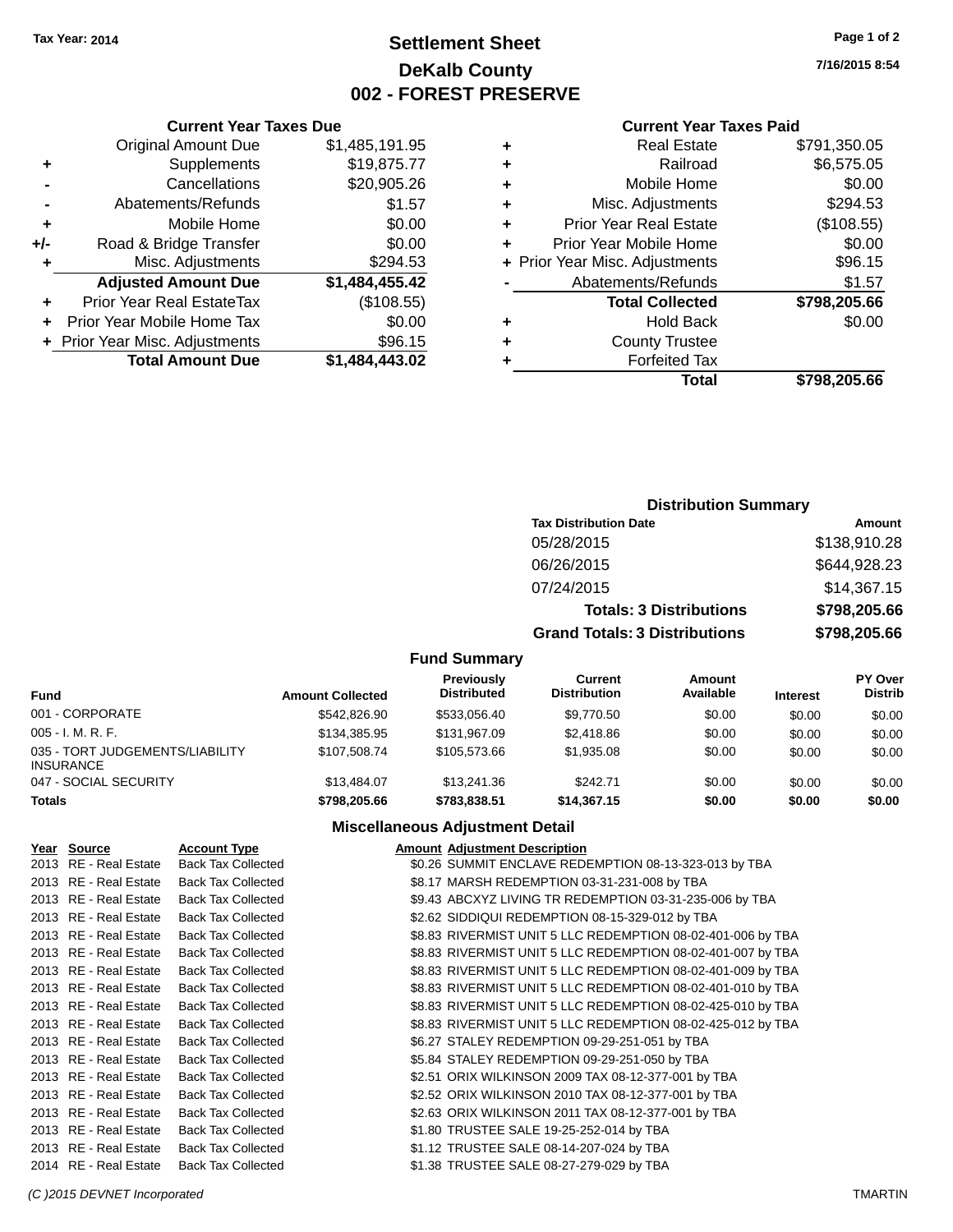## **Settlement Sheet Tax Year: 2014 Page 2 of 2 DeKalb County**

**7/16/2015 8:54**

#### **Miscellaneous Adjustment Detail**

| Year Source           | <b>Account Type</b>       |          | <b>Amount Adjustment Description</b>                     |
|-----------------------|---------------------------|----------|----------------------------------------------------------|
| 2014 RE - Real Estate | <b>Back Tax Collected</b> |          | \$53.39 SYCAMORE MEADOWS REDEMPTION 06-22-331-006 by TBA |
| 2014 RE - Real Estate | <b>Back Tax Collected</b> |          | \$1.38 TRUSTEE SALE 08-27-279-027 by TBA                 |
| 2014 RE - Real Estate | Paymt In Lieu of Tax      |          | \$99.34 HOUSING AUTHORITY by TBA                         |
| 2014 RE - Real Estate | Paymt In Lieu of Tax      |          | \$78.33 HOUSING AUTHORITY by TBA                         |
| 2014 RE - Real Estate | Paymt In Lieu of Tax      |          | \$9.08 HOUSING AUTHORITY SEQUOYA APARTMENTS by TBA       |
| 2014 RE - Real Estate | Paymt In Lieu of Tax      |          | \$7.97 HOUSING AUTHORITY SUNSET VIEW APARTMENTS by TBA   |
| 2014 RE - Real Estate | <b>Back Tax Collected</b> |          | \$15.72 DOBSON REDEMPTION 19-26-481-012 by TBA           |
| 2014 RE - Real Estate | <b>Back Tax Collected</b> |          | \$22.75 RICHWOOD GROUP REDEMPTION 11-03-202-002 by TBA   |
| 2014 RE - Real Estate | <b>Back Tax Collected</b> |          | \$5.19 AMCORE BANK REDEMPTION 02-24-476-009 by TBA       |
| Totals 27 entries     |                           | \$390.68 |                                                          |
|                       |                           |          |                                                          |
|                       |                           |          |                                                          |

**Totals \$1.57 3 entries**

## **Abatement Detail**

**Year Source Account Type Amount Adjustment Description**<br>2014 RE - Real Estate RE Abatement **60.37 PTAB INTEREST REFUN** 

\$0.37 PTAB INTEREST REFUND 08-28-201-009 by TBA 2014 RE - Real Estate RE Abatement \$0.45 PTAB INTEREST REFUND 09-20-255-020 by TBA

2014 RE - Real Estate RE Abatement \$0.75 PTAB INTEREST REFUND 03-19-461-008 by TBA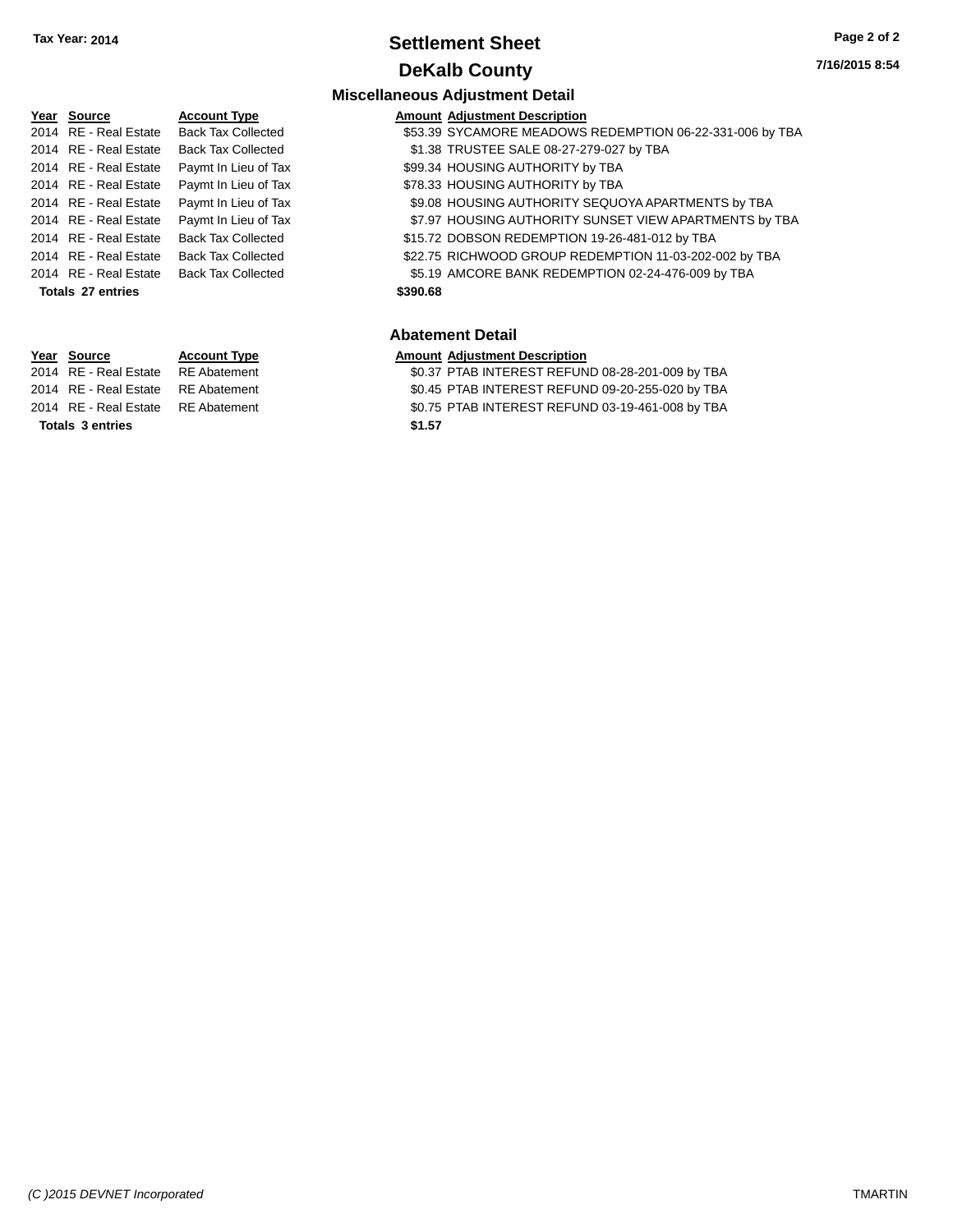## **Settlement Sheet Tax Year: 2014 Page 1 of 1 DeKalb County 003 - AFTON TOWNSHIP**

**7/16/2015 8:54**

|     | <b>Current Year Taxes Due</b>  |             |  |  |  |
|-----|--------------------------------|-------------|--|--|--|
|     | <b>Original Amount Due</b>     | \$75,100.99 |  |  |  |
| ٠   | Supplements                    | \$586.90    |  |  |  |
|     | Cancellations                  | \$649.25    |  |  |  |
|     | Abatements/Refunds             | \$0.00      |  |  |  |
| ٠   | Mobile Home                    | \$0.00      |  |  |  |
| +/- | Road & Bridge Transfer         | \$0.00      |  |  |  |
|     | Misc. Adjustments              | \$55.82     |  |  |  |
|     | <b>Adjusted Amount Due</b>     | \$75,094.46 |  |  |  |
| ÷   | Prior Year Real EstateTax      | \$0.00      |  |  |  |
|     | Prior Year Mobile Home Tax     | \$0.00      |  |  |  |
|     | + Prior Year Misc. Adjustments | \$0.00      |  |  |  |
|     | <b>Total Amount Due</b>        | \$75.094.46 |  |  |  |
|     |                                |             |  |  |  |

## **Current Year Taxes Paid +** Real Estate \$40,968.80

| Railroad                       | \$787.91    |
|--------------------------------|-------------|
| Mobile Home                    | \$0.00      |
| Misc. Adjustments              | \$55.82     |
| <b>Prior Year Real Estate</b>  | \$0.00      |
| Prior Year Mobile Home         | \$0.00      |
| + Prior Year Misc. Adjustments | \$0.00      |
| Abatements/Refunds             | \$0.00      |
| <b>Total Collected</b>         | \$41,812.53 |
| <b>Hold Back</b>               | \$0.00      |
| <b>County Trustee</b>          |             |
| <b>Forfeited Tax</b>           |             |
| Total                          | \$41,812.53 |
|                                |             |

| <b>Distribution Summary</b>          |             |
|--------------------------------------|-------------|
| <b>Tax Distribution Date</b>         | Amount      |
| 05/28/2015                           | \$6,397.70  |
| 06/26/2015                           | \$34,810.85 |
| 07/24/2015                           | \$603.98    |
| <b>Totals: 3 Distributions</b>       | \$41,812.53 |
| <b>Grand Totals: 3 Distributions</b> | \$41,812.53 |

## **Fund Summary**

| <b>Fund</b>                                         | <b>Amount Collected</b> | <b>Previously</b><br><b>Distributed</b> | Current<br><b>Distribution</b> | Amount<br>Available | <b>Interest</b> | PY Over<br><b>Distrib</b> |
|-----------------------------------------------------|-------------------------|-----------------------------------------|--------------------------------|---------------------|-----------------|---------------------------|
| 001 - CORPORATE                                     | \$31,815.62             | \$31,356.05                             | \$459.57                       | \$0.00              | \$0.00          | \$0.00                    |
| $005 - I. M. R. F.$                                 | \$3.620.21              | \$3.567.92                              | \$52.29                        | \$0.00              | \$0.00          | \$0.00                    |
| 027 - AUDIT                                         | \$972.64                | \$958.59                                | \$14.05                        | \$0.00              | \$0.00          | \$0.00                    |
| 035 - TORT JUDGEMENTS/LIABILITY<br><b>INSURANCE</b> | \$1,671.04              | \$1,646.90                              | \$24.14                        | \$0.00              | \$0.00          | \$0.00                    |
| 047 - SOCIAL SECURITY                               | \$3,342.03              | \$3,293,75                              | \$48.28                        | \$0.00              | \$0.00          | \$0.00                    |
| 054 - GENERAL ASSISTANCE                            | \$390.99                | \$385.34                                | \$5.65                         | \$0.00              | \$0.00          | \$0.00                    |
| Totals                                              | \$41,812.53             | \$41,208.55                             | \$603.98                       | \$0.00              | \$0.00          | \$0.00                    |

## **Miscellaneous Adjustment Detail**

**Year Source Account Type Amount Adjustment Description Totals \$55.82 1 entries**

\$55.82 RICHWOOD GROUP REDEMPTION 11-03-202-002 by TBA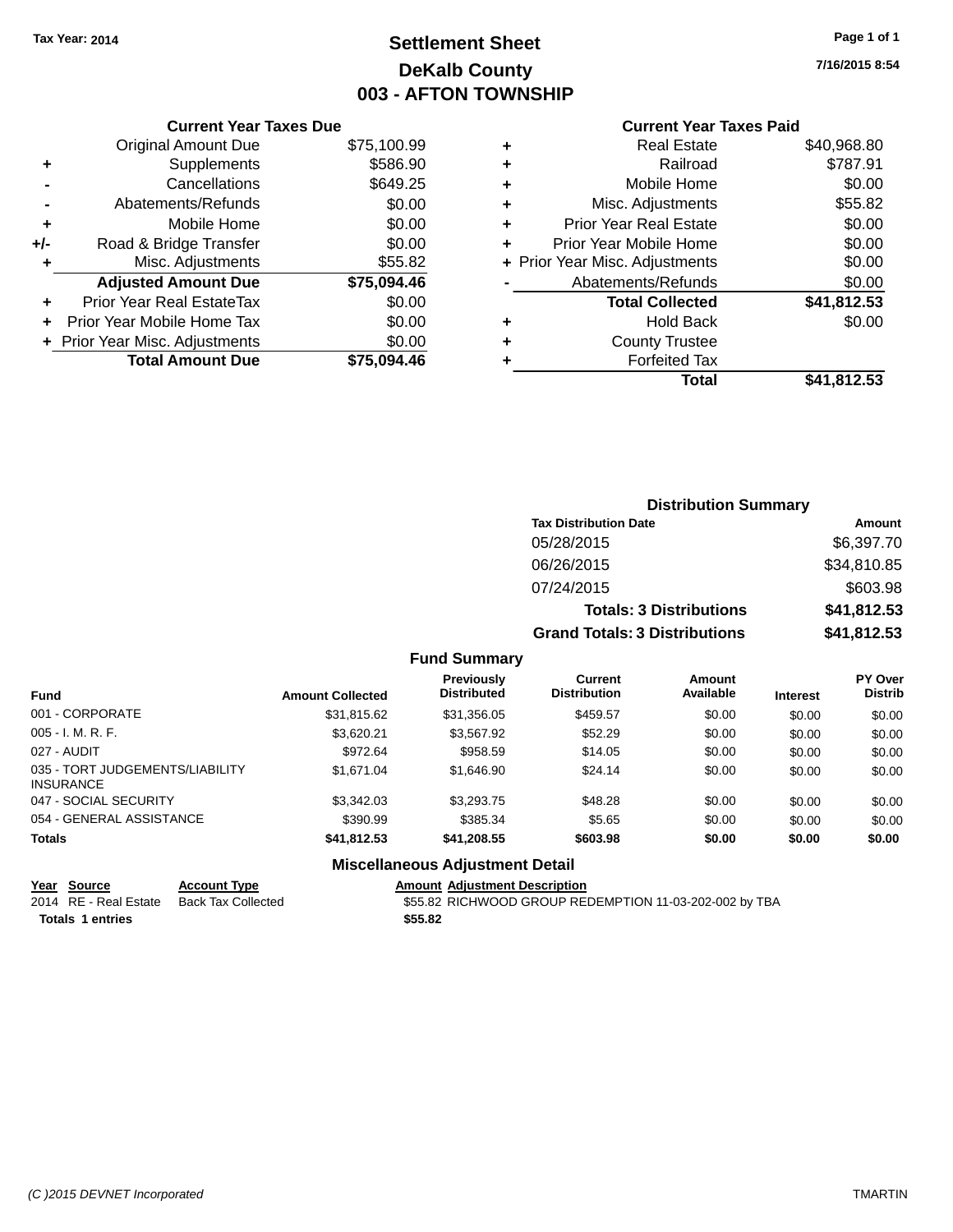## **Settlement Sheet Tax Year: 2014 Page 1 of 1 DeKalb County 004 - AFTON ROAD & BRIDGE**

**7/16/2015 8:54**

#### **Current Year Taxes Paid**

|     | <b>Original Amount Due</b>       | \$310,928.18 |
|-----|----------------------------------|--------------|
| ٠   | Supplements                      | \$2,290.04   |
|     | Cancellations                    | \$2,546.70   |
|     | Abatements/Refunds               | \$0.00       |
| ٠   | Mobile Home                      | \$0.00       |
| +/- | Road & Bridge Transfer           | (\$8,926.74) |
| ٠   | Misc. Adjustments                | \$231.09     |
|     | <b>Adjusted Amount Due</b>       | \$301,975.87 |
| ÷   | <b>Prior Year Real EstateTax</b> | \$0.00       |
| ÷   | Prior Year Mobile Home Tax       | \$0.00       |
|     | + Prior Year Misc. Adjustments   | \$0.00       |
|     | <b>Total Amount Due</b>          | \$301,975.87 |
|     |                                  |              |

**Current Year Taxes Due**

| ٠ | <b>Real Estate</b>             | \$160,689.41 |
|---|--------------------------------|--------------|
| ٠ | Railroad                       | \$3,262.04   |
| ÷ | Mobile Home                    | \$0.00       |
| ٠ | Misc. Adjustments              | \$231.09     |
| ٠ | <b>Prior Year Real Estate</b>  | \$0.00       |
| ÷ | Prior Year Mobile Home         | \$0.00       |
|   | + Prior Year Misc. Adjustments | \$0.00       |
|   | Abatements/Refunds             | \$0.00       |
|   | <b>Total Collected</b>         | \$164,182.54 |
| ٠ | <b>Hold Back</b>               | \$0.00       |
| ٠ | <b>County Trustee</b>          |              |
|   | <b>Forfeited Tax</b>           |              |
|   | <b>Total</b>                   | \$164,182.54 |
|   |                                |              |

**Grand Totals: 3 Distributions \$164,182.54**

| <b>Road and Bridge Summary</b> |             |               | <b>Distribution Summary</b>    |              |  |
|--------------------------------|-------------|---------------|--------------------------------|--------------|--|
| <b>Municipality</b>            | Amt. Due    | Amt. Distrib. | <b>Tax Distribution Date</b>   | Amount       |  |
| <b>CITY OF DEKALB</b>          | \$15,997.33 | \$8.926.74    | 05/28/2015                     | \$25,095.32  |  |
| Totals                         | \$15,997.33 | \$8,926.74    | 06/26/2015                     | \$136,718.11 |  |
|                                |             |               | 07/24/2015                     | \$2,369.11   |  |
|                                |             |               | <b>Totals: 3 Distributions</b> | \$164,182.54 |  |

**Fund Summary Fund Interest Amount Collected Distributed PY Over Distrib Amount Available Current Distribution Previously** 007 - ROAD AND BRIDGE \$96,184.16 \$94,797.28 \$1,386.88 \$0.00 \$0.00 \$0.00 \$0.00 008 - BRIDGE CONST W/COUNTY  $$8,345.43$   $$8,224.88$   $$120.55$   $$0.00$   $$0.00$   $$0.00$ 009 - PERMANENT ROAD \$44,734.39 \$646.18 \$0.00 \$0.00 \$0.00 \$0.00 \$0.00 \$0.00 \$0.00 \$0.00 \$0.00 \$0.0 010 - EQUIPMENT AND BUILDING \$14,918.56 \$14,703.06 \$215.50 \$0.00 \$0.00 \$0.00 \$0.00 **Totals \$164,182.54 \$161,813.43 \$2,369.11 \$0.00 \$0.00 \$0.00 Miscellaneous Adjustment Detail**

## **Year Source Account Type Amount Adjustment Description**

**Totals 1 entries** \$231.09

2014 RE - Real Estate Back Tax Collected \$231.09 RICHWOOD GROUP REDEMPTION 11-03-202-002 by TBA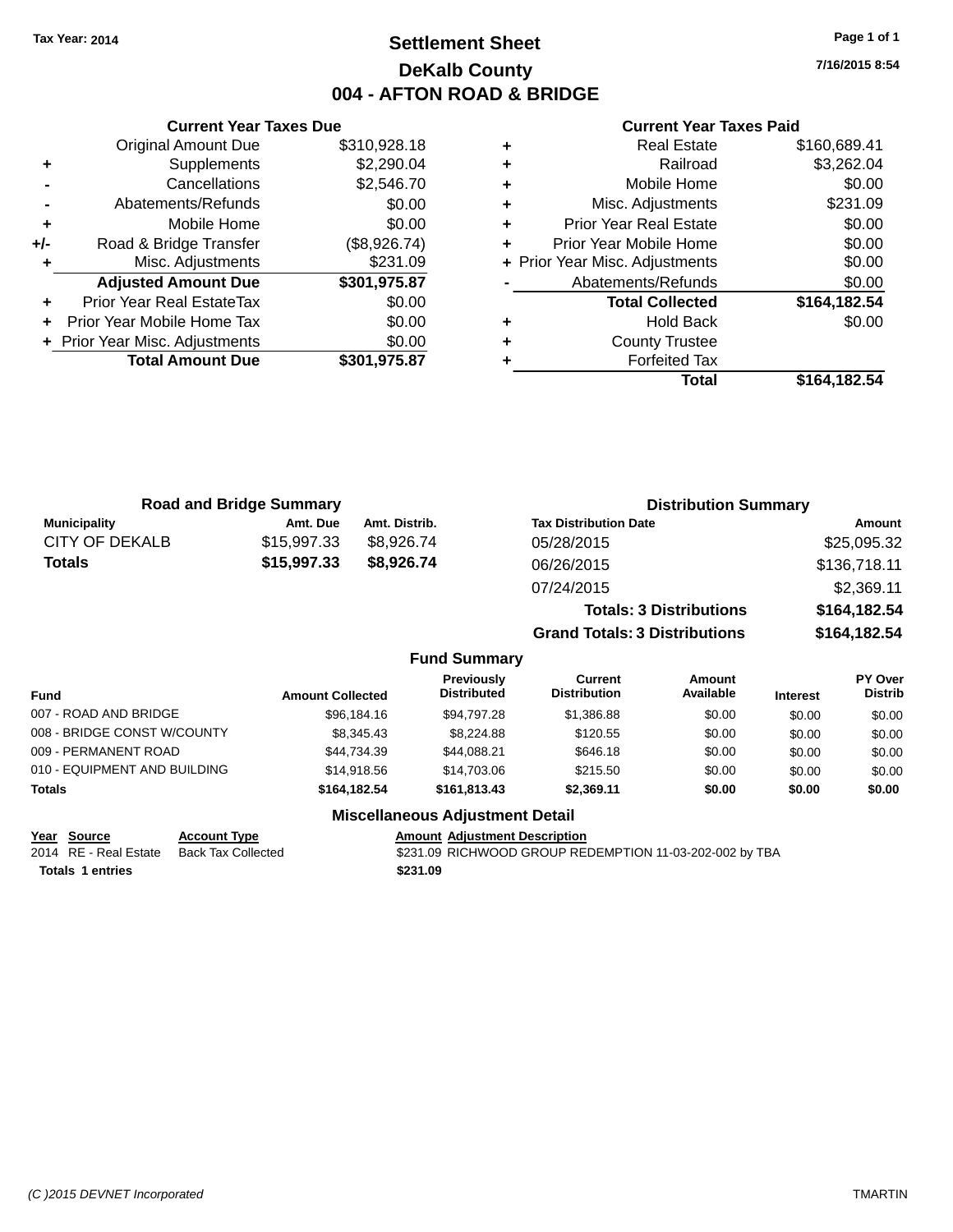## **Settlement Sheet Tax Year: 2014 Page 1 of 1 DeKalb County 005 - CLINTON TOWNSHIP**

**7/16/2015 8:54**

## **Current Year Taxes Paid**

|     | <b>Current Year Taxes Due</b>  |             |
|-----|--------------------------------|-------------|
|     | <b>Original Amount Due</b>     | \$95,864.73 |
| ٠   | Supplements                    | \$130.00    |
|     | Cancellations                  | \$153.71    |
|     | Abatements/Refunds             | \$0.00      |
| ÷   | Mobile Home                    | \$0.00      |
| +/- | Road & Bridge Transfer         | \$0.00      |
|     | Misc. Adjustments              | \$0.00      |
|     | <b>Adjusted Amount Due</b>     | \$95,841.02 |
| ٠   | Prior Year Real EstateTax      | \$0.00      |
|     | Prior Year Mobile Home Tax     | \$0.00      |
|     | + Prior Year Misc. Adjustments | \$0.00      |
|     | <b>Total Amount Due</b>        | \$95.841.02 |
|     |                                |             |

|   | <b>Real Estate</b>             | \$51,529.14 |
|---|--------------------------------|-------------|
| ٠ | Railroad                       | \$1,020.20  |
| ٠ | Mobile Home                    | \$0.00      |
| ٠ | Misc. Adjustments              | \$0.00      |
| ٠ | <b>Prior Year Real Estate</b>  | \$0.00      |
| ٠ | Prior Year Mobile Home         | \$0.00      |
|   | + Prior Year Misc. Adjustments | \$0.00      |
|   | Abatements/Refunds             | \$0.00      |
|   | <b>Total Collected</b>         | \$52,549.34 |
| ٠ | <b>Hold Back</b>               | \$0.00      |
|   | <b>County Trustee</b>          |             |
| ٠ | <b>Forfeited Tax</b>           |             |
|   | Total                          | \$52.549.34 |
|   |                                |             |

| <b>Distribution Summary</b>          |             |
|--------------------------------------|-------------|
| <b>Tax Distribution Date</b>         | Amount      |
| 05/28/2015                           | \$9,502.83  |
| 06/26/2015                           | \$41,639.58 |
| 07/24/2015                           | \$1,406.93  |
| <b>Totals: 3 Distributions</b>       | \$52,549.34 |
| <b>Grand Totals: 3 Distributions</b> | \$52,549.34 |

| <b>Fund</b>                                         | <b>Amount Collected</b> | <b>Previously</b><br><b>Distributed</b> | Current<br><b>Distribution</b> | <b>Amount</b><br>Available | <b>Interest</b> | <b>PY Over</b><br><b>Distrib</b> |
|-----------------------------------------------------|-------------------------|-----------------------------------------|--------------------------------|----------------------------|-----------------|----------------------------------|
| 001 - CORPORATE                                     | \$44,595.43             | \$43,401.45                             | \$1,193.98                     | \$0.00                     | \$0.00          | \$0.00                           |
| $005 - I. M. R. F.$                                 | \$219.45                | \$213.57                                | \$5.88                         | \$0.00                     | \$0.00          | \$0.00                           |
| 027 - AUDIT                                         | \$56.07                 | \$54.57                                 | \$1.50                         | \$0.00                     | \$0.00          | \$0.00                           |
| 035 - TORT JUDGEMENTS/LIABILITY<br><b>INSURANCE</b> | \$1,097.28              | \$1,067.90                              | \$29.38                        | \$0.00                     | \$0.00          | \$0.00                           |
| 047 - SOCIAL SECURITY                               | \$2.194.51              | \$2,135.76                              | \$58.75                        | \$0.00                     | \$0.00          | \$0.00                           |
| 054 - GENERAL ASSISTANCE                            | \$4,386,60              | \$4,269.16                              | \$117.44                       | \$0.00                     | \$0.00          | \$0.00                           |
| <b>Totals</b>                                       | \$52,549.34             | \$51,142.41                             | \$1,406.93                     | \$0.00                     | \$0.00          | \$0.00                           |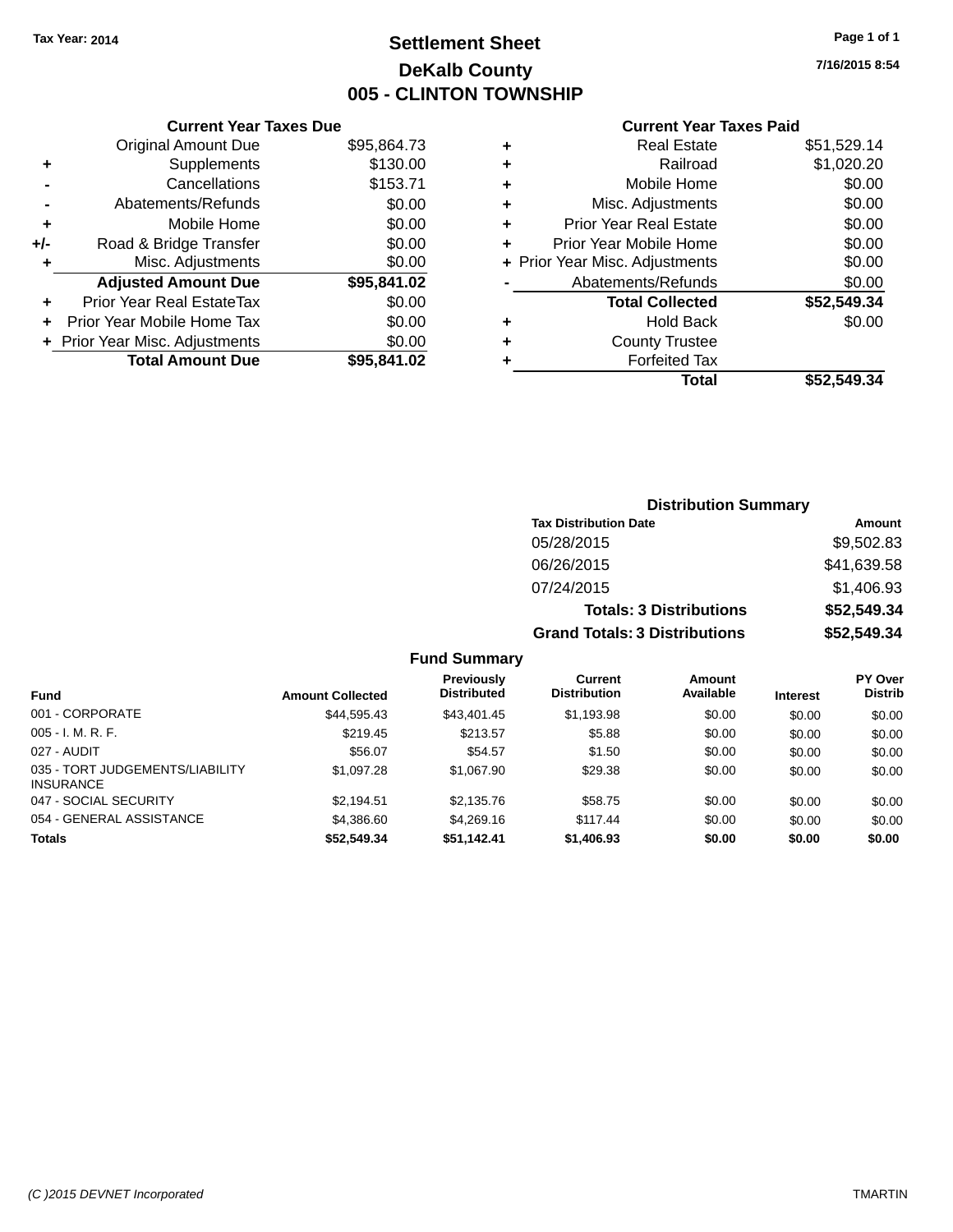## **Settlement Sheet Tax Year: 2014 Page 1 of 1 DeKalb County 006 - CLINTON TWP LIBRARY**

**7/16/2015 8:54**

| <b>Current Year Taxes Due</b> |             |
|-------------------------------|-------------|
| <b>Original Amount Due</b>    | \$88,427.58 |
| Supplements                   | \$119.92    |
| Cancellations                 | \$141.79    |
| Abatements/Refunds            | \$0.00      |
| Mobile Home                   | \$0.00      |
| Road & Bridge Transfer        | \$0.00      |
| Misc. Adjustments             | \$0.00      |
| <b>Adjusted Amount Due</b>    | \$88,405.71 |
| Prior Year Real EstateTax     | \$0.00      |
| Prior Year Mobile Home Tax    | \$0.00      |
| Prior Year Misc. Adjustments  | \$0.00      |
| <b>Total Amount Due</b>       | \$88,405.71 |
|                               |             |

|   | <b>Real Estate</b>             | \$47,530.64 |
|---|--------------------------------|-------------|
| ٠ | Railroad                       | \$941.05    |
| ٠ | Mobile Home                    | \$0.00      |
| ٠ | Misc. Adjustments              | \$0.00      |
| ٠ | Prior Year Real Estate         | \$0.00      |
| ٠ | Prior Year Mobile Home         | \$0.00      |
|   | + Prior Year Misc. Adjustments | \$0.00      |
|   | Abatements/Refunds             | \$0.00      |
|   | <b>Total Collected</b>         | \$48,471.69 |
| ٠ | Hold Back                      | \$0.00      |
| ٠ | <b>County Trustee</b>          |             |
| ٠ | <b>Forfeited Tax</b>           |             |
|   | Total                          | \$48.471.69 |
|   |                                |             |

|               |                         |                                  | <b>Distribution Summary</b>           |                                |                 |                                  |  |
|---------------|-------------------------|----------------------------------|---------------------------------------|--------------------------------|-----------------|----------------------------------|--|
|               |                         |                                  | <b>Tax Distribution Date</b>          |                                |                 | Amount                           |  |
|               |                         |                                  | 05/28/2015                            |                                |                 | \$8,765.67                       |  |
|               |                         |                                  | 06/26/2015                            |                                |                 | \$38,408.33                      |  |
|               |                         |                                  | 07/24/2015                            |                                |                 | \$1,297.69                       |  |
|               |                         |                                  |                                       | <b>Totals: 3 Distributions</b> |                 | \$48,471.69                      |  |
|               |                         |                                  | <b>Grand Totals: 3 Distributions</b>  |                                |                 | \$48,471.69                      |  |
|               |                         | <b>Fund Summary</b>              |                                       |                                |                 |                                  |  |
| Fund          | <b>Amount Collected</b> | Previously<br><b>Distributed</b> | <b>Current</b><br><b>Distribution</b> | Amount<br>Available            | <b>Interest</b> | <b>PY Over</b><br><b>Distrib</b> |  |
| 016 - LIBRARY | \$48,471.69             | \$47,174.00                      | \$1,297.69                            | \$0.00                         | \$0.00          | \$0.00                           |  |
| <b>Totals</b> | \$48,471.69             | \$47,174.00                      | \$1,297.69                            | \$0.00                         | \$0.00          | \$0.00                           |  |
|               |                         |                                  |                                       |                                |                 |                                  |  |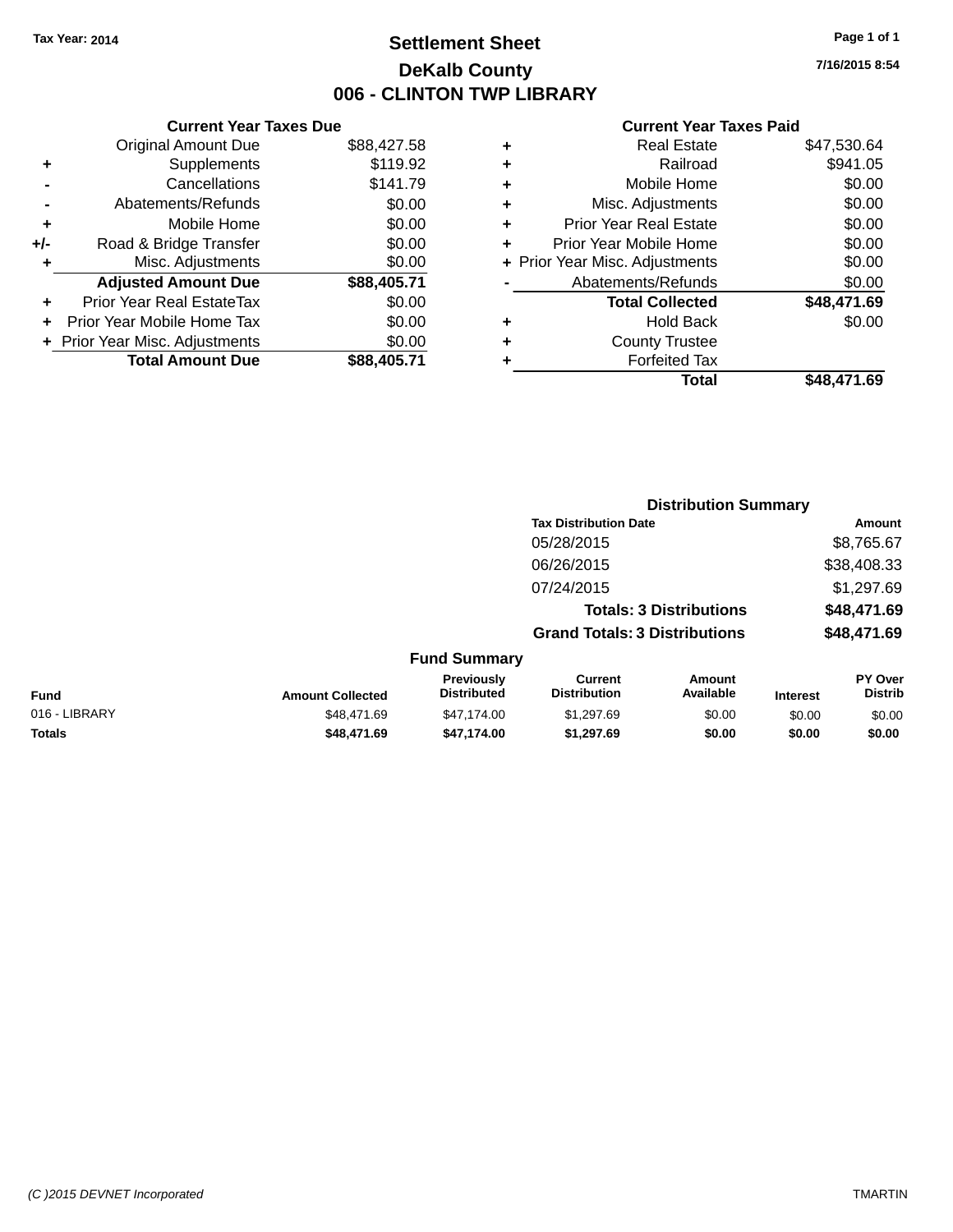## **Settlement Sheet Tax Year: 2014 Page 1 of 1 DeKalb County 007 - CLINTON TWP CEMETERY**

**7/16/2015 8:54**

|     | <b>Current Year Taxes Due</b>  |             |
|-----|--------------------------------|-------------|
|     | <b>Original Amount Due</b>     | \$22,049.66 |
| ÷   | Supplements                    | \$29.90     |
|     | Cancellations                  | \$35.36     |
|     | Abatements/Refunds             | \$0.00      |
| ٠   | Mobile Home                    | \$0.00      |
| +/- | Road & Bridge Transfer         | \$0.00      |
|     | Misc. Adjustments              | \$0.00      |
|     | <b>Adjusted Amount Due</b>     | \$22.044.20 |
| ÷   | Prior Year Real EstateTax      | \$0.00      |
|     | Prior Year Mobile Home Tax     | \$0.00      |
|     | + Prior Year Misc. Adjustments | \$0.00      |
|     | <b>Total Amount Due</b>        | \$22.044.20 |
|     |                                |             |

|   | <b>Real Estate</b>             | \$11,852.00 |
|---|--------------------------------|-------------|
| ٠ | Railroad                       | \$234.66    |
| ٠ | Mobile Home                    | \$0.00      |
| ٠ | Misc. Adjustments              | \$0.00      |
| ٠ | <b>Prior Year Real Estate</b>  | \$0.00      |
| ÷ | Prior Year Mobile Home         | \$0.00      |
|   | + Prior Year Misc. Adjustments | \$0.00      |
|   | Abatements/Refunds             | \$0.00      |
|   | <b>Total Collected</b>         | \$12,086.66 |
| ٠ | <b>Hold Back</b>               | \$0.00      |
| ٠ | <b>County Trustee</b>          |             |
| ٠ | <b>Forfeited Tax</b>           |             |
|   | Total                          | \$12,086.66 |
|   |                                |             |

|                |                         | <b>Distribution Summary</b>             |                                       |                                |                 |                                  |
|----------------|-------------------------|-----------------------------------------|---------------------------------------|--------------------------------|-----------------|----------------------------------|
|                |                         |                                         | <b>Tax Distribution Date</b>          |                                |                 | Amount                           |
|                |                         |                                         | 05/28/2015                            |                                |                 | \$2,185.74                       |
|                |                         |                                         | 06/26/2015                            |                                |                 | \$9,577.32                       |
|                |                         |                                         | 07/24/2015                            |                                |                 | \$323.60                         |
|                |                         |                                         |                                       | <b>Totals: 3 Distributions</b> |                 | \$12,086.66                      |
|                |                         |                                         | <b>Grand Totals: 3 Distributions</b>  |                                |                 | \$12,086.66                      |
|                |                         | <b>Fund Summary</b>                     |                                       |                                |                 |                                  |
| Fund           | <b>Amount Collected</b> | <b>Previously</b><br><b>Distributed</b> | <b>Current</b><br><b>Distribution</b> | Amount<br>Available            | <b>Interest</b> | <b>PY Over</b><br><b>Distrib</b> |
| 017 - CEMETERY | \$12,086.66             | \$11,763.06                             | \$323.60                              | \$0.00                         | \$0.00          | \$0.00                           |
| <b>Totals</b>  | \$12,086.66             | \$11,763.06                             | \$323.60                              | \$0.00                         | \$0.00          | \$0.00                           |
|                |                         |                                         |                                       |                                |                 |                                  |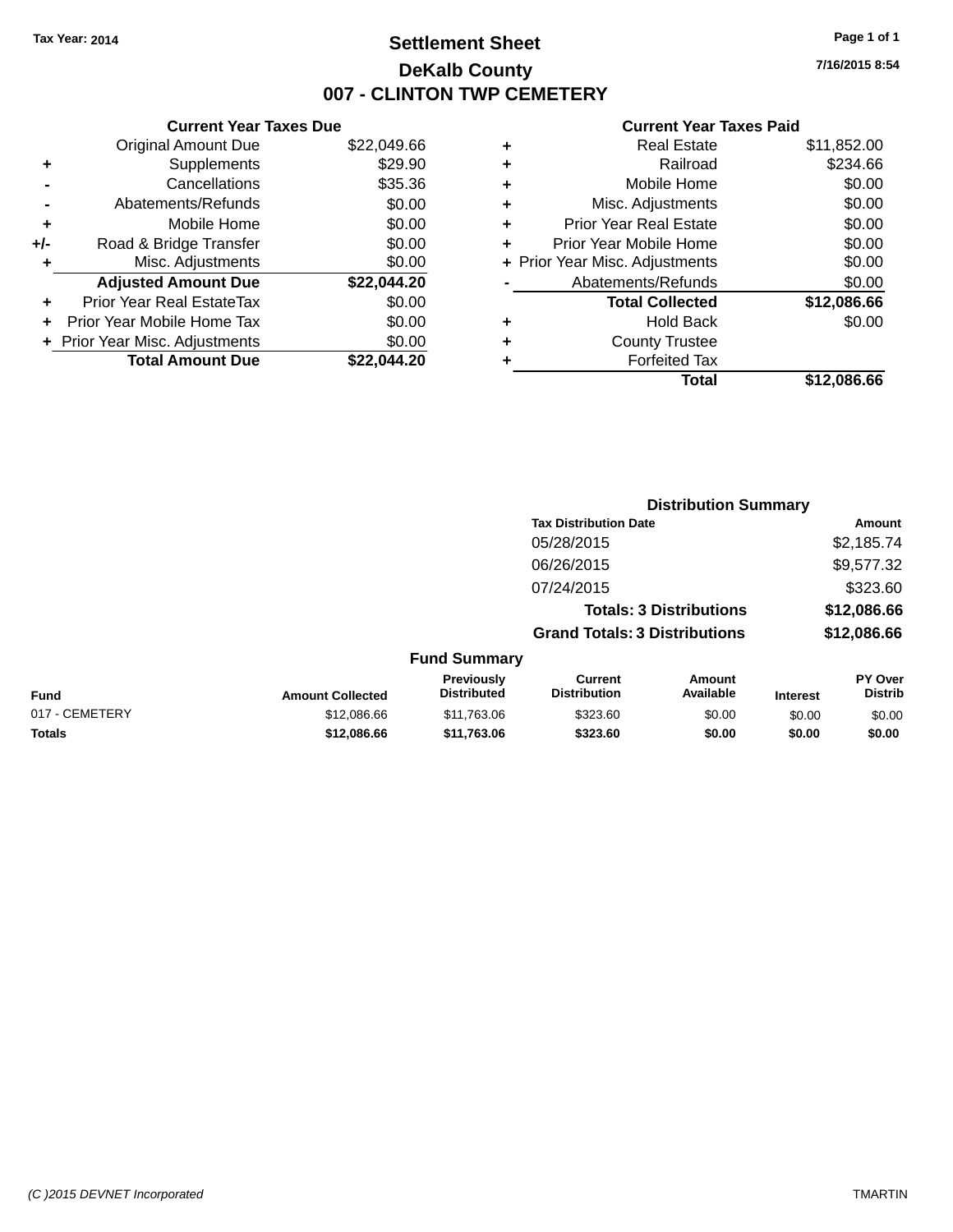## **Settlement Sheet Tax Year: 2014 Page 1 of 1 DeKalb County 008 - CLINTON COMM BLDG**

**7/16/2015 8:54**

| <b>Current Year Taxes Due</b> |                                |
|-------------------------------|--------------------------------|
| <b>Original Amount Due</b>    | \$9,229.96                     |
| Supplements                   | \$12.52                        |
| Cancellations                 | \$14.80                        |
| Abatements/Refunds            | \$0.00                         |
| Mobile Home                   | \$0.00                         |
| Road & Bridge Transfer        | \$0.00                         |
| Misc. Adjustments             | \$0.00                         |
| <b>Adjusted Amount Due</b>    | \$9,227.68                     |
| Prior Year Real EstateTax     | \$0.00                         |
| Prior Year Mobile Home Tax    | \$0.00                         |
|                               | \$0.00                         |
| <b>Total Amount Due</b>       | \$9,227.68                     |
|                               | + Prior Year Misc. Adjustments |

| ٠ | <b>Real Estate</b>             | \$4,961.02 |
|---|--------------------------------|------------|
| ٠ | Railroad                       | \$98.23    |
| ٠ | Mobile Home                    | \$0.00     |
| ٠ | Misc. Adjustments              | \$0.00     |
| ٠ | <b>Prior Year Real Estate</b>  | \$0.00     |
| ٠ | Prior Year Mobile Home         | \$0.00     |
|   | + Prior Year Misc. Adjustments | \$0.00     |
|   | Abatements/Refunds             | \$0.00     |
|   | <b>Total Collected</b>         | \$5,059.25 |
| ٠ | Hold Back                      | \$0.00     |
|   | <b>County Trustee</b>          |            |
| ٠ | <b>Forfeited Tax</b>           |            |
|   | Total                          | \$5,059.25 |
|   |                                |            |

|                 |                         | <b>Distribution Summary</b>      |                                       |                                |                 |                                  |
|-----------------|-------------------------|----------------------------------|---------------------------------------|--------------------------------|-----------------|----------------------------------|
|                 |                         |                                  | <b>Tax Distribution Date</b>          |                                |                 | Amount                           |
|                 |                         |                                  | 05/28/2015                            |                                |                 | \$914.95                         |
|                 |                         |                                  | 06/26/2015                            |                                |                 | \$4,008.85                       |
|                 |                         |                                  | 07/24/2015                            |                                |                 | \$135.45                         |
|                 |                         |                                  |                                       | <b>Totals: 3 Distributions</b> |                 | \$5,059.25                       |
|                 |                         |                                  | <b>Grand Totals: 3 Distributions</b>  |                                |                 | \$5,059.25                       |
|                 |                         | <b>Fund Summary</b>              |                                       |                                |                 |                                  |
| Fund            | <b>Amount Collected</b> | Previously<br><b>Distributed</b> | <b>Current</b><br><b>Distribution</b> | Amount<br>Available            | <b>Interest</b> | <b>PY Over</b><br><b>Distrib</b> |
| 001 - CORPORATE | \$5,059.25              | \$4,923.80                       | \$135.45                              | \$0.00                         | \$0.00          | \$0.00                           |
| <b>Totals</b>   | \$5,059.25              | \$4,923.80                       | \$135.45                              | \$0.00                         | \$0.00          | \$0.00                           |
|                 |                         |                                  |                                       |                                |                 |                                  |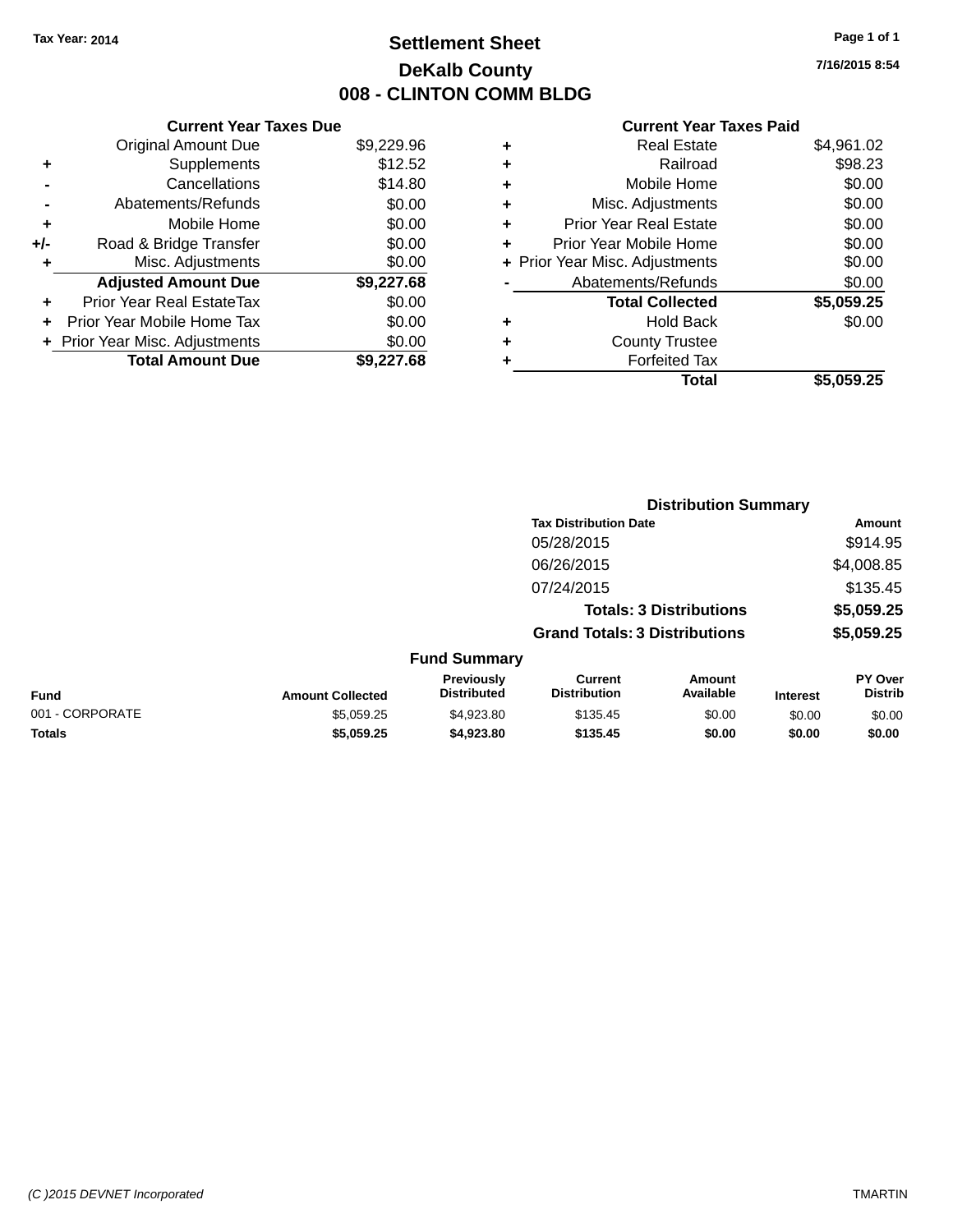## **Settlement Sheet Tax Year: 2014 Page 1 of 1 DeKalb County 009 - CLINTON ROAD & BRIDGE**

**7/16/2015 8:54**

#### **Current Year Taxes Paid**

|     | <b>Current Year Taxes Due</b>  |               |  |  |  |  |
|-----|--------------------------------|---------------|--|--|--|--|
|     | <b>Original Amount Due</b>     | \$249,009.40  |  |  |  |  |
| ٠   | Supplements                    | \$293.27      |  |  |  |  |
|     | Cancellations                  | \$346.75      |  |  |  |  |
|     | Abatements/Refunds             | \$0.00        |  |  |  |  |
| ٠   | Mobile Home                    | \$0.00        |  |  |  |  |
| +/- | Road & Bridge Transfer         | (\$17,728.16) |  |  |  |  |
|     | Misc. Adjustments              | \$0.00        |  |  |  |  |
|     | <b>Adjusted Amount Due</b>     | \$231,227.76  |  |  |  |  |
| ÷   | Prior Year Real EstateTax      | \$0.00        |  |  |  |  |
|     | Prior Year Mobile Home Tax     | \$0.00        |  |  |  |  |
|     | + Prior Year Misc. Adjustments | \$0.00        |  |  |  |  |
|     | <b>Total Amount Due</b>        | \$231,227.76  |  |  |  |  |
|     |                                |               |  |  |  |  |

|   | Real Estate                    | \$116,240.11 |
|---|--------------------------------|--------------|
| ٠ | Railroad                       | \$2,527.90   |
| ٠ | Mobile Home                    | \$0.00       |
| ٠ | Misc. Adjustments              | \$0.00       |
| ٠ | <b>Prior Year Real Estate</b>  | \$0.00       |
| ٠ | Prior Year Mobile Home         | \$0.00       |
|   | + Prior Year Misc. Adjustments | \$0.00       |
|   | Abatements/Refunds             | \$0.00       |
|   | <b>Total Collected</b>         | \$118,768.01 |
| ٠ | <b>Hold Back</b>               | \$0.00       |
| ٠ | <b>County Trustee</b>          |              |
|   | <b>Forfeited Tax</b>           |              |
|   | Total                          | \$118,768,01 |

| <b>Road and Bridge Summary</b> |             |               | <b>Distribution Summary</b>          |              |  |  |
|--------------------------------|-------------|---------------|--------------------------------------|--------------|--|--|
| <b>Municipality</b>            | Amt. Due    | Amt. Distrib. | <b>Tax Distribution Date</b>         | Amount       |  |  |
| <b>VILLAGE OF WATERMAN</b>     | \$32,293.48 | \$17,728.16   | 05/28/2015                           | \$21,436.97  |  |  |
| <b>Totals</b>                  | \$32,293.48 | \$17,728.16   | 06/26/2015                           | \$94,157.35  |  |  |
|                                |             |               | 07/24/2015                           | \$3,173.69   |  |  |
|                                |             |               | <b>Totals: 3 Distributions</b>       | \$118,768.01 |  |  |
|                                |             |               | <b>Grand Totals: 3 Distributions</b> | \$118,768.01 |  |  |

| <b>Fund</b>                                   | <b>Amount Collected</b> | <b>Previously</b><br><b>Distributed</b> | Current<br><b>Distribution</b> | Amount<br>Available | <b>Interest</b> | PY Over<br><b>Distrib</b> |
|-----------------------------------------------|-------------------------|-----------------------------------------|--------------------------------|---------------------|-----------------|---------------------------|
| 007 - ROAD AND BRIDGE                         | \$46,407.56             | \$45,171.16                             | \$1.236.40                     | \$0.00              | \$0.00          | \$0.00                    |
| 009 - PERMANENT ROAD                          | \$47.143.05             | \$45,880.90                             | \$1,262.15                     | \$0.00              | \$0.00          | \$0.00                    |
| 010 - EQUIPMENT AND BUILDING                  | \$21.928.12             | \$21.341.04                             | \$587.08                       | \$0.00              | \$0.00          | \$0.00                    |
| 035 - TORT JUDGEMENTS/LIABILITY<br><b>INS</b> | \$3,289.28              | \$3,201.22                              | \$88.06                        | \$0.00              | \$0.00          | \$0.00                    |
| <b>Totals</b>                                 | \$118,768.01            | \$115,594,32                            | \$3.173.69                     | \$0.00              | \$0.00          | \$0.00                    |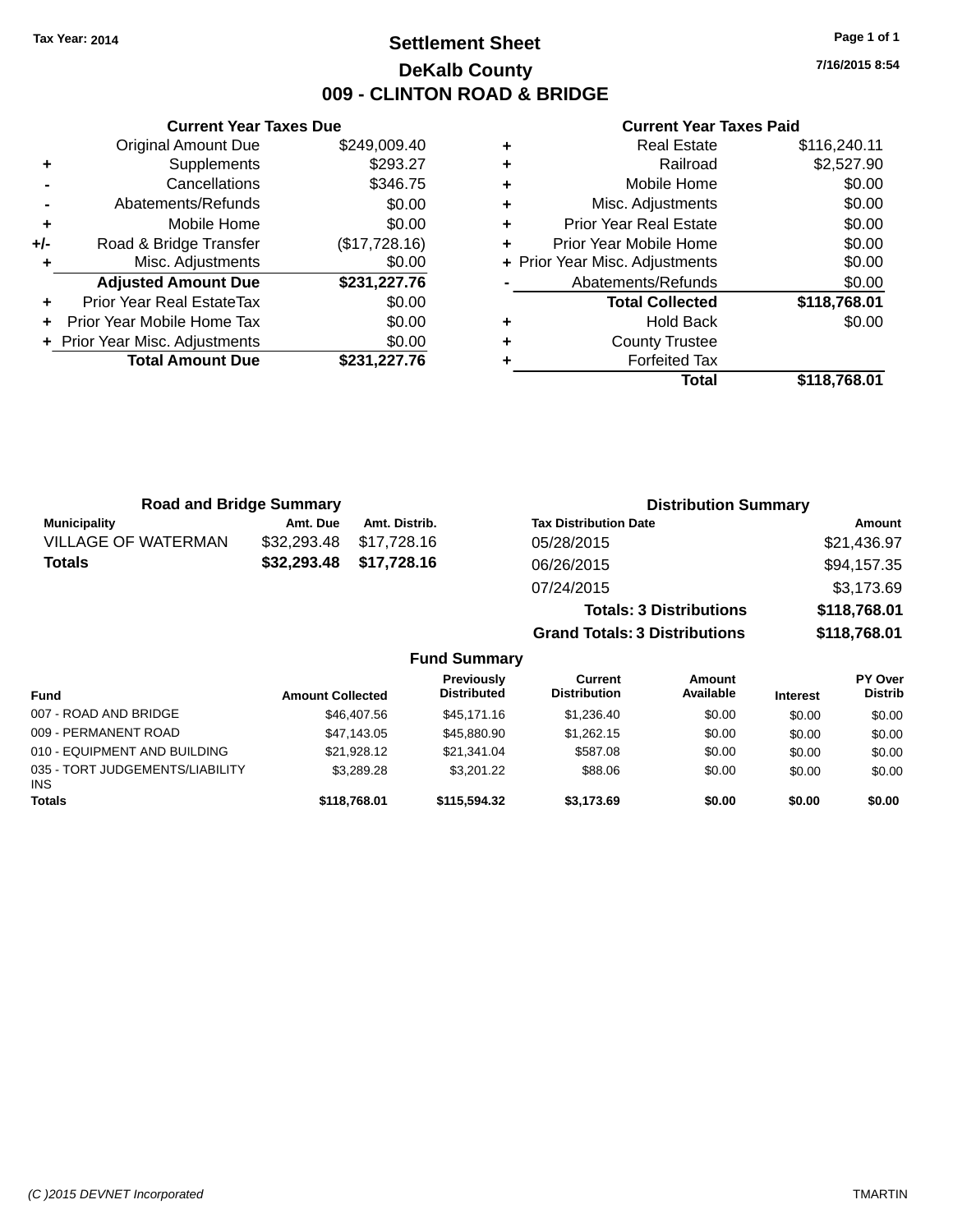## **Settlement Sheet Tax Year: 2014 Page 1 of 1 DeKalb County 010 - CORTLAND TOWNSHIP**

**7/16/2015 8:54**

#### **Current Year Taxes Paid**

|     | <b>Current Year Taxes Due</b>  |              |  |  |  |  |
|-----|--------------------------------|--------------|--|--|--|--|
|     | <b>Original Amount Due</b>     | \$251,749.38 |  |  |  |  |
| ٠   | Supplements                    | \$1,173.01   |  |  |  |  |
|     | Cancellations                  | \$1,379.18   |  |  |  |  |
|     | Abatements/Refunds             | \$0.66       |  |  |  |  |
| ٠   | Mobile Home                    | \$0.00       |  |  |  |  |
| +/- | Road & Bridge Transfer         | \$0.00       |  |  |  |  |
|     | Misc. Adjustments              | \$0.00       |  |  |  |  |
|     | <b>Adjusted Amount Due</b>     | \$251,542.55 |  |  |  |  |
| ٠   | Prior Year Real EstateTax      | \$261.90     |  |  |  |  |
|     | Prior Year Mobile Home Tax     | \$0.00       |  |  |  |  |
|     | + Prior Year Misc. Adjustments | \$17.37      |  |  |  |  |
|     | <b>Total Amount Due</b>        | \$251,821.82 |  |  |  |  |
|     |                                |              |  |  |  |  |

| ٠ | <b>Real Estate</b>             | \$131,517.48 |
|---|--------------------------------|--------------|
| ٠ | Railroad                       | \$865.97     |
| ٠ | Mobile Home                    | \$0.00       |
| ٠ | Misc. Adjustments              | \$0.00       |
| ٠ | <b>Prior Year Real Estate</b>  | \$261.90     |
| ÷ | Prior Year Mobile Home         | \$0.00       |
|   | + Prior Year Misc. Adjustments | \$17.37      |
|   | Abatements/Refunds             | \$0.66       |
|   | <b>Total Collected</b>         | \$132,662.06 |
| ٠ | <b>Hold Back</b>               | \$0.00       |
| ٠ | <b>County Trustee</b>          |              |
| ٠ | <b>Forfeited Tax</b>           |              |
|   | Total                          | \$132,662.06 |
|   |                                |              |

| <b>Distribution Summary</b>          |              |
|--------------------------------------|--------------|
| <b>Tax Distribution Date</b>         | Amount       |
| 05/28/2015                           | \$20,092.33  |
| 06/26/2015                           | \$110,698.80 |
| 07/24/2015                           | \$1,870.93   |
| <b>Totals: 3 Distributions</b>       | \$132,662.06 |
| <b>Grand Totals: 3 Distributions</b> | \$132,662.06 |

## **Fund Summary**

| Fund                                   | <b>Amount Collected</b> | <b>Previously</b><br><b>Distributed</b> | Current<br><b>Distribution</b> | Amount<br>Available | <b>Interest</b> | <b>PY Over</b><br><b>Distrib</b> |
|----------------------------------------|-------------------------|-----------------------------------------|--------------------------------|---------------------|-----------------|----------------------------------|
| 001 - CORPORATE                        | \$106,696.11            | \$105,191.39                            | \$1,504.72                     | \$0.00              | \$0.00          | \$0.00                           |
| 005 - I. M. R. F.                      | \$6,565,84              | \$6,473.24                              | \$92.60                        | \$0.00              | \$0.00          | \$0.00                           |
| 027 - AUDIT                            | \$1.672.21              | \$1,648,62                              | \$23.59                        | \$0.00              | \$0.00          | \$0.00                           |
| 035 - TORT JUDGEMENTS/LIABILITY<br>INS | \$6,822,42              | \$6.726.20                              | \$96.22                        | \$0.00              | \$0.00          | \$0.00                           |
| 047 - SOCIAL SECURITY                  | \$5,786.19              | \$5,704.59                              | \$81.60                        | \$0.00              | \$0.00          | \$0.00                           |
| 054 - GENERAL ASSISTANCE               | \$5,119.29              | \$5,047,09                              | \$72.20                        | \$0.00              | \$0.00          | \$0.00                           |
| <b>Totals</b>                          | \$132,662.06            | \$130,791.13                            | \$1,870.93                     | \$0.00              | \$0.00          | \$0.00                           |
|                                        |                         |                                         |                                |                     |                 |                                  |

## **Miscellaneous Adjustment Detail**

| <u>Year Source</u>      | <b>Account Type</b>                      |         | <b>Amount Adiustment Description</b>          |
|-------------------------|------------------------------------------|---------|-----------------------------------------------|
| 2013 RE - Real Estate   | <b>Back Tax Collected</b>                |         | \$8.99 STALEY REDEMPTION 09-29-251-051 by TBA |
|                         | 2013 RE - Real Estate Back Tax Collected |         | \$8.38 STALEY REDEMPTION 09-29-251-050 by TBA |
| <b>Totals 2 entries</b> |                                          | \$17.37 |                                               |
|                         |                                          |         |                                               |

| Year Source                        | <b>Account Type</b> | <b>Amount Adiustment Description</b> |
|------------------------------------|---------------------|--------------------------------------|
| 2014 RE - Real Estate RE Abatement |                     | \$0.66 PTAB INTEREST REFUN           |

**Totals \$0.66 1 entries**

## **Abatement Detail**

\$0.66 PTAB INTEREST REFUND 09-20-255-020 by TBA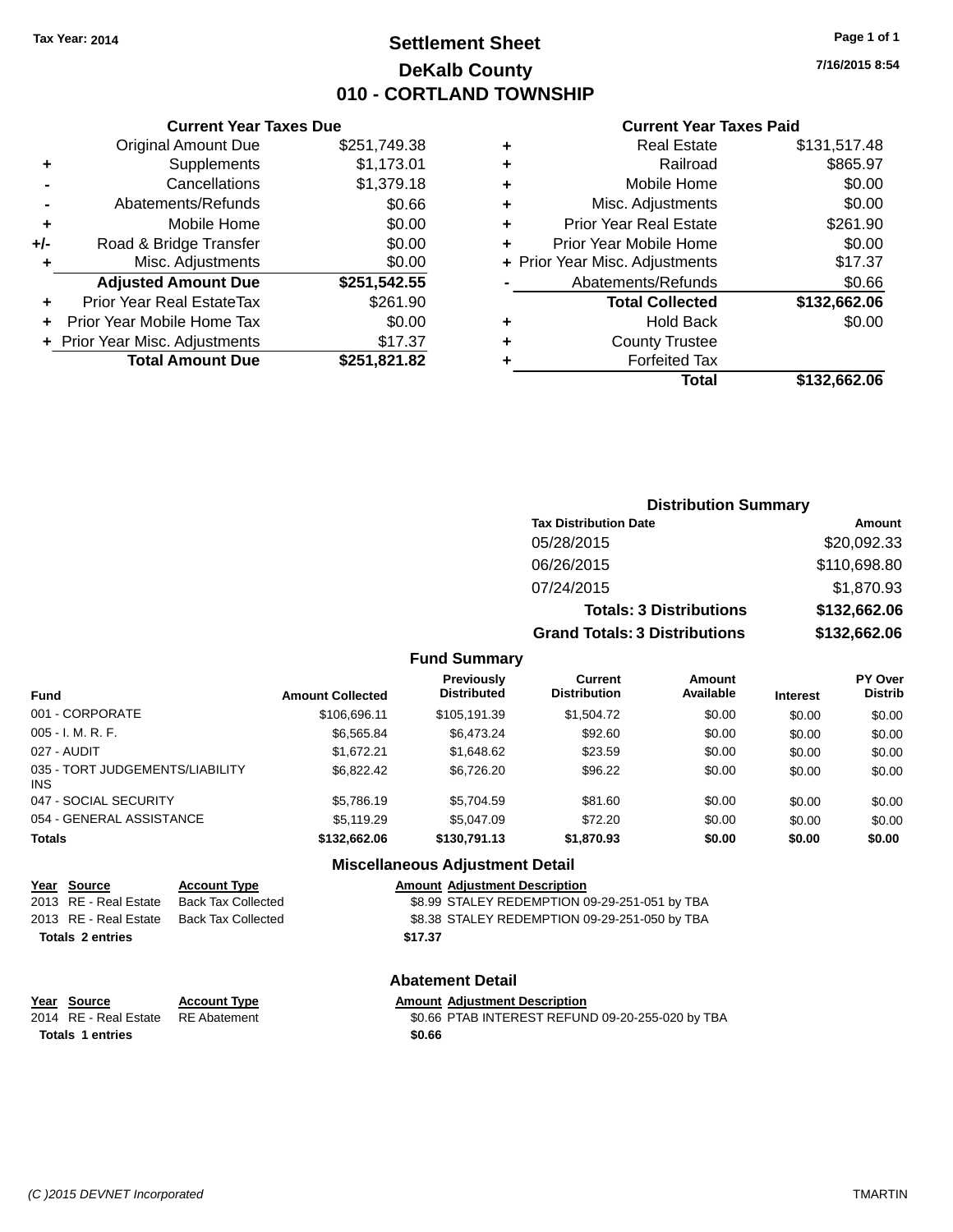## **Settlement Sheet Tax Year: 2014 Page 1 of 1 DeKalb County 011 - CORTLAND ROAD & BRIDGE**

**Current Year Taxes Due** Original Amount Due \$456,716.16 **+** Supplements \$1,927.44 **-** Cancellations \$2,266.18 **-** Abatements/Refunds \$1.09 **+** Mobile Home \$0.00 **+/-** Road & Bridge Transfer (\$22,562.84) **+** Misc. Adjustments \$0.00 **Adjusted Amount Due \$433,813.49 +** Prior Year Real EstateTax \$426.95 **+** Prior Year Mobile Home Tax \$0.00 **+** Prior Year Misc. Adjustments \$31.52 **Total Amount Due \$434,271.96**

#### **Current Year Taxes Paid**

|   | <b>Real Estate</b>             | \$216,097.27 |
|---|--------------------------------|--------------|
| ٠ | Railroad                       | \$1,553.64   |
| ٠ | Mobile Home                    | \$0.00       |
| ٠ | Misc. Adjustments              | \$0.00       |
| ٠ | <b>Prior Year Real Estate</b>  | \$426.95     |
| ÷ | Prior Year Mobile Home         | \$0.00       |
|   | + Prior Year Misc. Adjustments | \$31.52      |
|   | Abatements/Refunds             | \$1.09       |
|   | <b>Total Collected</b>         | \$218,108.29 |
| ٠ | <b>Hold Back</b>               | \$0.00       |
| ٠ | <b>County Trustee</b>          |              |
| ٠ | <b>Forfeited Tax</b>           |              |
|   | Total                          | \$218,108.29 |
|   |                                |              |

| <b>Road and Bridge Summary</b> |             |               | <b>Distribution Summary</b>          |              |  |
|--------------------------------|-------------|---------------|--------------------------------------|--------------|--|
| <b>Municipality</b>            | Amt. Due    | Amt. Distrib. | <b>Tax Distribution Date</b>         | Amount       |  |
| TOWN OF CORTLAND               | \$13,028.56 | \$6.865.26    | 05/28/2015                           | \$33,013.37  |  |
| CITY OF DEKALB                 | \$944.93    | \$497.95      | 06/26/2015                           | \$182,020.68 |  |
| <b>VILLAGE OF MAPLE PARK</b>   | \$2,939.66  | \$1,549.24    | 07/24/2015                           | \$3,074.24   |  |
| <b>CITY OF SYCAMORE</b>        | \$25,902.47 | \$13,650.39   | <b>Totals: 3 Distributions</b>       | \$218,108.29 |  |
| <b>Totals</b>                  | \$42,815.62 | \$22,562.84   | <b>Grand Totals: 3 Distributions</b> | \$218,108.29 |  |

## **Fund Summary**

| Fund                                    | <b>Amount Collected</b> | <b>Previously</b><br><b>Distributed</b> | Current<br><b>Distribution</b> | Amount<br>Available | <b>Interest</b> | PY Over<br><b>Distrib</b> |
|-----------------------------------------|-------------------------|-----------------------------------------|--------------------------------|---------------------|-----------------|---------------------------|
| $005 - I. M. R. F.$                     | \$3,600.92              | \$3,550.13                              | \$50.79                        | \$0.00              | \$0.00          | \$0.00                    |
| 007 - ROAD AND BRIDGE                   | \$28,374.26             | \$27,975.92                             | \$398.34                       | \$0.00              | \$0.00          | \$0.00                    |
| 009 - PERMANENT ROAD                    | \$150.461.81            | \$148,339.79                            | \$2,122.02                     | \$0.00              | \$0.00          | \$0.00                    |
| 010 - EQUIPMENT AND BUILDING            | \$23,257,74             | \$22,929.73                             | \$328.01                       | \$0.00              | \$0.00          | \$0.00                    |
| 027 - AUDIT                             | \$1,559.31              | \$1,537.31                              | \$22.00                        | \$0.00              | \$0.00          | \$0.00                    |
| 035 - TORT JUDGEMENTS/LIABILITY<br>INS. | \$8,268,97              | \$8.152.35                              | \$116.62                       | \$0.00              | \$0.00          | \$0.00                    |
| 047 - SOCIAL SECURITY                   | \$2,585.28              | \$2,548.82                              | \$36.46                        | \$0.00              | \$0.00          | \$0.00                    |
| <b>Totals</b>                           | \$218,108.29            | \$215.034.05                            | \$3,074.24                     | \$0.00              | \$0.00          | \$0.00                    |

#### **Miscellaneous Adjustment Detail**

| <u>Year Source</u>      | <b>Account Type</b>                      | <b>Amount Adjustment Description</b>           |
|-------------------------|------------------------------------------|------------------------------------------------|
| 2013 RE - Real Estate   | Back Tax Collected                       | \$16.31 STALEY REDEMPTION 09-29-251-051 by TBA |
|                         | 2013 RE - Real Estate Back Tax Collected | \$15.21 STALEY REDEMPTION 09-29-251-050 by TBA |
| <b>Totals 2 entries</b> |                                          | \$31.52                                        |
|                         |                                          |                                                |

**Year Source Account Type Amount Adjustment Description Totals 1 entries** \$1.20

## **Abatement Detail**

\$1.20 PTAB INTEREST REFUND 09-20-255-020 by TBA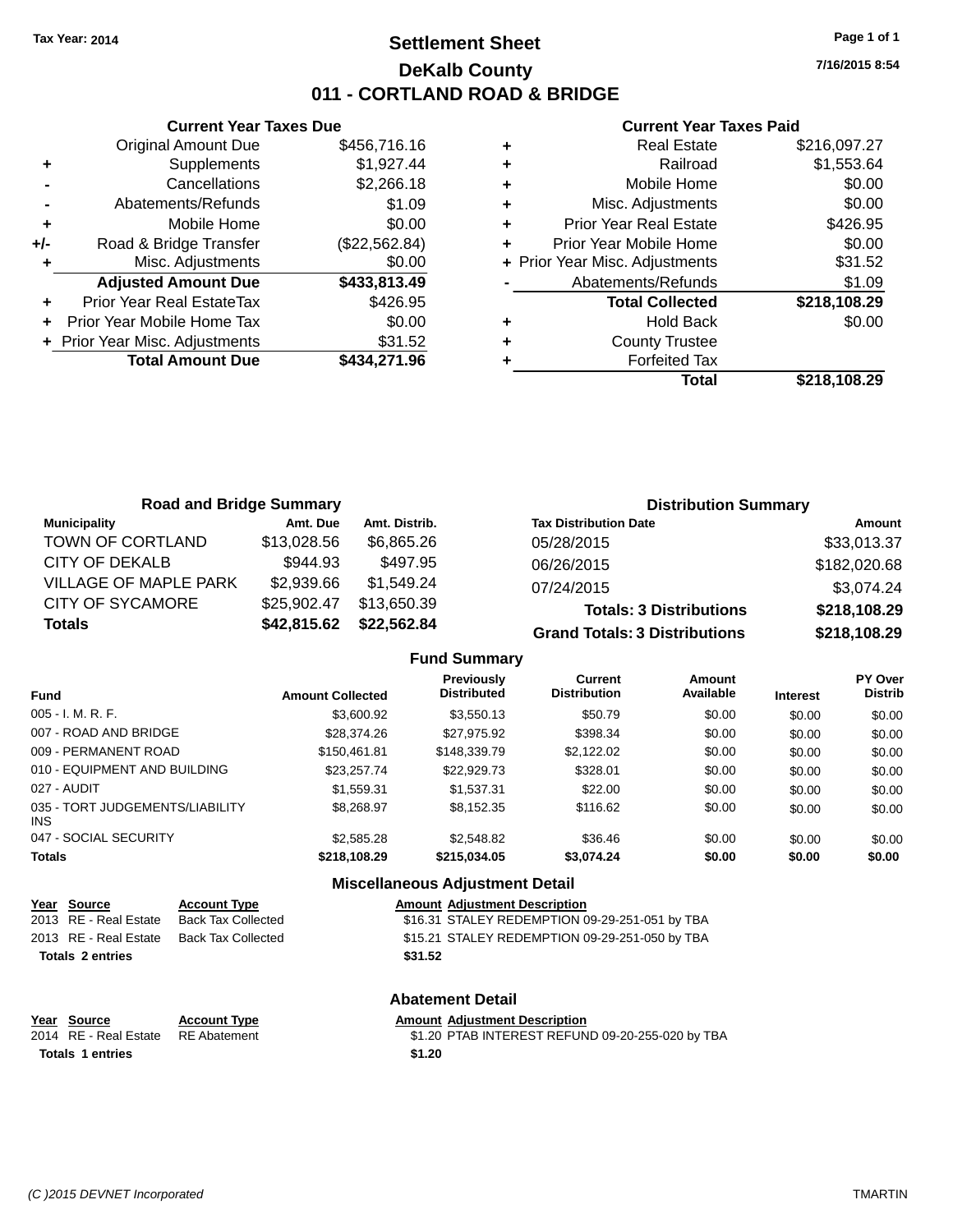## **Settlement Sheet Tax Year: 2014 Page 1 of 2 DeKalb County 012 - DEKALB TOWNSHIP**

**7/16/2015 8:54**

#### **Current Year Taxes Paid**

|     | <b>Current Year Taxes Due</b>    |              |  |  |  |  |
|-----|----------------------------------|--------------|--|--|--|--|
|     | <b>Original Amount Due</b>       | \$928,801.25 |  |  |  |  |
| ٠   | Supplements                      | \$21,327.29  |  |  |  |  |
|     | Cancellations                    | \$28,838.48  |  |  |  |  |
|     | Abatements/Refunds               | \$0.75       |  |  |  |  |
| ٠   | Mobile Home                      | \$0.00       |  |  |  |  |
| +/- | Road & Bridge Transfer           | \$0.00       |  |  |  |  |
| ٠   | Misc. Adjustments                | \$209.42     |  |  |  |  |
|     | <b>Adjusted Amount Due</b>       | \$921,498.73 |  |  |  |  |
|     | <b>Prior Year Real EstateTax</b> | (\$563.80)   |  |  |  |  |
|     | Prior Year Mobile Home Tax       | \$0.00       |  |  |  |  |
|     | + Prior Year Misc. Adjustments   | \$127.95     |  |  |  |  |
|     | <b>Total Amount Due</b>          | \$921,062.88 |  |  |  |  |

| <b>Distribution Summary</b>          |              |  |  |  |  |
|--------------------------------------|--------------|--|--|--|--|
| <b>Tax Distribution Date</b>         | Amount       |  |  |  |  |
| 05/28/2015                           | \$80,619.76  |  |  |  |  |
| 06/26/2015                           | \$391,824.37 |  |  |  |  |
| 07/24/2015                           | \$7,849.41   |  |  |  |  |
| <b>Totals: 3 Distributions</b>       | \$480,293.54 |  |  |  |  |
| <b>Grand Totals: 3 Distributions</b> | \$480,293.54 |  |  |  |  |
|                                      |              |  |  |  |  |

## **Fund Summary**

| <b>Fund</b>              | <b>Amount Collected</b> | <b>Previously</b><br><b>Distributed</b> | Current<br><b>Distribution</b> | Amount<br>Available | <b>Interest</b> | <b>PY Over</b><br><b>Distrib</b> |
|--------------------------|-------------------------|-----------------------------------------|--------------------------------|---------------------|-----------------|----------------------------------|
| 001 - CORPORATE          | \$367.028.79            | \$361.030.46                            | \$5.998.33                     | \$0.00              | \$0.00          | \$0.00                           |
| 054 - GENERAL ASSISTANCE | \$113,264.75            | \$111.413.67                            | \$1.851.08                     | \$0.00              | \$0.00          | \$0.00                           |
| <b>Totals</b>            | \$480.293.54            | \$472,444.13                            | \$7.849.41                     | \$0.00              | \$0.00          | \$0.00                           |

## **Miscellaneous Adjustment Detail**

| Year Source              | <b>Account Type</b>       | <b>Amount Adjustment Description</b>                         |
|--------------------------|---------------------------|--------------------------------------------------------------|
| 2013 RE - Real Estate    | <b>Back Tax Collected</b> | \$0.51 SUMMIT ENCLAVE REDEMPTION 08-13-323-013 by TBA        |
| 2013 RE - Real Estate    | <b>Back Tax Collected</b> | \$5.18 SIDDIQUI REDEMPTION 08-15-329-012 by TBA              |
| 2013 RE - Real Estate    | <b>Back Tax Collected</b> | \$17.48 RIVERMIST UNIT 5 LLC REDEMPTION 08-02-401-006 by TBA |
| 2013 RE - Real Estate    | <b>Back Tax Collected</b> | \$17.48 RIVERMIST UNIT 5 LLC REDEMPTION 08-02-401-007 by TBA |
| 2013 RE - Real Estate    | <b>Back Tax Collected</b> | \$17.48 RIVERMIST UNIT 5 LLC REDEMPTION 08-02-401-009 by TBA |
| 2013 RE - Real Estate    | <b>Back Tax Collected</b> | \$17.48 RIVERMIST UNIT 5 LLC REDEMPTION 08-02-401-010 by TBA |
| 2013 RE - Real Estate    | <b>Back Tax Collected</b> | \$17.48 RIVERMIST UNIT 5 LLC REDEMPTION 08-02-425-010 by TBA |
| 2013 RE - Real Estate    | <b>Back Tax Collected</b> | \$17.48 RIVERMIST UNIT 5 LLC REDEMPTION 08-02-425-012 by TBA |
| 2013 RE - Real Estate    | <b>Back Tax Collected</b> | \$4.96 ORIX WILKINSON 2009 TAX 08-12-377-001 by TBA          |
| 2013 RE - Real Estate    | <b>Back Tax Collected</b> | \$5.00 ORIX WILKINSON 2010 TAX 08-12-377-001 by TBA          |
| 2013 RE - Real Estate    | <b>Back Tax Collected</b> | \$5.21 ORIX WILKINSON 2011 TAX 08-12-377-001 by TBA          |
| 2013 RE - Real Estate    | <b>Back Tax Collected</b> | \$2.21 TRUSTEE SALE 08-14-207-024 by TBA                     |
| 2014 RE - Real Estate    | <b>Back Tax Collected</b> | \$2.83 TRUSTEE SALE 08-27-279-029 by TBA                     |
| 2014 RE - Real Estate    | <b>Back Tax Collected</b> | \$2.83 TRUSTEE SALE 08-27-279-027 by TBA                     |
| 2014 RE - Real Estate    | Paymt In Lieu of Tax      | \$203.76 HOUSING AUTHORITY by TBA                            |
| <b>Totals 15 entries</b> |                           | \$337.37                                                     |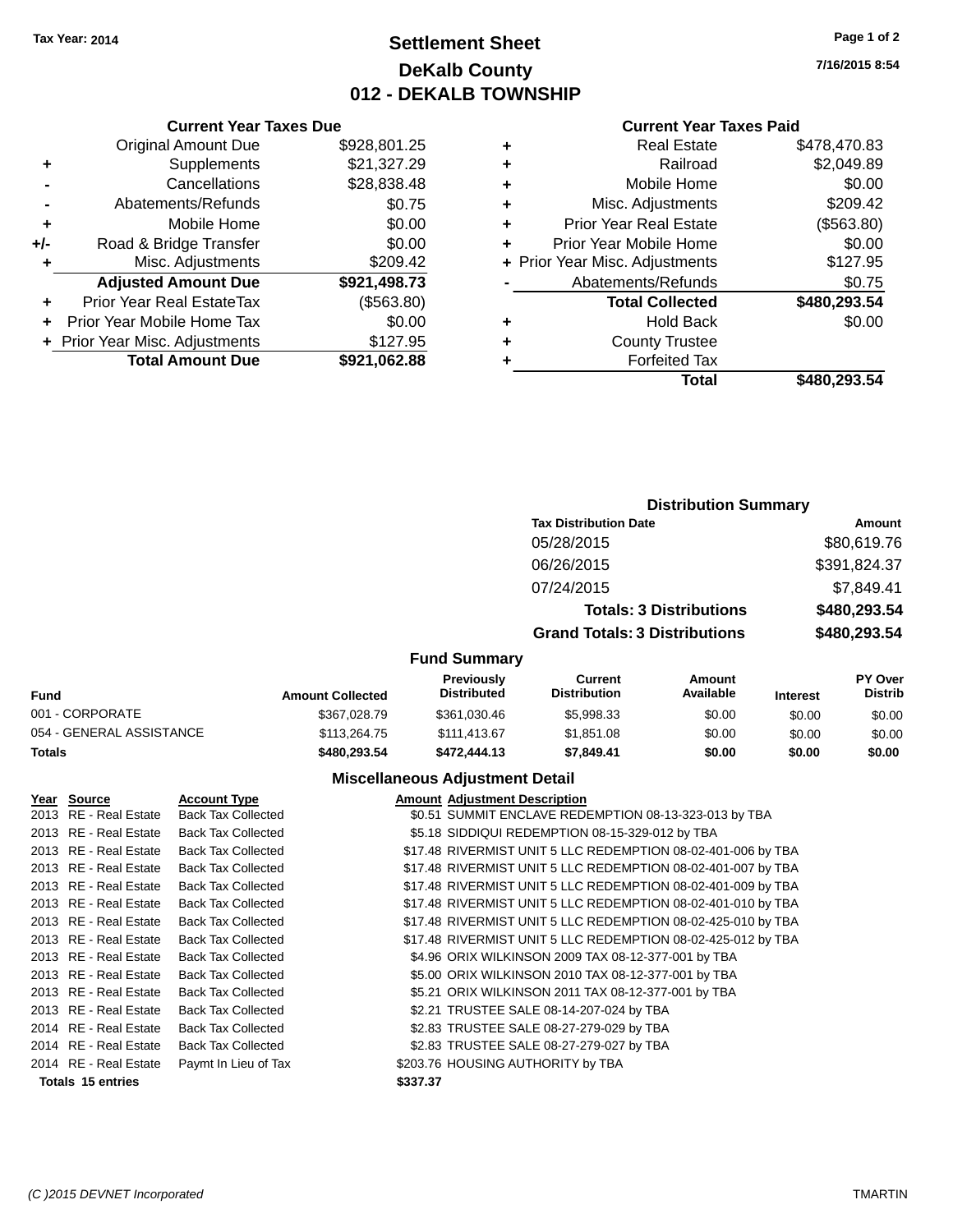## **Settlement Sheet Tax Year: 2014 Page 2 of 2 DeKalb County Abatement Detail**

**7/16/2015 8:54**

**Totals 1 entries** \$0.75

**Year Source Account Type And Amount Adjustment Description**<br>2014 RE - Real Estate RE Abatement **Amount Adjustment REFUN** \$0.75 PTAB INTEREST REFUND 08-28-201-009 by TBA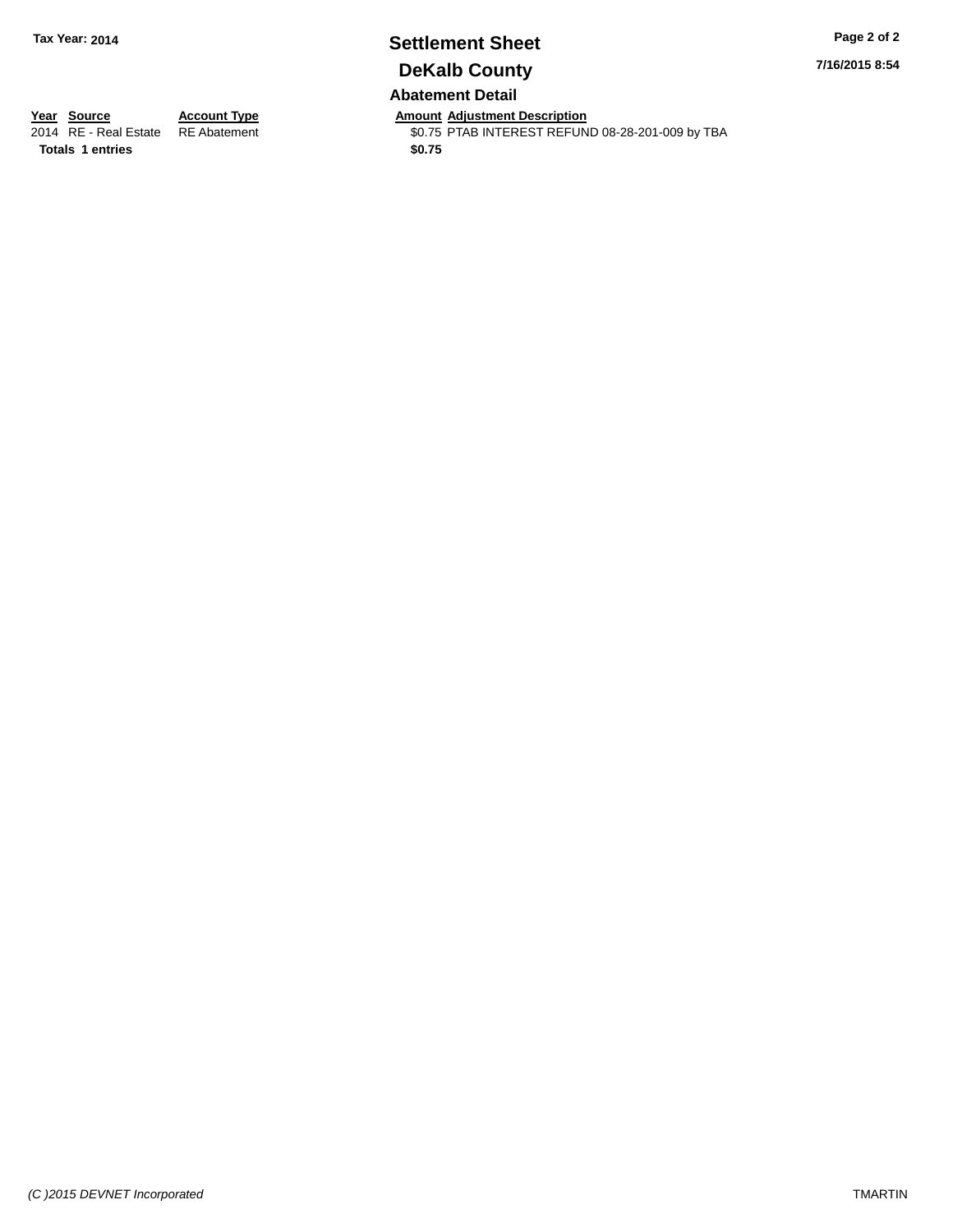**Current Year Taxes Due**

## **Settlement Sheet Tax Year: 2014 Page 1 of 2 DeKalb County 013 - DEKALB ROAD & BRIDGE**

**7/16/2015 8:54**

#### **Current Year Taxes Paid**

|                                  |                                |   | Total                         | \$493,967.09                   |
|----------------------------------|--------------------------------|---|-------------------------------|--------------------------------|
| <b>Total Amount Due</b>          | \$1,014,815.39                 |   | <b>Forfeited Tax</b>          |                                |
|                                  | \$149.91                       | ٠ | <b>County Trustee</b>         |                                |
| Prior Year Mobile Home Tax       | \$0.00                         | ٠ | <b>Hold Back</b>              | \$0.00                         |
| <b>Prior Year Real EstateTax</b> | (\$617.44)                     |   | <b>Total Collected</b>        | \$493,967.09                   |
| <b>Adjusted Amount Due</b>       | \$1,015,282.92                 |   | Abatements/Refunds            | \$0.76                         |
| Misc. Adjustments                | \$245.46                       |   |                               | \$149.91                       |
| Road & Bridge Transfer           | (\$73,087.31)                  |   | Prior Year Mobile Home        | \$0.00                         |
| Mobile Home                      | \$0.00                         | ٠ | <b>Prior Year Real Estate</b> | (\$617.44)                     |
| Abatements/Refunds               | \$0.76                         |   | Misc. Adjustments             | \$245.46                       |
| Cancellations                    | \$29,437.69                    | ٠ | Mobile Home                   | \$0.00                         |
| Supplements                      | \$29,008.92                    | ٠ | Railroad                      | \$2,171.53                     |
| <b>Original Amount Due</b>       | \$1,088,554.30                 | ٠ | <b>Real Estate</b>            | \$492,018.39                   |
|                                  | + Prior Year Misc. Adjustments |   | ÷                             | + Prior Year Misc. Adjustments |

|                     | <b>Road and Bridge Summary</b> |               | <b>Distribution Summary</b>    |              |
|---------------------|--------------------------------|---------------|--------------------------------|--------------|
| <b>Municipality</b> | Amt. Due                       | Amt. Distrib. | <b>Tax Distribution Date</b>   | Amount       |
| CITY OF DEKALB      | \$130,290.89                   | \$67,920.67   | 05/28/2015                     | \$82,247.94  |
| CITY OF SYCAMORE    | \$9,909.40                     | \$5.166.64    | 06/26/2015                     | \$403,706.64 |
| <b>Totals</b>       | \$140,200.29                   | \$73,087.31   | 07/24/2015                     | \$8,012.51   |
|                     |                                |               | <b>Totals: 3 Distributions</b> | \$493,967.09 |

**Grand Totals: 3 Distributions \$493,967.09**

### **Fund Summary**

| <b>Fund</b>                  | <b>Amount Collected</b> | <b>Previously</b><br><b>Distributed</b> | Current<br><b>Distribution</b> | Amount<br>Available | <b>Interest</b> | <b>PY Over</b><br><b>Distrib</b> |
|------------------------------|-------------------------|-----------------------------------------|--------------------------------|---------------------|-----------------|----------------------------------|
| 007 - ROAD AND BRIDGE        | \$81.127.66             | \$79.812.78                             | \$1.314.88                     | \$0.00              | \$0.00          | \$0.00                           |
| 009 - PERMANENT ROAD         | \$353,608.30            | \$347.871.60                            | \$5,736,70                     | \$0.00              | \$0.00          | \$0.00                           |
| 010 - EQUIPMENT AND BUILDING | \$59.231.13             | \$58,270,20                             | \$960.93                       | \$0.00              | \$0.00          | \$0.00                           |
| <b>Totals</b>                | \$493.967.09            | \$485.954.58                            | \$8.012.51                     | \$0.00              | \$0.00          | \$0.00                           |

#### **Miscellaneous Adjustment Detail**

| Year Source              | <b>Account Type</b>       |          | <b>Amount Adjustment Description</b>                         |
|--------------------------|---------------------------|----------|--------------------------------------------------------------|
| 2013 RE - Real Estate    | <b>Back Tax Collected</b> |          | \$0.60 SUMMIT ENCLAVE REDEMPTION 08-13-323-013 by TBA        |
| 2013 RE - Real Estate    | <b>Back Tax Collected</b> |          | \$6.07 SIDDIQUI REDEMPTION 08-15-329-012 by TBA              |
| 2013 RE - Real Estate    | <b>Back Tax Collected</b> |          | \$20.48 RIVERMIST UNIT 5 LLC REDEMPTION 08-02-401-006 by TBA |
| 2013 RE - Real Estate    | <b>Back Tax Collected</b> |          | \$20.48 RIVERMIST UNIT 5 LLC REDEMPTION 08-02-401-007 by TBA |
| 2013 RE - Real Estate    | <b>Back Tax Collected</b> |          | \$20.48 RIVERMIST UNIT 5 LLC REDEMPTION 08-02-401-009 by TBA |
| 2013 RE - Real Estate    | <b>Back Tax Collected</b> |          | \$20.48 RIVERMIST UNIT 5 LLC REDEMPTION 08-02-401-010 by TBA |
| 2013 RE - Real Estate    | <b>Back Tax Collected</b> |          | \$20.48 RIVERMIST UNIT 5 LLC REDEMPTION 08-02-425-010 by TBA |
| 2013 RE - Real Estate    | <b>Back Tax Collected</b> |          | \$20.48 RIVERMIST UNIT 5 LLC REDEMPTION 08-02-425-012 by TBA |
| 2013 RE - Real Estate    | <b>Back Tax Collected</b> |          | \$5.82 ORIX WILKINSON 2009 TAX 08-12-377-001 by TBA          |
| 2013 RE - Real Estate    | <b>Back Tax Collected</b> |          | \$5.85 ORIX WILKINSON 2010 TAX 08-12-377-001 by TBA          |
| 2013 RE - Real Estate    | <b>Back Tax Collected</b> |          | \$6.10 ORIX WILKINSON 2011 TAX 08-12-377-001 by TBA          |
| 2013 RE - Real Estate    | <b>Back Tax Collected</b> |          | \$2.59 TRUSTEE SALE 08-14-207-024 by TBA                     |
| 2014 RE - Real Estate    | <b>Back Tax Collected</b> |          | \$3.32 TRUSTEE SALE 08-27-279-029 by TBA                     |
| 2014 RE - Real Estate    | <b>Back Tax Collected</b> |          | \$3.32 TRUSTEE SALE 08-27-279-027 by TBA                     |
| 2014 RE - Real Estate    | Paymt In Lieu of Tax      |          | \$238.82 HOUSING AUTHORITY by TBA                            |
| <b>Totals 15 entries</b> |                           | \$395.37 |                                                              |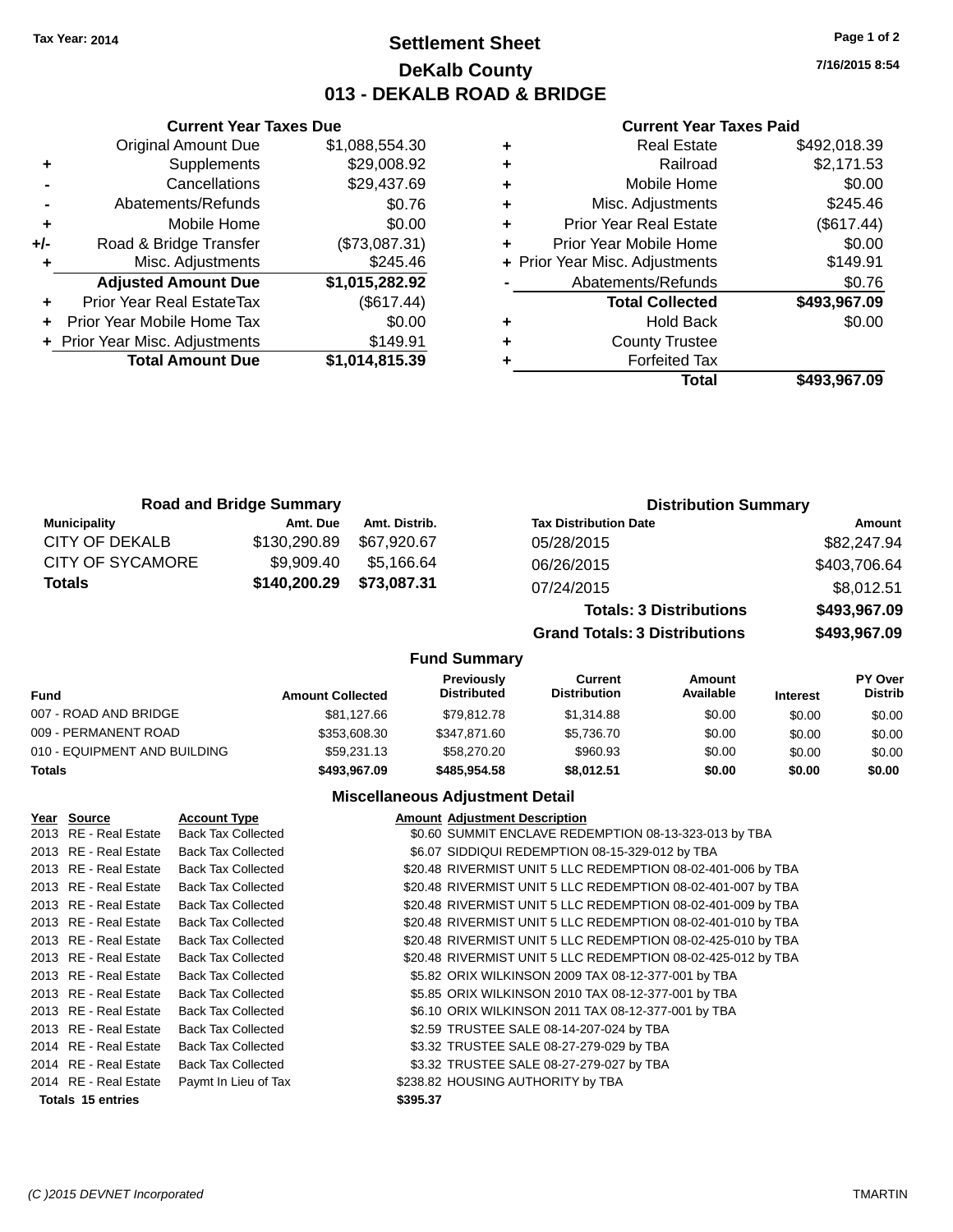# **Settlement Sheet Tax Year: 2014 Page 2 of 2 DeKalb County**

**7/16/2015 8:54**

## **Abatement Detail**

\$0.88 PTAB INTEREST REFUND 08-28-201-009 by TBA

**Totals \$0.88 1 entries**

**Year Source Account Type Account Type Amount Adjustment Description**<br>2014 RE - Real Estate RE Abatement **Account 1998 AMOUNTEREST REFUN**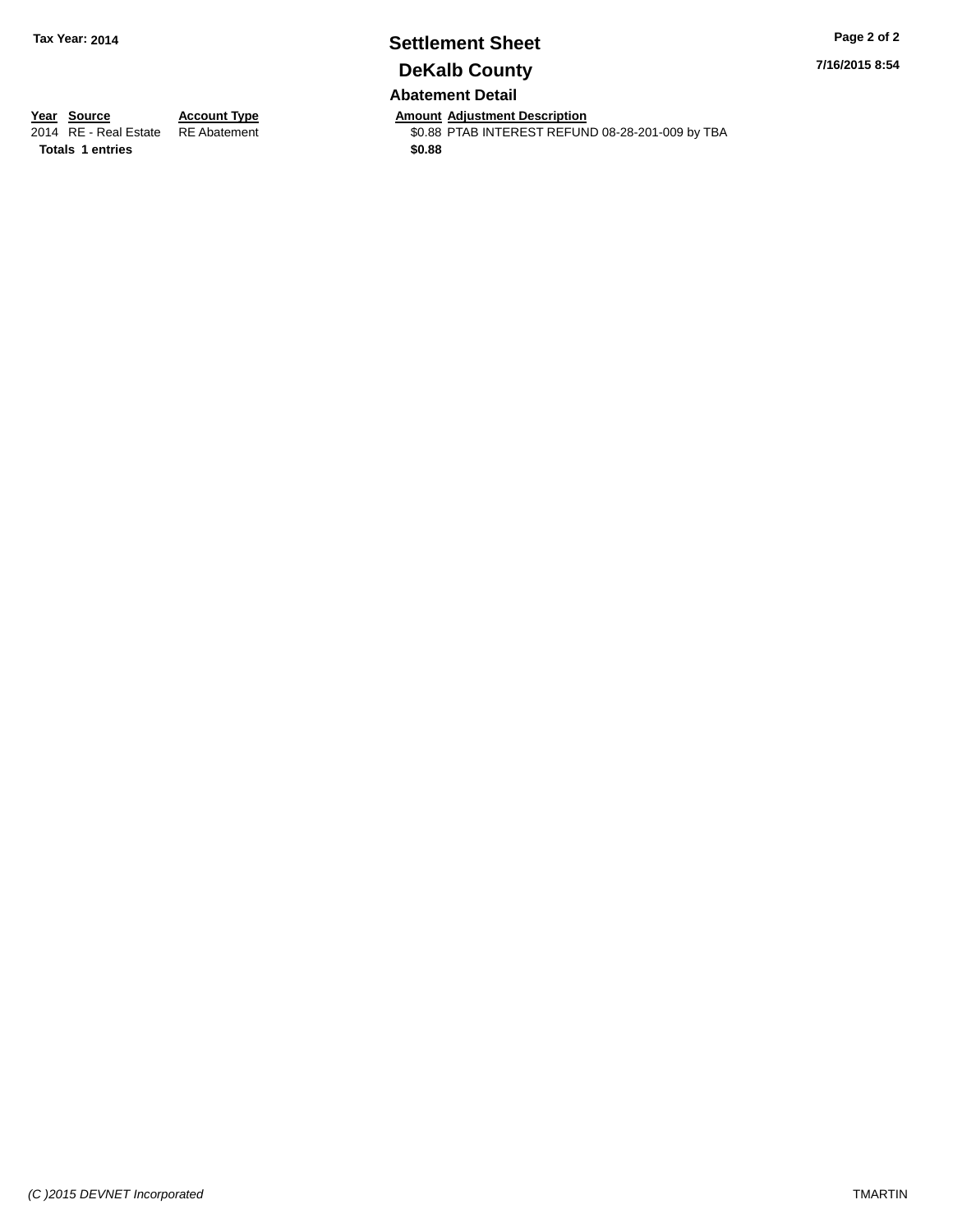## **Settlement Sheet Tax Year: 2014 Page 1 of 1 DeKalb County 014 - FRANKLIN TOWNSHIP**

**7/16/2015 8:54**

| <b>Current Year Taxes Due</b>              |                         |  |  |  |  |  |
|--------------------------------------------|-------------------------|--|--|--|--|--|
| \$107,927.80<br><b>Original Amount Due</b> |                         |  |  |  |  |  |
| Supplements                                | \$978.61                |  |  |  |  |  |
| Cancellations                              | \$1,107.63              |  |  |  |  |  |
| Abatements/Refunds                         | \$0.00                  |  |  |  |  |  |
| Mobile Home                                | \$0.00                  |  |  |  |  |  |
| Road & Bridge Transfer                     | \$0.00                  |  |  |  |  |  |
| \$0.00<br>Misc. Adjustments                |                         |  |  |  |  |  |
| <b>Adjusted Amount Due</b>                 | \$107,798.78            |  |  |  |  |  |
| Prior Year Real EstateTax                  | \$20.51                 |  |  |  |  |  |
| Prior Year Mobile Home Tax                 | \$0.00                  |  |  |  |  |  |
| \$0.00<br>Prior Year Misc. Adjustments     |                         |  |  |  |  |  |
|                                            | \$107,819.29            |  |  |  |  |  |
|                                            | <b>Total Amount Due</b> |  |  |  |  |  |

|   | <b>Real Estate</b>             | \$57,728.09 |
|---|--------------------------------|-------------|
| ٠ | Railroad                       | \$743.59    |
| ٠ | Mobile Home                    | \$0.00      |
| ٠ | Misc. Adjustments              | \$0.00      |
| ٠ | <b>Prior Year Real Estate</b>  | \$20.51     |
| ÷ | Prior Year Mobile Home         | \$0.00      |
|   | + Prior Year Misc. Adjustments | \$0.00      |
|   | Abatements/Refunds             | \$0.00      |
|   | <b>Total Collected</b>         | \$58,492.19 |
| ٠ | <b>Hold Back</b>               | \$0.00      |
| ٠ | <b>County Trustee</b>          |             |
| ٠ | <b>Forfeited Tax</b>           |             |
|   | Total                          | \$58,492.19 |
|   |                                |             |

|                          |                         |                                  | <b>Distribution Summary</b>           |                                |                 |                           |
|--------------------------|-------------------------|----------------------------------|---------------------------------------|--------------------------------|-----------------|---------------------------|
|                          |                         |                                  | <b>Tax Distribution Date</b>          |                                |                 | Amount                    |
|                          |                         |                                  | 05/28/2015                            |                                |                 | \$12,288.43               |
|                          |                         |                                  | 06/26/2015                            |                                |                 | \$45,459.51               |
|                          |                         |                                  | 07/24/2015                            |                                |                 | \$744.25                  |
|                          |                         |                                  |                                       | <b>Totals: 3 Distributions</b> |                 | \$58,492.19               |
|                          |                         |                                  | <b>Grand Totals: 3 Distributions</b>  |                                |                 | \$58,492.19               |
|                          |                         | <b>Fund Summary</b>              |                                       |                                |                 |                           |
| <b>Fund</b>              | <b>Amount Collected</b> | Previously<br><b>Distributed</b> | <b>Current</b><br><b>Distribution</b> | Amount<br>Available            | <b>Interest</b> | PY Over<br><b>Distrib</b> |
| 001 - CORPORATE          | \$53,610.24             | \$52,928.11                      | \$682.13                              | \$0.00                         | \$0.00          | \$0.00                    |
| 005 - I. M. R. F.        | \$3,795.86              | \$3,747.56                       | \$48.30                               | \$0.00                         | \$0.00          | \$0.00                    |
| 054 - GENERAL ASSISTANCE | \$1,086.09              | \$1,072.27                       | \$13.82                               | \$0.00                         | \$0.00          | \$0.00                    |
| Totals                   | \$58,492.19             | \$57,747.94                      | \$744.25                              | \$0.00                         | \$0.00          | \$0.00                    |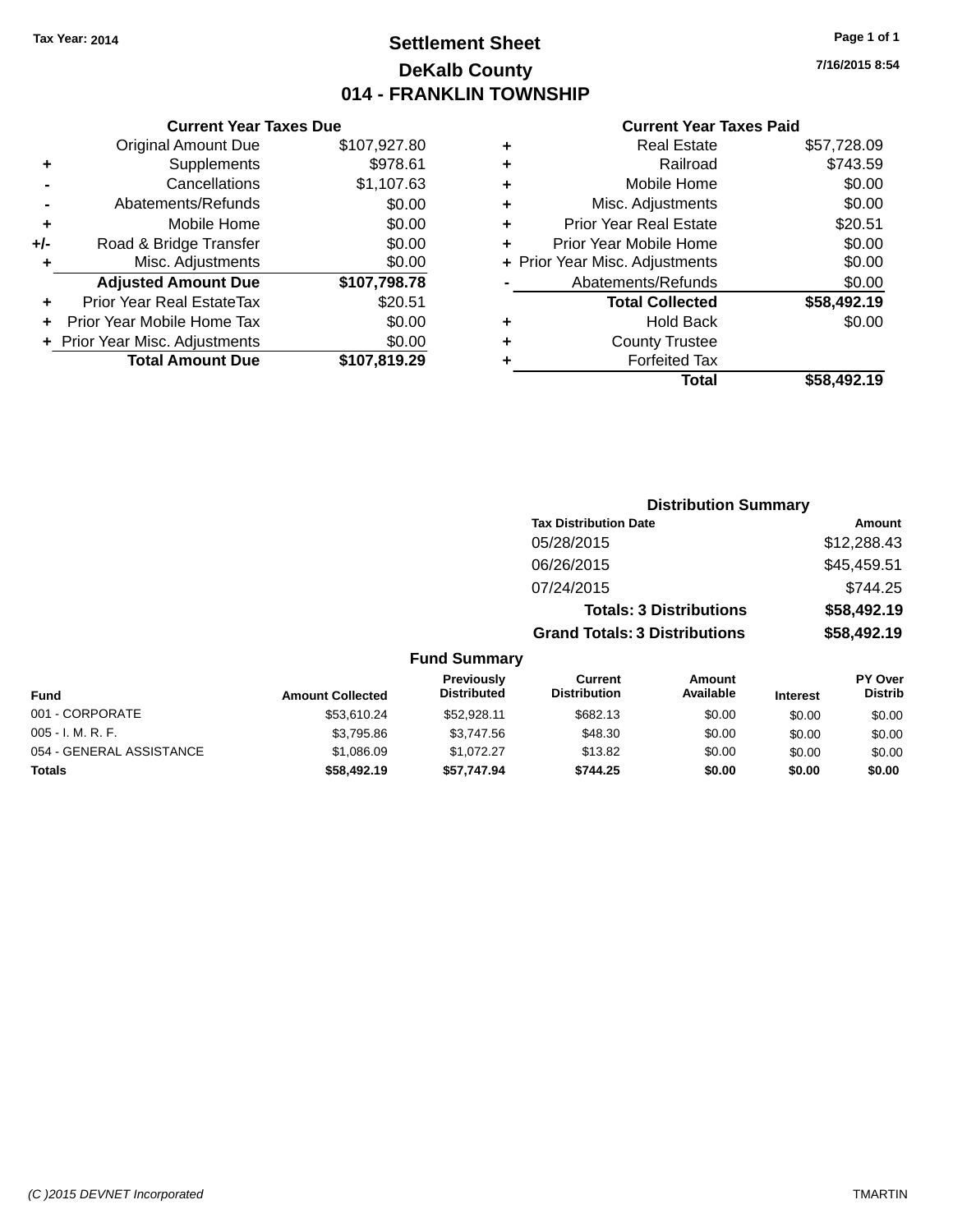## **Settlement Sheet Tax Year: 2014 Page 1 of 1 DeKalb County 015 - FRANKLIN TWP CEMETERY**

**7/16/2015 8:54**

| <b>Current Year Taxes Due</b> |  |  |  |  |  |  |  |
|-------------------------------|--|--|--|--|--|--|--|
| \$32,376.26                   |  |  |  |  |  |  |  |
| \$293.54                      |  |  |  |  |  |  |  |
| \$332.25                      |  |  |  |  |  |  |  |
| \$0.00                        |  |  |  |  |  |  |  |
| \$0.00                        |  |  |  |  |  |  |  |
| \$0.00                        |  |  |  |  |  |  |  |
| \$0.00                        |  |  |  |  |  |  |  |
| \$32,337.55                   |  |  |  |  |  |  |  |
| \$6.11                        |  |  |  |  |  |  |  |
| \$0.00                        |  |  |  |  |  |  |  |
| \$0.00                        |  |  |  |  |  |  |  |
| \$32.343.66                   |  |  |  |  |  |  |  |
|                               |  |  |  |  |  |  |  |

|   | <b>Real Estate</b>             | \$17,317.30 |
|---|--------------------------------|-------------|
| ٠ | Railroad                       | \$223.07    |
| ٠ | Mobile Home                    | \$0.00      |
| ٠ | Misc. Adjustments              | \$0.00      |
| ٠ | <b>Prior Year Real Estate</b>  | \$6.11      |
| ٠ | Prior Year Mobile Home         | \$0.00      |
|   | + Prior Year Misc. Adjustments | \$0.00      |
|   | Abatements/Refunds             | \$0.00      |
|   | <b>Total Collected</b>         | \$17,546.48 |
| ٠ | <b>Hold Back</b>               | \$0.00      |
| ٠ | <b>County Trustee</b>          |             |
| ٠ | <b>Forfeited Tax</b>           |             |
|   | Total                          | \$17.546.48 |
|   |                                |             |

|                                        |                                  | <b>Distribution Summary</b>           |                                |                 |                                  |
|----------------------------------------|----------------------------------|---------------------------------------|--------------------------------|-----------------|----------------------------------|
|                                        |                                  | <b>Tax Distribution Date</b>          |                                |                 | <b>Amount</b>                    |
|                                        |                                  | 05/28/2015                            |                                |                 | \$3,686.31                       |
|                                        |                                  | 06/26/2015                            |                                |                 | \$13,636.90                      |
|                                        |                                  | 07/24/2015                            |                                |                 | \$223.27                         |
|                                        |                                  |                                       | <b>Totals: 3 Distributions</b> |                 | \$17,546.48                      |
|                                        |                                  | <b>Grand Totals: 3 Distributions</b>  |                                |                 | \$17,546.48                      |
|                                        | <b>Fund Summary</b>              |                                       |                                |                 |                                  |
| <b>Fund</b><br><b>Amount Collected</b> | Previously<br><b>Distributed</b> | <b>Current</b><br><b>Distribution</b> | Amount<br>Available            | <b>Interest</b> | <b>PY Over</b><br><b>Distrib</b> |
| 017 - CEMETERY<br>\$17,546.48          | \$17,323.21                      | \$223.27                              | \$0.00                         | \$0.00          | \$0.00                           |
| <b>Totals</b><br>\$17,546.48           | \$17.323.21                      | \$223.27                              | \$0.00                         | \$0.00          | \$0.00                           |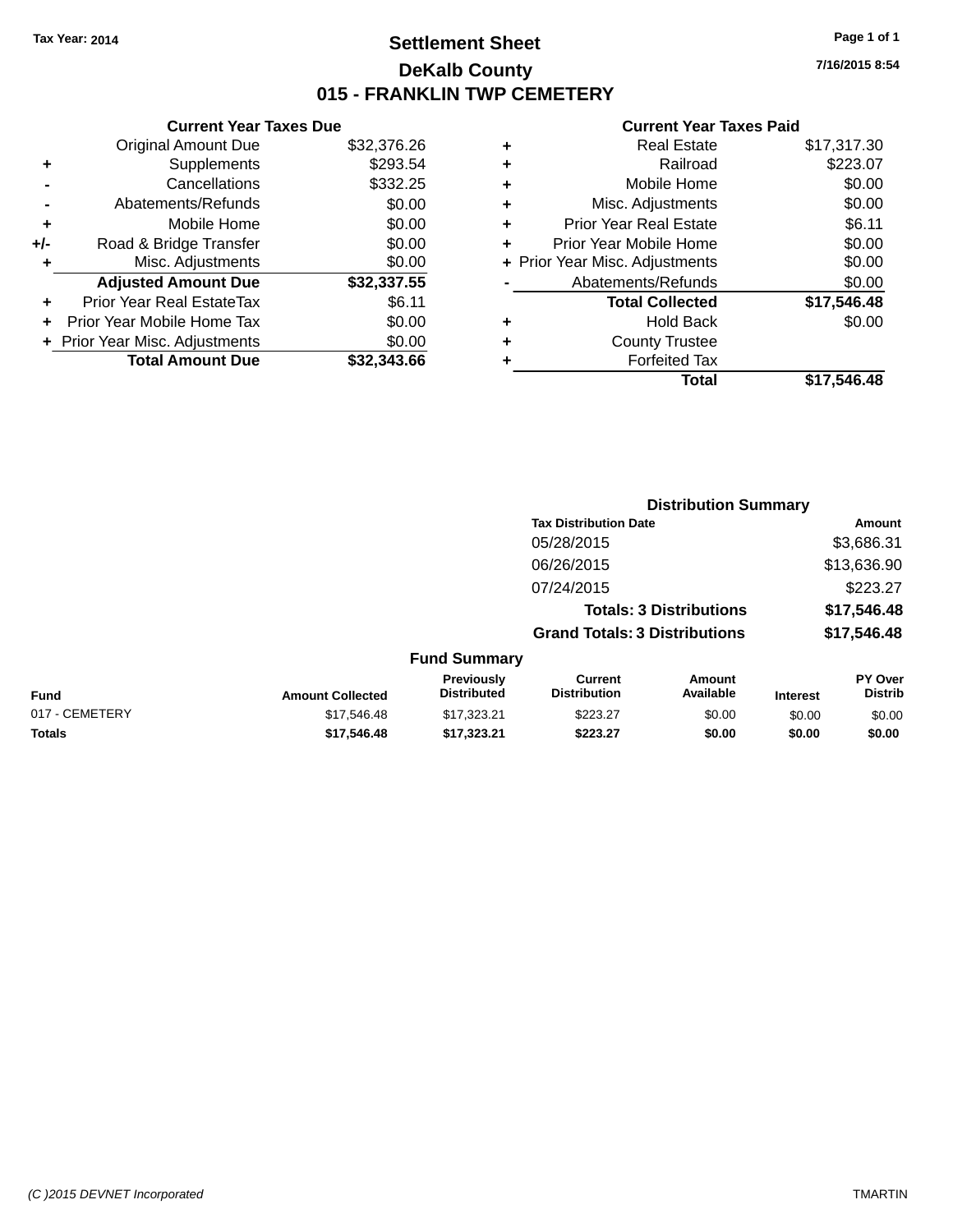## **Settlement Sheet Tax Year: 2014 Page 1 of 1 DeKalb County 016 - FRANKLIN ROAD & BRIDGE**

**7/16/2015 8:54**

#### **Current Year Taxes Paid**

|     | <b>Current Year Taxes Due</b>  |               |
|-----|--------------------------------|---------------|
|     | <b>Original Amount Due</b>     | \$241,900.03  |
| ٠   | Supplements                    | \$1,966.02    |
|     | Cancellations                  | \$2,225.29    |
|     | Abatements/Refunds             | \$0.00        |
| ٠   | Mobile Home                    | \$0.00        |
| +/- | Road & Bridge Transfer         | (\$13,464.88) |
|     | Misc. Adjustments              | \$0.00        |
|     | <b>Adjusted Amount Due</b>     | \$228,175.88  |
| ٠   | Prior Year Real EstateTax      | \$41.44       |
|     | Prior Year Mobile Home Tax     | \$0.00        |
|     | + Prior Year Misc. Adjustments | \$0.00        |
|     | <b>Total Amount Due</b>        | \$228,217.32  |
|     |                                |               |

|   | <b>Real Estate</b>             | \$115,977.34 |
|---|--------------------------------|--------------|
| ٠ | Railroad                       | \$1,615.96   |
| ٠ | Mobile Home                    | \$0.00       |
| ٠ | Misc. Adjustments              | \$0.00       |
| ٠ | <b>Prior Year Real Estate</b>  | \$41.44      |
| ٠ | Prior Year Mobile Home         | \$0.00       |
|   | + Prior Year Misc. Adjustments | \$0.00       |
|   | Abatements/Refunds             | \$0.00       |
|   | <b>Total Collected</b>         | \$117,634.74 |
| ٠ | <b>Hold Back</b>               | \$0.00       |
| ٠ | <b>County Trustee</b>          |              |
|   | <b>Forfeited Tax</b>           |              |
|   | Total                          | \$117,634.74 |

| <b>Road and Bridge Summary</b> |             |               | <b>Distribution Summary</b>    |              |  |
|--------------------------------|-------------|---------------|--------------------------------|--------------|--|
| <b>Municipality</b>            | Amt. Due    | Amt. Distrib. | <b>Tax Distribution Date</b>   | Amount       |  |
| <b>VILLAGE OF KIRKLAND</b>     | \$24,833.43 | \$13.464.88   | 05/28/2015                     | \$24,687.96  |  |
| <b>Totals</b>                  | \$24,833.43 | \$13,464.88   | 06/26/2015                     | \$91,451.58  |  |
|                                |             |               | 07/24/2015                     | \$1,495.20   |  |
|                                |             |               | <b>Totals: 3 Distributions</b> | \$117,634.74 |  |

**Grand Totals: 3 Distributions \$117,634.74**

|                                        |                         | <b>Previously</b>  | Current             | <b>Amount</b> |                 | <b>PY Over</b> |
|----------------------------------------|-------------------------|--------------------|---------------------|---------------|-----------------|----------------|
| <b>Fund</b>                            | <b>Amount Collected</b> | <b>Distributed</b> | <b>Distribution</b> | Available     | <b>Interest</b> | <b>Distrib</b> |
| 007 - ROAD AND BRIDGE                  | \$39.576.85             | \$39.074.83        | \$502.02            | \$0.00        | \$0.00          | \$0.00         |
| 008 - BRIDGE CONST W/COUNTY            | \$10.841.14             | \$10.703.20        | \$137.94            | \$0.00        | \$0.00          | \$0.00         |
| 009 - PERMANENT ROAD                   | \$54.967.44             | \$54.268.05        | \$699.39            | \$0.00        | \$0.00          | \$0.00         |
| 010 - EQUIPMENT AND BUILDING           | \$8.451.21              | \$8,343.68         | \$107.53            | \$0.00        | \$0.00          | \$0.00         |
| 035 - TORT JUDGEMENTS/LIABILITY<br>INS | \$3.253.90              | \$3,212.50         | \$41.40             | \$0.00        | \$0.00          | \$0.00         |
| 047 - SOCIAL SECURITY                  | \$544.20                | \$537.28           | \$6.92              | \$0.00        | \$0.00          | \$0.00         |
| <b>Totals</b>                          | \$117,634.74            | \$116.139.54       | \$1,495.20          | \$0.00        | \$0.00          | \$0.00         |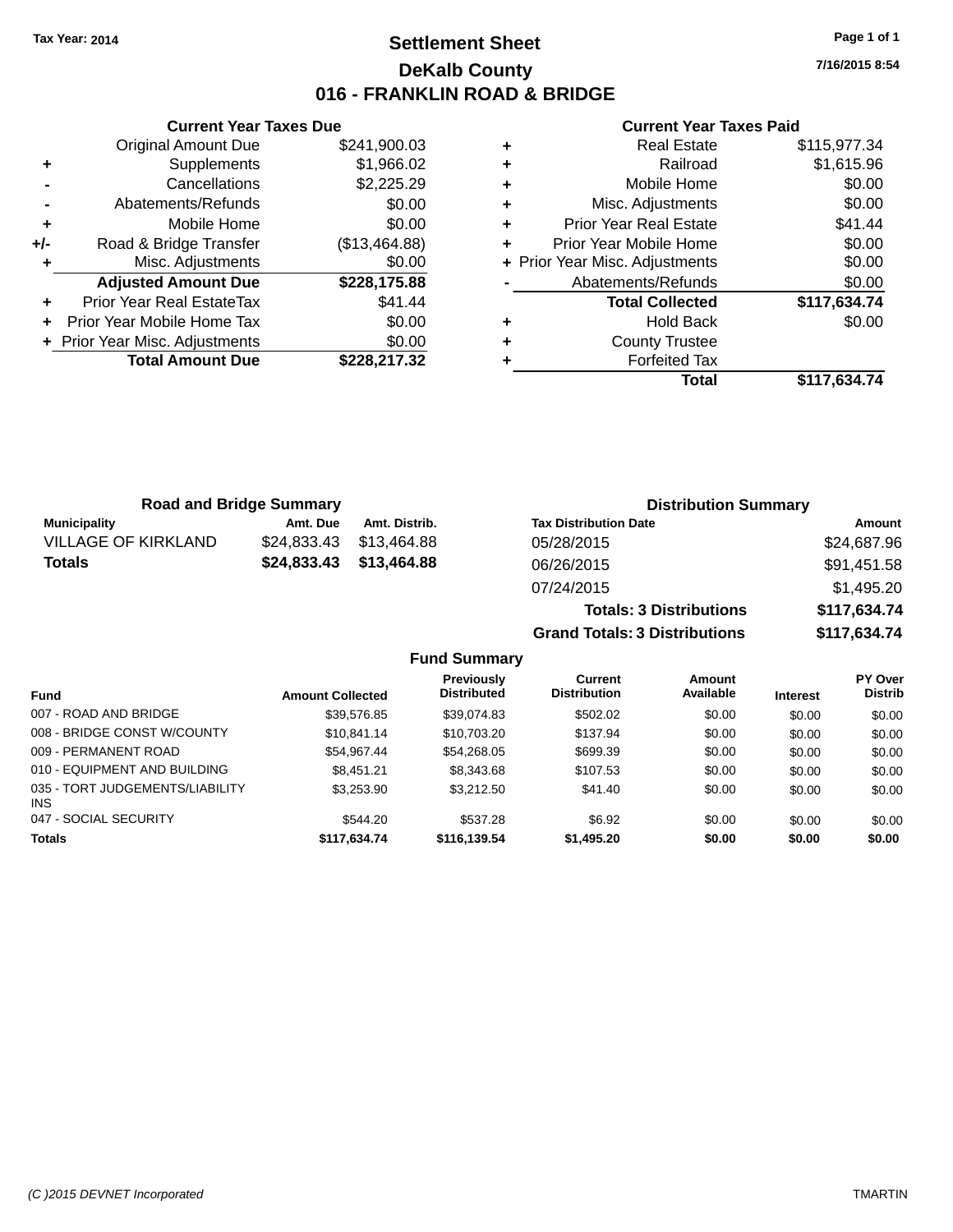## **Settlement Sheet Tax Year: 2014 Page 1 of 1 DeKalb County 017 - GENOA TOWNSHIP**

**7/16/2015 8:54**

|     | <b>Current Year Taxes Due</b>  |              |  |  |  |  |  |
|-----|--------------------------------|--------------|--|--|--|--|--|
|     | <b>Original Amount Due</b>     | \$236,386.78 |  |  |  |  |  |
| ٠   | Supplements                    | \$1,610.85   |  |  |  |  |  |
|     | Cancellations                  | \$2,244.73   |  |  |  |  |  |
|     | Abatements/Refunds             | \$2.13       |  |  |  |  |  |
| ٠   | Mobile Home                    | \$0.00       |  |  |  |  |  |
| +/- | Road & Bridge Transfer         | \$0.00       |  |  |  |  |  |
| ٠   | Misc. Adjustments              | \$0.00       |  |  |  |  |  |
|     | <b>Adjusted Amount Due</b>     | \$235,750.77 |  |  |  |  |  |
| ÷   | Prior Year Real EstateTax      | \$171.79     |  |  |  |  |  |
|     | Prior Year Mobile Home Tax     | \$0.00       |  |  |  |  |  |
|     | + Prior Year Misc. Adjustments | \$51.00      |  |  |  |  |  |
|     | <b>Total Amount Due</b>        | \$235,973.56 |  |  |  |  |  |
|     |                                |              |  |  |  |  |  |

## **Current Year Taxes Paid**

| ٠ | <b>Real Estate</b>             | \$127,015.13 |
|---|--------------------------------|--------------|
| ٠ | Railroad                       | \$1,509.80   |
| ٠ | Mobile Home                    | \$0.00       |
| ٠ | Misc. Adjustments              | \$0.00       |
| ٠ | <b>Prior Year Real Estate</b>  | \$171.79     |
| ٠ | Prior Year Mobile Home         | \$0.00       |
|   | + Prior Year Misc. Adjustments | \$51.00      |
|   | Abatements/Refunds             | \$2.13       |
|   | <b>Total Collected</b>         | \$128,745.59 |
| ٠ | <b>Hold Back</b>               | \$0.00       |
| ٠ | <b>County Trustee</b>          |              |
| ٠ | <b>Forfeited Tax</b>           |              |
|   | Total                          | \$128,745.59 |
|   |                                |              |

|                                         |                         |                                  | <b>Distribution Summary</b>          |                                |                 |                                  |
|-----------------------------------------|-------------------------|----------------------------------|--------------------------------------|--------------------------------|-----------------|----------------------------------|
|                                         |                         |                                  | <b>Tax Distribution Date</b>         |                                |                 | <b>Amount</b>                    |
|                                         |                         |                                  | 05/28/2015                           |                                |                 | \$24,949.44                      |
|                                         |                         |                                  | 06/26/2015                           |                                |                 | \$101,291.47                     |
|                                         |                         |                                  | 07/24/2015                           |                                |                 | \$2,504.68                       |
|                                         |                         |                                  |                                      | <b>Totals: 3 Distributions</b> |                 | \$128,745.59                     |
|                                         |                         |                                  | <b>Grand Totals: 3 Distributions</b> |                                |                 | \$128,745.59                     |
|                                         |                         | <b>Fund Summary</b>              |                                      |                                |                 |                                  |
| <b>Fund</b>                             | <b>Amount Collected</b> | Previously<br><b>Distributed</b> | Current<br><b>Distribution</b>       | <b>Amount</b><br>Available     | <b>Interest</b> | <b>PY Over</b><br><b>Distrib</b> |
| 001 - CORPORATE                         | \$111.496.38            | \$109,327.28                     | \$2,169.10                           | \$0.00                         | \$0.00          | \$0.00                           |
| 035 - TORT JUDGEMENTS/LIABILITY<br>INS. | \$2,430.98              | \$2,383.68                       | \$47.30                              | \$0.00                         | \$0.00          | \$0.00                           |
| 047 - SOCIAL SECURITY                   | \$6.113.47              | \$5.994.54                       | \$118.93                             | \$0.00                         | \$0.00          | \$0.00                           |

047 - SOCIAL SECU 054 - GENERAL ASSISTANCE \$8,704.76 \$8,535.41 \$169.35 \$0.00 \$0.00 \$0.00 \$0.00 **Totals \$128,745.59 \$126,240.91 \$2,504.68 \$0.00 \$0.00 \$0.00**

#### **Miscellaneous Adjustment Detail**

**Year Source Account Type Amount Adjustment Description**<br>2013 RE - Real Estate Back Tax Collected \$23.68 MARSH REDEMPTION 0 \$23.68 MARSH REDEMPTION 03-31-231-008 by TBA 2013 RE - Real Estate Back Tax Collected \$27.32 ABCXYZ LIVING TR REDEMPTION 03-31-235-006 by TBA **Totals \$51.00 2 entries**

## **Abatement Detail**

| Year Source | <b>Account Type</b> | <b>Amount Adiustment Description</b> |
|-------------|---------------------|--------------------------------------|
|             |                     |                                      |

| 2014 RE - Real Estate RE Abatement | \$2.13 PTAB INTEREST REFUND 03-19-461-008 by TBA |
|------------------------------------|--------------------------------------------------|
| <b>Totals 1 entries</b>            | \$2.13                                           |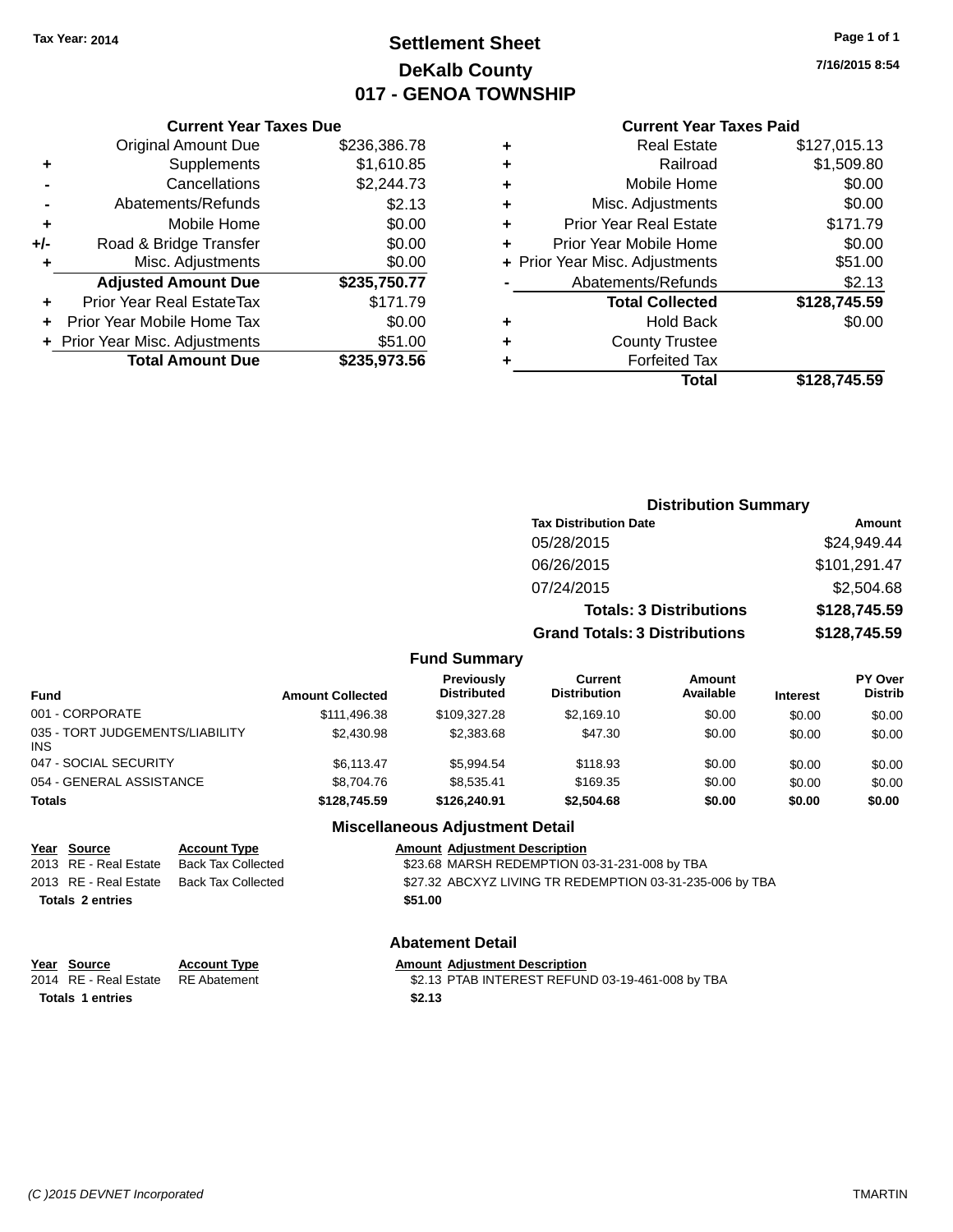## **Settlement Sheet Tax Year: 2014 Page 1 of 1 DeKalb County 018 - GENOA ROAD & BRIDGE**

**7/16/2015 8:54**

#### **Current Year Taxes Paid**

|     | <b>Original Amount Due</b>     | \$177,517.65  |
|-----|--------------------------------|---------------|
| ٠   | Supplements                    | \$1,381.53    |
|     | Cancellations                  | \$1,449.97    |
|     | Abatements/Refunds             | \$1.38        |
| ÷   | Mobile Home                    | \$0.00        |
| +/- | Road & Bridge Transfer         | (\$13,466.12) |
|     | Misc. Adjustments              | \$0.00        |
|     | <b>Adjusted Amount Due</b>     | \$163,981.71  |
| ÷   | Prior Year Real EstateTax      | \$105.14      |
| ÷   | Prior Year Mobile Home Tax     | \$0.00        |
|     | + Prior Year Misc. Adjustments | \$38.30       |
|     | <b>Total Amount Due</b>        | \$164,125.15  |
|     |                                |               |

**Current Year Taxes Due**

|   | <b>Real Estate</b>             | \$82,302.80 |
|---|--------------------------------|-------------|
| ٠ | Railroad                       | \$1,074.49  |
| ٠ | Mobile Home                    | \$0.00      |
| ٠ | Misc. Adjustments              | \$0.00      |
| ٠ | <b>Prior Year Real Estate</b>  | \$105.14    |
| ٠ | Prior Year Mobile Home         | \$0.00      |
|   | + Prior Year Misc. Adjustments | \$38.30     |
|   | Abatements/Refunds             | \$1.38      |
|   | <b>Total Collected</b>         | \$83,519.35 |
| ٠ | <b>Hold Back</b>               | \$0.00      |
| ٠ | <b>County Trustee</b>          |             |
| ٠ | <b>Forfeited Tax</b>           |             |
|   | Total                          | \$83,519.35 |
|   |                                |             |

**Totals: 3 Distributions \$83,519.35**

**Grand Totals: 3 Distributions \$83,519.35**

| <b>Road and Bridge Summary</b> |             |                         | <b>Distribution Summary</b>  |             |  |
|--------------------------------|-------------|-------------------------|------------------------------|-------------|--|
| Municipality                   | Amt. Due    | Amt. Distrib.           | <b>Tax Distribution Date</b> | Amount      |  |
| <b>CITY OF GENOA</b>           | \$24.699.88 | \$13.466.12             | 05/28/2015                   | \$16,285.47 |  |
| <b>Totals</b>                  |             | \$24,699.88 \$13,466.12 | 06/26/2015                   | \$65,616.00 |  |
|                                |             |                         | 07/24/2015                   | \$1,617.88  |  |

#### **Fund Summary Fund Interest Amount Collected Distributed PY Over Distrib Amount Available Current Distribution Previously** 007 - ROAD AND BRIDGE \$29,576.25 \$29,004.56 \$571.69 \$0.00 \$0.00 \$0.00 008 - BRIDGE CONST W/COUNTY  $\begin{array}{cccc} 1.66698 & 1.606 \end{array}$  \$0.00 \$0.00 \$0.00 \$0.00 009 - PERMANENT ROAD \$42,383.52 \$41,561.53 \$821.99 \$0.00 \$0.00 \$0.00 \$0.00 \$0.00 \$0.00 \$0.00 \$0.00 010 - EQUIPMENT AND BUILDING \$4,695.45 \$4,604.39 \$91.06 \$0.00 \$0.00 \$0.00 \$0.00 035 - TORT JUDGEMENTS/LIABILITY INS \$4,700.60 \$4,609.43 \$91.17 \$0.00 \$0.00 \$0.00 047 - SOCIAL SECURITY \$1,696.55 \$1,663.64 \$32.91 \$0.00 \$0.00 \$0.00 \$0.00 **Totals \$83,519.35 \$81,901.47 \$1,617.88 \$0.00 \$0.00 \$0.00**

#### **Miscellaneous Adjustment Detail**

| Year Source             | <b>Account Type</b> | <b>Amount Adjustment Description</b>                     |
|-------------------------|---------------------|----------------------------------------------------------|
| 2013 RE - Real Estate   | Back Tax Collected  | \$17.78 MARSH REDEMPTION 03-31-231-008 by TBA            |
| 2013 RE - Real Estate   | Back Tax Collected  | \$20.52 ABCXYZ LIVING TR REDEMPTION 03-31-235-006 by TBA |
| <b>Totals 2 entries</b> |                     | \$38.30                                                  |
|                         |                     |                                                          |

| Year Source                      | <b>Account Type</b> | <b>Amount Adiustment Description</b> |
|----------------------------------|---------------------|--------------------------------------|
| 2014 PE Pool Estate PE Abatement |                     | <b>C1 AN DTAR INITEDECT DEEI IN</b>  |

**Totals \$1.60 1 entries**

**Abatement Detail**

2014 RE - Real Estate RE Abatement \$1.60 PTAB INTEREST REFUND 03-19-461-008 by TBA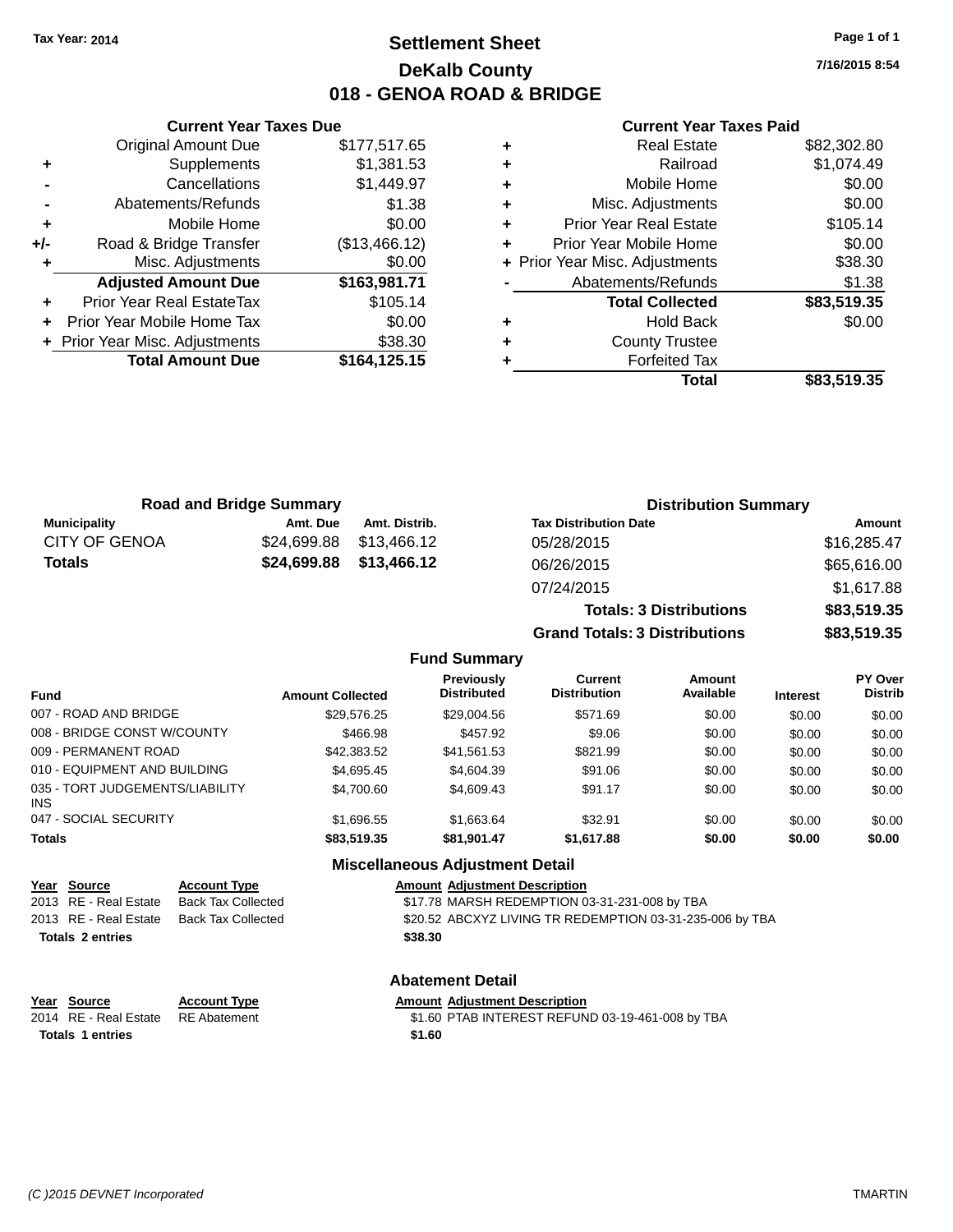## **Settlement Sheet Tax Year: 2014 Page 1 of 1 DeKalb County 019 - KINGSTON TOWNSHIP**

**7/16/2015 8:54**

## **Current Year Taxes Paid**

|       | <b>Current Year Taxes Due</b>  |             |
|-------|--------------------------------|-------------|
|       | <b>Original Amount Due</b>     | \$88,187.59 |
| ÷     | Supplements                    | \$338.58    |
|       | Cancellations                  | \$365.07    |
|       | Abatements/Refunds             | \$0.00      |
| ٠     | Mobile Home                    | \$0.00      |
| $+/-$ | Road & Bridge Transfer         | \$0.00      |
| ٠     | Misc. Adjustments              | \$7.44      |
|       | <b>Adjusted Amount Due</b>     | \$88,168.54 |
| ÷     | Prior Year Real EstateTax      | \$0.00      |
|       | Prior Year Mobile Home Tax     | \$0.00      |
|       | + Prior Year Misc. Adjustments | \$0.00      |
|       | <b>Total Amount Due</b>        | \$88,168.54 |
|       |                                |             |

|   | <b>Real Estate</b>             | \$47,511.51 |
|---|--------------------------------|-------------|
| ٠ | Railroad                       | \$1,221.32  |
| ٠ | Mobile Home                    | \$0.00      |
| ٠ | Misc. Adjustments              | \$7.44      |
| ٠ | <b>Prior Year Real Estate</b>  | \$0.00      |
| ٠ | Prior Year Mobile Home         | \$0.00      |
|   | + Prior Year Misc. Adjustments | \$0.00      |
|   | Abatements/Refunds             | \$0.00      |
|   | <b>Total Collected</b>         | \$48,740.27 |
| ٠ | <b>Hold Back</b>               | \$0.00      |
| ٠ | <b>County Trustee</b>          |             |
| ٠ | <b>Forfeited Tax</b>           |             |
|   | Total                          | \$48,740.27 |
|   |                                |             |

|                          |                         |                                  | <b>Distribution Summary</b>           |                                |                 |                           |
|--------------------------|-------------------------|----------------------------------|---------------------------------------|--------------------------------|-----------------|---------------------------|
|                          |                         |                                  | <b>Tax Distribution Date</b>          |                                |                 | Amount                    |
|                          |                         |                                  | 05/28/2015                            |                                |                 | \$7,771.22                |
|                          |                         |                                  | 06/26/2015                            |                                |                 | \$39,891.30               |
|                          |                         |                                  | 07/24/2015                            |                                |                 | \$1,077.75                |
|                          |                         |                                  |                                       | <b>Totals: 3 Distributions</b> |                 | \$48,740.27               |
|                          |                         |                                  | <b>Grand Totals: 3 Distributions</b>  |                                |                 | \$48,740.27               |
|                          |                         | <b>Fund Summary</b>              |                                       |                                |                 |                           |
| <b>Fund</b>              | <b>Amount Collected</b> | Previously<br><b>Distributed</b> | <b>Current</b><br><b>Distribution</b> | Amount<br>Available            | <b>Interest</b> | PY Over<br><b>Distrib</b> |
| 001 - CORPORATE          | \$48,394.85             | \$47,324.74                      | \$1,070.11                            | \$0.00                         | \$0.00          | \$0.00                    |
| 054 - GENERAL ASSISTANCE | \$345.42                | \$337.78                         | \$7.64                                | \$0.00                         | \$0.00          | \$0.00                    |
| <b>Totals</b>            | \$48,740.27             | \$47,662.52                      | \$1,077.75                            | \$0.00                         | \$0.00          | \$0.00                    |
|                          |                         |                                  |                                       |                                |                 |                           |

## **Miscellaneous Adjustment Detail**

**Totals \$7.44 1 entries**

**Year Source Account Type Account Account Adjustment Description** 

2014 RE - Real Estate Back Tax Collected **\$7.44 AMCORE BANK REDEMPTION 02-24-476-009 by TBA**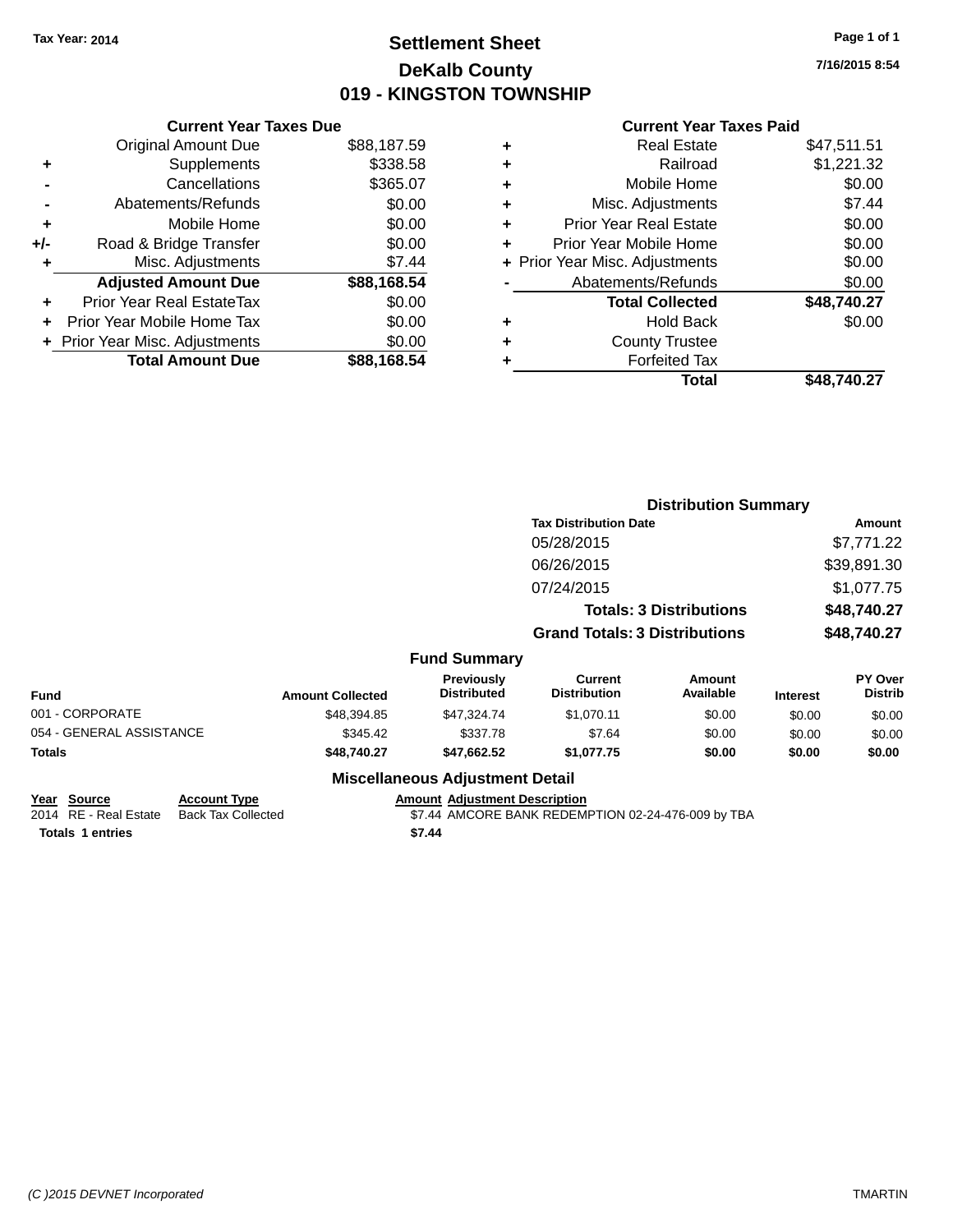## **Settlement Sheet Tax Year: 2014 Page 1 of 1 DeKalb County 020 - KINGSTON ROAD & BRIDGE**

**7/16/2015 8:54**

#### **Current Year Taxes Paid**

|     | <b>Original Amount Due</b>     | \$326,563.34  |
|-----|--------------------------------|---------------|
| ٠   | Supplements                    | \$1,160.66    |
|     | Cancellations                  | \$1,253.63    |
|     | Abatements/Refunds             | \$0.00        |
| ٠   | Mobile Home                    | \$0.00        |
| +/- | Road & Bridge Transfer         | (\$12,838.59) |
| ٠   | Misc. Adjustments              | \$27.55       |
|     | <b>Adjusted Amount Due</b>     | \$313,659.33  |
| ÷   | Prior Year Real EstateTax      | \$0.00        |
|     | Prior Year Mobile Home Tax     | \$0.00        |
|     | + Prior Year Misc. Adjustments | \$0.00        |
|     | <b>Total Amount Due</b>        | \$313,659.33  |
|     |                                |               |

**Current Year Taxes Due**

|   | <b>Real Estate</b>             | \$163,150.08 |
|---|--------------------------------|--------------|
| ٠ | Railroad                       | \$4,471.04   |
| ٠ | Mobile Home                    | \$0.00       |
| ٠ | Misc. Adjustments              | \$27.55      |
| ٠ | <b>Prior Year Real Estate</b>  | \$0.00       |
| ٠ | Prior Year Mobile Home         | \$0.00       |
|   | + Prior Year Misc. Adjustments | \$0.00       |
|   | Abatements/Refunds             | \$0.00       |
|   | <b>Total Collected</b>         | \$167,648.67 |
| ٠ | <b>Hold Back</b>               | \$0.00       |
| ٠ | <b>County Trustee</b>          |              |
| ٠ | <b>Forfeited Tax</b>           |              |
|   | <b>Total</b>                   | \$167,648.67 |
|   |                                |              |

| <b>Road and Bridge Summary</b> |             |               | <b>Distribution Summary</b>    |              |  |
|--------------------------------|-------------|---------------|--------------------------------|--------------|--|
| <b>Municipality</b>            | Amt. Due    | Amt. Distrib. | <b>Tax Distribution Date</b>   | Amount       |  |
| <b>CITY OF GENOA</b>           | \$8,957.51  | \$4.909.48    | 05/28/2015                     | \$26,686.19  |  |
| <b>VILLAGE OF KINGSTON</b>     | \$14,434.92 | \$7.929.11    | 06/26/2015                     | \$137,261.55 |  |
| <b>Totals</b>                  | \$23,392.43 | \$12,838.59   | 07/24/2015                     | \$3,700.93   |  |
|                                |             |               | <b>Totals: 3 Distributions</b> | \$167,648.67 |  |

**Grand Totals: 3 Distributions \$167,648.67**

### **Fund Summary**

| <b>Fund</b>                  | <b>Amount Collected</b> | <b>Previously</b><br><b>Distributed</b> | Current<br><b>Distribution</b> | Amount<br>Available | <b>Interest</b> | <b>PY Over</b><br><b>Distrib</b> |
|------------------------------|-------------------------|-----------------------------------------|--------------------------------|---------------------|-----------------|----------------------------------|
| 007 - ROAD AND BRIDGE        | \$51.014.72             | \$49.892.81                             | \$1.121.91                     | \$0.00              | \$0.00          | \$0.00                           |
| 008 - BRIDGE CONST W/COUNTY  | \$4.525.54              | \$4.425.47                              | \$100.07                       | \$0.00              | \$0.00          | \$0.00                           |
| 009 - PERMANENT ROAD         | \$97.029.96             | \$94.884.43                             | \$2,145.53                     | \$0.00              | \$0.00          | \$0.00                           |
| 010 - EQUIPMENT AND BUILDING | \$15,078,45             | \$14,745.03                             | \$333.42                       | \$0.00              | \$0.00          | \$0.00                           |
| <b>Totals</b>                | \$167.648.67            | \$163,947.74                            | \$3,700.93                     | \$0.00              | \$0.00          | \$0.00                           |

### **Miscellaneous Adjustment Detail**

**Year Source Account Type Account Account Adjustment Description** 

**Totals \$27.55 1 entries**

2014 RE - Real Estate Back Tax Collected **\$27.55 AMCORE BANK REDEMPTION 02-24-476-009 by TBA**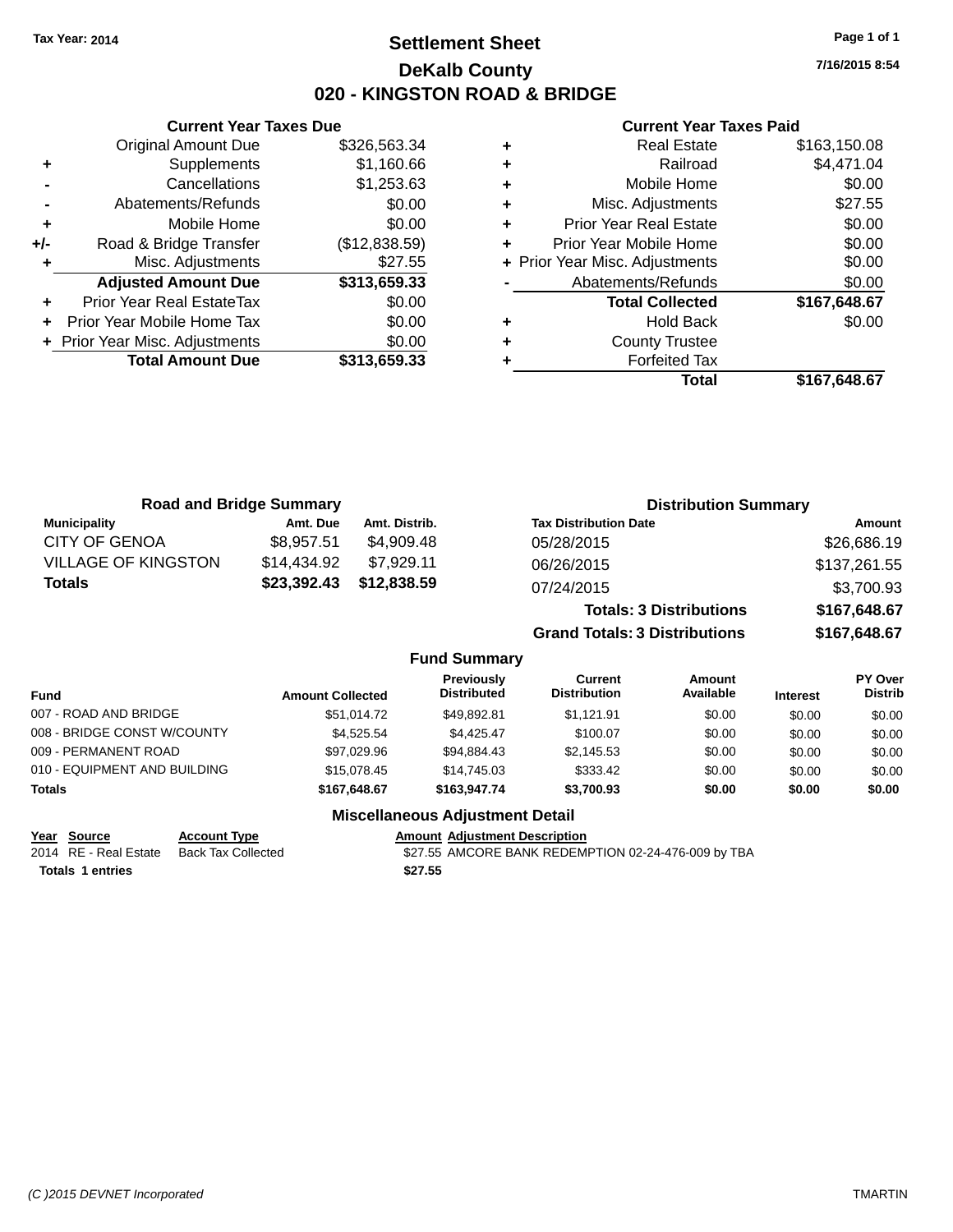## **Settlement Sheet Tax Year: 2014 Page 1 of 1 DeKalb County 021 - KINGSTON TWP CEMETERY**

**7/16/2015 8:54**

|     | <b>Current Year Taxes Due</b> |             |
|-----|-------------------------------|-------------|
|     | <b>Original Amount Due</b>    | \$14,732.84 |
| ٠   | Supplements                   | \$56.55     |
|     | Cancellations                 | \$60.99     |
|     | Abatements/Refunds            | \$0.00      |
| ٠   | Mobile Home                   | \$0.00      |
| +/- | Road & Bridge Transfer        | \$0.00      |
|     | Misc. Adjustments             | \$1.24      |
|     | <b>Adjusted Amount Due</b>    | \$14,729.64 |
| ÷   | Prior Year Real EstateTax     | \$0.00      |
|     | Prior Year Mobile Home Tax    | \$0.00      |
|     | Prior Year Misc. Adjustments  | \$0.00      |
|     | <b>Total Amount Due</b>       | \$14.729.64 |
|     |                               |             |

| ٠ | <b>Real Estate</b>             | \$7,937.14 |
|---|--------------------------------|------------|
| ٠ | Railroad                       | \$204.04   |
| ٠ | Mobile Home                    | \$0.00     |
| ٠ | Misc. Adjustments              | \$1.24     |
| ٠ | <b>Prior Year Real Estate</b>  | \$0.00     |
| ÷ | Prior Year Mobile Home         | \$0.00     |
|   | + Prior Year Misc. Adjustments | \$0.00     |
|   | Abatements/Refunds             | \$0.00     |
|   | <b>Total Collected</b>         | \$8,142.42 |
| ٠ | <b>Hold Back</b>               | \$0.00     |
| ٠ | <b>County Trustee</b>          |            |
| ٠ | <b>Forfeited Tax</b>           |            |
|   | Total                          | \$8,142.42 |
|   |                                |            |

|                                             |                                                  |                                        | <b>Distribution Summary</b>                        |                                |                 |                           |
|---------------------------------------------|--------------------------------------------------|----------------------------------------|----------------------------------------------------|--------------------------------|-----------------|---------------------------|
|                                             |                                                  |                                        | <b>Tax Distribution Date</b>                       |                                |                 | Amount                    |
|                                             |                                                  |                                        | 05/28/2015                                         |                                |                 | \$1,298.23                |
|                                             |                                                  |                                        | 06/26/2015                                         |                                |                 | \$6,664.12                |
|                                             |                                                  |                                        | 07/24/2015                                         |                                |                 | \$180.07                  |
|                                             |                                                  |                                        |                                                    | <b>Totals: 3 Distributions</b> |                 | \$8,142.42                |
|                                             |                                                  |                                        | <b>Grand Totals: 3 Distributions</b>               |                                |                 | \$8,142.42                |
|                                             |                                                  | <b>Fund Summary</b>                    |                                                    |                                |                 |                           |
| <b>Fund</b>                                 | <b>Amount Collected</b>                          | Previously<br><b>Distributed</b>       | <b>Current</b><br><b>Distribution</b>              | Amount<br>Available            | <b>Interest</b> | PY Over<br><b>Distrib</b> |
| 017 - CEMETERY                              | \$8,142.42                                       | \$7,962.35                             | \$180.07                                           | \$0.00                         | \$0.00          | \$0.00                    |
| Totals                                      | \$8,142.42                                       | \$7,962.35                             | \$180.07                                           | \$0.00                         | \$0.00          | \$0.00                    |
|                                             |                                                  | <b>Miscellaneous Adjustment Detail</b> |                                                    |                                |                 |                           |
| <u>Year Source</u><br>2014 RE - Real Estate | <b>Account Type</b><br><b>Back Tax Collected</b> | <b>Amount Adjustment Description</b>   | \$1.24 AMCORE BANK REDEMPTION 02-24-476-009 by TBA |                                |                 |                           |
| <b>Totals 1 entries</b>                     |                                                  | \$1.24                                 |                                                    |                                |                 |                           |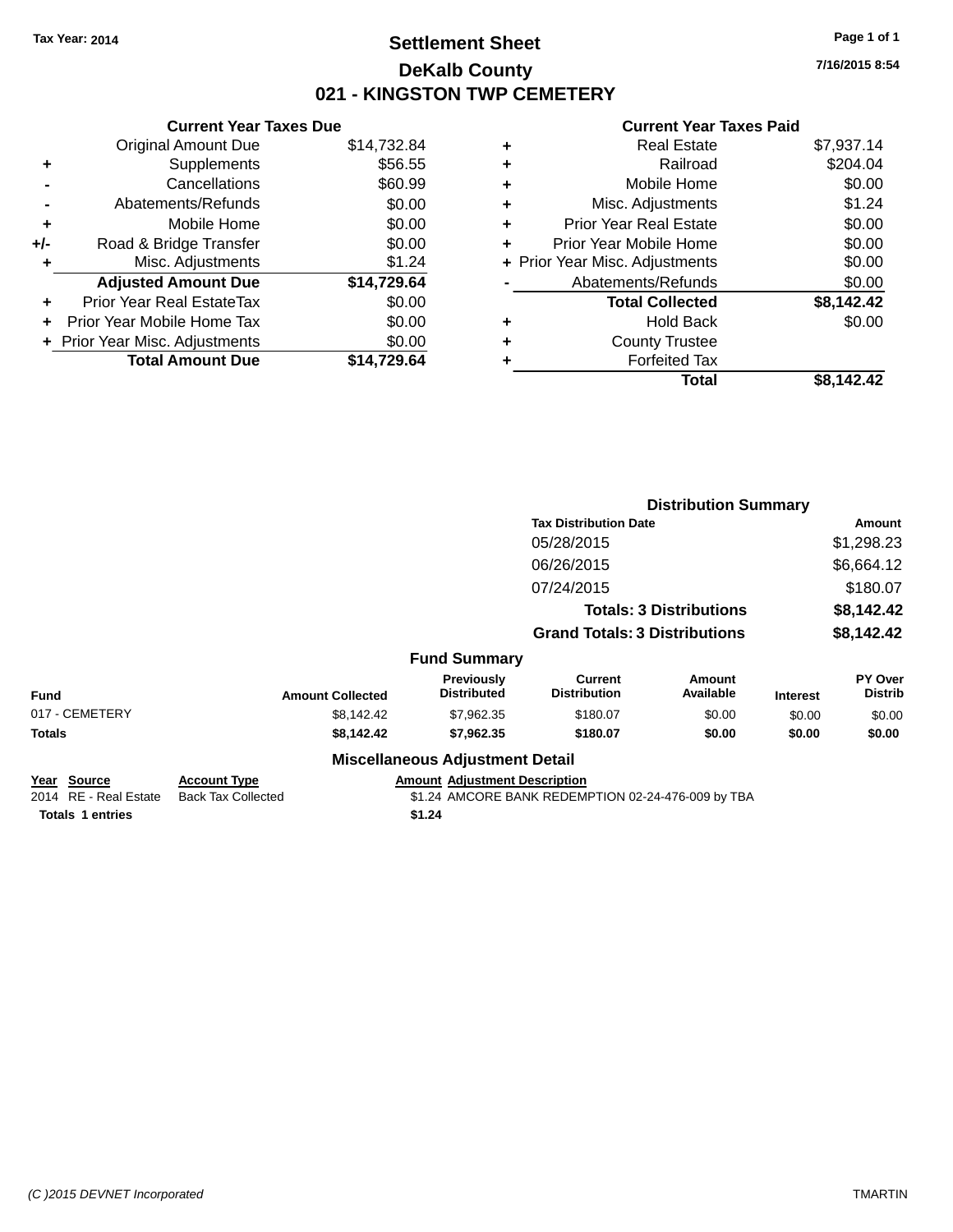## **Settlement Sheet Tax Year: 2014 Page 1 of 1 DeKalb County 022 - MALTA TOWNSHIP**

|  | <b>Current Year Taxes Paid</b> |  |
|--|--------------------------------|--|
|--|--------------------------------|--|

|     | <b>Current Year Taxes Due</b>  |             |
|-----|--------------------------------|-------------|
|     | <b>Original Amount Due</b>     | \$65,074.33 |
| ٠   | Supplements                    | \$546.52    |
|     | Cancellations                  | \$610.14    |
|     | Abatements/Refunds             | \$0.00      |
| ٠   | Mobile Home                    | \$0.00      |
| +/- | Road & Bridge Transfer         | \$0.00      |
| ٠   | Misc. Adjustments              | \$0.00      |
|     | <b>Adjusted Amount Due</b>     | \$65,010.71 |
| ÷   | Prior Year Real EstateTax      | \$0.00      |
|     | Prior Year Mobile Home Tax     | \$0.00      |
|     | + Prior Year Misc. Adjustments | \$0.00      |
|     | <b>Total Amount Due</b>        | \$65,010.71 |

| <b>Real Estate</b>             | \$34,494.17 |
|--------------------------------|-------------|
| Railroad                       | \$1,450.12  |
| Mobile Home                    | \$0.00      |
| Misc. Adjustments              | \$0.00      |
| <b>Prior Year Real Estate</b>  | \$0.00      |
| Prior Year Mobile Home         | \$0.00      |
| + Prior Year Misc. Adjustments | \$0.00      |
| Abatements/Refunds             | \$0.00      |
| <b>Total Collected</b>         | \$35,944.29 |
| <b>Hold Back</b>               | \$0.00      |
| <b>County Trustee</b>          |             |
| <b>Forfeited Tax</b>           |             |
| Total                          | \$35.944.29 |
|                                |             |

|                          |                         |                                  | <b>Distribution Summary</b>           |                                |                 |                           |
|--------------------------|-------------------------|----------------------------------|---------------------------------------|--------------------------------|-----------------|---------------------------|
|                          |                         |                                  | <b>Tax Distribution Date</b>          |                                |                 | Amount                    |
|                          |                         |                                  | 05/28/2015                            |                                |                 | \$6,683.06                |
|                          |                         |                                  | 06/26/2015                            |                                |                 | \$28,728.36               |
|                          |                         |                                  | 07/24/2015                            |                                |                 | \$532.87                  |
|                          |                         |                                  |                                       | <b>Totals: 3 Distributions</b> |                 | \$35,944.29               |
|                          |                         |                                  | <b>Grand Totals: 3 Distributions</b>  |                                |                 | \$35,944.29               |
|                          |                         | <b>Fund Summary</b>              |                                       |                                |                 |                           |
| Fund                     | <b>Amount Collected</b> | Previously<br><b>Distributed</b> | <b>Current</b><br><b>Distribution</b> | <b>Amount</b><br>Available     | <b>Interest</b> | PY Over<br><b>Distrib</b> |
| 001 - CORPORATE          | \$35,523.23             | \$34,996.60                      | \$526.63                              | \$0.00                         | \$0.00          | \$0.00                    |
| 054 - GENERAL ASSISTANCE | \$421.06                | \$414.82                         | \$6.24                                | \$0.00                         | \$0.00          | \$0.00                    |
| <b>Totals</b>            | \$35,944.29             | \$35,411.42                      | \$532.87                              | \$0.00                         | \$0.00          | \$0.00                    |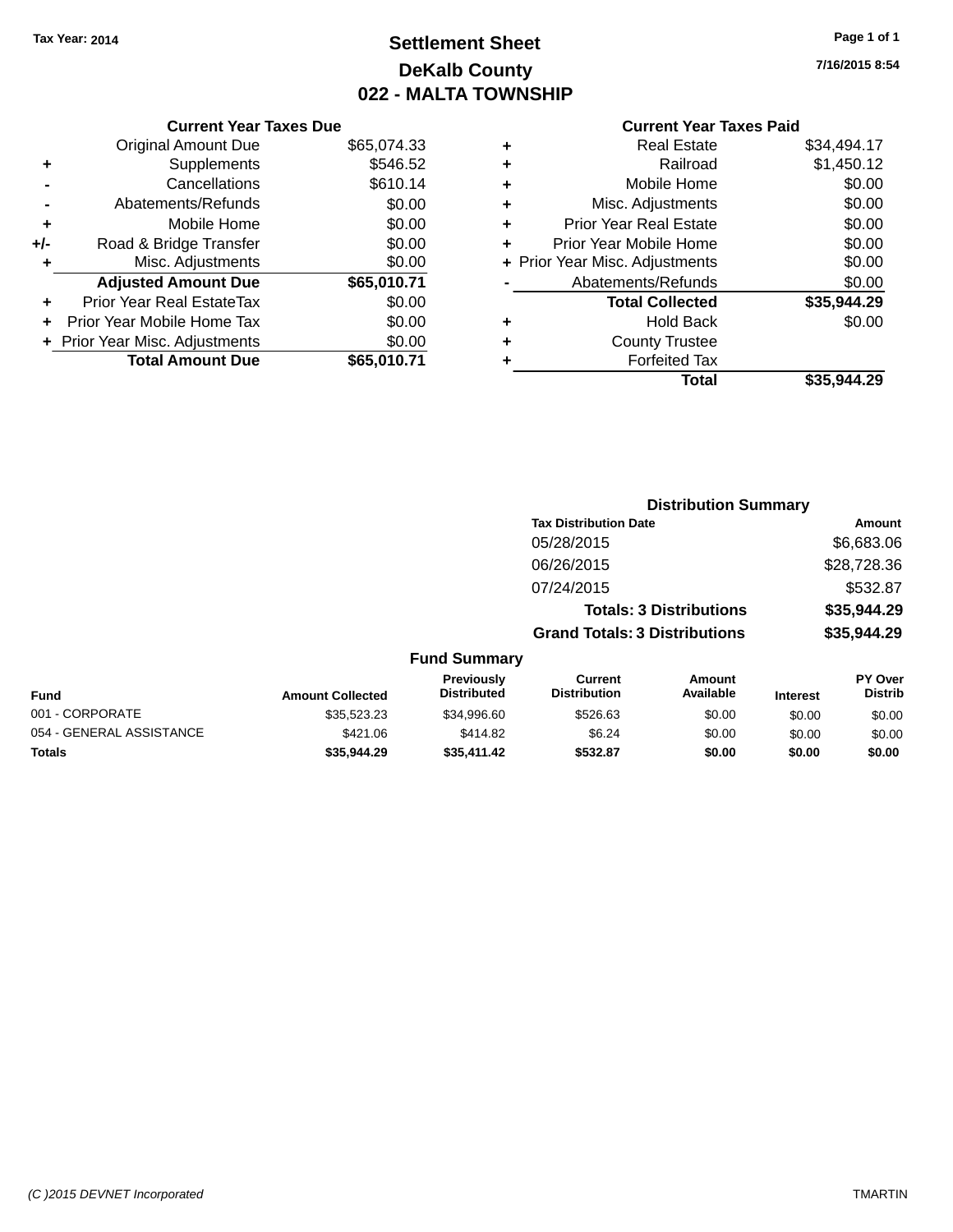## **Settlement Sheet Tax Year: 2014 Page 1 of 1 DeKalb County 023 - MALTA TWP LIBRARY**

**7/16/2015 8:54**

|     | <b>Current Year Taxes Due</b>  |              |
|-----|--------------------------------|--------------|
|     | <b>Original Amount Due</b>     | \$125,417.50 |
| ٠   | Supplements                    | \$1,053.32   |
|     | Cancellations                  | \$1,175.94   |
|     | Abatements/Refunds             | \$0.00       |
| ٠   | Mobile Home                    | \$0.00       |
| +/- | Road & Bridge Transfer         | \$0.00       |
| ÷   | Misc. Adjustments              | \$0.00       |
|     | <b>Adjusted Amount Due</b>     | \$125,294.88 |
|     | Prior Year Real EstateTax      | \$0.00       |
|     | Prior Year Mobile Home Tax     | \$0.00       |
|     | + Prior Year Misc. Adjustments | \$0.00       |
|     | <b>Total Amount Due</b>        | \$125,294.88 |
|     |                                |              |

|   | <b>Real Estate</b>             | \$66,481.08 |
|---|--------------------------------|-------------|
| ٠ | Railroad                       | \$2,794.82  |
| ٠ | Mobile Home                    | \$0.00      |
| ٠ | Misc. Adjustments              | \$0.00      |
| ٠ | <b>Prior Year Real Estate</b>  | \$0.00      |
| ٠ | Prior Year Mobile Home         | \$0.00      |
|   | + Prior Year Misc. Adjustments | \$0.00      |
|   | Abatements/Refunds             | \$0.00      |
|   | <b>Total Collected</b>         | \$69,275.90 |
| ٠ | <b>Hold Back</b>               | \$0.00      |
|   | <b>County Trustee</b>          |             |
| ٠ | <b>Forfeited Tax</b>           |             |
|   | Total                          | \$69.275.90 |
|   |                                |             |

|               |                         |                                  |                                       | <b>Distribution Summary</b>    |                 |                           |
|---------------|-------------------------|----------------------------------|---------------------------------------|--------------------------------|-----------------|---------------------------|
|               |                         |                                  | <b>Tax Distribution Date</b>          |                                |                 | Amount                    |
|               |                         |                                  | 05/28/2015                            |                                |                 | \$12,880.27               |
|               |                         |                                  | 06/26/2015                            |                                |                 | \$55,368.68               |
|               |                         |                                  | 07/24/2015                            |                                |                 | \$1,026.95                |
|               |                         |                                  |                                       | <b>Totals: 3 Distributions</b> |                 | \$69,275.90               |
|               |                         |                                  | <b>Grand Totals: 3 Distributions</b>  |                                |                 | \$69,275.90               |
|               |                         | <b>Fund Summary</b>              |                                       |                                |                 |                           |
| <b>Fund</b>   | <b>Amount Collected</b> | Previously<br><b>Distributed</b> | <b>Current</b><br><b>Distribution</b> | <b>Amount</b><br>Available     | <b>Interest</b> | PY Over<br><b>Distrib</b> |
| 016 - LIBRARY | \$69,275.90             | \$68,248.95                      | \$1,026.95                            | \$0.00                         | \$0.00          | \$0.00                    |
| <b>Totals</b> | \$69,275.90             | \$68,248.95                      | \$1,026.95                            | \$0.00                         | \$0.00          | \$0.00                    |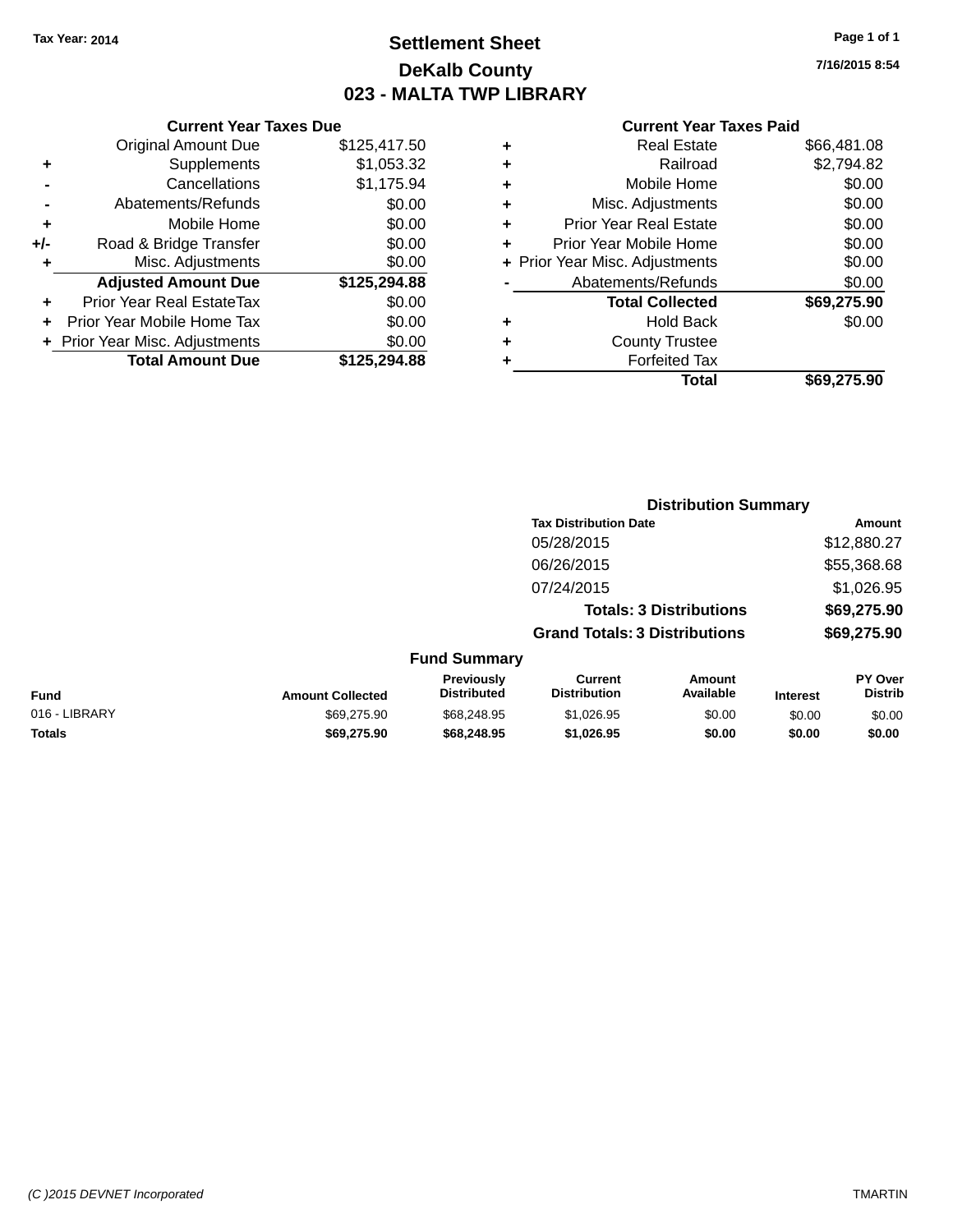## **Settlement Sheet Tax Year: 2014 Page 1 of 1 DeKalb County 024 - MALTA ROAD & BRIDGE**

**7/16/2015 8:54**

#### **Current Year Taxes Paid**

|     | <b>Current Year Taxes Due</b>    |              |
|-----|----------------------------------|--------------|
|     | <b>Original Amount Due</b>       | \$163,706.66 |
| ٠   | Supplements                      | \$1,283.37   |
|     | Cancellations                    | \$1,432.75   |
|     | Abatements/Refunds               | \$0.00       |
| ٠   | Mobile Home                      | \$0.00       |
| +/- | Road & Bridge Transfer           | (\$5,832.20) |
|     | Misc. Adjustments                | \$0.00       |
|     | <b>Adjusted Amount Due</b>       | \$157,725.08 |
| ÷   | <b>Prior Year Real EstateTax</b> | \$0.00       |
|     | Prior Year Mobile Home Tax       | \$0.00       |
|     | + Prior Year Misc. Adjustments   | \$0.00       |
|     | <b>Total Amount Due</b>          | \$157.725.08 |
|     |                                  |              |

| ٠ | <b>Real Estate</b>             | \$81,001.31 |
|---|--------------------------------|-------------|
| ٠ | Railroad                       | \$3,592.28  |
| ٠ | Mobile Home                    | \$0.00      |
| ٠ | Misc. Adjustments              | \$0.00      |
| ٠ | <b>Prior Year Real Estate</b>  | \$0.00      |
| ٠ | Prior Year Mobile Home         | \$0.00      |
|   | + Prior Year Misc. Adjustments | \$0.00      |
|   | Abatements/Refunds             | \$0.00      |
|   | <b>Total Collected</b>         | \$84,593.59 |
| ٠ | <b>Hold Back</b>               | \$0.00      |
| ٠ | <b>County Trustee</b>          |             |
| ٠ | <b>Forfeited Tax</b>           |             |
|   | Total                          | \$84,593.59 |
|   |                                |             |

| <b>Road and Bridge Summary</b> |             |               | <b>Distribution Summary</b>    |             |
|--------------------------------|-------------|---------------|--------------------------------|-------------|
| <b>Municipality</b>            | Amt. Due    | Amt. Distrib. | <b>Tax Distribution Date</b>   | Amount      |
| <b>VILLAGE OF MALTA</b>        | \$10,512.51 | \$5,832.20    | 05/28/2015                     | \$15,693.36 |
| Totals                         | \$10,512.51 | \$5,832.20    | 06/26/2015                     | \$67,648.95 |
|                                |             |               | 07/24/2015                     | \$1,251.28  |
|                                |             |               | <b>Totals: 3 Distributions</b> | \$84,593.59 |

**Grand Totals: 3 Distributions \$84,593.59**

|                              |                         | Previously         | Current             | Amount    |                 | PY Over        |
|------------------------------|-------------------------|--------------------|---------------------|-----------|-----------------|----------------|
| <b>Fund</b>                  | <b>Amount Collected</b> | <b>Distributed</b> | <b>Distribution</b> | Available | <b>Interest</b> | <b>Distrib</b> |
| 007 - ROAD AND BRIDGE        | \$26,266.67             | \$25,880,06        | \$386.61            | \$0.00    | \$0.00          | \$0.00         |
| 008 - BRIDGE CONST W/COUNTY  | \$10,613.38             | \$10.456.04        | \$157.34            | \$0.00    | \$0.00          | \$0.00         |
| 009 - PERMANENT ROAD         | \$38,133.55             | \$37,568.24        | \$565.31            | \$0.00    | \$0.00          | \$0.00         |
| 010 - EQUIPMENT AND BUILDING | \$9.579.99              | \$9.437.97         | \$142.02            | \$0.00    | \$0.00          | \$0.00         |
| Totals                       | \$84,593,59             | \$83,342,31        | \$1.251.28          | \$0.00    | \$0.00          | \$0.00         |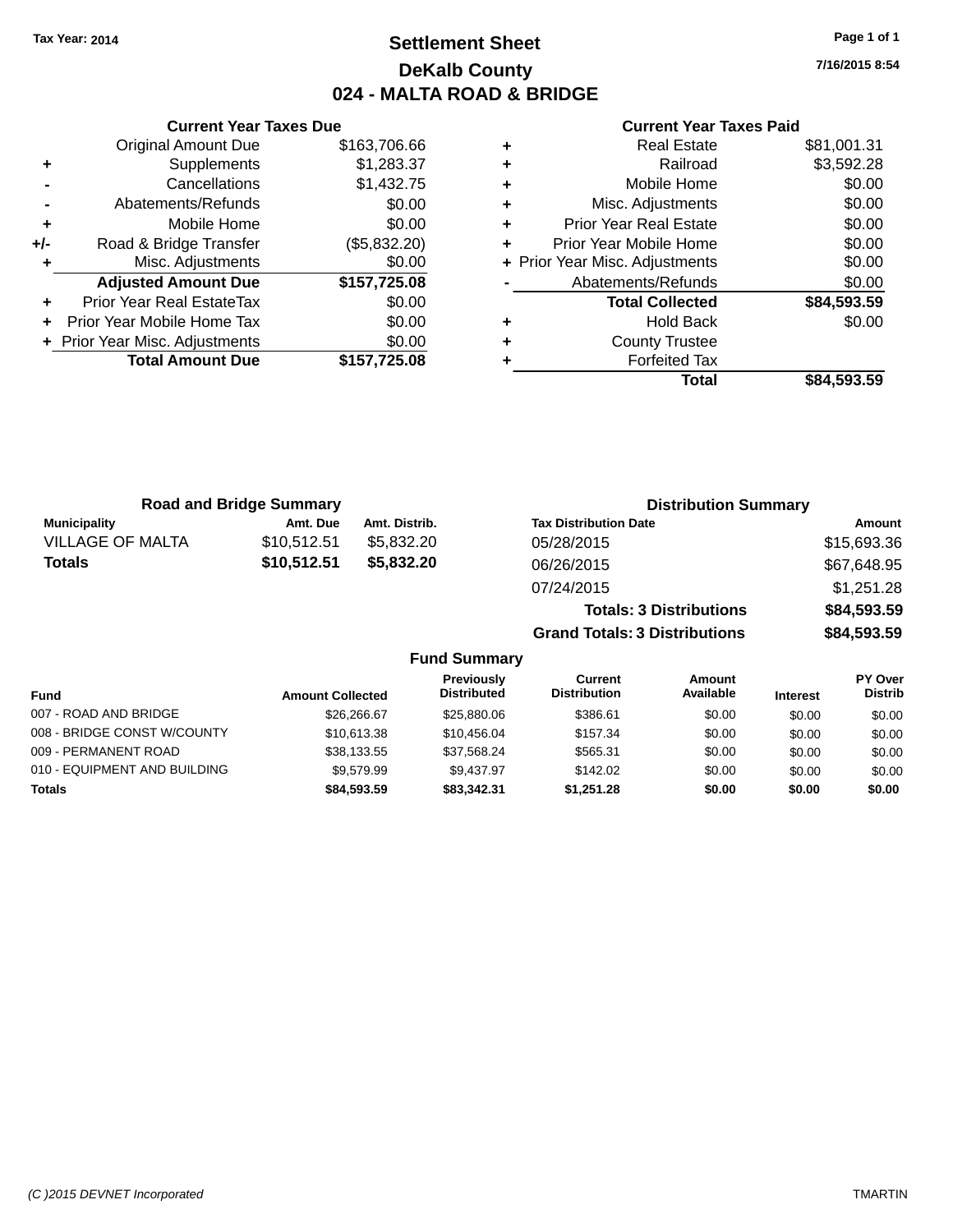## **Settlement Sheet Tax Year: 2014 Page 1 of 1 DeKalb County 025 - MAYFIELD TOWNSHIP**

**7/16/2015 8:54**

| <b>Original Amount Due</b>       | \$98,003.93                   |
|----------------------------------|-------------------------------|
| Supplements                      | \$294.72                      |
| Cancellations                    | \$438.04                      |
| Abatements/Refunds               | \$0.00                        |
| Mobile Home                      | \$0.00                        |
| Road & Bridge Transfer           | \$0.00                        |
| Misc. Adjustments                | \$0.00                        |
| <b>Adjusted Amount Due</b>       | \$97,860.61                   |
| <b>Prior Year Real EstateTax</b> | (\$20.75)                     |
| Prior Year Mobile Home Tax       | \$0.00                        |
| + Prior Year Misc. Adjustments   | \$0.00                        |
| <b>Total Amount Due</b>          | \$97.839.86                   |
|                                  | <b>Current Year Taxes Due</b> |

|   | <b>Real Estate</b>             | \$54,557.21 |
|---|--------------------------------|-------------|
| ٠ | Railroad                       | \$0.00      |
| ٠ | Mobile Home                    | \$0.00      |
| ٠ | Misc. Adjustments              | \$0.00      |
| ٠ | <b>Prior Year Real Estate</b>  | (\$20.75)   |
| ÷ | Prior Year Mobile Home         | \$0.00      |
|   | + Prior Year Misc. Adjustments | \$0.00      |
|   | Abatements/Refunds             | \$0.00      |
|   | <b>Total Collected</b>         | \$54,536.46 |
| ٠ | Hold Back                      | \$0.00      |
| ٠ | <b>County Trustee</b>          |             |
|   | <b>Forfeited Tax</b>           |             |
|   | Total                          | \$54,536.46 |
|   |                                |             |

|                  |                                         |                                       | <b>Distribution Summary</b>    |                 |                                  |
|------------------|-----------------------------------------|---------------------------------------|--------------------------------|-----------------|----------------------------------|
|                  |                                         | <b>Tax Distribution Date</b>          |                                |                 | Amount                           |
|                  |                                         | 05/28/2015                            |                                |                 | \$9,632.72                       |
|                  |                                         | 06/26/2015                            |                                |                 | \$44,329.64                      |
|                  |                                         | 07/24/2015                            |                                |                 | \$574.10                         |
|                  |                                         |                                       | <b>Totals: 3 Distributions</b> |                 | \$54,536.46                      |
|                  |                                         | <b>Grand Totals: 3 Distributions</b>  |                                |                 | \$54,536.46                      |
|                  | <b>Fund Summary</b>                     |                                       |                                |                 |                                  |
| <b>Collected</b> | <b>Previously</b><br><b>Distributed</b> | <b>Current</b><br><b>Distribution</b> | Amount<br>Available            | <b>Interest</b> | <b>PY Over</b><br><b>Distrib</b> |

| <b>Fund</b>              | <b>Amount Collected</b> | <b>FIGVIOUSIV</b><br><b>Distributed</b> | <b>UULLEIIL</b><br><b>Distribution</b> | AIIVUIIL<br>Available | <b>Interest</b> | г і мег<br><b>Distrib</b> |
|--------------------------|-------------------------|-----------------------------------------|----------------------------------------|-----------------------|-----------------|---------------------------|
| 001 - CORPORATE          | \$50.917.97             | \$50.381.96                             | \$536.01                               | \$0.00                | \$0.00          | \$0.00                    |
| 054 - GENERAL ASSISTANCE | \$3.618.49              | \$3.580.40                              | \$38.09                                | \$0.00                | \$0.00          | \$0.00                    |
| <b>Totals</b>            | \$54,536,46             | \$53.962.36                             | \$574.10                               | \$0.00                | \$0.00          | \$0.00                    |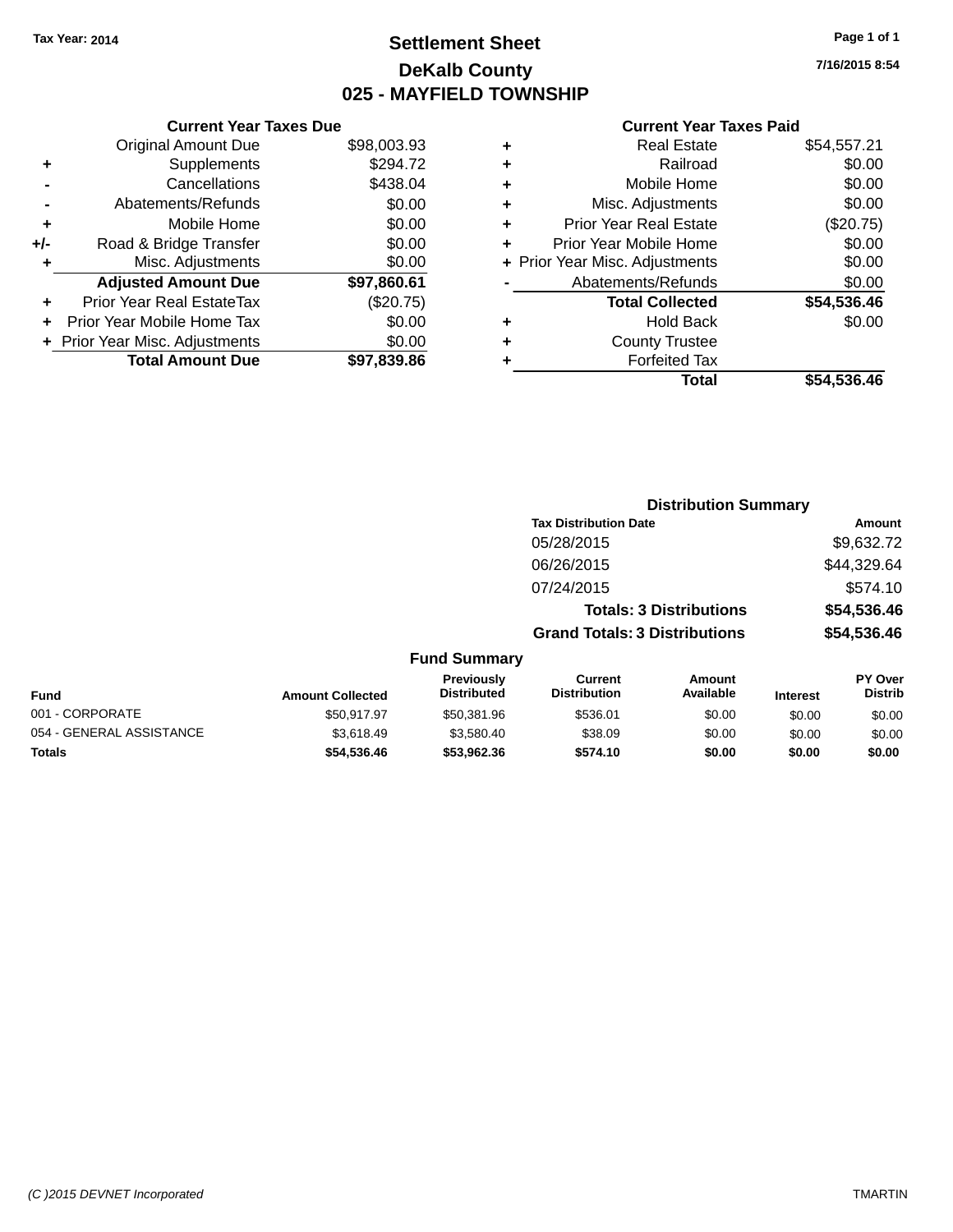**Original Amount Due** 

**Adjusted Amount Due** 

**Total Amount Due** 

**+** Supplements **-** Cancellations **-** Abatements/Refunds **+** Mobile Home **+/-** Road & Bridge Transfer **+** Misc. Adjustments

**+** Prior Year Real EstateTax **+** Prior Year Mobile Home Tax **+** Prior Year Misc. Adjustments

## **Settlement Sheet Tax Year: 2014 Page 1 of 1 DeKalb County 026 - MAYFIELD ROAD & BRIDGE**

**7/16/2015 8:54**

 $$0.00$ 

#### **Current Year Taxes Paid**

| <b>Current Year Taxes Due</b> |              |   | <b>Current Year Taxes Paid</b> |              |  |  |
|-------------------------------|--------------|---|--------------------------------|--------------|--|--|
| ıl Amount Due                 | \$249,531.22 | ٠ | <b>Real Estate</b>             | \$138,910.42 |  |  |
| <b>Supplements</b>            | \$750.40     | ÷ | Railroad                       | \$0.00       |  |  |
| Cancellations                 | \$1,115.26   | ÷ | Mobile Home                    | \$0.00       |  |  |
| ıents/Refunds                 | \$0.00       | ÷ | Misc. Adjustments              | \$0.00       |  |  |
| Mobile Home                   | \$0.00       | ÷ | <b>Prior Year Real Estate</b>  | (\$51.35)    |  |  |
| ridge Transfer                | \$0.00       | ÷ | Prior Year Mobile Home         | \$0.00       |  |  |
| . Adjustments                 | \$0.00       |   | + Prior Year Misc. Adjustments | \$0.00       |  |  |
| <b>Amount Due</b>             | \$249,166.36 |   | Abatements/Refunds             | \$0.00       |  |  |
| eal EstateTax:                | (\$51.35)    |   | <b>Total Collected</b>         | \$138,859.07 |  |  |
| pile Home Tax                 | \$0.00       | ÷ | <b>Hold Back</b>               | \$0.00       |  |  |
| . Adjustments                 | \$0.00       | ÷ | <b>County Trustee</b>          |              |  |  |
| <b>Amount Due</b>             | \$249,115.01 |   | <b>Forfeited Tax</b>           |              |  |  |
|                               |              |   | <b>Total</b>                   | \$138,859.07 |  |  |

| Total | \$138,859.07 |
|-------|--------------|
| d Tax |              |
| uoluu |              |

## **Distribution Summary Tax Distribution Date Amount** 05/28/2015 \$24,527.74 06/26/2015 \$112,869.59 07/24/2015 \$1,461.74 **Totals: 3 Distributions \$138,859.07 Grand Totals: 3 Distributions \$138,859.07**

| <b>Fund</b>                                         | <b>Amount Collected</b> | <b>Previously</b><br><b>Distributed</b> | Current<br><b>Distribution</b> | Amount<br>Available | <b>Interest</b> | <b>PY Over</b><br><b>Distrib</b> |
|-----------------------------------------------------|-------------------------|-----------------------------------------|--------------------------------|---------------------|-----------------|----------------------------------|
| 007 - ROAD AND BRIDGE                               | \$87.190.74             | \$86,272.90                             | \$917.84                       | \$0.00              | \$0.00          | \$0.00                           |
| 008 - BRIDGE CONST W/COUNTY                         | \$4,375,03              | \$4.328.97                              | \$46.06                        | \$0.00              | \$0.00          | \$0.00                           |
| 009 - PERMANENT ROAD                                | \$34.442.74             | \$34.080.17                             | \$362.57                       | \$0.00              | \$0.00          | \$0.00                           |
| 010 - EQUIPMENT AND BUILDING                        | \$6,560.80              | \$6,491.74                              | \$69.06                        | \$0.00              | \$0.00          | \$0.00                           |
| 035 - TORT JUDGMENTS, LIABILITY<br><b>INSURANCE</b> | \$3,827.78              | \$3.787.49                              | \$40.29                        | \$0.00              | \$0.00          | \$0.00                           |
| 047 - SOCIAL SECURITY                               | \$2,461.98              | \$2,436.06                              | \$25.92                        | \$0.00              | \$0.00          | \$0.00                           |
| <b>Totals</b>                                       | \$138,859.07            | \$137,397.33                            | \$1,461.74                     | \$0.00              | \$0.00          | \$0.00                           |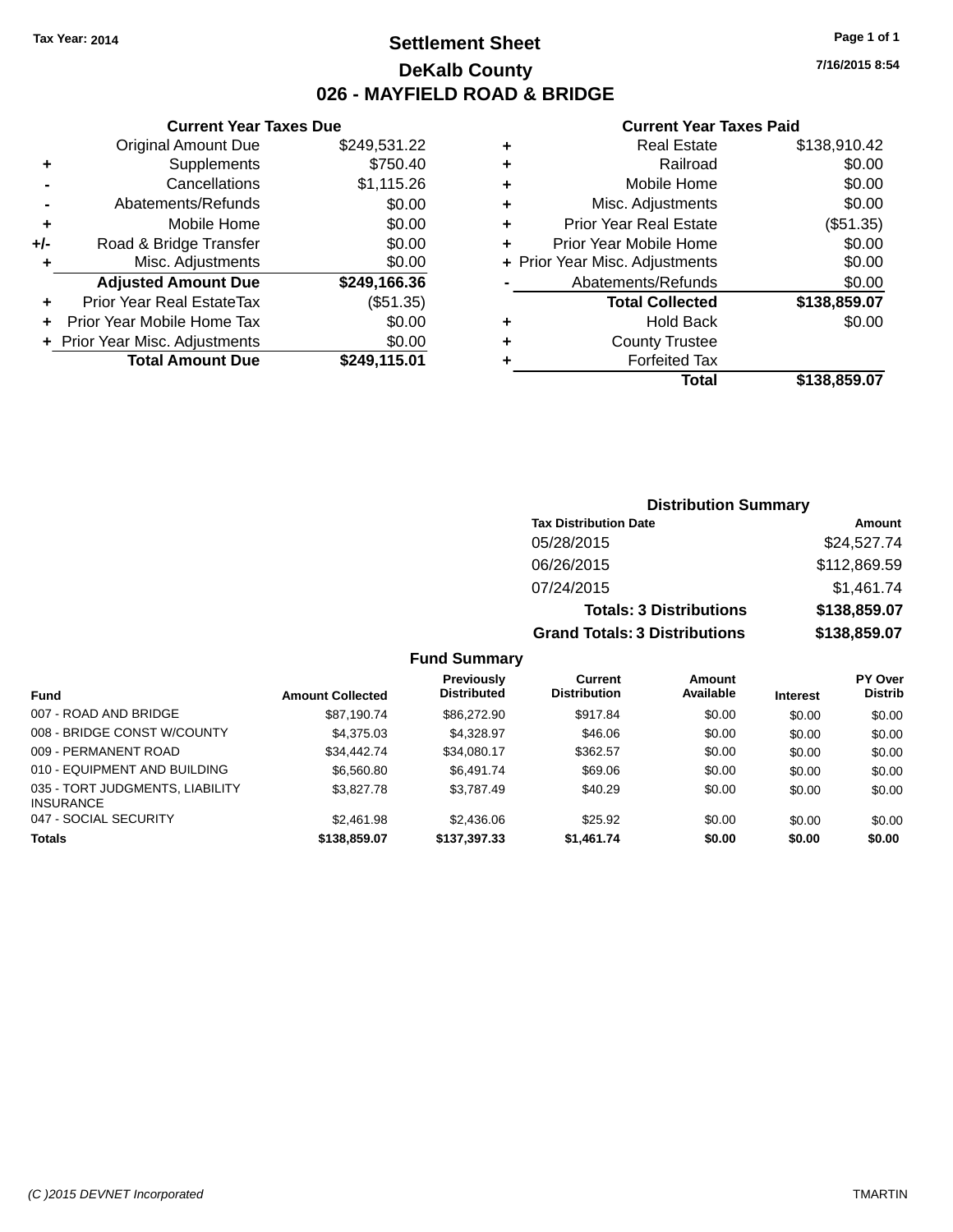## **Settlement Sheet Tax Year: 2014 Page 1 of 1 DeKalb County 027 - MILAN TOWNSHIP**

|     | <b>Current Year Taxes Due</b>  |             |
|-----|--------------------------------|-------------|
|     | <b>Original Amount Due</b>     | \$40,000.54 |
| ٠   | Supplements                    | \$119.13    |
|     | Cancellations                  | \$194.47    |
|     | Abatements/Refunds             | \$0.00      |
| ٠   | Mobile Home                    | \$0.00      |
| +/- | Road & Bridge Transfer         | \$0.00      |
|     | Misc. Adjustments              | \$0.00      |
|     | <b>Adjusted Amount Due</b>     | \$39,925.20 |
| ÷   | Prior Year Real EstateTax      | \$0.00      |
| ÷   | Prior Year Mobile Home Tax     | \$0.00      |
|     | + Prior Year Misc. Adjustments | \$0.00      |
|     | <b>Total Amount Due</b>        | \$39,925,20 |

|   | <b>Real Estate</b>             | \$23,090.20 |
|---|--------------------------------|-------------|
| ٠ | Railroad                       | \$0.00      |
| ٠ | Mobile Home                    | \$0.00      |
| ٠ | Misc. Adjustments              | \$0.00      |
| ٠ | <b>Prior Year Real Estate</b>  | \$0.00      |
| ٠ | Prior Year Mobile Home         | \$0.00      |
|   | + Prior Year Misc. Adjustments | \$0.00      |
|   | Abatements/Refunds             | \$0.00      |
|   | <b>Total Collected</b>         | \$23,090.20 |
| ٠ | Hold Back                      | \$0.00      |
|   | <b>County Trustee</b>          |             |
| ٠ | <b>Forfeited Tax</b>           |             |
|   | Total                          | \$23,090.20 |
|   |                                |             |

|                 |                         |                                         | <b>Distribution Summary</b>           |                                |                 |                           |
|-----------------|-------------------------|-----------------------------------------|---------------------------------------|--------------------------------|-----------------|---------------------------|
|                 |                         |                                         | <b>Tax Distribution Date</b>          |                                |                 | <b>Amount</b>             |
|                 |                         |                                         | 05/28/2015                            |                                |                 | \$3,070.40                |
|                 |                         |                                         | 06/26/2015                            |                                |                 | \$19,861.96               |
|                 |                         |                                         | 07/24/2015                            |                                |                 | \$157.84                  |
|                 |                         |                                         |                                       | <b>Totals: 3 Distributions</b> |                 | \$23,090.20               |
|                 |                         |                                         | <b>Grand Totals: 3 Distributions</b>  |                                |                 | \$23,090.20               |
|                 |                         | <b>Fund Summary</b>                     |                                       |                                |                 |                           |
| Fund            | <b>Amount Collected</b> | <b>Previously</b><br><b>Distributed</b> | <b>Current</b><br><b>Distribution</b> | Amount<br>Available            | <b>Interest</b> | PY Over<br><b>Distrib</b> |
| 001 - CORPORATE | \$23,090.20             | \$22,932.36                             | \$157.84                              | \$0.00                         | \$0.00          | \$0.00                    |
| <b>Totals</b>   | \$23,090.20             | \$22,932.36                             | \$157.84                              | \$0.00                         | \$0.00          | \$0.00                    |
|                 |                         |                                         |                                       |                                |                 |                           |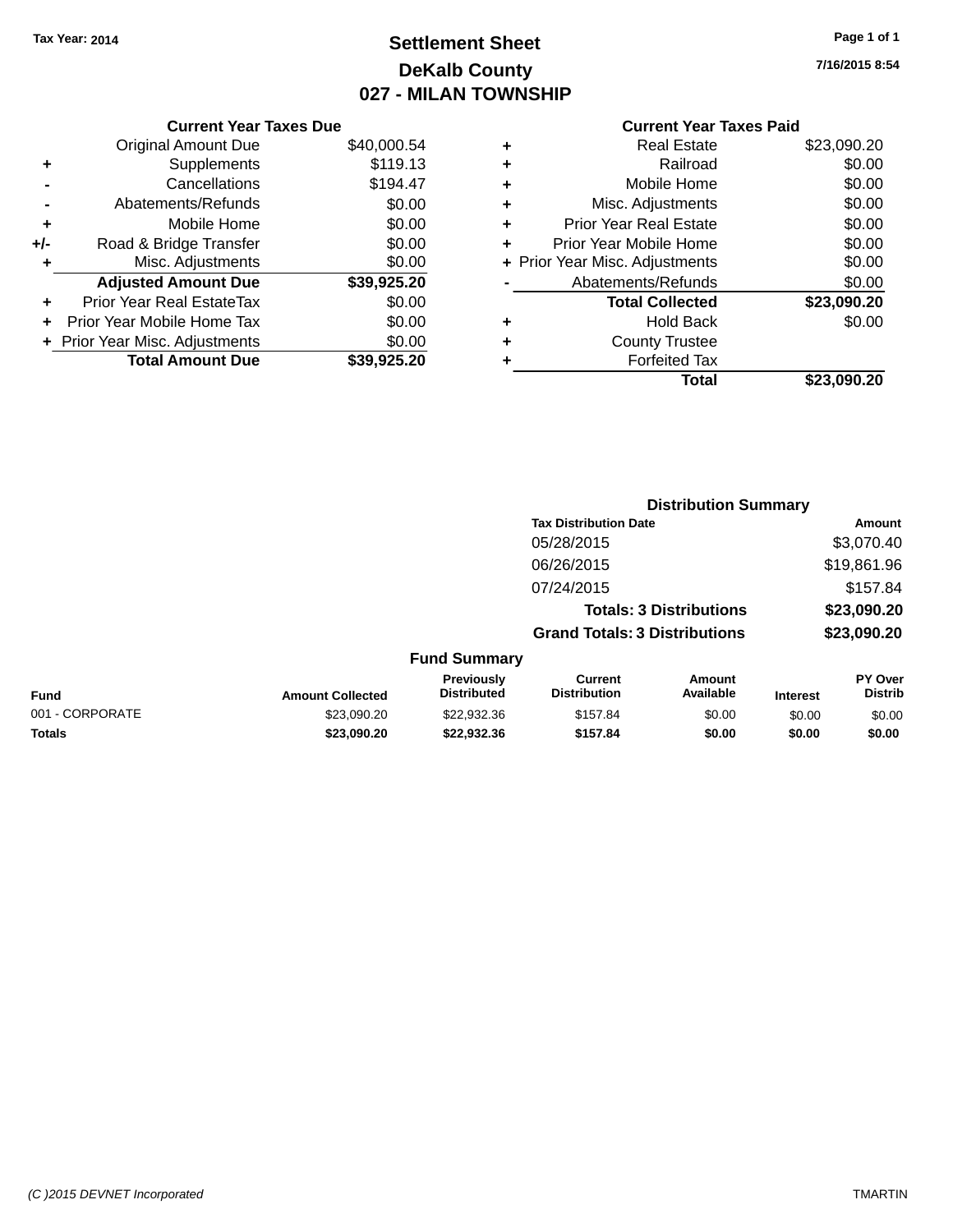## **Settlement Sheet Tax Year: 2014 Page 1 of 1 DeKalb County 028 - MILAN ROAD & BRIDGE**

|     | <b>Current Year Taxes Due</b>    |             |
|-----|----------------------------------|-------------|
|     | <b>Original Amount Due</b>       | \$63,794.83 |
| ٠   | Supplements                      | \$190.01    |
|     | Cancellations                    | \$310.15    |
|     | Abatements/Refunds               | \$0.00      |
| ٠   | Mobile Home                      | \$0.00      |
| +/- | Road & Bridge Transfer           | \$0.00      |
| ٠   | Misc. Adjustments                | \$0.00      |
|     | <b>Adjusted Amount Due</b>       | \$63,674.69 |
| ٠   | <b>Prior Year Real EstateTax</b> | \$0.00      |
| ÷   | Prior Year Mobile Home Tax       | \$0.00      |
|     | + Prior Year Misc. Adjustments   | \$0.00      |
|     | <b>Total Amount Due</b>          | \$63,674.69 |

#### **Current Year Taxes Paid**

|   | <b>Real Estate</b>             | \$36,825.29 |
|---|--------------------------------|-------------|
| ٠ | Railroad                       | \$0.00      |
| ٠ | Mobile Home                    | \$0.00      |
| ٠ | Misc. Adjustments              | \$0.00      |
| ٠ | <b>Prior Year Real Estate</b>  | \$0.00      |
| ٠ | Prior Year Mobile Home         | \$0.00      |
|   | + Prior Year Misc. Adjustments | \$0.00      |
|   | Abatements/Refunds             | \$0.00      |
|   | <b>Total Collected</b>         | \$36,825.29 |
| ٠ | Hold Back                      | \$0.00      |
| ٠ | <b>County Trustee</b>          |             |
| ٠ | <b>Forfeited Tax</b>           |             |
|   | Total                          | \$36,825.29 |
|   |                                |             |

|                         |                                  |                                      | <b>Distribution Summary</b>    |                 |                                  |
|-------------------------|----------------------------------|--------------------------------------|--------------------------------|-----------------|----------------------------------|
|                         |                                  | <b>Tax Distribution Date</b>         |                                |                 | Amount                           |
|                         |                                  | 05/28/2015                           |                                |                 | \$4,896.85                       |
|                         |                                  | 06/26/2015                           |                                |                 | \$31,676.74                      |
|                         |                                  | 07/24/2015                           |                                |                 | \$251.70                         |
|                         |                                  |                                      | <b>Totals: 3 Distributions</b> |                 | \$36,825.29                      |
|                         |                                  | <b>Grand Totals: 3 Distributions</b> |                                |                 | \$36,825.29                      |
|                         | <b>Fund Summary</b>              |                                      |                                |                 |                                  |
| <b>Amount Collected</b> | Previously<br><b>Distributed</b> | Current<br><b>Distribution</b>       | Amount<br>Available            | <b>Interest</b> | <b>PY Over</b><br><b>Distrib</b> |
| \$25,660.88             | \$25.485.49                      | \$175.39                             | \$0.00                         | \$0.00          | \$0.00                           |

| <b>Fund</b>                 | <b>Amount Collected</b> | <b>Distributed</b> | <b>Distribution</b> | Available | <b>Interest</b> | <b>Distrib</b> |
|-----------------------------|-------------------------|--------------------|---------------------|-----------|-----------------|----------------|
| 007 - ROAD AND BRIDGE       | \$25,660.88             | \$25.485.49        | \$175.39            | \$0.00    | \$0.00          | \$0.00         |
| 008 - BRIDGE CONST W/COUNTY | \$2.512.12              | \$2,494.95         | \$17.17             | \$0.00    | \$0.00          | \$0.00         |
| 009 - PERMANENT ROAD        | \$8.652.29              | \$8,593.15         | \$59.14             | \$0.00    | \$0.00          | \$0.00         |
| <b>Totals</b>               | \$36,825.29             | \$36,573.59        | \$251.70            | \$0.00    | \$0.00          | \$0.00         |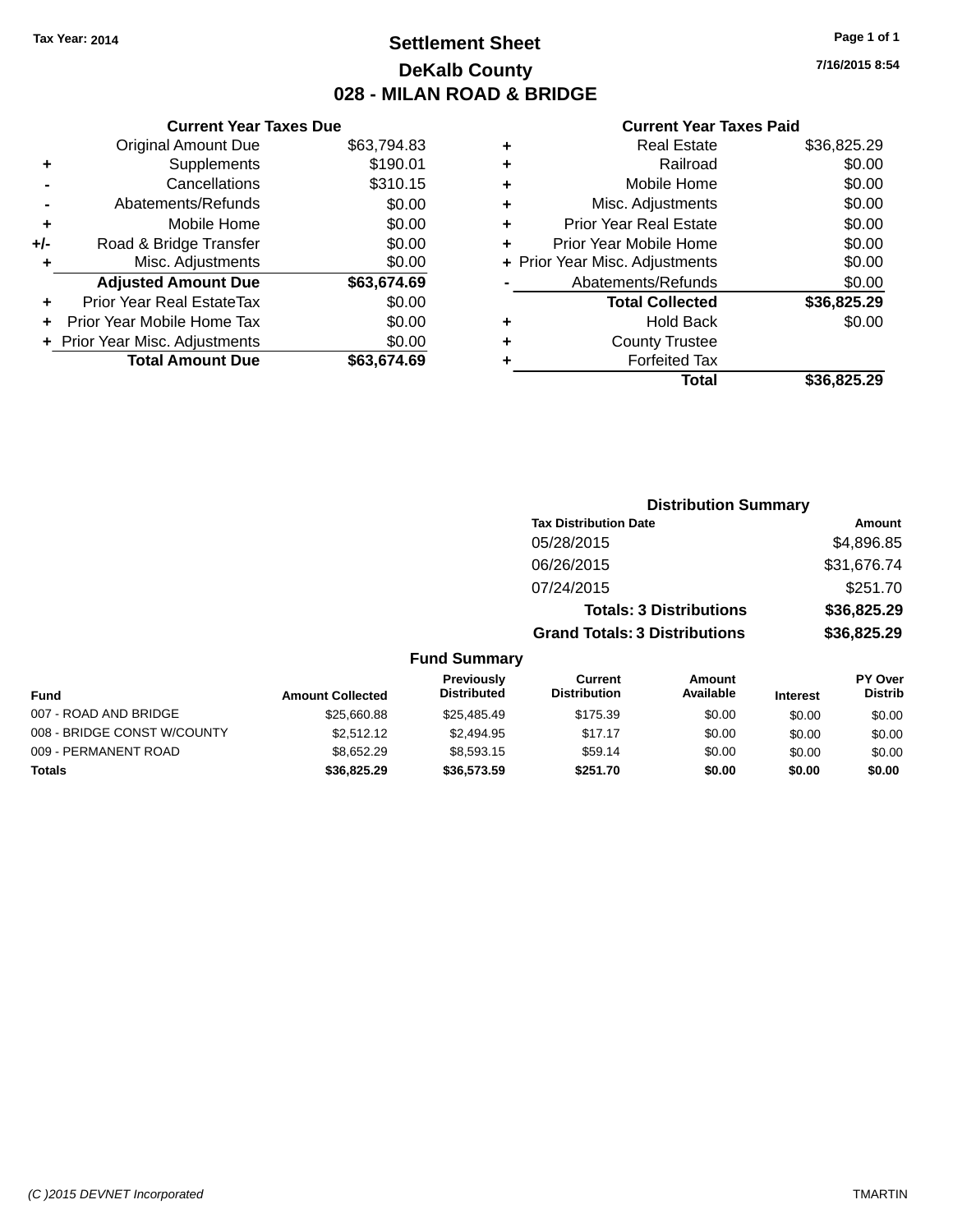## **Settlement Sheet Tax Year: 2014 Page 1 of 1 DeKalb County 029 - PAW PAW TOWNSHIP**

|     | <b>Current Year Taxes Due</b>  |             |
|-----|--------------------------------|-------------|
|     | Original Amount Due            | \$67,486.60 |
| ÷   | Supplements                    | \$0.00      |
|     | Cancellations                  | \$0.00      |
|     | Abatements/Refunds             | \$0.00      |
| ÷   | Mobile Home                    | \$0.00      |
| +/- | Road & Bridge Transfer         | \$0.00      |
| ٠   | Misc. Adjustments              | \$0.00      |
|     | <b>Adjusted Amount Due</b>     | \$67,486.60 |
| ٠   | Prior Year Real EstateTax      | \$0.00      |
|     | Prior Year Mobile Home Tax     | \$0.00      |
|     | + Prior Year Misc. Adjustments | \$0.00      |
|     | <b>Total Amount Due</b>        | \$67.486.60 |
|     |                                |             |

|   | <b>Current Year Taxes Paid</b> |             |  |  |  |  |  |
|---|--------------------------------|-------------|--|--|--|--|--|
| ٠ | Real Estate                    | \$37,512.92 |  |  |  |  |  |
| ٠ | Railroad                       | \$1,544.30  |  |  |  |  |  |
| ٠ | Mobile Home                    | \$0.00      |  |  |  |  |  |
| ٠ | Misc. Adjustments              | \$0.00      |  |  |  |  |  |
| ٠ | <b>Prior Year Real Estate</b>  | \$0.00      |  |  |  |  |  |
| ÷ | Prior Year Mobile Home         | \$0.00      |  |  |  |  |  |
|   | + Prior Year Misc. Adjustments | \$0.00      |  |  |  |  |  |
|   | Abatements/Refunds             | \$0.00      |  |  |  |  |  |
|   | <b>Total Collected</b>         | \$39,057.22 |  |  |  |  |  |
| ٠ | <b>Hold Back</b>               | \$0.00      |  |  |  |  |  |
|   | <b>County Trustee</b>          |             |  |  |  |  |  |
| ٠ | <b>Forfeited Tax</b>           |             |  |  |  |  |  |
|   | Total                          | \$39,057.22 |  |  |  |  |  |
|   |                                |             |  |  |  |  |  |

|                          |                         | <b>Distribution Summary</b>      |                                       |                                |                 |                                  |
|--------------------------|-------------------------|----------------------------------|---------------------------------------|--------------------------------|-----------------|----------------------------------|
|                          |                         |                                  | <b>Tax Distribution Date</b>          |                                |                 | <b>Amount</b>                    |
|                          |                         |                                  | 05/28/2015                            |                                |                 | \$5,679.99                       |
|                          |                         |                                  | 06/26/2015                            |                                |                 | \$32,440.72                      |
|                          |                         |                                  | 07/24/2015                            |                                |                 | \$936.51                         |
|                          |                         |                                  |                                       | <b>Totals: 3 Distributions</b> |                 | \$39,057.22                      |
|                          |                         |                                  | <b>Grand Totals: 3 Distributions</b>  |                                |                 | \$39,057.22                      |
|                          |                         | <b>Fund Summary</b>              |                                       |                                |                 |                                  |
| Fund                     | <b>Amount Collected</b> | Previously<br><b>Distributed</b> | <b>Current</b><br><b>Distribution</b> | <b>Amount</b><br>Available     | <b>Interest</b> | <b>PY Over</b><br><b>Distrib</b> |
| 001 - CORPORATE          | \$36,698.23             | \$35,818.29                      | \$879.94                              | \$0.00                         | \$0.00          | \$0.00                           |
| 017 - CEMETERY           | \$1,502.54              | \$1,466.51                       | \$36.03                               | \$0.00                         | \$0.00          | \$0.00                           |
| 034 - GENERAL ASSISTANCE | \$856.45                | \$835.91                         | \$20.54                               | \$0.00                         | \$0.00          | \$0.00                           |
| Totals                   | \$39,057.22             | \$38,120.71                      | \$936.51                              | \$0.00                         | \$0.00          | \$0.00                           |
|                          |                         |                                  |                                       |                                |                 |                                  |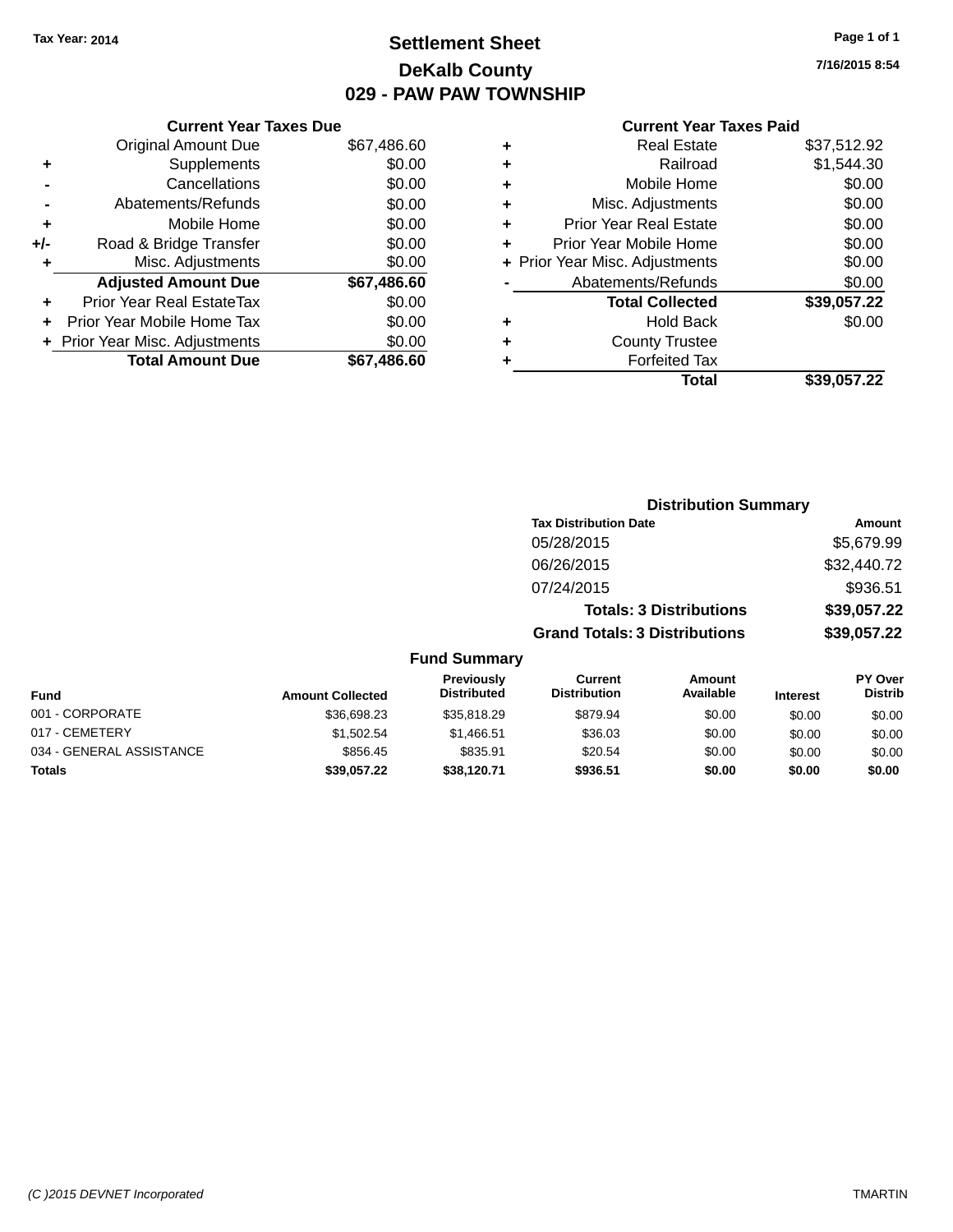## **Settlement Sheet Tax Year: 2014 Page 1 of 1 DeKalb County 030 - PAW PAW ROAD & BRIDGE**

**7/16/2015 8:54**

#### **Current Year Taxes Paid**

|       | <b>Current Year Taxes Due</b>  |             |
|-------|--------------------------------|-------------|
|       | <b>Original Amount Due</b>     | \$93,080.22 |
| ÷     | Supplements                    | \$0.00      |
|       | Cancellations                  | \$0.00      |
|       | Abatements/Refunds             | \$0.00      |
| ٠     | Mobile Home                    | \$0.00      |
| $+/-$ | Road & Bridge Transfer         | \$0.00      |
|       | Misc. Adjustments              | \$0.00      |
|       | <b>Adjusted Amount Due</b>     | \$93,080.22 |
| ÷     | Prior Year Real EstateTax      | \$0.00      |
|       | Prior Year Mobile Home Tax     | \$0.00      |
|       | + Prior Year Misc. Adjustments | \$0.00      |
|       | <b>Total Amount Due</b>        | \$93,080,22 |
|       |                                |             |

| ٠ | <b>Real Estate</b>             | \$51,739.21 |
|---|--------------------------------|-------------|
| ٠ | Railroad                       | \$2,129.96  |
| ٠ | Mobile Home                    | \$0.00      |
| ٠ | Misc. Adjustments              | \$0.00      |
| ٠ | <b>Prior Year Real Estate</b>  | \$0.00      |
| ٠ | Prior Year Mobile Home         | \$0.00      |
|   | + Prior Year Misc. Adjustments | \$0.00      |
|   | Abatements/Refunds             | \$0.00      |
|   | <b>Total Collected</b>         | \$53,869.17 |
| ٠ | Hold Back                      | \$0.00      |
| ٠ | <b>County Trustee</b>          |             |
| ٠ | <b>Forfeited Tax</b>           |             |
|   | <b>Total</b>                   | \$53,869.17 |
|   |                                |             |

| <b>Distribution Summary</b>          |             |
|--------------------------------------|-------------|
| <b>Tax Distribution Date</b>         | Amount      |
| 05/28/2015                           | \$7,834.14  |
| 06/26/2015                           | \$44,743.31 |
| 07/24/2015                           | \$1,291.72  |
| <b>Totals: 3 Distributions</b>       | \$53,869.17 |
| <b>Grand Totals: 3 Distributions</b> | \$53,869.17 |

|                                         |                         | Previously         | Current             | Amount    |                 | <b>PY Over</b> |
|-----------------------------------------|-------------------------|--------------------|---------------------|-----------|-----------------|----------------|
| Fund                                    | <b>Amount Collected</b> | <b>Distributed</b> | <b>Distribution</b> | Available | <b>Interest</b> | <b>Distrib</b> |
| 007 - ROAD AND BRIDGE                   | \$26,138.81             | \$25.512.04        | \$626.77            | \$0.00    | \$0.00          | \$0.00         |
| 009 - PERMANENT ROAD                    | \$20,916.65             | \$20.415.09        | \$501.56            | \$0.00    | \$0.00          | \$0.00         |
| 010 - EQUIPMENT AND BUILDING            | \$2,875.28              | \$2,806.33         | \$68.95             | \$0.00    | \$0.00          | \$0.00         |
| 027 - AUDIT                             | \$418.94                | \$408.89           | \$10.05             | \$0.00    | \$0.00          | \$0.00         |
| 035 - TORT JUDGEMENTS/LIABILITY<br>INS. | \$2,777.01              | \$2.710.42         | \$66.59             | \$0.00    | \$0.00          | \$0.00         |
| 047 - SOCIAL SECURITY                   | \$742.48                | \$724.68           | \$17.80             | \$0.00    | \$0.00          | \$0.00         |
| <b>Totals</b>                           | \$53,869,17             | \$52,577.45        | \$1,291.72          | \$0.00    | \$0.00          | \$0.00         |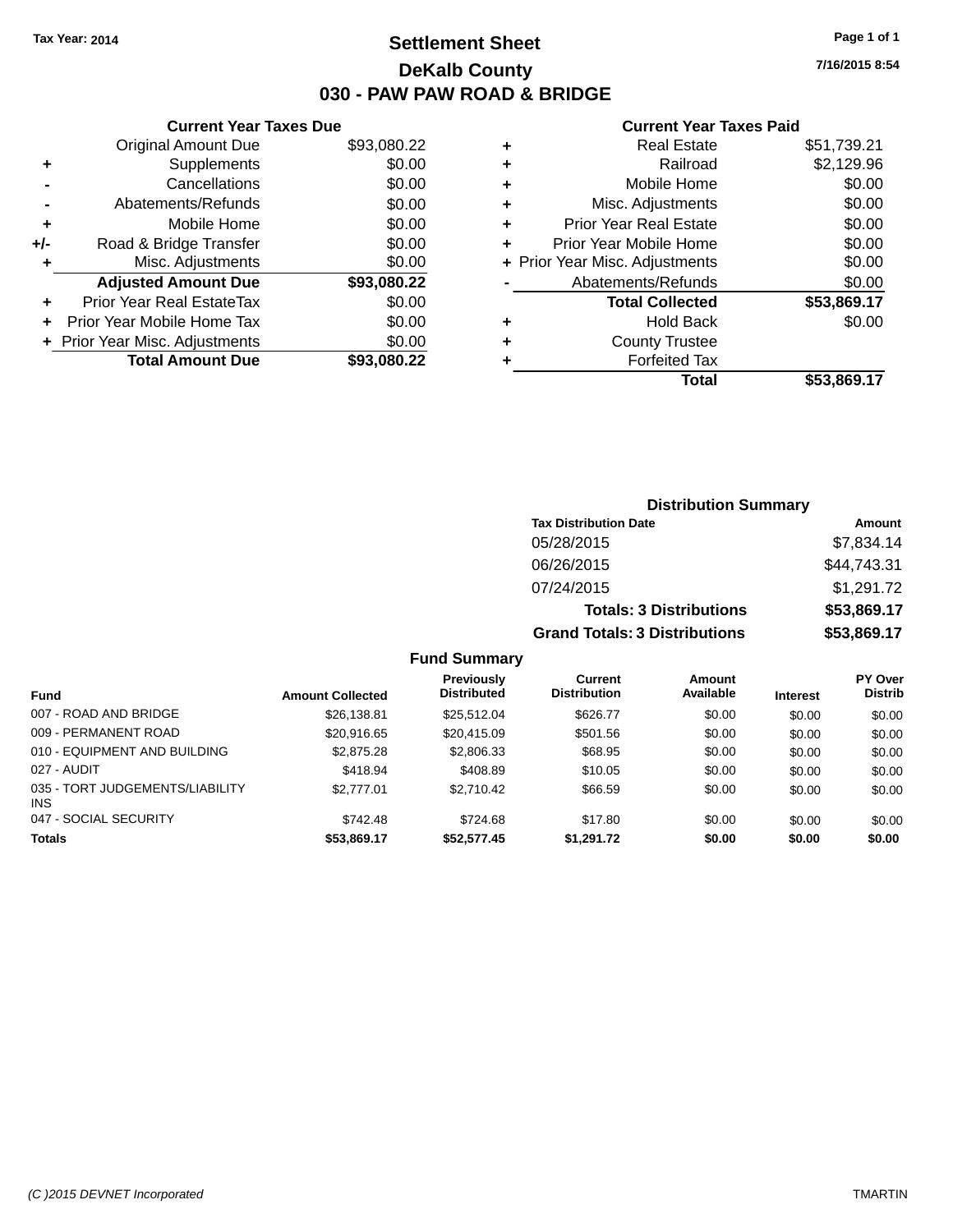## **Settlement Sheet Tax Year: 2014 Page 1 of 1 DeKalb County 031 - PIERCE TOWNSHIP**

**7/16/2015 8:54**

# **Current Year Taxes Paid**

|     | <b>Current Year Taxes Due</b> |             |  |  |  |  |  |
|-----|-------------------------------|-------------|--|--|--|--|--|
|     | Original Amount Due           | \$56,809.06 |  |  |  |  |  |
| ٠   | Supplements                   | \$160.21    |  |  |  |  |  |
|     | Cancellations                 | \$166.12    |  |  |  |  |  |
|     | Abatements/Refunds            | \$0.00      |  |  |  |  |  |
| ٠   | Mobile Home                   | \$0.00      |  |  |  |  |  |
| +/- | Road & Bridge Transfer        | \$0.00      |  |  |  |  |  |
|     | Misc. Adjustments             | \$0.00      |  |  |  |  |  |
|     | <b>Adjusted Amount Due</b>    | \$56,803.15 |  |  |  |  |  |
| ٠   | Prior Year Real EstateTax     | \$0.00      |  |  |  |  |  |
|     | Prior Year Mobile Home Tax    | \$0.00      |  |  |  |  |  |
|     | Prior Year Misc. Adjustments  | \$0.00      |  |  |  |  |  |
|     | <b>Total Amount Due</b>       | \$56,803.15 |  |  |  |  |  |

|   | <b>Real Estate</b>             | \$32,725.47 |
|---|--------------------------------|-------------|
| ٠ | Railroad                       | \$0.00      |
| ٠ | Mobile Home                    | \$0.00      |
| ٠ | Misc. Adjustments              | \$0.00      |
| ٠ | <b>Prior Year Real Estate</b>  | \$0.00      |
|   | Prior Year Mobile Home         | \$0.00      |
|   | + Prior Year Misc. Adjustments | \$0.00      |
|   | Abatements/Refunds             | \$0.00      |
|   | <b>Total Collected</b>         | \$32,725.47 |
| ٠ | <b>Hold Back</b>               | \$0.00      |
|   | <b>County Trustee</b>          |             |
|   | <b>Forfeited Tax</b>           |             |
|   | Total                          | \$32.725.47 |
|   |                                |             |

| <b>Distribution Summary</b>          |             |
|--------------------------------------|-------------|
| <b>Tax Distribution Date</b>         | Amount      |
| 05/28/2015                           | \$7,406.33  |
| 06/26/2015                           | \$24,513.47 |
| 07/24/2015                           | \$805.67    |
| <b>Totals: 3 Distributions</b>       | \$32,725.47 |
| <b>Grand Totals: 3 Distributions</b> | \$32,725.47 |

| <b>Fund</b>                            | <b>Amount Collected</b> | <b>Previously</b><br><b>Distributed</b> | Current<br><b>Distribution</b> | Amount<br>Available | <b>Interest</b> | PY Over<br><b>Distrib</b> |
|----------------------------------------|-------------------------|-----------------------------------------|--------------------------------|---------------------|-----------------|---------------------------|
| 001 - CORPORATE                        | \$24,189.50             | \$23,593.98                             | \$595.52                       | \$0.00              | \$0.00          | \$0.00                    |
| $005 - I. M. R. F.$                    | \$2,304.89              | \$2,248.15                              | \$56.74                        | \$0.00              | \$0.00          | \$0.00                    |
| 027 - AUDIT                            | \$519.36                | \$506.57                                | \$12.79                        | \$0.00              | \$0.00          | \$0.00                    |
| 035 - TORT JUDGEMENTS/LIABILITY<br>INS | \$2,398.09              | \$2,339.05                              | \$59.04                        | \$0.00              | \$0.00          | \$0.00                    |
| 047 - SOCIAL SECURITY                  | \$1.584.67              | \$1,545.66                              | \$39.01                        | \$0.00              | \$0.00          | \$0.00                    |
| 054 - GENERAL ASSISTANCE               | \$1.728.96              | \$1,686.39                              | \$42.57                        | \$0.00              | \$0.00          | \$0.00                    |
| <b>Totals</b>                          | \$32,725.47             | \$31,919.80                             | \$805.67                       | \$0.00              | \$0.00          | \$0.00                    |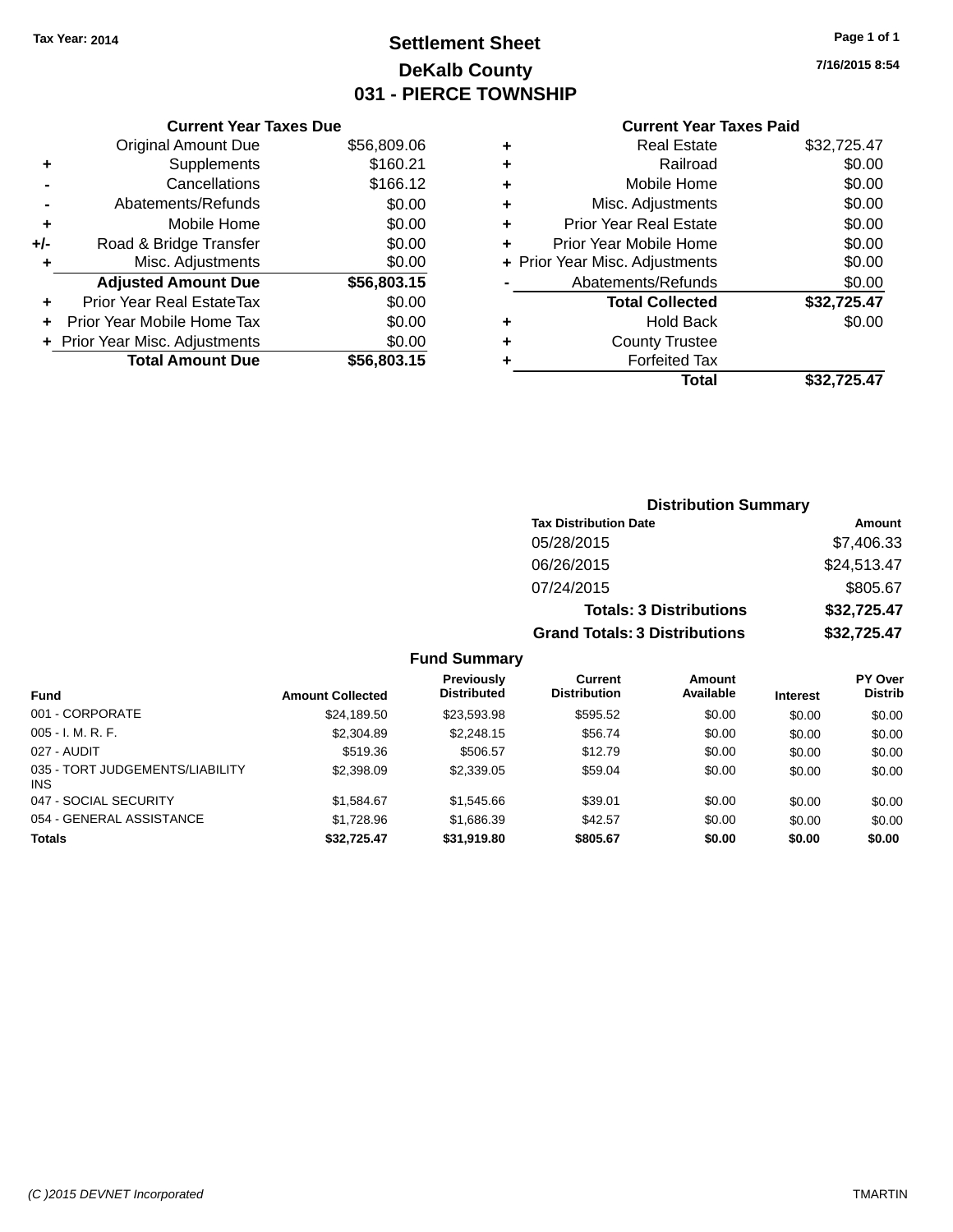## **Settlement Sheet Tax Year: 2014 Page 1 of 1 DeKalb County 032 - PIERCE ROAD & BRIDGE**

**7/16/2015 8:54**

#### **Current Year Taxes Paid**

|       | <b>Current Year Taxes Due</b>  |              |  |  |  |
|-------|--------------------------------|--------------|--|--|--|
|       | <b>Original Amount Due</b>     | \$167,244.81 |  |  |  |
| ٠     | Supplements                    | \$471.69     |  |  |  |
|       | Cancellations                  | \$489.06     |  |  |  |
|       | Abatements/Refunds             | \$0.00       |  |  |  |
| ٠     | Mobile Home                    | \$0.00       |  |  |  |
| $+/-$ | Road & Bridge Transfer         | \$0.00       |  |  |  |
|       | Misc. Adjustments              | \$0.00       |  |  |  |
|       | <b>Adjusted Amount Due</b>     | \$167,227.44 |  |  |  |
| ÷     | Prior Year Real EstateTax      | \$0.00       |  |  |  |
|       | Prior Year Mobile Home Tax     | \$0.00       |  |  |  |
|       | + Prior Year Misc. Adjustments | \$0.00       |  |  |  |
|       | <b>Total Amount Due</b>        | \$167,227.44 |  |  |  |
|       |                                |              |  |  |  |

| ٠ | <b>Real Estate</b>             | \$96,342.81 |
|---|--------------------------------|-------------|
| ٠ | Railroad                       | \$0.00      |
| ٠ | Mobile Home                    | \$0.00      |
| ٠ | Misc. Adjustments              | \$0.00      |
| ٠ | <b>Prior Year Real Estate</b>  | \$0.00      |
| ٠ | Prior Year Mobile Home         | \$0.00      |
|   | + Prior Year Misc. Adjustments | \$0.00      |
|   | Abatements/Refunds             | \$0.00      |
|   | <b>Total Collected</b>         | \$96,342.81 |
| ٠ | <b>Hold Back</b>               | \$0.00      |
| ٠ | <b>County Trustee</b>          |             |
| ٠ | <b>Forfeited Tax</b>           |             |
|   | Total                          | \$96,342.81 |
|   |                                |             |

| <b>Distribution Summary</b> |                                      |             |  |  |
|-----------------------------|--------------------------------------|-------------|--|--|
|                             | <b>Tax Distribution Date</b>         | Amount      |  |  |
|                             | 05/28/2015                           | \$21,804.16 |  |  |
|                             | 06/26/2015                           | \$72,166.75 |  |  |
|                             | 07/24/2015                           | \$2,371.90  |  |  |
|                             | <b>Totals: 3 Distributions</b>       | \$96,342.81 |  |  |
|                             | <b>Grand Totals: 3 Distributions</b> | \$96,342.81 |  |  |

| Fund                         | <b>Amount Collected</b> | Previously<br><b>Distributed</b> | Current<br><b>Distribution</b> | <b>Amount</b><br>Available | <b>Interest</b> | <b>PY Over</b><br><b>Distrib</b> |
|------------------------------|-------------------------|----------------------------------|--------------------------------|----------------------------|-----------------|----------------------------------|
| $005 - I. M. R. F.$          | \$68.90                 | \$67.20                          | \$1.70                         | \$0.00                     | \$0.00          | \$0.00                           |
| 007 - ROAD AND BRIDGE        | \$68,541,26             | \$66.853.82                      | \$1.687.44                     | \$0.00                     | \$0.00          | \$0.00                           |
| 008 - BRIDGE CONST W/COUNTY  | \$5,443.08              | \$5,309.07                       | \$134.01                       | \$0.00                     | \$0.00          | \$0.00                           |
| 009 - PERMANENT ROAD         | \$17,780.83             | \$17,343,08                      | \$437.75                       | \$0.00                     | \$0.00          | \$0.00                           |
| 010 - EQUIPMENT AND BUILDING | \$3.812.95              | \$3,719.08                       | \$93.87                        | \$0.00                     | \$0.00          | \$0.00                           |
| 047 - SOCIAL SECURITY        | \$695.79                | \$678.66                         | \$17.13                        | \$0.00                     | \$0.00          | \$0.00                           |
| <b>Totals</b>                | \$96,342.81             | \$93,970.91                      | \$2,371.90                     | \$0.00                     | \$0.00          | \$0.00                           |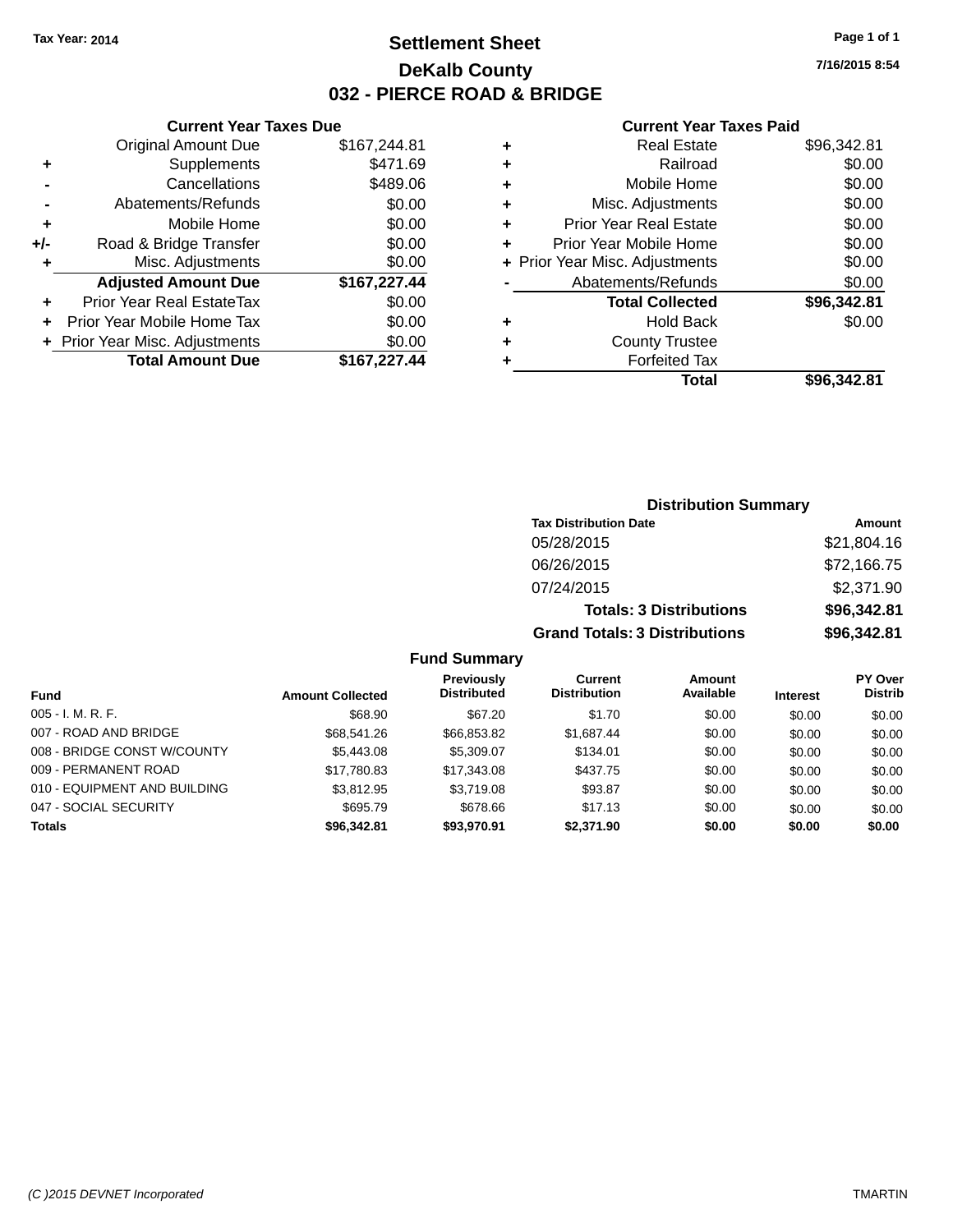### **Settlement Sheet Tax Year: 2014 Page 1 of 1 DeKalb County 033 - SANDWICH TOWNSHIP**

**7/16/2015 8:54**

#### **Current Year Taxes Paid**

|     | <b>Current Year Taxes Due</b>  |              |  |  |  |  |
|-----|--------------------------------|--------------|--|--|--|--|
|     | <b>Original Amount Due</b>     | \$245,015.22 |  |  |  |  |
| ٠   | Supplements                    | \$1,792.13   |  |  |  |  |
|     | Cancellations                  | \$2,121.94   |  |  |  |  |
|     | Abatements/Refunds             | \$0.00       |  |  |  |  |
| ٠   | Mobile Home                    | \$0.00       |  |  |  |  |
| +/- | Road & Bridge Transfer         | \$0.00       |  |  |  |  |
| ٠   | Misc. Adjustments              | \$33.49      |  |  |  |  |
|     | <b>Adjusted Amount Due</b>     | \$244,718.90 |  |  |  |  |
| ٠   | Prior Year Real EstateTax      | (\$28.06)    |  |  |  |  |
| ÷   | Prior Year Mobile Home Tax     | \$0.00       |  |  |  |  |
|     | + Prior Year Misc. Adjustments | \$3.75       |  |  |  |  |
|     | <b>Total Amount Due</b>        | \$244.694.59 |  |  |  |  |

| ٠ | <b>Real Estate</b>             | \$132,775.87 |
|---|--------------------------------|--------------|
| ٠ | Railroad                       | \$494.22     |
| ٠ | Mobile Home                    | \$0.00       |
| ٠ | Misc. Adjustments              | \$33.49      |
| ٠ | <b>Prior Year Real Estate</b>  | (\$28.06)    |
| ٠ | Prior Year Mobile Home         | \$0.00       |
|   | + Prior Year Misc. Adjustments | \$3.75       |
|   | Abatements/Refunds             | \$0.00       |
|   | <b>Total Collected</b>         | \$133,279.27 |
| ٠ | <b>Hold Back</b>               | \$0.00       |
| ٠ | <b>County Trustee</b>          |              |
|   | <b>Forfeited Tax</b>           |              |
|   | Total                          | \$133.279.27 |
|   |                                |              |

|   | <b>Distribution Summary</b>          |              |
|---|--------------------------------------|--------------|
|   | <b>Tax Distribution Date</b>         | Amount       |
|   | 05/28/2015                           | \$27,130.19  |
|   | 06/26/2015                           | \$103,566.75 |
|   | 07/24/2015                           | \$2,582.33   |
|   | <b>Totals: 3 Distributions</b>       | \$133,279.27 |
|   | <b>Grand Totals: 3 Distributions</b> | \$133,279.27 |
| . |                                      |              |

#### **Fund Summary**

| <b>Fund</b>              | <b>Amount Collected</b> | <b>Previously</b><br><b>Distributed</b> | Current<br><b>Distribution</b> | Amount<br>Available | <b>Interest</b> | <b>PY Over</b><br><b>Distrib</b> |
|--------------------------|-------------------------|-----------------------------------------|--------------------------------|---------------------|-----------------|----------------------------------|
| 001 - CORPORATE          | \$67,510.85             | \$66,202.80                             | \$1,308.05                     | \$0.00              | \$0.00          | \$0.00                           |
| $005 - I. M. R. F.$      | \$8,033.55              | \$7,877.90                              | \$155.65                       | \$0.00              | \$0.00          | \$0.00                           |
| 017 - CEMETERY           | \$42,731.62             | \$41,903.68                             | \$827.94                       | \$0.00              | \$0.00          | \$0.00                           |
| 047 - SOCIAL SECURITY    | \$4.291.72              | \$4,208.57                              | \$83.15                        | \$0.00              | \$0.00          | \$0.00                           |
| 054 - GENERAL ASSISTANCE | \$10.711.53             | \$10,503.99                             | \$207.54                       | \$0.00              | \$0.00          | \$0.00                           |
| <b>Totals</b>            | \$133,279.27            | \$130,696.94                            | \$2,582.33                     | \$0.00              | \$0.00          | \$0.00                           |

#### **Miscellaneous Adjustment Detail**

| <u>Year Source</u>      | <b>Account Type</b> |         | <b>Amount Adjustment Description</b>           |
|-------------------------|---------------------|---------|------------------------------------------------|
| 2013 RE - Real Estate   | Back Tax Collected  |         | \$3.75 TRUSTEE SALE 19-25-252-014 by TBA       |
| 2014 RE - Real Estate   | Back Tax Collected  |         | \$33.49 DOBSON REDEMPTION 19-26-481-012 by TBA |
| <b>Totals 2 entries</b> |                     | \$37.24 |                                                |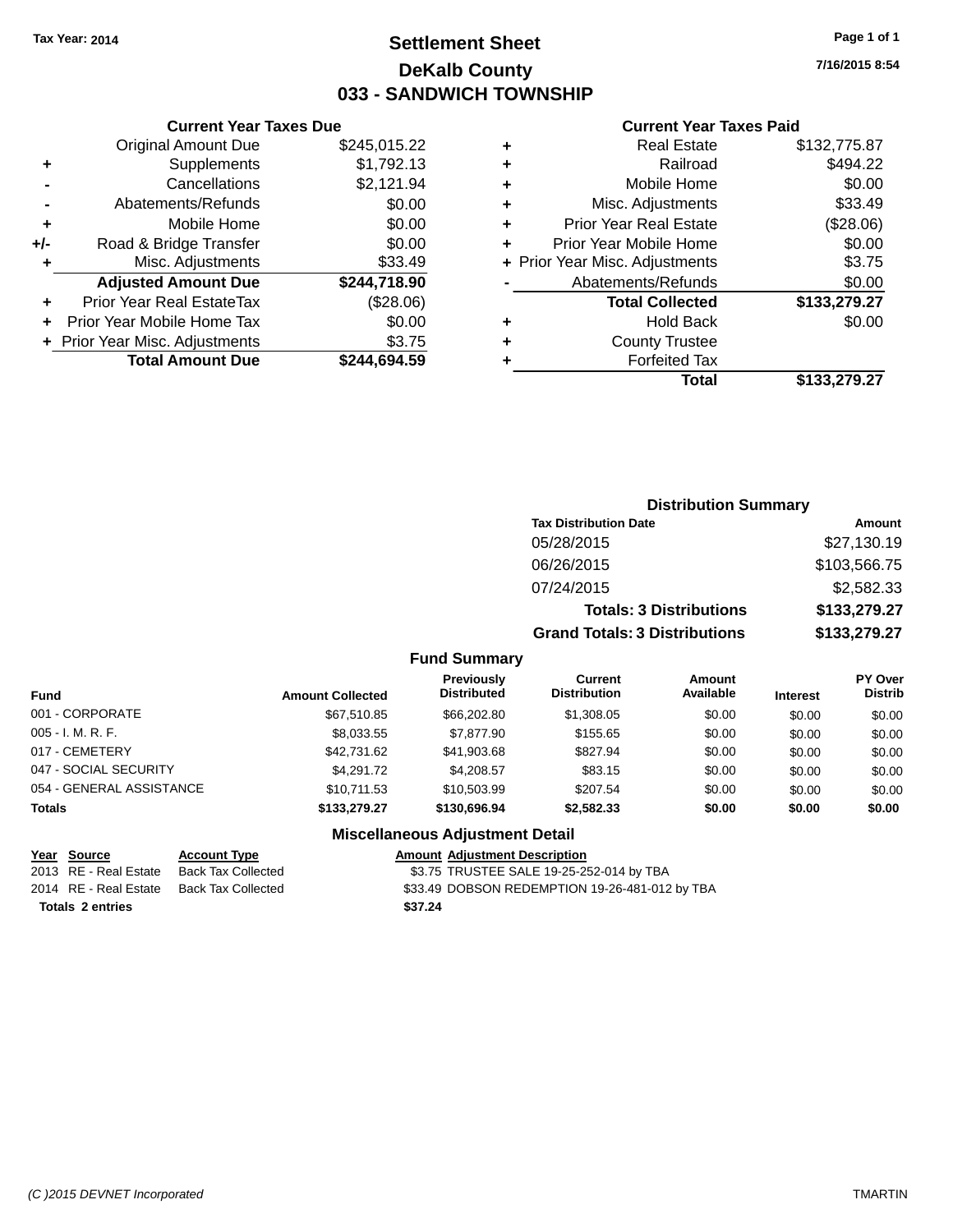### **Settlement Sheet Tax Year: 2014 Page 1 of 1 DeKalb County 034 - SANDWICH PUBLIC LIBRARY DISTRICT**

#### **Current Year Taxes Due**

|       | <b>Total Amount Due</b>          | \$549,979.88 |
|-------|----------------------------------|--------------|
|       | + Prior Year Misc. Adjustments   | \$8.55       |
|       | Prior Year Mobile Home Tax       | \$0.00       |
|       | <b>Prior Year Real EstateTax</b> | (\$56.19)    |
|       | <b>Adjusted Amount Due</b>       | \$550,027.52 |
| ٠     | Misc. Adjustments                | \$75.27      |
| $+/-$ | Road & Bridge Transfer           | \$0.00       |
| ÷     | Mobile Home                      | \$0.00       |
|       | Abatements/Refunds               | \$0.00       |
|       | Cancellations                    | \$4,769.23   |
| ٠     | Supplements                      | \$4,027.95   |
|       | <b>Original Amount Due</b>       | \$550,693.53 |
|       |                                  |              |

#### **Current Year Taxes Paid**

|   | <b>Real Estate</b>             | \$298.424.90 |
|---|--------------------------------|--------------|
| ٠ | Railroad                       | \$1,110.81   |
| ٠ | Mobile Home                    | \$0.00       |
| ٠ | Misc. Adjustments              | \$75.27      |
| ٠ | <b>Prior Year Real Estate</b>  | (\$56.19)    |
| ٠ | Prior Year Mobile Home         | \$0.00       |
|   | + Prior Year Misc. Adjustments | \$8.55       |
|   | Abatements/Refunds             | \$0.00       |
|   | <b>Total Collected</b>         | \$299,563.34 |
| ٠ | <b>Hold Back</b>               | \$0.00       |
| ٠ | <b>County Trustee</b>          |              |
| ٠ | <b>Forfeited Tax</b>           |              |
|   | Total                          | \$299,563.34 |
|   |                                |              |

### **Distribution Summary Tax Distribution Date Amount** 05/28/2015 \$60,984.12 06/26/2015 \$232,775.24 07/24/2015 \$5,803.98 **Totals: 3 Distributions \$299,563.34 Grand Totals: 3 Distributions \$299,563.34**

#### **Fund Summary**

| <b>Fund</b>                             | <b>Amount Collected</b> | Previously<br><b>Distributed</b> | Current<br><b>Distribution</b> | Amount<br>Available | <b>Interest</b> | <b>PY Over</b><br><b>Distrib</b> |
|-----------------------------------------|-------------------------|----------------------------------|--------------------------------|---------------------|-----------------|----------------------------------|
| 001 - CORPORATE                         | \$145,464.69            | \$142,646.35                     | \$2,818.34                     | \$0.00              | \$0.00          | \$0.00                           |
| 003 - BONDS AND INTEREST                | \$111,558.86            | \$109,397.43                     | \$2,161.43                     | \$0.00              | \$0.00          | \$0.00                           |
| 004 - OPERATIONS & MAINTENANCE          | \$13,575.32             | \$13,312.30                      | \$263.02                       | \$0.00              | \$0.00          | \$0.00                           |
| $005 - I. M. R. F.$                     | \$11,154.52             | \$10,938.40                      | \$216.12                       | \$0.00              | \$0.00          | \$0.00                           |
| 027 - AUDIT                             | \$1,399.57              | \$1,372.45                       | \$27.12                        | \$0.00              | \$0.00          | \$0.00                           |
| 035 - TORT JUDGEMENTS/LIABILITY<br>INS. | \$10,226.19             | \$10,028,06                      | \$198.13                       | \$0.00              | \$0.00          | \$0.00                           |
| 047 - SOCIAL SECURITY                   | \$6.184.19              | \$6.064.37                       | \$119.82                       | \$0.00              | \$0.00          | \$0.00                           |
| <b>Totals</b>                           | \$299,563.34            | \$293,759.36                     | \$5,803.98                     | \$0.00              | \$0.00          | \$0.00                           |

#### **Miscellaneous Adjustment Detail**

| Year Source             | <b>Account Type</b>                      |         | <b>Amount Adjustment Description</b>           |
|-------------------------|------------------------------------------|---------|------------------------------------------------|
| 2013 RE - Real Estate   | Back Tax Collected                       |         | \$8.55 TRUSTEE SALE 19-25-252-014 by TBA       |
|                         | 2014 RE - Real Estate Back Tax Collected |         | \$75.27 DOBSON REDEMPTION 19-26-481-012 by TBA |
| <b>Totals 2 entries</b> |                                          | \$83.82 |                                                |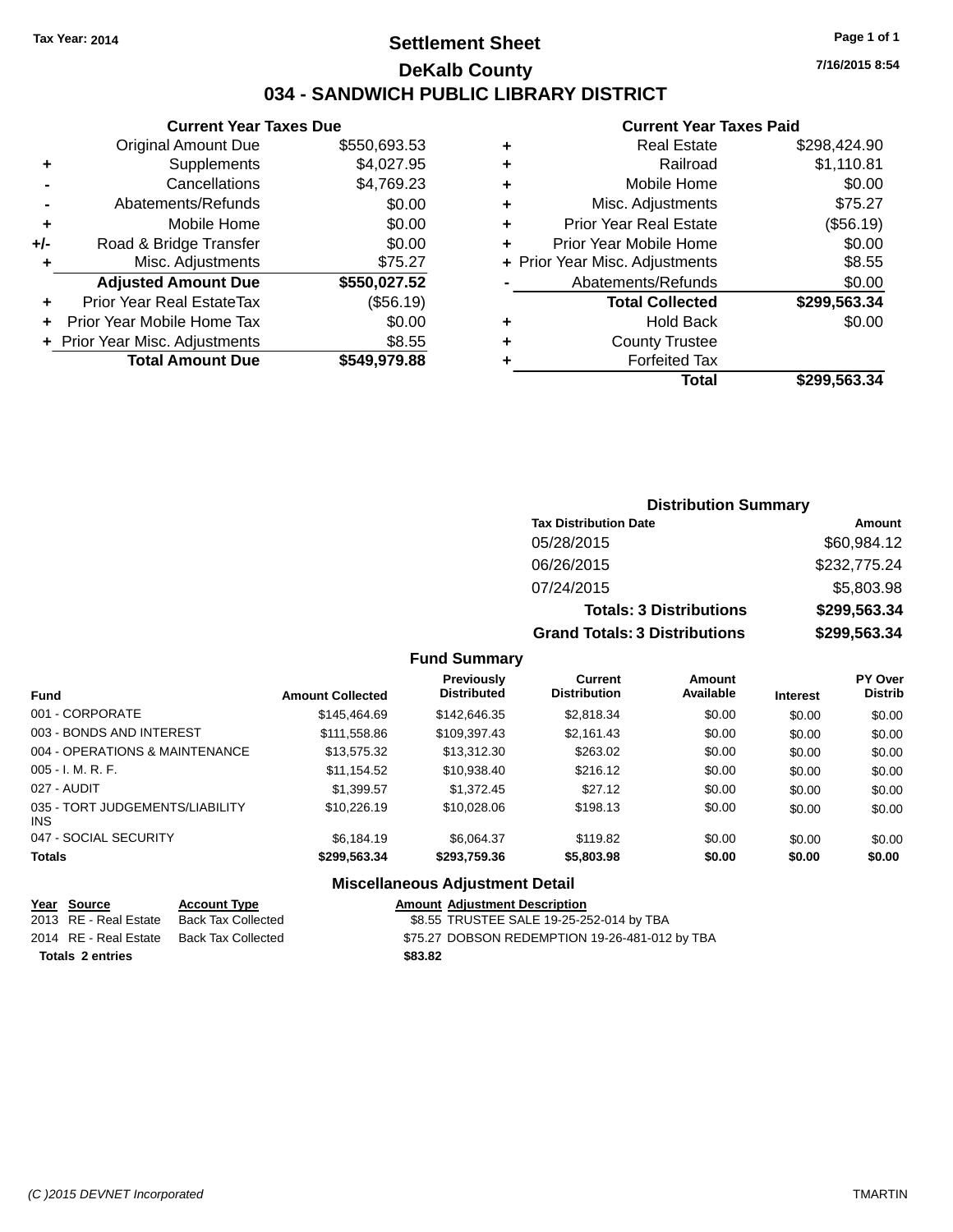### **Settlement Sheet Tax Year: 2014 Page 1 of 1 DeKalb County 035 - SANDWICH ROAD & BRIDGE**

**7/16/2015 8:54**

#### **Current Year Taxes Paid**

|     | <b>Original Amount Due</b>     | \$236,574.26  |
|-----|--------------------------------|---------------|
| ٠   | Supplements                    | \$1,502.36    |
|     | Cancellations                  | \$1,783.79    |
|     | Abatements/Refunds             | \$0.00        |
| ٠   | Mobile Home                    | \$0.00        |
| +/- | Road & Bridge Transfer         | (\$16,623.84) |
|     | Misc. Adjustments              | \$32.33       |
|     | <b>Adjusted Amount Due</b>     | \$219,701.32  |
| ÷   | Prior Year Real EstateTax      | (\$24.02)     |
| ÷   | Prior Year Mobile Home Tax     | \$0.00        |
|     | + Prior Year Misc. Adjustments | \$3.62        |
|     | <b>Total Amount Due</b>        | \$219,680.92  |
|     |                                |               |

**Current Year Taxes Due**

|   | <b>Real Estate</b>             | \$111,612.08 |
|---|--------------------------------|--------------|
| ٠ | Railroad                       | \$439.58     |
| ٠ | Mobile Home                    | \$0.00       |
| ٠ | Misc. Adjustments              | \$32.33      |
| ٠ | <b>Prior Year Real Estate</b>  | (\$24.02)    |
|   | Prior Year Mobile Home         | \$0.00       |
|   | + Prior Year Misc. Adjustments | \$3.62       |
|   | Abatements/Refunds             | \$0.00       |
|   | <b>Total Collected</b>         | \$112,063.59 |
| ٠ | <b>Hold Back</b>               | \$0.00       |
| ٠ | <b>County Trustee</b>          |              |
|   | <b>Forfeited Tax</b>           |              |
|   | Total                          | \$112,063.59 |
|   |                                |              |

| <b>Road and Bridge Summary</b>  |             |               | <b>Distribution Summary</b>    |              |  |
|---------------------------------|-------------|---------------|--------------------------------|--------------|--|
| <b>Municipality</b><br>Amt. Due |             | Amt. Distrib. | <b>Tax Distribution Date</b>   | Amount       |  |
| CITY OF SANDWICH                | \$30,516.71 | \$16,623.84   | 05/28/2015                     | \$22,806.56  |  |
| <b>Totals</b>                   | \$30,516.71 | \$16,623.84   | 06/26/2015                     | \$87,086.24  |  |
|                                 |             |               | 07/24/2015                     | \$2,170.79   |  |
|                                 |             |               | <b>Totals: 3 Distributions</b> | \$112,063.59 |  |

**Grand Totals: 3 Distributions \$112,063.59**

#### **Fund Summary**

| <b>Fund</b>                  | <b>Amount Collected</b> | Previously<br><b>Distributed</b> | Current<br><b>Distribution</b> | Amount<br>Available | <b>Interest</b> | PY Over<br><b>Distrib</b> |
|------------------------------|-------------------------|----------------------------------|--------------------------------|---------------------|-----------------|---------------------------|
| 007 - ROAD AND BRIDGE        | \$21,416.16             | \$21,001.68                      | \$414.48                       | \$0.00              | \$0.00          | \$0.00                    |
| 009 - PERMANENT ROAD         | \$66,261.05             | \$64,977.23                      | \$1,283.82                     | \$0.00              | \$0.00          | \$0.00                    |
| 010 - EQUIPMENT AND BUILDING | \$23,365.24             | \$22.912.53                      | \$452.71                       | \$0.00              | \$0.00          | \$0.00                    |
| 047 - SOCIAL SECURITY        | \$1.021.14              | \$1,001.36                       | \$19.78                        | \$0.00              | \$0.00          | \$0.00                    |
| <b>Totals</b>                | \$112,063.59            | \$109,892,80                     | \$2.170.79                     | \$0.00              | \$0.00          | \$0.00                    |

#### **Miscellaneous Adjustment Detail**

2014 RE - Real Estate Back Tax Collected \$32.33 DOBSON REDEMPTION 19-26-481-012 by TBA

**Totals \$35.95 2 entries**

**Year Source Account Type Amount Adjustment Description** \$3.62 TRUSTEE SALE 19-25-252-014 by TBA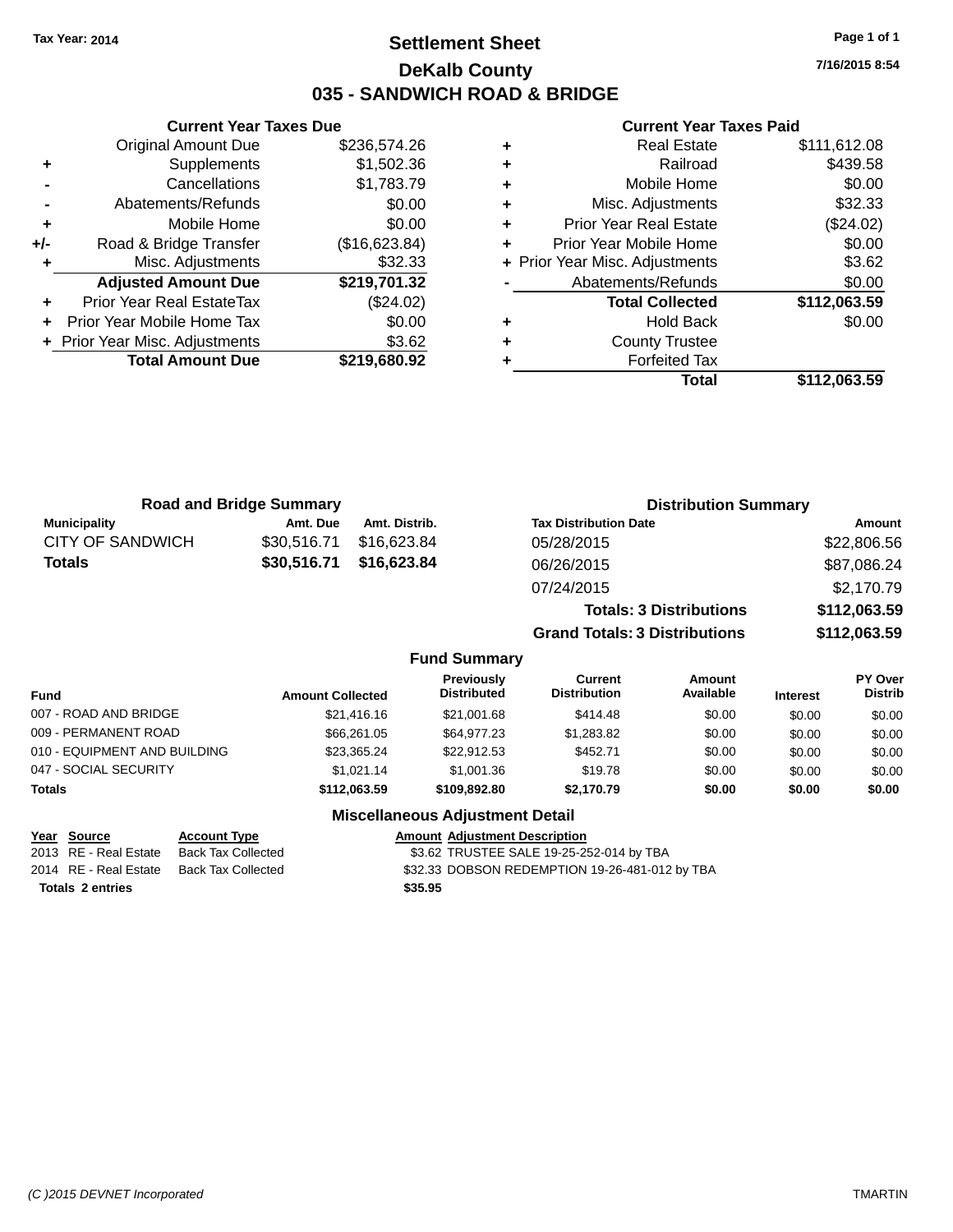### **Settlement Sheet Tax Year: 2014 Page 1 of 1 DeKalb County 036 - SHABBONA TOWNSHIP**

**7/16/2015 8:54**

#### **Current Year Taxes Paid**

|     | <b>Current Year Taxes Due</b>  |             |
|-----|--------------------------------|-------------|
|     | <b>Original Amount Due</b>     | \$92,005.56 |
| ٠   | Supplements                    | \$286.08    |
|     | Cancellations                  | \$333.53    |
|     | Abatements/Refunds             | \$0.00      |
| ٠   | Mobile Home                    | \$0.00      |
| +/- | Road & Bridge Transfer         | \$0.00      |
|     | Misc. Adjustments              | \$25.89     |
|     | <b>Adjusted Amount Due</b>     | \$91,984.00 |
| ٠   | Prior Year Real EstateTax      | \$0.00      |
|     | Prior Year Mobile Home Tax     | \$0.00      |
|     | + Prior Year Misc. Adjustments | \$0.00      |
|     | <b>Total Amount Due</b>        | \$91,984.00 |
|     |                                |             |

|   | <b>Real Estate</b>             | \$49,494.49 |
|---|--------------------------------|-------------|
| ٠ | Railroad                       | \$1,714.64  |
| ٠ | Mobile Home                    | \$0.00      |
| ٠ | Misc. Adjustments              | \$25.89     |
| ٠ | <b>Prior Year Real Estate</b>  | \$0.00      |
| ÷ | Prior Year Mobile Home         | \$0.00      |
|   | + Prior Year Misc. Adjustments | \$0.00      |
|   | Abatements/Refunds             | \$0.00      |
|   | <b>Total Collected</b>         | \$51,235.02 |
| ٠ | Hold Back                      | \$0.00      |
| ٠ | <b>County Trustee</b>          |             |
| ٠ | <b>Forfeited Tax</b>           |             |
|   | Total                          | \$51,235.02 |
|   |                                |             |

|                          |                         |                                                 |                                       | <b>Distribution Summary</b>    |                 |                           |
|--------------------------|-------------------------|-------------------------------------------------|---------------------------------------|--------------------------------|-----------------|---------------------------|
|                          |                         |                                                 | <b>Tax Distribution Date</b>          |                                |                 | <b>Amount</b>             |
|                          |                         |                                                 | 05/28/2015                            |                                |                 | \$7,257.39                |
|                          |                         |                                                 | 06/26/2015                            |                                |                 | \$42,901.50               |
|                          |                         |                                                 | 07/24/2015                            |                                |                 | \$1,076.13                |
|                          |                         |                                                 |                                       | <b>Totals: 3 Distributions</b> |                 | \$51,235.02               |
|                          |                         |                                                 | <b>Grand Totals: 3 Distributions</b>  |                                |                 | \$51,235.02               |
|                          |                         | <b>Fund Summary</b>                             |                                       |                                |                 |                           |
| <b>Fund</b>              | <b>Amount Collected</b> | Previously<br><b>Distributed</b>                | <b>Current</b><br><b>Distribution</b> | Amount<br>Available            | <b>Interest</b> | PY Over<br><b>Distrib</b> |
| 001 - CORPORATE          | \$35,027.68             | \$34,291.97                                     | \$735.71                              | \$0.00                         | \$0.00          | \$0.00                    |
| 017 - CEMETERY           | \$16,149.90             | \$15,810.69                                     | \$339.21                              | \$0.00                         | \$0.00          | \$0.00                    |
| 054 - GENERAL ASSISTANCE | \$57.44                 | \$56.23                                         | \$1.21                                | \$0.00                         | \$0.00          | \$0.00                    |
| Totals                   | \$51,235.02             | \$50,158.89                                     | \$1,076.13                            | \$0.00                         | \$0.00          | \$0.00                    |
|                          |                         | Battle of History and a Al-Househouse Product H |                                       |                                |                 |                           |

#### **Miscellaneous Adjustment Detail**

**Year Source Account Type Account Adjustment Description**<br>2014 RE - Real Estate Paymt In Lieu of Tax \$25.89 HOUSING AUTHORITY S

\$25.89 HOUSING AUTHORITY SEQUOYA APARTMENTS by TBA **Totals \$25.89 1 entries**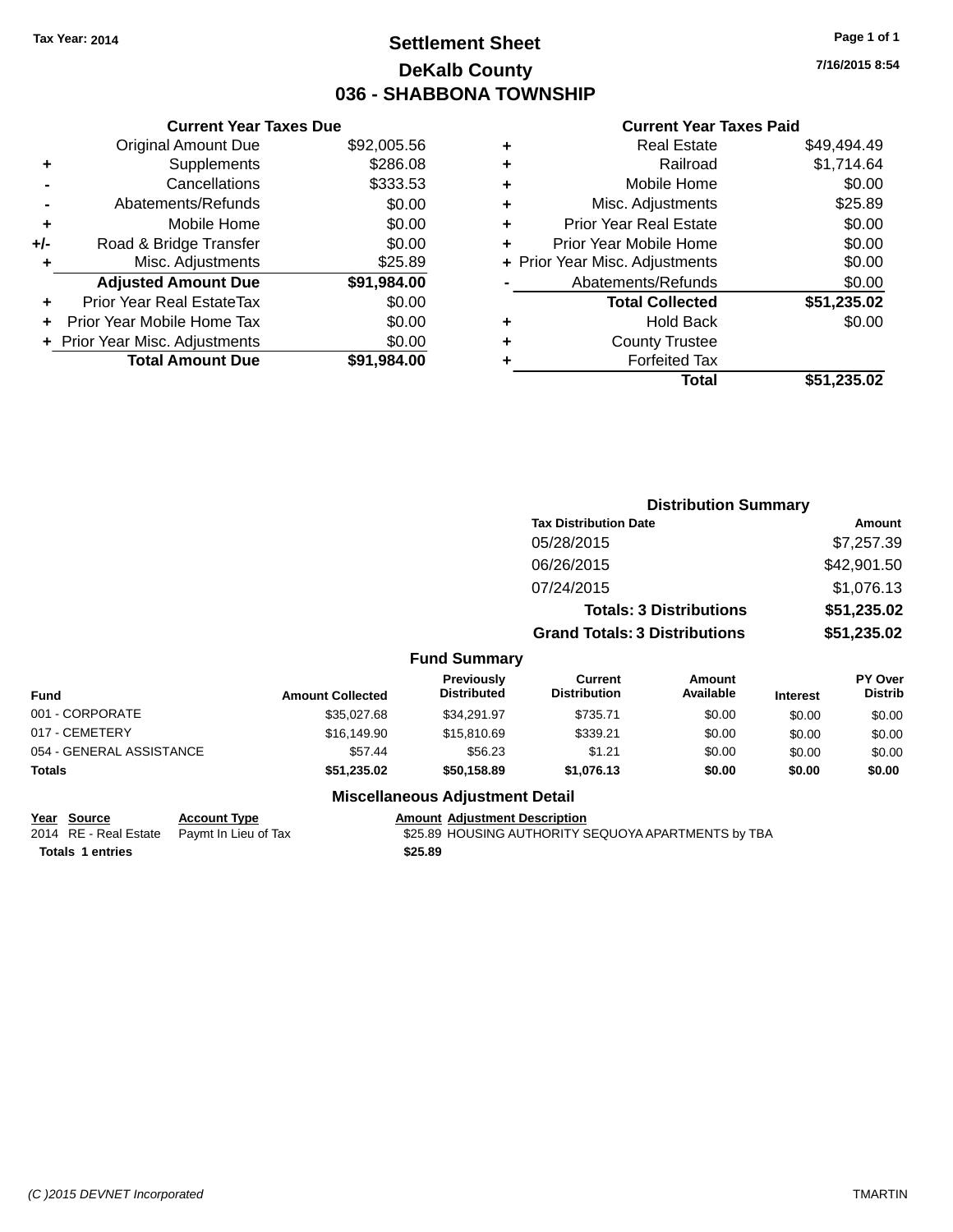### **Settlement Sheet Tax Year: 2014 Page 1 of 1 DeKalb County 037 - SHABBONA ROAD & BRIDGE**

**7/16/2015 8:54**

#### **Current Year Taxes Paid**

|     | <b>Total Amount Due</b>        | \$162,084.31 |
|-----|--------------------------------|--------------|
|     | + Prior Year Misc. Adjustments | \$0.00       |
| ÷   | Prior Year Mobile Home Tax     | \$0.00       |
| ÷   | Prior Year Real EstateTax      | \$0.00       |
|     | <b>Adjusted Amount Due</b>     | \$162,084.31 |
|     | Misc. Adjustments              | \$47.56      |
| +/- | Road & Bridge Transfer         | (\$6,892.19) |
| ÷   | Mobile Home                    | \$0.00       |
|     | Abatements/Refunds             | \$0.00       |
|     | Cancellations                  | \$567.17     |
| ٠   | Supplements                    | \$482.91     |
|     | <b>Original Amount Due</b>     | \$169,013.20 |
|     |                                |              |

**Current Year Taxes Due**

| <b>Real Estate</b>             | \$84,161.76 |
|--------------------------------|-------------|
| Railroad                       | \$3,016.38  |
| Mobile Home                    | \$0.00      |
| Misc. Adjustments              | \$47.56     |
| <b>Prior Year Real Estate</b>  | \$0.00      |
| Prior Year Mobile Home         | \$0.00      |
| + Prior Year Misc. Adjustments | \$0.00      |
| Abatements/Refunds             | \$0.00      |
| <b>Total Collected</b>         | \$87,225.70 |
| <b>Hold Back</b>               | \$0.00      |
| <b>County Trustee</b>          |             |
| <b>Forfeited Tax</b>           |             |
| Total                          | \$87,225.70 |
|                                |             |

| <b>Road and Bridge Summary</b> |             |               | <b>Distribution Summary</b>    |             |
|--------------------------------|-------------|---------------|--------------------------------|-------------|
| <b>Municipality</b>            | Amt. Due    | Amt. Distrib. | <b>Tax Distribution Date</b>   | Amount      |
| <b>VILLAGE OF LEE</b>          | \$1,512.83  | \$842.95      | 05/28/2015                     | \$12,341.16 |
| <b>VILLAGE OF SHABBONA</b>     | \$10,840.40 | \$6,049.24    | 06/26/2015                     | \$73,054.55 |
| <b>Totals</b>                  | \$12,353.23 | \$6,892.19    | 07/24/2015                     | \$1,829.99  |
|                                |             |               | <b>Totals: 3 Distributions</b> | \$87,225.70 |

**Grand Totals: 3 Distributions \$87,225.70**

#### **Fund Summary**

| <b>Fund</b>                  | <b>Amount Collected</b> | <b>Previously</b><br><b>Distributed</b> | Current<br><b>Distribution</b> | Amount<br>Available | <b>Interest</b> | PY Over<br><b>Distrib</b> |
|------------------------------|-------------------------|-----------------------------------------|--------------------------------|---------------------|-----------------|---------------------------|
| 007 - ROAD AND BRIDGE        | \$25,516,16             | \$24.982.33                             | \$533.83                       | \$0.00              | \$0.00          | \$0.00                    |
| 008 - BRIDGE CONST W/COUNTY  | \$16,679.02             | \$16,328,69                             | \$350.33                       | \$0.00              | \$0.00          | \$0.00                    |
| 009 - PERMANENT ROAD         | \$40.025.98             | \$39.185.27                             | \$840.71                       | \$0.00              | \$0.00          | \$0.00                    |
| 010 - EQUIPMENT AND BUILDING | \$5.004.54              | \$4.899.42                              | \$105.12                       | \$0.00              | \$0.00          | \$0.00                    |
| <b>Totals</b>                | \$87,225.70             | \$85,395,71                             | \$1,829.99                     | \$0.00              | \$0.00          | \$0.00                    |

#### **Miscellaneous Adjustment Detail**

**Year Source Account Type Account Account Adjustment Description** 

**Totals \$47.56 1 entries**

2014 RE - Real Estate Paymt In Lieu of Tax **\$47.56 HOUSING AUTHORITY SEQUOYA APARTMENTS** by TBA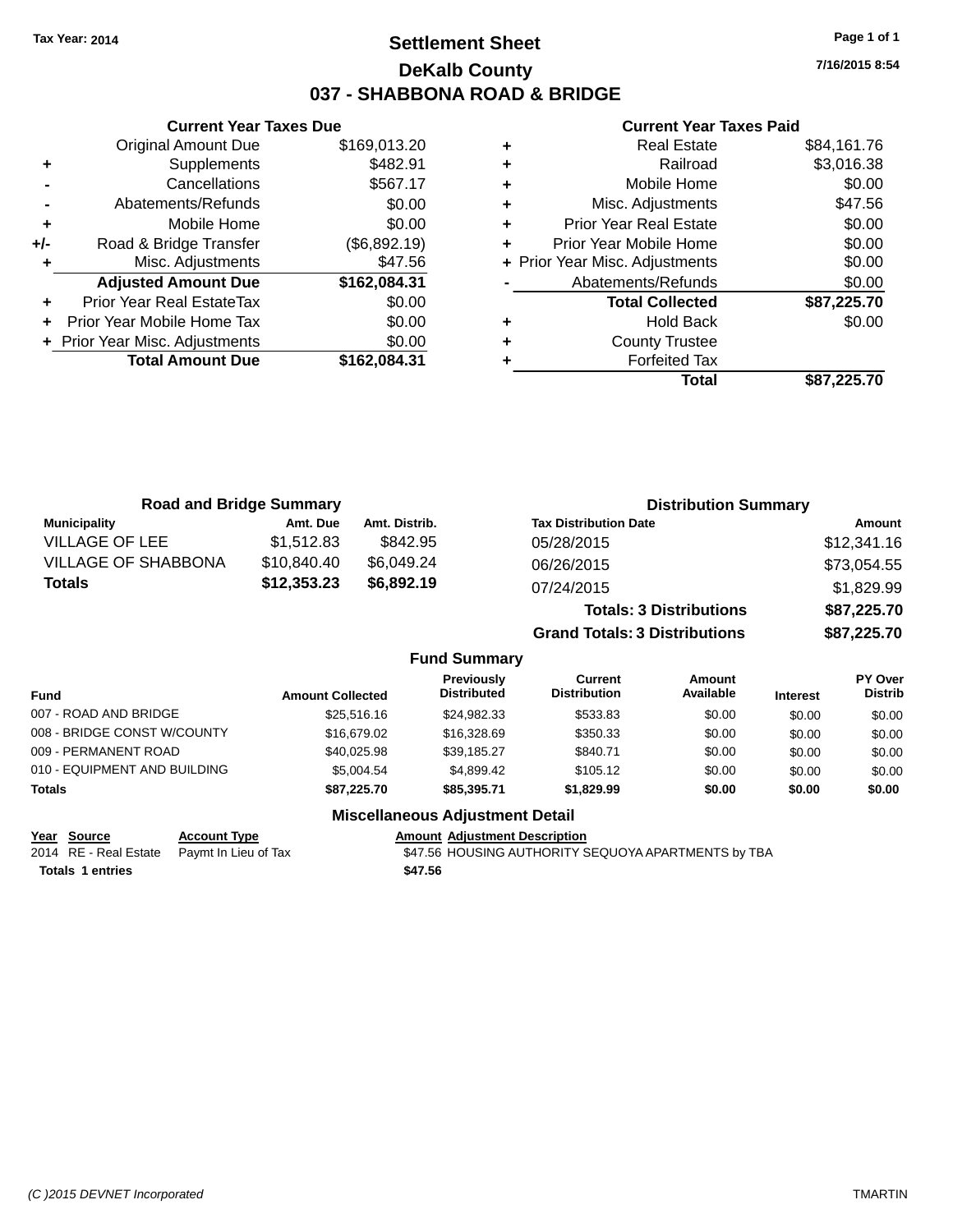### **Settlement Sheet Tax Year: 2014 Page 1 of 1 DeKalb County 038 - SOMONAUK TOWNSHIP**

**7/16/2015 8:54**

#### **Current Year Taxes Paid**

|     | <b>Current Year Taxes Due</b> |             |
|-----|-------------------------------|-------------|
|     | <b>Original Amount Due</b>    | \$80,911.10 |
| ٠   | Supplements                   | \$386.90    |
|     | Cancellations                 | \$443.90    |
|     | Abatements/Refunds            | \$0.00      |
| ٠   | Mobile Home                   | \$0.00      |
| +/- | Road & Bridge Transfer        | \$0.00      |
|     | Misc. Adjustments             | \$0.00      |
|     | <b>Adjusted Amount Due</b>    | \$80,854.10 |
| ÷   | Prior Year Real EstateTax     | \$0.00      |
| ÷   | Prior Year Mobile Home Tax    | \$0.00      |
|     | Prior Year Misc. Adjustments  | \$0.00      |
|     | <b>Total Amount Due</b>       | \$80,854.10 |
|     |                               |             |

| ٠ | <b>Real Estate</b>             | \$45,573.56 |
|---|--------------------------------|-------------|
| ٠ | Railroad                       | \$767.59    |
| ٠ | Mobile Home                    | \$0.00      |
| ٠ | Misc. Adjustments              | \$0.00      |
| ٠ | <b>Prior Year Real Estate</b>  | \$0.00      |
| ÷ | Prior Year Mobile Home         | \$0.00      |
|   | + Prior Year Misc. Adjustments | \$0.00      |
|   | Abatements/Refunds             | \$0.00      |
|   | <b>Total Collected</b>         | \$46,341.15 |
| ٠ | <b>Hold Back</b>               | \$0.00      |
| ٠ | <b>County Trustee</b>          |             |
| ٠ | <b>Forfeited Tax</b>           |             |
|   | Total                          | \$46,341.15 |
|   |                                |             |

|                          |                         |                                  |                                      | <b>Distribution Summary</b>    |                 |                           |
|--------------------------|-------------------------|----------------------------------|--------------------------------------|--------------------------------|-----------------|---------------------------|
|                          |                         |                                  | <b>Tax Distribution Date</b>         |                                |                 | <b>Amount</b>             |
|                          |                         |                                  | 05/28/2015                           |                                |                 | \$9,507.03                |
|                          |                         |                                  | 06/26/2015                           |                                |                 | \$35,906.85               |
|                          |                         |                                  | 07/24/2015                           |                                |                 | \$927.27                  |
|                          |                         |                                  |                                      | <b>Totals: 3 Distributions</b> |                 | \$46,341.15               |
|                          |                         |                                  | <b>Grand Totals: 3 Distributions</b> |                                |                 | \$46,341.15               |
|                          |                         | <b>Fund Summary</b>              |                                      |                                |                 |                           |
| <b>Fund</b>              | <b>Amount Collected</b> | Previously<br><b>Distributed</b> | Current<br><b>Distribution</b>       | Amount<br>Available            | <b>Interest</b> | PY Over<br><b>Distrib</b> |
| 001 - CORPORATE          | \$46,186.37             | \$45,262.20                      | \$924.17                             | \$0.00                         | \$0.00          | \$0.00                    |
| 054 - GENERAL ASSISTANCE | \$154.78                | \$151.68                         | \$3.10                               | \$0.00                         | \$0.00          | \$0.00                    |

**Totals \$46,341.15 \$45,413.88 \$927.27 \$0.00 \$0.00 \$0.00**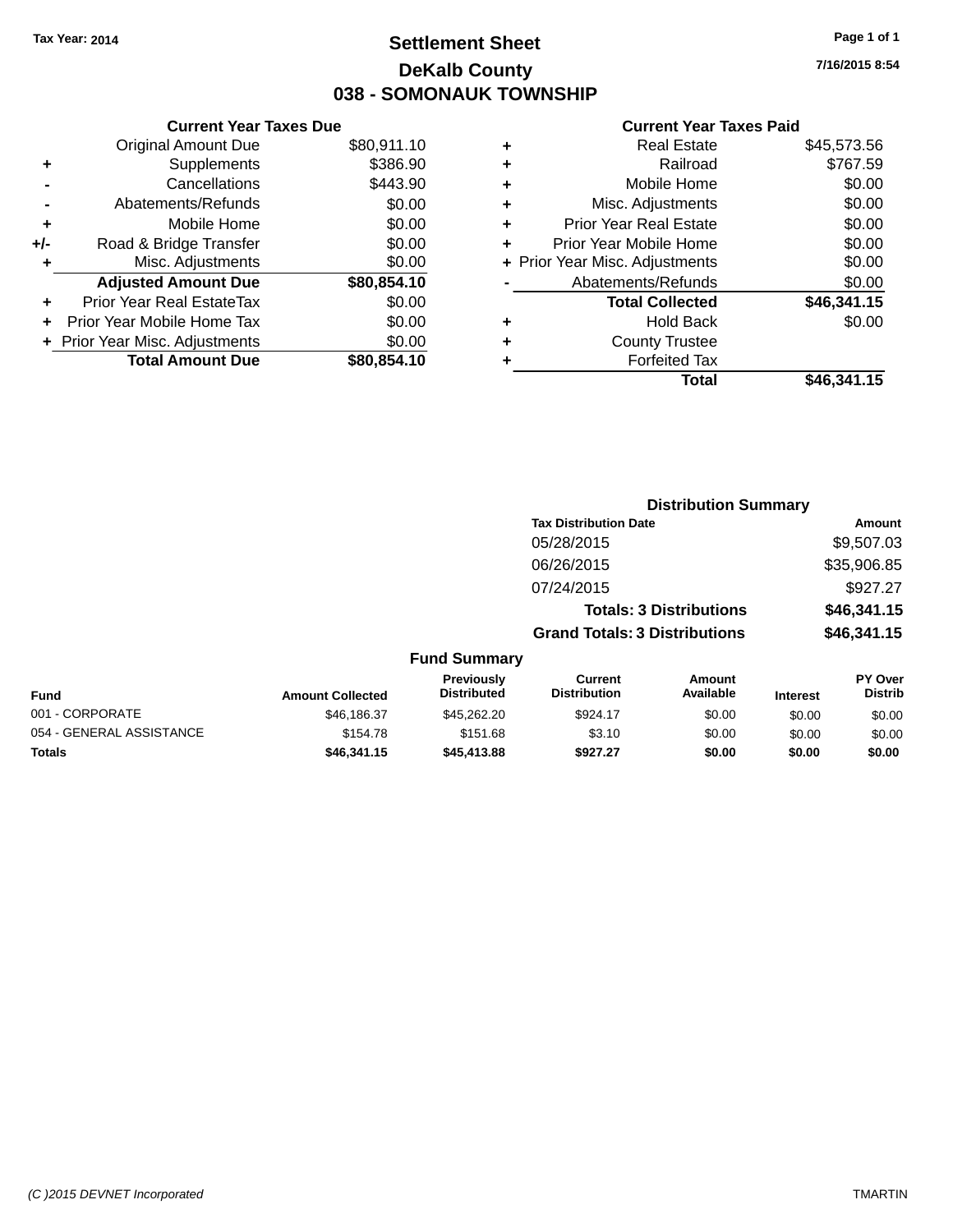### **Settlement Sheet Tax Year: 2014 Page 1 of 1 DeKalb County 039 - SOMONAUK ROAD & BRIDGE**

**7/16/2015 8:54**

#### **Current Year Taxes Paid**

|                  |   | <b>Current Year Taxes Due</b> |                                |     |
|------------------|---|-------------------------------|--------------------------------|-----|
|                  | ٠ | \$251,255.09                  | <b>Original Amount Due</b>     |     |
|                  | ٠ | \$938.37                      | Supplements                    |     |
|                  | ٠ | \$1,076.60                    | Cancellations                  |     |
| Mis              | ٠ | \$0.00                        | Abatements/Refunds             |     |
| Prior Y          |   | \$0.00                        | Mobile Home                    |     |
| Prior Yea        |   | (\$31,250.80)                 | Road & Bridge Transfer         | +/- |
| + Prior Year Mis |   | \$0.00                        | Misc. Adjustments              |     |
| Abate            |   | \$219,866.06                  | <b>Adjusted Amount Due</b>     |     |
|                  |   | \$0.00                        | Prior Year Real EstateTax      |     |
|                  | ٠ | \$0.00                        | Prior Year Mobile Home Tax     |     |
|                  |   | \$0.00                        | + Prior Year Misc. Adjustments |     |
|                  |   | \$219,866.06                  | <b>Total Amount Due</b>        |     |
|                  |   |                               |                                |     |

|   | <b>Real Estate</b>             | \$110,532.15 |
|---|--------------------------------|--------------|
| ٠ | Railroad                       | \$2,121.05   |
| ٠ | Mobile Home                    | \$0.00       |
| ٠ | Misc. Adjustments              | \$0.00       |
|   | Prior Year Real Estate         | \$0.00       |
|   | Prior Year Mobile Home         | \$0.00       |
|   | + Prior Year Misc. Adjustments | \$0.00       |
|   | Abatements/Refunds             | \$0.00       |
|   | <b>Total Collected</b>         | \$112,653.20 |
| ٠ | <b>Hold Back</b>               | \$0.00       |
|   | <b>County Trustee</b>          |              |
|   | <b>Forfeited Tax</b>           |              |
|   | Total                          | \$112,653.20 |
|   |                                |              |

| <b>Road and Bridge Summary</b> |             |               | <b>Distribution Summary</b>          |              |  |
|--------------------------------|-------------|---------------|--------------------------------------|--------------|--|
| <b>Municipality</b>            | Amt. Due    | Amt. Distrib. | <b>Tax Distribution Date</b>         | Amount       |  |
| CITY OF SANDWICH               | \$1,077.20  | \$618.90      | 05/28/2015                           | \$23,057.95  |  |
| <b>VILLAGE OF SOMONAUK</b>     | \$53,381.84 | \$30,631.90   | 06/26/2015                           | \$87,346.24  |  |
| <b>Totals</b>                  | \$54,459.04 | \$31,250.80   | 07/24/2015                           | \$2,249.01   |  |
|                                |             |               | <b>Totals: 3 Distributions</b>       | \$112,653.20 |  |
|                                |             |               | <b>Grand Totals: 3 Distributions</b> | \$112,653.20 |  |

|                              |                         | Previously<br><b>Distributed</b> | Current<br><b>Distribution</b> | Amount<br>Available |                 | PY Over<br><b>Distrib</b> |
|------------------------------|-------------------------|----------------------------------|--------------------------------|---------------------|-----------------|---------------------------|
| <b>Fund</b>                  | <b>Amount Collected</b> |                                  |                                |                     | <b>Interest</b> |                           |
| 007 - ROAD AND BRIDGE        | \$65,717.90             | \$64,408,07                      | \$1,309.83                     | \$0.00              | \$0.00          | \$0.00                    |
| 008 - BRIDGE CONST W/COUNTY  | \$29.64                 | \$29.05                          | \$0.59                         | \$0.00              | \$0.00          | \$0.00                    |
| 009 - PERMANENT ROAD         | \$36,966,78             | \$36,227.07                      | \$739.71                       | \$0.00              | \$0.00          | \$0.00                    |
| 010 - EQUIPMENT AND BUILDING | \$9.938.88              | \$9.740.00                       | \$198.88                       | \$0.00              | \$0.00          | \$0.00                    |
| Totals                       | \$112,653.20            | \$110,404.19                     | \$2.249.01                     | \$0.00              | \$0.00          | \$0.00                    |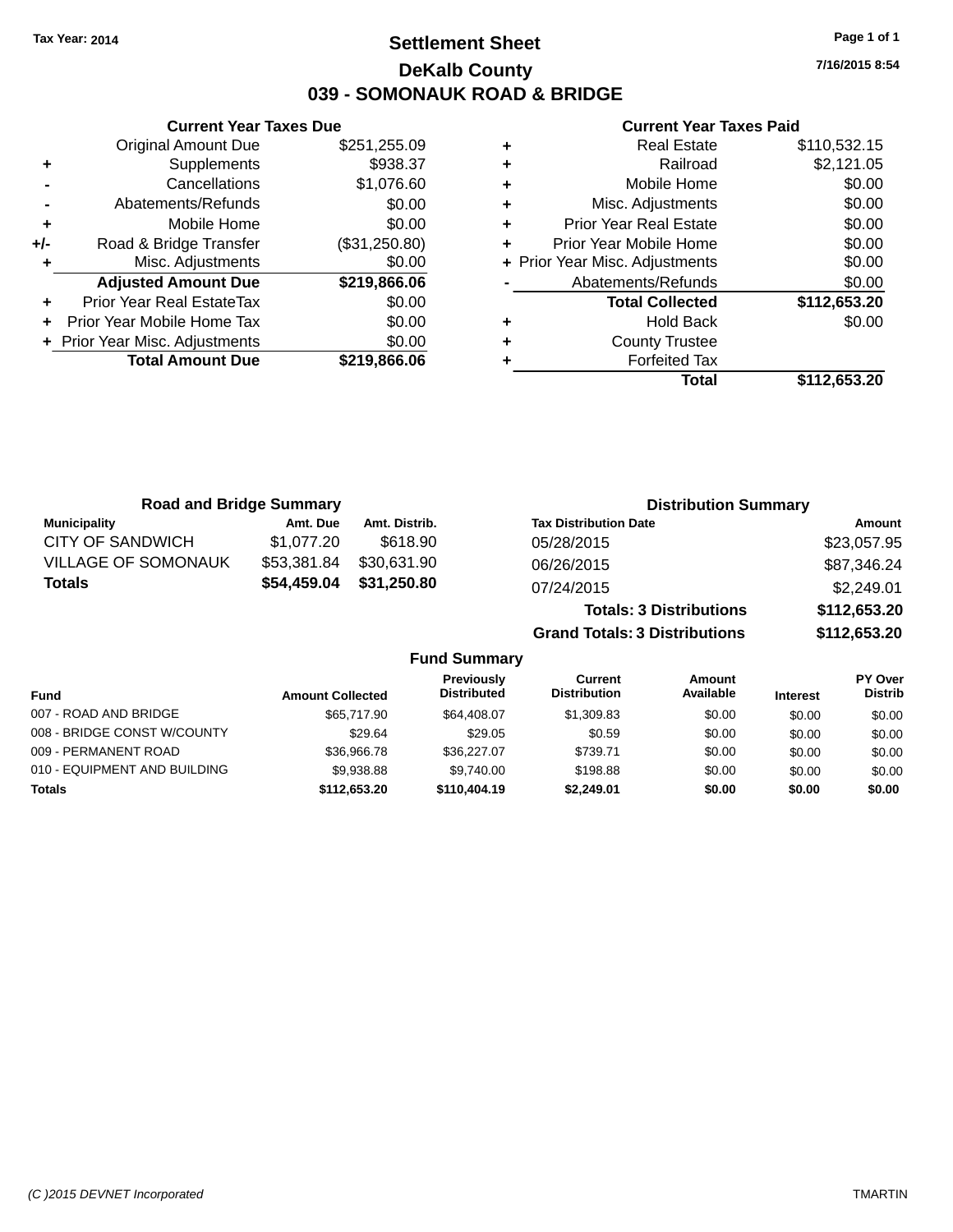### **Settlement Sheet Tax Year: 2014 Page 1 of 1 DeKalb County 040 - SOUTH GROVE TOWNSHIP**

**7/16/2015 8:54**

#### **Current Year Taxes Paid**

|     | <b>Current Year Taxes Due</b>  |             |
|-----|--------------------------------|-------------|
|     | <b>Original Amount Due</b>     | \$83,153.75 |
| ٠   | Supplements                    | \$1,493.57  |
|     | Cancellations                  | \$1,605.35  |
|     | Abatements/Refunds             | \$0.00      |
| ٠   | Mobile Home                    | \$0.00      |
| +/- | Road & Bridge Transfer         | \$0.00      |
| ٠   | Misc. Adjustments              | \$0.00      |
|     | <b>Adjusted Amount Due</b>     | \$83,041.97 |
| ٠   | Prior Year Real EstateTax      | \$0.00      |
|     | Prior Year Mobile Home Tax     | \$0.00      |
|     | + Prior Year Misc. Adjustments | \$0.00      |
|     | <b>Total Amount Due</b>        | \$83,041.97 |
|     |                                |             |

|   | <b>Real Estate</b>             | \$47,612.46 |
|---|--------------------------------|-------------|
| ٠ | Railroad                       | \$0.00      |
| ٠ | Mobile Home                    | \$0.00      |
| ٠ | Misc. Adjustments              | \$0.00      |
| ٠ | <b>Prior Year Real Estate</b>  | \$0.00      |
| ٠ | Prior Year Mobile Home         | \$0.00      |
|   | + Prior Year Misc. Adjustments | \$0.00      |
|   | Abatements/Refunds             | \$0.00      |
|   | <b>Total Collected</b>         | \$47,612.46 |
| ٠ | <b>Hold Back</b>               | \$0.00      |
| ٠ | <b>County Trustee</b>          |             |
| ٠ | <b>Forfeited Tax</b>           |             |
|   | Total                          | \$47,612.46 |
|   |                                |             |

|                     | <b>Distribution Summary</b>          |               |
|---------------------|--------------------------------------|---------------|
|                     | <b>Tax Distribution Date</b>         | <b>Amount</b> |
|                     | 05/28/2015                           | \$10,949.32   |
|                     | 06/26/2015                           | \$35,897.12   |
|                     | 07/24/2015                           | \$766.02      |
|                     | <b>Totals: 3 Distributions</b>       | \$47,612.46   |
|                     | <b>Grand Totals: 3 Distributions</b> | \$47,612.46   |
| <b>Fund Summary</b> |                                      |               |

| <b>Fund</b>                             | <b>Amount Collected</b> | <b>Previously</b><br><b>Distributed</b> | Current<br><b>Distribution</b> | Amount<br>Available | <b>Interest</b> | <b>PY Over</b><br><b>Distrib</b> |
|-----------------------------------------|-------------------------|-----------------------------------------|--------------------------------|---------------------|-----------------|----------------------------------|
| 001 - CORPORATE                         | \$35,500.80             | \$34.929.64                             | \$571.16                       | \$0.00              | \$0.00          | \$0.00                           |
| 027 - AUDIT                             | \$286.81                | \$282.20                                | \$4.61                         | \$0.00              | \$0.00          | \$0.00                           |
| 034 - GENERAL ASSISTANCE                | \$4,580,75              | \$4,507.05                              | \$73.70                        | \$0.00              | \$0.00          | \$0.00                           |
| 035 - TORT JUDGEMENTS/LIABILITY<br>INS. | \$3,865,29              | \$3,803.10                              | \$62.19                        | \$0.00              | \$0.00          | \$0.00                           |
| 047 - SOCIAL SECURITY                   | \$3,378.81              | \$3.324.45                              | \$54.36                        | \$0.00              | \$0.00          | \$0.00                           |
| <b>Totals</b>                           | \$47,612.46             | \$46,846,44                             | \$766.02                       | \$0.00              | \$0.00          | \$0.00                           |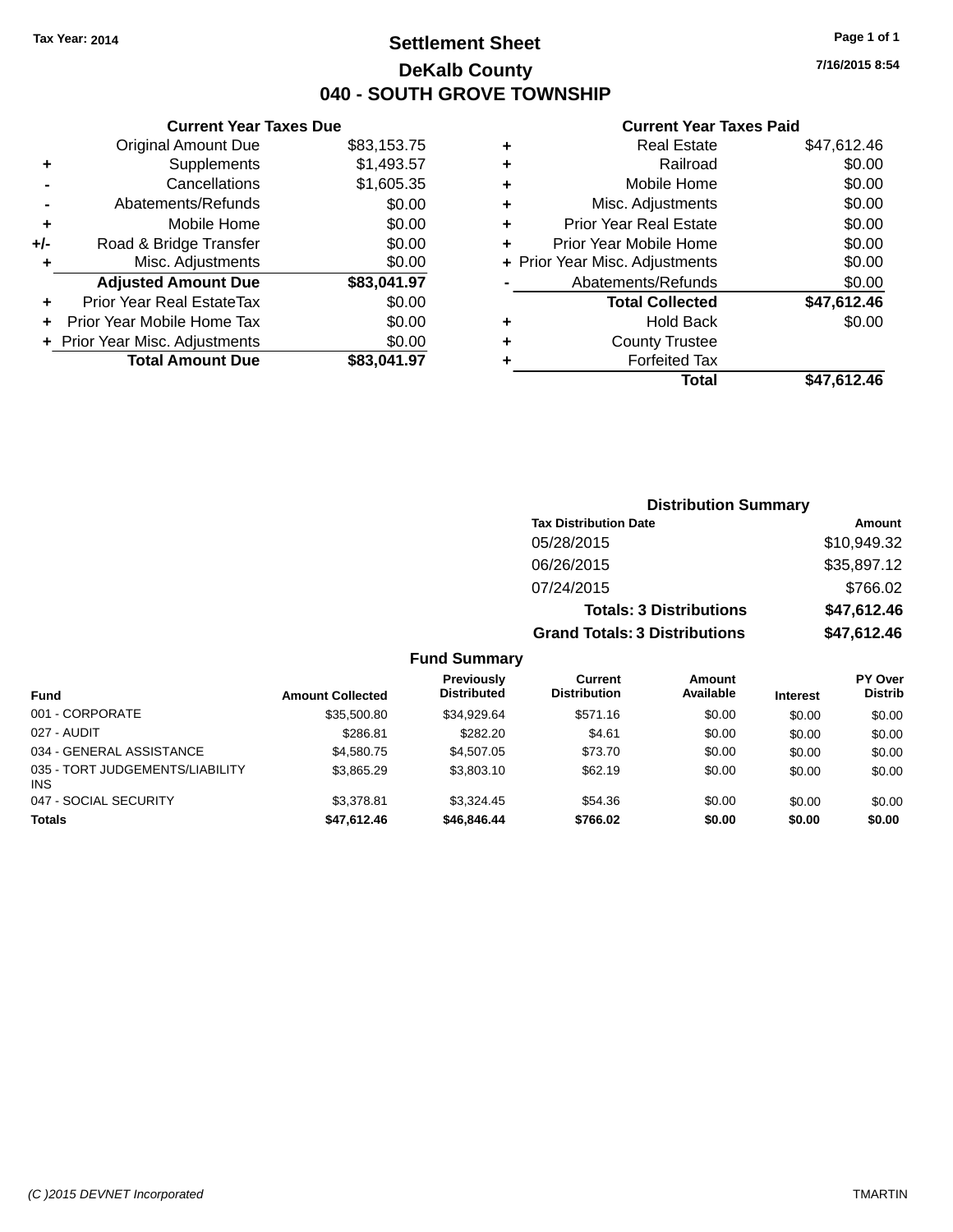### **Settlement Sheet Tax Year: 2014 Page 1 of 1 DeKalb County 041 - SOUTH GROVE ROAD & BRIDGE**

**7/16/2015 8:54**

#### **Current Year Taxes Paid**

|       | <b>Current Year Taxes Due</b>    |              |
|-------|----------------------------------|--------------|
|       | <b>Original Amount Due</b>       | \$117,743.50 |
| ٠     | Supplements                      | \$2,114.88   |
|       | Cancellations                    | \$2,273.14   |
|       | Abatements/Refunds               | \$0.00       |
| ٠     | Mobile Home                      | \$0.00       |
| $+/-$ | Road & Bridge Transfer           | \$0.00       |
| ٠     | Misc. Adjustments                | \$0.00       |
|       | <b>Adjusted Amount Due</b>       | \$117,585.24 |
| ٠     | <b>Prior Year Real EstateTax</b> | \$0.00       |
|       | Prior Year Mobile Home Tax       | \$0.00       |
|       | + Prior Year Misc. Adjustments   | \$0.00       |
|       | <b>Total Amount Due</b>          | \$117,585.24 |
|       |                                  |              |

| ٠ | <b>Real Estate</b>             | \$67,417.97 |
|---|--------------------------------|-------------|
| ٠ | Railroad                       | \$0.00      |
| ٠ | Mobile Home                    | \$0.00      |
| ٠ | Misc. Adjustments              | \$0.00      |
| ٠ | <b>Prior Year Real Estate</b>  | \$0.00      |
| ÷ | Prior Year Mobile Home         | \$0.00      |
|   | + Prior Year Misc. Adjustments | \$0.00      |
|   | Abatements/Refunds             | \$0.00      |
|   | <b>Total Collected</b>         | \$67,417.97 |
| ٠ | <b>Hold Back</b>               | \$0.00      |
| ٠ | <b>County Trustee</b>          |             |
| ٠ | <b>Forfeited Tax</b>           |             |
|   | Total                          | \$67,417.97 |
|   |                                |             |

|                     | <b>Distribution Summary</b>          |             |
|---------------------|--------------------------------------|-------------|
|                     | <b>Tax Distribution Date</b>         | Amount      |
|                     | 05/28/2015                           | \$15,503.89 |
|                     | 06/26/2015                           | \$50,829.41 |
|                     | 07/24/2015                           | \$1,084.67  |
|                     | <b>Totals: 3 Distributions</b>       | \$67,417.97 |
|                     | <b>Grand Totals: 3 Distributions</b> | \$67,417.97 |
| <b>Fund Summary</b> |                                      |             |

| Fund                         | <b>Amount Collected</b> | Previously<br><b>Distributed</b> | Current<br><b>Distribution</b> | Amount<br>Available | <b>Interest</b> | <b>PY Over</b><br><b>Distrib</b> |
|------------------------------|-------------------------|----------------------------------|--------------------------------|---------------------|-----------------|----------------------------------|
| 007 - ROAD AND BRIDGE        | \$44.089.58             | \$43.380.24                      | \$709.34                       | \$0.00              | \$0.00          | \$0.00                           |
| 008 - BRIDGE CONST W/COUNTY  | \$6,871.12              | \$6.760.57                       | \$110.55                       | \$0.00              | \$0.00          | \$0.00                           |
| 009 - PERMANENT ROAD         | \$12.024.47             | \$11,831,01                      | \$193.46                       | \$0.00              | \$0.00          | \$0.00                           |
| 010 - EQUIPMENT AND BUILDING | \$4.432.80              | \$4.361.48                       | \$71.32                        | \$0.00              | \$0.00          | \$0.00                           |
| <b>Totals</b>                | \$67,417.97             | \$66,333.30                      | \$1,084.67                     | \$0.00              | \$0.00          | \$0.00                           |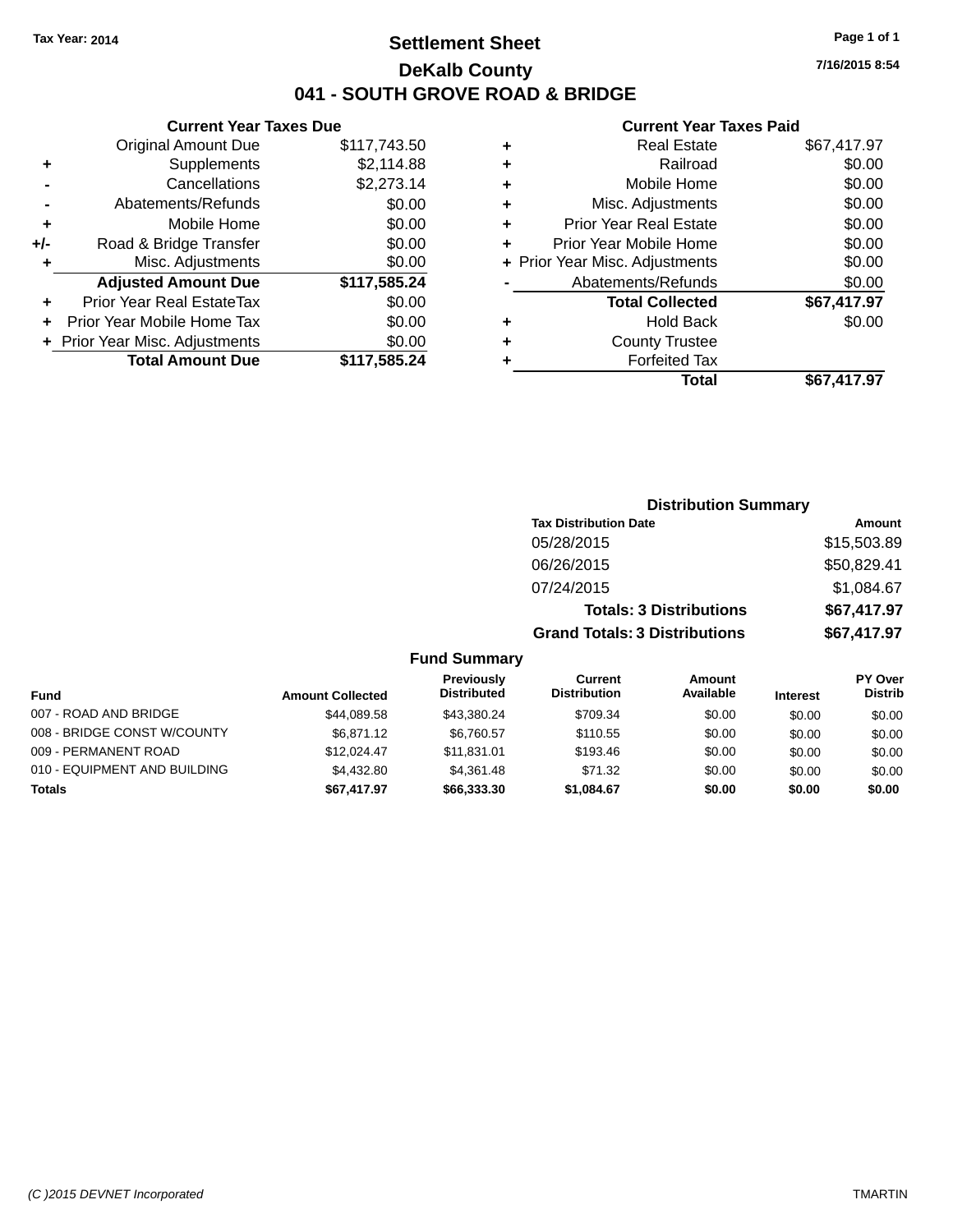### **Settlement Sheet Tax Year: 2014 Page 1 of 1 DeKalb County 042 - SQUAW GROVE TOWNSHIP**

**7/16/2015 8:54**

#### **Current Year Taxes Paid**

|     | <b>Original Amount Due</b>     | \$121,010.53 |
|-----|--------------------------------|--------------|
| ٠   | Supplements                    | \$365.33     |
|     | Cancellations                  | \$407.82     |
|     | Abatements/Refunds             | \$0.00       |
| ٠   | Mobile Home                    | \$0.00       |
| +/- | Road & Bridge Transfer         | \$0.00       |
| ٠   | Misc. Adjustments              | \$16.80      |
|     | <b>Adjusted Amount Due</b>     | \$120,984.84 |
| ٠   | Prior Year Real EstateTax      | \$0.00       |
|     | Prior Year Mobile Home Tax     | \$0.00       |
|     | + Prior Year Misc. Adjustments | \$0.00       |
|     | <b>Total Amount Due</b>        | \$120,984.84 |
|     |                                |              |

**Current Year Taxes Due**

|   | Real Estate                    | \$65,090.54 |
|---|--------------------------------|-------------|
| ٠ | Railroad                       | \$787.38    |
| ٠ | Mobile Home                    | \$0.00      |
| ٠ | Misc. Adjustments              | \$16.80     |
| ٠ | <b>Prior Year Real Estate</b>  | \$0.00      |
| ÷ | Prior Year Mobile Home         | \$0.00      |
|   | + Prior Year Misc. Adjustments | \$0.00      |
|   | Abatements/Refunds             | \$0.00      |
|   | <b>Total Collected</b>         | \$65,894.72 |
| ٠ | <b>Hold Back</b>               | \$0.00      |
| ٠ | <b>County Trustee</b>          |             |
| ٠ | <b>Forfeited Tax</b>           |             |
|   | Total                          | \$65,894.72 |
|   |                                |             |

|                          |                         |                                         | <b>Distribution Summary</b>          |                                |                 |                           |
|--------------------------|-------------------------|-----------------------------------------|--------------------------------------|--------------------------------|-----------------|---------------------------|
|                          |                         |                                         | <b>Tax Distribution Date</b>         |                                |                 | Amount                    |
|                          |                         |                                         | 05/28/2015                           |                                |                 | \$12,462.97               |
|                          |                         |                                         | 06/26/2015                           |                                |                 | \$51,811.65               |
|                          |                         |                                         | 07/24/2015                           |                                |                 | \$1,620.10                |
|                          |                         |                                         |                                      | <b>Totals: 3 Distributions</b> |                 | \$65,894.72               |
|                          |                         |                                         | <b>Grand Totals: 3 Distributions</b> |                                |                 | \$65,894.72               |
|                          |                         | <b>Fund Summary</b>                     |                                      |                                |                 |                           |
| <b>Fund</b>              | <b>Amount Collected</b> | <b>Previously</b><br><b>Distributed</b> | Current<br><b>Distribution</b>       | Amount<br>Available            | <b>Interest</b> | PY Over<br><b>Distrib</b> |
| 001 - CORPORATE          | \$42,201.55             | \$41,163.98                             | \$1,037.57                           | \$0.00                         | \$0.00          | \$0.00                    |
| 017 - CEMETERY           | \$7,190.04              | \$7,013.26                              | \$176.78                             | \$0.00                         | \$0.00          | \$0.00                    |
| 019 - COMMUNITY BUILDING | \$14,594.10             | \$14,235.29                             | \$358.81                             | \$0.00                         | \$0.00          | \$0.00                    |
| 054 - GENERAL ASSISTANCE | \$1,909.03              | \$1,862.09                              | \$46.94                              | \$0.00                         | \$0.00          | \$0.00                    |
| Totals                   | \$65,894.72             | \$64,274.62                             | \$1,620.10                           | \$0.00                         | \$0.00          | \$0.00                    |

#### **Miscellaneous Adjustment Detail**

#### **Year Source Account Type Account Account Adjustment Description**

**Totals \$16.80 1 entries**

2014 RE - Real Estate Paymt In Lieu of Tax \$16.80 HOUSING AUTHORITY SUNSET VIEW APARTMENTS by TBA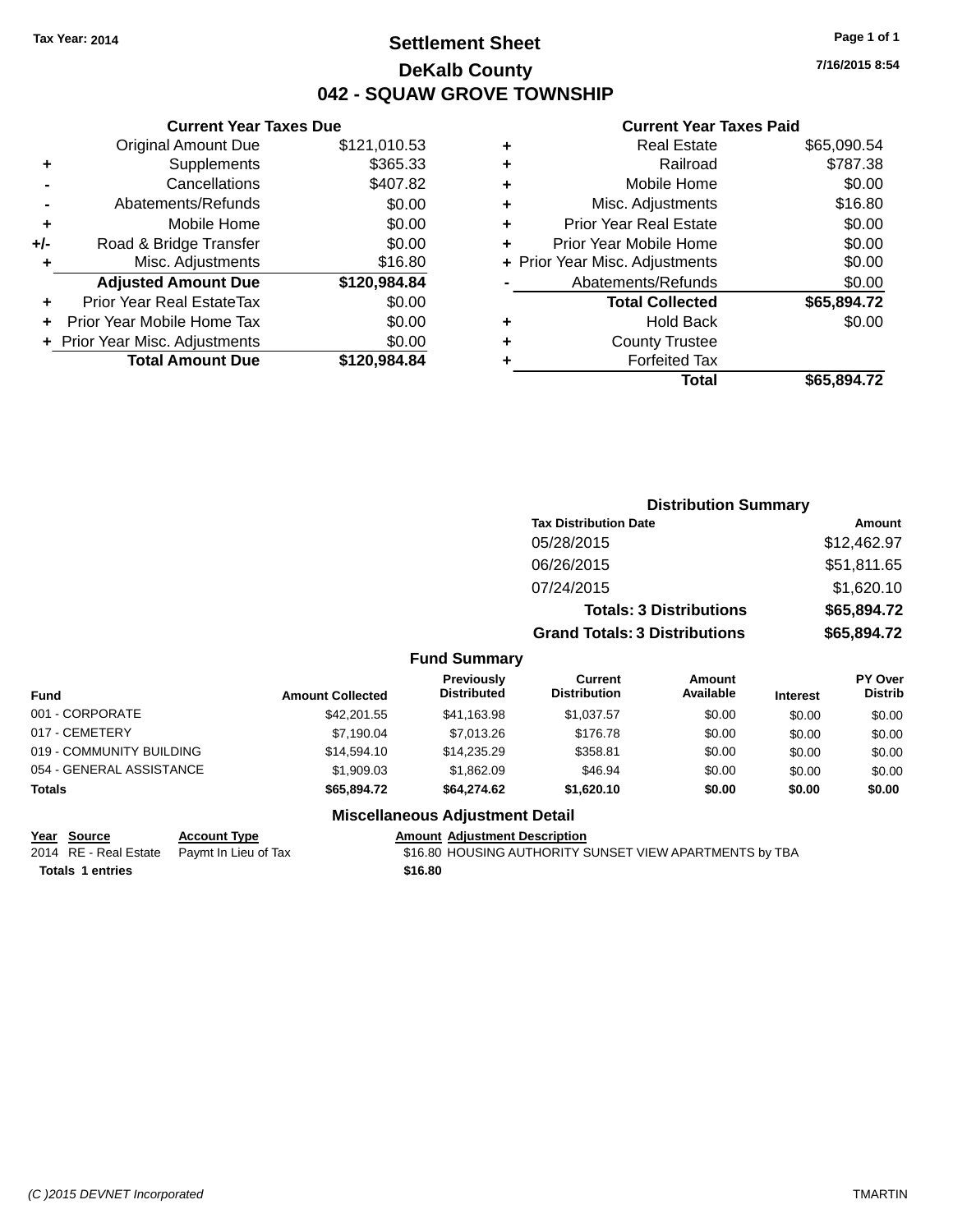### **Settlement Sheet Tax Year: 2014 Page 1 of 1 DeKalb County 043 - HINCKLEY PUBLIC LIBRARY DISTRICT**

**7/16/2015 8:54**

#### **Current Year Taxes Paid**

| <b>Current Year Taxes Due</b>              |              |  |  |  |
|--------------------------------------------|--------------|--|--|--|
| <b>Original Amount Due</b><br>\$175,169.32 |              |  |  |  |
| Supplements                                | \$528.86     |  |  |  |
| \$590.32<br>Cancellations                  |              |  |  |  |
| Abatements/Refunds                         | \$0.00       |  |  |  |
| Mobile Home                                | \$0.00       |  |  |  |
| Road & Bridge Transfer                     | \$0.00       |  |  |  |
| Misc. Adjustments<br>\$24.32               |              |  |  |  |
| <b>Adjusted Amount Due</b>                 | \$175,132.18 |  |  |  |
| Prior Year Real EstateTax                  | \$0.00       |  |  |  |
| Prior Year Mobile Home Tax                 | \$0.00       |  |  |  |
| + Prior Year Misc. Adjustments             | \$0.00       |  |  |  |
| <b>Total Amount Due</b>                    | \$175.132.18 |  |  |  |
|                                            |              |  |  |  |

|   | <b>Real Estate</b>             | \$94,221.88 |
|---|--------------------------------|-------------|
| ٠ | Railroad                       | \$1,139.78  |
| ٠ | Mobile Home                    | \$0.00      |
| ٠ | Misc. Adjustments              | \$24.32     |
| ٠ | <b>Prior Year Real Estate</b>  | \$0.00      |
| ٠ | Prior Year Mobile Home         | \$0.00      |
|   | + Prior Year Misc. Adjustments | \$0.00      |
|   | Abatements/Refunds             | \$0.00      |
|   | <b>Total Collected</b>         | \$95,385.98 |
| ٠ | <b>Hold Back</b>               | \$0.00      |
| ٠ | <b>County Trustee</b>          |             |
| ٠ | <b>Forfeited Tax</b>           |             |
|   | Total                          | \$95,385,98 |
|   |                                |             |

| <b>Distribution Summary</b>          |             |  |  |  |
|--------------------------------------|-------------|--|--|--|
| <b>Tax Distribution Date</b>         | Amount      |  |  |  |
| 05/28/2015                           | \$18,040.81 |  |  |  |
| 06/26/2015                           | \$74,999.98 |  |  |  |
| 07/24/2015                           | \$2,345.19  |  |  |  |
| <b>Totals: 3 Distributions</b>       | \$95,385.98 |  |  |  |
| <b>Grand Totals: 3 Distributions</b> | \$95,385.98 |  |  |  |

#### **Fund Summary**

| <b>Fund</b>                             | <b>Amount Collected</b> | <b>Previously</b><br><b>Distributed</b> | Current<br><b>Distribution</b> | <b>Amount</b><br>Available | <b>Interest</b> | PY Over<br><b>Distrib</b> |
|-----------------------------------------|-------------------------|-----------------------------------------|--------------------------------|----------------------------|-----------------|---------------------------|
| 001 - CORPORATE                         | \$80,938.32             | \$78,948.35                             | \$1.989.97                     | \$0.00                     | \$0.00          | \$0.00                    |
| 004 - OPERATIONS & MAINTENANCE          | \$6.972.33              | \$6,800.91                              | \$171.42                       | \$0.00                     | \$0.00          | \$0.00                    |
| $005 - I. M. R. F.$                     | \$3,193.53              | \$3.115.01                              | \$78.52                        | \$0.00                     | \$0.00          | \$0.00                    |
| 027 - AUDIT                             | \$21.37                 | \$20.84                                 | \$0.53                         | \$0.00                     | \$0.00          | \$0.00                    |
| 035 - TORT JUDGEMENTS/LIABILITY<br>INS. | \$535.22                | \$522.06                                | \$13.16                        | \$0.00                     | \$0.00          | \$0.00                    |
| 047 - SOCIAL SECURITY                   | \$3.725.21              | \$3.633.62                              | \$91.59                        | \$0.00                     | \$0.00          | \$0.00                    |
| Totals                                  | \$95,385.98             | \$93,040.79                             | \$2,345.19                     | \$0.00                     | \$0.00          | \$0.00                    |

#### **Miscellaneous Adjustment Detail**

**Year Source Account Type Amount Adjustment Description**<br>2014 RE - Real Estate Paymt In Lieu of Tax \$24.32 HOUSING AUTHORITY S \$24.32 HOUSING AUTHORITY SUNSET VIEW APARTMENTS by TBA **Totals \$24.32 1 entries**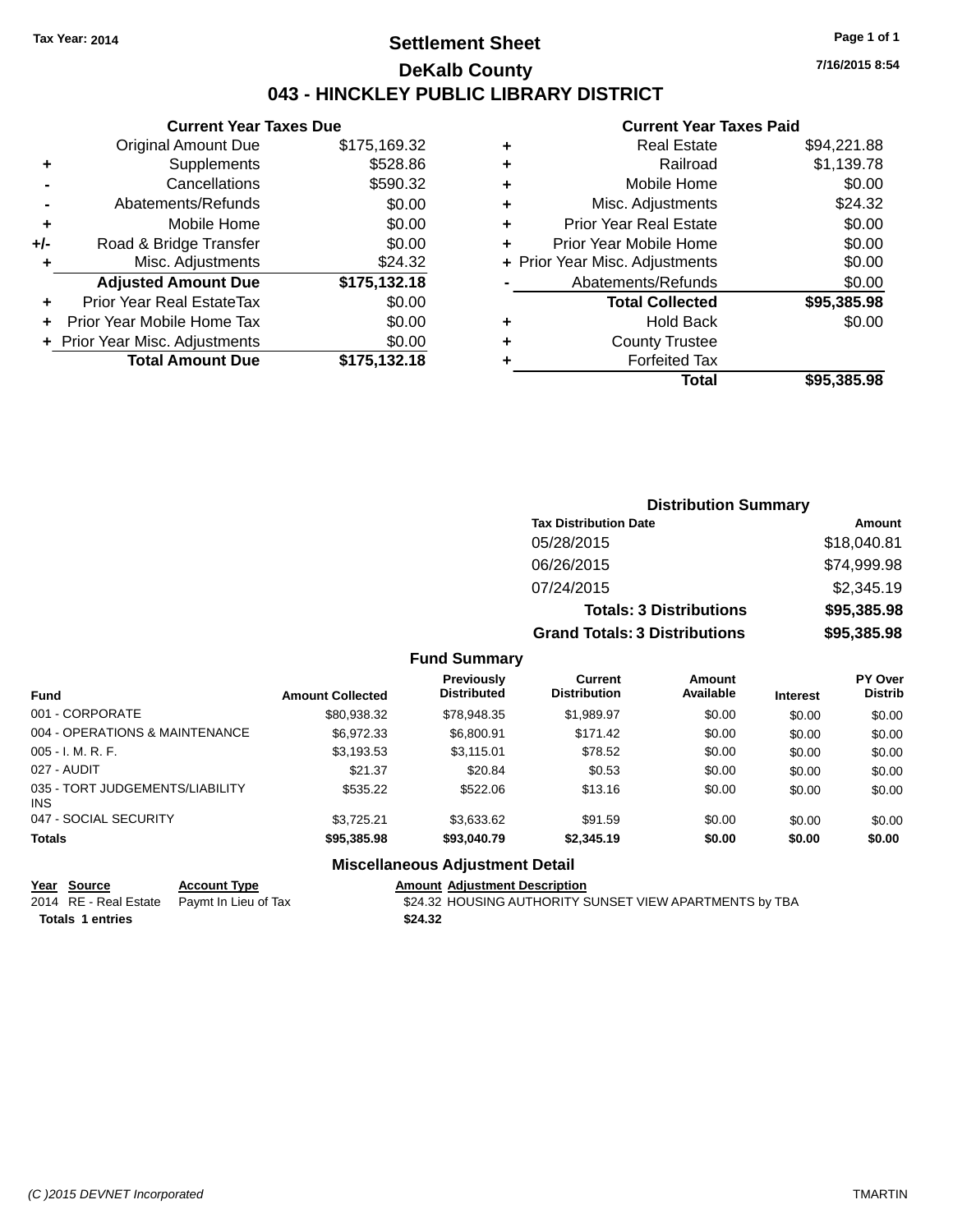### **Settlement Sheet Tax Year: 2014 Page 1 of 1 DeKalb County 044 - SQUAW GROVE ROAD & BRIDGE**

**7/16/2015 8:54**

#### **Current Year Taxes Paid**

|       | <b>Original Amount Due</b>     | \$288,565.47  |
|-------|--------------------------------|---------------|
| ٠     | Supplements                    | \$762.76      |
|       | Cancellations                  | \$856.77      |
|       | Abatements/Refunds             | \$0.00        |
| ÷     | Mobile Home                    | \$0.00        |
| $+/-$ | Road & Bridge Transfer         | (\$18,575.40) |
| ٠     | Misc. Adjustments              | \$40.06       |
|       | <b>Adjusted Amount Due</b>     | \$269,936.12  |
| ÷     | Prior Year Real EstateTax      | \$0.00        |
| ÷     | Prior Year Mobile Home Tax     | \$0.00        |
|       | + Prior Year Misc. Adjustments | \$0.00        |
|       | <b>Total Amount Due</b>        | \$269,936.12  |
|       |                                |               |

**Current Year Taxes Due**

| ٠ | Railroad                       | \$1,779.82   |
|---|--------------------------------|--------------|
| ٠ | Mobile Home                    | \$0.00       |
| ٠ | Misc. Adjustments              | \$40.06      |
| ٠ | <b>Prior Year Real Estate</b>  | \$0.00       |
| ٠ | Prior Year Mobile Home         | \$0.00       |
|   | + Prior Year Misc. Adjustments | \$0.00       |
|   | Abatements/Refunds             | \$0.00       |
|   | <b>Total Collected</b>         | \$138,558.83 |
| ٠ | <b>Hold Back</b>               | \$0.00       |
|   |                                |              |
| ٠ | <b>County Trustee</b>          |              |
|   | <b>Forfeited Tax</b>           |              |

| <b>Road and Bridge Summary</b> |             |                         | <b>Distribution Summary</b>    |              |  |
|--------------------------------|-------------|-------------------------|--------------------------------|--------------|--|
| <b>Municipality</b>            | Amt. Due    | Amt. Distrib.           | <b>Tax Distribution Date</b>   | Amount       |  |
| <b>VILLAGE OF HINCKLEY</b>     | \$34,084.55 | \$18,575.40             | 05/28/2015                     | \$26,182.53  |  |
| <b>Totals</b>                  |             | \$34,084.55 \$18,575.40 | 06/26/2015                     | \$108,972.67 |  |
|                                |             |                         | 07/24/2015                     | \$3,403.63   |  |
|                                |             |                         | <b>Totals: 3 Distributions</b> | \$138,558.83 |  |

**Grand Totals: 3 Distributions \$138,558.83**

#### **Fund Summary**

| <b>Fund</b>                            | <b>Amount Collected</b> | <b>Previously</b><br><b>Distributed</b> | Current<br><b>Distribution</b> | Amount<br>Available | <b>Interest</b> | PY Over<br><b>Distrib</b> |
|----------------------------------------|-------------------------|-----------------------------------------|--------------------------------|---------------------|-----------------|---------------------------|
| 007 - ROAD AND BRIDGE                  | \$49,206.66             | \$47.999.91                             | \$1,206.75                     | \$0.00              | \$0.00          | \$0.00                    |
| 008 - BRIDGE CONST W/COUNTY            | \$5.512.89              | \$5,377,35                              | \$135.54                       | \$0.00              | \$0.00          | \$0.00                    |
| 009 - PERMANENT ROAD                   | \$59,589.54             | \$58.124.42                             | \$1,465.12                     | \$0.00              | \$0.00          | \$0.00                    |
| 010 - EQUIPMENT AND BUILDING           | \$22,044.52             | \$21.502.52                             | \$542.00                       | \$0.00              | \$0.00          | \$0.00                    |
| 035 - TORT JUDGEMENTS/LIABILITY<br>INS | \$2,205.22              | \$2.151.00                              | \$54.22                        | \$0.00              | \$0.00          | \$0.00                    |
| <b>Totals</b>                          | \$138,558.83            | \$135,155,20                            | \$3,403.63                     | \$0.00              | \$0.00          | \$0.00                    |

### **Miscellaneous Adjustment Detail**

**Year** Source **Account Type Account Adjustment Description Totals \$40.06 1 entries**

2014 RE - Real Estate Paymt In Lieu of Tax S40.06 HOUSING AUTHORITY SUNSET VIEW APARTMENTS by TBA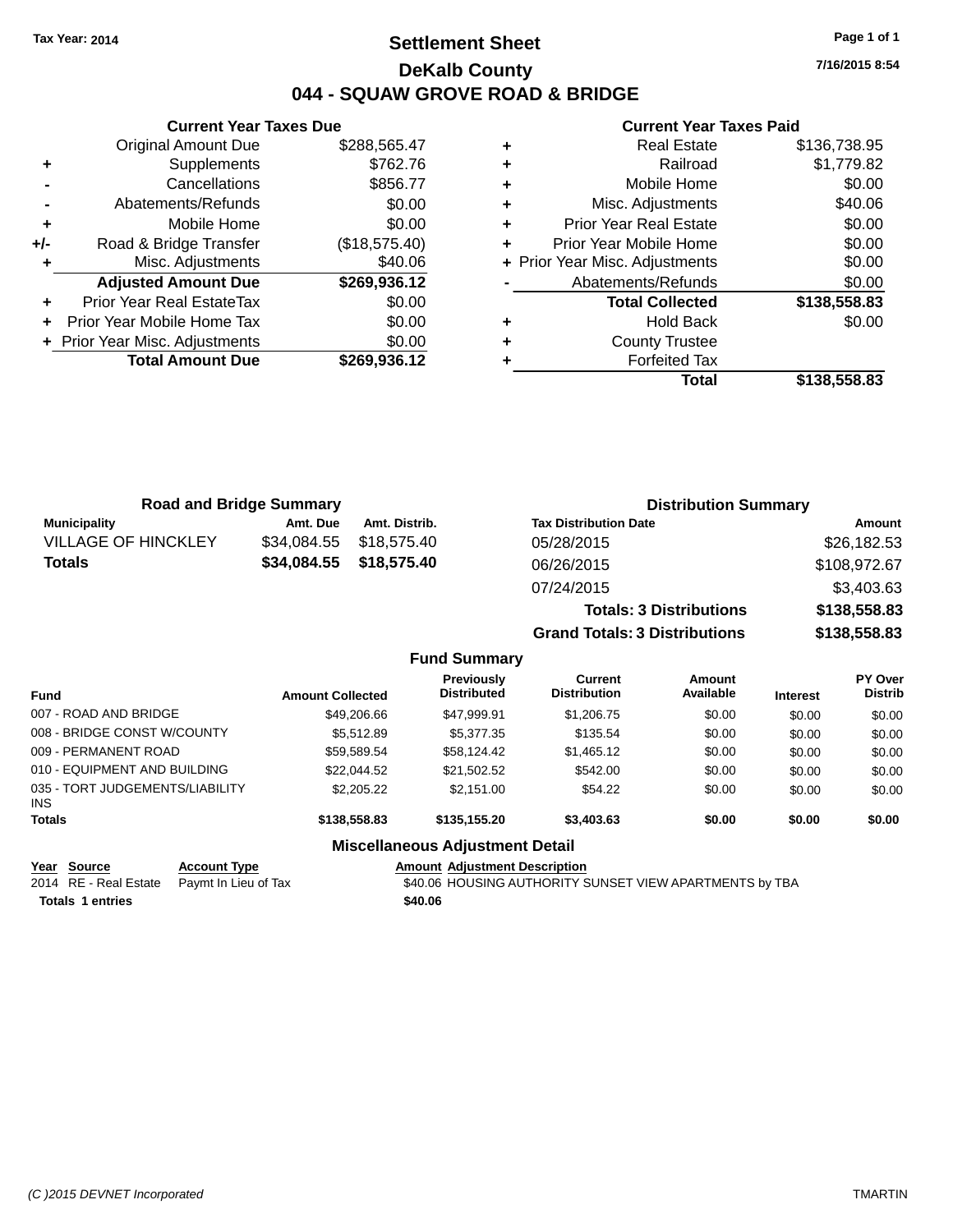### **Settlement Sheet Tax Year: 2014 Page 1 of 1 DeKalb County 045 - SYCAMORE TOWNSHIP**

**7/16/2015 8:54**

#### **Current Year Taxes Paid**

|     | <b>Current Year Taxes Due</b>  |              |  |  |  |  |
|-----|--------------------------------|--------------|--|--|--|--|
|     | <b>Original Amount Due</b>     | \$402,625.66 |  |  |  |  |
| ٠   | Supplements                    | \$2,569.41   |  |  |  |  |
|     | Cancellations                  | \$2,893.76   |  |  |  |  |
|     | \$0.00<br>Abatements/Refunds   |              |  |  |  |  |
| ٠   | Mobile Home                    | \$0.00       |  |  |  |  |
| +/- | Road & Bridge Transfer         | \$0.00       |  |  |  |  |
| ٠   | Misc. Adjustments              | \$225.84     |  |  |  |  |
|     | <b>Adjusted Amount Due</b>     | \$402,527.15 |  |  |  |  |
| ٠   | Prior Year Real EstateTax      | (\$70.78)    |  |  |  |  |
| ٠   | Prior Year Mobile Home Tax     | \$0.00       |  |  |  |  |
|     | + Prior Year Misc. Adjustments | \$0.00       |  |  |  |  |
|     | <b>Total Amount Due</b>        | \$402,456.37 |  |  |  |  |
|     |                                |              |  |  |  |  |

|   | <b>Real Estate</b>             | \$213,414.29 |
|---|--------------------------------|--------------|
| ٠ | Railroad                       | \$329.44     |
| ٠ | Mobile Home                    | \$0.00       |
| ٠ | Misc. Adjustments              | \$225.84     |
| ٠ | Prior Year Real Estate         | (\$70.78)    |
| ٠ | Prior Year Mobile Home         | \$0.00       |
|   | + Prior Year Misc. Adjustments | \$0.00       |
|   | Abatements/Refunds             | \$0.00       |
|   | <b>Total Collected</b>         | \$213,898.79 |
| ٠ | <b>Hold Back</b>               | \$0.00       |
| ٠ | <b>County Trustee</b>          |              |
| ٠ | <b>Forfeited Tax</b>           |              |
|   | Total                          | \$213,898.79 |
|   |                                |              |

|                          |                         |                                        |                                       | <b>Distribution Summary</b>    |                 |                           |
|--------------------------|-------------------------|----------------------------------------|---------------------------------------|--------------------------------|-----------------|---------------------------|
|                          |                         |                                        | <b>Tax Distribution Date</b>          |                                |                 | <b>Amount</b>             |
|                          |                         |                                        | 05/28/2015                            |                                |                 | \$36,604.91               |
|                          |                         |                                        | 06/26/2015                            |                                |                 | \$173,631.24              |
|                          |                         |                                        | 07/24/2015                            |                                |                 | \$3,662.64                |
|                          |                         |                                        |                                       | <b>Totals: 3 Distributions</b> |                 | \$213,898.79              |
|                          |                         |                                        | <b>Grand Totals: 3 Distributions</b>  |                                | \$213,898.79    |                           |
|                          |                         | <b>Fund Summary</b>                    |                                       |                                |                 |                           |
| <b>Fund</b>              | <b>Amount Collected</b> | Previously<br><b>Distributed</b>       | <b>Current</b><br><b>Distribution</b> | <b>Amount</b><br>Available     | <b>Interest</b> | PY Over<br><b>Distrib</b> |
| 001 - CORPORATE          | \$195,301.36            | \$191,957.17                           | \$3,344.19                            | \$0.00                         | \$0.00          | \$0.00                    |
| 005 - I. M. R. F.        | \$17,002.61             | \$16,711.47                            | \$291.14                              | \$0.00                         | \$0.00          | \$0.00                    |
| 054 - GENERAL ASSISTANCE | \$1,594.82              | \$1,567.51                             | \$27.31                               | \$0.00                         | \$0.00          | \$0.00                    |
| Totals                   | \$213,898.79            | \$210,236.15                           | \$3,662.64                            | \$0.00                         | \$0.00          | \$0.00                    |
|                          |                         | <b>Miscellaneous Adjustment Detail</b> |                                       |                                |                 |                           |

# **Totals \$225.84 2 entries**

### **Year Source Account Type Account Adjustment Description**

2014 RE - Real Estate Back Tax Collected \$91.53 SYCAMORE MEADOWS REDEMPTION 06-22-331-006 by TBA 2014 RE - Real Estate Paymt In Lieu of Tax S134.31 HOUSING AUTHORITY by TBA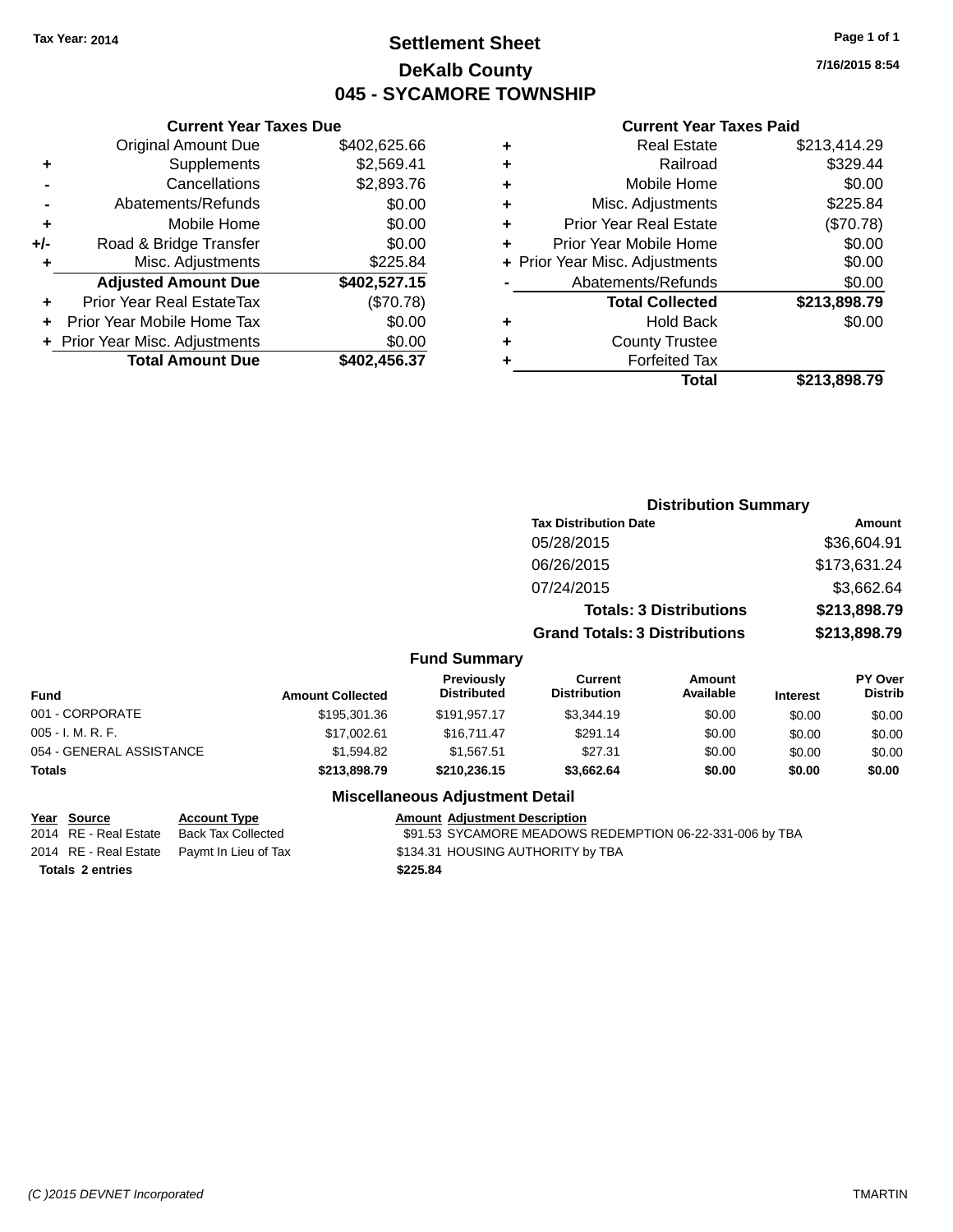### **Settlement Sheet Tax Year: 2014 Page 1 of 1 DeKalb County 046 - SYCAMORE ROAD & BRIDGE**

**Current Year Taxes Due** Original Amount Due \$815,358.34 **+** Supplements \$5,151.69 **-** Cancellations \$5,806.69 **-** Abatements/Refunds **\$0.00 +** Mobile Home \$0.00 **+/-** Road & Bridge Transfer (\$3,946.12) **+** Misc. Adjustments \$457.33 **Adjusted Amount Due \$811,214.55 +** Prior Year Real EstateTax (\$142.04) **+** Prior Year Mobile Home Tax \$0.00 **+ Prior Year Misc. Adjustments**  $$0.00$ **Total Amount Due \$811,072.51**

#### **Current Year Taxes Paid**

|   | <b>Real Estate</b>             | \$428,238.03 |
|---|--------------------------------|--------------|
| ٠ | Railroad                       | \$667.14     |
| ٠ | Mobile Home                    | \$0.00       |
| ٠ | Misc. Adjustments              | \$457.33     |
| ٠ | <b>Prior Year Real Estate</b>  | (\$142.04)   |
| ÷ | Prior Year Mobile Home         | \$0.00       |
|   | + Prior Year Misc. Adjustments | \$0.00       |
|   | Abatements/Refunds             | \$0.00       |
|   | <b>Total Collected</b>         | \$429,220.46 |
| ٠ | Hold Back                      | \$0.00       |
| ٠ | <b>County Trustee</b>          |              |
|   | <b>Forfeited Tax</b>           |              |
|   | Total                          | \$429,220.46 |
|   |                                |              |

**Totals: 3 Distributions \$429,220.46**

**Grand Totals: 3 Distributions \$429,220.46**

| <b>Road and Bridge Summary</b> |            |               | <b>Distribution Summary</b>  |              |  |
|--------------------------------|------------|---------------|------------------------------|--------------|--|
| <b>Municipality</b>            | Amt. Due   | Amt. Distrib. | <b>Tax Distribution Date</b> | Amount       |  |
| CITY OF SYCAMORE               | \$7.430.12 | \$3.946.12    | 05/28/2015                   | \$73,451.72  |  |
| <b>Totals</b>                  | \$7,430.12 | \$3,946.12    | 06/26/2015                   | \$348,419.36 |  |
|                                |            |               | 07/24/2015                   | \$7,349.38   |  |

#### **Fund Summary Fund Interest Amount Collected Distributed PY Over Distrib Amount Available Current Distribution Previously** 005 - I. M. R. F. \$10,594.87 \$10,413.45 \$181.42 \$0.00 \$0.00 \$0.00 007 - ROAD AND BRIDGE 60.00 \$66,691.15 \$6,576.68 \$114.47 \$0.00 \$0.00 \$0.00 \$0.00 008 - BRIDGE CONST W/COUNTY  $$21,245.94$   $$20,882.15$   $$363.79$   $$0.00$   $$0.00$   $$0.00$ 009 - PERMANENT ROAD \$312,069.65 \$306,726.13 \$5,343.52 \$0.00 \$0.00 \$0.00 \$0.00 010 - EQUIPMENT AND BUILDING \$63,723.99 \$62,632.85 \$1,091.14 \$0.00 \$0.00 \$0.00 \$0.00 035 - TORT JUDGEMENTS/LIABILITY INS \$5,325.78 \$5,234.59 \$91.19 \$0.00 \$0.00 \$0.00 047 - SOCIAL SECURITY \$9,569.08 \$9,405.23 \$163.85 \$0.00 \$0.00 \$0.00 **Totals \$429,220.46 \$421,871.08 \$7,349.38 \$0.00 \$0.00 \$0.00 Miscellaneous Adjustment Detail**

#### **Year Source Account Type Amount Adjustment Description** 2014 RE - Real Estate Back Tax Collected \$185.36 SYCAMORE MEADOWS REDEMPTION 06-22-331-006 by TBA 2014 RE - Real Estate Paymt In Lieu of Tax S271.97 HOUSING AUTHORITY by TBA

**Totals \$457.33 2 entries**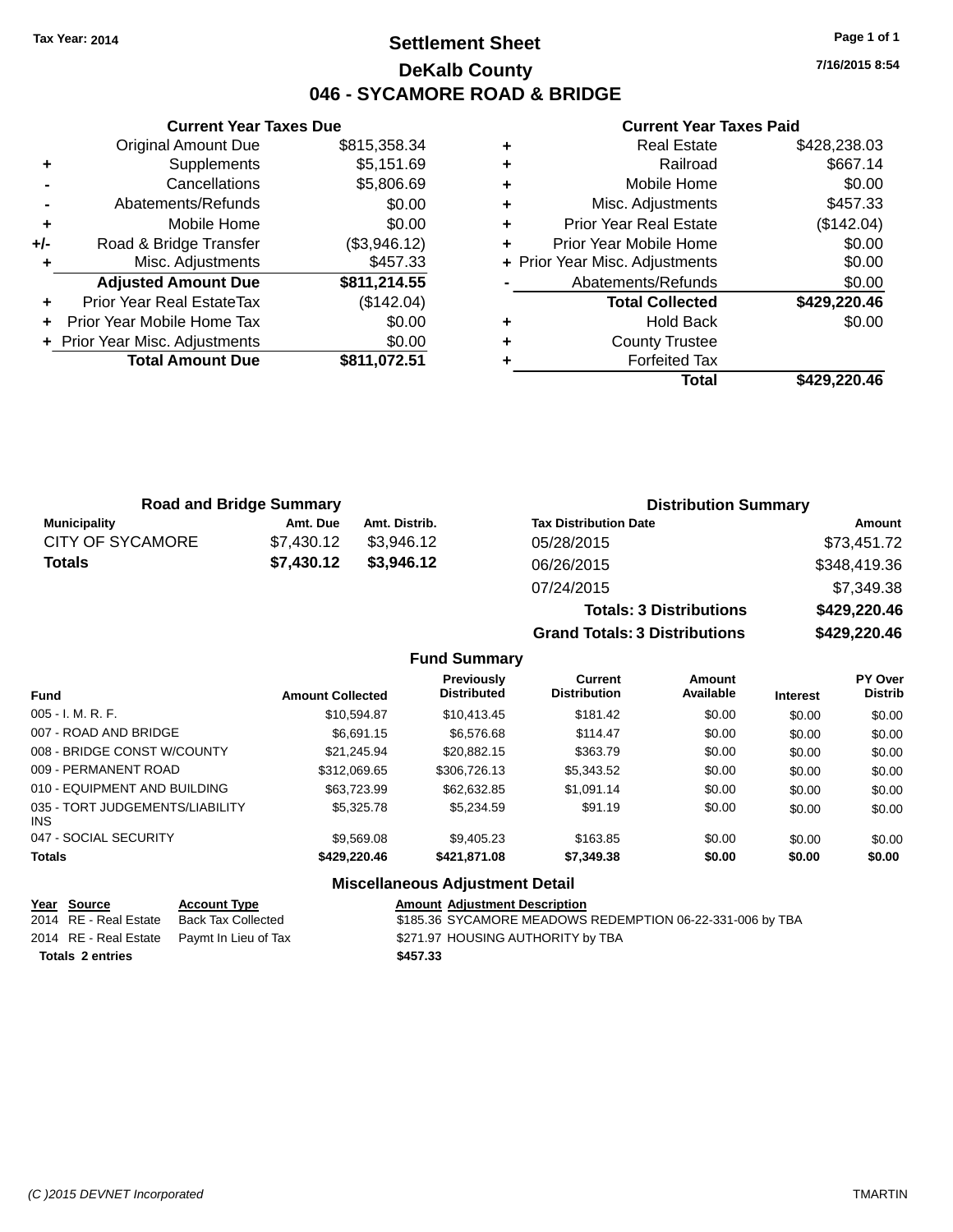Original Amount Due \$52,537.85

**Adjusted Amount Due** 

**Total Amount Due** 

**+** Supplements **-** Cancellations **-** Abatements/Refunds **+** Mobile Home **+/-** Road & Bridge Transfer **+** Misc. Adjustments

**+** Prior Year Real EstateTax \$0.00 **+** Prior Year Mobile Home Tax **+** Prior Year Misc. Adjustments

# **Settlement Sheet Tax Year: 2014 Page 1 of 1 DeKalb County 047 - VICTOR TOWNSHIP**

**7/16/2015 8:54**

| <b>Current Year Taxes Due</b> |             |   | <b>Current Year Taxes Paid</b> |             |
|-------------------------------|-------------|---|--------------------------------|-------------|
| ่<br>เl Amount Due            | \$52,537.85 | ÷ | <b>Real Estate</b>             | \$32,598.83 |
| Supplements                   | \$469.71    | ٠ | Railroad                       | \$13.22     |
| Cancellations                 | \$574.03    | ٠ | Mobile Home                    | \$0.00      |
| าents/Refunds                 | \$0.00      | ÷ | Misc. Adjustments              | \$0.00      |
| Mobile Home                   | \$0.00      | ÷ | <b>Prior Year Real Estate</b>  | \$0.00      |
| ridge Transfer                | \$0.00      | ٠ | Prior Year Mobile Home         | \$0.00      |
| . Adjustments                 | \$0.00      |   | + Prior Year Misc. Adjustments | \$0.00      |
| <b>Amount Due</b>             | \$52,433.53 |   | Abatements/Refunds             | \$0.00      |
| leal EstateTax≀               | \$0.00      |   | <b>Total Collected</b>         | \$32,612.05 |
| bile Home Tax                 | \$0.00      | ÷ | <b>Hold Back</b>               | \$0.00      |
| . Adjustments                 | \$0.00      | ÷ | <b>County Trustee</b>          |             |
| <b>Amount Due</b>             | \$52,433.53 |   | <b>Forfeited Tax</b>           |             |
|                               |             |   | Total                          | \$32,612.05 |

|                                         | <b>Distribution Summary</b> |                                  |                                      |                                |                 |                                  |
|-----------------------------------------|-----------------------------|----------------------------------|--------------------------------------|--------------------------------|-----------------|----------------------------------|
|                                         |                             |                                  | <b>Tax Distribution Date</b>         |                                |                 | Amount                           |
|                                         |                             |                                  | 05/28/2015                           |                                |                 | \$7,205.05                       |
|                                         |                             |                                  | 06/26/2015                           |                                |                 | \$23,145.98                      |
|                                         |                             |                                  | 07/24/2015                           |                                |                 | \$2,261.02                       |
|                                         |                             |                                  |                                      | <b>Totals: 3 Distributions</b> |                 | \$32,612.05                      |
|                                         |                             |                                  | <b>Grand Totals: 3 Distributions</b> |                                | \$32,612.05     |                                  |
|                                         |                             | <b>Fund Summary</b>              |                                      |                                |                 |                                  |
| <b>Fund</b>                             | <b>Amount Collected</b>     | Previously<br><b>Distributed</b> | Current<br><b>Distribution</b>       | <b>Amount</b><br>Available     | <b>Interest</b> | <b>PY Over</b><br><b>Distrib</b> |
| 001 - CORPORATE                         | \$29,035.00                 | \$27,021.98                      | \$2,013.02                           | \$0.00                         | \$0.00          | \$0.00                           |
| 034 - GENERAL ASSISTANCE                | \$2,334.76                  | \$2,172.89                       | \$161.87                             | \$0.00                         | \$0.00          | \$0.00                           |
| 035 - TORT JUDGEMENTS/LIABILITY<br>INS. | \$1,242.29                  | \$1,156.16                       | \$86.13                              | \$0.00                         | \$0.00          | \$0.00                           |
| Totals                                  | \$32,612.05                 | \$30,351.03                      | \$2,261.02                           | \$0.00                         | \$0.00          | \$0.00                           |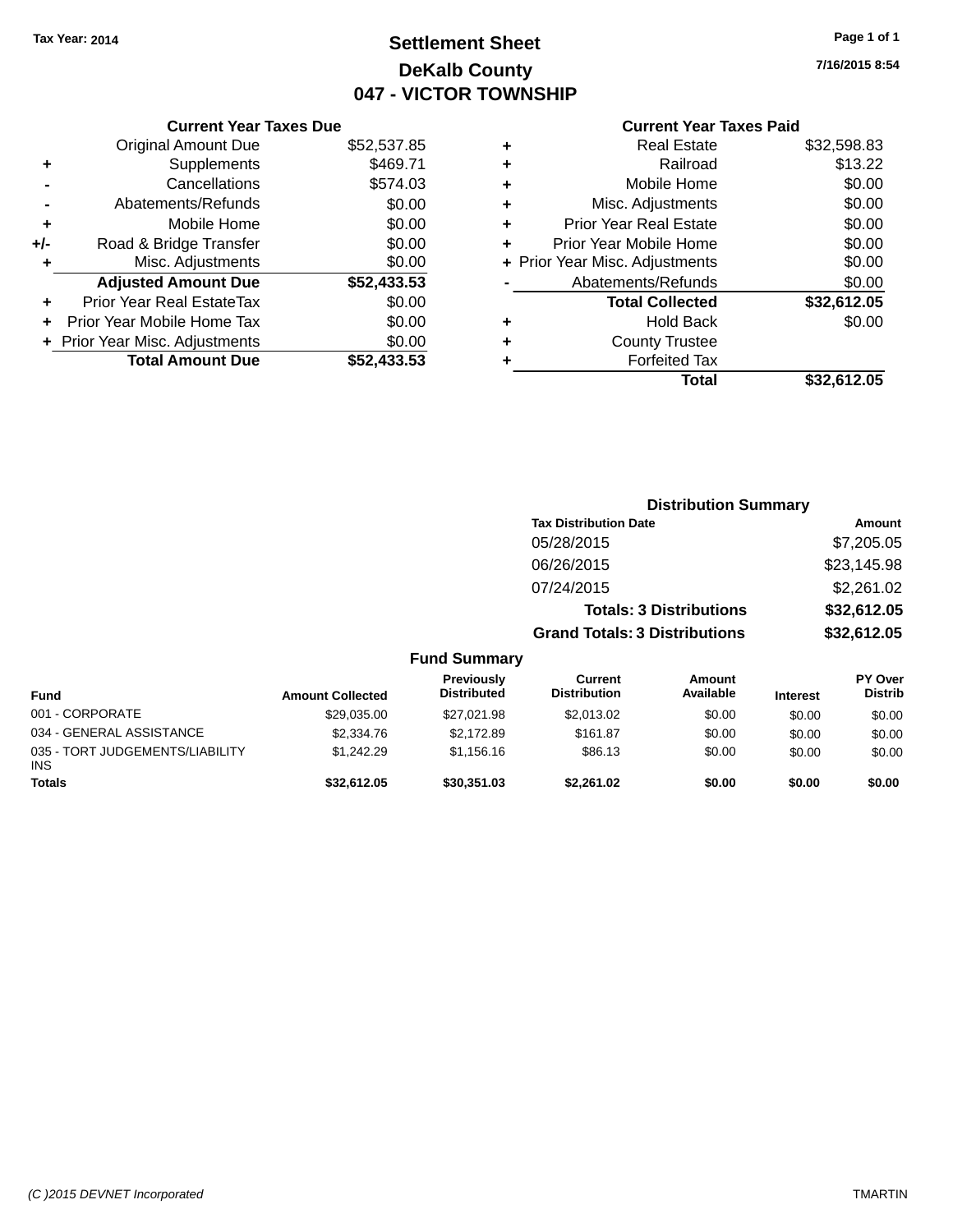### **Settlement Sheet Tax Year: 2014 Page 1 of 1 DeKalb County 048 - VICTOR ROAD & BRIDGE**

**7/16/2015 8:54**

#### **Current Year Taxes Paid**

|         |   | Total                          | \$62,866.01 |
|---------|---|--------------------------------|-------------|
| 075.65  |   | <b>Forfeited Tax</b>           |             |
| \$0.00  | ٠ | <b>County Trustee</b>          |             |
| \$0.00  | ٠ | <b>Hold Back</b>               | \$0.00      |
| \$0.00  |   | <b>Total Collected</b>         | \$62,866.01 |
| 075.65  |   | Abatements/Refunds             | \$0.00      |
| \$0.00  |   | + Prior Year Misc. Adjustments | \$0.00      |
| \$0.00  | ٠ | Prior Year Mobile Home         | \$0.00      |
| \$0.00  | ٠ | <b>Prior Year Real Estate</b>  | \$0.00      |
| \$0.00  | ٠ | Misc. Adjustments              | \$0.00      |
| .106.53 | ٠ | Mobile Home                    | \$0.00      |
| 905.41; | ٠ | Railroad                       | \$25.49     |
| .276.77 | ٠ | <b>Real Estate</b>             | \$62,840.52 |
|         |   |                                |             |

### Original Amount Due \$101 **+** Supplements \$ **-** Cancellations \$1 **-** Abatements/Refunds **+** Mobile Home **+/-** Road & Bridge Transfer **+** Misc. Adjustments Adjusted Amount Due \$101, **+** Prior Year Real EstateTax \$0.00 **+** Prior Year Mobile Home Tax **+** Prior Year Misc. Adjustments<br> **101.** Total Amount Due \$101.

**Total Amount Due** 

**Current Year Taxes Due**

| <b>Distribution Summary</b>          |             |
|--------------------------------------|-------------|
| <b>Tax Distribution Date</b>         | Amount      |
| 05/28/2015                           | \$13,889.15 |
| 06/26/2015                           | \$44,618.33 |
| 07/24/2015                           | \$4,358.53  |
| <b>Totals: 3 Distributions</b>       | \$62,866.01 |
| <b>Grand Totals: 3 Distributions</b> | \$62,866.01 |

| <b>Fund</b>                                   | <b>Amount Collected</b> | Previously<br><b>Distributed</b> | Current<br><b>Distribution</b> | Amount<br>Available | <b>Interest</b> | <b>PY Over</b><br><b>Distrib</b> |
|-----------------------------------------------|-------------------------|----------------------------------|--------------------------------|---------------------|-----------------|----------------------------------|
| 007 - ROAD AND BRIDGE                         | \$36,773.52             | \$34,224,00                      | \$2,549.52                     | \$0.00              | \$0.00          | \$0.00                           |
| 008 - BRIDGE CONST W/COUNTY                   | \$1,322.02              | \$1,230.36                       | \$91.66                        | \$0.00              | \$0.00          | \$0.00                           |
| 009 - PERMANENT ROAD                          | \$15,995.75             | \$14,886,76                      | \$1,108.99                     | \$0.00              | \$0.00          | \$0.00                           |
| 010 - EQUIPMENT AND BUILDING                  | \$7.518.59              | \$6,997.32                       | \$521.27                       | \$0.00              | \$0.00          | \$0.00                           |
| 035 - TORT JUDGEMENTS/LIABILITY<br><b>INS</b> | \$1,256.13              | \$1.169.04                       | \$87.09                        | \$0.00              | \$0.00          | \$0.00                           |
| <b>Totals</b>                                 | \$62,866.01             | \$58,507.48                      | \$4,358.53                     | \$0.00              | \$0.00          | \$0.00                           |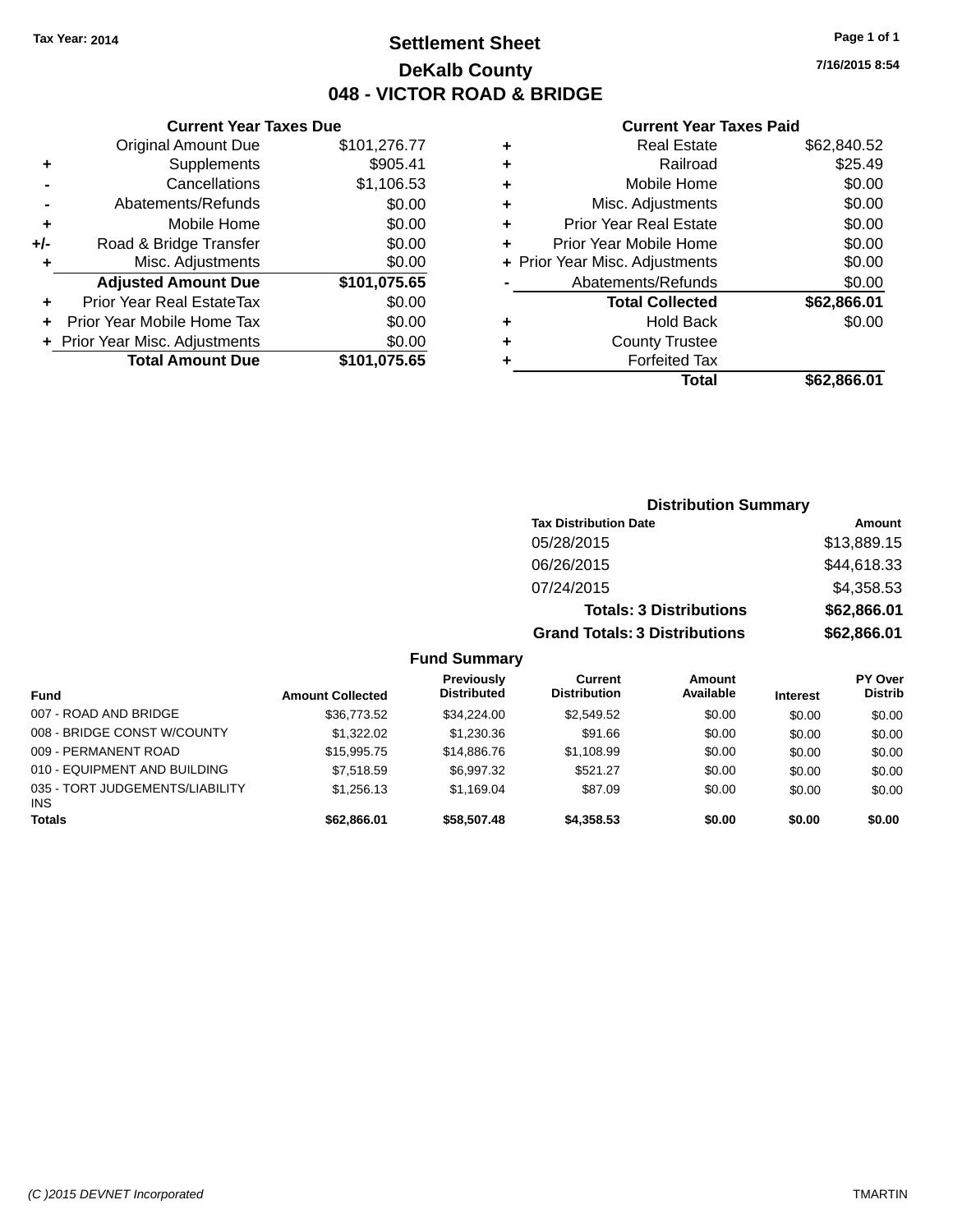### **Settlement Sheet Tax Year: 2014 Page 1 of 1 DeKalb County 056 - TOWN OF CORTLAND**

**7/16/2015 8:54**

#### **Current Year Taxes Paid**

|     | <b>Current Year Taxes Due</b>  |              |
|-----|--------------------------------|--------------|
|     | <b>Original Amount Due</b>     | \$618,817.83 |
| ٠   | Supplements                    | \$2,916.84   |
|     | Cancellations                  | \$3,458.43   |
|     | Abatements/Refunds             | \$6.07       |
| ٠   | Mobile Home                    | \$0.00       |
| +/- | Road & Bridge Transfer         | \$6,865.26   |
|     | Misc. Adjustments              | \$0.00       |
|     | <b>Adjusted Amount Due</b>     | \$625,135.43 |
| ٠   | Prior Year Real EstateTax      | \$1,032.21   |
|     | Prior Year Mobile Home Tax     | \$0.00       |
|     | + Prior Year Misc. Adjustments | \$156.20     |
|     | <b>Total Amount Due</b>        | \$626,323.84 |
|     |                                |              |

| ٠ | <b>Real Estate</b>             | \$320,336.93 |
|---|--------------------------------|--------------|
| ٠ | Railroad                       | \$842.80     |
| ٠ | Mobile Home                    | \$0.00       |
| ٠ | Misc. Adjustments              | \$0.00       |
| ٠ | <b>Prior Year Real Estate</b>  | \$1,032.21   |
| ٠ | Prior Year Mobile Home         | \$0.00       |
|   | + Prior Year Misc. Adjustments | \$156.20     |
|   | Abatements/Refunds             | \$6.07       |
|   | <b>Total Collected</b>         | \$322,362.07 |
| ٠ | <b>Hold Back</b>               | \$0.00       |
| ٠ | <b>County Trustee</b>          |              |
| ٠ | <b>Forfeited Tax</b>           |              |
|   | Total                          | \$322,362.07 |
|   |                                |              |

| <b>Road and Bridge Summary</b> |                         |               |                                         |                                       | <b>Distribution Summary</b>    |                 |                           |
|--------------------------------|-------------------------|---------------|-----------------------------------------|---------------------------------------|--------------------------------|-----------------|---------------------------|
| <b>Rd./Br. District</b>        | Amt. Due                | Amt. Distrib. |                                         | <b>Tax Distribution Date</b>          |                                |                 | <b>Amount</b>             |
| CORTLAND ROAD & BRIDG          | \$13,028,56             | \$6,865.26    |                                         | 05/28/2015                            |                                |                 | \$27,323.05               |
| <b>Totals</b>                  | \$13,028.56             | \$6,865.26    |                                         | 06/26/2015                            |                                |                 | \$290,060.00              |
|                                |                         |               |                                         | 07/24/2015                            |                                |                 | \$4,979.02                |
|                                |                         |               |                                         |                                       | <b>Totals: 3 Distributions</b> |                 | \$322,362.07              |
|                                |                         |               |                                         | <b>Grand Totals: 3 Distributions</b>  |                                |                 | \$322,362.07              |
|                                |                         |               | <b>Fund Summary</b>                     |                                       |                                |                 |                           |
| <b>Fund</b>                    | <b>Amount Collected</b> |               | <b>Previously</b><br><b>Distributed</b> | <b>Current</b><br><b>Distribution</b> | <b>Amount</b><br>Available     | <b>Interest</b> | PY Over<br><b>Distrib</b> |
| 001 - CORPORATE                |                         | \$225,786.86  | \$222,293.17                            | \$3,493.69                            | \$0.00                         | \$0.00          | \$0.00                    |
| $005 - I. M. R. F.$            |                         | \$28,355.60   | \$27.916.84                             | \$438.76                              | \$0.00                         | \$0.00          | \$0.00                    |
| 007 - ROAD AND BRIDGE          |                         | \$6,865.26    | \$6.768.05                              | \$97.21                               | \$0.00                         | \$0.00          | \$0.00                    |

| 014 - POLICE PROTECTION                                                             |                           | \$35,680.80                                    | \$35,128.70                            | \$552.10                                       |        | \$0.00 | \$0.00 |
|-------------------------------------------------------------------------------------|---------------------------|------------------------------------------------|----------------------------------------|------------------------------------------------|--------|--------|--------|
| 047 - SOCIAL SECURITY<br>\$25,276.29<br>\$397.26<br>\$25.673.55<br>\$0.00<br>\$0.00 |                           |                                                |                                        | \$0.00                                         |        |        |        |
| <b>Totals</b>                                                                       |                           | \$322.362.07                                   | \$317.383.05                           | \$4.979.02                                     | \$0.00 | \$0.00 | \$0.00 |
|                                                                                     |                           |                                                | <b>Miscellaneous Adjustment Detail</b> |                                                |        |        |        |
| <b>Amount Adiustment Description</b><br><b>Account Type</b><br>Year Source          |                           |                                                |                                        |                                                |        |        |        |
| 2013 RE - Real Estate                                                               | <b>Back Tax Collected</b> | \$80.84 STALEY REDEMPTION 09-29-251-051 by TBA |                                        |                                                |        |        |        |
| 2013 RE - Real Estate                                                               | <b>Back Tax Collected</b> |                                                |                                        | \$75.36 STALEY REDEMPTION 09-29-251-050 by TBA |        |        |        |
| <b>Totals 2 entries</b>                                                             |                           |                                                | \$156.20                               |                                                |        |        |        |
|                                                                                     |                           |                                                | <b>Abatement Detail</b>                |                                                |        |        |        |
| Source<br>Year                                                                      | <b>Account Type</b>       |                                                | <b>Amount Adiustment Description</b>   |                                                |        |        |        |
|                                                                                     |                           |                                                |                                        |                                                |        |        |        |

**Totals \$6.04 1 entries**

2014 RE - Real Estate RE Abatement \$6.04 PTAB INTEREST REFUND 09-20-255-020 by TBA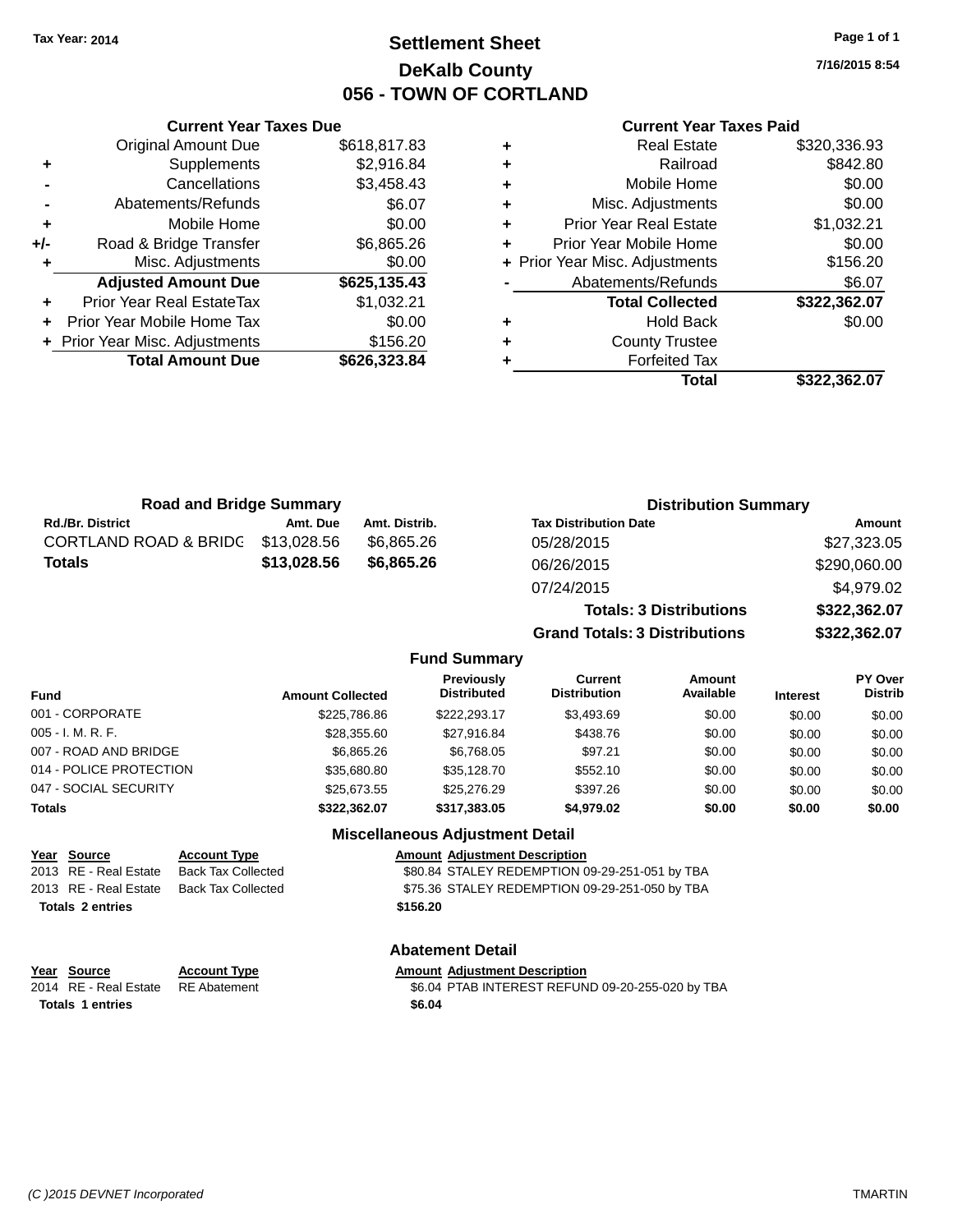### **Settlement Sheet Tax Year: 2014 Page 1 of 1 DeKalb County 057 - CORTLAND LIBRARY**

**7/16/2015 8:54**

#### **Current Year Taxes Paid**

|     | <b>Current Year Taxes Due</b>  |              |  |  |  |
|-----|--------------------------------|--------------|--|--|--|
|     | <b>Original Amount Due</b>     | \$209,863.76 |  |  |  |
| ٠   | Supplements                    | \$968.56     |  |  |  |
|     | Cancellations                  | \$1,148.58   |  |  |  |
|     | Abatements/Refunds             | \$2.05       |  |  |  |
| ٠   | Mobile Home                    | \$0.00       |  |  |  |
| +/- | Road & Bridge Transfer         | \$0.00       |  |  |  |
| ٠   | Misc. Adjustments              | \$0.00       |  |  |  |
|     | <b>Adjusted Amount Due</b>     | \$209,681.69 |  |  |  |
|     | Prior Year Real EstateTax      | \$375.60     |  |  |  |
|     | Prior Year Mobile Home Tax     | \$0.00       |  |  |  |
|     | + Prior Year Misc. Adjustments | \$55.86      |  |  |  |
|     | <b>Total Amount Due</b>        | \$210,113.15 |  |  |  |
|     |                                |              |  |  |  |

|   | <b>Real Estate</b>             | \$106,320.57 |
|---|--------------------------------|--------------|
| ٠ | Railroad                       | \$279.93     |
| ٠ | Mobile Home                    | \$0.00       |
| ٠ | Misc. Adjustments              | \$0.00       |
| ٠ | <b>Prior Year Real Estate</b>  | \$375.60     |
| ÷ | Prior Year Mobile Home         | \$0.00       |
|   | + Prior Year Misc. Adjustments | \$55.86      |
|   | Abatements/Refunds             | \$2.05       |
|   | <b>Total Collected</b>         | \$107,029.91 |
| ٠ | <b>Hold Back</b>               | \$0.00       |
| ٠ | <b>County Trustee</b>          |              |
| ٠ | <b>Forfeited Tax</b>           |              |
|   | Total                          | \$107,029.91 |
|   |                                |              |

| <b>Distribution Summary</b>          |              |  |  |  |
|--------------------------------------|--------------|--|--|--|
| <b>Tax Distribution Date</b>         | Amount       |  |  |  |
| 05/28/2015                           | \$8,911.11   |  |  |  |
| 06/26/2015                           | \$96,463.22  |  |  |  |
| 07/24/2015                           | \$1,655.58   |  |  |  |
| <b>Totals: 3 Distributions</b>       | \$107,029.91 |  |  |  |
| <b>Grand Totals: 3 Distributions</b> | \$107,029.91 |  |  |  |

#### **Fund Summary**

| Fund                                                | <b>Amount Collected</b> | <b>Previously</b><br><b>Distributed</b> | Current<br><b>Distribution</b> | Amount<br>Available | <b>Interest</b> | PY Over<br><b>Distrib</b> |
|-----------------------------------------------------|-------------------------|-----------------------------------------|--------------------------------|---------------------|-----------------|---------------------------|
| 004 - OPERATIONS & MAINTENANCE                      | \$5,350.30              | \$5,267.55                              | \$82.75                        | \$0.00              | \$0.00          | \$0.00                    |
| $005 - I. M. R. F.$                                 | \$7,650.94              | \$7,532.59                              | \$118.35                       | \$0.00              | \$0.00          | \$0.00                    |
| 016 - LIBRARY (township, municipalities)            | \$80,254.35             | \$79.012.94                             | \$1.241.41                     | \$0.00              | \$0.00          | \$0.00                    |
| 027 - AUDIT                                         | \$1.021.92              | \$1,006.11                              | \$15.81                        | \$0.00              | \$0.00          | \$0.00                    |
| 035 - TORT JUDGMENTS, LIABILITY<br><b>INSURANCE</b> | \$5,101.46              | \$5.022.55                              | \$78.91                        | \$0.00              | \$0.00          | \$0.00                    |
| 047 - SOCIAL SECURITY                               | \$7,650.94              | \$7,532.59                              | \$118.35                       | \$0.00              | \$0.00          | \$0.00                    |
| <b>Totals</b>                                       | \$107.029.91            | \$105.374.33                            | \$1,655.58                     | \$0.00              | \$0.00          | \$0.00                    |

#### **Miscellaneous Adjustment Detail**

| Year Source             | <b>Account Type</b>                      |         | <b>Amount Adjustment Description</b>           |
|-------------------------|------------------------------------------|---------|------------------------------------------------|
| 2013 RE - Real Estate   | <b>Back Tax Collected</b>                |         | \$28.91 STALEY REDEMPTION 09-29-251-051 by TBA |
|                         | 2013 RE - Real Estate Back Tax Collected |         | \$26.95 STALEY REDEMPTION 09-29-251-050 by TBA |
| <b>Totals 2 entries</b> |                                          | \$55.86 |                                                |
|                         |                                          |         |                                                |

### **Abatement Detail**

| Year Source                        | <b>Account Type</b> | Amount |
|------------------------------------|---------------------|--------|
| 2014 RE - Real Estate RE Abatement |                     | \$2.05 |
| <b>Totals 1 entries</b>            |                     | \$2.05 |

#### **Year Type Amount Adjustment Description** ament **2014 REAL ESTATE EST REAL EST REFUND** 09-20-255-020 by TBA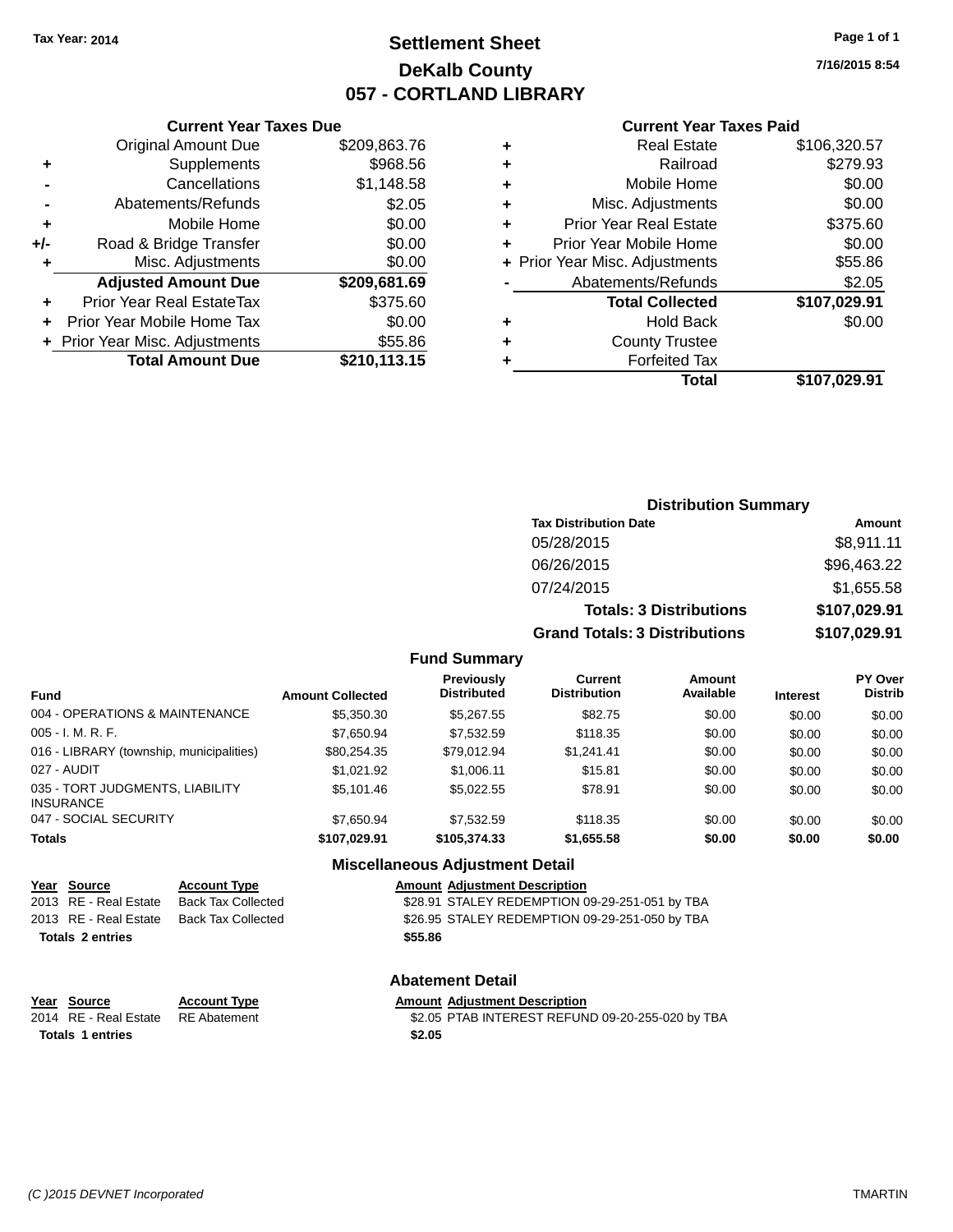**+** Supplements

**Current Year Taxes Due**

**-** Cancellations \$168,827.58 **-** Abatements/Refunds **\$4.41 +** Mobile Home \$0.00 **+/-** Road & Bridge Transfer \$77,345.36 **+** Misc. Adjustments \$1,460.03

**+** Prior Year Real EstateTax (\$3,118.87) **+** Prior Year Mobile Home Tax \$0.00 **+** Prior Year Misc. Adjustments \$744.08

Original Amount Due \$4,763,673.26<br>Supplements \$125,923.89

**Adjusted Amount Due \$4,799,570.55**

**Total Amount Due \$4,797,195.76**

### **Settlement Sheet Tax Year: 2014 Page 1 of 2 DeKalb County 058 - CITY OF DEKALB**

**7/16/2015 8:54**

#### **Current Year Taxes Paid**

| ٠ | <b>Real Estate</b>             | \$2,524,829.63 |
|---|--------------------------------|----------------|
| ٠ | Railroad                       | \$8,492.42     |
| ٠ | Mobile Home                    | \$0.00         |
| ٠ | Misc. Adjustments              | \$1,460.03     |
| ٠ | <b>Prior Year Real Estate</b>  | (\$3,118.87)   |
| ÷ | Prior Year Mobile Home         | \$0.00         |
|   | + Prior Year Misc. Adjustments | \$744.08       |
|   | Abatements/Refunds             | \$4.41         |
|   | <b>Total Collected</b>         | \$2,532,402.88 |
| ٠ | <b>Hold Back</b>               | \$0.00         |
| ٠ | <b>County Trustee</b>          |                |
|   | <b>Forfeited Tax</b>           |                |
|   | Total                          | \$2,532,402.88 |
|   |                                |                |

| <b>Road and Bridge Summary</b>   |              |               | <b>Distribution Summary</b>    |                |  |
|----------------------------------|--------------|---------------|--------------------------------|----------------|--|
| <b>Rd./Br. District</b>          | Amt. Due     | Amt. Distrib. | <b>Tax Distribution Date</b>   | Amount         |  |
| AFTON ROAD & BRIDGE              | \$15,997.33  | \$8,926.74    | 05/28/2015                     | \$421,921.73   |  |
| <b>CORTLAND ROAD &amp; BRIDC</b> | \$944.93     | \$497.95      | 06/26/2015                     | \$2,070,388.49 |  |
| DEKALB ROAD & BRIDGE             | \$130,290.89 | \$67,920.67   | 07/24/2015                     | \$40,092.66    |  |
| <b>Totals</b>                    | \$147,233.15 | \$77,345.36   | <b>Totals: 3 Distributions</b> | \$2,532,402.88 |  |

**Grand Totals: 3 Distributions \$2,532,402.88**

#### **Fund Summary**

| <b>Fund</b>                 | <b>Amount Collected</b> | Previously<br><b>Distributed</b> | Current<br><b>Distribution</b> | Amount<br>Available | <b>Interest</b> | <b>PY Over</b><br><b>Distrib</b> |
|-----------------------------|-------------------------|----------------------------------|--------------------------------|---------------------|-----------------|----------------------------------|
| 001 - CORPORATE             | \$0.00                  | \$0.00                           | \$0.00                         | \$0.00              | \$0.00          | \$0.00                           |
| 003 - BONDS AND INTEREST    | \$254,103.38            | \$250,082.19                     | \$4,021.19                     | \$0.00              | \$0.00          | \$0.00                           |
| $005 - I. M. R. F.$         | \$129,376.61            | \$127.329.22                     | \$2,047.39                     | \$0.00              | \$0.00          | \$0.00                           |
| 007 - ROAD AND BRIDGE       | \$77,345.36             | \$76,104.04                      | \$1,241.32                     | \$0.00              | \$0.00          | \$0.00                           |
| 013 - FIREFIGHTER'S PENSION | \$1.122.403.19          | \$1,104,641.13                   | \$17,762.06                    | \$0.00              | \$0.00          | \$0.00                           |
| 015 - POLICE PENSION        | \$843,616.68            | \$830,266.43                     | \$13,350.25                    | \$0.00              | \$0.00          | \$0.00                           |
| 047 - SOCIAL SECURITY       | \$105,557.66            | \$103,887.21                     | \$1,670.45                     | \$0.00              | \$0.00          | \$0.00                           |
| <b>Totals</b>               | \$2.532.402.88          | \$2.492.310.22                   | \$40,092.66                    | \$0.00              | \$0.00          | \$0.00                           |

#### **Miscellaneous Adjustment Detail**

| Year Source           | <b>Account Type</b>       | <b>Amount Adjustment Description</b>                          |
|-----------------------|---------------------------|---------------------------------------------------------------|
| 2013 RE - Real Estate | <b>Back Tax Collected</b> | \$2.97 SUMMIT ENCLAVE REDEMPTION 08-13-323-013 by TBA         |
| 2013 RE - Real Estate | <b>Back Tax Collected</b> | \$30.13 SIDDIQUI REDEMPTION 08-15-329-012 by TBA              |
| 2013 RE - Real Estate | <b>Back Tax Collected</b> | \$101.65 RIVERMIST UNIT 5 LLC REDEMPTION 08-02-401-006 by TBA |
| 2013 RE - Real Estate | <b>Back Tax Collected</b> | \$101.65 RIVERMIST UNIT 5 LLC REDEMPTION 08-02-401-007 by TBA |
| 2013 RE - Real Estate | <b>Back Tax Collected</b> | \$101.65 RIVERMIST UNIT 5 LLC REDEMPTION 08-02-401-009 by TBA |
| 2013 RE - Real Estate | <b>Back Tax Collected</b> | \$101.65 RIVERMIST UNIT 5 LLC REDEMPTION 08-02-401-010 by TBA |
| 2013 RE - Real Estate | <b>Back Tax Collected</b> | \$101.65 RIVERMIST UNIT 5 LLC REDEMPTION 08-02-425-010 by TBA |
| 2013 RE - Real Estate | <b>Back Tax Collected</b> | \$101.65 RIVERMIST UNIT 5 LLC REDEMPTION 08-02-425-012 by TBA |
| 2013 RE - Real Estate | <b>Back Tax Collected</b> | \$28.87 ORIX WILKINSON 2009 TAX 08-12-377-001 by TBA          |
| 2013 RE - Real Estate | <b>Back Tax Collected</b> | \$29.06 ORIX WILKINSON 2010 TAX 08-12-377-001 by TBA          |
| 2013 RE - Real Estate | <b>Back Tax Collected</b> | \$30.28 ORIX WILKINSON 2011 TAX 08-12-377-001 by TBA          |
| 2013 RE - Real Estate | <b>Back Tax Collected</b> | \$12.87 TRUSTEE SALE 08-14-207-024 by TBA                     |
| 2014 RE - Real Estate | <b>Back Tax Collected</b> | \$16.15 TRUSTEE SALE 08-27-279-029 by TBA                     |
| 2014 RE - Real Estate | <b>Back Tax Collected</b> | \$16.15 TRUSTEE SALE 08-27-279-027 by TBA                     |
| 2014 RE - Real Estate | Paymt In Lieu of Tax      | \$1,161.68 HOUSING AUTHORITY by TBA                           |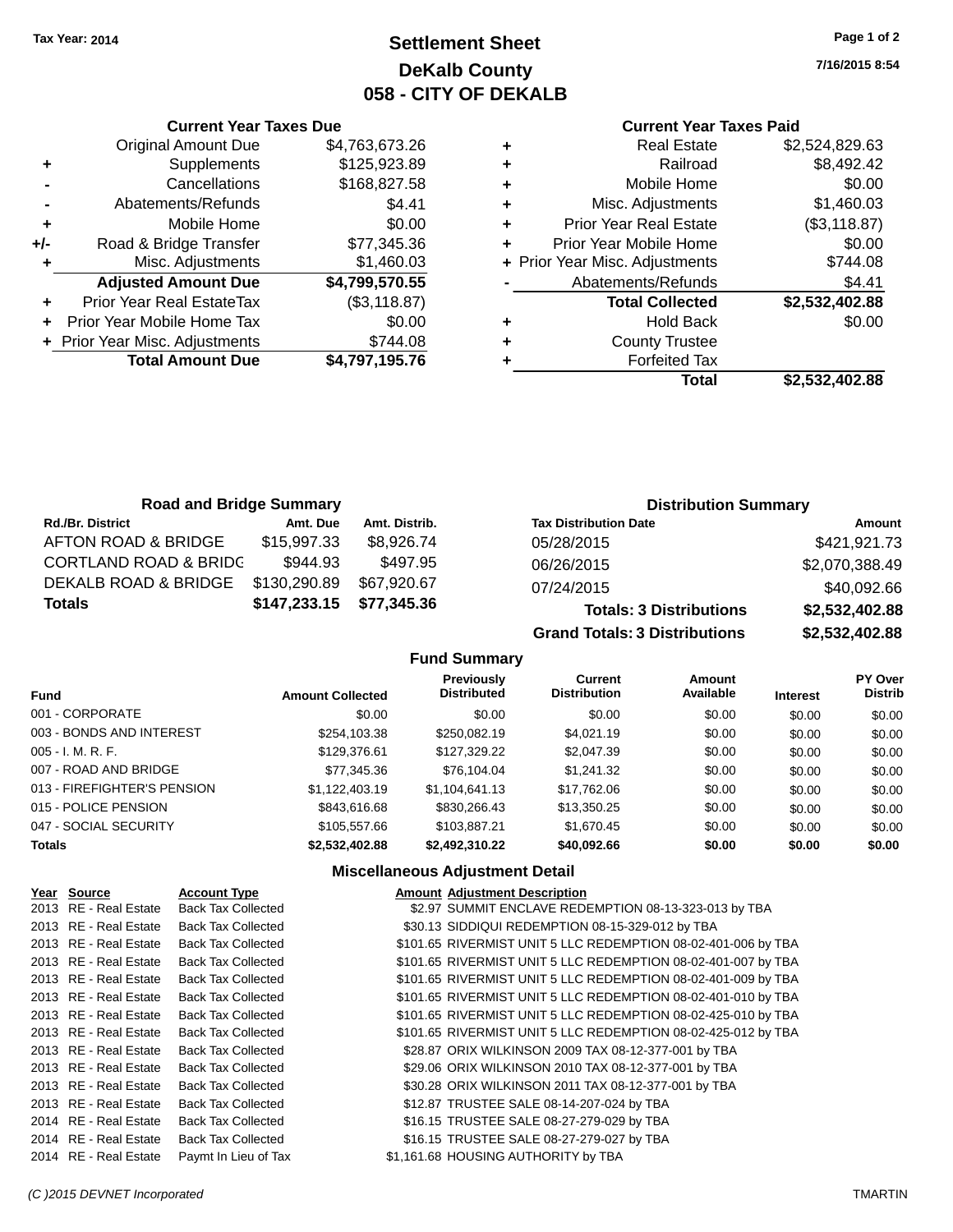### **Settlement Sheet Tax Year: 2014 Page 2 of 2**

### **DeKalb County**

**7/16/2015 8:54**

#### **Miscellaneous Adjustment Detail**

# **Year Source Account Type Amount Adjustment Description**

**Totals \$2,204.11 16 entries**

\$266.05 RICHWOOD GROUP REDEMPTION 11-03-202-002 by TBA

#### **Abatement Detail**

\$4.30 PTAB INTEREST REFUND 08-28-201-009 by TBA

**Year Source Account Type Amount Adjustment Description**<br>2014 RE - Real Estate RE Abatement \$4.30 PTAB INTEREST REFUN Totals 1 entries \$4.30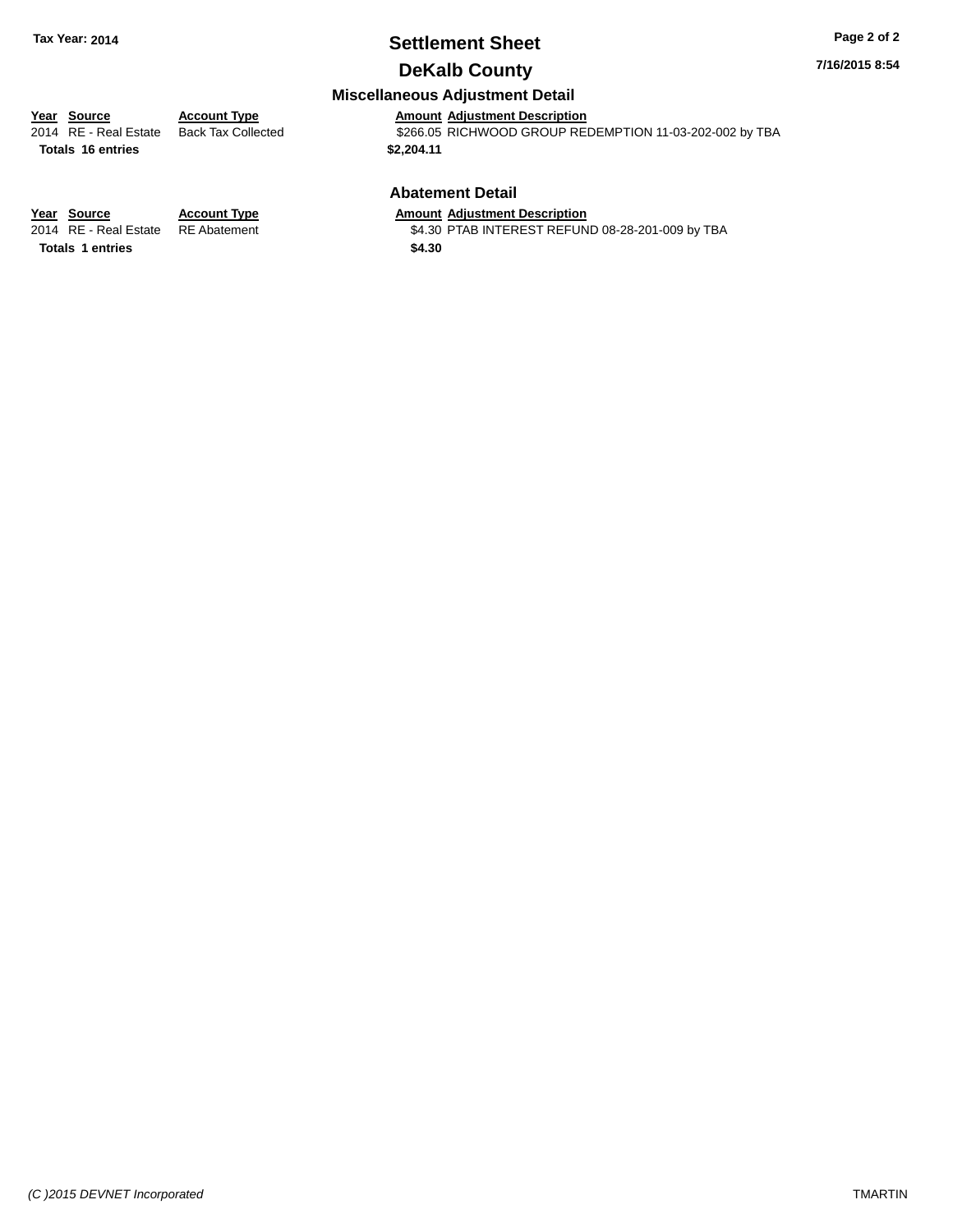### **Settlement Sheet Tax Year: 2014 Page 1 of 2 DeKalb County 059 - DE KALB LIBRARY**

**7/16/2015 8:54**

#### **Current Year Taxes Paid**

| <b>Current Year Taxes Due</b> |                                |  |  |  |  |
|-------------------------------|--------------------------------|--|--|--|--|
| <b>Original Amount Due</b>    | \$1,798,582.21                 |  |  |  |  |
| Supplements                   | \$42,680.71                    |  |  |  |  |
| Cancellations                 | \$62,157.84                    |  |  |  |  |
| Abatements/Refunds            | \$1.62                         |  |  |  |  |
| Mobile Home                   | \$0.00                         |  |  |  |  |
| Road & Bridge Transfer        | \$0.00                         |  |  |  |  |
| Misc. Adjustments             | \$551.26                       |  |  |  |  |
| <b>Adjusted Amount Due</b>    | \$1,779,654.72                 |  |  |  |  |
| Prior Year Real EstateTax     | (\$1,305.65)                   |  |  |  |  |
| Prior Year Mobile Home Tax    | \$0.00                         |  |  |  |  |
|                               | \$280.79                       |  |  |  |  |
| <b>Total Amount Due</b>       | \$1,778,629.86                 |  |  |  |  |
|                               | + Prior Year Misc. Adjustments |  |  |  |  |

| ٠ | <b>Real Estate</b>             | \$922,497.73 |
|---|--------------------------------|--------------|
| ٠ | Railroad                       | \$3,119.22   |
| ٠ | Mobile Home                    | \$0.00       |
| ٠ | Misc. Adjustments              | \$551.26     |
| ٠ | <b>Prior Year Real Estate</b>  | (\$1,305.65) |
| ٠ | Prior Year Mobile Home         | \$0.00       |
|   | + Prior Year Misc. Adjustments | \$280.79     |
|   | Abatements/Refunds             | \$1.62       |
|   | <b>Total Collected</b>         | \$925,141.73 |
| ٠ | <b>Hold Back</b>               | \$0.00       |
| ٠ | <b>County Trustee</b>          |              |
| ٠ | <b>Forfeited Tax</b>           |              |
|   | Total                          | \$925,141.73 |
|   |                                |              |

|                     | <b>Distribution Summary</b>          |              |
|---------------------|--------------------------------------|--------------|
|                     | <b>Tax Distribution Date</b>         | Amount       |
|                     | 05/28/2015                           | \$154,302.01 |
|                     | 06/26/2015                           | \$756,170.96 |
|                     | 07/24/2015                           | \$14,668.76  |
|                     | <b>Totals: 3 Distributions</b>       | \$925,141.73 |
|                     | <b>Grand Totals: 3 Distributions</b> | \$925,141.73 |
| <b>Fund Summary</b> |                                      |              |

#### **Fund Interest Amount Collected Distributed PY Over Distrib Amount Available Current Distribution Previously** 016 - LIBRARY (township, municipalities)  $$925,141.73$   $$910,472.97$   $$14,668.76$   $$0.00$   $$0.00$   $$0.00$   $$0.00$   $$0.00$ **Totals \$925,141.73 \$910,472.97 \$14,668.76 \$0.00 \$0.00 \$0.00**

#### **Miscellaneous Adjustment Detail**

| Year Source              | <b>Account Type</b>       |          | <b>Amount Adjustment Description</b>                         |
|--------------------------|---------------------------|----------|--------------------------------------------------------------|
| 2013 RE - Real Estate    | <b>Back Tax Collected</b> |          | \$1.12 SUMMIT ENCLAVE REDEMPTION 08-13-323-013 by TBA        |
| 2013 RE - Real Estate    | <b>Back Tax Collected</b> |          | \$11.37 SIDDIQUI REDEMPTION 08-15-329-012 by TBA             |
| 2013 RE - Real Estate    | <b>Back Tax Collected</b> |          | \$38.36 RIVERMIST UNIT 5 LLC REDEMPTION 08-02-401-006 by TBA |
| 2013 RE - Real Estate    | <b>Back Tax Collected</b> |          | \$38.36 RIVERMIST UNIT 5 LLC REDEMPTION 08-02-401-007 by TBA |
| 2013 RE - Real Estate    | <b>Back Tax Collected</b> |          | \$38.36 RIVERMIST UNIT 5 LLC REDEMPTION 08-02-401-009 by TBA |
| 2013 RE - Real Estate    | <b>Back Tax Collected</b> |          | \$38.36 RIVERMIST UNIT 5 LLC REDEMPTION 08-02-401-010 by TBA |
| 2013 RE - Real Estate    | <b>Back Tax Collected</b> |          | \$38.36 RIVERMIST UNIT 5 LLC REDEMPTION 08-02-425-010 by TBA |
| 2013 RE - Real Estate    | <b>Back Tax Collected</b> |          | \$38.36 RIVERMIST UNIT 5 LLC REDEMPTION 08-02-425-012 by TBA |
| 2013 RE - Real Estate    | <b>Back Tax Collected</b> |          | \$10.90 ORIX WILKINSON 2009 TAX 08-12-377-001 by TBA         |
| 2013 RE - Real Estate    | <b>Back Tax Collected</b> |          | \$10.96 ORIX WILKINSON 2010 TAX 08-12-377-001 by TBA         |
| 2013 RE - Real Estate    | <b>Back Tax Collected</b> |          | \$11.42 ORIX WILKINSON 2011 TAX 08-12-377-001 by TBA         |
| 2013 RE - Real Estate    | <b>Back Tax Collected</b> |          | \$4.86 TRUSTEE SALE 08-14-207-024 by TBA                     |
| 2014 RE - Real Estate    | <b>Back Tax Collected</b> |          | \$6.10 TRUSTEE SALE 08-27-279-029 by TBA                     |
| 2014 RE - Real Estate    | <b>Back Tax Collected</b> |          | \$6.10 TRUSTEE SALE 08-27-279-027 by TBA                     |
| 2014 RE - Real Estate    | Paymt In Lieu of Tax      |          | \$438.61 HOUSING AUTHORITY by TBA                            |
| 2014 RE - Real Estate    | <b>Back Tax Collected</b> |          | \$100.45 RICHWOOD GROUP REDEMPTION 11-03-202-002 by TBA      |
| <b>Totals 16 entries</b> |                           | \$832.05 |                                                              |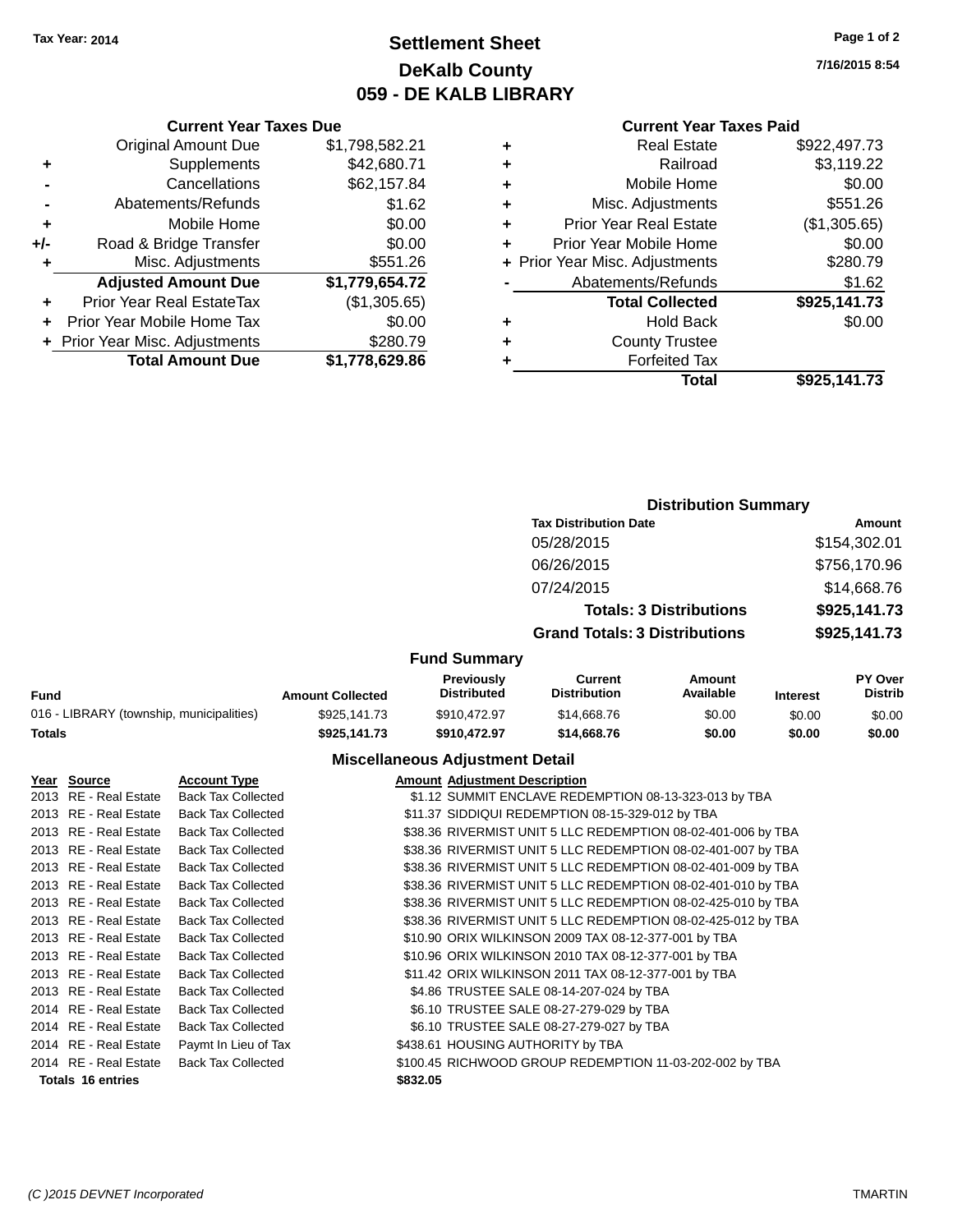# **Settlement Sheet Tax Year: 2014 Page 2 of 2 DeKalb County**

#### **7/16/2015 8:54**

**Abatement Detail**

**Totals 1 entries** \$1.62

**Year Source Account Type Anneurs Amount Adjustment Description**<br>2014 RE - Real Estate RE Abatement **Alternative State State** State State State State State State State State State \$1.62 PTAB INTEREST REFUND 08-28-201-009 by TBA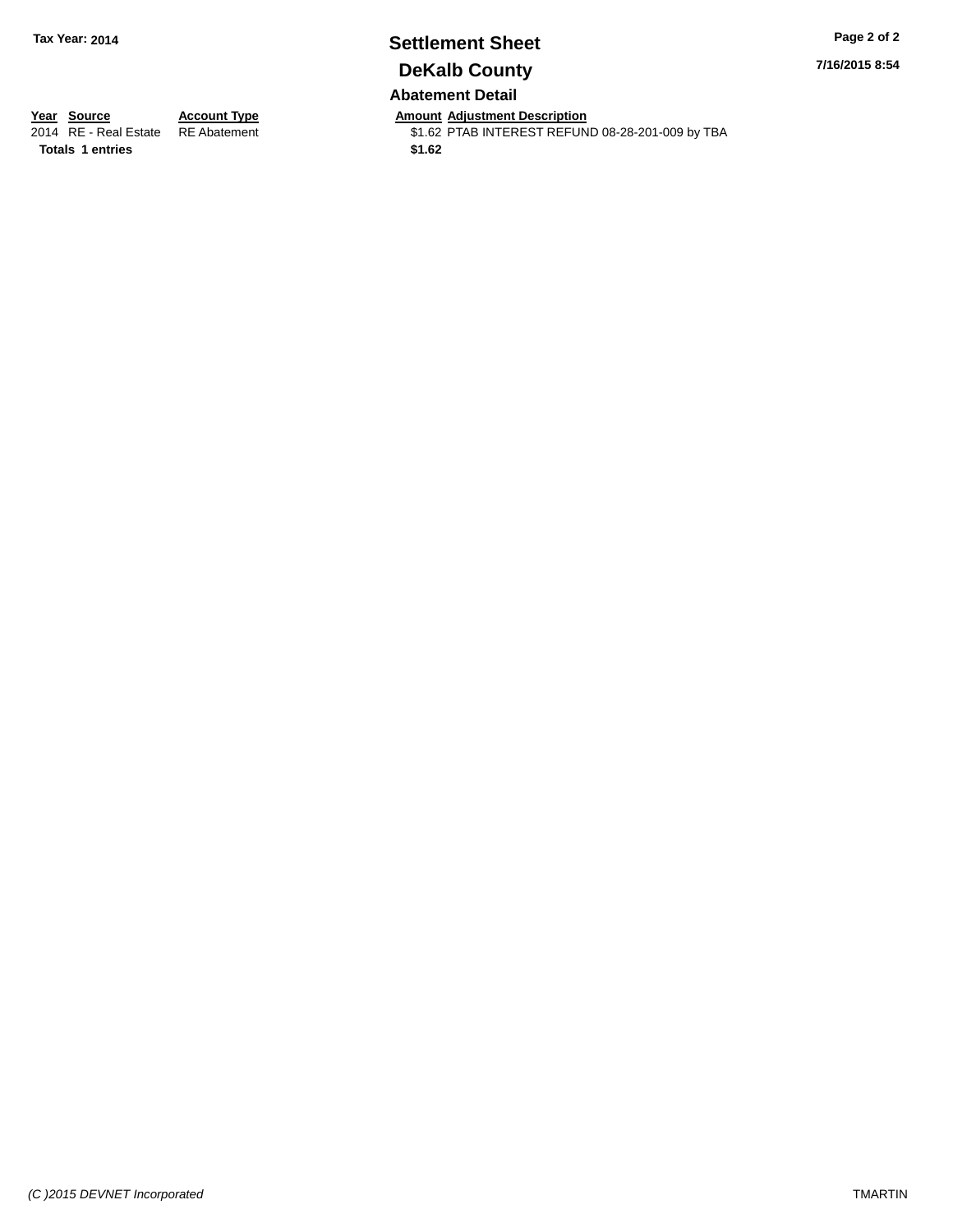# **Settlement Sheet Tax Year: 2014 Page 1 of 1 DeKalb County 060 - DEKALB SSA #3**

**7/16/2015 8:54**

|     | <b>Current Year Taxes Due</b>  |        |
|-----|--------------------------------|--------|
|     | <b>Original Amount Due</b>     | \$0.00 |
|     | Supplements                    | \$0.00 |
|     | Cancellations                  | \$0.00 |
|     | Abatements/Refunds             | \$0.00 |
| ٠   | Mobile Home                    | \$0.00 |
| +/- | Road & Bridge Transfer         | \$0.00 |
| ٠   | Misc. Adjustments              | \$0.00 |
|     | <b>Adjusted Amount Due</b>     | \$0.00 |
|     | Prior Year Real EstateTax      | \$0.00 |
| ÷   | Prior Year Mobile Home Tax     | \$0.00 |
|     | + Prior Year Misc. Adjustments | \$0.00 |
|     | <b>Total Amount Due</b>        | \$0.00 |
|     |                                |        |

### **Current Year Taxes Paid +** Real Estate \$0.00 **+** Railroad \$0.00 **+** Mobile Home \$0.00 **+** Misc. Adjustments \$0.00 **+** Prior Year Real Estate \$0.00 **+** Prior Year Mobile Home \$0.00<br> **+** Prior Year Misc. Adjustments \$0.00 **+ Prior Year Misc. Adjustments -** Abatements/Refunds \$0.00 **Total Collected \$0.00 +** Hold Back \$0.00 **+** County Trustee **+** Forfeited Tax **Total \$0.00**

|                            |                         | <b>Fund Summary</b>                     |                                |                     |                 |                           |
|----------------------------|-------------------------|-----------------------------------------|--------------------------------|---------------------|-----------------|---------------------------|
| <b>Fund</b>                | <b>Amount Collected</b> | <b>Previously</b><br><b>Distributed</b> | Current<br><b>Distribution</b> | Amount<br>Available | <b>Interest</b> | PY Over<br><b>Distrib</b> |
| 023 - SPECIAL SERVICE AREA | \$0.00                  | \$0.00                                  | \$0.00                         | \$0.00              | \$0.00          | \$0.00                    |
| <b>Totals</b>              | \$0.00                  | \$0.00                                  | \$0.00                         | \$0.00              | \$0.00          | \$0.00                    |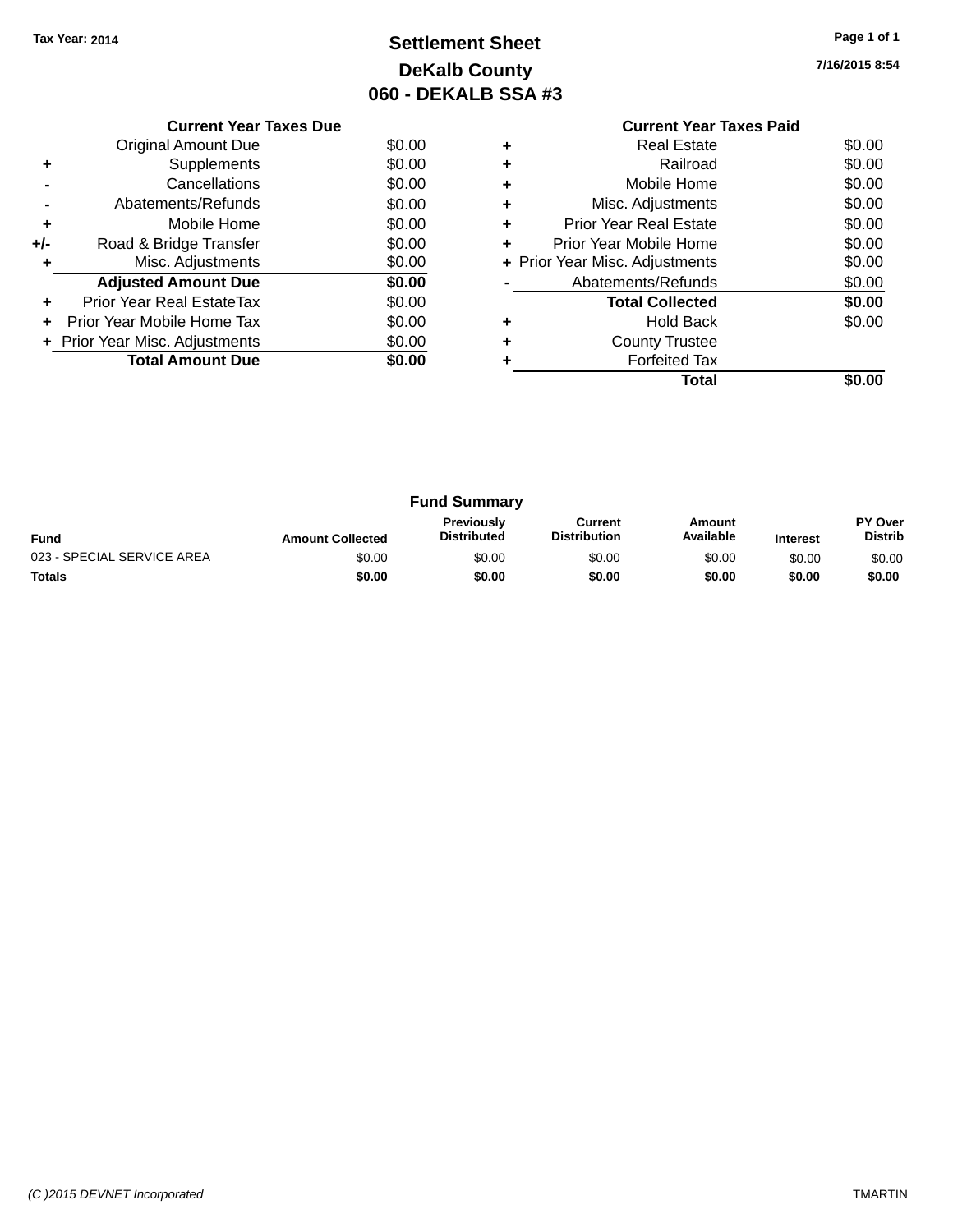# **Settlement Sheet Tax Year: 2014 Page 1 of 1 DeKalb County 061 - DEKALB SSA #4**

**7/16/2015 8:54**

### **Current Year Taxes Paid +** Real Estate \$2,289.82 **+** Railroad \$0.00 **+** Mobile Home \$0.00 **+** Misc. Adjustments \$0.00 **+** Prior Year Real Estate \$0.00 **+** Prior Year Mobile Home \$0.00 **+ Prior Year Misc. Adjustments**  $$0.00$ Abatements/Refunds \$0.00 **Total Collected \$2,289.82 +** Hold Back \$0.00 **+** County Trustee **+** Forfeited Tax **Total \$2,289.82**

**Distribution Summary**

|                            |                         |                                         | <b>Tax Distribution Date</b>          |                                |                 | <b>Amount</b>             |
|----------------------------|-------------------------|-----------------------------------------|---------------------------------------|--------------------------------|-----------------|---------------------------|
|                            |                         |                                         | 05/28/2015                            |                                |                 | \$272.18                  |
|                            |                         |                                         | 06/26/2015                            |                                |                 | \$1,964.60                |
|                            |                         |                                         | 07/24/2015                            |                                |                 | \$53.04                   |
|                            |                         |                                         |                                       | <b>Totals: 3 Distributions</b> |                 | \$2,289.82                |
|                            |                         |                                         | <b>Grand Totals: 3 Distributions</b>  |                                |                 | \$2,289.82                |
|                            |                         | <b>Fund Summary</b>                     |                                       |                                |                 |                           |
| <b>Fund</b>                | <b>Amount Collected</b> | <b>Previously</b><br><b>Distributed</b> | <b>Current</b><br><b>Distribution</b> | Amount<br>Available            | <b>Interest</b> | PY Over<br><b>Distrib</b> |
| 023 - SPECIAL SERVICE AREA | \$2,289.82              | \$2,236.78                              | \$53.04                               | \$0.00                         | \$0.00          | \$0.00                    |
| <b>Totals</b>              | \$2,289.82              | \$2,236.78                              | \$53.04                               | \$0.00                         | \$0.00          | \$0.00                    |

#### **Current Year Taxes Due**

|     | <b>Original Amount Due</b>       | \$4,406.59 |
|-----|----------------------------------|------------|
| ٠   | Supplements                      | \$9.48     |
|     | Cancellations                    | \$10.00    |
|     | Abatements/Refunds               | \$0.00     |
| ٠   | Mobile Home                      | \$0.00     |
| +/- | Road & Bridge Transfer           | \$0.00     |
| ٠   | Misc. Adjustments                | \$0.00     |
|     |                                  |            |
|     | <b>Adjusted Amount Due</b>       | \$4,406.07 |
| ÷   | <b>Prior Year Real EstateTax</b> | \$0.00     |
|     | Prior Year Mobile Home Tax       | \$0.00     |
|     | + Prior Year Misc. Adjustments   | \$0.00     |
|     | <b>Total Amount Due</b>          | \$4,406.07 |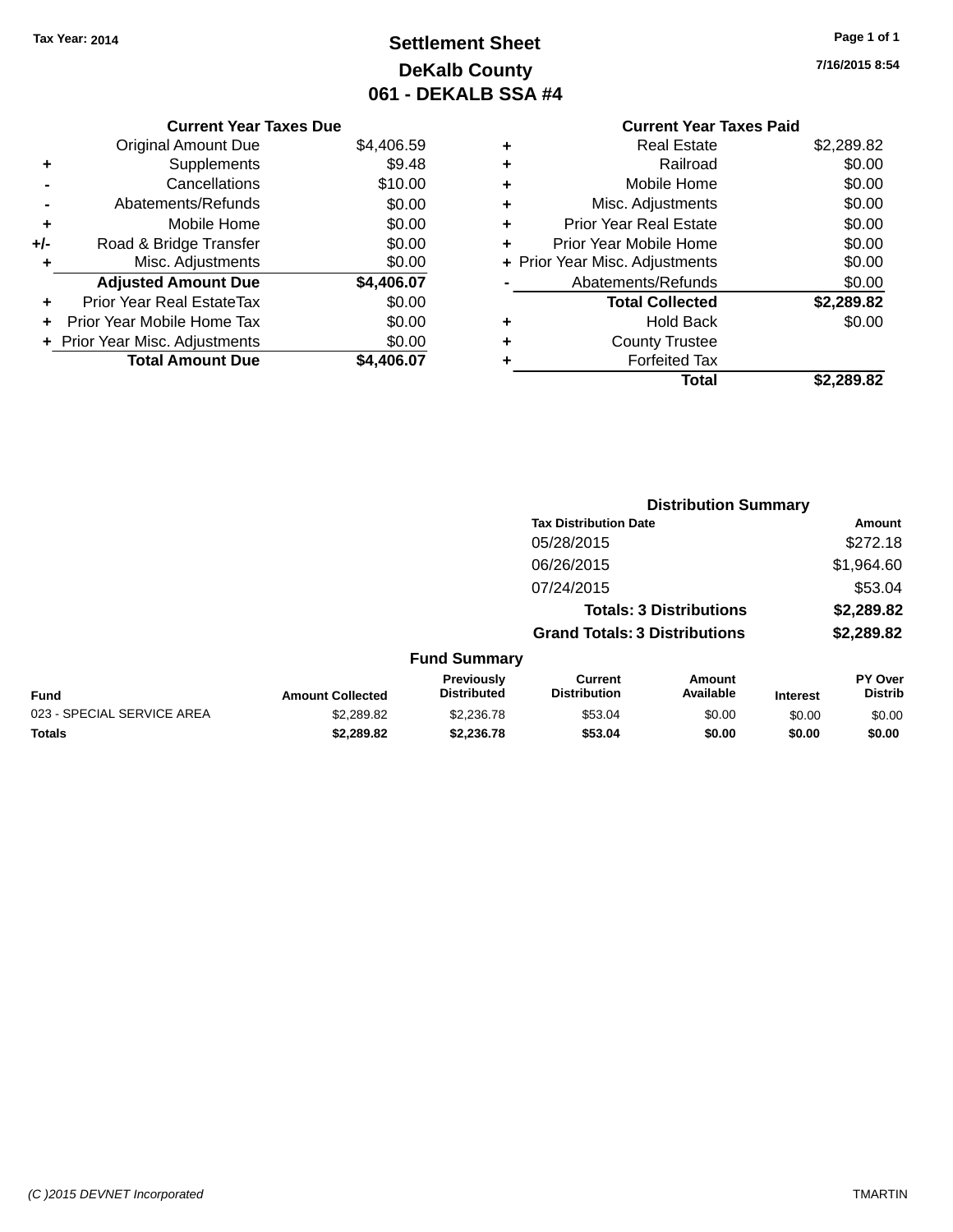## **Settlement Sheet Tax Year: 2014 Page 1 of 1 DeKalb County 062 - CITY OF GENOA**

**7/16/2015 8:54**

### **Current Year Taxes Paid**

|     | <b>Current Year Taxes Due</b>  |              |
|-----|--------------------------------|--------------|
|     | <b>Original Amount Due</b>     | \$680,309.86 |
| ٠   | Supplements                    | \$3,897.33   |
|     | Cancellations                  | \$6,196.93   |
|     | Abatements/Refunds             | \$8.49       |
| ٠   | Mobile Home                    | \$0.00       |
| +/- | Road & Bridge Transfer         | \$18,375.60  |
| ٠   | Misc. Adjustments              | \$57.24      |
|     | <b>Adjusted Amount Due</b>     | \$696,434.61 |
|     | Prior Year Real EstateTax      | \$686.34     |
| ÷   | Prior Year Mobile Home Tax     | \$0.00       |
|     | + Prior Year Misc. Adjustments | \$190.46     |
|     | <b>Total Amount Due</b>        | \$697,311.41 |
|     |                                |              |

| <b>Real Estate</b>            | \$371,632.14                   |
|-------------------------------|--------------------------------|
| Railroad                      | \$1,563.27                     |
| Mobile Home                   | \$0.00                         |
| Misc. Adjustments             | \$57.24                        |
| <b>Prior Year Real Estate</b> | \$686.34                       |
| Prior Year Mobile Home        | \$0.00                         |
|                               | \$190.46                       |
| Abatements/Refunds            | \$8.49                         |
| <b>Total Collected</b>        | \$374,120.96                   |
| <b>Hold Back</b>              | \$0.00                         |
| <b>County Trustee</b>         |                                |
| <b>Forfeited Tax</b>          |                                |
| Total                         | \$374,120.96                   |
|                               | + Prior Year Misc. Adjustments |

**Grand Totals: 3 Distributions \$374,120.96**

| <b>Road and Bridge Summary</b> |             |               | <b>Distribution Summary</b>    |              |
|--------------------------------|-------------|---------------|--------------------------------|--------------|
| <b>Rd./Br. District</b>        | Amt. Due    | Amt. Distrib. | <b>Tax Distribution Date</b>   | Amount       |
| <b>GENOA ROAD &amp; BRIDGE</b> | \$24,699.88 | \$13.466.12   | 05/28/2015                     | \$52,668.37  |
| KINGSTON ROAD & BRIDG          | \$8.957.51  | \$4.909.48    | 06/26/2015                     | \$313,037.78 |
| <b>Totals</b>                  | \$33,657.39 | \$18,375.60   | 07/24/2015                     | \$8,414.81   |
|                                |             |               | <b>Totals: 3 Distributions</b> | \$374,120.96 |

**Fund Summary Fund Interest Amount Collected Distributed PY Over Distrib Amount Available Current Distribution Previously** 001 - CORPORATE 6 \$160,424.80 \$156,798.97 \$3,625.83 \$0.00 \$0.00 \$0.00 003 - BONDS AND INTEREST  $$0.00$   $$0.00$   $$0.00$   $$0.00$   $$0.00$   $$0.00$   $$0.00$   $$0.00$ 007 - ROAD AND BRIDGE 6000 \$18,375.60 \$18,001.17 \$374.43 \$0.00 \$0.00 \$0.00 \$0.00 014 - POLICE PROTECTION \$184,893.66 \$180,714.79 \$4,178.87 \$0.00 \$0.00 \$0.00 047 - SOCIAL SECURITY \$5,213.45 \$5,095.61 \$117.84 \$0.00 \$0.00 \$0.00 143 - MEDICARE \$5,213.45 \$5,095.61 \$117.84 \$0.00 \$0.00 \$0.00 **Totals \$374,120.96 \$365,706.15 \$8,414.81 \$0.00 \$0.00 \$0.00**

| <u>MISCENANEOUS AUJUSTINENT DETAIL</u> |                           |                                                           |  |
|----------------------------------------|---------------------------|-----------------------------------------------------------|--|
| Year Source                            | <b>Account Type</b>       | <b>Amount Adjustment Description</b>                      |  |
| 2013 RE - Real Estate                  | <b>Back Tax Collected</b> | \$88.42 MARSH REDEMPTION 03-31-231-008 by TBA             |  |
| 2013 RE - Real Estate                  | <b>Back Tax Collected</b> | \$102.04 ABCXYZ LIVING TR REDEMPTION 03-31-235-006 by TBA |  |
| 2014 RE - Real Estate                  | <b>Back Tax Collected</b> | \$57.24 AMCORE BANK REDEMPTION 02-24-476-009 by TBA       |  |
| <b>Totals 3 entries</b>                |                           | \$247.70                                                  |  |
| <b>Abatement Detail</b>                |                           |                                                           |  |
| Year Source                            | <b>Account Type</b>       | <b>Amount Adjustment Description</b>                      |  |
| 2014 RE - Real Estate                  | <b>RE</b> Abatement       | \$8.27 PTAB INTEREST REFUND 03-19-461-008 by TBA          |  |

**Totals \$8.27 1 entries**

**Miscellaneous Adjustment Detail**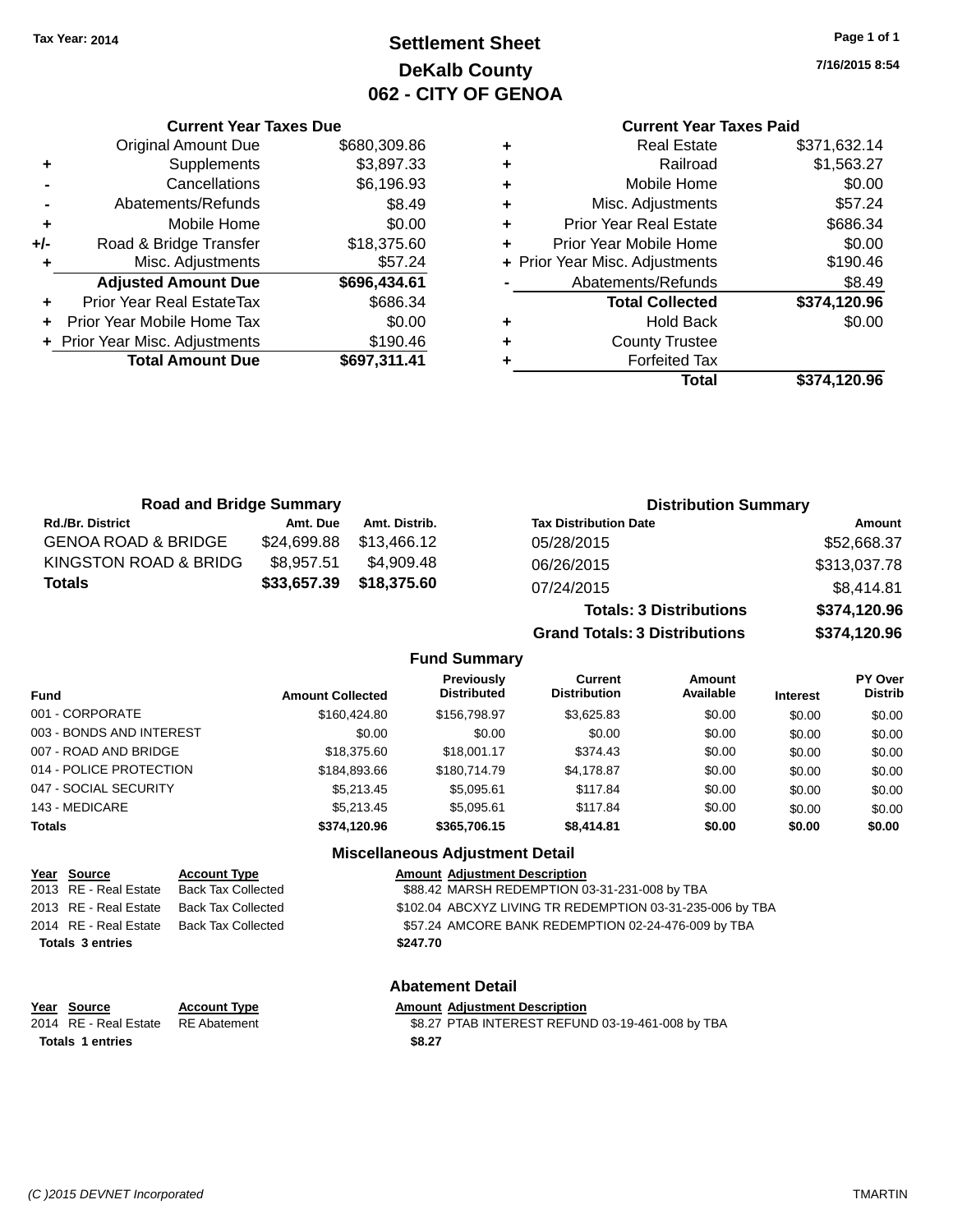### **Settlement Sheet Tax Year: 2014 Page 1 of 1 DeKalb County 063 - VILLAGE OF HINCKLEY**

**7/16/2015 8:54**

#### **Current Year Taxes Paid**

|     | <b>Current Year Taxes Due</b>  |              |
|-----|--------------------------------|--------------|
|     | <b>Original Amount Due</b>     | \$270,322.76 |
| ٠   | Supplements                    | \$1,223.53   |
|     | Cancellations                  | \$1,366.37   |
|     | Abatements/Refunds             | \$0.00       |
| ٠   | Mobile Home                    | \$0.00       |
| +/- | Road & Bridge Transfer         | \$18,575.40  |
| ٠   | Misc. Adjustments              | \$68.51      |
|     | <b>Adjusted Amount Due</b>     | \$288,823.83 |
| ÷   | Prior Year Real EstateTax      | \$0.00       |
|     | Prior Year Mobile Home Tax     | \$0.00       |
|     | + Prior Year Misc. Adjustments | \$0.00       |
|     | <b>Total Amount Due</b>        | \$288,823.83 |
|     |                                |              |

| <b>Real Estate</b>            | \$161,835.45                   |
|-------------------------------|--------------------------------|
| Railroad                      | \$873.27                       |
| Mobile Home                   | \$0.00                         |
| Misc. Adjustments             | \$68.51                        |
| <b>Prior Year Real Estate</b> | \$0.00                         |
| Prior Year Mobile Home        | \$0.00                         |
|                               | \$0.00                         |
| Abatements/Refunds            | \$0.00                         |
| <b>Total Collected</b>        | \$162,777.23                   |
| <b>Hold Back</b>              | \$0.00                         |
| <b>County Trustee</b>         |                                |
| <b>Forfeited Tax</b>          |                                |
| Total                         | \$162,777.23                   |
|                               | + Prior Year Misc. Adjustments |

| <b>Road and Bridge Summary</b> |             |               | <b>Distribution Summary</b>    |              |
|--------------------------------|-------------|---------------|--------------------------------|--------------|
| <b>Rd./Br. District</b>        | Amt. Due    | Amt. Distrib. | <b>Tax Distribution Date</b>   | Amount       |
| SQUAW GROVE ROAD & B           | \$34,084.55 | \$18,575.40   | 05/28/2015                     | \$24,030.56  |
| <b>Totals</b>                  | \$34,084.55 | \$18,575.40   | 06/26/2015                     | \$135,568.26 |
|                                |             |               | 07/24/2015                     | \$3,178.41   |
|                                |             |               | <b>Totals: 3 Distributions</b> | \$162,777.23 |

**Grand Totals: 3 Distributions \$162,777.23**

#### **Fund Summary**

| <b>Fund</b>                             | <b>Amount Collected</b> | <b>Previously</b><br><b>Distributed</b> | <b>Current</b><br><b>Distribution</b> | Amount<br>Available | <b>Interest</b> | PY Over<br><b>Distrib</b> |
|-----------------------------------------|-------------------------|-----------------------------------------|---------------------------------------|---------------------|-----------------|---------------------------|
| 001 - CORPORATE                         | \$68.183.37             | \$66,897.93                             | \$1,285.44                            | \$0.00              | \$0.00          | \$0.00                    |
| $005 - I. M. R. F.$                     | \$13.464.41             | \$13.210.57                             | \$253.84                              | \$0.00              | \$0.00          | \$0.00                    |
| 007 - ROAD AND BRIDGE                   | \$18,575,40             | \$18,115,60                             | \$459.80                              | \$0.00              | \$0.00          | \$0.00                    |
| 014 - POLICE PROTECTION                 | \$22,990.10             | \$22.556.67                             | \$433.43                              | \$0.00              | \$0.00          | \$0.00                    |
| 027 - AUDIT                             | \$4,815,48              | \$4.724.69                              | \$90.79                               | \$0.00              | \$0.00          | \$0.00                    |
| 035 - TORT JUDGEMENTS/LIABILITY<br>INS. | \$8.181.59              | \$8.027.34                              | \$154.25                              | \$0.00              | \$0.00          | \$0.00                    |
| 047 - SOCIAL SECURITY                   | \$18,486.68             | \$18.138.15                             | \$348.53                              | \$0.00              | \$0.00          | \$0.00                    |
| 048 - SCHOOL CROSSING GUARDS            | \$3,212.96              | \$3.152.39                              | \$60.57                               | \$0.00              | \$0.00          | \$0.00                    |
| 062 - WORKERS COMPENSATION              | \$4,867,24              | \$4.775.48                              | \$91.76                               | \$0.00              | \$0.00          | \$0.00                    |
| <b>Totals</b>                           | \$162,777.23            | \$159,598.82                            | \$3,178.41                            | \$0.00              | \$0.00          | \$0.00                    |

#### **Miscellaneous Adjustment Detail**

| Year Source             | <b>Account Type</b>                        | <b>Amount Adiustment Description</b>                    |
|-------------------------|--------------------------------------------|---------------------------------------------------------|
|                         | 2014 RE - Real Estate Paymt In Lieu of Tax | \$68.51 HOUSING AUTHORITY SUNSET VIEW APARTMENTS by TBA |
| <b>Totals 1 entries</b> |                                            | \$68.51                                                 |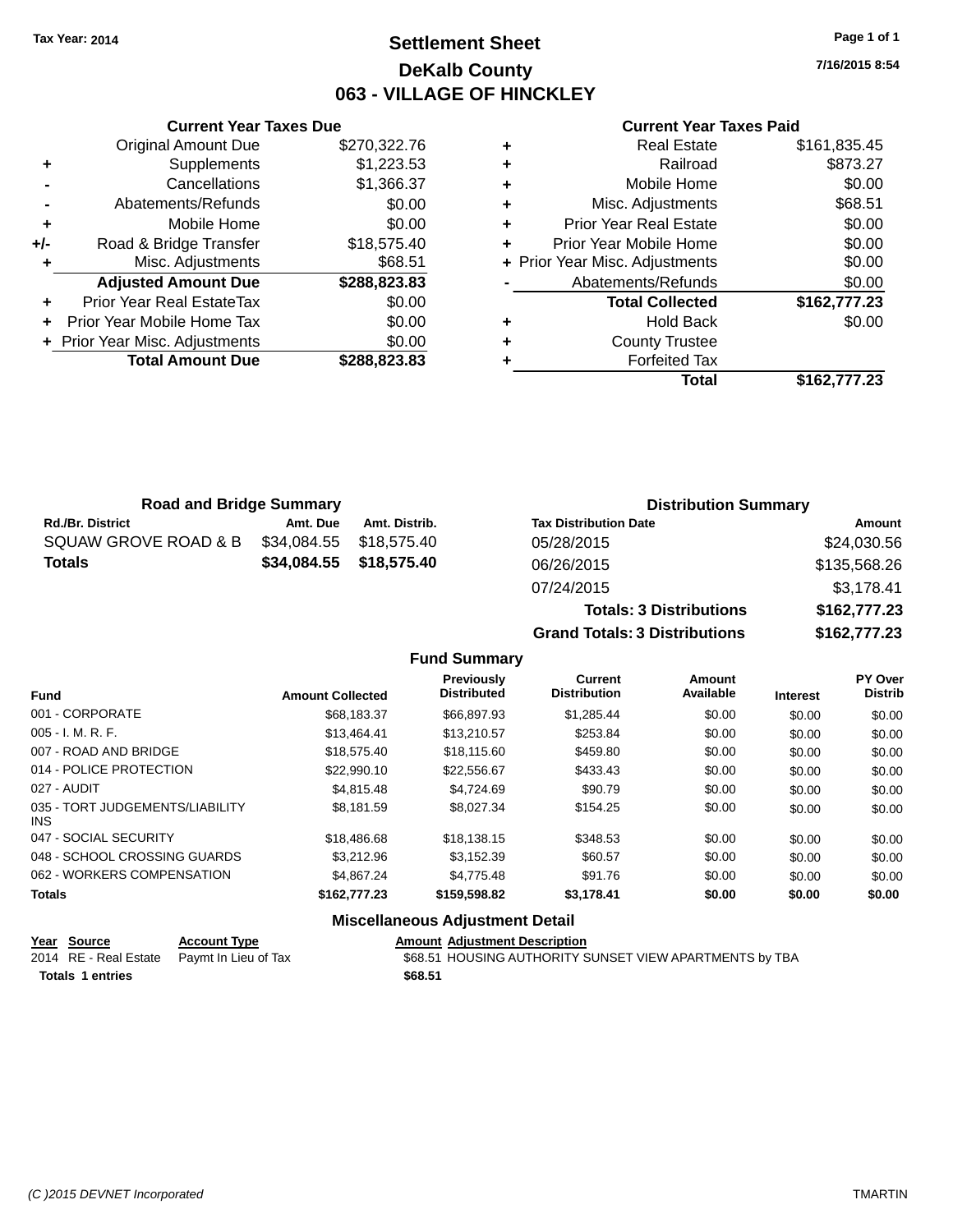### **Settlement Sheet Tax Year: 2014 Page 1 of 1 DeKalb County 064 - VILLAGE OF KINGSTON**

**7/16/2015 8:54**

#### **Current Year Taxes Paid**

|     | <b>Current Year Taxes Due</b>  |              |  |  |  |  |  |  |
|-----|--------------------------------|--------------|--|--|--|--|--|--|
|     | <b>Original Amount Due</b>     | \$147,505.07 |  |  |  |  |  |  |
| ٠   | Supplements                    | \$522.98     |  |  |  |  |  |  |
|     | Cancellations                  | \$610.17     |  |  |  |  |  |  |
|     | Abatements/Refunds             | \$0.00       |  |  |  |  |  |  |
| ÷   | Mobile Home                    | \$0.00       |  |  |  |  |  |  |
| +/- | Road & Bridge Transfer         | \$7,929.11   |  |  |  |  |  |  |
| ٠   | Misc. Adjustments              | \$0.00       |  |  |  |  |  |  |
|     | <b>Adjusted Amount Due</b>     | \$155,346.99 |  |  |  |  |  |  |
| ÷   | Prior Year Real EstateTax      | \$0.00       |  |  |  |  |  |  |
| ÷   | Prior Year Mobile Home Tax     | \$0.00       |  |  |  |  |  |  |
|     | + Prior Year Misc. Adjustments | \$0.00       |  |  |  |  |  |  |
|     | <b>Total Amount Due</b>        | \$155,346,99 |  |  |  |  |  |  |
|     |                                |              |  |  |  |  |  |  |

| ٠ | <b>Real Estate</b>             | \$85,349.26 |
|---|--------------------------------|-------------|
| ٠ | Railroad                       | \$368.37    |
| ٠ | Mobile Home                    | \$0.00      |
| ٠ | Misc. Adjustments              | \$0.00      |
| ٠ | <b>Prior Year Real Estate</b>  | \$0.00      |
| ÷ | Prior Year Mobile Home         | \$0.00      |
|   | + Prior Year Misc. Adjustments | \$0.00      |
|   | Abatements/Refunds             | \$0.00      |
|   | <b>Total Collected</b>         | \$85,717.63 |
| ٠ | Hold Back                      | \$0.00      |
| ٠ | <b>County Trustee</b>          |             |
| ٠ | <b>Forfeited Tax</b>           |             |
|   | Total                          | \$85,717.63 |
|   |                                |             |

| <b>Road and Bridge Summary</b>    |             |               | <b>Distribution Summary</b>  |                   |
|-----------------------------------|-------------|---------------|------------------------------|-------------------|
| <b>Rd./Br. District</b>           | Amt. Due    | Amt. Distrib. | <b>Tax Distribution Date</b> | Amount            |
| KINGSTON ROAD & BRIDG \$14,434.92 |             | \$7.929.11    | 05/28/2015                   | \$10,790.40       |
| <b>Totals</b>                     | \$14.434.92 | \$7.929.11    | 06/26/2015                   | \$73,059.94       |
|                                   |             |               | 07/04/004F                   | $A \cap B \cap B$ |

| 06/26/2015                           | \$73.059.94 |
|--------------------------------------|-------------|
| 07/24/2015                           | \$1.867.29  |
| <b>Totals: 3 Distributions</b>       | \$85,717.63 |
| <b>Grand Totals: 3 Distributions</b> | \$85,717.63 |
|                                      |             |

|                                               |                         | Previously         | Current             | <b>Amount</b> |                 | PY Over        |
|-----------------------------------------------|-------------------------|--------------------|---------------------|---------------|-----------------|----------------|
| <b>Fund</b>                                   | <b>Amount Collected</b> | <b>Distributed</b> | <b>Distribution</b> | Available     | <b>Interest</b> | <b>Distrib</b> |
| 001 - CORPORATE                               | \$27.423.09             | \$26,827.80        | \$595.29            | \$0.00        | \$0.00          | \$0.00         |
| $005 - I. M. R. F.$                           | \$6,592.19              | \$6.449.09         | \$143.10            | \$0.00        | \$0.00          | \$0.00         |
| 007 - ROAD AND BRIDGE                         | \$7.929.11              | \$7.750.44         | \$178.67            | \$0.00        | \$0.00          | \$0.00         |
| 014 - POLICE PROTECTION                       | \$9.229.31              | \$9.028.96         | \$200.35            | \$0.00        | \$0.00          | \$0.00         |
| 025 - GARBAGE DISPOSAL                        | \$2,927.72              | \$2.864.17         | \$63.55             | \$0.00        | \$0.00          | \$0.00         |
| 027 - AUDIT                                   | \$5,063,10              | \$4.953.19         | \$109.91            | \$0.00        | \$0.00          | \$0.00         |
| 031 - WORKING CASH                            | \$263.78                | \$258.05           | \$5.73              | \$0.00        | \$0.00          | \$0.00         |
| 035 - TORT JUDGEMENTS/LIABILITY<br><b>INS</b> | \$21.753.79             | \$21.281.56        | \$472.23            | \$0.00        | \$0.00          | \$0.00         |
| 047 - SOCIAL SECURITY                         | \$4.535.54              | \$4,437.08         | \$98.46             | \$0.00        | \$0.00          | \$0.00         |
| <b>Totals</b>                                 | \$85,717.63             | \$83,850,34        | \$1,867.29          | \$0.00        | \$0.00          | \$0.00         |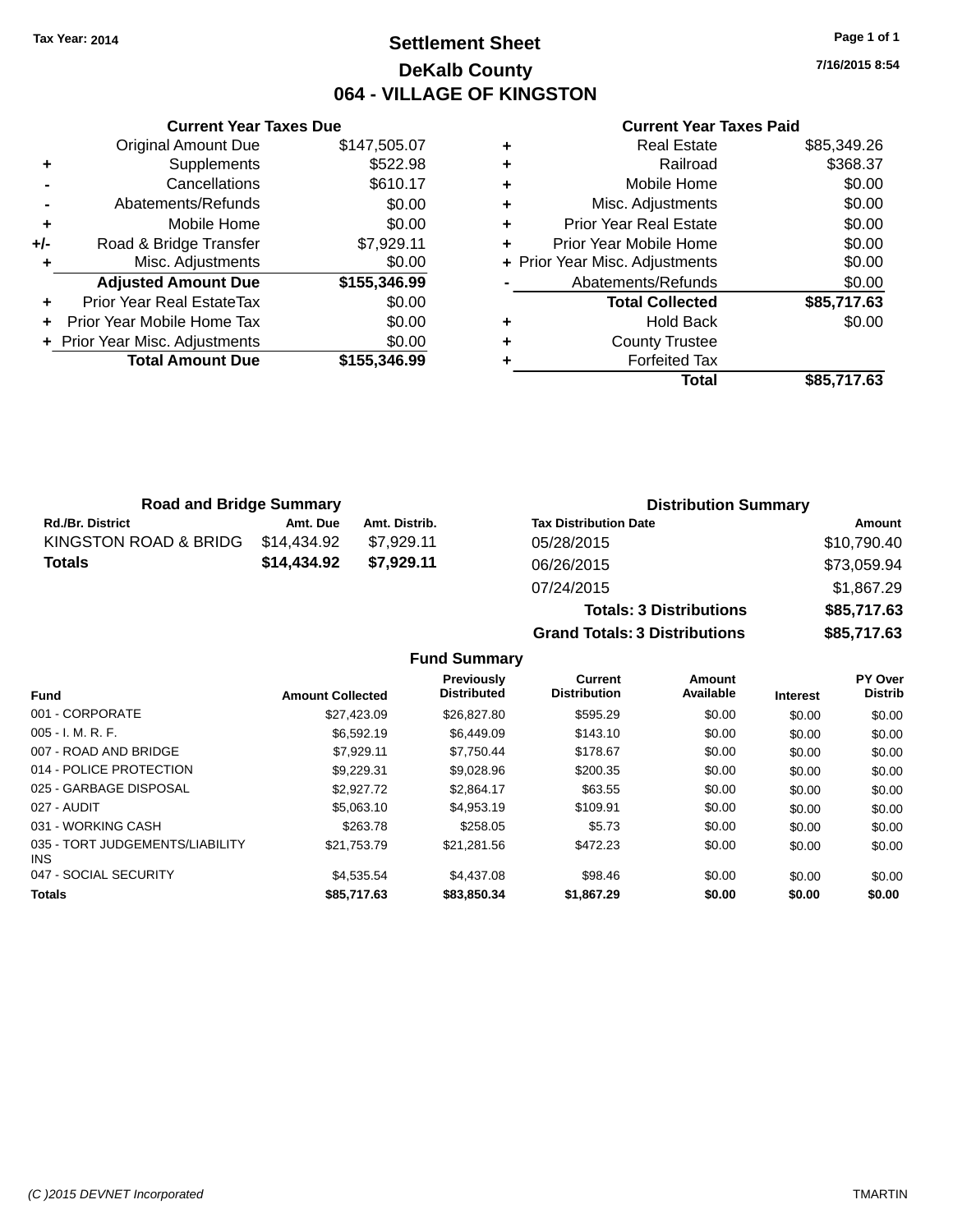### **Settlement Sheet Tax Year: 2014 Page 1 of 1 DeKalb County 065 - VILLAGE OF KIRKLAND**

**7/16/2015 8:54**

|     | <b>Current Year Taxes Due</b> |              |
|-----|-------------------------------|--------------|
|     | Original Amount Due           | \$195,965.80 |
| ٠   | Supplements                   | \$1,154.13   |
|     | Cancellations                 | \$1,315.90   |
|     | Abatements/Refunds            | \$0.00       |
| ٠   | Mobile Home                   | \$0.00       |
| +/- | Road & Bridge Transfer        | \$13,464.88  |
|     | Misc. Adjustments             | \$0.00       |
|     | <b>Adjusted Amount Due</b>    | \$209,268.91 |
|     | Prior Year Real EstateTax     | \$4.94       |
|     | Prior Year Mobile Home Tax    | \$0.00       |
|     | Prior Year Misc. Adjustments  | \$0.00       |
|     | <b>Total Amount Due</b>       | \$209,273.85 |
|     |                               |              |

#### **Current Year Taxes Paid**

|   | <b>Real Estate</b>             | \$117,609.19 |
|---|--------------------------------|--------------|
| ٠ | Railroad                       | \$396.40     |
| ٠ | Mobile Home                    | \$0.00       |
| ٠ | Misc. Adjustments              | \$0.00       |
| ٠ | <b>Prior Year Real Estate</b>  | \$4.94       |
|   | Prior Year Mobile Home         | \$0.00       |
|   | + Prior Year Misc. Adjustments | \$0.00       |
|   | Abatements/Refunds             | \$0.00       |
|   | <b>Total Collected</b>         | \$118,010.53 |
| ٠ | <b>Hold Back</b>               | \$0.00       |
| ٠ | <b>County Trustee</b>          |              |
|   | <b>Forfeited Tax</b>           |              |
|   | Total                          | \$118,010.53 |
|   |                                |              |

| <b>Road and Bridge Summary</b>    |             |               | <b>Distribution Summary</b>    |              |
|-----------------------------------|-------------|---------------|--------------------------------|--------------|
| <b>Rd./Br. District</b>           | Amt. Due    | Amt. Distrib. | <b>Tax Distribution Date</b>   | Amount       |
| <b>FRANKLIN ROAD &amp; BRIDGI</b> | \$24,833.43 | \$13.464.88   | 05/28/2015                     | \$19,888.61  |
| <b>Totals</b>                     | \$24,833.43 | \$13,464.88   | 06/26/2015                     | \$96,321.59  |
|                                   |             |               | 07/24/2015                     | \$1,800.33   |
|                                   |             |               | <b>Totals: 3 Distributions</b> | \$118,010.53 |

**Grand Totals: 3 Distributions \$118,010.53**

| <b>Fund</b>                                   | <b>Amount Collected</b> | Previously<br><b>Distributed</b> | Current<br><b>Distribution</b> | Amount<br>Available | <b>Interest</b> | <b>PY Over</b><br><b>Distrib</b> |
|-----------------------------------------------|-------------------------|----------------------------------|--------------------------------|---------------------|-----------------|----------------------------------|
| 001 - CORPORATE                               | \$40,795.81             | \$40,160.75                      | \$635.06                       | \$0.00              | \$0.00          | \$0.00                           |
| 007 - ROAD AND BRIDGE                         | \$13,464.88             | \$13,292,00                      | \$172.88                       | \$0.00              | \$0.00          | \$0.00                           |
| 014 - POLICE PROTECTION                       | \$50.997.88             | \$50,204.00                      | \$793.88                       | \$0.00              | \$0.00          | \$0.00                           |
| 027 - AUDIT                                   | \$2,551.02              | \$2.511.31                       | \$39.71                        | \$0.00              | \$0.00          | \$0.00                           |
| 035 - TORT JUDGEMENTS/LIABILITY<br><b>INS</b> | \$10,200.94             | \$10.042.14                      | \$158.80                       | \$0.00              | \$0.00          | \$0.00                           |
| <b>Totals</b>                                 | \$118,010.53            | \$116,210,20                     | \$1,800.33                     | \$0.00              | \$0.00          | \$0.00                           |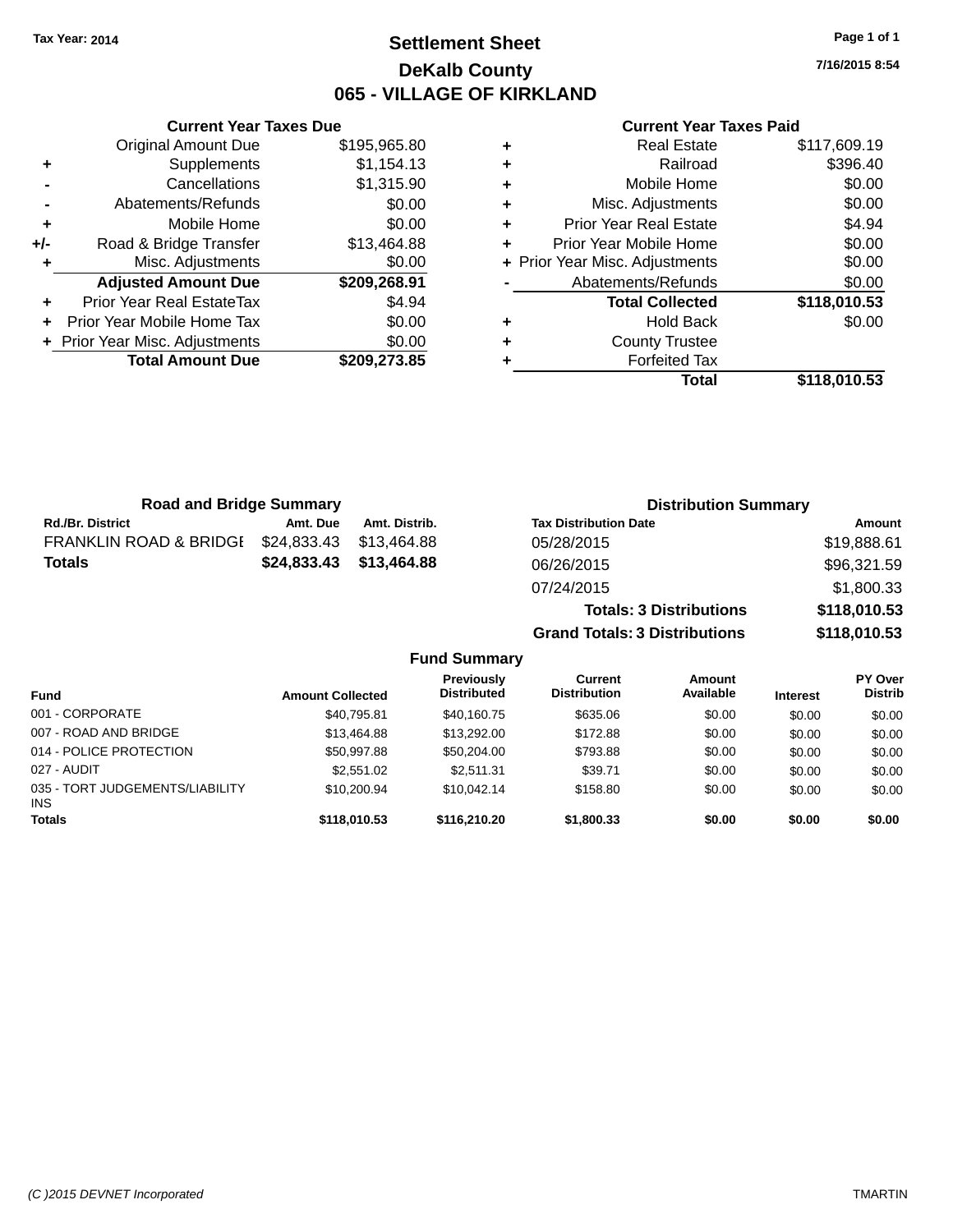## **Settlement Sheet Tax Year: 2014 Page 1 of 1 DeKalb County 066 - KIRKLAND LIBRARY**

#### **Current Year Taxes Due**

|     | <b>Original Amount Due</b>       | \$48,057.62 |
|-----|----------------------------------|-------------|
| ٠   | Supplements                      | \$227.29    |
|     | Cancellations                    | \$259.62    |
|     | Abatements/Refunds               | \$0.00      |
| ٠   | Mobile Home                      | \$0.00      |
| +/- | Road & Bridge Transfer           | \$0.00      |
| ٠   | Misc. Adjustments                | \$0.00      |
|     | <b>Adjusted Amount Due</b>       | \$48,025.29 |
|     | <b>Prior Year Real EstateTax</b> | \$0.00      |
|     | Prior Year Mobile Home Tax       | \$0.00      |
|     | + Prior Year Misc. Adjustments   | \$0.00      |
|     | <b>Total Amount Due</b>          | \$48,025,29 |

#### **Current Year Taxes Paid**

| ٠ | <b>Real Estate</b>             | \$25,553.28 |
|---|--------------------------------|-------------|
| ٠ | Railroad                       | \$84.79     |
| ٠ | Mobile Home                    | \$0.00      |
| ٠ | Misc. Adjustments              | \$0.00      |
| ٠ | <b>Prior Year Real Estate</b>  | \$0.00      |
| ٠ | Prior Year Mobile Home         | \$0.00      |
|   | + Prior Year Misc. Adjustments | \$0.00      |
|   | Abatements/Refunds             | \$0.00      |
|   | <b>Total Collected</b>         | \$25,638.07 |
| ٠ | Hold Back                      | \$0.00      |
| ٠ | <b>County Trustee</b>          |             |
| ٠ | <b>Forfeited Tax</b>           |             |
|   | Total                          | \$25,638.07 |
|   |                                |             |

| <b>Distribution Summary</b>          |             |
|--------------------------------------|-------------|
| <b>Tax Distribution Date</b>         | Amount      |
| 05/28/2015                           | \$4,177.30  |
| 06/26/2015                           | \$21,061.67 |
| 07/24/2015                           | \$399.10    |
| <b>Totals: 3 Distributions</b>       | \$25,638.07 |
| <b>Grand Totals: 3 Distributions</b> | \$25,638.07 |

| <b>Fund</b>                              | <b>Amount Collected</b> | <b>Previously</b><br><b>Distributed</b> | Current<br><b>Distribution</b> | Amount<br>Available | <b>Interest</b> | PY Over<br><b>Distrib</b> |
|------------------------------------------|-------------------------|-----------------------------------------|--------------------------------|---------------------|-----------------|---------------------------|
| $005 - I. M. R. F.$                      | \$4.43                  | \$4.36                                  | \$0.07                         | \$0.00              | \$0.00          | \$0.00                    |
| 016 - LIBRARY (township, municipalities) | \$24.486.38             | \$24,105.21                             | \$381.17                       | \$0.00              | \$0.00          | \$0.00                    |
| 047 - SOCIAL SECURITY                    | \$1.147.26              | \$1.129.40                              | \$17.86                        | \$0.00              | \$0.00          | \$0.00                    |
| <b>Totals</b>                            | \$25.638.07             | \$25.238.97                             | \$399.10                       | \$0.00              | \$0.00          | \$0.00                    |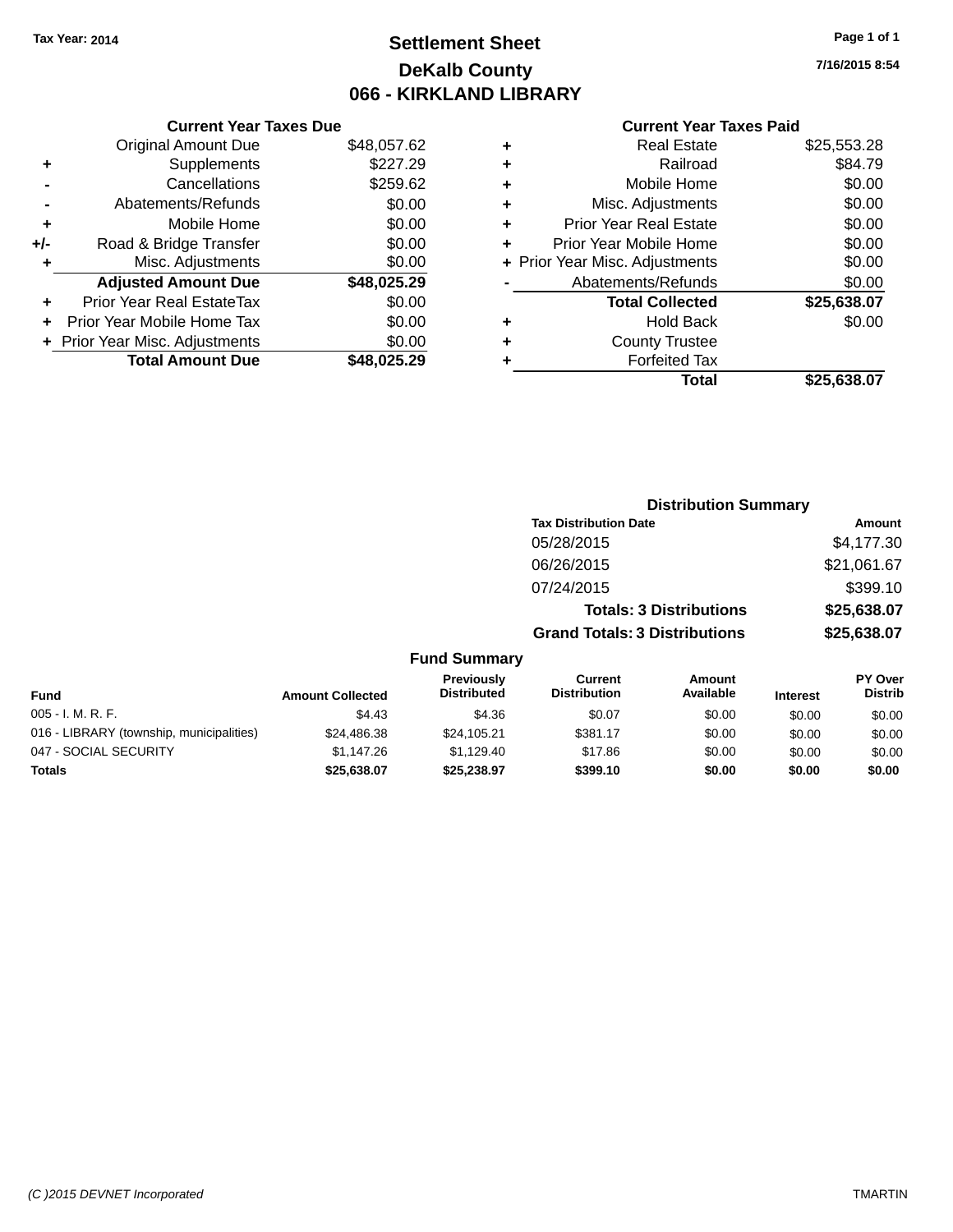# **Settlement Sheet Tax Year: 2014 Page 1 of 1 DeKalb County 067 - VILLAGE OF LEE**

**7/16/2015 8:54**

|     | <b>Current Year Taxes Due</b>  |             |
|-----|--------------------------------|-------------|
|     | <b>Original Amount Due</b>     | \$10,504.38 |
|     | Supplements                    | \$42.62     |
|     | Cancellations                  | \$75.89     |
|     | Abatements/Refunds             | \$0.00      |
| ٠   | Mobile Home                    | \$0.00      |
| +/- | Road & Bridge Transfer         | \$842.95    |
|     | Misc. Adjustments              | \$0.00      |
|     | <b>Adjusted Amount Due</b>     | \$11,314.06 |
| ٠   | Prior Year Real EstateTax      | \$0.00      |
|     | Prior Year Mobile Home Tax     | \$0.00      |
|     | + Prior Year Misc. Adjustments | \$0.00      |
|     | <b>Total Amount Due</b>        | \$11,314.06 |
|     |                                |             |

|   | <b>Current Year Taxes Paid</b> |            |
|---|--------------------------------|------------|
| ٠ | <b>Real Estate</b>             | \$5,844.16 |
| ٠ | Railroad                       | \$203.24   |
| ٠ | Mobile Home                    | \$0.00     |
| ٠ | Misc. Adjustments              | \$0.00     |
| ٠ | <b>Prior Year Real Estate</b>  | \$0.00     |
| ٠ | Prior Year Mobile Home         | \$0.00     |
|   | + Prior Year Misc. Adjustments | \$0.00     |
|   | Abatements/Refunds             | \$0.00     |
|   | <b>Total Collected</b>         | \$6,047.40 |
| ٠ | <b>Hold Back</b>               | \$0.00     |
|   | <b>County Trustee</b>          |            |
|   | <b>Forfeited Tax</b>           |            |
|   | Total                          | \$6,047.40 |
|   |                                |            |

| <b>Road and Bridge Summary</b> |            |               | <b>Distribution Summary</b>    |            |  |
|--------------------------------|------------|---------------|--------------------------------|------------|--|
| <b>Rd./Br. District</b>        | Amt. Due   | Amt. Distrib. | <b>Tax Distribution Date</b>   | Amount     |  |
| SHABBONA ROAD & BRIDC          | \$1,512.83 | \$842.95      | 05/28/2015                     | \$1.161.41 |  |
| <b>Totals</b>                  | \$1,512.83 | \$842.95      | 06/26/2015                     | \$4,830.13 |  |
|                                |            |               | 07/24/2015                     | \$55.86    |  |
|                                |            |               | <b>Totals: 3 Distributions</b> | \$6,047.40 |  |

**Grand Totals: 3 Distributions \$6,047.40**

|                                         |                         | <b>Previously</b>  | <b>Current</b>      | Amount    |                 | <b>PY Over</b> |
|-----------------------------------------|-------------------------|--------------------|---------------------|-----------|-----------------|----------------|
| <b>Fund</b>                             | <b>Amount Collected</b> | <b>Distributed</b> | <b>Distribution</b> | Available | <b>Interest</b> | <b>Distrib</b> |
| 001 - CORPORATE                         | \$1,476.92              | \$1,466.11         | \$10.81             | \$0.00    | \$0.00          | \$0.00         |
| 007 - ROAD AND BRIDGE                   | \$842.95                | \$825.19           | \$17.76             | \$0.00    | \$0.00          | \$0.00         |
| 025 - GARBAGE DISPOSAL                  | \$525.50                | \$521.65           | \$3.85              | \$0.00    | \$0.00          | \$0.00         |
| 027 - AUDIT                             | \$587.36                | \$583.06           | \$4.30              | \$0.00    | \$0.00          | \$0.00         |
| 035 - TORT JUDGEMENTS/LIABILITY<br>INS. | \$1,214.49              | \$1,205.60         | \$8.89              | \$0.00    | \$0.00          | \$0.00         |
| 072 - WATERWORKS SYSTEM                 | \$1.011.32              | \$1,003.92         | \$7.40              | \$0.00    | \$0.00          | \$0.00         |
| 109 - PRIOR YEAR ADJUSTMENT             | \$388.86                | \$386.01           | \$2.85              | \$0.00    | \$0.00          | \$0.00         |
| <b>Totals</b>                           | \$6,047.40              | \$5,991.54         | \$55.86             | \$0.00    | \$0.00          | \$0.00         |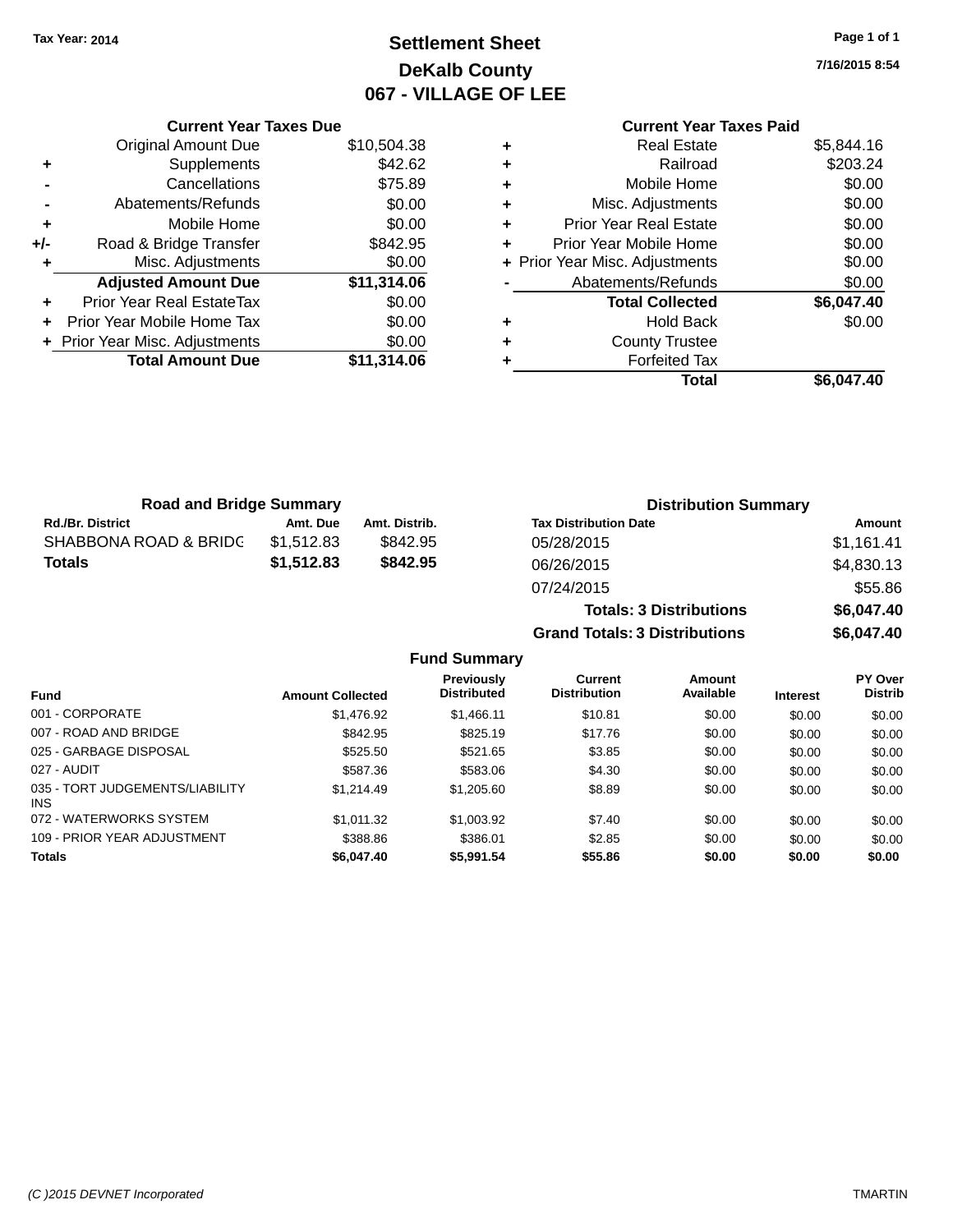## **Settlement Sheet Tax Year: 2014 Page 1 of 1 DeKalb County 068 - VILLAGE OF MALTA**

**7/16/2015 8:54**

|     | <b>Current Year Taxes Due</b>    |              |
|-----|----------------------------------|--------------|
|     | <b>Original Amount Due</b>       | \$106,772.06 |
| ٠   | Supplements                      | \$1,556.66   |
|     | Cancellations                    | \$1,804.85   |
|     | Abatements/Refunds               | \$0.00       |
| ٠   | Mobile Home                      | \$0.00       |
| +/- | Road & Bridge Transfer           | \$5,832.20   |
| ٠   | Misc. Adjustments                | \$0.00       |
|     | <b>Adjusted Amount Due</b>       | \$112,356.07 |
|     | <b>Prior Year Real EstateTax</b> | \$0.00       |
|     | Prior Year Mobile Home Tax       | \$0.00       |
|     | + Prior Year Misc. Adjustments   | \$0.00       |
|     | <b>Total Amount Due</b>          | \$112,356.07 |
|     |                                  |              |

### **Current Year Taxes Paid**

| <b>Real Estate</b>            | \$61,323.88                    |
|-------------------------------|--------------------------------|
| Railroad                      | \$621.82                       |
| Mobile Home                   | \$0.00                         |
| Misc. Adjustments             | \$0.00                         |
| <b>Prior Year Real Estate</b> | \$0.00                         |
| Prior Year Mobile Home        | \$0.00                         |
|                               | \$0.00                         |
| Abatements/Refunds            | \$0.00                         |
| <b>Total Collected</b>        | \$61,945.70                    |
| Hold Back                     | \$0.00                         |
| <b>County Trustee</b>         |                                |
| <b>Forfeited Tax</b>          |                                |
| Total                         | \$61,945.70                    |
|                               | + Prior Year Misc. Adjustments |

| <b>Road and Bridge Summary</b> |             |               |                              | <b>Distribution Summary</b> |  |
|--------------------------------|-------------|---------------|------------------------------|-----------------------------|--|
| <b>Rd./Br. District</b>        | Amt. Due    | Amt. Distrib. | <b>Tax Distribution Date</b> | Amount                      |  |
| MALTA ROAD & BRIDGE            | \$10.512.51 | \$5.832.20    | 05/28/2015                   | \$7,580.83                  |  |
| <b>Totals</b>                  | \$10,512.51 | \$5,832,20    | 06/26/2015                   | \$53,362.52                 |  |
|                                |             |               | 07/24/2015                   | 4100235                     |  |

| 07/24/2015                           | \$1,002.35  |
|--------------------------------------|-------------|
| <b>Totals: 3 Distributions</b>       | \$61,945.70 |
| <b>Grand Totals: 3 Distributions</b> | \$61,945.70 |

|                                         |                         | Previously         | Current             | Amount    |                 | PY Over        |
|-----------------------------------------|-------------------------|--------------------|---------------------|-----------|-----------------|----------------|
| <b>Fund</b>                             | <b>Amount Collected</b> | <b>Distributed</b> | <b>Distribution</b> | Available | <b>Interest</b> | <b>Distrib</b> |
| 001 - CORPORATE                         | \$14.190.04             | \$13,959.13        | \$230.91            | \$0.00    | \$0.00          | \$0.00         |
| 003 - BONDS AND INTEREST                | \$0.00                  | \$0.00             | \$0.00              | \$0.00    | \$0.00          | \$0.00         |
| $005 - I. M. R. F.$                     | \$6,306.76              | \$6,204.13         | \$102.63            | \$0.00    | \$0.00          | \$0.00         |
| 007 - ROAD AND BRIDGE                   | \$5,832,20              | \$5.742.97         | \$89.23             | \$0.00    | \$0.00          | \$0.00         |
| 014 - POLICE PROTECTION                 | \$4,204.69              | \$4,136.27         | \$68.42             | \$0.00    | \$0.00          | \$0.00         |
| 025 - GARBAGE DISPOSAL                  | \$526.06                | \$517.50           | \$8.56              | \$0.00    | \$0.00          | \$0.00         |
| 027 - AUDIT                             | \$6,832,26              | \$6.721.08         | \$111.18            | \$0.00    | \$0.00          | \$0.00         |
| 035 - TORT JUDGEMENTS/LIABILITY<br>INS. | \$13,401.54             | \$13,183.46        | \$218.08            | \$0.00    | \$0.00          | \$0.00         |
| 041 - STREET LIGHTING                   | \$2,768.82              | \$2,723,76         | \$45.06             | \$0.00    | \$0.00          | \$0.00         |
| 047 - SOCIAL SECURITY                   | \$7,883,33              | \$7.755.05         | \$128.28            | \$0.00    | \$0.00          | \$0.00         |
| <b>Totals</b>                           | \$61.945.70             | \$60,943,35        | \$1,002.35          | \$0.00    | \$0.00          | \$0.00         |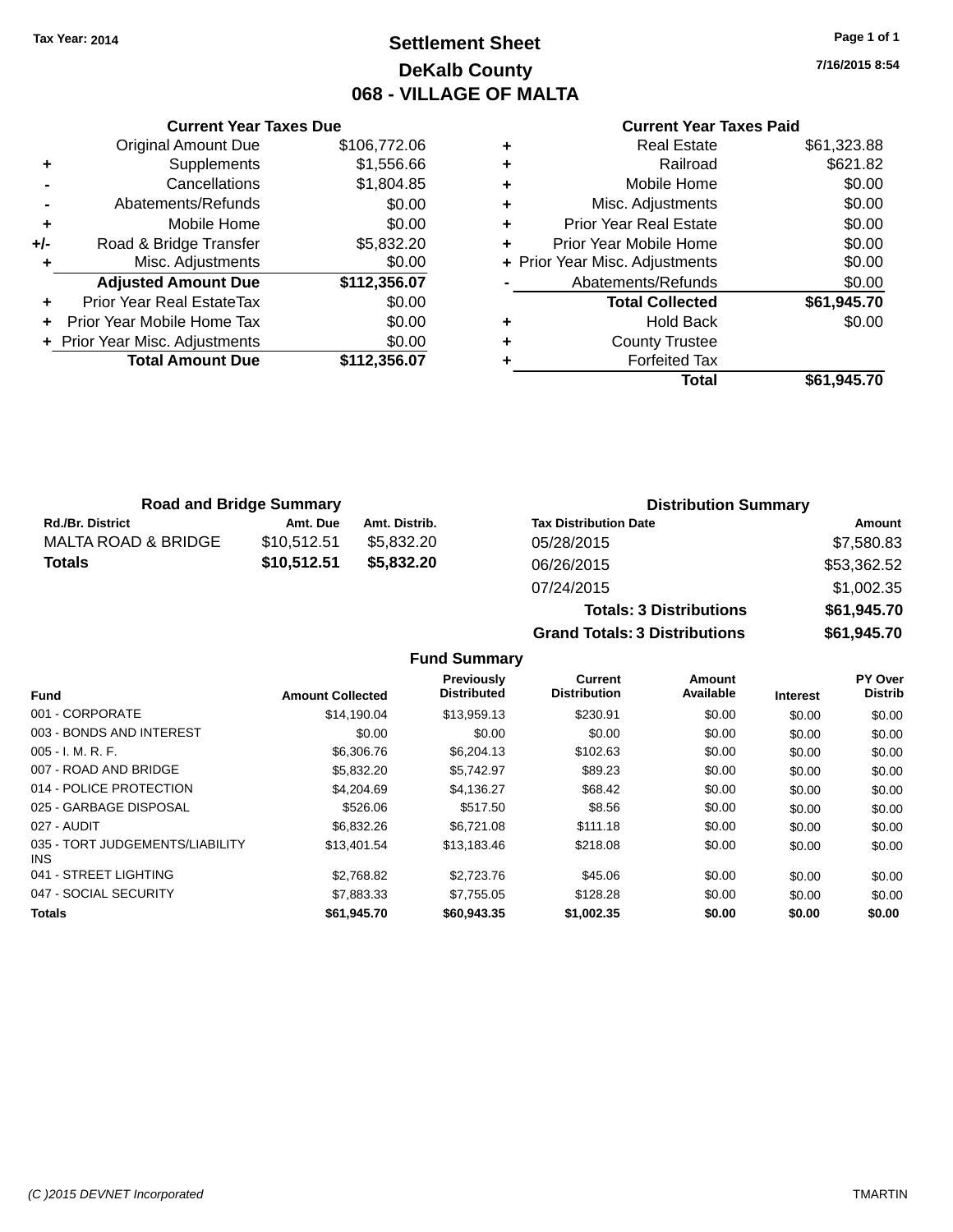### **Settlement Sheet Tax Year: 2014 Page 1 of 1 DeKalb County 069 - VILLAGE OF MAPLE PARK**

**7/16/2015 8:54**

#### **Current Year Taxes Paid**

|     | <b>Original Amount Due</b>     | \$106,010.82 |
|-----|--------------------------------|--------------|
| ٠   | Supplements                    | \$516.27     |
|     | Cancellations                  | \$572.32     |
|     | Abatements/Refunds             | \$0.01       |
| ٠   | Mobile Home                    | \$0.00       |
| +/- | Road & Bridge Transfer         | \$1,549.24   |
| ٠   | Misc. Adjustments              | \$0.00       |
|     | <b>Adjusted Amount Due</b>     | \$107,504.00 |
| ٠   | Prior Year Real EstateTax      | \$3.42       |
| ÷   | Prior Year Mobile Home Tax     | \$0.00       |
|     | + Prior Year Misc. Adjustments | \$0.00       |
|     | <b>Total Amount Due</b>        | \$107,507.42 |
|     |                                |              |

**Current Year Taxes Due**

|   | <b>Real Estate</b>             | \$55,879.00 |
|---|--------------------------------|-------------|
| ٠ | Railroad                       | \$0.00      |
| ٠ | Mobile Home                    | \$0.00      |
| ٠ | Misc. Adjustments              | \$0.00      |
| ٠ | <b>Prior Year Real Estate</b>  | \$3.42      |
| ٠ | Prior Year Mobile Home         | \$0.00      |
|   | + Prior Year Misc. Adjustments | \$0.00      |
|   | Abatements/Refunds             | \$0.01      |
|   | <b>Total Collected</b>         | \$55,882.41 |
| ٠ | Hold Back                      | \$0.00      |
| ٠ | <b>County Trustee</b>          |             |
| ٠ | <b>Forfeited Tax</b>           |             |
|   | Total                          | \$55,882.41 |
|   |                                |             |

**Grand Totals: 3 Distributions \$55,882.41**

| <b>Road and Bridge Summary</b>   |            |               | <b>Distribution Summary</b>    |             |  |
|----------------------------------|------------|---------------|--------------------------------|-------------|--|
| <b>Rd./Br. District</b>          | Amt. Due   | Amt. Distrib. | <b>Tax Distribution Date</b>   | Amount      |  |
| <b>CORTLAND ROAD &amp; BRIDC</b> | \$2.939.66 | \$1.549.24    | 05/28/2015                     | \$6,784.11  |  |
| Totals                           | \$2,939.66 | \$1,549.24    | 06/26/2015                     | \$48,813.30 |  |
|                                  |            |               | 07/24/2015                     | \$285.00    |  |
|                                  |            |               | <b>Totals: 3 Distributions</b> | \$55,882.41 |  |

**Fund Summary Fund Interest Amount Collected Distributed PY Over Distrib Amount Available Current Distribution Previously** 001 - CORPORATE \$26,584.67 \$26,455.99 \$128.68 \$0.00 \$0.00 \$0.00 003 - BONDS AND INTEREST  $$0.00$   $$0.00$   $$0.00$   $$0.00$   $$0.00$   $$0.00$   $$0.00$   $$0.00$ 007 - ROAD AND BRIDGE 60.00 \$1,549.24 \$1,527.25 \$21.99 \$0.00 \$0.00 \$0.00 \$0.00 014 - POLICE PROTECTION \$19,819.33 \$19,723.39 \$95.94 \$0.00 \$0.00 \$0.00 \$0.00 027 - AUDIT \$2,643.26 \$2,630.46 \$12.80 \$0.00 \$0.00 \$0.00 035 - TORT JUDGEMENTS/LIABILITY INS \$5,285.91 \$5,260.32 \$25.59 \$0.00 \$0.00 \$0.00 **Totals \$55,882.41 \$55,597.41 \$285.00 \$0.00 \$0.00 \$0.00**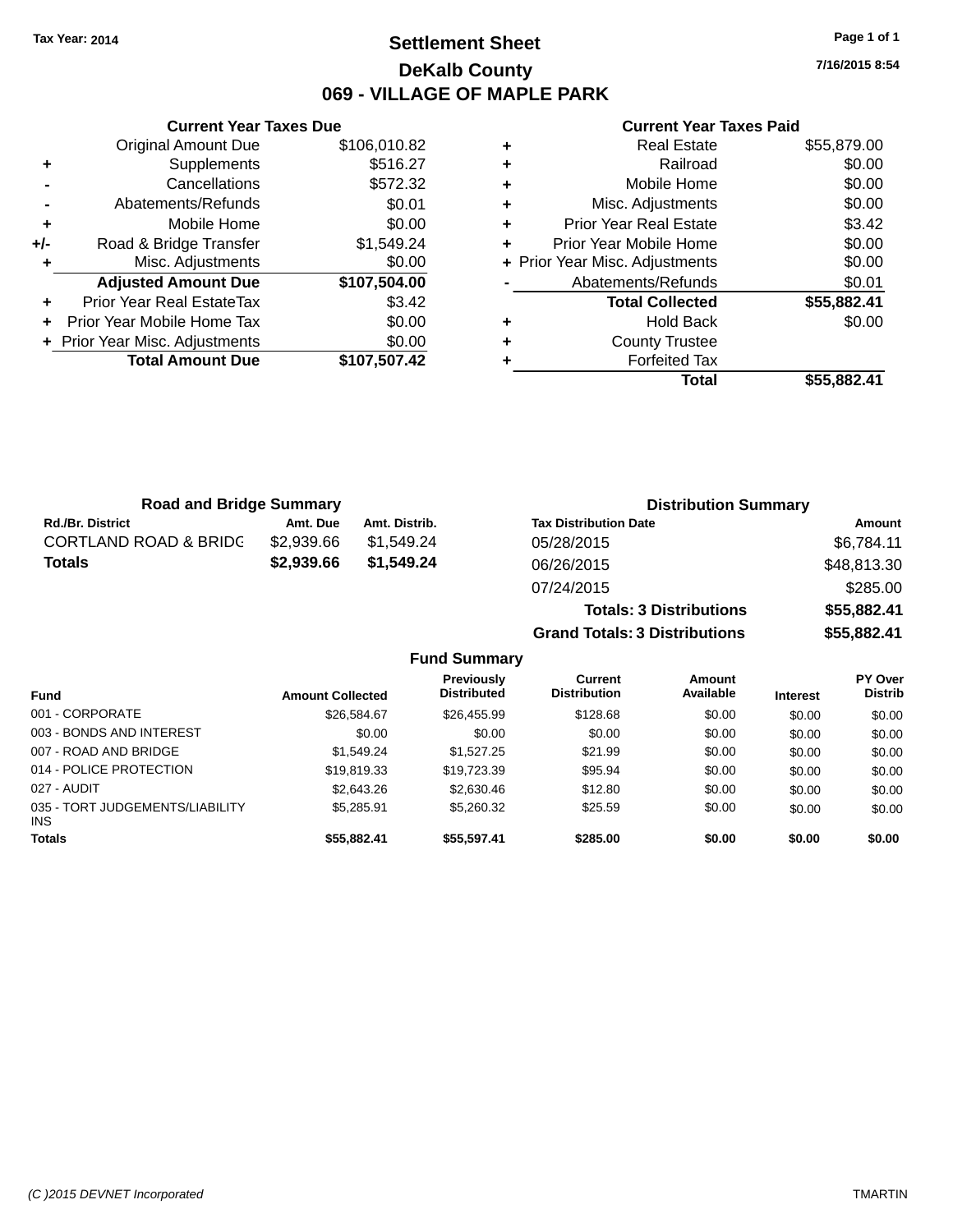## **Settlement Sheet Tax Year: 2014 Page 1 of 1 DeKalb County 070 - MAPLE PARK LIBRARY**

**7/16/2015 8:54**

#### **Current Year Taxes Paid**

|     | <b>Current Year Taxes Due</b>  |            |
|-----|--------------------------------|------------|
|     | <b>Original Amount Due</b>     | \$9,711.09 |
| ٠   | Supplements                    | \$47.94    |
|     | Cancellations                  | \$53.06    |
|     | Abatements/Refunds             | \$0.00     |
| ٠   | Mobile Home                    | \$0.00     |
| +/- | Road & Bridge Transfer         | \$0.00     |
| ٠   | Misc. Adjustments              | \$0.00     |
|     | <b>Adjusted Amount Due</b>     | \$9,705.97 |
| ÷   | Prior Year Real EstateTax      | \$0.00     |
| ÷   | Prior Year Mobile Home Tax     | \$0.00     |
|     | + Prior Year Misc. Adjustments | \$0.00     |
|     | <b>Total Amount Due</b>        | \$9.705.97 |

| ٠ | <b>Real Estate</b>             | \$4,979.91 |
|---|--------------------------------|------------|
| ٠ | Railroad                       | \$0.00     |
| ٠ | Mobile Home                    | \$0.00     |
| ٠ | Misc. Adjustments              | \$0.00     |
| ٠ | <b>Prior Year Real Estate</b>  | \$0.00     |
|   | Prior Year Mobile Home         | \$0.00     |
|   | + Prior Year Misc. Adjustments | \$0.00     |
|   | Abatements/Refunds             | \$0.00     |
|   | <b>Total Collected</b>         | \$4,979.91 |
| ٠ | <b>Hold Back</b>               | \$0.00     |
| ٠ | <b>County Trustee</b>          |            |
|   | <b>Forfeited Tax</b>           |            |
|   | Total                          | \$4.979.91 |
|   |                                |            |

|                 |                         |                                  |                                       | <b>Distribution Summary</b>    |                 |                           |
|-----------------|-------------------------|----------------------------------|---------------------------------------|--------------------------------|-----------------|---------------------------|
|                 |                         |                                  | <b>Tax Distribution Date</b>          |                                |                 | Amount                    |
|                 |                         |                                  | 05/28/2015                            |                                |                 | \$599.05                  |
|                 |                         |                                  | 06/26/2015                            |                                |                 | \$4,355.76                |
|                 |                         |                                  | 07/24/2015                            |                                |                 | \$25.10                   |
|                 |                         |                                  |                                       | <b>Totals: 3 Distributions</b> |                 | \$4,979.91                |
|                 |                         |                                  | <b>Grand Totals: 3 Distributions</b>  |                                |                 | \$4,979.91                |
|                 |                         | <b>Fund Summary</b>              |                                       |                                |                 |                           |
| <b>Fund</b>     | <b>Amount Collected</b> | Previously<br><b>Distributed</b> | <b>Current</b><br><b>Distribution</b> | Amount<br>Available            | <b>Interest</b> | PY Over<br><b>Distrib</b> |
| 001 - CORPORATE | \$4,979.91              | \$4,954.81                       | \$25.10                               | \$0.00                         | \$0.00          | \$0.00                    |
| <b>Totals</b>   | \$4,979.91              | \$4,954.81                       | \$25.10                               | \$0.00                         | \$0.00          | \$0.00                    |
|                 |                         |                                  |                                       |                                |                 |                           |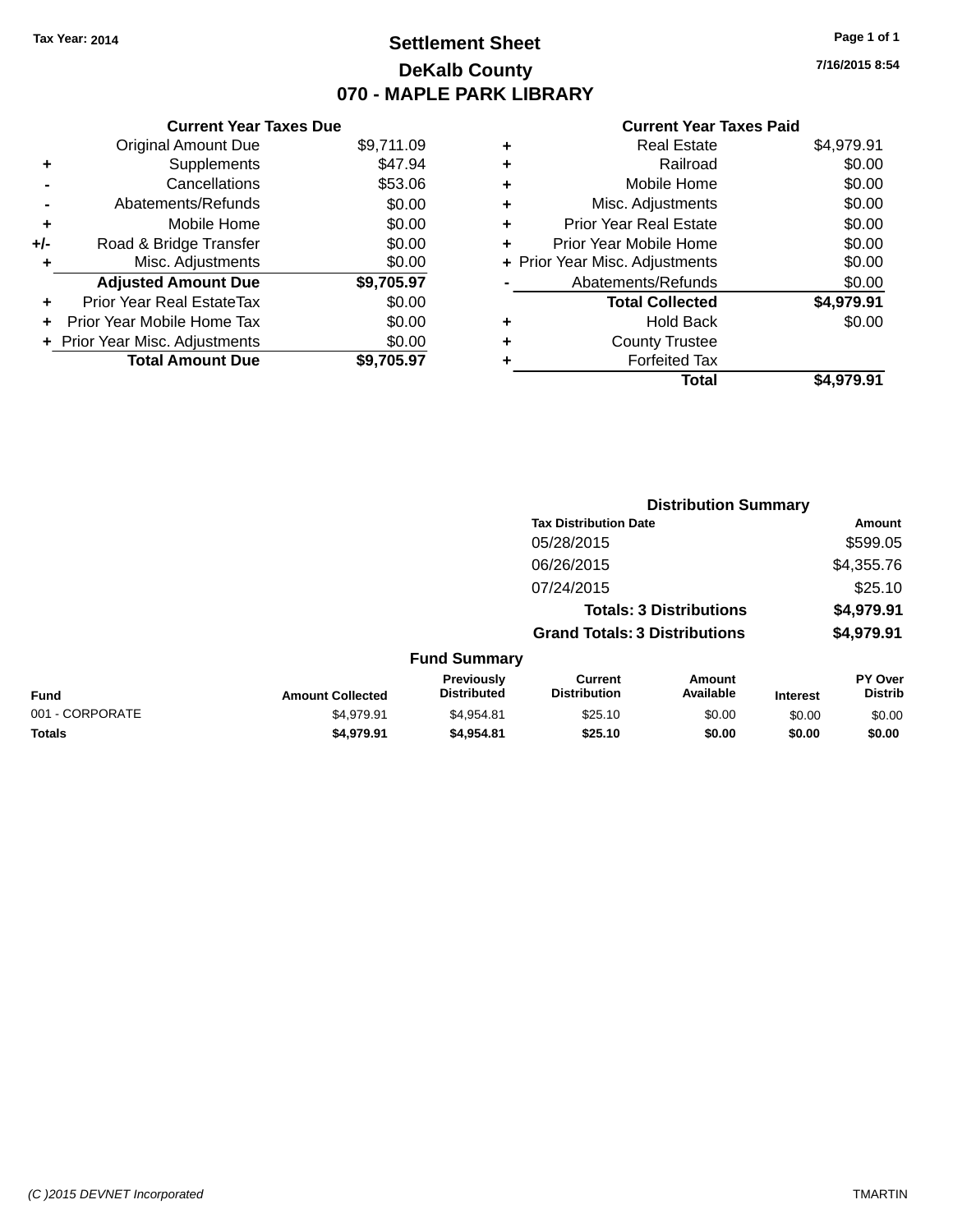### **Settlement Sheet Tax Year: 2014 Page 1 of 1 DeKalb County 071 - CITY OF SANDWICH**

**7/16/2015 8:54**

| <b>Current Year Taxes Paid</b> |  |  |  |
|--------------------------------|--|--|--|
|--------------------------------|--|--|--|

|       | <b>Current Year Taxes Due</b>  |                |
|-------|--------------------------------|----------------|
|       | <b>Original Amount Due</b>     | \$1,281,006.61 |
| ٠     | Supplements                    | \$9,504.32     |
|       | Cancellations                  | \$10,853.96    |
|       | Abatements/Refunds             | \$0.00         |
| ٠     | Mobile Home                    | \$0.00         |
| $+/-$ | Road & Bridge Transfer         | \$17,242.74    |
| ٠     | Misc. Adjustments              | \$199.50       |
|       | <b>Adjusted Amount Due</b>     | \$1,297,099.21 |
| ٠     | Prior Year Real EstateTax      | (\$169.31)     |
|       | Prior Year Mobile Home Tax     | \$0.00         |
|       | + Prior Year Misc. Adjustments | \$22.35        |
|       | <b>Total Amount Due</b>        | \$1,296,952.25 |
|       |                                |                |

| ٠ | <b>Real Estate</b>             | \$706,186.11 |
|---|--------------------------------|--------------|
| ٠ | Railroad                       | \$1,607.87   |
| ٠ | Mobile Home                    | \$0.00       |
| ٠ | Misc. Adjustments              | \$199.50     |
| ٠ | <b>Prior Year Real Estate</b>  | (\$169.31)   |
| ٠ | Prior Year Mobile Home         | \$0.00       |
|   | + Prior Year Misc. Adjustments | \$22.35      |
|   | Abatements/Refunds             | \$0.00       |
|   | <b>Total Collected</b>         | \$707,846.52 |
| ٠ | <b>Hold Back</b>               | \$0.00       |
| ٠ | <b>County Trustee</b>          |              |
| ٠ | <b>Forfeited Tax</b>           |              |
|   | Total                          | \$707.846.52 |
|   |                                |              |

| <b>Road and Bridge Summary</b> |             |               | <b>Distribution Summary</b>  |              |  |
|--------------------------------|-------------|---------------|------------------------------|--------------|--|
| <b>Rd./Br. District</b>        | Amt. Due    | Amt. Distrib. | <b>Tax Distribution Date</b> | Amount       |  |
| SANDWICH ROAD & BRIDC          | \$30.516.71 | \$16.623.84   | 05/28/2015                   | \$138,309.34 |  |
| SOMONAUK ROAD & BRIDI          | \$1.077.20  | \$618.90      | 06/26/2015                   | \$555,227.32 |  |
| <b>Totals</b>                  | \$31,593.91 | \$17,242.74   | 07/24/2015                   | \$14,309.86  |  |

| 07/24/2015                           | \$14,309.86  |
|--------------------------------------|--------------|
| <b>Totals: 3 Distributions</b>       | \$707,846.52 |
| <b>Grand Totals: 3 Distributions</b> | \$707.846.52 |

**Fund Summary**

| <b>Fund</b>                                         | <b>Amount Collected</b> | Previously<br><b>Distributed</b> | Current<br><b>Distribution</b> | Amount<br>Available | <b>Interest</b> | PY Over<br><b>Distrib</b> |
|-----------------------------------------------------|-------------------------|----------------------------------|--------------------------------|---------------------|-----------------|---------------------------|
| 001 - CORPORATE                                     | \$230,372.95            | \$225,711.24                     | \$4,661.71                     | \$0.00              | \$0.00          | \$0.00                    |
| 003 - BONDS AND INTEREST                            | \$0.00                  | \$0.00                           | \$0.00                         | \$0.00              | \$0.00          | \$0.00                    |
| 005 - I. M. R. F.                                   | \$53,700.67             | \$52,614.01                      | \$1,086.66                     | \$0.00              | \$0.00          | \$0.00                    |
| 007 - ROAD AND BRIDGE                               | \$17,242.74             | \$16,907.59                      | \$335.15                       | \$0.00              | \$0.00          | \$0.00                    |
| 014 - POLICE PROTECTION                             | \$87,873.80             | \$86,095.63                      | \$1,778.17                     | \$0.00              | \$0.00          | \$0.00                    |
| 015 - POLICE PENSION                                | \$120,232.75            | \$117,799.78                     | \$2,432.97                     | \$0.00              | \$0.00          | \$0.00                    |
| 027 - AUDIT                                         | \$9,037.24              | \$8,854.37                       | \$182.87                       | \$0.00              | \$0.00          | \$0.00                    |
| 035 - TORT JUDGMENTS, LIABILITY<br><b>INSURANCE</b> | \$19,527.51             | \$19,132.36                      | \$395.15                       | \$0.00              | \$0.00          | \$0.00                    |
| 040 - STREET AND BRIDGE                             | \$2,564.90              | \$2,513.00                       | \$51.90                        | \$0.00              | \$0.00          | \$0.00                    |
| 041 - STREET LIGHTING                               | \$30,887.26             | \$30,262.24                      | \$625.02                       | \$0.00              | \$0.00          | \$0.00                    |
| 045 - PUBLIC BENEFIT                                | \$0.00                  | \$0.00                           | \$0.00                         | \$0.00              | \$0.00          | \$0.00                    |
| 046 - EMERGENCY SERV & DISASTER<br><b>OPER</b>      | \$1,651.92              | \$1,618.49                       | \$33.43                        | \$0.00              | \$0.00          | \$0.00                    |
| 047 - SOCIAL SECURITY                               | \$53,700.67             | \$52,614.01                      | \$1,086.66                     | \$0.00              | \$0.00          | \$0.00                    |
| 048 - SCHOOL CROSSING GUARDS                        | \$6,105.63              | \$5,982.08                       | \$123.55                       | \$0.00              | \$0.00          | \$0.00                    |
| 060 - UNEMPLOYMENT INSURANCE                        | \$10,745.11             | \$10,527.68                      | \$217.43                       | \$0.00              | \$0.00          | \$0.00                    |
| 062 - WORKERS COMPENSATION                          | \$41,986.64             | \$41,137.02                      | \$849.62                       | \$0.00              | \$0.00          | \$0.00                    |
| 065 - FORESTRY PROGRAM                              | \$22,216.73             | \$21,767.16                      | \$449.57                       | \$0.00              | \$0.00          | \$0.00                    |
| <b>Totals</b>                                       | \$707,846.52            | \$693,536.66                     | \$14,309.86                    | \$0.00              | \$0.00          | \$0.00                    |

### **Miscellaneous Adjustment Detail**

| Year Source             | <b>Account Type</b>       | Amount   |
|-------------------------|---------------------------|----------|
| 2013 RE - Real Estate   | <b>Back Tax Collected</b> | \$22.35  |
| 2014 RE - Real Estate   | <b>Back Tax Collected</b> | \$199.50 |
| <b>Totals 2 entries</b> | \$221.85                  |          |

**Year Source Account Adjustment Description**  $\overline{\text{22.35}}$  TRUSTEE SALE 19-25-252-014 by TBA

20llected - \$199.50 DOBSON REDEMPTION 19-26-481-012 by TBA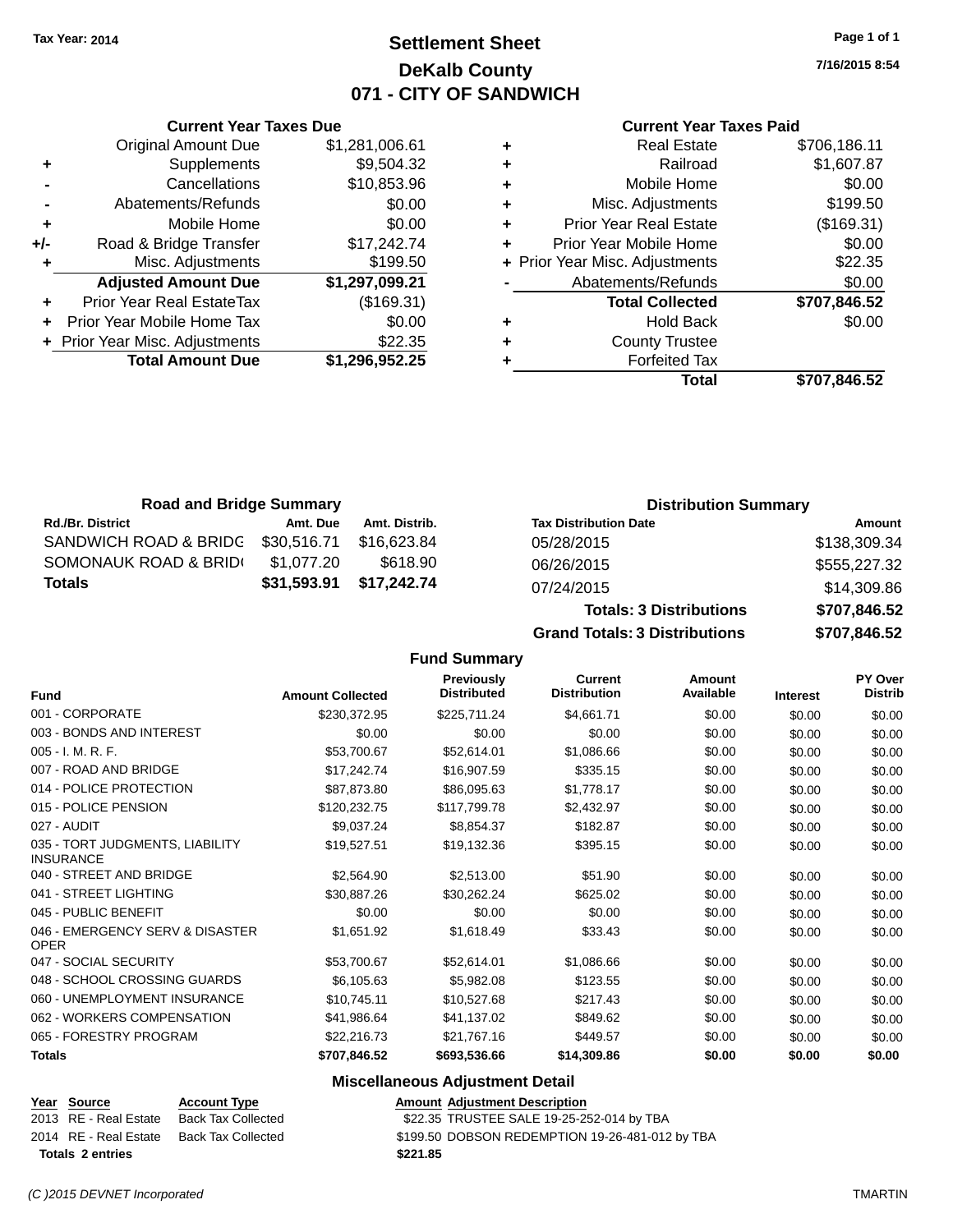### **Settlement Sheet Tax Year: 2014 Page 1 of 1 DeKalb County 072 - VILLAGE OF SHABBONA**

**Current Year Taxes Due** Original Amount Due \$97,228.73 **+** Supplements \$289.09 **-** Cancellations **\$341.24 -** Abatements/Refunds **\$0.00 +** Mobile Home \$0.00 **+/-** Road & Bridge Transfer \$6,049.24 **+** Misc. Adjustments \$73.43 **Adjusted Amount Due \$103,299.25 +** Prior Year Real EstateTax \$0.00 **+** Prior Year Mobile Home Tax \$0.00 **+ Prior Year Misc. Adjustments**  $$0.00$ **Total Amount Due \$103,299.25**

#### **Current Year Taxes Paid**

| <b>Real Estate</b>            | \$58,608.60                    |
|-------------------------------|--------------------------------|
| Railroad                      | \$1,074.59                     |
| Mobile Home                   | \$0.00                         |
| Misc. Adjustments             | \$73.43                        |
| <b>Prior Year Real Estate</b> | \$0.00                         |
| Prior Year Mobile Home        | \$0.00                         |
|                               | \$0.00                         |
| Abatements/Refunds            | \$0.00                         |
| <b>Total Collected</b>        | \$59,756.62                    |
| <b>Hold Back</b>              | \$0.00                         |
| <b>County Trustee</b>         |                                |
| <b>Forfeited Tax</b>          |                                |
| Total                         | \$59,756.62                    |
|                               | + Prior Year Misc. Adjustments |

**Grand Totals: 3 Distributions \$59,756.62**

| <b>Road and Bridge Summary</b> |             |               | <b>Distribution Summary</b>    |             |  |
|--------------------------------|-------------|---------------|--------------------------------|-------------|--|
| <b>Rd./Br. District</b>        | Amt. Due    | Amt. Distrib. | <b>Tax Distribution Date</b>   | Amount      |  |
| SHABBONA ROAD & BRIDC          | \$10,840.40 | \$6.049.24    | 05/28/2015                     | \$8,511.61  |  |
| <b>Totals</b>                  | \$10.840.40 | \$6.049.24    | 06/26/2015                     | \$49,100.28 |  |
|                                |             |               | 07/24/2015                     | \$2,144.73  |  |
|                                |             |               | <b>Totals: 3 Distributions</b> | \$59,756.62 |  |

**Fund Summary Fund Interest Amount Collected Distributed PY Over Distrib Amount Available Current Distribution Previously** 001 - CORPORATE \$28,204.60 \$27,146.09 \$1,058.51 \$0.00 \$0.00 \$0.00 005 - I. M. R. F. \$867.96 \$835.39 \$32.57 \$0.00 \$0.00 \$0.00 007 - ROAD AND BRIDGE 60.00 \$6,049.24 \$5,920.12 \$129.12 \$0.00 \$0.00 \$0.00 \$0.00 014 - POLICE PROTECTION \$16,457.61 \$15,839.96 \$617.65 \$0.00 \$0.00 \$0.00 \$0.00 047 - SOCIAL SECURITY \$6,134.23 \$5,904.02 \$230.21 \$0.00 \$0.00 \$0.00 060 - UNEMPLOYMENT INSURANCE  $$621.61$   $$598.28$   $$23.33$   $$0.00$   $$0.00$   $$0.00$ 062 - WORKERS COMPENSATION \$1,421.37 \$1,368.03 \$53.34 \$0.00 \$0.00 \$0.00 \$0.00 **Totals \$59,756.62 \$57,611.89 \$2,144.73 \$0.00 \$0.00 \$0.00**

#### **Miscellaneous Adjustment Detail**

#### **Year Source Account Type Account Adjustment Description**

2014 RE - Real Estate Paymt In Lieu of Tax **Face 1968 ST3.43 HOUSING AUTHORITY SEQUOYA APARTMENTS by TBA Totals \$73.43 1 entries**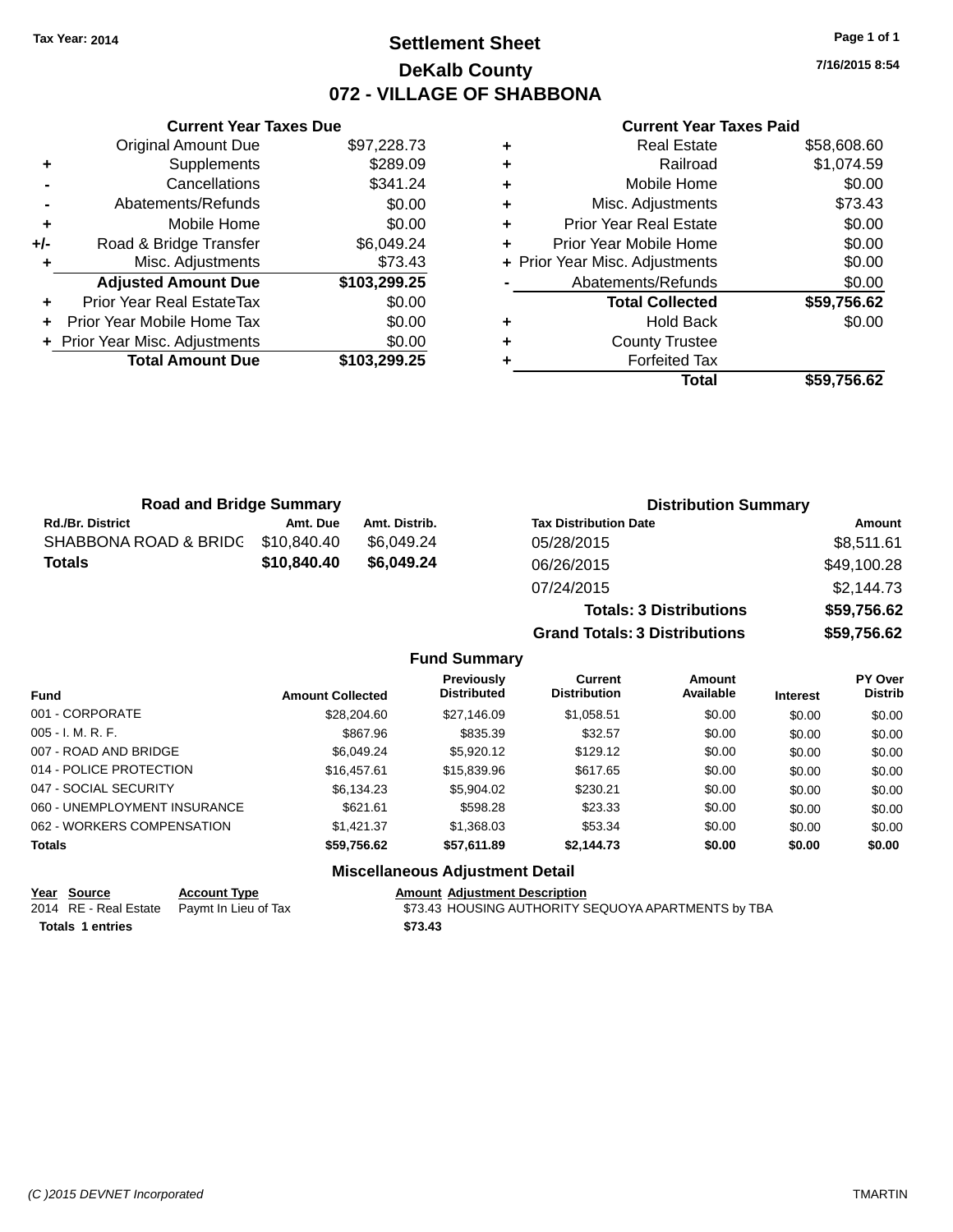### **Settlement Sheet Tax Year: 2014 Page 1 of 1 DeKalb County 073 - FLEWELLIN MEMORIAL LIBRARY**

**7/16/2015 8:54**

#### **Current Year Taxes Paid**

| <b>Current Year Taxes Due</b> |                              |  |  |  |  |
|-------------------------------|------------------------------|--|--|--|--|
| <b>Original Amount Due</b>    | \$26,117.23                  |  |  |  |  |
| Supplements                   | \$67.59                      |  |  |  |  |
| Cancellations                 | \$80.92                      |  |  |  |  |
| Abatements/Refunds            | \$0.00                       |  |  |  |  |
| Mobile Home                   | \$0.00                       |  |  |  |  |
| Road & Bridge Transfer        | \$0.00                       |  |  |  |  |
| Misc. Adjustments             | \$19.72                      |  |  |  |  |
| <b>Adjusted Amount Due</b>    | \$26,123.62                  |  |  |  |  |
| Prior Year Real EstateTax     | \$0.00                       |  |  |  |  |
| Prior Year Mobile Home Tax    | \$0.00                       |  |  |  |  |
|                               | \$0.00                       |  |  |  |  |
| <b>Total Amount Due</b>       | \$26.123.62                  |  |  |  |  |
|                               | Prior Year Misc. Adjustments |  |  |  |  |

| ٠ | <b>Real Estate</b>             | \$14,147.19 |
|---|--------------------------------|-------------|
| ٠ | Railroad                       | \$259.70    |
| ٠ | Mobile Home                    | \$0.00      |
| ٠ | Misc. Adjustments              | \$19.72     |
| ٠ | <b>Prior Year Real Estate</b>  | \$0.00      |
| ÷ | Prior Year Mobile Home         | \$0.00      |
|   | + Prior Year Misc. Adjustments | \$0.00      |
|   | Abatements/Refunds             | \$0.00      |
|   | <b>Total Collected</b>         | \$14,426.61 |
| ٠ | Hold Back                      | \$0.00      |
| ٠ | <b>County Trustee</b>          |             |
| ٠ | <b>Forfeited Tax</b>           |             |
|   | Total                          | \$14.426.61 |
|   |                                |             |

|                                              |                                             |                                        | <b>Distribution Summary</b>                         |                            |                 |                           |
|----------------------------------------------|---------------------------------------------|----------------------------------------|-----------------------------------------------------|----------------------------|-----------------|---------------------------|
|                                              |                                             |                                        | <b>Tax Distribution Date</b>                        |                            | <b>Amount</b>   |                           |
|                                              |                                             |                                        | 05/28/2015                                          |                            |                 | \$2,052.45                |
|                                              |                                             |                                        | 06/26/2015                                          |                            |                 | \$11,832.73               |
|                                              |                                             |                                        | 07/24/2015                                          |                            |                 | \$541.43                  |
|                                              |                                             | <b>Totals: 3 Distributions</b>         |                                                     | \$14,426.61                |                 |                           |
|                                              |                                             |                                        | <b>Grand Totals: 3 Distributions</b>                |                            | \$14,426.61     |                           |
|                                              |                                             | <b>Fund Summary</b>                    |                                                     |                            |                 |                           |
| <b>Fund</b>                                  | <b>Amount Collected</b>                     | Previously<br><b>Distributed</b>       | <b>Current</b><br><b>Distribution</b>               | <b>Amount</b><br>Available | <b>Interest</b> | PY Over<br><b>Distrib</b> |
| 001 - CORPORATE                              | \$14,426.61                                 | \$13,885.18                            | \$541.43                                            | \$0.00                     | \$0.00          | \$0.00                    |
| <b>Totals</b>                                | \$14,426.61                                 | \$13,885.18                            | \$541.43                                            | \$0.00                     | \$0.00          | \$0.00                    |
|                                              |                                             | <b>Miscellaneous Adjustment Detail</b> |                                                     |                            |                 |                           |
| <u> Year Source</u><br>2014 RE - Real Estate | <b>Account Type</b><br>Paymt In Lieu of Tax | <b>Amount Adjustment Description</b>   | \$19.72 HOUSING AUTHORITY SEQUOYA APARTMENTS by TBA |                            |                 |                           |
| <b>Totals 1 entries</b>                      |                                             | \$19.72                                |                                                     |                            |                 |                           |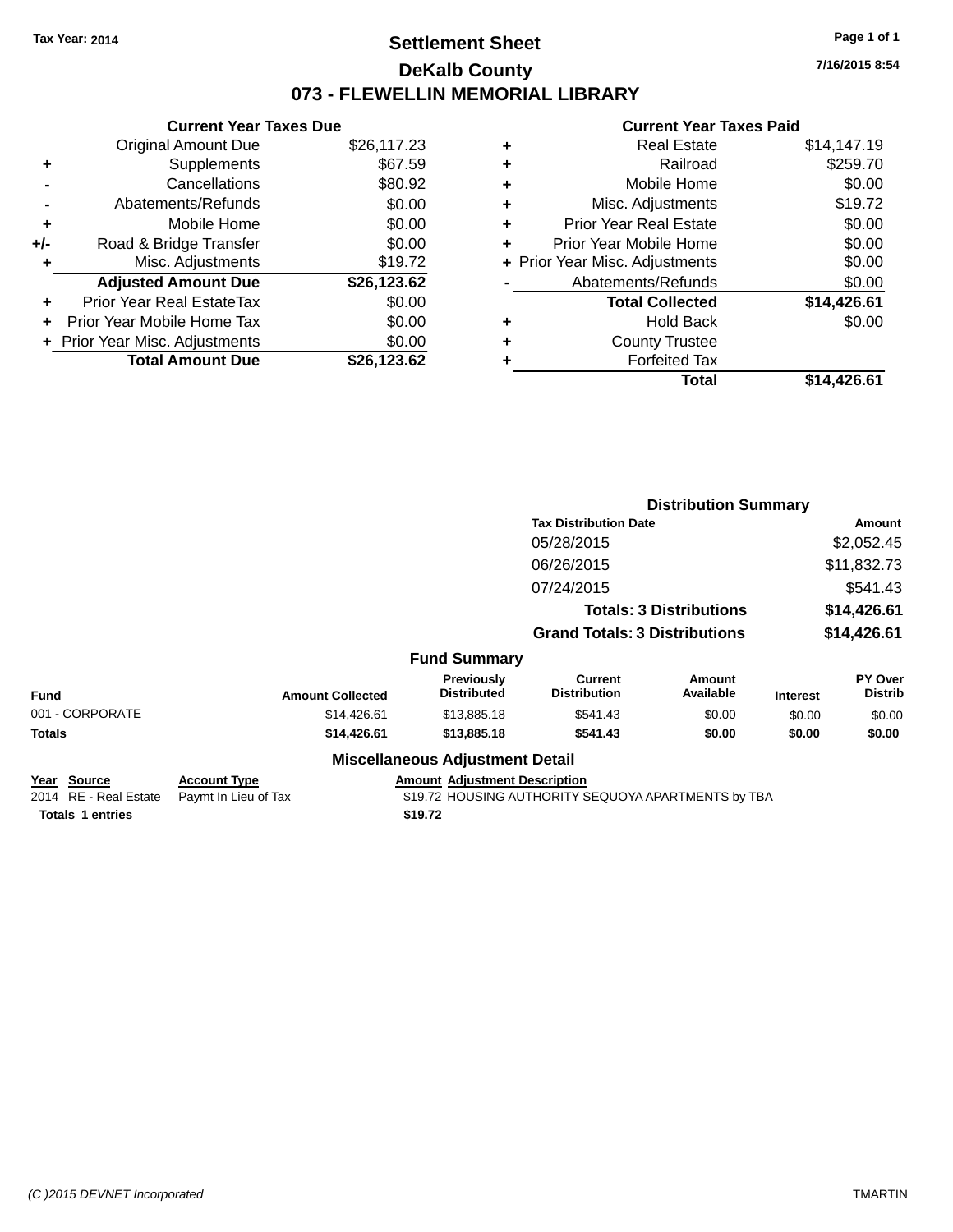# **Settlement Sheet Tax Year: 2014 Page 1 of 1 DeKalb County 074 - VILLAGE OF SOMONAUK**

**7/16/2015 8:54**

#### **Current Year Taxes Paid**

|     | <b>Current Year Taxes Due</b>  |              |
|-----|--------------------------------|--------------|
|     | <b>Original Amount Due</b>     | \$391,716.20 |
| ٠   | Supplements                    | \$3,226.13   |
|     | Cancellations                  | \$3,701.40   |
|     | Abatements/Refunds             | \$0.00       |
| ٠   | Mobile Home                    | \$0.00       |
| +/- | Road & Bridge Transfer         | \$30,631.90  |
|     | Misc. Adjustments              | \$0.00       |
|     | <b>Adjusted Amount Due</b>     | \$421,872.83 |
| ٠   | Prior Year Real EstateTax      | \$0.00       |
|     | Prior Year Mobile Home Tax     | \$0.00       |
|     | + Prior Year Misc. Adjustments | \$0.00       |
|     | <b>Total Amount Due</b>        | \$421,872.83 |
|     |                                |              |

|   | Total                          | \$253,555.66 |
|---|--------------------------------|--------------|
|   | <b>Forfeited Tax</b>           |              |
| ٠ | <b>County Trustee</b>          |              |
| ٠ | <b>Hold Back</b>               | \$0.00       |
|   | <b>Total Collected</b>         | \$253,555.66 |
|   | Abatements/Refunds             | \$0.00       |
|   | + Prior Year Misc. Adjustments | \$0.00       |
| ٠ | Prior Year Mobile Home         | \$0.00       |
| ٠ | <b>Prior Year Real Estate</b>  | \$0.00       |
| ٠ | Misc. Adjustments              | \$0.00       |
| ٠ | Mobile Home                    | \$0.00       |
| ٠ | Railroad                       | \$2,187.82   |
|   | <b>Real Estate</b>             | \$251,367.84 |

**Totals: 3 Distributions \$253,555.66**

**Grand Totals: 3 Distributions \$253,555.66**

| <b>Road and Bridge Summary</b> |             |               | <b>Distribution Summary</b>  |              |  |
|--------------------------------|-------------|---------------|------------------------------|--------------|--|
| <b>Rd./Br. District</b>        | Amt. Due    | Amt. Distrib. | <b>Tax Distribution Date</b> | Amount       |  |
| SOMONAUK ROAD & BRID(          | \$53,381.84 | \$30.631.90   | 05/28/2015                   | \$49,739.00  |  |
| <b>Totals</b>                  | \$53,381.84 | \$30,631.90   | 06/26/2015                   | \$198,986.28 |  |
|                                |             |               | 07/24/2015                   | \$4,830.38   |  |

**Fund Summary**

| <b>Fund</b>                                   | <b>Amount Collected</b> | <b>Previously</b><br><b>Distributed</b> | <b>Current</b><br><b>Distribution</b> | <b>Amount</b><br>Available | <b>Interest</b> | <b>PY Over</b><br><b>Distrib</b> |
|-----------------------------------------------|-------------------------|-----------------------------------------|---------------------------------------|----------------------------|-----------------|----------------------------------|
|                                               |                         |                                         |                                       |                            |                 |                                  |
| 001 - CORPORATE                               | \$62,214.67             | \$61.039.04                             | \$1.175.63                            | \$0.00                     | \$0.00          | \$0.00                           |
| 003 - BONDS AND INTEREST                      | \$81,262.84             | \$79.727.27                             | \$1.535.57                            | \$0.00                     | \$0.00          | \$0.00                           |
| 007 - ROAD AND BRIDGE                         | \$30.631.90             | \$30.013.97                             | \$617.93                              | \$0.00                     | \$0.00          | \$0.00                           |
| 014 - POLICE PROTECTION                       | \$14.757.33             | \$14,478,47                             | \$278.86                              | \$0.00                     | \$0.00          | \$0.00                           |
| 025 - GARBAGE DISPOSAL                        | \$9,838,74              | \$9.652.82                              | \$185.92                              | \$0.00                     | \$0.00          | \$0.00                           |
| 027 - AUDIT                                   | \$10.823.62             | \$10,619.09                             | \$204.53                              | \$0.00                     | \$0.00          | \$0.00                           |
| 035 - TORT JUDGEMENTS/LIABILITY<br><b>INS</b> | \$24.103.64             | \$23.648.17                             | \$455.47                              | \$0.00                     | \$0.00          | \$0.00                           |
| 047 - SOCIAL SECURITY                         | \$19,922.92             | \$19.546.45                             | \$376.47                              | \$0.00                     | \$0.00          | \$0.00                           |
| <b>Totals</b>                                 | \$253.555.66            | \$248,725,28                            | \$4,830,38                            | \$0.00                     | \$0.00          | \$0.00                           |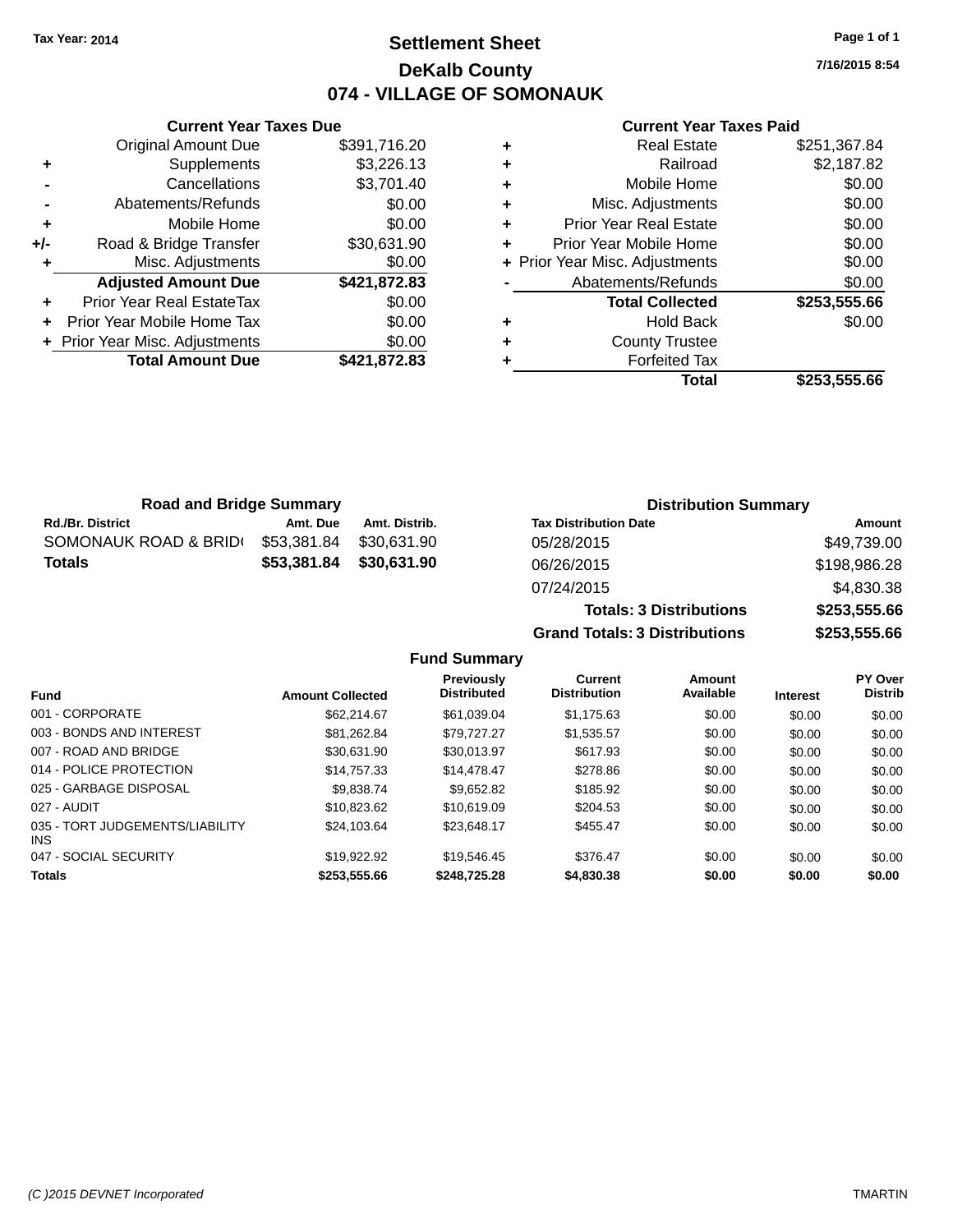# **Settlement Sheet Tax Year: 2014 Page 1 of 1 DeKalb County 075 - SOMONAUK LIBRARY**

**7/16/2015 8:54**

| Current Year Taxes Due |  |  |
|------------------------|--|--|
|                        |  |  |

| <b>Original Amount Due</b>     | \$136,333.00 |
|--------------------------------|--------------|
| Supplements                    | \$763.77     |
| Cancellations                  | \$876.30     |
| Abatements/Refunds             | \$0.00       |
| Mobile Home                    | \$0.00       |
| Road & Bridge Transfer         | \$0.00       |
| Misc. Adjustments              | \$0.00       |
| <b>Adjusted Amount Due</b>     | \$136,220.47 |
| Prior Year Real EstateTax      | \$0.00       |
| Prior Year Mobile Home Tax     | \$0.00       |
| + Prior Year Misc. Adjustments | \$0.00       |
| <b>Total Amount Due</b>        | \$136.220.47 |
|                                |              |

#### **Current Year Taxes Paid**

| ٠ | <b>Real Estate</b>             | \$76,548.19 |
|---|--------------------------------|-------------|
| ٠ | Railroad                       | \$730.46    |
| ٠ | Mobile Home                    | \$0.00      |
| ٠ | Misc. Adjustments              | \$0.00      |
| ٠ | <b>Prior Year Real Estate</b>  | \$0.00      |
| ٠ | Prior Year Mobile Home         | \$0.00      |
|   | + Prior Year Misc. Adjustments | \$0.00      |
|   | Abatements/Refunds             | \$0.00      |
|   | <b>Total Collected</b>         | \$77,278.65 |
| ٠ | Hold Back                      | \$0.00      |
| ٠ | <b>County Trustee</b>          |             |
| ٠ | <b>Forfeited Tax</b>           |             |
|   | Total                          | \$77,278.65 |
|   |                                |             |

## **Distribution Summary Tax Distribution Date Amount** 05/28/2015 \$15,493.20 06/26/2015 \$60,539.90 07/24/2015 \$1,245.55 **Totals: 3 Distributions \$77,278.65 Grand Totals: 3 Distributions \$77,278.65**

#### **Fund Summary**

| <b>Fund</b>                             | <b>Amount Collected</b> | <b>Previously</b><br><b>Distributed</b> | Current<br><b>Distribution</b> | Amount<br>Available | <b>Interest</b> | <b>PY Over</b><br><b>Distrib</b> |
|-----------------------------------------|-------------------------|-----------------------------------------|--------------------------------|---------------------|-----------------|----------------------------------|
| 001 - CORPORATE                         | \$28,658.17             | \$28,196.26                             | \$461.91                       | \$0.00              | \$0.00          | \$0.00                           |
| 003 - BONDS AND INTEREST                | \$31,752.17             | \$31,240.40                             | \$511.77                       | \$0.00              | \$0.00          | \$0.00                           |
| 004 - OPERATIONS & MAINTENANCE          | \$3,780.55              | \$3.719.62                              | \$60.93                        | \$0.00              | \$0.00          | \$0.00                           |
| $005 - I. M. R. F.$                     | \$4.724.74              | \$4,648.59                              | \$76.15                        | \$0.00              | \$0.00          | \$0.00                           |
| 027 - AUDIT                             | \$961.51                | \$946.01                                | \$15.50                        | \$0.00              | \$0.00          | \$0.00                           |
| 035 - TORT JUDGEMENTS/LIABILITY<br>INS. | \$4.199.79              | \$4.132.10                              | \$67.69                        | \$0.00              | \$0.00          | \$0.00                           |
| 047 - SOCIAL SECURITY                   | \$3,201.72              | \$3.150.12                              | \$51.60                        | \$0.00              | \$0.00          | \$0.00                           |
| <b>Totals</b>                           | \$77,278.65             | \$76,033.10                             | \$1,245.55                     | \$0.00              | \$0.00          | \$0.00                           |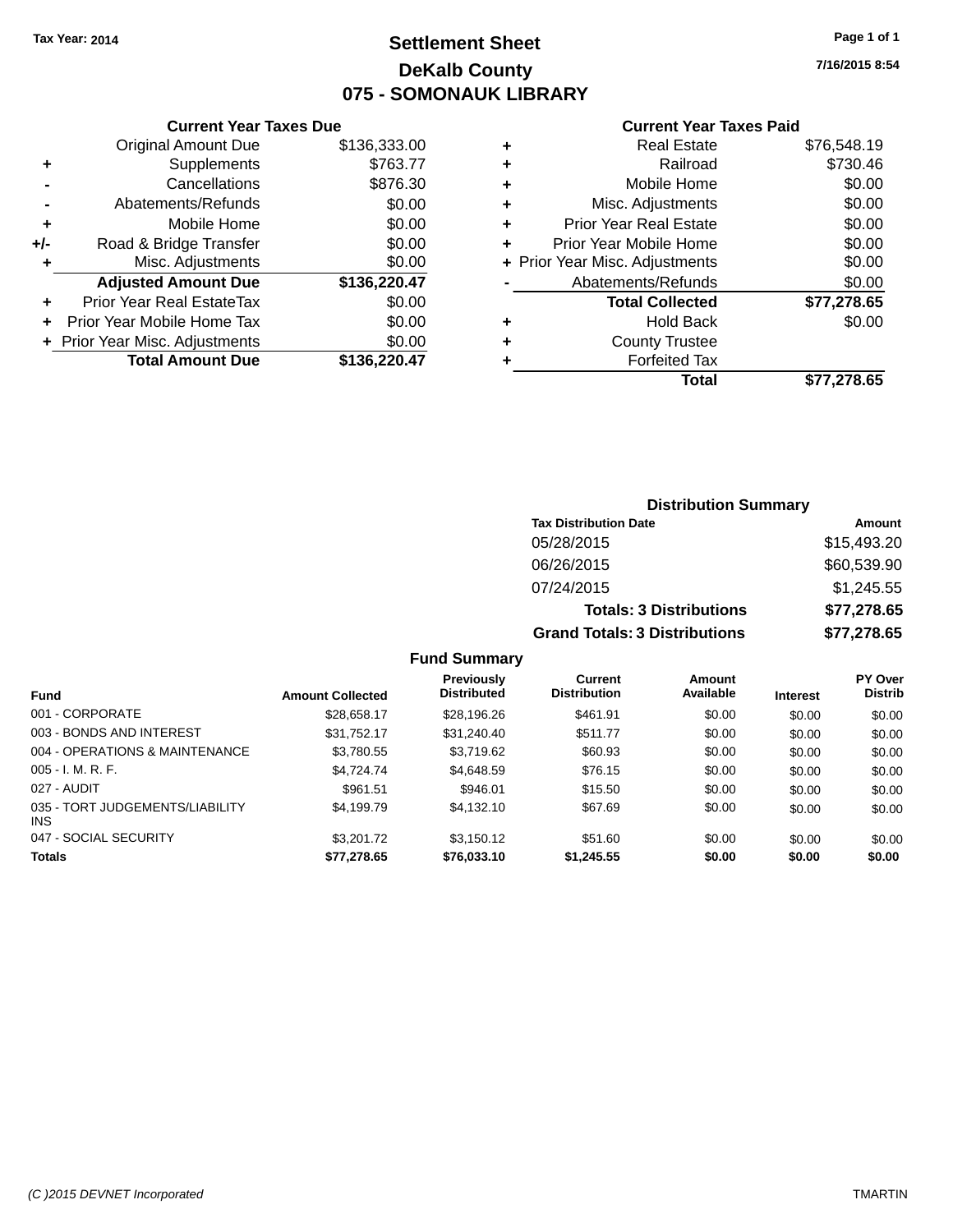# **Settlement Sheet Tax Year: 2014 Page 1 of 1 DeKalb County 076 - CITY OF SYCAMORE**

**7/16/2015 8:54**

#### **Current Year Taxes Paid**

|     | <b>Current Year Taxes Due</b>  |                |
|-----|--------------------------------|----------------|
|     | <b>Original Amount Due</b>     | \$2,653,309.13 |
| ٠   | Supplements                    | \$11,528.77    |
|     | Cancellations                  | \$13,101.56    |
|     | Abatements/Refunds             | \$0.08         |
| ٠   | Mobile Home                    | \$0.00         |
| +/- | Road & Bridge Transfer         | \$22,763.15    |
|     | Misc. Adjustments              | \$1,181.39     |
|     | <b>Adjusted Amount Due</b>     | \$2,675,680.80 |
| ÷   | Prior Year Real EstateTax      | \$646.62       |
|     | Prior Year Mobile Home Tax     | \$0.00         |
|     | + Prior Year Misc. Adjustments | \$0.00         |
|     | <b>Total Amount Due</b>        | \$2,676,327.42 |
|     |                                |                |

| ٠ | <b>Real Estate</b>             | \$1,415,886.21 |
|---|--------------------------------|----------------|
| ٠ | Railroad                       | \$0.19         |
| ٠ | Mobile Home                    | \$0.00         |
| ٠ | Misc. Adjustments              | \$1,181.39     |
| ٠ | <b>Prior Year Real Estate</b>  | \$646.62       |
| ٠ | Prior Year Mobile Home         | \$0.00         |
|   | + Prior Year Misc. Adjustments | \$0.00         |
|   | Abatements/Refunds             | \$0.08         |
|   | <b>Total Collected</b>         | \$1,417,714.33 |
| ٠ | <b>Hold Back</b>               | \$0.00         |
|   | <b>County Trustee</b>          |                |
| ٠ | <b>Forfeited Tax</b>           |                |
|   | Total                          | \$1,417,714.33 |
|   |                                |                |

| <b>Road and Bridge Summary</b>   |             |               | <b>Distribution Summary</b>    |                |  |
|----------------------------------|-------------|---------------|--------------------------------|----------------|--|
| <b>Rd./Br. District</b>          | Amt. Due    | Amt. Distrib. | <b>Tax Distribution Date</b>   | Amount         |  |
| <b>CORTLAND ROAD &amp; BRIDG</b> | \$25,902.47 | \$13.650.39   | 05/28/2015                     | \$242,971.79   |  |
| DEKALB ROAD & BRIDGE             | \$9.909.40  | \$5.166.64    | 06/26/2015                     | \$1,148,431.90 |  |
| <b>SYCAMORE ROAD &amp; BRID(</b> | \$7.430.12  | \$3.946.12    | 07/24/2015                     | \$26,310.64    |  |
| <b>Totals</b>                    | \$43,241.99 | \$22,763.15   | <b>Totals: 3 Distributions</b> | \$1,417,714.33 |  |

**Grand Totals: 3 Distributions \$1,417,714.33**

#### **Fund Summary**

| <b>Fund</b>                  | <b>Amount Collected</b> | Previously<br><b>Distributed</b> | Current<br><b>Distribution</b> | Amount<br>Available | <b>Interest</b> | <b>PY Over</b><br><b>Distrib</b> |
|------------------------------|-------------------------|----------------------------------|--------------------------------|---------------------|-----------------|----------------------------------|
| 001 - CORPORATE              | \$658,410.00            | \$646.154.64                     | \$12,255.36                    | \$0.00              | \$0.00          | \$0.00                           |
| 003 - BONDS AND INTEREST     | \$82,317.45             | \$80.785.23                      | \$1.532.22                     | \$0.00              | \$0.00          | \$0.00                           |
| $005 - I. M. R. F.$          | \$82,832,20             | \$81.290.40                      | \$1,541.80                     | \$0.00              | \$0.00          | \$0.00                           |
| 007 - ROAD AND BRIDGE        | \$22,763,15             | \$22,417.53                      | \$345.62                       | \$0.00              | \$0.00          | \$0.00                           |
| 013 - FIREFIGHTER'S PENSION  | \$279,047.43            | \$273,853.36                     | \$5,194.07                     | \$0.00              | \$0.00          | \$0.00                           |
| 015 - POLICE PENSION         | \$187.339.14            | \$183,852,09                     | \$3,487.05                     | \$0.00              | \$0.00          | \$0.00                           |
| 047 - SOCIAL SECURITY        | \$47.149.35             | \$46,271.73                      | \$877.62                       | \$0.00              | \$0.00          | \$0.00                           |
| 048 - SCHOOL CROSSING GUARDS | \$10,527.69             | \$10.331.73                      | \$195.96                       | \$0.00              | \$0.00          | \$0.00                           |
| 143 - MEDICARE               | \$47,327.92             | \$46,446.98                      | \$880.94                       | \$0.00              | \$0.00          | \$0.00                           |
| <b>Totals</b>                | \$1,417,714.33          | \$1,391,403.69                   | \$26,310.64                    | \$0.00              | \$0.00          | \$0.00                           |

## **Miscellaneous Adjustment Detail**

| Year Source             | <b>Account Type</b>                        | <b>Amount Adjustment Description</b>                      |
|-------------------------|--------------------------------------------|-----------------------------------------------------------|
| 2014 RE - Real Estate   | Back Tax Collected                         | \$478.82 SYCAMORE MEADOWS REDEMPTION 06-22-331-006 by TBA |
|                         | 2014 RE - Real Estate Paymt In Lieu of Tax | \$702.57 HOUSING AUTHORITY by TBA                         |
| <b>Totals 2 entries</b> |                                            | \$1.181.39                                                |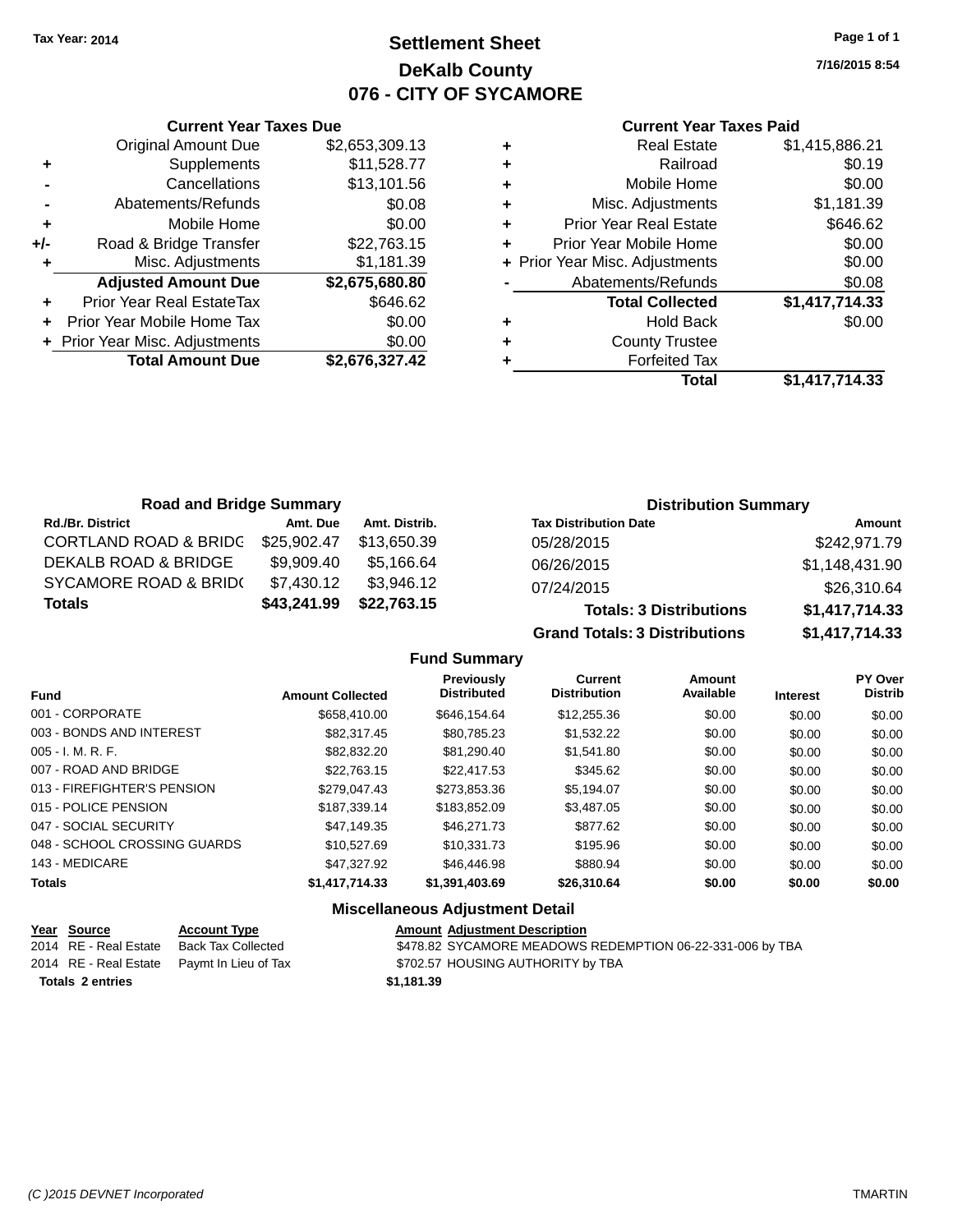# **Settlement Sheet Tax Year: 2014 Page 1 of 1 DeKalb County 077 - SYCAMORE LIBRARY**

**7/16/2015 8:54**

#### **Current Year Taxes Paid**

|     | <b>Current Year Taxes Due</b>  |              |
|-----|--------------------------------|--------------|
|     | <b>Original Amount Due</b>     | \$971,721.45 |
| ÷   | Supplements                    | \$4,046.28   |
|     | Cancellations                  | \$4,613.04   |
|     | Abatements/Refunds             | \$0.00       |
| ٠   | Mobile Home                    | \$0.00       |
| +/- | Road & Bridge Transfer         | \$0.00       |
| ٠   | Misc. Adjustments              | \$432.66     |
|     | <b>Adjusted Amount Due</b>     | \$971,587.35 |
| ٠   | Prior Year Real EstateTax      | \$215.05     |
|     | Prior Year Mobile Home Tax     | \$0.00       |
|     | + Prior Year Misc. Adjustments | \$0.00       |
|     | <b>Total Amount Due</b>        | \$971,802.40 |
|     |                                |              |

|   | <b>Real Estate</b>             | \$510,211.92 |
|---|--------------------------------|--------------|
| ٠ | Railroad                       | \$0.07       |
| ٠ | Mobile Home                    | \$0.00       |
| ٠ | Misc. Adjustments              | \$432.66     |
| ٠ | <b>Prior Year Real Estate</b>  | \$215.05     |
| ÷ | Prior Year Mobile Home         | \$0.00       |
|   | + Prior Year Misc. Adjustments | \$0.00       |
|   | Abatements/Refunds             | \$0.00       |
|   | <b>Total Collected</b>         | \$510,859.70 |
| ٠ | <b>Hold Back</b>               | \$0.00       |
| ٠ | <b>County Trustee</b>          |              |
|   | <b>Forfeited Tax</b>           |              |
|   | Total                          | \$510,859.70 |
|   |                                |              |

| <b>Distribution Summary</b>          |              |
|--------------------------------------|--------------|
| <b>Tax Distribution Date</b>         | Amount       |
| 05/28/2015                           | \$87,643.86  |
| 06/26/2015                           | \$413,706.59 |
| 07/24/2015                           | \$9,509.25   |
| <b>Totals: 3 Distributions</b>       | \$510,859.70 |
| <b>Grand Totals: 3 Distributions</b> | \$510,859.70 |

## **Fund Summary**

| Fund                                     | <b>Amount Collected</b> | <b>Previously</b><br><b>Distributed</b> | Current<br><b>Distribution</b> | Amount<br>Available | <b>Interest</b> | <b>PY Over</b><br><b>Distrib</b> |
|------------------------------------------|-------------------------|-----------------------------------------|--------------------------------|---------------------|-----------------|----------------------------------|
| $005 - I. M. R. F.$                      | \$0.00                  | \$0.00                                  | \$0.00                         | \$0.00              | \$0.00          | \$0.00                           |
| 016 - LIBRARY (township, municipalities) | \$510,859,70            | \$501.350.45                            | \$9,509.25                     | \$0.00              | \$0.00          | \$0.00                           |
| 027 - AUDIT                              | \$0.00                  | \$0.00                                  | \$0.00                         | \$0.00              | \$0.00          | \$0.00                           |
| 047 - SOCIAL SECURITY                    | \$0.00                  | \$0.00                                  | \$0.00                         | \$0.00              | \$0.00          | \$0.00                           |
| <b>Totals</b>                            | \$510,859,70            | \$501.350.45                            | \$9,509.25                     | \$0.00              | \$0.00          | \$0.00                           |

#### **Miscellaneous Adjustment Detail**

#### **Year Source Account Type Account Account Adjustment Description**

**Totals \$432.66 2 entries**

2014 RE - Real Estate Back Tax Collected \$175.36 SYCAMORE MEADOWS REDEMPTION 06-22-331-006 by TBA 2014 RE - Real Estate Paymt In Lieu of Tax S257.30 HOUSING AUTHORITY by TBA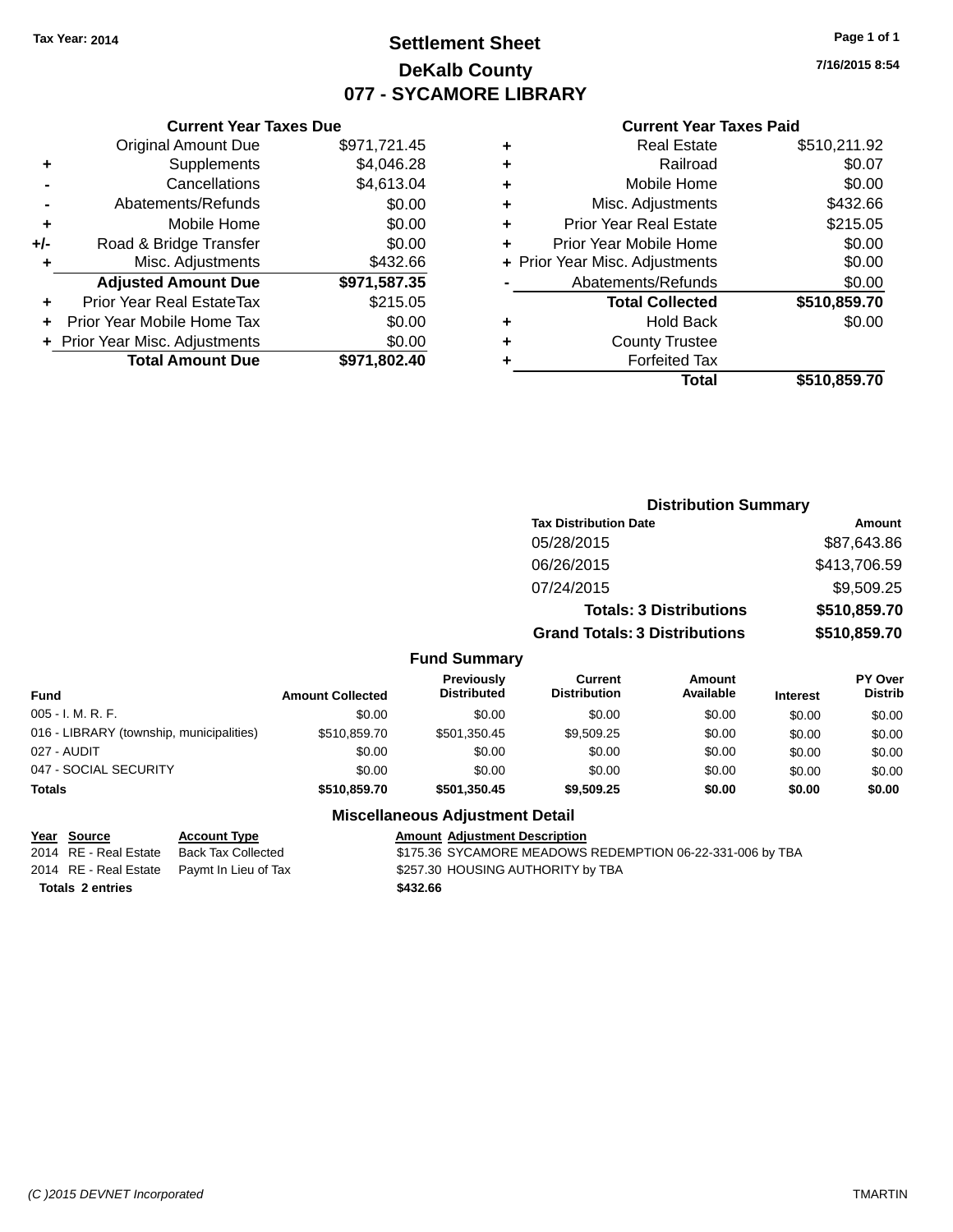# **Settlement Sheet Tax Year: 2014 Page 1 of 1 DeKalb County 078 - VILLAGE OF WATERMAN**

**7/16/2015 8:54**

#### **Current Year Taxes Paid**

|     | <b>Current Year Taxes Due</b>  |              |
|-----|--------------------------------|--------------|
|     | <b>Original Amount Due</b>     | \$176,718.15 |
| ٠   | Supplements                    | \$478.47     |
|     | Cancellations                  | \$565.73     |
|     | Abatements/Refunds             | \$0.00       |
| ÷   | Mobile Home                    | \$0.00       |
| +/- | Road & Bridge Transfer         | \$17,728.16  |
| ٠   | Misc. Adjustments              | \$0.00       |
|     | <b>Adjusted Amount Due</b>     | \$194,359.05 |
|     | Prior Year Real EstateTax      | \$0.00       |
|     | Prior Year Mobile Home Tax     | \$0.00       |
|     | + Prior Year Misc. Adjustments | \$0.00       |
|     | <b>Total Amount Due</b>        | \$194,359.05 |
|     |                                |              |

| ٠ | <b>Real Estate</b>             | \$112,108.35 |
|---|--------------------------------|--------------|
| ٠ | Railroad                       | \$789.91     |
| ٠ | Mobile Home                    | \$0.00       |
| ٠ | Misc. Adjustments              | \$0.00       |
| ٠ | <b>Prior Year Real Estate</b>  | \$0.00       |
| ٠ | Prior Year Mobile Home         | \$0.00       |
|   | + Prior Year Misc. Adjustments | \$0.00       |
|   | Abatements/Refunds             | \$0.00       |
|   | <b>Total Collected</b>         | \$112,898.26 |
| ٠ | <b>Hold Back</b>               | \$0.00       |
| ٠ | <b>County Trustee</b>          |              |
|   | <b>Forfeited Tax</b>           |              |
|   | Total                          | \$112,898.26 |

**Totals: 3 Distributions \$112,898.26**

**Grand Totals: 3 Distributions \$112,898.26**

| <b>Road and Bridge Summary</b>   |                         |               | <b>Distribution Summary</b>  |             |  |
|----------------------------------|-------------------------|---------------|------------------------------|-------------|--|
| <b>Rd./Br. District</b>          | Amt. Due                | Amt. Distrib. | <b>Tax Distribution Date</b> | Amount      |  |
| <b>CLINTON ROAD &amp; BRIDGE</b> | \$32,293.48 \$17,728.16 |               | 05/28/2015                   | \$20,600.16 |  |
| <b>Totals</b>                    | \$32,293.48 \$17,728.16 |               | 06/26/2015                   | \$89,691.63 |  |
|                                  |                         |               | 07/24/2015                   | \$2,606.47  |  |

**Fund Summary Fund Interest Amount Collected Distributed PY Over Distrib Amount Available Current Distribution Previously** 001 - CORPORATE \$52,779.81 \$51,600.89 \$1,178.92 \$0.00 \$0.00 \$0.00 007 - ROAD AND BRIDGE 60.00 \$17,728.16 \$17,728.16 \$17,247.46 \$480.70 \$0.00 \$0.00 \$0.00 014 - POLICE PROTECTION \$15,655.10 \$15,305.42 \$349.68 \$0.00 \$0.00 \$0.00 \$0.00 027 - AUDIT \$7,975.73 \$7,797.58 \$178.15 \$0.00 \$0.00 \$0.00 035 - TORT JUDGEMENTS/LIABILITY INS \$16,971.21 \$16,592.13 \$379.08 \$0.00 \$0.00 \$0.00 047 - SOCIAL SECURITY \$1,555.46 \$1,520.72 \$34.74 \$0.00 \$0.00 \$0.00 073 - CHLORINATION OF SEWAGE \$232.79 \$227.59 \$5.20 \$0.00 \$0.00 \$0.00 \$0.00 **Totals \$112,898.26 \$110,291.79 \$2,606.47 \$0.00 \$0.00 \$0.00**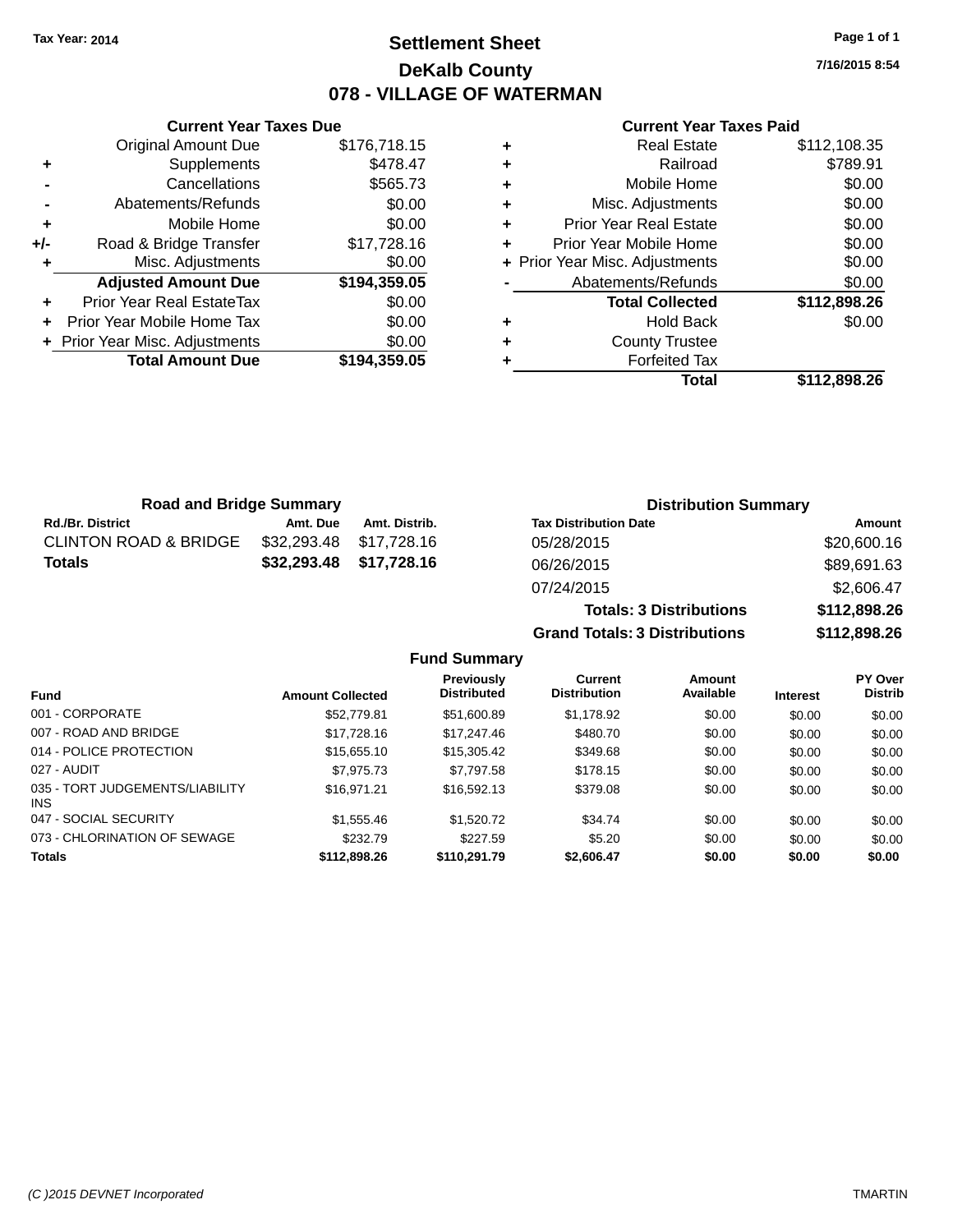# **Settlement Sheet Tax Year: 2014 Page 1 of 1 DeKalb County 079 - HINCKLEY SPEC SERV #1**

**7/16/2015 8:54**

#### **Current Year Taxes Paid**

|     | <b>Current Year Taxes Due</b>  |          |
|-----|--------------------------------|----------|
|     | <b>Original Amount Due</b>     | \$440.00 |
| ÷   | Supplements                    | \$0.00   |
|     | Cancellations                  | \$0.00   |
|     | Abatements/Refunds             | \$0.00   |
| ٠   | Mobile Home                    | \$0.00   |
| +/- | Road & Bridge Transfer         | \$0.00   |
| ٠   | Misc. Adjustments              | \$0.00   |
|     | <b>Adjusted Amount Due</b>     | \$440.00 |
| ÷   | Prior Year Real EstateTax      | \$0.00   |
| ÷   | Prior Year Mobile Home Tax     | \$0.00   |
|     | + Prior Year Misc. Adjustments | \$0.00   |
|     | <b>Total Amount Due</b>        | 440.00   |

|   | <b>Real Estate</b>             | \$220.00 |
|---|--------------------------------|----------|
| ٠ | Railroad                       | \$0.00   |
| ٠ | Mobile Home                    | \$0.00   |
| ٠ | Misc. Adjustments              | \$0.00   |
| ٠ | <b>Prior Year Real Estate</b>  | \$0.00   |
| ٠ | Prior Year Mobile Home         | \$0.00   |
|   | + Prior Year Misc. Adjustments | \$0.00   |
|   | Abatements/Refunds             | \$0.00   |
|   | <b>Total Collected</b>         | \$220.00 |
| ٠ | Hold Back                      | \$0.00   |
|   | <b>County Trustee</b>          |          |
| ٠ | <b>Forfeited Tax</b>           |          |
|   | Total                          | \$220.00 |
|   |                                |          |

|                            |                         |                                  |                                       | <b>Distribution Summary</b>    |                 |                           |
|----------------------------|-------------------------|----------------------------------|---------------------------------------|--------------------------------|-----------------|---------------------------|
|                            |                         |                                  | <b>Tax Distribution Date</b>          |                                |                 | Amount                    |
|                            |                         |                                  | 05/28/2015                            |                                |                 | \$27.46                   |
|                            |                         |                                  | 06/26/2015                            |                                |                 | \$192.54                  |
|                            |                         |                                  |                                       | <b>Totals: 2 Distributions</b> |                 | \$220.00                  |
|                            |                         |                                  | <b>Grand Totals: 2 Distributions</b>  |                                |                 | \$220.00                  |
|                            |                         | <b>Fund Summary</b>              |                                       |                                |                 |                           |
| <b>Fund</b>                | <b>Amount Collected</b> | Previously<br><b>Distributed</b> | <b>Current</b><br><b>Distribution</b> | Amount<br>Available            | <b>Interest</b> | PY Over<br><b>Distrib</b> |
| 023 - SPECIAL SERVICE AREA | \$220.00                | \$220.00                         | \$0.00                                | \$0.00                         | \$0.00          | \$0.00                    |
| <b>Totals</b>              | \$220.00                | \$220.00                         | \$0.00                                | \$0.00                         | \$0.00          | \$0.00                    |
|                            |                         |                                  |                                       |                                |                 |                           |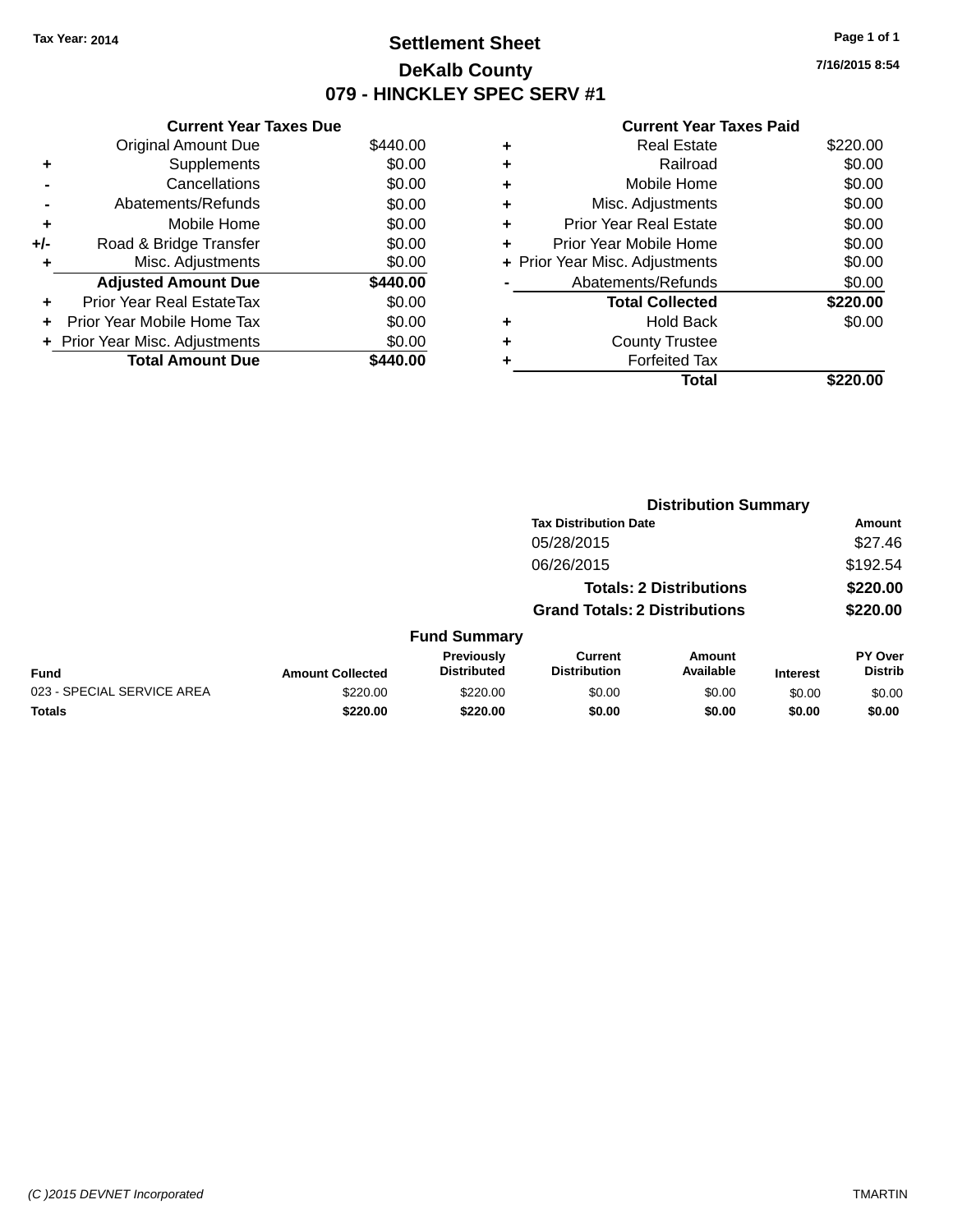# **Settlement Sheet Tax Year: 2014 Page 1 of 1 DeKalb County 080 - HINCKLEY SPEC SERV #2**

**7/16/2015 8:54**

#### **Current Year Taxes Paid**

|     | <b>Current Year Taxes Due</b>  |          |
|-----|--------------------------------|----------|
|     | <b>Original Amount Due</b>     | \$440.13 |
| ٠   | Supplements                    | \$0.00   |
|     | Cancellations                  | \$0.00   |
|     | Abatements/Refunds             | \$0.00   |
| ٠   | Mobile Home                    | \$0.00   |
| +/- | Road & Bridge Transfer         | \$0.00   |
| ٠   | Misc. Adjustments              | \$0.00   |
|     | <b>Adjusted Amount Due</b>     | \$440.13 |
| ٠   | Prior Year Real EstateTax      | \$0.00   |
| ÷   | Prior Year Mobile Home Tax     | \$0.00   |
|     | + Prior Year Misc. Adjustments | \$0.00   |
|     | <b>Total Amount Due</b>        | \$440.13 |

|   | <b>Real Estate</b>             | \$231.77 |
|---|--------------------------------|----------|
| ٠ | Railroad                       | \$0.00   |
| ٠ | Mobile Home                    | \$0.00   |
| ٠ | Misc. Adjustments              | \$0.00   |
| ÷ | <b>Prior Year Real Estate</b>  | \$0.00   |
| ٠ | Prior Year Mobile Home         | \$0.00   |
|   | + Prior Year Misc. Adjustments | \$0.00   |
|   | Abatements/Refunds             | \$0.00   |
|   | <b>Total Collected</b>         | \$231.77 |
| ٠ | <b>Hold Back</b>               | \$0.00   |
|   | <b>County Trustee</b>          |          |
|   | <b>Forfeited Tax</b>           |          |
|   | Total                          | \$231.77 |
|   |                                |          |

|                            | <b>Distribution Summary</b>          |                                  |                                       |                                |                 |                                  |
|----------------------------|--------------------------------------|----------------------------------|---------------------------------------|--------------------------------|-----------------|----------------------------------|
|                            |                                      |                                  | <b>Tax Distribution Date</b>          |                                |                 | Amount                           |
|                            |                                      |                                  | 05/28/2015                            |                                |                 | \$13.60                          |
|                            |                                      |                                  | 06/26/2015                            |                                |                 | \$218.17                         |
|                            |                                      |                                  |                                       | <b>Totals: 2 Distributions</b> |                 | \$231.77                         |
|                            | <b>Grand Totals: 2 Distributions</b> |                                  |                                       | \$231.77                       |                 |                                  |
|                            |                                      | <b>Fund Summary</b>              |                                       |                                |                 |                                  |
| Fund                       | <b>Amount Collected</b>              | Previously<br><b>Distributed</b> | <b>Current</b><br><b>Distribution</b> | Amount<br>Available            | <b>Interest</b> | <b>PY Over</b><br><b>Distrib</b> |
| 023 - SPECIAL SERVICE AREA | \$231.77                             | \$231.77                         | \$0.00                                | \$0.00                         | \$0.00          | \$0.00                           |
| <b>Totals</b>              | \$231.77                             | \$231.77                         | \$0.00                                | \$0.00                         | \$0.00          | \$0.00                           |
|                            |                                      |                                  |                                       |                                |                 |                                  |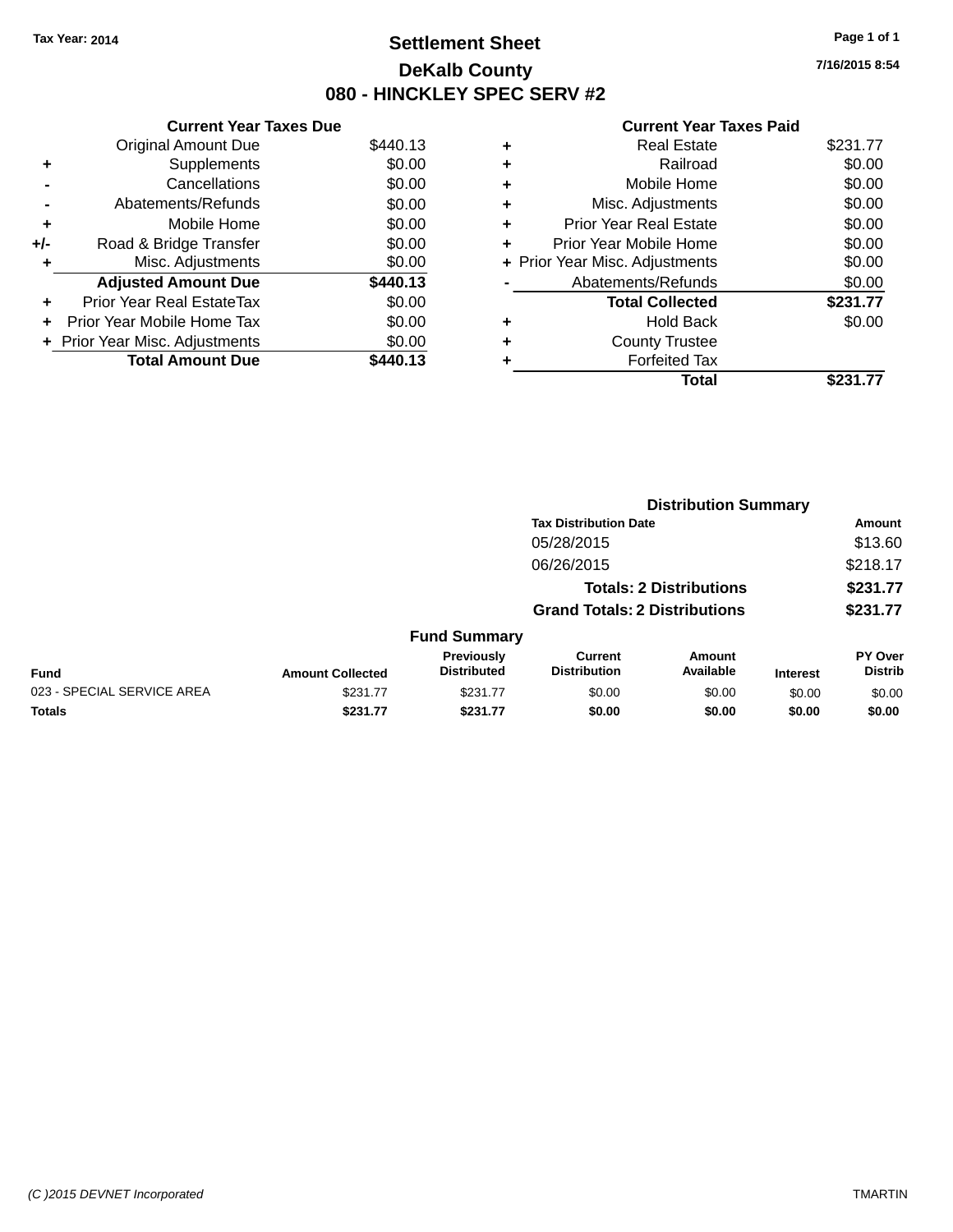# **Settlement Sheet Tax Year: 2014 Page 1 of 1 DeKalb County 083 - TOWN OF CORTLAND SBA #1**

**7/16/2015 8:54**

|       | <b>Current Year Taxes Due</b>  |        |   | <b>Current Yea</b>           |
|-------|--------------------------------|--------|---|------------------------------|
|       | Original Amount Due            | \$0.00 | ÷ | <b>Real Esta</b>             |
|       | Supplements                    | \$0.00 | ÷ | Railroa                      |
|       | Cancellations                  | \$0.00 | ÷ | Mobile Hom                   |
|       | Abatements/Refunds             | \$0.00 | ÷ | Misc. Adjustmen              |
| ٠     | Mobile Home                    | \$0.00 | ÷ | <b>Prior Year Real Estat</b> |
| $+/-$ | Road & Bridge Transfer         | \$0.00 |   | Prior Year Mobile Hom        |
|       | Misc. Adjustments              | \$0.00 |   | + Prior Year Misc. Adjustmen |
|       | <b>Adjusted Amount Due</b>     | \$0.00 |   | Abatements/Refund            |
|       | Prior Year Real EstateTax      | \$0.00 |   | <b>Total Collecte</b>        |
|       | Prior Year Mobile Home Tax     | \$0.00 | ÷ | Hold Bad                     |
|       | + Prior Year Misc. Adjustments | \$0.00 | ÷ | <b>County Truste</b>         |
|       | <b>Total Amount Due</b>        | \$0.00 |   | <b>Forfeited Ta</b>          |
|       |                                |        |   | Tot                          |

#### **Current Year Taxes Paid**

|   | Total                          |        |
|---|--------------------------------|--------|
|   | <b>Forfeited Tax</b>           |        |
| ٠ | <b>County Trustee</b>          |        |
| ٠ | <b>Hold Back</b>               | \$0.00 |
|   | <b>Total Collected</b>         | \$0.00 |
|   | Abatements/Refunds             | \$0.00 |
|   | + Prior Year Misc. Adjustments | \$0.00 |
|   | Prior Year Mobile Home         | \$0.00 |
|   | <b>Prior Year Real Estate</b>  | \$0.00 |
| ٠ | Misc. Adjustments              | \$0.00 |
| ٠ | Mobile Home                    | \$0.00 |
| ٠ | Railroad                       | \$0.00 |
| ٠ | <b>Real Estate</b>             | \$0.00 |

|                          |                         | <b>Fund Summary</b>                     |                                |                     |                 |                                  |
|--------------------------|-------------------------|-----------------------------------------|--------------------------------|---------------------|-----------------|----------------------------------|
| <b>Fund</b>              | <b>Amount Collected</b> | <b>Previously</b><br><b>Distributed</b> | Current<br><b>Distribution</b> | Amount<br>Available | <b>Interest</b> | <b>PY Over</b><br><b>Distrib</b> |
| 003 - BONDS AND INTEREST | \$0.00                  | \$0.00                                  | \$0.00                         | \$0.00              | \$0.00          | \$0.00                           |
| <b>Totals</b>            | \$0.00                  | \$0.00                                  | \$0.00                         | \$0.00              | \$0.00          | \$0.00                           |
|                          |                         | All <i>all and a gold</i> Post and H    |                                |                     |                 |                                  |

#### **Abatement Detail**

**Year** Source **Account Type A** Amount Adjustment Description

2014 RE - Real Estate RE Abatement \$0.00 PTAB INTEREST REFUND 09-20-255-020 by TBA

**Totals 1 entries** \$0.00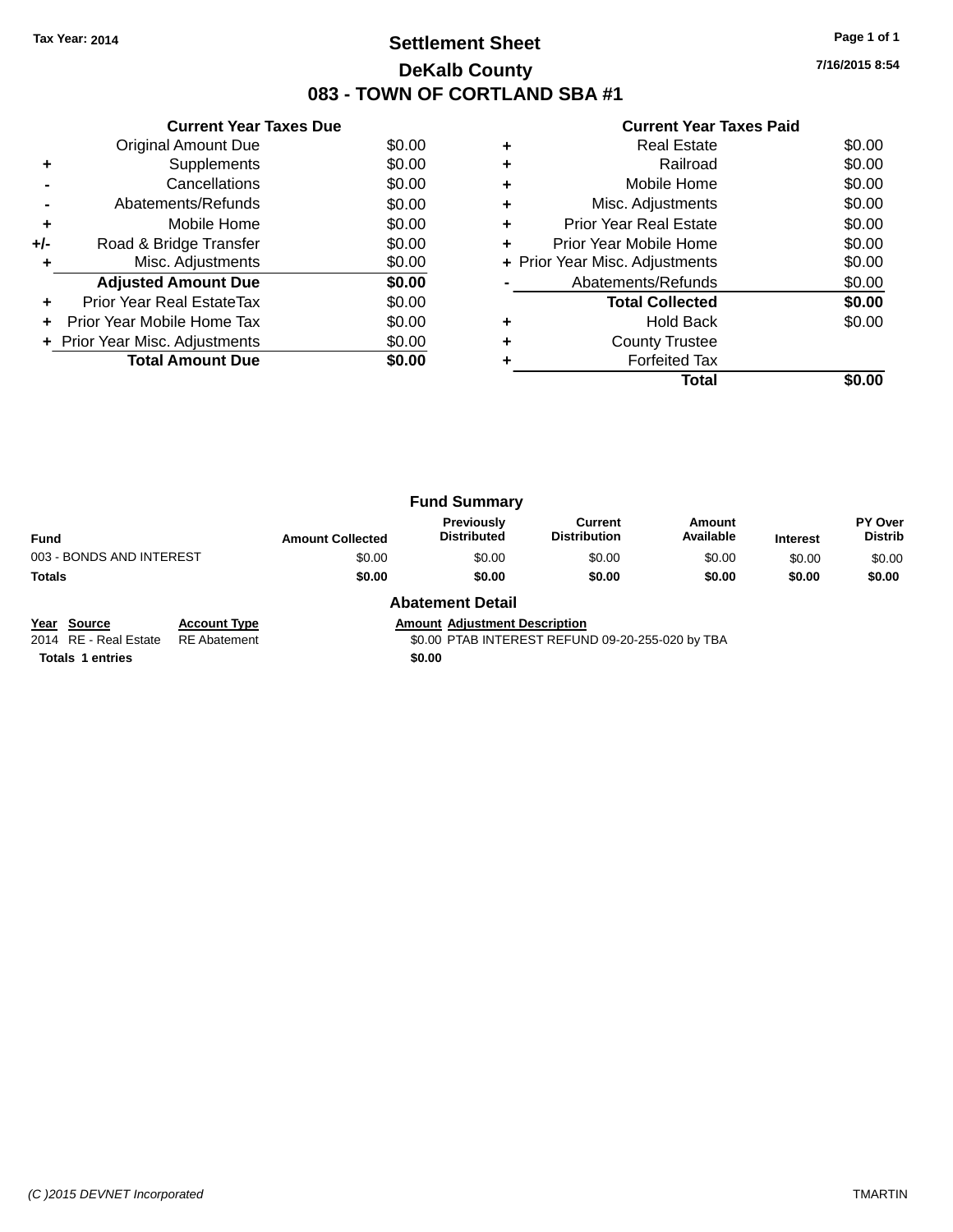# **Settlement Sheet Tax Year: 2014 Page 1 of 1 DeKalb County 085 - BURLINGTON FIRE**

| <b>Current Year Taxes Due</b>  |             |
|--------------------------------|-------------|
| <b>Original Amount Due</b>     | \$10,311.72 |
| Supplements                    | \$0.00      |
| Cancellations                  | \$0.00      |
| Abatements/Refunds             | \$0.00      |
| Mobile Home                    | \$0.00      |
| Road & Bridge Transfer         | \$0.00      |
| Misc. Adjustments              | \$0.00      |
| <b>Adjusted Amount Due</b>     | \$10,311.72 |
| Prior Year Real EstateTax      | \$0.00      |
| Prior Year Mobile Home Tax     | \$0.00      |
| + Prior Year Misc. Adjustments | \$0.00      |
| <b>Total Amount Due</b>        | \$10,311.72 |
|                                |             |

# **Current Year Taxes Paid**

| ٠ | <b>Real Estate</b>             | \$5,380.97 |
|---|--------------------------------|------------|
| ٠ | Railroad                       | \$602.08   |
| ٠ | Mobile Home                    | \$0.00     |
| ٠ | Misc. Adjustments              | \$0.00     |
| ٠ | <b>Prior Year Real Estate</b>  | \$0.00     |
| ٠ | Prior Year Mobile Home         | \$0.00     |
|   | + Prior Year Misc. Adjustments | \$0.00     |
|   | Abatements/Refunds             | \$0.00     |
|   | <b>Total Collected</b>         | \$5,983.05 |
| ٠ | <b>Hold Back</b>               | \$0.00     |
| ٠ | <b>County Trustee</b>          |            |
| ٠ | <b>Forfeited Tax</b>           |            |
|   | Total                          | \$5,983.05 |
|   |                                |            |

**7/16/2015 8:54**

|                         |                                         | <b>Distribution Summary</b>           |                                                                        |                 |                                  |  |  |  |
|-------------------------|-----------------------------------------|---------------------------------------|------------------------------------------------------------------------|-----------------|----------------------------------|--|--|--|
|                         |                                         | <b>Tax Distribution Date</b>          |                                                                        |                 | Amount                           |  |  |  |
|                         |                                         | 05/28/2015                            | <b>Totals: 2 Distributions</b><br><b>Grand Totals: 2 Distributions</b> |                 |                                  |  |  |  |
|                         |                                         | 06/26/2015                            |                                                                        |                 |                                  |  |  |  |
|                         |                                         |                                       |                                                                        |                 |                                  |  |  |  |
|                         |                                         |                                       |                                                                        |                 |                                  |  |  |  |
|                         | <b>Fund Summary</b>                     |                                       |                                                                        |                 |                                  |  |  |  |
| <b>Amount Collected</b> | <b>Previously</b><br><b>Distributed</b> | <b>Current</b><br><b>Distribution</b> | Amount<br>Available                                                    | <b>Interest</b> | <b>PY Over</b><br><b>Distrib</b> |  |  |  |
| \$2,869.23              | \$2,869.23                              | \$0.00                                | \$0.00                                                                 | \$0.00          | \$0.00                           |  |  |  |

| <b>Fund</b>           | <b>Amount Collected</b> | <b>Distributed</b> | Distribution | Available | <b>Interest</b> | <b>Distrib</b> |
|-----------------------|-------------------------|--------------------|--------------|-----------|-----------------|----------------|
| 001 - CORPORATE       | \$2,869.23              | \$2,869.23         | \$0.00       | \$0.00    | \$0.00          | \$0.00         |
| 047 - SOCIAL SECURITY | \$173.23                | \$173.23           | \$0.00       | \$0.00    | \$0.00          | \$0.00         |
| 064 - AMBULANCE       | \$2,869.22              | \$2,869.22         | \$0.00       | \$0.00    | \$0.00          | \$0.00         |
| 143 - MEDICARE        | \$71.37                 | \$71.37            | \$0.00       | \$0.00    | \$0.00          | \$0.00         |
| <b>Totals</b>         | \$5,983,05              | \$5,983,05         | \$0.00       | \$0.00    | \$0.00          | \$0.00         |
|                       |                         |                    |              |           |                 |                |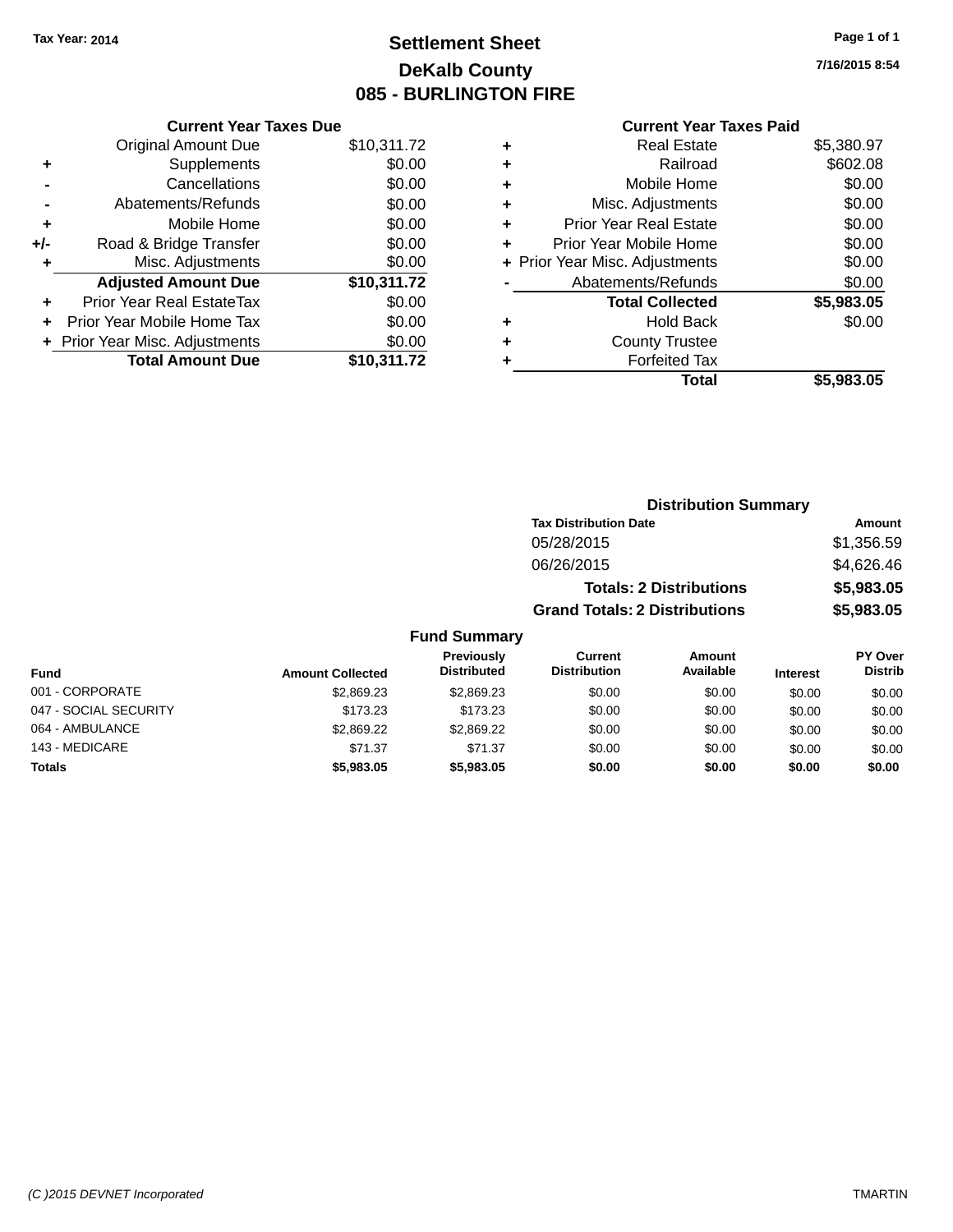# **Settlement Sheet Tax Year: 2014 Page 1 of 1 DeKalb County 086 - CORTLAND FIRE**

**7/16/2015 8:54**

## **Current Year Taxes Paid**

|   | <b>Current Year Taxes Due</b> |                                |     |  |  |  |
|---|-------------------------------|--------------------------------|-----|--|--|--|
|   | \$470,048.32                  | <b>Original Amount Due</b>     |     |  |  |  |
| ٠ | \$2,770.32                    | Supplements                    |     |  |  |  |
| ٠ | \$3,196.77                    | Cancellations                  |     |  |  |  |
| ٠ | \$3.70                        | Abatements/Refunds             |     |  |  |  |
|   | \$0.00                        | Mobile Home                    |     |  |  |  |
| ٠ | \$0.00                        | Road & Bridge Transfer         | +/- |  |  |  |
|   | \$0.00                        | Misc. Adjustments              | ٠   |  |  |  |
|   | \$469,618.17                  | <b>Adjusted Amount Due</b>     |     |  |  |  |
|   | \$632.56                      | Prior Year Real EstateTax      |     |  |  |  |
|   | \$0.00                        | Prior Year Mobile Home Tax     |     |  |  |  |
|   | \$96.81                       | + Prior Year Misc. Adjustments |     |  |  |  |
|   | \$470,347.54                  | <b>Total Amount Due</b>        |     |  |  |  |
|   |                               |                                |     |  |  |  |

**Totals \$96.81 2 entries**

|   | <b>Real Estate</b>             | \$245,269.49 |
|---|--------------------------------|--------------|
| ٠ | Railroad                       | \$1,974.78   |
| ٠ | Mobile Home                    | \$0.00       |
| ٠ | Misc. Adjustments              | \$0.00       |
| ٠ | <b>Prior Year Real Estate</b>  | \$632.56     |
|   | Prior Year Mobile Home         | \$0.00       |
|   | + Prior Year Misc. Adjustments | \$96.81      |
|   | Abatements/Refunds             | \$3.70       |
|   | <b>Total Collected</b>         | \$247,969.94 |
| ٠ | Hold Back                      | \$0.00       |
| ٠ | <b>County Trustee</b>          |              |
|   | <b>Forfeited Tax</b>           |              |
|   | Total                          | \$247,969.94 |
|   |                                |              |

|               |                                      |                                                  |                                        | <b>Distribution Summary</b>                                            |                     |                              |                                  |  |
|---------------|--------------------------------------|--------------------------------------------------|----------------------------------------|------------------------------------------------------------------------|---------------------|------------------------------|----------------------------------|--|
|               |                                      |                                                  |                                        | <b>Tax Distribution Date</b>                                           |                     |                              | Amount                           |  |
|               |                                      |                                                  |                                        | 05/28/2015                                                             |                     | \$31,522.17                  |                                  |  |
|               |                                      |                                                  |                                        | 06/26/2015                                                             |                     | \$213,456.68<br>\$2,991.09   |                                  |  |
|               |                                      |                                                  |                                        | 07/24/2015                                                             |                     |                              |                                  |  |
|               |                                      |                                                  |                                        | <b>Totals: 3 Distributions</b><br><b>Grand Totals: 3 Distributions</b> |                     | \$247,969.94<br>\$247,969.94 |                                  |  |
|               |                                      |                                                  |                                        |                                                                        |                     |                              |                                  |  |
|               |                                      |                                                  | <b>Fund Summary</b>                    |                                                                        |                     |                              |                                  |  |
| <b>Fund</b>   |                                      | <b>Amount Collected</b>                          | Previously<br><b>Distributed</b>       | Current<br><b>Distribution</b>                                         | Amount<br>Available | <b>Interest</b>              | <b>PY Over</b><br><b>Distrib</b> |  |
|               | 001 - CORPORATE                      | \$119,456.55                                     | \$118,015.63                           | \$1,440.92                                                             | \$0.00              | \$0.00                       | \$0.00                           |  |
|               | 064 - AMBULANCE                      | \$128,513.39                                     | \$126,963.22                           | \$1,550.17                                                             | \$0.00              | \$0.00                       | \$0.00                           |  |
| <b>Totals</b> |                                      | \$247,969.94                                     | \$244,978.85                           | \$2,991.09                                                             | \$0.00              | \$0.00                       | \$0.00                           |  |
|               |                                      |                                                  | <b>Miscellaneous Adjustment Detail</b> |                                                                        |                     |                              |                                  |  |
|               | Year Source<br>2013 RE - Real Estate | <b>Account Type</b><br><b>Back Tax Collected</b> | <b>Amount Adjustment Description</b>   | \$50.10 STALEY REDEMPTION 09-29-251-051 by TBA                         |                     |                              |                                  |  |
|               | 2013 RE - Real Estate                | <b>Back Tax Collected</b>                        |                                        | \$46.71 STALEY REDEMPTION 09-29-251-050 by TBA                         |                     |                              |                                  |  |

#### **Abatement Detail**

**Year Source Account Type Account Type Amount Adjustment Description**<br>2014 RE - Real Estate RE Abatement **Account 1991** \$3.70 PTAB INTEREST REFUN \$3.70 PTAB INTEREST REFUND 09-20-255-020 by TBA Totals 1 entries \$3.70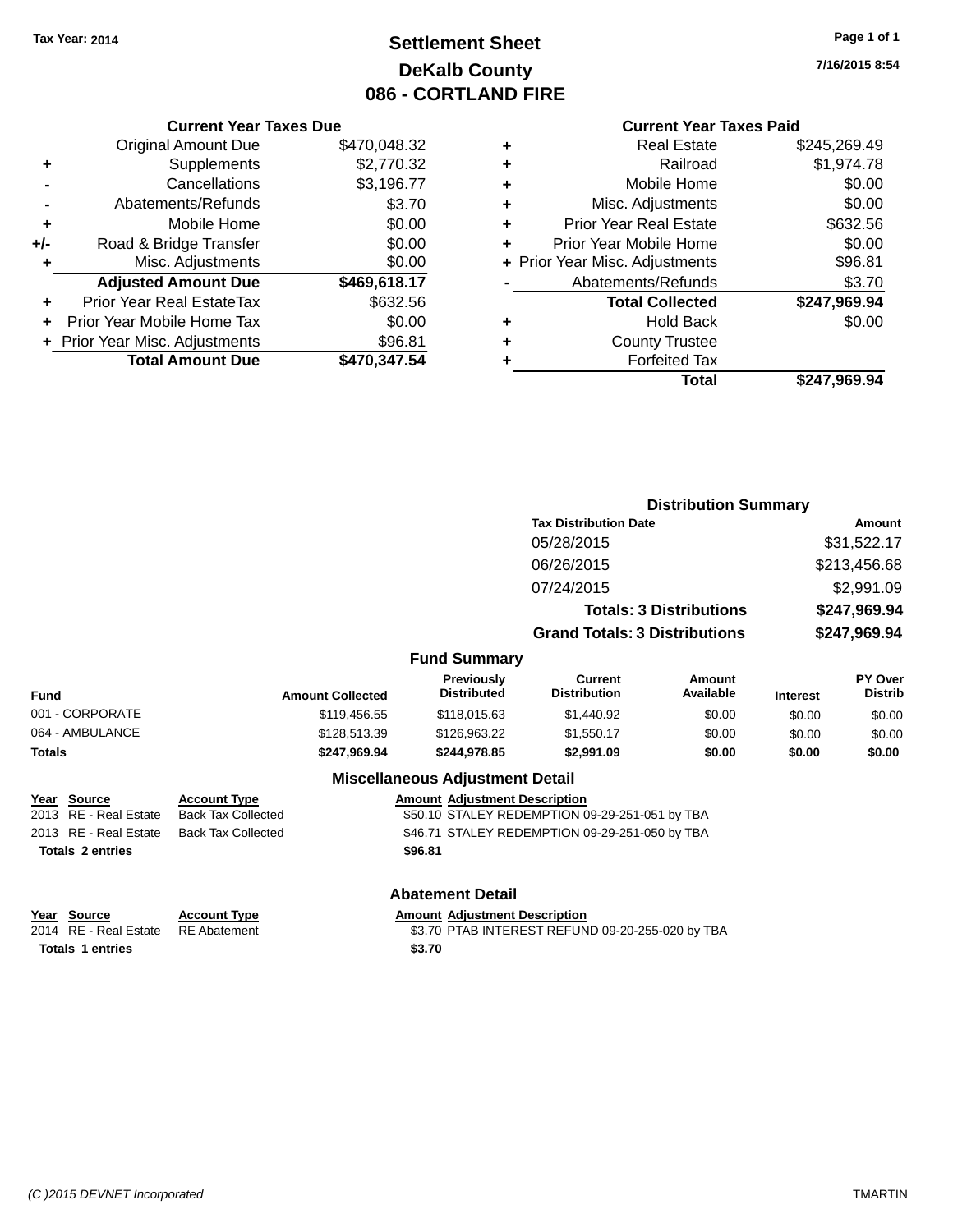# **Settlement Sheet Tax Year: 2014 Page 1 of 1 DeKalb County 087 - DE KALB FIRE**

**7/16/2015 8:54**

|     | <b>Current Year Taxes Due</b>  |              |  |  |  |  |
|-----|--------------------------------|--------------|--|--|--|--|
|     | Original Amount Due            | \$132,981.49 |  |  |  |  |
| ٠   | Supplements                    | \$314.00     |  |  |  |  |
|     | Cancellations                  | \$342.55     |  |  |  |  |
|     | Abatements/Refunds             | \$0.00       |  |  |  |  |
| ٠   | Mobile Home                    | \$0.00       |  |  |  |  |
| +/- | Road & Bridge Transfer         | \$0.00       |  |  |  |  |
| ٠   | Misc. Adjustments              | \$0.00       |  |  |  |  |
|     | <b>Adjusted Amount Due</b>     | \$132,952.94 |  |  |  |  |
| ÷   | Prior Year Real EstateTax      | \$0.00       |  |  |  |  |
|     | Prior Year Mobile Home Tax     | \$0.00       |  |  |  |  |
|     | + Prior Year Misc. Adjustments | \$0.00       |  |  |  |  |
|     | <b>Total Amount Due</b>        | \$132,952.94 |  |  |  |  |
|     |                                |              |  |  |  |  |

## **Current Year Taxes Paid +** Real Estate \$72,551.50 **+** Railroad \$1,758.65 **+** Mobile Home \$0.00 **+** Misc. Adjustments \$0.00 **+** Prior Year Real Estate \$0.00 **+** Prior Year Mobile Home \$0.00<br> **+** Prior Year Misc. Adjustments \$0.00 **+ Prior Year Misc. Adjustments**

| $\blacksquare$ | Abatements/Refunds     | \$0.00      |
|----------------|------------------------|-------------|
|                | <b>Total Collected</b> | \$74,310.15 |
| ٠              | <b>Hold Back</b>       | \$0.00      |
| ٠              | <b>County Trustee</b>  |             |
| ٠              | <b>Forfeited Tax</b>   |             |
|                | Total                  | \$74,310.15 |

|                 |                         |                                  | <b>Distribution Summary</b>           |                                |                 |                                  |
|-----------------|-------------------------|----------------------------------|---------------------------------------|--------------------------------|-----------------|----------------------------------|
|                 |                         |                                  | <b>Tax Distribution Date</b>          |                                |                 | Amount                           |
|                 |                         |                                  | 05/28/2015                            |                                |                 | \$11,988.14                      |
|                 |                         |                                  | 06/26/2015                            |                                |                 | \$61,281.02                      |
|                 |                         |                                  | 07/24/2015                            |                                |                 | \$1,040.99                       |
|                 |                         |                                  |                                       | <b>Totals: 3 Distributions</b> |                 | \$74,310.15                      |
|                 |                         |                                  | <b>Grand Totals: 3 Distributions</b>  |                                |                 | \$74,310.15                      |
|                 |                         | <b>Fund Summary</b>              |                                       |                                |                 |                                  |
| <b>Fund</b>     | <b>Amount Collected</b> | Previously<br><b>Distributed</b> | <b>Current</b><br><b>Distribution</b> | <b>Amount</b><br>Available     | <b>Interest</b> | <b>PY Over</b><br><b>Distrib</b> |
| 001 - CORPORATE | \$74.310.15             | \$73.269.16                      | \$1,040.99                            | \$0.00                         | \$0.00          | \$0.00                           |
| <b>Totals</b>   | \$74,310.15             | \$73,269.16                      | \$1,040.99                            | \$0.00                         | \$0.00          | \$0.00                           |

#### *(C )2015 DEVNET Incorporated* TMARTIN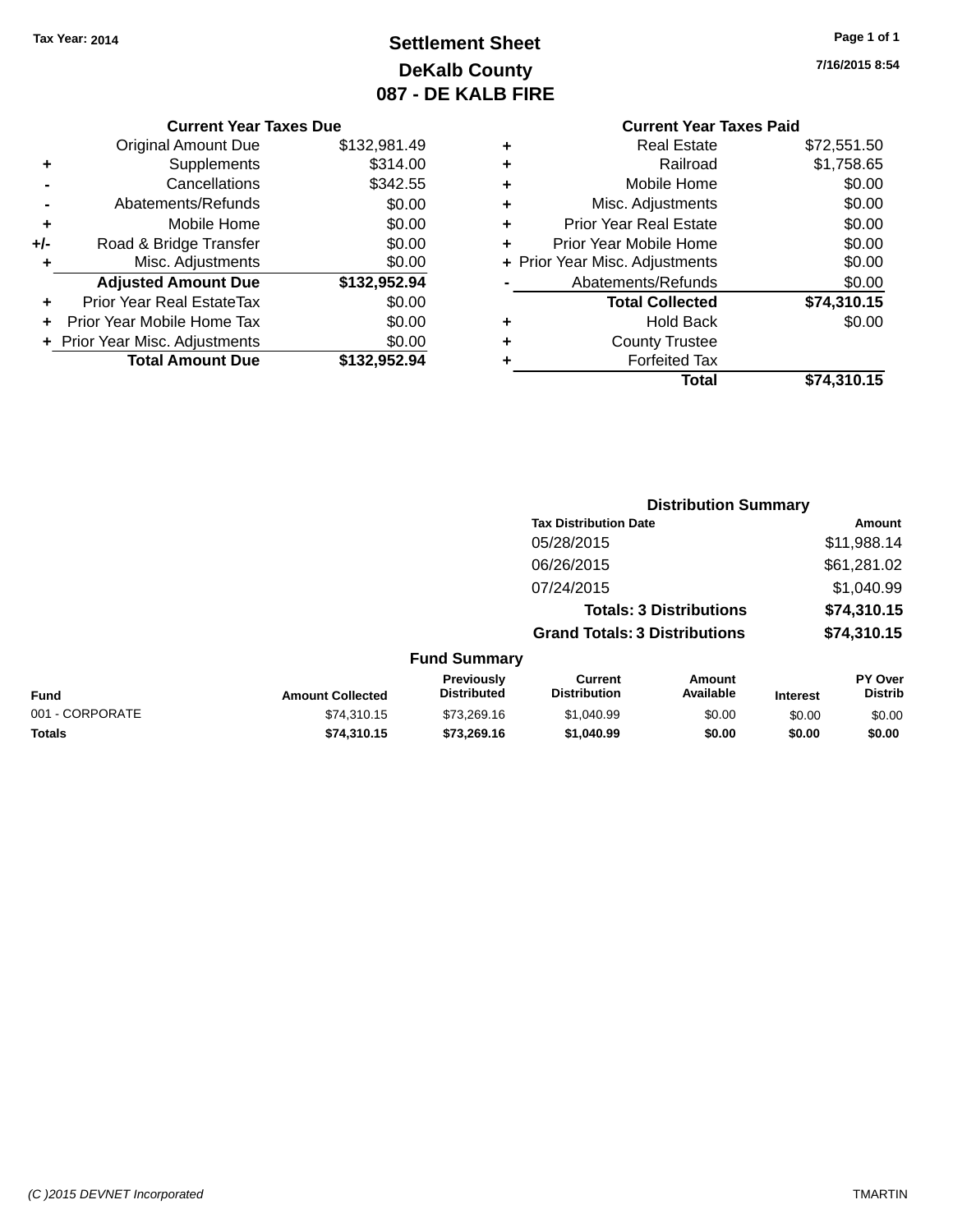# **Settlement Sheet Tax Year: 2014 Page 1 of 1 DeKalb County 088 - EARLVILLE FIRE**

**7/16/2015 8:54**

## **Current Year Taxes Paid +** Real Estate \$1,673.88 **+** Railroad \$124.61 **+** Mobile Home \$0.00 **+** Misc. Adjustments \$0.00 **+** Prior Year Real Estate \$0.00 **+** Prior Year Mobile Home \$0.00 **+ Prior Year Misc. Adjustments**  $$0.00$ **-** Abatements/Refunds \$0.00 **Total Collected \$1,798.49 +** Hold Back \$0.00 **+** County Trustee **+** Forfeited Tax **Total \$1,798.49**

**Distribution Summary**

| <b>Current Year Taxes Due</b>  |            |
|--------------------------------|------------|
| <b>Original Amount Due</b>     | \$3,091.37 |
| Supplements                    | \$0.00     |
| Cancellations                  | \$0.00     |
| Abatements/Refunds             | \$0.00     |
| Mobile Home                    | \$0.00     |
| Road & Bridge Transfer         | \$0.00     |
| Misc. Adjustments              | \$0.00     |
| <b>Adjusted Amount Due</b>     | \$3,091.37 |
| Prior Year Real EstateTax      | \$0.00     |
| Prior Year Mobile Home Tax     | \$0.00     |
| + Prior Year Misc. Adjustments | \$0.00     |
| <b>Total Amount Due</b>        | \$3.091.37 |
|                                |            |

|                         |                                  |                                       |                     |                                                                                                        | Amount                    |
|-------------------------|----------------------------------|---------------------------------------|---------------------|--------------------------------------------------------------------------------------------------------|---------------------------|
|                         |                                  | 05/28/2015                            |                     |                                                                                                        | \$503.00                  |
|                         |                                  | 06/26/2015                            |                     |                                                                                                        | \$1,295.49                |
|                         |                                  |                                       |                     |                                                                                                        | \$1,798.49                |
|                         |                                  |                                       |                     |                                                                                                        | \$1,798.49                |
|                         |                                  |                                       |                     |                                                                                                        |                           |
| <b>Amount Collected</b> | Previously<br><b>Distributed</b> | <b>Current</b><br><b>Distribution</b> | Amount<br>Available | <b>Interest</b>                                                                                        | PY Over<br><b>Distrib</b> |
| \$831.08                | \$831.08                         | \$0.00                                | \$0.00              | \$0.00                                                                                                 | \$0.00                    |
| \$967.41                | \$967.41                         | \$0.00                                | \$0.00              | \$0.00                                                                                                 | \$0.00                    |
| \$1,798.49              | \$1,798.49                       | \$0.00                                | \$0.00              | \$0.00                                                                                                 | \$0.00                    |
|                         |                                  |                                       | <b>Fund Summary</b> | <b>Tax Distribution Date</b><br><b>Totals: 2 Distributions</b><br><b>Grand Totals: 2 Distributions</b> |                           |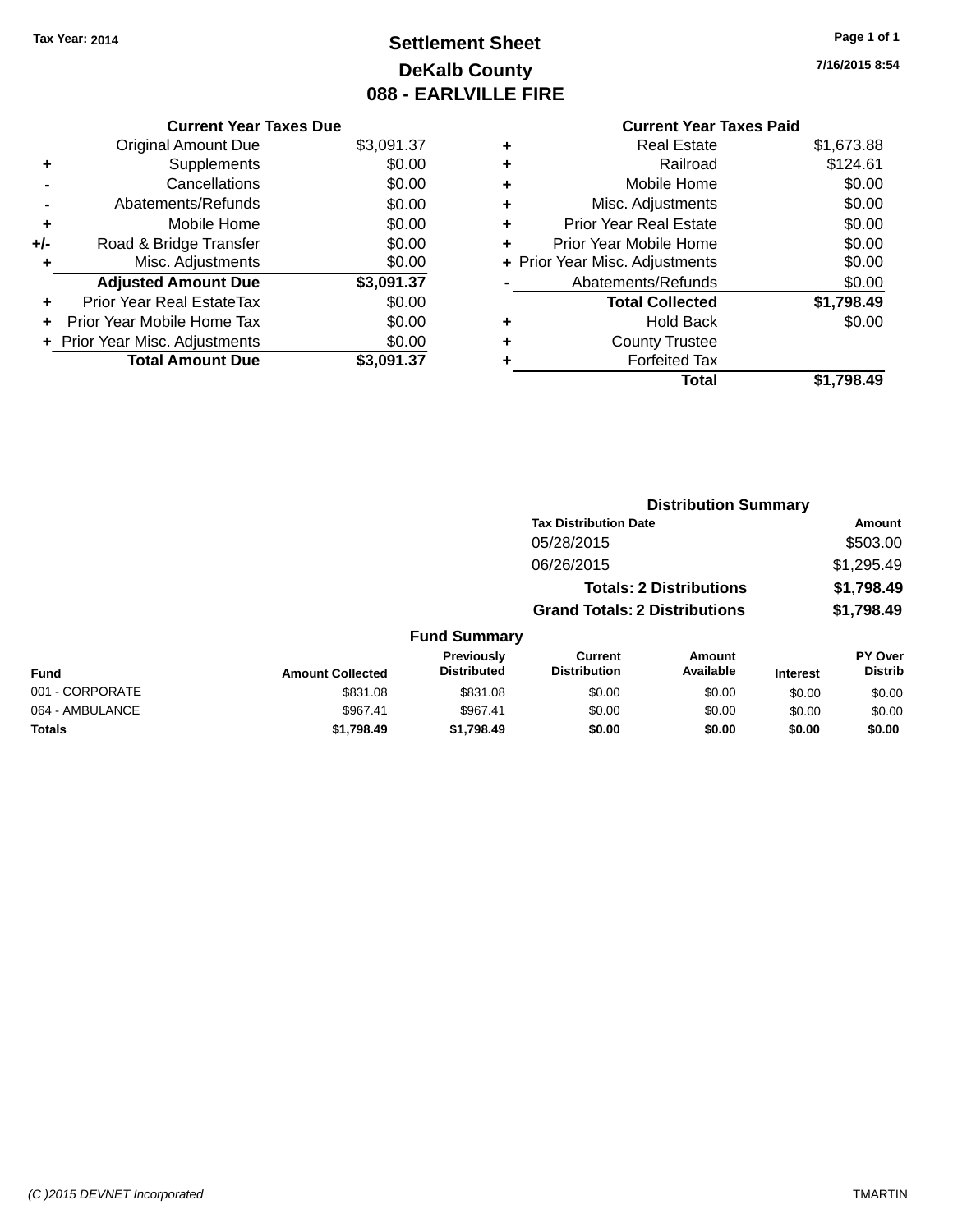# **Settlement Sheet Tax Year: 2014 Page 1 of 1 DeKalb County 089 - GENOA-KINGSTON FIRE**

**7/16/2015 8:54**

#### **Current Year Taxes Paid**

|     | <b>Current Year Taxes Due</b>  |              |   |  |  |  |
|-----|--------------------------------|--------------|---|--|--|--|
|     | <b>Original Amount Due</b>     | \$938,005.36 | ٠ |  |  |  |
| ٠   | Supplements                    | \$5,519.99   | ٠ |  |  |  |
|     | Cancellations                  | \$7,383.05   | ٠ |  |  |  |
|     | Abatements/Refunds             | \$4.60       | ٠ |  |  |  |
|     | Mobile Home                    | \$0.00       | ٠ |  |  |  |
| +/- | Road & Bridge Transfer         | \$0.00       | ٠ |  |  |  |
|     | Misc. Adjustments              | \$31.83      | ٠ |  |  |  |
|     | <b>Adjusted Amount Due</b>     | \$936,169.53 |   |  |  |  |
| ÷   | Prior Year Real EstateTax      | \$369.68     |   |  |  |  |
|     | Prior Year Mobile Home Tax     | \$0.00       | ٠ |  |  |  |
|     | + Prior Year Misc. Adjustments | \$109.66     | ÷ |  |  |  |
|     | <b>Total Amount Due</b>        | \$936,648.87 |   |  |  |  |
|     |                                |              |   |  |  |  |

|   | <b>Real Estate</b>             | \$502,411.23 |
|---|--------------------------------|--------------|
| ٠ | Railroad                       | \$7,514.24   |
| ٠ | Mobile Home                    | \$0.00       |
| ٠ | Misc. Adjustments              | \$31.83      |
| ٠ | <b>Prior Year Real Estate</b>  | \$369.68     |
| ÷ | Prior Year Mobile Home         | \$0.00       |
|   | + Prior Year Misc. Adjustments | \$109.66     |
|   | Abatements/Refunds             | \$4.60       |
|   | <b>Total Collected</b>         | \$510,432.04 |
| ٠ | <b>Hold Back</b>               | \$0.00       |
| ٠ | <b>County Trustee</b>          |              |
| ٠ | <b>Forfeited Tax</b>           |              |
|   | Total                          | \$510,432.04 |
|   |                                |              |

|                                               |                         |                                  | <b>Distribution Summary</b>           |                                |                 |                           |
|-----------------------------------------------|-------------------------|----------------------------------|---------------------------------------|--------------------------------|-----------------|---------------------------|
|                                               |                         |                                  | <b>Tax Distribution Date</b>          |                                | <b>Amount</b>   |                           |
|                                               |                         |                                  | 05/28/2015                            |                                |                 | \$84,096.31               |
|                                               |                         |                                  | 06/26/2015                            |                                |                 | \$416,414.82              |
|                                               |                         |                                  | 07/24/2015                            |                                |                 | \$9,920.91                |
|                                               |                         |                                  |                                       | <b>Totals: 3 Distributions</b> |                 | \$510,432.04              |
|                                               |                         |                                  | <b>Grand Totals: 3 Distributions</b>  |                                |                 | \$510,432.04              |
|                                               |                         | <b>Fund Summary</b>              |                                       |                                |                 |                           |
| <b>Fund</b>                                   | <b>Amount Collected</b> | Previously<br><b>Distributed</b> | <b>Current</b><br><b>Distribution</b> | <b>Amount</b><br>Available     | <b>Interest</b> | PY Over<br><b>Distrib</b> |
| 001 - CORPORATE                               | \$133,968.47            | \$131,364.63                     | \$2,603.84                            | \$0.00                         | \$0.00          | \$0.00                    |
| 035 - TORT JUDGEMENTS/LIABILITY<br><b>INS</b> | \$105,306.74            | \$103.259.96                     | \$2,046.78                            | \$0.00                         | \$0.00          | \$0.00                    |
| 064 - AMBULANCE                               | \$271,156.83            | \$265,886.54                     | \$5,270.29                            | \$0.00                         | \$0.00          | \$0.00                    |
| <b>Totals</b>                                 | \$510,432.04            | \$500,511.13                     | \$9,920.91                            | \$0.00                         | \$0.00          | \$0.00                    |

## **Miscellaneous Adjustment Detail**

|                         | Year Source           | <b>Account Type</b>       | <b>Amount Adjustment Description</b>                     |
|-------------------------|-----------------------|---------------------------|----------------------------------------------------------|
|                         | 2013 RE - Real Estate | <b>Back Tax Collected</b> | \$50.91 MARSH REDEMPTION 03-31-231-008 by TBA            |
|                         | 2013 RE - Real Estate | Back Tax Collected        | \$58.75 ABCXYZ LIVING TR REDEMPTION 03-31-235-006 by TBA |
|                         | 2014 RE - Real Estate | Back Tax Collected        | \$31.83 AMCORE BANK REDEMPTION 02-24-476-009 by TBA      |
| <b>Totals 3 entries</b> |                       |                           | \$141.49                                                 |
|                         |                       |                           |                                                          |

#### **Abatement Detail**

| <u>Year Source</u>      | <b>Account Type</b> |        | <b>Amount Adjustment Description</b>             |
|-------------------------|---------------------|--------|--------------------------------------------------|
| 2014 RE - Real Estate   | RE Abatement        |        | \$4.60 PTAB INTEREST REFUND 03-19-461-008 by TBA |
| <b>Totals 1 entries</b> |                     | \$4.60 |                                                  |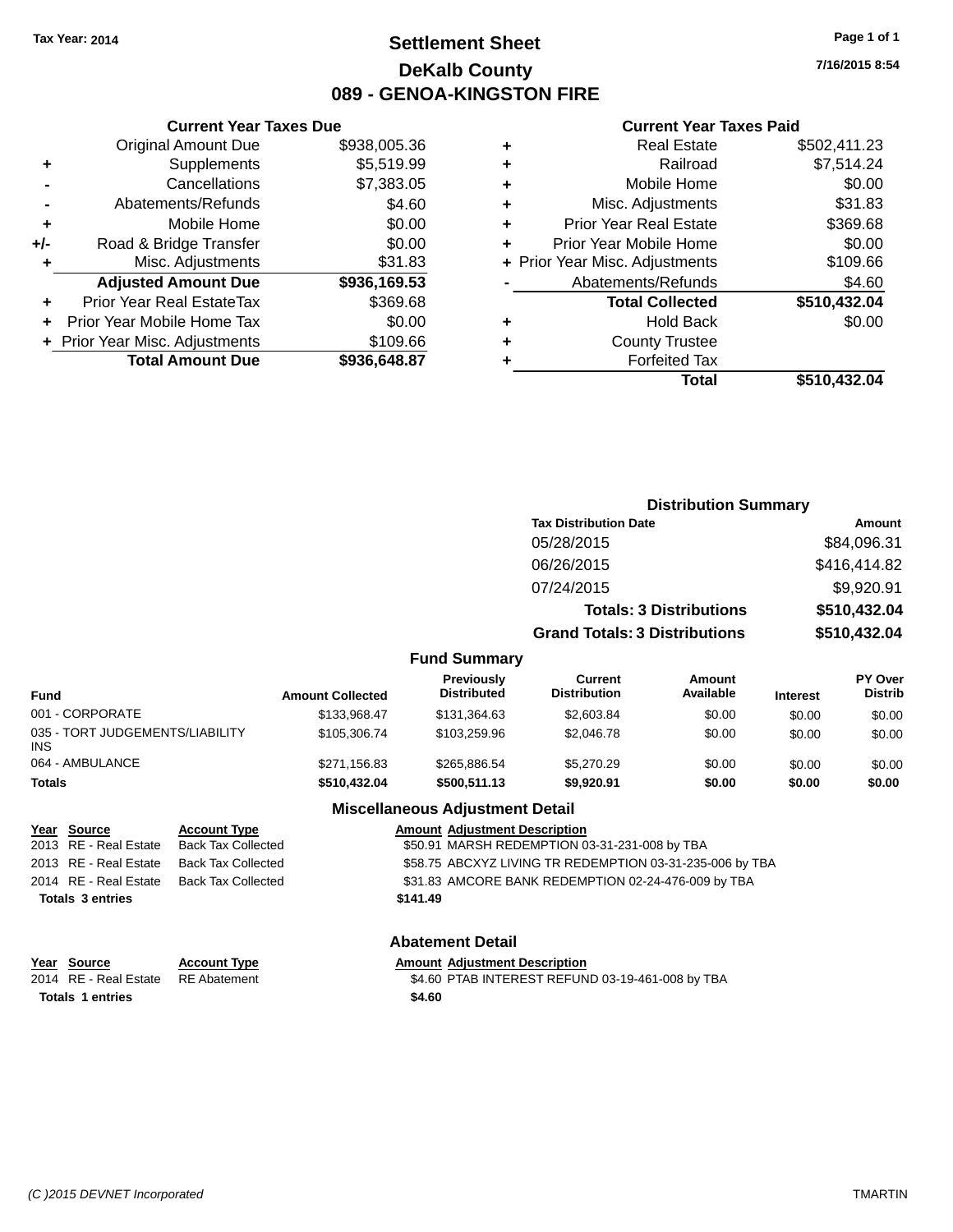# **Settlement Sheet Tax Year: 2014 Page 1 of 1 DeKalb County 090 - HAMPSHIRE FIRE**

**7/16/2015 8:54**

# **Current Year Taxes Paid**

|       | <b>Current Year Taxes Due</b>  |             |  |  |  |  |
|-------|--------------------------------|-------------|--|--|--|--|
|       | <b>Original Amount Due</b>     | \$27,271.98 |  |  |  |  |
| ٠     | Supplements                    | \$0.00      |  |  |  |  |
|       | Cancellations                  | \$0.00      |  |  |  |  |
|       | Abatements/Refunds             | \$0.00      |  |  |  |  |
| ٠     | Mobile Home                    | \$0.00      |  |  |  |  |
| $+/-$ | Road & Bridge Transfer         | \$0.00      |  |  |  |  |
| ٠     | \$0.00<br>Misc. Adjustments    |             |  |  |  |  |
|       | <b>Adjusted Amount Due</b>     | \$27,271.98 |  |  |  |  |
| ٠     | Prior Year Real EstateTax      | \$0.00      |  |  |  |  |
|       | Prior Year Mobile Home Tax     | \$0.00      |  |  |  |  |
|       | + Prior Year Misc. Adjustments | \$0.00      |  |  |  |  |
|       | <b>Total Amount Due</b>        | \$27.271.98 |  |  |  |  |
|       |                                |             |  |  |  |  |

|   | <b>Real Estate</b>             | \$16,206.30 |
|---|--------------------------------|-------------|
| ٠ | Railroad                       | \$288.19    |
| ٠ | Mobile Home                    | \$0.00      |
| ٠ | Misc. Adjustments              | \$0.00      |
| ٠ | <b>Prior Year Real Estate</b>  | \$0.00      |
| ÷ | Prior Year Mobile Home         | \$0.00      |
|   | + Prior Year Misc. Adjustments | \$0.00      |
|   | Abatements/Refunds             | \$0.00      |
|   | <b>Total Collected</b>         | \$16,494.49 |
| ٠ | <b>Hold Back</b>               | \$0.00      |
| ٠ | <b>County Trustee</b>          |             |
| ٠ | <b>Forfeited Tax</b>           |             |
|   | Total                          | \$16,494.49 |
|   |                                |             |

|                   |                                      | <b>Distribution Summary</b>    |                |
|-------------------|--------------------------------------|--------------------------------|----------------|
|                   | <b>Tax Distribution Date</b>         |                                | Amount         |
|                   | 05/28/2015                           |                                | \$5,212.94     |
|                   | 06/26/2015                           |                                | \$11,281.55    |
|                   |                                      | <b>Totals: 2 Distributions</b> | \$16,494.49    |
|                   | <b>Grand Totals: 2 Distributions</b> |                                | \$16,494.49    |
| Fund Summary      |                                      |                                |                |
| <b>Previously</b> | Current                              | Amount                         | <b>PY Over</b> |

| <b>Fund</b>                 | <b>Amount Collected</b> | <b>Previously</b><br><b>Distributed</b> | Current<br><b>Distribution</b> | Amount<br>Available | <b>Interest</b> | PY Over<br><b>Distrib</b> |
|-----------------------------|-------------------------|-----------------------------------------|--------------------------------|---------------------|-----------------|---------------------------|
| 001 - CORPORATE             | \$8,086,33              | \$8,086,33                              | \$0.00                         | \$0.00              | \$0.00          | \$0.00                    |
| 013 - FIREFIGHTER'S PENSION | \$321.85                | \$321.85                                | \$0.00                         | \$0.00              | \$0.00          | \$0.00                    |
| 064 - AMBULANCE             | \$8.086.31              | \$8.086.31                              | \$0.00                         | \$0.00              | \$0.00          | \$0.00                    |
| <b>Totals</b>               | \$16,494.49             | \$16,494.49                             | \$0.00                         | \$0.00              | \$0.00          | \$0.00                    |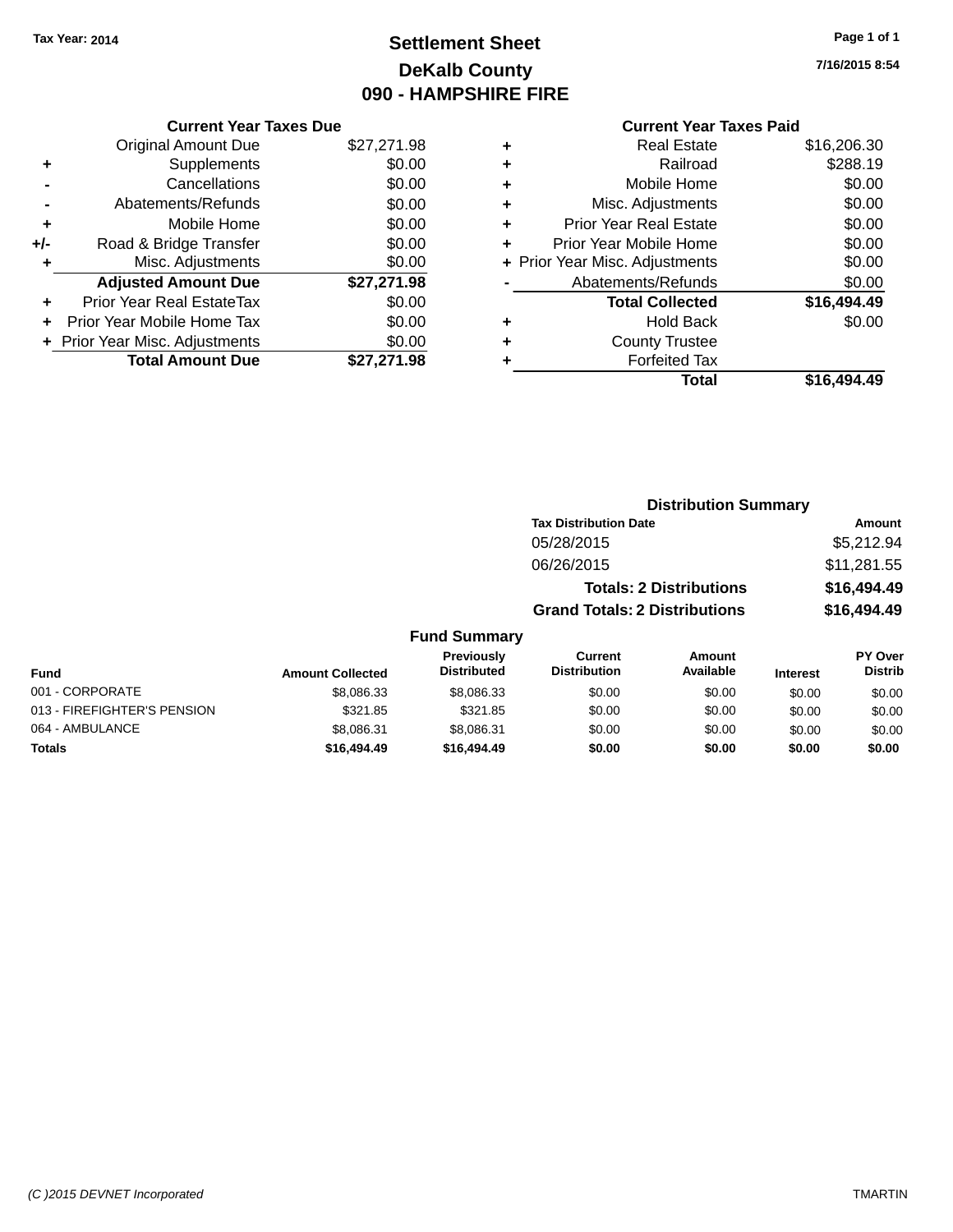# **Settlement Sheet Tax Year: 2014 Page 1 of 1 DeKalb County 091 - HINCKLEY FIRE**

**7/16/2015 8:54**

|     | <b>Current Year Taxes Due</b>  |              |
|-----|--------------------------------|--------------|
|     | <b>Original Amount Due</b>     | \$393,415.45 |
| ٠   | Supplements                    | \$1,062.49   |
|     | Cancellations                  | \$1,186.01   |
|     | Abatements/Refunds             | \$0.00       |
| ٠   | Mobile Home                    | \$0.00       |
| +/- | Road & Bridge Transfer         | \$0.00       |
| ٠   | Misc. Adjustments              | \$48.86      |
|     | <b>Adjusted Amount Due</b>     | \$393,340.79 |
|     | Prior Year Real EstateTax      | \$0.00       |
|     | Prior Year Mobile Home Tax     | \$0.00       |
|     | + Prior Year Misc. Adjustments | \$0.00       |
|     | <b>Total Amount Due</b>        | \$393,340.79 |

# **Current Year Taxes Paid +** Real Estate \$213,298.87

| \$0.00<br>\$48.86 |
|-------------------|
|                   |
|                   |
| \$0.00            |
| \$0.00            |
| \$0.00            |
| \$0.00            |
| \$215,637.61      |
| \$0.00            |
|                   |
|                   |
| \$215,637.61      |
|                   |

|                             |                         |                                        |                                       | <b>Distribution Summary</b>    |                 |                           |
|-----------------------------|-------------------------|----------------------------------------|---------------------------------------|--------------------------------|-----------------|---------------------------|
|                             |                         |                                        | <b>Tax Distribution Date</b>          |                                |                 | <b>Amount</b>             |
|                             |                         |                                        | 05/28/2015                            |                                |                 | \$41,922.62               |
|                             |                         |                                        | 06/26/2015                            |                                |                 | \$167,940.01              |
|                             |                         |                                        | 07/24/2015                            |                                |                 | \$5,774.98                |
|                             |                         |                                        |                                       | <b>Totals: 3 Distributions</b> |                 | \$215,637.61              |
|                             |                         |                                        | <b>Grand Totals: 3 Distributions</b>  |                                |                 | \$215,637.61              |
|                             |                         | <b>Fund Summary</b>                    |                                       |                                |                 |                           |
| Fund                        | <b>Amount Collected</b> | Previously<br><b>Distributed</b>       | <b>Current</b><br><b>Distribution</b> | Amount<br>Available            | <b>Interest</b> | PY Over<br><b>Distrib</b> |
| 001 - CORPORATE             | \$130,552.61            | \$127,056.29                           | \$3,496.32                            | \$0.00                         | \$0.00          | \$0.00                    |
| 013 - FIREFIGHTER'S PENSION | \$4,854.22              | \$4,724.22                             | \$130.00                              | \$0.00                         | \$0.00          | \$0.00                    |
| 064 - AMBULANCE             | \$80,230.78             | \$78,082.12                            | \$2,148.66                            | \$0.00                         | \$0.00          | \$0.00                    |
| Totals                      | \$215,637.61            | \$209,862.63                           | \$5,774.98                            | \$0.00                         | \$0.00          | \$0.00                    |
|                             |                         | <b>Miscellaneous Adjustment Detail</b> |                                       |                                |                 |                           |

# **Year Source Account Type Account Adjustment Description**

2014 RE - Real Estate Paymt In Lieu of Tax **\$48.86 HOUSING AUTHORITY SUNSET VIEW APARTMENTS** by TBA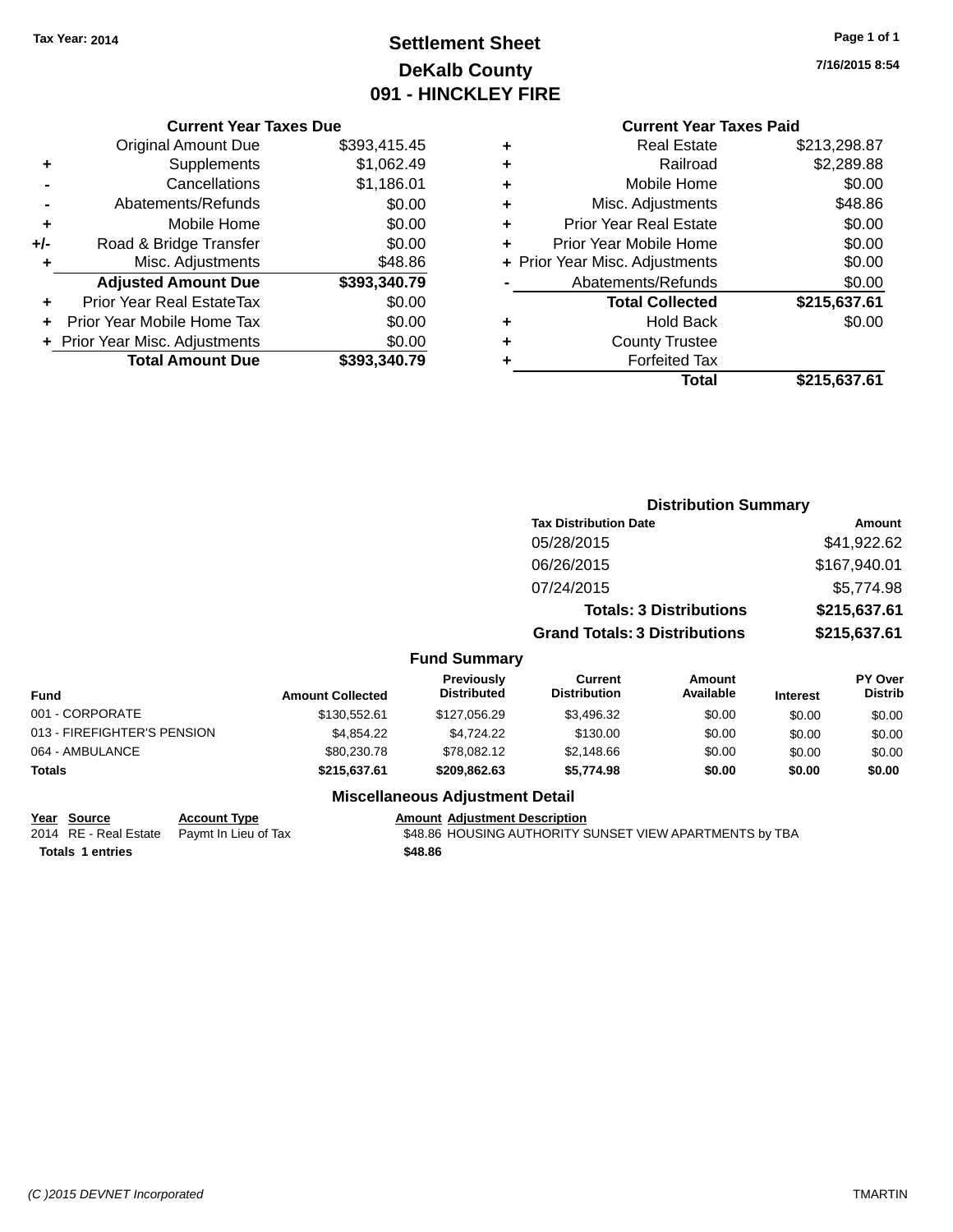# **Settlement Sheet Tax Year: 2014 Page 1 of 1 DeKalb County 092 - KIRKLAND FIRE**

**7/16/2015 8:54**

|  | Cur |
|--|-----|
|  |     |

| <b>Current Year Taxes Due</b>  |              |  |  |  |  |  |
|--------------------------------|--------------|--|--|--|--|--|
| <b>Original Amount Due</b>     | \$334,628.09 |  |  |  |  |  |
| Supplements                    | \$2,760.08   |  |  |  |  |  |
| Cancellations                  | \$3,084.94   |  |  |  |  |  |
| Abatements/Refunds             | \$0.00       |  |  |  |  |  |
| Mobile Home                    | \$0.00       |  |  |  |  |  |
| Road & Bridge Transfer         | \$0.00       |  |  |  |  |  |
| Misc. Adjustments              | \$0.00       |  |  |  |  |  |
| <b>Adjusted Amount Due</b>     | \$334,303.23 |  |  |  |  |  |
| Prior Year Real EstateTax      | \$41.69      |  |  |  |  |  |
| Prior Year Mobile Home Tax     | \$0.00       |  |  |  |  |  |
| + Prior Year Misc. Adjustments | \$0.00       |  |  |  |  |  |
| <b>Total Amount Due</b>        | \$334.344.92 |  |  |  |  |  |
|                                |              |  |  |  |  |  |

|   | <b>Current Year Taxes Paid</b> |              |
|---|--------------------------------|--------------|
| ٠ | <b>Real Estate</b>             | \$183,797.63 |
| ٠ | Railroad                       | \$2,895.45   |
| ٠ | Mobile Home                    | \$0.00       |
| ٠ | Misc. Adjustments              | \$0.00       |
| ٠ | <b>Prior Year Real Estate</b>  | \$41.69      |
| ٠ | Prior Year Mobile Home         | \$0.00       |
|   | + Prior Year Misc. Adjustments | \$0.00       |
|   | Abatements/Refunds             | \$0.00       |
|   | <b>Total Collected</b>         | \$186,734.77 |
| ٠ | Hold Back                      | \$0.00       |
|   | <b>County Trustee</b>          |              |
| ٠ | <b>Forfeited Tax</b>           |              |
|   | Total                          | \$186,734.77 |
|   |                                |              |

|       |                                  | <b>Distribution Summary</b>           |                                |         |                                  |
|-------|----------------------------------|---------------------------------------|--------------------------------|---------|----------------------------------|
|       |                                  | <b>Tax Distribution Date</b>          |                                |         | Amount                           |
|       |                                  | 05/28/2015                            |                                |         | \$41,098.36                      |
|       |                                  | 06/26/2015                            |                                |         | \$142,747.09                     |
|       |                                  | 07/24/2015                            |                                |         | \$2,889.32                       |
|       |                                  |                                       | <b>Totals: 3 Distributions</b> |         | \$186,734.77                     |
|       |                                  | <b>Grand Totals: 3 Distributions</b>  |                                |         | \$186,734.77                     |
|       | <b>Fund Summary</b>              |                                       |                                |         |                                  |
| ootod | <b>Previously</b><br>Distributed | <b>Current</b><br><b>Distribution</b> | Amount<br>Available            | Intract | <b>PY Over</b><br><b>Distrib</b> |

| <b>Fund</b>                                         | <b>Amount Collected</b> | Previously<br>Distributed | Current<br><b>Distribution</b> | Amount<br>Available | <b>Interest</b> | <b>PY Over</b><br><b>Distrib</b> |
|-----------------------------------------------------|-------------------------|---------------------------|--------------------------------|---------------------|-----------------|----------------------------------|
| 001 - CORPORATE                                     | \$106.118.02            | \$104,476.06              | \$1.641.96                     | \$0.00              | \$0.00          | \$0.00                           |
| 027 - AUDIT                                         | \$1.225.54              | \$1,206.58                | \$18.96                        | \$0.00              | \$0.00          | \$0.00                           |
| 035 - TORT JUDGMENTS, LIABILITY<br><b>INSURANCE</b> | \$6,638.99              | \$6.536.27                | \$102.72                       | \$0.00              | \$0.00          | \$0.00                           |
| 062 - WORKERS COMPENSATION                          | \$4.148.87              | \$4.084.68                | \$64.19                        | \$0.00              | \$0.00          | \$0.00                           |
| 064 - AMBULANCE                                     | \$68,603,35             | \$67.541.86               | \$1.061.49                     | \$0.00              | \$0.00          | \$0.00                           |
| <b>Totals</b>                                       | \$186,734.77            | \$183,845,45              | \$2,889.32                     | \$0.00              | \$0.00          | \$0.00                           |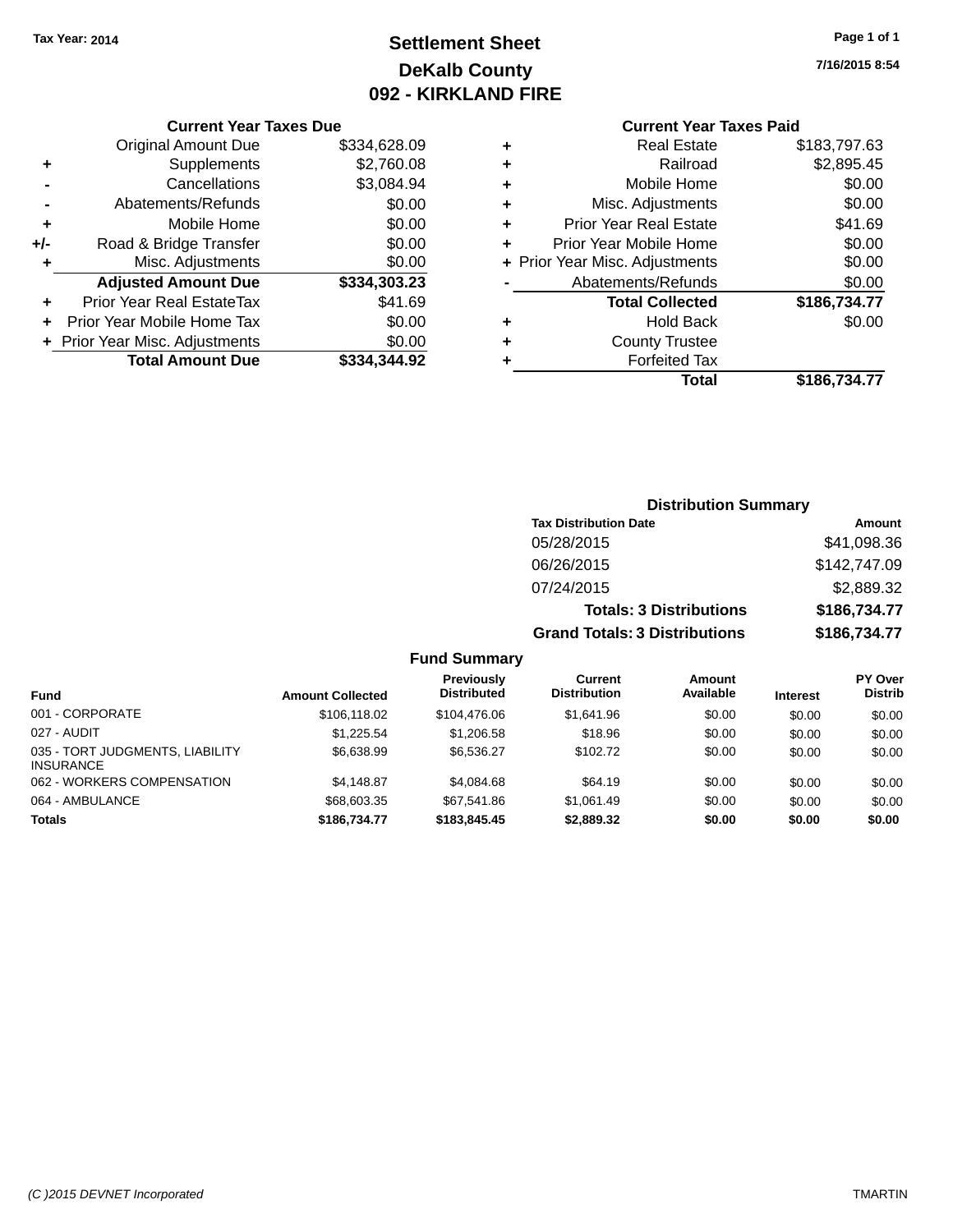# **Settlement Sheet Tax Year: 2014 Page 1 of 1 DeKalb County 093 - LEE FIRE**

|     | <b>Current Year Taxes Due</b>  |             |
|-----|--------------------------------|-------------|
|     | <b>Original Amount Due</b>     | \$40,996.02 |
| ٠   | Supplements                    | \$31.85     |
|     | Cancellations                  | \$59.83     |
|     | Abatements/Refunds             | \$0.00      |
| ٠   | Mobile Home                    | \$0.00      |
| +/- | Road & Bridge Transfer         | \$0.00      |
| ٠   | Misc. Adjustments              | \$0.00      |
|     | <b>Adjusted Amount Due</b>     | \$40,968.04 |
|     | Prior Year Real EstateTax      | \$0.00      |
|     | Prior Year Mobile Home Tax     | \$0.00      |
|     | + Prior Year Misc. Adjustments | \$0.00      |
|     | <b>Total Amount Due</b>        | \$40,968.04 |

**7/16/2015 8:54**

|   | <b>Current Year Taxes Paid</b> |             |
|---|--------------------------------|-------------|
| ٠ | <b>Real Estate</b>             | \$21,036.85 |
| ٠ | Railroad                       | \$452.95    |
| ٠ | Mobile Home                    | \$0.00      |
| ٠ | Misc. Adjustments              | \$0.00      |
| ٠ | <b>Prior Year Real Estate</b>  | \$0.00      |
| ÷ | Prior Year Mobile Home         | \$0.00      |
|   | + Prior Year Misc. Adjustments | \$0.00      |
|   | Abatements/Refunds             | \$0.00      |
|   | <b>Total Collected</b>         | \$21,489.80 |
| ٠ | <b>Hold Back</b>               | \$0.00      |
|   | <b>County Trustee</b>          |             |
| ٠ | <b>Forfeited Tax</b>           |             |
|   | Total                          | \$21,489.80 |

|                                   |                                      | <b>Distribution Summary</b>    |                                   |
|-----------------------------------|--------------------------------------|--------------------------------|-----------------------------------|
|                                   | <b>Tax Distribution Date</b>         |                                | Amount                            |
|                                   | 05/28/2015                           |                                | \$2,966.89                        |
|                                   | 06/26/2015                           |                                | \$18,424.48                       |
|                                   | 07/24/2015                           |                                | \$98.43                           |
|                                   |                                      | <b>Totals: 3 Distributions</b> | \$21,489.80                       |
|                                   | <b>Grand Totals: 3 Distributions</b> |                                | \$21,489.80                       |
| <b>Fund Summary</b>               |                                      |                                |                                   |
| <b>Previously</b><br>Diatrik da d | <b>Current</b><br>Diateibutian       | Amount                         | <b>PY Over</b><br><b>Diaselle</b> |

| <b>Fund</b>                                   | <b>Amount Collected</b> | <b>Previously</b><br><b>Distributed</b> | Current<br><b>Distribution</b> | Amount<br>Available | <b>Interest</b> | <b>PY Over</b><br><b>Distrib</b> |
|-----------------------------------------------|-------------------------|-----------------------------------------|--------------------------------|---------------------|-----------------|----------------------------------|
| 001 - CORPORATE                               | \$13,790.71             | \$13,727.54                             | \$63.17                        | \$0.00              | \$0.00          | \$0.00                           |
| 035 - TORT JUDGEMENTS/LIABILITY<br><b>INS</b> | \$1,593.66              | \$1.586.36                              | \$7.30                         | \$0.00              | \$0.00          | \$0.00                           |
| 064 - AMBULANCE                               | \$6,105,43              | \$6,077,47                              | \$27.96                        | \$0.00              | \$0.00          | \$0.00                           |
| <b>Totals</b>                                 | \$21,489.80             | \$21,391.37                             | \$98.43                        | \$0.00              | \$0.00          | \$0.00                           |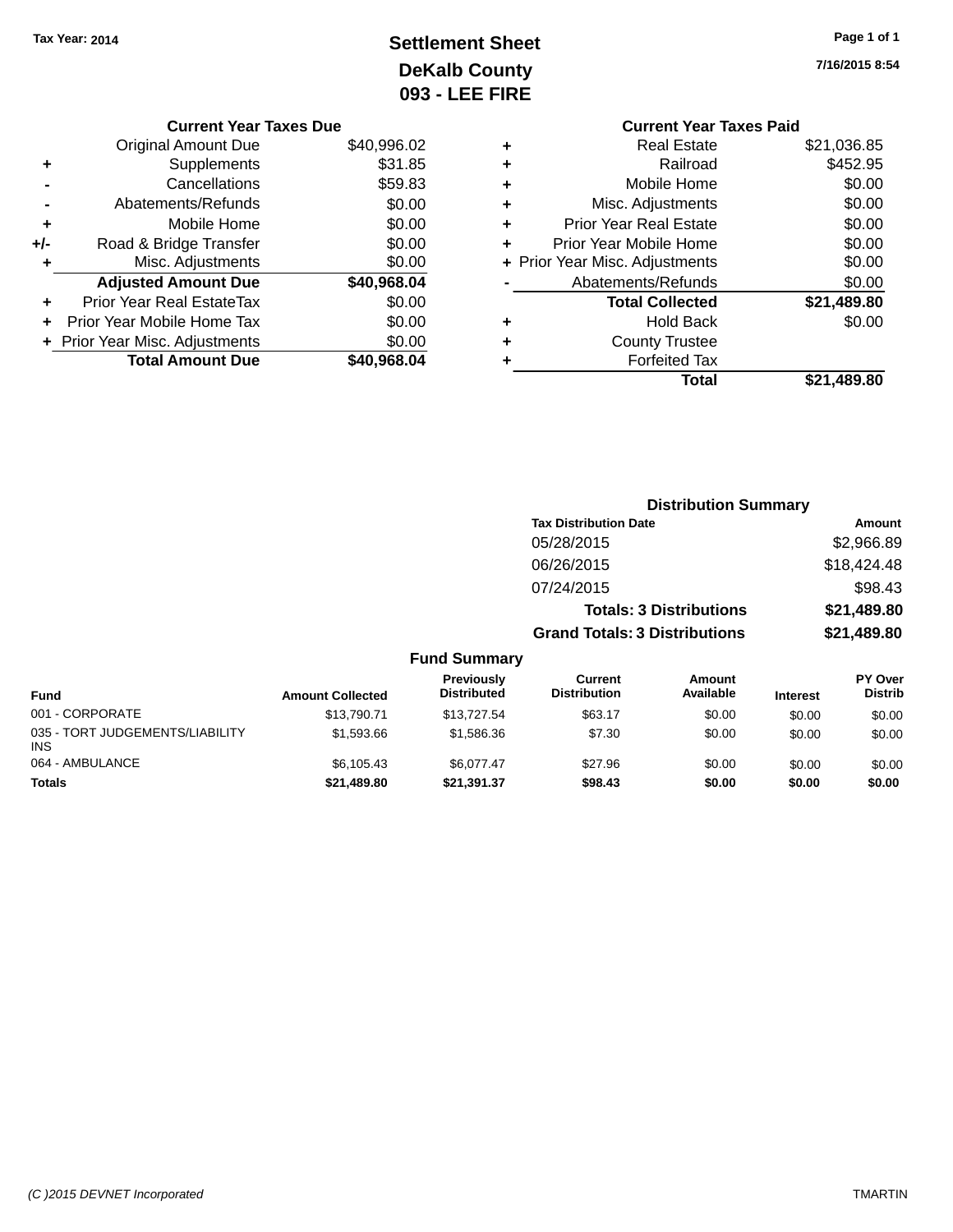# **Settlement Sheet Tax Year: 2014 Page 1 of 1 DeKalb County 094 - LELAND FIRE**

#### **7/16/2015 8:54**

|   | <b>Current Year Taxes Paid</b> |             |
|---|--------------------------------|-------------|
| ٠ | <b>Real Estate</b>             | \$18,965.49 |
| ٠ | Railroad                       | \$0.00      |
| ٠ | Mobile Home                    | \$0.00      |
| ٠ | Misc. Adjustments              | \$0.00      |
| ٠ | <b>Prior Year Real Estate</b>  | \$0.00      |
| ٠ | Prior Year Mobile Home         | \$0.00      |
|   | + Prior Year Misc. Adjustments | \$0.00      |
|   | Abatements/Refunds             | \$0.00      |
|   | <b>Total Collected</b>         | \$18,965.49 |
| ٠ | Hold Back                      | \$0.00      |
| ٠ | <b>County Trustee</b>          |             |
|   | <b>Forfeited Tax</b>           |             |
|   | Total                          | \$18.965.49 |

**Distribution Summary**

## **Current Year Taxes Due** Original Amount Due \$29,449.78 **+** Supplements \$49.83 **-** Cancellations \$60.59 **-** Abatements/Refunds \$0.00 **+** Mobile Home \$0.00 **+/-** Road & Bridge Transfer \$0.00 **+** Misc. Adjustments \$0.00 **Adjusted Amount Due \$29,439.02 +** Prior Year Real EstateTax \$0.00 **+** Prior Year Mobile Home Tax \$0.00 **+ Prior Year Misc. Adjustments**  $$0.00$ **Total Amount Due \$29,439.02**

|                 |                         |                                         | <b>Tax Distribution Date</b>          |                                |                 | Amount                    |
|-----------------|-------------------------|-----------------------------------------|---------------------------------------|--------------------------------|-----------------|---------------------------|
|                 |                         |                                         | 05/28/2015                            |                                |                 | \$3,953.41                |
|                 |                         |                                         | 06/26/2015                            |                                |                 | \$14,693.30               |
|                 |                         |                                         | 07/24/2015                            |                                |                 | \$318.78                  |
|                 |                         |                                         |                                       | <b>Totals: 3 Distributions</b> |                 | \$18,965.49               |
|                 |                         |                                         | <b>Grand Totals: 3 Distributions</b>  |                                |                 | \$18,965.49               |
|                 |                         | <b>Fund Summary</b>                     |                                       |                                |                 |                           |
| <b>Fund</b>     | <b>Amount Collected</b> | <b>Previously</b><br><b>Distributed</b> | <b>Current</b><br><b>Distribution</b> | Amount<br>Available            | <b>Interest</b> | PY Over<br><b>Distrib</b> |
| 001 - CORPORATE | \$18,965.49             | \$18,646.71                             | \$318.78                              | \$0.00                         | \$0.00          | \$0.00                    |
| <b>Totals</b>   | \$18,965.49             | \$18,646.71                             | \$318.78                              | \$0.00                         | \$0.00          | \$0.00                    |
|                 |                         |                                         |                                       |                                |                 |                           |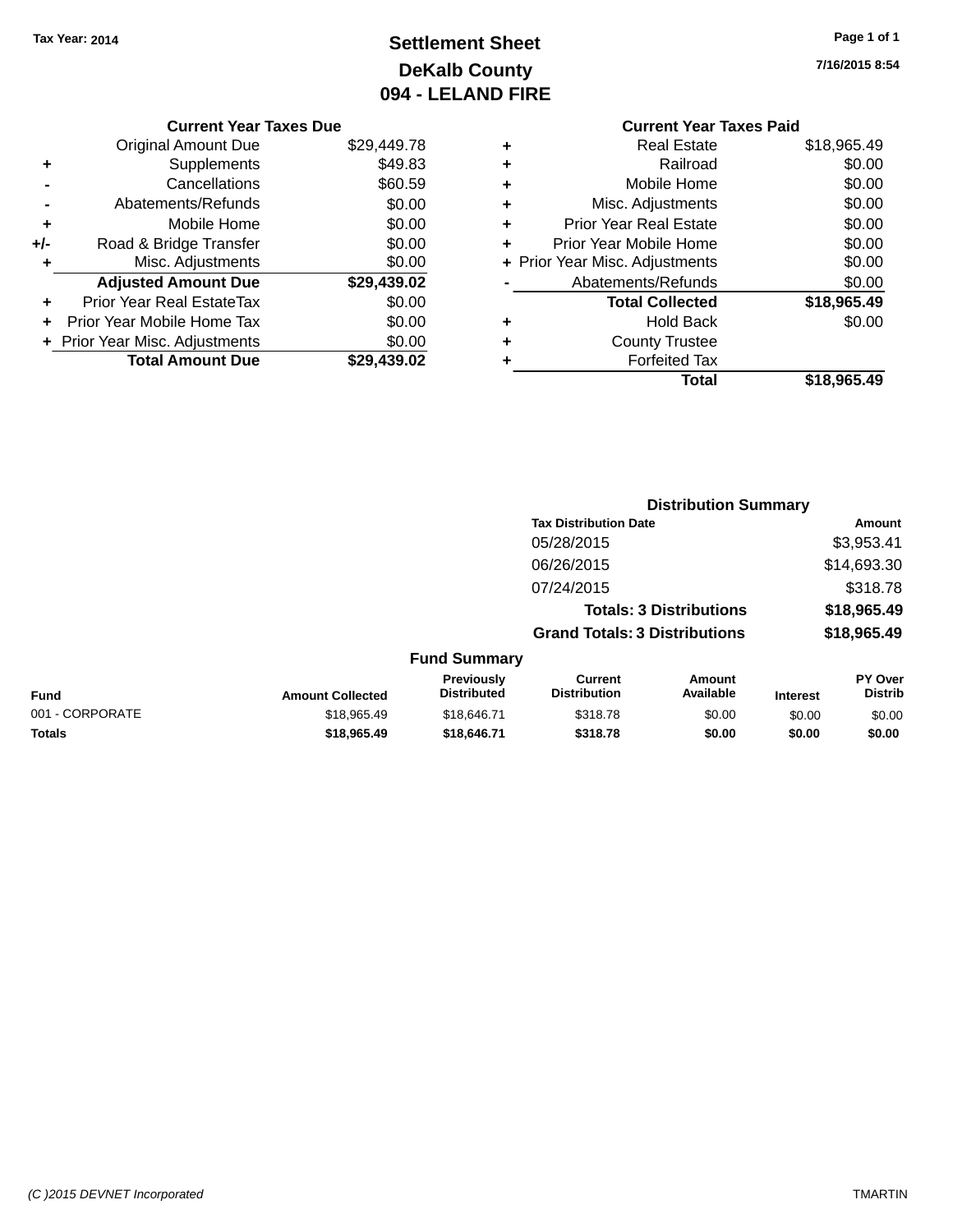# **Settlement Sheet Tax Year: 2014 Page 1 of 1 DeKalb County 095 - MALTA FIRE**

**7/16/2015 8:54**

|   | <b>Current Year Taxes Paid</b> |             |
|---|--------------------------------|-------------|
| ٠ | <b>Real Estate</b>             | \$49,931.36 |
| ٠ | Railroad                       | \$1,293.09  |
| ٠ | Mobile Home                    | \$0.00      |
| ٠ | Misc. Adjustments              | \$0.00      |
| ٠ | <b>Prior Year Real Estate</b>  | \$0.00      |
| ٠ | Prior Year Mobile Home         | \$0.00      |
|   | + Prior Year Misc. Adjustments | \$0.00      |
|   | Abatements/Refunds             | \$0.00      |
|   | <b>Total Collected</b>         | \$51,224.45 |
|   | <b>Hold Back</b>               | \$0.00      |
| ٠ | <b>County Trustee</b>          |             |
|   | <b>Forfeited Tax</b>           |             |
|   | Total                          | \$51,224.45 |
|   |                                |             |

**Distribution Summary**

|     | <b>Current Year Taxes Due</b>    |             |
|-----|----------------------------------|-------------|
|     | <b>Original Amount Due</b>       | \$90,921.92 |
| ٠   | Supplements                      | \$922.39    |
|     | Cancellations                    | \$1,082.11  |
|     | Abatements/Refunds               | \$0.00      |
| ٠   | Mobile Home                      | \$0.00      |
| +/- | Road & Bridge Transfer           | \$0.00      |
| ٠   | Misc. Adjustments                | \$0.00      |
|     | <b>Adjusted Amount Due</b>       | \$90,762.20 |
|     | <b>Prior Year Real EstateTax</b> | \$0.00      |
|     | Prior Year Mobile Home Tax       | \$0.00      |
|     | + Prior Year Misc. Adjustments   | \$0.00      |
|     | <b>Total Amount Due</b>          | \$90.762.20 |

|                 |                         |                                         | <b>Tax Distribution Date</b>          |                                |                 | <b>Amount</b>             |
|-----------------|-------------------------|-----------------------------------------|---------------------------------------|--------------------------------|-----------------|---------------------------|
|                 |                         |                                         | 05/28/2015                            |                                |                 | \$8,778.76                |
|                 |                         |                                         | 06/26/2015                            |                                |                 | \$41,548.62               |
|                 |                         |                                         | 07/24/2015                            |                                |                 | \$897.07                  |
|                 |                         |                                         |                                       | <b>Totals: 3 Distributions</b> |                 | \$51,224.45               |
|                 |                         |                                         | <b>Grand Totals: 3 Distributions</b>  |                                |                 | \$51,224.45               |
|                 |                         | <b>Fund Summary</b>                     |                                       |                                |                 |                           |
| Fund            | <b>Amount Collected</b> | <b>Previously</b><br><b>Distributed</b> | <b>Current</b><br><b>Distribution</b> | Amount<br>Available            | <b>Interest</b> | PY Over<br><b>Distrib</b> |
| 001 - CORPORATE | \$51,224.45             | \$50,327.38                             | \$897.07                              | \$0.00                         | \$0.00          | \$0.00                    |
| <b>Totals</b>   | \$51.224.45             | \$50,327,38                             | \$897.07                              | \$0.00                         | \$0.00          | \$0.00                    |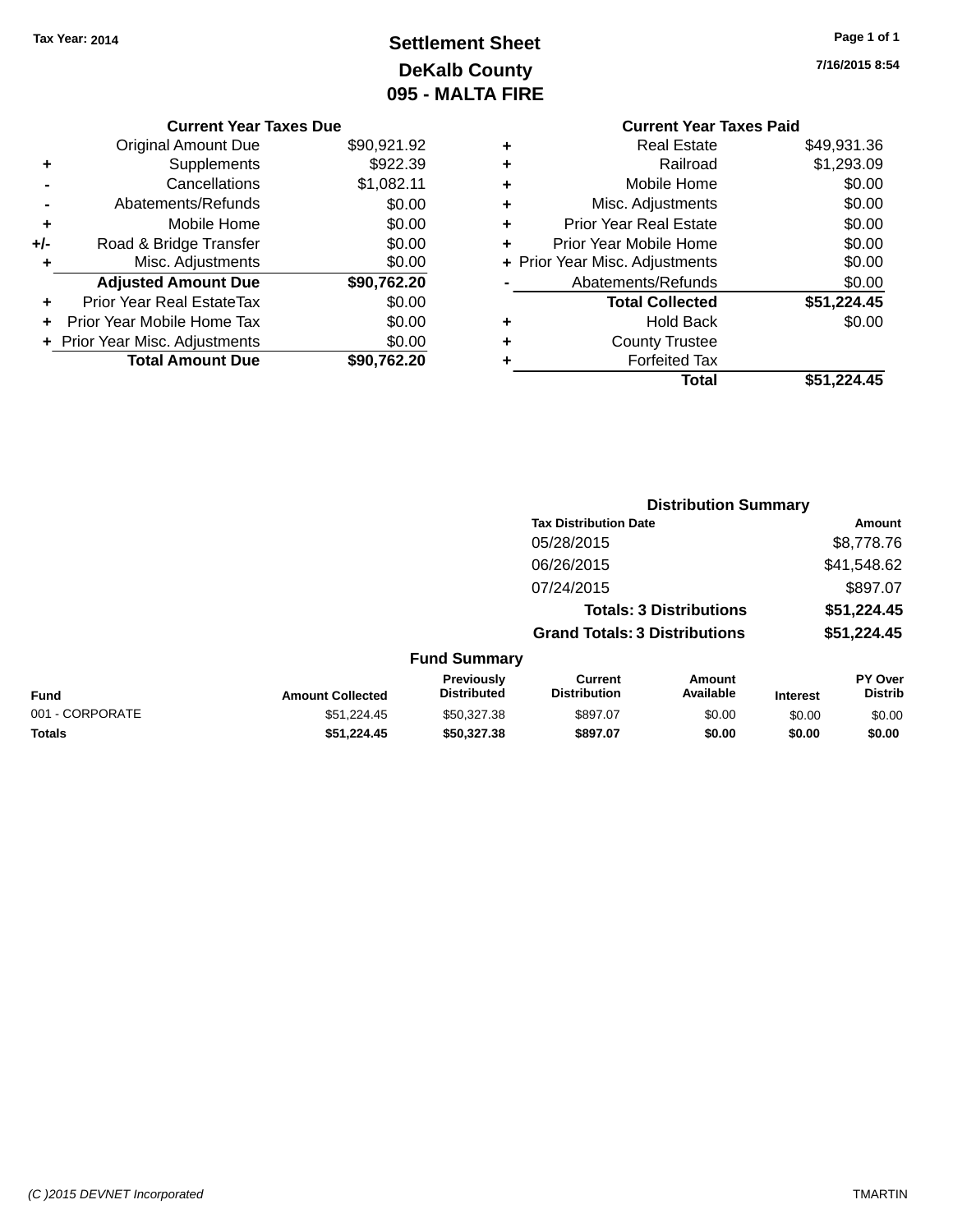# **Settlement Sheet Tax Year: 2014 Page 1 of 1 DeKalb County 096 - MAPLE PARK FIRE**

**7/16/2015 8:54**

## **Current Year Taxes Paid**

|       | <b>Original Amount Due</b>     | \$170,964.47 |
|-------|--------------------------------|--------------|
| ٠     | Supplements                    | \$384.82     |
|       | Cancellations                  | \$425.91     |
|       | Abatements/Refunds             | \$0.00       |
| ٠     | Mobile Home                    | \$0.00       |
| $+/-$ | Road & Bridge Transfer         | \$0.00       |
| ٠     | Misc. Adjustments              | \$0.00       |
|       | <b>Adjusted Amount Due</b>     | \$170,923.38 |
| ٠     | Prior Year Real EstateTax      | \$0.00       |
|       | Prior Year Mobile Home Tax     | \$0.00       |
|       | + Prior Year Misc. Adjustments | \$0.00       |
|       | <b>Total Amount Due</b>        | \$170,923.38 |
|       |                                |              |

**Current Year Taxes Due**

| ٠ | <b>Real Estate</b>             | \$87,906.07 |
|---|--------------------------------|-------------|
| ٠ | Railroad                       | \$2,714.39  |
| ٠ | Mobile Home                    | \$0.00      |
| ٠ | Misc. Adjustments              | \$0.00      |
| ٠ | <b>Prior Year Real Estate</b>  | \$0.00      |
| ÷ | Prior Year Mobile Home         | \$0.00      |
|   | + Prior Year Misc. Adjustments | \$0.00      |
|   | Abatements/Refunds             | \$0.00      |
|   | <b>Total Collected</b>         | \$90,620.46 |
| ٠ | Hold Back                      | \$0.00      |
|   | <b>County Trustee</b>          |             |
| ٠ | <b>Forfeited Tax</b>           |             |
|   | Total                          | \$90,620.46 |
|   |                                |             |

|                     | <b>Distribution Summary</b>          |             |
|---------------------|--------------------------------------|-------------|
|                     | <b>Tax Distribution Date</b>         | Amount      |
|                     | 05/28/2015                           | \$15,117.05 |
|                     | 06/26/2015                           | \$74,595.18 |
|                     | 07/24/2015                           | \$908.23    |
|                     | <b>Totals: 3 Distributions</b>       | \$90,620.46 |
|                     | <b>Grand Totals: 3 Distributions</b> | \$90,620.46 |
| <b>Fund Summary</b> |                                      |             |

#### **Fund Interest Amount Collected Distributed PY Over Distrib Amount Available Current Distribution Previously** 001 - CORPORATE \$44,737.06 \$44,288.69 \$448.37 \$0.00 \$0.00 \$0.00 013 - FIREFIGHTER'S PENSION \$1,241.60 \$1,229.15 \$12.45 \$0.00 \$0.00 \$0.00 \$0.00 027 - AUDIT \$207.78 \$205.70 \$2.08 \$0.00 \$0.00 \$0.00 035 - TORT JUDGEMENTS/LIABILITY INS \$9,102.83 \$9,011.60 \$91.23 \$0.00 \$0.00 \$0.00 064 - AMBULANCE 6 \$35,331.19 \$34,977.09 \$354.10 \$0.00 \$0.00 \$0.00 \$0.00 **Totals \$90,620.46 \$89,712.23 \$908.23 \$0.00 \$0.00 \$0.00**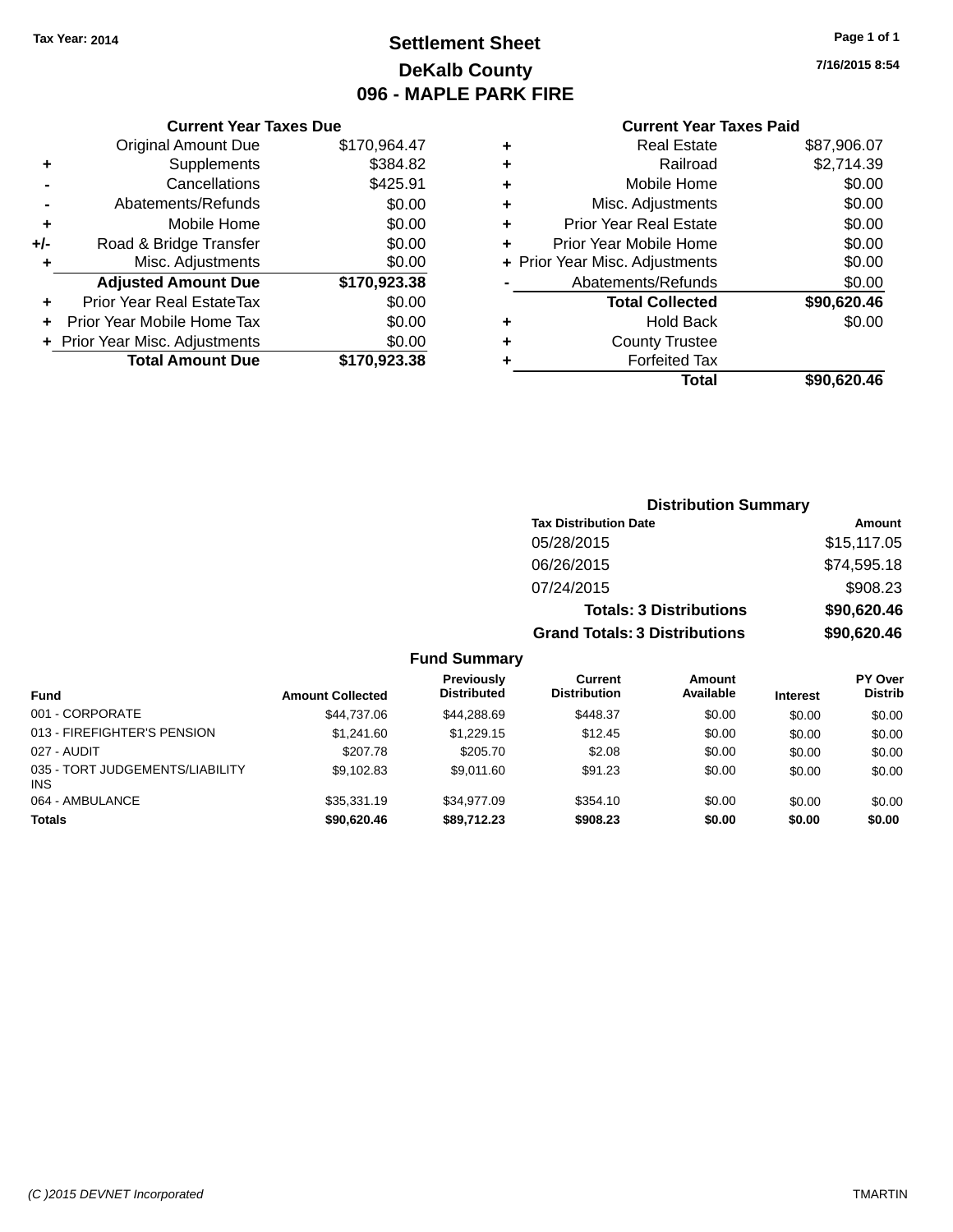# **Settlement Sheet Tax Year: 2014 Page 1 of 1 DeKalb County 097 - PAW PAW FIRE**

| Page 1 of 1 |  |  |
|-------------|--|--|
|-------------|--|--|

**7/16/2015 8:54**

|     | <b>Current Year Taxes Due</b>  |             |           |
|-----|--------------------------------|-------------|-----------|
|     | <b>Original Amount Due</b>     | \$34,860.65 | ٠         |
|     | Supplements                    | \$0.00      | ٠         |
|     | Cancellations                  | \$0.00      | ٠         |
|     | Abatements/Refunds             | \$0.00      | ٠         |
|     | Mobile Home                    | \$0.00      |           |
| +/- | Road & Bridge Transfer         | \$0.00      |           |
|     | Misc. Adjustments              | \$0.00      | $+$ Prior |
|     | <b>Adjusted Amount Due</b>     | \$34,860.65 |           |
|     | Prior Year Real EstateTax      | \$0.00      |           |
|     | Prior Year Mobile Home Tax     | \$0.00      | ٠         |
|     | + Prior Year Misc. Adjustments | \$0.00      |           |
|     | <b>Total Amount Due</b>        | \$34,860.65 |           |
|     |                                |             |           |

## **Current Year Taxes Paid +** Real Estate \$18,086.71 **+** Railroad \$922.64 **+** Mobile Home \$0.00 **Misc. Adjustments** \$0.00 **Prior Year Real Estate \$0.00 Prior Year Mobile Home**  $$0.00$ **+** Year Misc. Adjustments  $\text{\$0.00}$ Abatements/Refunds \$0.00 **Total Collected \$19,009.35 +** Hold Back \$0.00 **+** County Trustee **Forfeited Tax**<br>**Total** \$19,009.35

|                                         |                         |                                  |                                      | <b>Distribution Summary</b>    |                 |                                  |
|-----------------------------------------|-------------------------|----------------------------------|--------------------------------------|--------------------------------|-----------------|----------------------------------|
|                                         |                         |                                  | <b>Tax Distribution Date</b>         |                                |                 | Amount                           |
|                                         |                         |                                  | 05/28/2015                           |                                |                 | \$2,491.16                       |
|                                         |                         |                                  | 06/26/2015                           |                                |                 | \$16,243.54                      |
|                                         |                         |                                  | 07/24/2015                           |                                |                 | \$274.65                         |
|                                         |                         |                                  |                                      | <b>Totals: 3 Distributions</b> |                 | \$19,009.35                      |
|                                         |                         |                                  | <b>Grand Totals: 3 Distributions</b> |                                |                 | \$19,009.35                      |
|                                         |                         | <b>Fund Summary</b>              |                                      |                                |                 |                                  |
| <b>Fund</b>                             | <b>Amount Collected</b> | Previously<br><b>Distributed</b> | Current<br><b>Distribution</b>       | Amount<br>Available            | <b>Interest</b> | <b>PY Over</b><br><b>Distrib</b> |
| 001 - CORPORATE                         | \$17,186.09             | \$16,937.78                      | \$248.31                             | \$0.00                         | \$0.00          | \$0.00                           |
| 035 - TORT JUDGEMENTS/LIABILITY<br>INS. | \$1,823.26              | \$1,796.92                       | \$26.34                              | \$0.00                         | \$0.00          | \$0.00                           |
| <b>Totals</b>                           | \$19,009.35             | \$18,734.70                      | \$274.65                             | \$0.00                         | \$0.00          | \$0.00                           |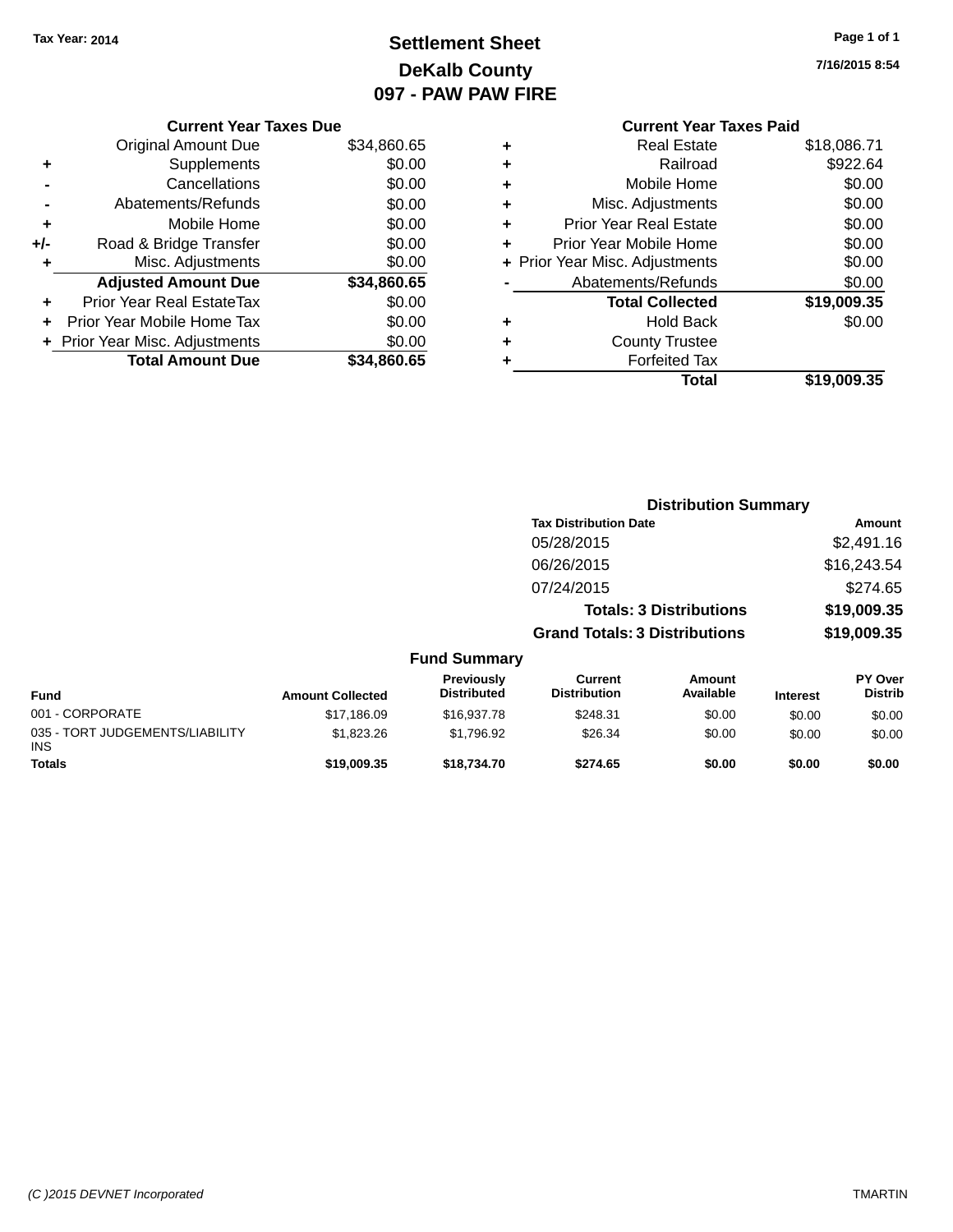# **Settlement Sheet Tax Year: 2014 Page 1 of 1 DeKalb County 098 - SANDWICH FIRE**

**7/16/2015 8:54**

## **Current Year Taxes Paid**

|     | <b>Current Year Taxes Due</b>  |              |  |  |  |  |
|-----|--------------------------------|--------------|--|--|--|--|
|     | <b>Original Amount Due</b>     | \$561,158.74 |  |  |  |  |
| ÷   | Supplements                    | \$4,080.76   |  |  |  |  |
|     | Cancellations                  | \$4,831.74   |  |  |  |  |
|     | Abatements/Refunds             | \$0.00       |  |  |  |  |
| ٠   | Mobile Home                    | \$0.00       |  |  |  |  |
| +/- | Road & Bridge Transfer         | \$0.00       |  |  |  |  |
| ٠   | Misc. Adjustments              | \$76.25      |  |  |  |  |
|     | <b>Adjusted Amount Due</b>     | \$560,484.01 |  |  |  |  |
| ٠   | Prior Year Real EstateTax      | (\$64.72)    |  |  |  |  |
|     | Prior Year Mobile Home Tax     | \$0.00       |  |  |  |  |
|     | + Prior Year Misc. Adjustments | \$8.56       |  |  |  |  |
|     | <b>Total Amount Due</b>        | \$560,427.85 |  |  |  |  |
|     |                                |              |  |  |  |  |

| ٠ | <b>Real Estate</b>             | \$304,159.99 |
|---|--------------------------------|--------------|
| ٠ | Railroad                       | \$1,125.37   |
| ٠ | Mobile Home                    | \$0.00       |
| ٠ | Misc. Adjustments              | \$76.25      |
| ٠ | <b>Prior Year Real Estate</b>  | (\$64.72)    |
| ٠ | Prior Year Mobile Home         | \$0.00       |
|   | + Prior Year Misc. Adjustments | \$8.56       |
|   | Abatements/Refunds             | \$0.00       |
|   | <b>Total Collected</b>         | \$305,305.45 |
| ٠ | <b>Hold Back</b>               | \$0.00       |
| ٠ | <b>County Trustee</b>          |              |
| ٠ | <b>Forfeited Tax</b>           |              |
|   | Total                          | \$305,305.45 |
|   |                                |              |

|                                                    |                         |                                          |                                       | <b>Distribution Summary</b>    |                 |                           |
|----------------------------------------------------|-------------------------|------------------------------------------|---------------------------------------|--------------------------------|-----------------|---------------------------|
|                                                    |                         |                                          | <b>Tax Distribution Date</b>          |                                |                 | Amount                    |
|                                                    |                         |                                          | 05/28/2015                            |                                |                 | \$62,250.05               |
|                                                    |                         |                                          | 06/26/2015                            |                                |                 | \$237,175.37              |
|                                                    |                         |                                          | 07/24/2015                            |                                |                 | \$5,880.03                |
|                                                    |                         |                                          |                                       | <b>Totals: 3 Distributions</b> |                 | \$305,305.45              |
|                                                    |                         |                                          | <b>Grand Totals: 3 Distributions</b>  |                                |                 | \$305,305.45              |
|                                                    |                         | <b>Fund Summary</b>                      |                                       |                                |                 |                           |
| <b>Fund</b>                                        | <b>Amount Collected</b> | Previously<br><b>Distributed</b>         | <b>Current</b><br><b>Distribution</b> | <b>Amount</b><br>Available     | <b>Interest</b> | PY Over<br><b>Distrib</b> |
| 001 - CORPORATE                                    | \$267,461.01            | \$262,309.84                             | \$5,151.17                            | \$0.00                         | \$0.00          | \$0.00                    |
| 027 - AUDIT                                        | \$2,658.00              | \$2,606.81                               | \$51.19                               | \$0.00                         | \$0.00          | \$0.00                    |
| 035 - TORT JUDGEMENTS/LIABILITY<br><b>INS</b>      | \$35,186.44             | \$34,508.77                              | \$677.67                              | \$0.00                         | \$0.00          | \$0.00                    |
| <b>Totals</b>                                      | \$305,305.45            | \$299,425.42                             | \$5,880.03                            | \$0.00                         | \$0.00          | \$0.00                    |
|                                                    |                         | <b>Miscellaneous Adjustment Detail</b>   |                                       |                                |                 |                           |
| <b>Account Type</b><br><b>Source</b><br>Year       |                         | <b>Amount Adjustment Description</b>     |                                       |                                |                 |                           |
| 2013 RE - Real Estate<br><b>Back Tax Collected</b> |                         | \$8.56 TRUSTEE SALE 19-25-252-014 by TBA |                                       |                                |                 |                           |

**Totals \$84.81 2 entries**

\$8.56 TRUSTEE SALE 19-25-252-014 by TBA 2014 RE - Real Estate Back Tax Collected \$76.25 DOBSON REDEMPTION 19-26-481-012 by TBA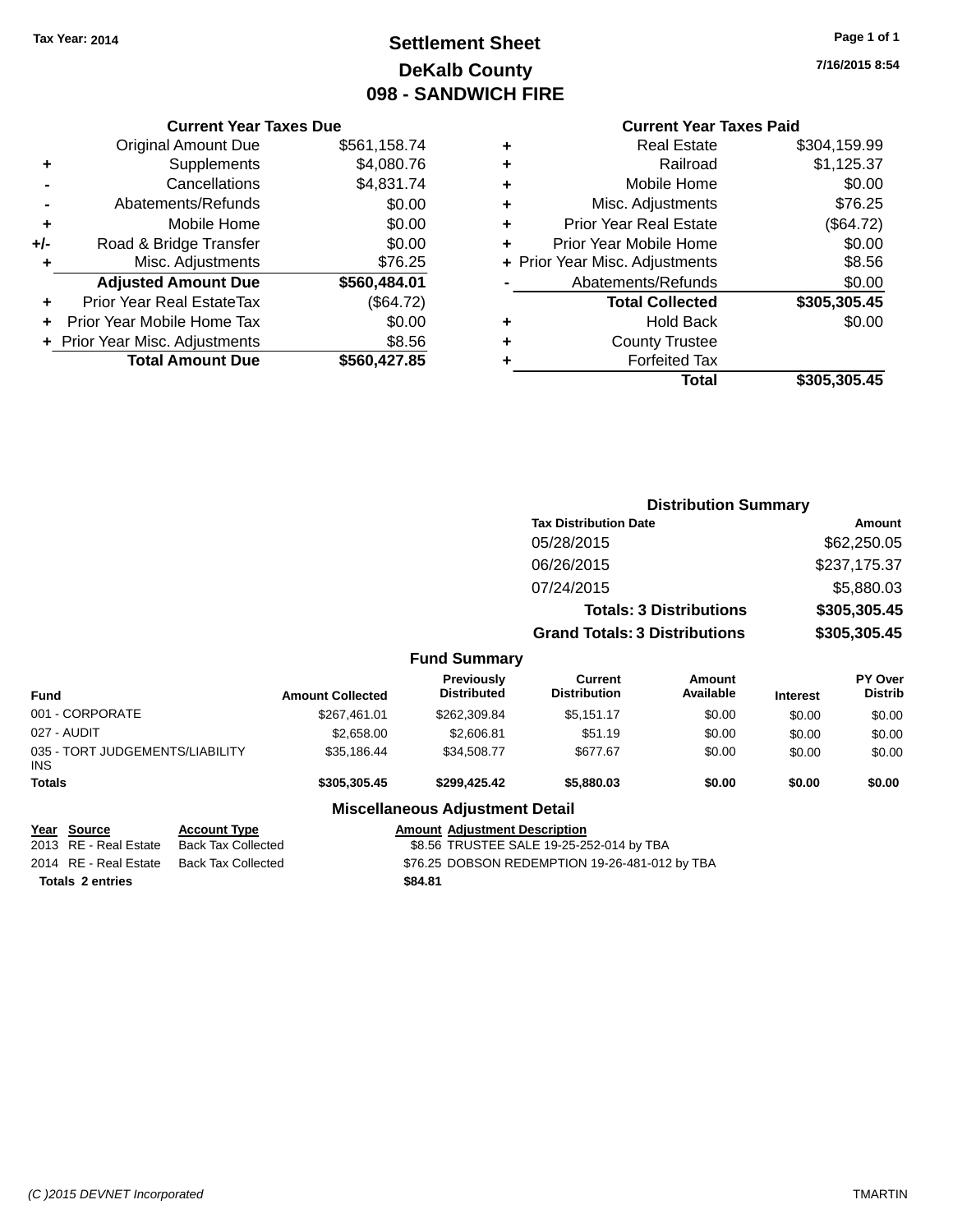# **Settlement Sheet Tax Year: 2014 Page 1 of 1 DeKalb County 099 - SHABBONA FIRE**

**7/16/2015 8:54**

## **Current Year Taxes Paid**

|     | <b>Current Year Taxes Due</b>  |              |
|-----|--------------------------------|--------------|
|     | <b>Original Amount Due</b>     | \$184,982.54 |
| ٠   | Supplements                    | \$666.62     |
|     | Cancellations                  | \$746.72     |
|     | Abatements/Refunds             | \$0.00       |
| ٠   | Mobile Home                    | \$0.00       |
| +/- | Road & Bridge Transfer         | \$0.00       |
| ٠   | Misc. Adjustments              | \$46.13      |
|     | <b>Adjusted Amount Due</b>     | \$184,948.57 |
| ٠   | Prior Year Real EstateTax      | \$0.00       |
| ÷   | Prior Year Mobile Home Tax     | \$0.00       |
|     | + Prior Year Misc. Adjustments | \$0.00       |
|     | <b>Total Amount Due</b>        | \$184,948.57 |
|     |                                |              |

| ٠ | <b>Real Estate</b>             | \$103,229.04 |
|---|--------------------------------|--------------|
| ٠ | Railroad                       | \$2,484.18   |
| ٠ | Mobile Home                    | \$0.00       |
| ٠ | Misc. Adjustments              | \$46.13      |
| ٠ | <b>Prior Year Real Estate</b>  | \$0.00       |
| ٠ | Prior Year Mobile Home         | \$0.00       |
|   | + Prior Year Misc. Adjustments | \$0.00       |
|   | Abatements/Refunds             | \$0.00       |
|   | <b>Total Collected</b>         | \$105,759.35 |
| ٠ | Hold Back                      | \$0.00       |
| ٠ | <b>County Trustee</b>          |              |
| ٠ | <b>Forfeited Tax</b>           |              |
|   | Total                          | \$105,759.35 |
|   |                                |              |

|                                         |                         |                                  | <b>Distribution Summary</b>           |                                |                 |                           |
|-----------------------------------------|-------------------------|----------------------------------|---------------------------------------|--------------------------------|-----------------|---------------------------|
|                                         |                         |                                  | <b>Tax Distribution Date</b>          |                                |                 | Amount                    |
|                                         |                         |                                  | 05/28/2015                            |                                |                 | \$17,030.96               |
|                                         |                         |                                  | 06/26/2015                            |                                |                 | \$86,841.88               |
|                                         |                         |                                  | 07/24/2015                            |                                |                 | \$1,886.51                |
|                                         |                         |                                  |                                       | <b>Totals: 3 Distributions</b> |                 | \$105,759.35              |
|                                         |                         |                                  | <b>Grand Totals: 3 Distributions</b>  |                                |                 | \$105,759.35              |
|                                         |                         | <b>Fund Summary</b>              |                                       |                                |                 |                           |
| <b>Fund</b>                             | <b>Amount Collected</b> | Previously<br><b>Distributed</b> | <b>Current</b><br><b>Distribution</b> | <b>Amount</b><br>Available     | <b>Interest</b> | PY Over<br><b>Distrib</b> |
| 001 - CORPORATE                         | \$72,300.26             | \$71,010.59                      | \$1,289.67                            | \$0.00                         | \$0.00          | \$0.00                    |
| 035 - TORT JUDGEMENTS/LIABILITY<br>INS. | \$14,570.78             | \$14,310.87                      | \$259.91                              | \$0.00                         | \$0.00          | \$0.00                    |
| 064 - AMBULANCE                         | \$18,888.31             | \$18,551.38                      | \$336.93                              | \$0.00                         | \$0.00          | \$0.00                    |
| <b>Totals</b>                           | \$105,759,35            | \$103.872.84                     | \$1,886.51                            | \$0.00                         | \$0.00          | \$0.00                    |

## **Miscellaneous Adjustment Detail**

**Year Source Account Type Amount Adjustment Description**

**Totals \$46.13 1 entries**

2014 RE - Real Estate Paymt In Lieu of Tax **1988 1998 SACADES SEQUOYA APARTMENTS by TBA**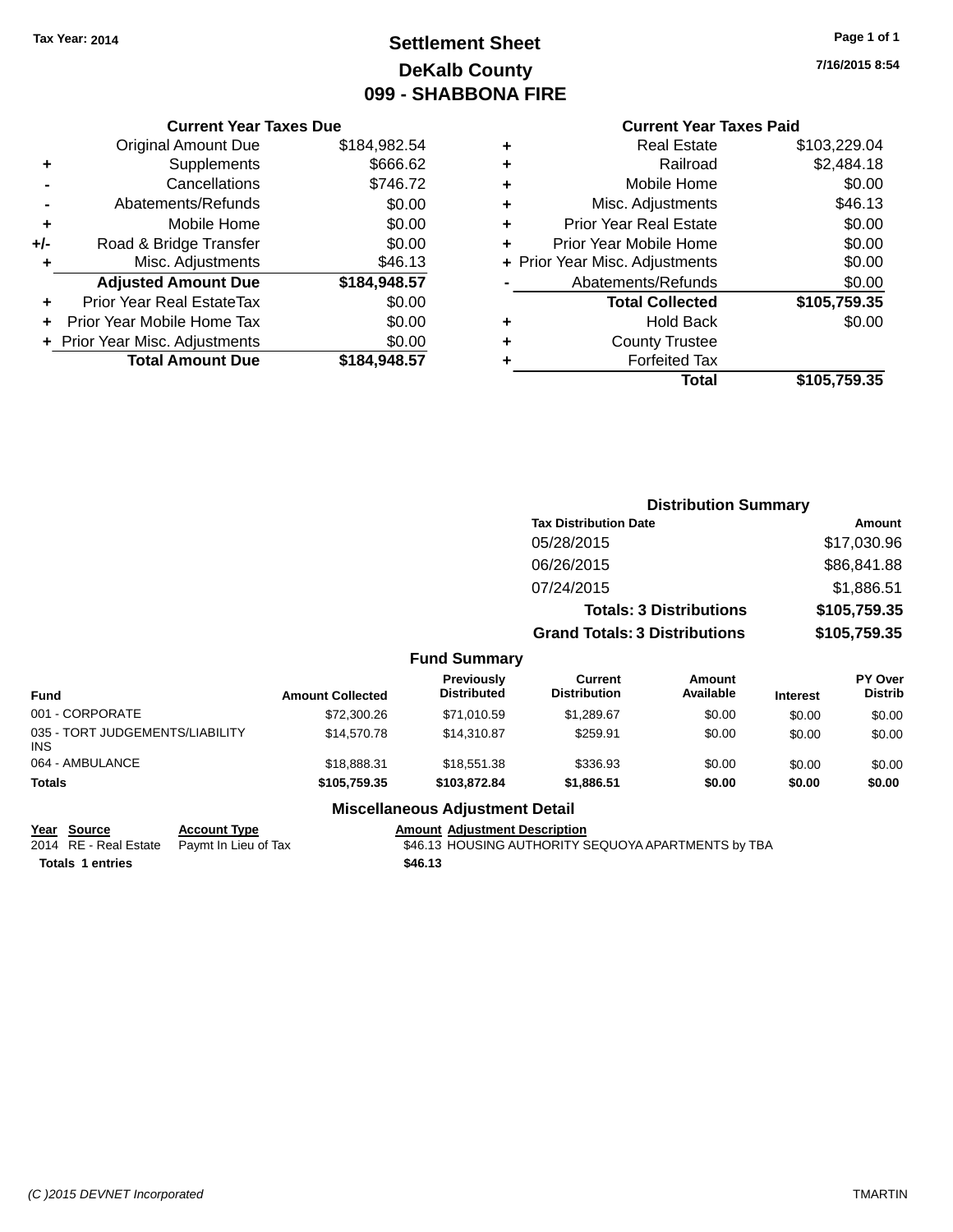# **Settlement Sheet Tax Year: 2014 Page 1 of 1 DeKalb County 100 - SOMONAUK FIRE**

**7/16/2015 8:54**

## **Current Year Taxes Paid**

| <b>Current Year Taxes Due</b> |                              |  |  |  |  |
|-------------------------------|------------------------------|--|--|--|--|
| <b>Original Amount Due</b>    | \$238,468.60                 |  |  |  |  |
| Supplements                   | \$1,324.55                   |  |  |  |  |
| Cancellations                 | \$1,565.26                   |  |  |  |  |
| Abatements/Refunds            | \$0.00                       |  |  |  |  |
| Mobile Home                   | \$0.00                       |  |  |  |  |
| Road & Bridge Transfer        | \$0.00                       |  |  |  |  |
| Misc. Adjustments             | \$0.00                       |  |  |  |  |
| <b>Adjusted Amount Due</b>    | \$238,227.89                 |  |  |  |  |
| Prior Year Real EstateTax     | \$0.00                       |  |  |  |  |
| Prior Year Mobile Home Tax    | \$0.00                       |  |  |  |  |
|                               | \$0.00                       |  |  |  |  |
| <b>Total Amount Due</b>       | \$238.227.89                 |  |  |  |  |
|                               | Prior Year Misc. Adjustments |  |  |  |  |

| ٠ | <b>Real Estate</b>             | \$135,319.26 |
|---|--------------------------------|--------------|
| ٠ | Railroad                       | \$2,039.84   |
| ٠ | Mobile Home                    | \$0.00       |
| ٠ | Misc. Adjustments              | \$0.00       |
| ٠ | <b>Prior Year Real Estate</b>  | \$0.00       |
| ٠ | Prior Year Mobile Home         | \$0.00       |
|   | + Prior Year Misc. Adjustments | \$0.00       |
|   | Abatements/Refunds             | \$0.00       |
|   | <b>Total Collected</b>         | \$137,359.10 |
| ٠ | Hold Back                      | \$0.00       |
| ٠ | <b>County Trustee</b>          |              |
| ٠ | <b>Forfeited Tax</b>           |              |
|   | Total                          | \$137,359.10 |
|   |                                |              |

|                                            |                                      | <b>Distribution Summary</b>    |                                  |  |
|--------------------------------------------|--------------------------------------|--------------------------------|----------------------------------|--|
|                                            | <b>Tax Distribution Date</b>         |                                | Amount                           |  |
|                                            | 05/28/2015                           |                                | \$27,505.05                      |  |
|                                            | 06/26/2015                           |                                | \$106,753.60                     |  |
|                                            | 07/24/2015                           |                                | \$3,100.45                       |  |
|                                            |                                      | <b>Totals: 3 Distributions</b> | \$137,359.10                     |  |
|                                            | <b>Grand Totals: 3 Distributions</b> |                                | \$137,359.10                     |  |
| <b>Fund Summary</b>                        |                                      |                                |                                  |  |
| <b>Previously</b><br>الممهر بمائمه فالتلاح | Current<br>Diateibutian              | Amount<br>A.                   | <b>PY Over</b><br><b>Diatrik</b> |  |

| <b>Fund</b>     | <b>Amount Collected</b> | <b>Previously</b><br><b>Distributed</b> | Current<br><b>Distribution</b> | Amount<br>Available | <b>Interest</b> | <b>PY Over</b><br><b>Distrib</b> |
|-----------------|-------------------------|-----------------------------------------|--------------------------------|---------------------|-----------------|----------------------------------|
| 001 - CORPORATE | \$73.157.05             | \$71,505.76                             | \$1.651.29                     | \$0.00              | \$0.00          | \$0.00                           |
| 064 - AMBULANCE | \$64,202.05             | \$62,752.89                             | \$1.449.16                     | \$0.00              | \$0.00          | \$0.00                           |
| <b>Totals</b>   | \$137,359.10            | \$134,258,65                            | \$3.100.45                     | \$0.00              | \$0.00          | \$0.00                           |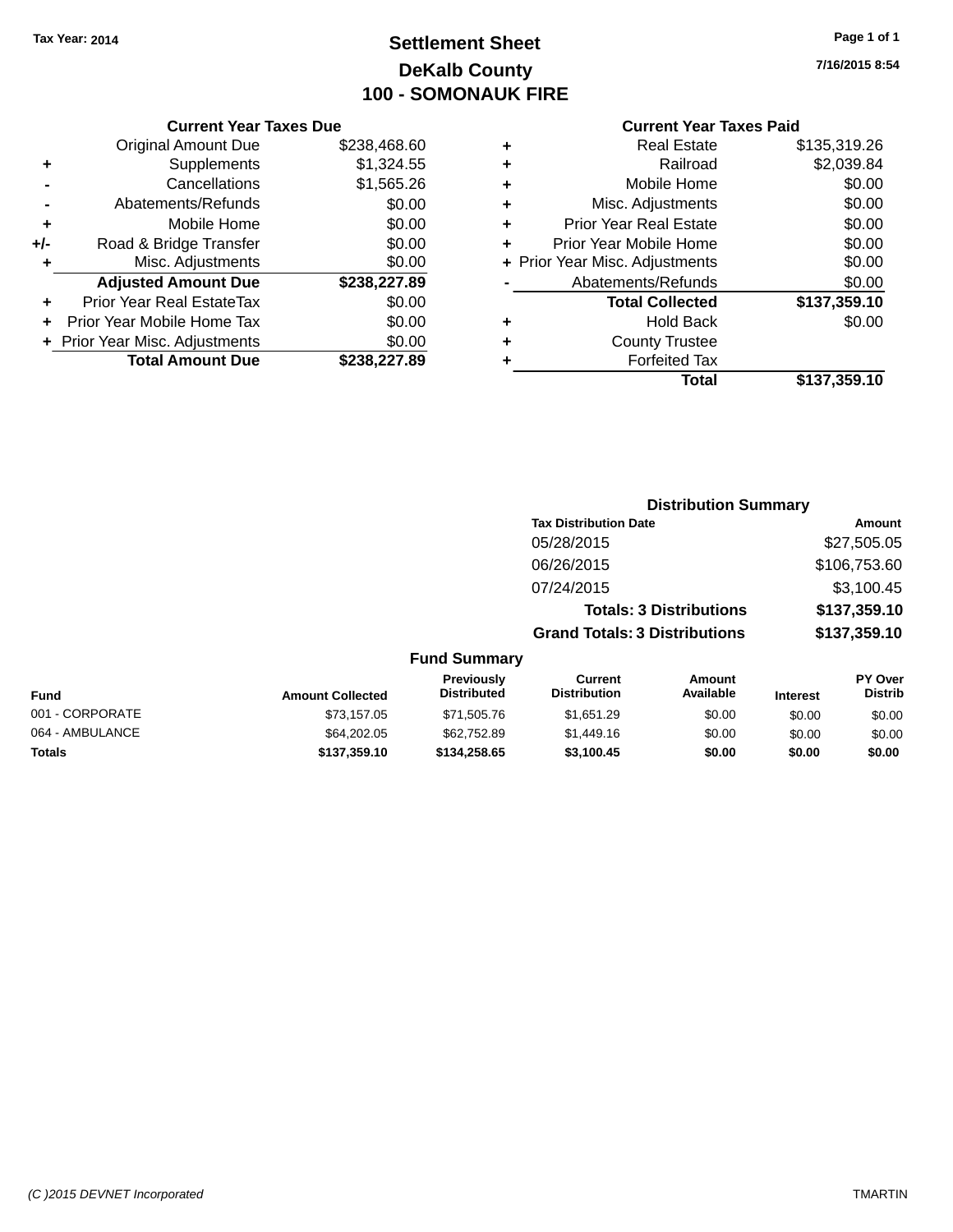# **Settlement Sheet Tax Year: 2014 Page 1 of 1 DeKalb County 101 - SYCAMORE FIRE**

**Totals \$184,317.34 \$181,917.53 \$2,399.81 \$0.00 \$0.00 \$0.00**

**7/16/2015 8:54**

#### **Current Year Taxes Paid**

| <b>Current Year Taxes Due</b> |                                |  |  |  |
|-------------------------------|--------------------------------|--|--|--|
| <b>Original Amount Due</b>    | \$336,118.10                   |  |  |  |
| Supplements                   | \$3,452.91                     |  |  |  |
| Cancellations                 | \$3,860.87                     |  |  |  |
| Abatements/Refunds            | \$0.00                         |  |  |  |
| Mobile Home                   | \$0.00                         |  |  |  |
| Road & Bridge Transfer        | \$0.00                         |  |  |  |
| Misc. Adjustments             | \$0.00                         |  |  |  |
| <b>Adjusted Amount Due</b>    | \$335,710.14                   |  |  |  |
| Prior Year Real EstateTax     | (\$24.75)                      |  |  |  |
| Prior Year Mobile Home Tax    | \$0.00                         |  |  |  |
|                               | \$0.00                         |  |  |  |
| <b>Total Amount Due</b>       | \$335,685.39                   |  |  |  |
|                               | + Prior Year Misc. Adjustments |  |  |  |

|   | <b>Real Estate</b>             | \$184,342.09 |
|---|--------------------------------|--------------|
| ٠ | Railroad                       | \$0.00       |
| ٠ | Mobile Home                    | \$0.00       |
| ٠ | Misc. Adjustments              | \$0.00       |
| ٠ | <b>Prior Year Real Estate</b>  | (\$24.75)    |
| ÷ | Prior Year Mobile Home         | \$0.00       |
|   | + Prior Year Misc. Adjustments | \$0.00       |
|   | Abatements/Refunds             | \$0.00       |
|   | <b>Total Collected</b>         | \$184,317.34 |
| ٠ | <b>Hold Back</b>               | \$0.00       |
| ٠ | <b>County Trustee</b>          |              |
| ٠ | <b>Forfeited Tax</b>           |              |
|   | Total                          | \$184,317.34 |
|   |                                |              |

|                 |                         |                                  |                                      | <b>Distribution Summary</b>    |                 |                           |
|-----------------|-------------------------|----------------------------------|--------------------------------------|--------------------------------|-----------------|---------------------------|
|                 |                         |                                  | <b>Tax Distribution Date</b>         |                                |                 | Amount                    |
|                 |                         |                                  | 05/28/2015                           |                                |                 | \$33,189.08               |
|                 |                         |                                  | 06/26/2015                           |                                |                 | \$148,728.45              |
|                 |                         |                                  | 07/24/2015                           |                                |                 | \$2,399.81                |
|                 |                         |                                  |                                      | <b>Totals: 3 Distributions</b> |                 | \$184,317.34              |
|                 |                         |                                  | <b>Grand Totals: 3 Distributions</b> |                                |                 | \$184,317.34              |
|                 |                         | <b>Fund Summary</b>              |                                      |                                |                 |                           |
| <b>Fund</b>     | <b>Amount Collected</b> | Previously<br><b>Distributed</b> | Current<br><b>Distribution</b>       | Amount<br>Available            | <b>Interest</b> | PY Over<br><b>Distrib</b> |
| 001 - CORPORATE | \$95,466.81             | \$94,223.83                      | \$1,242.98                           | \$0.00                         | \$0.00          | \$0.00                    |
| 064 - AMBULANCE | \$88,850.53             | \$87,693.70                      | \$1,156.83                           | \$0.00                         | \$0.00          | \$0.00                    |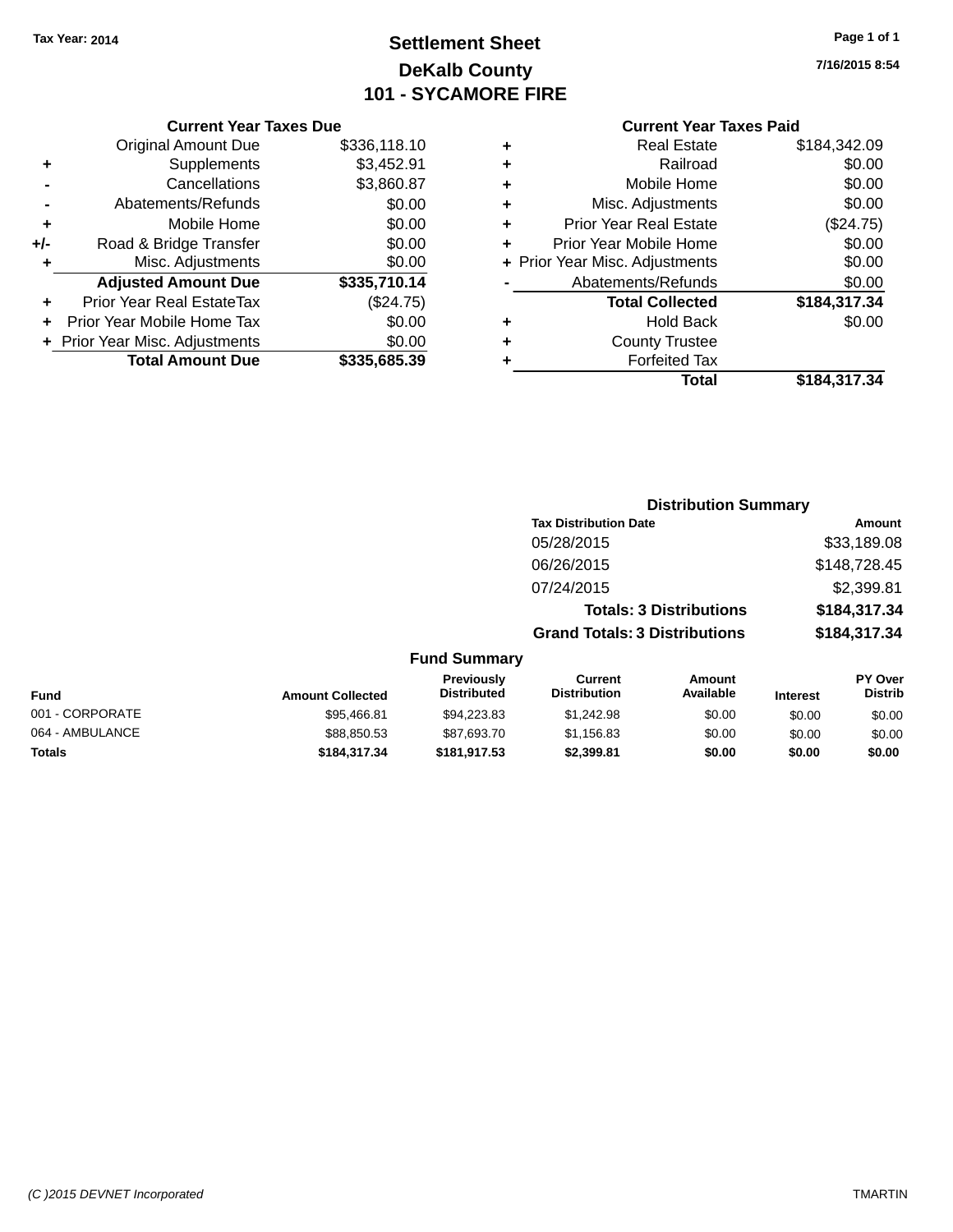# **Settlement Sheet Tax Year: 2014 Page 1 of 1 DeKalb County 102 - WATERMAN FIRE**

**7/16/2015 8:54**

|       | <b>Original Amount Due</b>     | \$147,230.24 |
|-------|--------------------------------|--------------|
| ٠     | Supplements                    | \$569.93     |
|       | Cancellations                  | \$647.43     |
|       | Abatements/Refunds             | \$0.00       |
| ٠     | Mobile Home                    | \$0.00       |
| $+/-$ | Road & Bridge Transfer         | \$0.00       |
| ٠     | Misc. Adjustments              | \$0.00       |
|       | <b>Adjusted Amount Due</b>     | \$147,152.74 |
| ÷     | Prior Year Real EstateTax      | \$0.00       |
|       | Prior Year Mobile Home Tax     | \$0.00       |
|       | + Prior Year Misc. Adjustments | \$0.00       |
|       | <b>Total Amount Due</b>        | \$147,152.74 |

## **Current Year Taxes Paid +** Real Estate \$79,569.81

|   | Total                          | \$80,915.90       |
|---|--------------------------------|-------------------|
|   | <b>Forfeited Tax</b>           |                   |
| ٠ | <b>County Trustee</b>          |                   |
| ٠ | <b>Hold Back</b>               | \$0.00            |
|   | <b>Total Collected</b>         | \$80,915.90       |
|   | Abatements/Refunds             | \$0.00            |
|   | + Prior Year Misc. Adjustments | \$0.00            |
| ÷ | Prior Year Mobile Home         | \$0.00            |
| ٠ | <b>Prior Year Real Estate</b>  | \$0.00            |
| ٠ | Misc. Adjustments              | \$0.00            |
| ÷ | Mobile Home                    | \$0.00            |
| ÷ | Railroad                       | \$1,346.09        |
|   |                                | <b>UIVIVUUIVI</b> |

|                 |                         |                                         |                                       | <b>Distribution Summary</b>    |                 |                           |
|-----------------|-------------------------|-----------------------------------------|---------------------------------------|--------------------------------|-----------------|---------------------------|
|                 |                         |                                         | <b>Tax Distribution Date</b>          |                                |                 | Amount                    |
|                 |                         |                                         | 05/28/2015                            |                                |                 | \$14,342.22               |
|                 |                         |                                         | 06/26/2015                            |                                |                 | \$63,410.67               |
|                 |                         |                                         | 07/24/2015                            |                                |                 | \$3,163.01                |
|                 |                         |                                         |                                       | <b>Totals: 3 Distributions</b> |                 | \$80,915.90               |
|                 |                         |                                         | <b>Grand Totals: 3 Distributions</b>  |                                |                 | \$80,915.90               |
|                 |                         | <b>Fund Summary</b>                     |                                       |                                |                 |                           |
| Fund            | <b>Amount Collected</b> | <b>Previously</b><br><b>Distributed</b> | <b>Current</b><br><b>Distribution</b> | Amount<br>Available            | <b>Interest</b> | PY Over<br><b>Distrib</b> |
| 001 - CORPORATE | \$80,915.90             | \$77,752.89                             | \$3,163.01                            | \$0.00                         | \$0.00          | \$0.00                    |
| <b>Totals</b>   | \$80,915.90             | \$77,752.89                             | \$3,163.01                            | \$0.00                         | \$0.00          | \$0.00                    |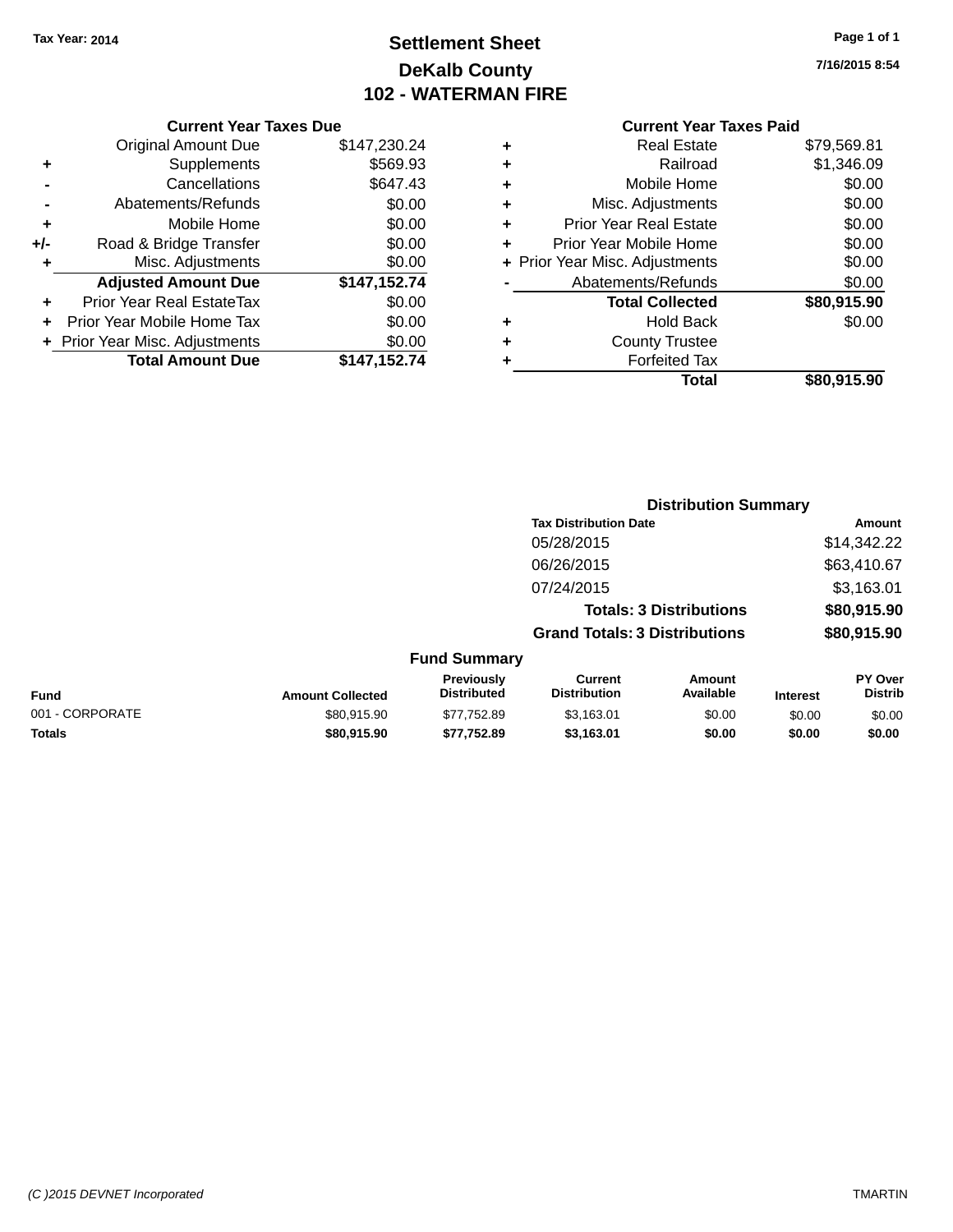# **Settlement Sheet Tax Year: 2014 Page 1 of 1 DeKalb County 103 - EARLVILLE LIBRARY DISTRICT**

**7/16/2015 8:54**

## **Current Year Taxes Paid**

|     | <b>Current Year Taxes Due</b>  |            |
|-----|--------------------------------|------------|
|     | Original Amount Due            | \$4,593.29 |
|     | Supplements                    | \$0.00     |
|     | Cancellations                  | \$0.00     |
|     | Abatements/Refunds             | \$0.00     |
| ٠   | Mobile Home                    | \$0.00     |
| +/- | Road & Bridge Transfer         | \$0.00     |
|     | Misc. Adjustments              | \$0.00     |
|     | <b>Adjusted Amount Due</b>     | \$4,593.29 |
| ÷   | Prior Year Real EstateTax      | \$0.00     |
| ÷   | Prior Year Mobile Home Tax     | \$0.00     |
|     | + Prior Year Misc. Adjustments | \$0.00     |
|     | <b>Total Amount Due</b>        | \$4.593.29 |

| ٠ | <b>Real Estate</b>             | \$2,586.45 |
|---|--------------------------------|------------|
| ٠ | Railroad                       | \$0.00     |
| ٠ | Mobile Home                    | \$0.00     |
| ٠ | Misc. Adjustments              | \$0.00     |
| ٠ | <b>Prior Year Real Estate</b>  | \$0.00     |
| ٠ | Prior Year Mobile Home         | \$0.00     |
|   | + Prior Year Misc. Adjustments | \$0.00     |
|   | Abatements/Refunds             | \$0.00     |
|   | <b>Total Collected</b>         | \$2,586.45 |
| ٠ | <b>Hold Back</b>               | \$0.00     |
| ٠ | <b>County Trustee</b>          |            |
| ٠ | <b>Forfeited Tax</b>           |            |
|   | Total                          | \$2,586.45 |
|   |                                |            |

| <b>Distribution Summary</b>          |            |
|--------------------------------------|------------|
| <b>Tax Distribution Date</b>         | Amount     |
| 05/28/2015                           | \$735.81   |
| 06/26/2015                           | \$1,850.64 |
| <b>Totals: 2 Distributions</b>       | \$2,586.45 |
| <b>Grand Totals: 2 Distributions</b> | \$2,586.45 |

## **Fund Summary**

|                                                     |                         | <b>Previously</b>  | <b>Current</b>      | Amount    |                 | PY Over        |
|-----------------------------------------------------|-------------------------|--------------------|---------------------|-----------|-----------------|----------------|
| <b>Fund</b>                                         | <b>Amount Collected</b> | <b>Distributed</b> | <b>Distribution</b> | Available | <b>Interest</b> | <b>Distrib</b> |
| 001 - CORPORATE                                     | \$1,451.75              | \$1.451.75         | \$0.00              | \$0.00    | \$0.00          | \$0.00         |
| 004 - OPERATIONS & MAINTENANCE                      | \$193.57                | \$193.57           | \$0.00              | \$0.00    | \$0.00          | \$0.00         |
| 027 - AUDIT                                         | \$48.30                 | \$48.30            | \$0.00              | \$0.00    | \$0.00          | \$0.00         |
| 031 - WORKING CASH                                  | \$0.00                  | \$0.00             | \$0.00              | \$0.00    | \$0.00          | \$0.00         |
| 035 - TORT JUDGMENTS, LIABILITY<br><b>INSURANCE</b> | \$699.75                | \$699.75           | \$0.00              | \$0.00    | \$0.00          | \$0.00         |
| 047 - SOCIAL SECURITY                               | \$193.08                | \$193.08           | \$0.00              | \$0.00    | \$0.00          | \$0.00         |
| <b>Totals</b>                                       | \$2,586.45              | \$2,586.45         | \$0.00              | \$0.00    | \$0.00          | \$0.00         |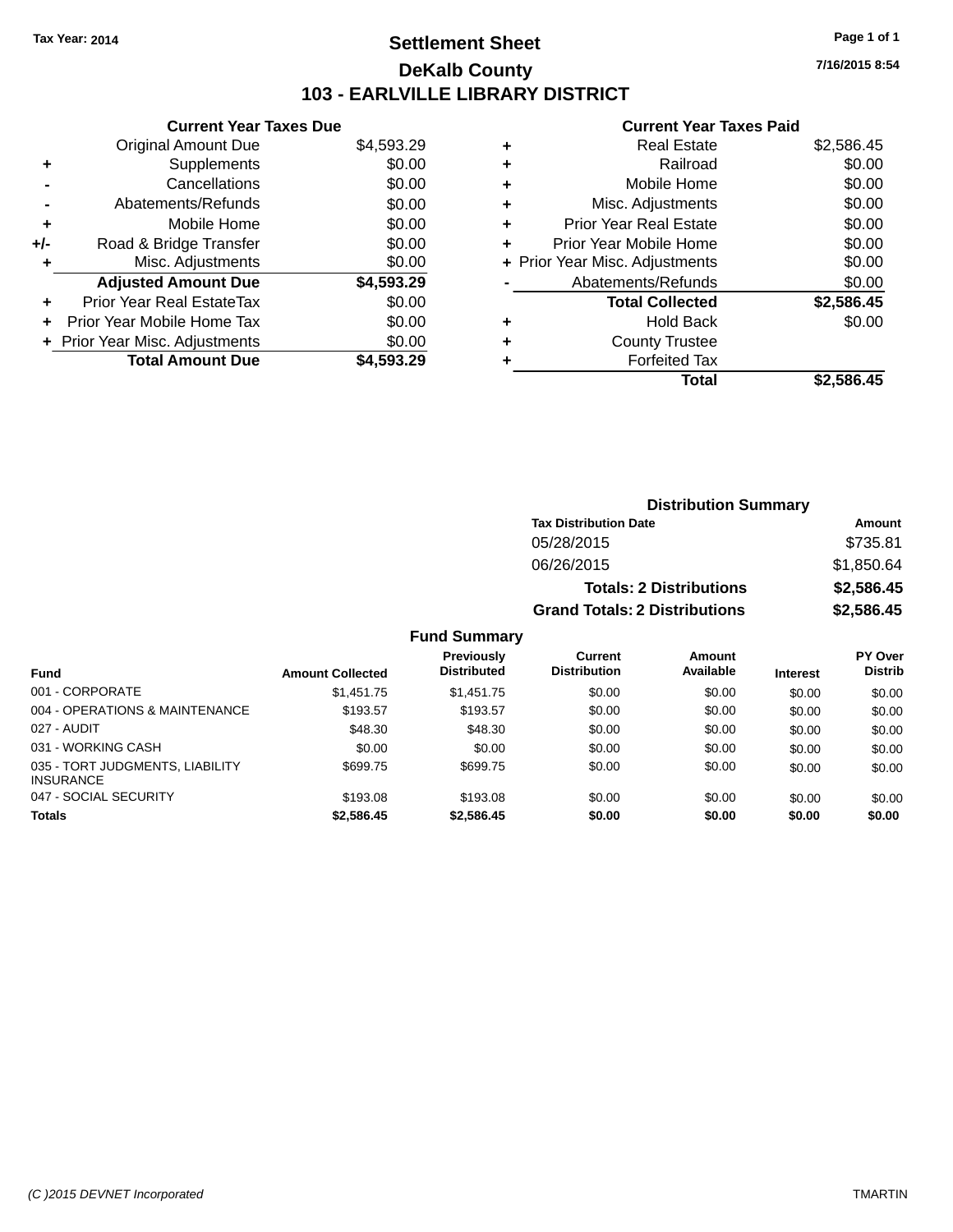# **Settlement Sheet Tax Year: 2014 Page 1 of 2 DeKalb County 110 - DEKALB PARK**

**7/16/2015 8:54**

# **Current Year Taxes Paid**

|   | OUITUR TUUT TUAUJ LUIU         |                |
|---|--------------------------------|----------------|
| ٠ | <b>Real Estate</b>             | \$1,906,710.91 |
| ٠ | Railroad                       | \$6,425.60     |
| ٠ | Mobile Home                    | \$0.00         |
| ٠ | Misc. Adjustments              | \$1,135.57     |
| ٠ | <b>Prior Year Real Estate</b>  | (\$2,514.35)   |
| ÷ | Prior Year Mobile Home         | \$0.00         |
|   | + Prior Year Misc. Adjustments | \$570.37       |
|   | Abatements/Refunds             | \$3.35         |
|   | <b>Total Collected</b>         | \$1,912,324.75 |
| ٠ | <b>Hold Back</b>               | \$0.00         |
| ٠ | <b>County Trustee</b>          |                |
|   | <b>Forfeited Tax</b>           |                |
|   | Total                          | \$1,912,324.75 |
|   |                                |                |

## **Current Year Taxes Due** Original Amount Due \$3,716,420.33<br>Supplements \$87,922.27 **+** Supplements **-** Cancellations \$128,045.19 **-** Abatements/Refunds \$3.35 **+** Mobile Home \$0.00 **+/-** Road & Bridge Transfer \$0.00<br> **+** Misc. Adjustments \$1,135.57 **+** Misc. Adjustments **Adjusted Amount Due \$3,677,429.63 +** Prior Year Real EstateTax (\$2,514.35) **+** Prior Year Mobile Home Tax \$0.00 **+** Prior Year Misc. Adjustments \$570.37 **Total Amount Due \$3,675,485.65**

#### **Distribution Summary**

| <b>Tax Distribution Date</b>         | Amount         |
|--------------------------------------|----------------|
| 05/28/2015                           | \$317,916.90   |
| 06/26/2015                           | \$1,563,969.53 |
| 07/24/2015                           | \$30,438.32    |
| <b>Totals: 3 Distributions</b>       | \$1,912,324.75 |
| <b>Grand Totals: 3 Distributions</b> | \$1,912,324.75 |

## **Fund Summary**

| <b>Fund</b>                             | <b>Amount Collected</b> | <b>Previously</b><br><b>Distributed</b> | Current<br><b>Distribution</b> | Amount<br>Available | <b>Interest</b> | PY Over<br><b>Distrib</b> |
|-----------------------------------------|-------------------------|-----------------------------------------|--------------------------------|---------------------|-----------------|---------------------------|
| 001 - CORPORATE                         | \$562,430.07            | \$553,477.92                            | \$8,952.15                     | \$0.00              | \$0.00          | \$0.00                    |
| 003 - BONDS AND INTEREST                | \$632,962.27            | \$622,887.46                            | \$10,074.81                    | \$0.00              | \$0.00          | \$0.00                    |
| $005 - I. M. R. F.$                     | \$128,464.23            | \$126,419.47                            | \$2,044.76                     | \$0.00              | \$0.00          | \$0.00                    |
| 027 - AUDIT                             | \$11.999.84             | \$11,808.84                             | \$191.00                       | \$0.00              | \$0.00          | \$0.00                    |
| 035 - TORT JUDGEMENTS/LIABILITY<br>INS. | \$40.101.44             | \$39,463.15                             | \$638.29                       | \$0.00              | \$0.00          | \$0.00                    |
| 047 - SOCIAL SECURITY                   | \$77,586.84             | \$76.351.90                             | \$1,234.94                     | \$0.00              | \$0.00          | \$0.00                    |
| 060 - UNEMPLOYMENT INSURANCE            | \$21.597.78             | \$21,254.01                             | \$343.77                       | \$0.00              | \$0.00          | \$0.00                    |
| 062 - WORKERS COMPENSATION              | \$22.630.44             | \$22,270.23                             | \$360.21                       | \$0.00              | \$0.00          | \$0.00                    |
| 122 - RECREATION                        | \$245,576.92            | \$241,668.09                            | \$3,908.83                     | \$0.00              | \$0.00          | \$0.00                    |
| 123 - AQUARIUM AND MUSEUM               | \$72,980.05             | \$71.818.43                             | \$1.161.62                     | \$0.00              | \$0.00          | \$0.00                    |
| 126 - REC PROGRAMS/HANDICAPPED          | \$95.994.87             | \$94.466.93                             | \$1.527.94                     | \$0.00              | \$0.00          | \$0.00                    |
| <b>Totals</b>                           | \$1.912.324.75          | \$1,881,886,43                          | \$30,438,32                    | \$0.00              | \$0.00          | \$0.00                    |

#### **Miscellaneous Adjustment Detail**

| Year Source           | <b>Account Type</b>       | <b>Amount Adjustment Description</b>                         |
|-----------------------|---------------------------|--------------------------------------------------------------|
| 2013 RE - Real Estate | <b>Back Tax Collected</b> | \$2.27 SUMMIT ENCLAVE REDEMPTION 08-13-323-013 by TBA        |
| 2013 RE - Real Estate | <b>Back Tax Collected</b> | \$23.10 SIDDIQUI REDEMPTION 08-15-329-012 by TBA             |
| 2013 RE - Real Estate | <b>Back Tax Collected</b> | \$77.92 RIVERMIST UNIT 5 LLC REDEMPTION 08-02-401-006 by TBA |
| 2013 RE - Real Estate | <b>Back Tax Collected</b> | \$77.92 RIVERMIST UNIT 5 LLC REDEMPTION 08-02-401-007 by TBA |
| 2013 RE - Real Estate | <b>Back Tax Collected</b> | \$77.92 RIVERMIST UNIT 5 LLC REDEMPTION 08-02-401-009 by TBA |
| 2013 RE - Real Estate | <b>Back Tax Collected</b> | \$77.92 RIVERMIST UNIT 5 LLC REDEMPTION 08-02-401-010 by TBA |
| 2013 RE - Real Estate | <b>Back Tax Collected</b> | \$77.92 RIVERMIST UNIT 5 LLC REDEMPTION 08-02-425-010 by TBA |
| 2013 RE - Real Estate | <b>Back Tax Collected</b> | \$77.92 RIVERMIST UNIT 5 LLC REDEMPTION 08-02-425-012 by TBA |
| 2013 RE - Real Estate | <b>Back Tax Collected</b> | \$22.13 ORIX WILKINSON 2009 TAX 08-12-377-001 by TBA         |
| 2013 RE - Real Estate | <b>Back Tax Collected</b> | \$22.27 ORIX WILKINSON 2010 TAX 08-12-377-001 by TBA         |
| 2013 RE - Real Estate | <b>Back Tax Collected</b> | \$23.21 ORIX WILKINSON 2011 TAX 08-12-377-001 by TBA         |
|                       |                           |                                                              |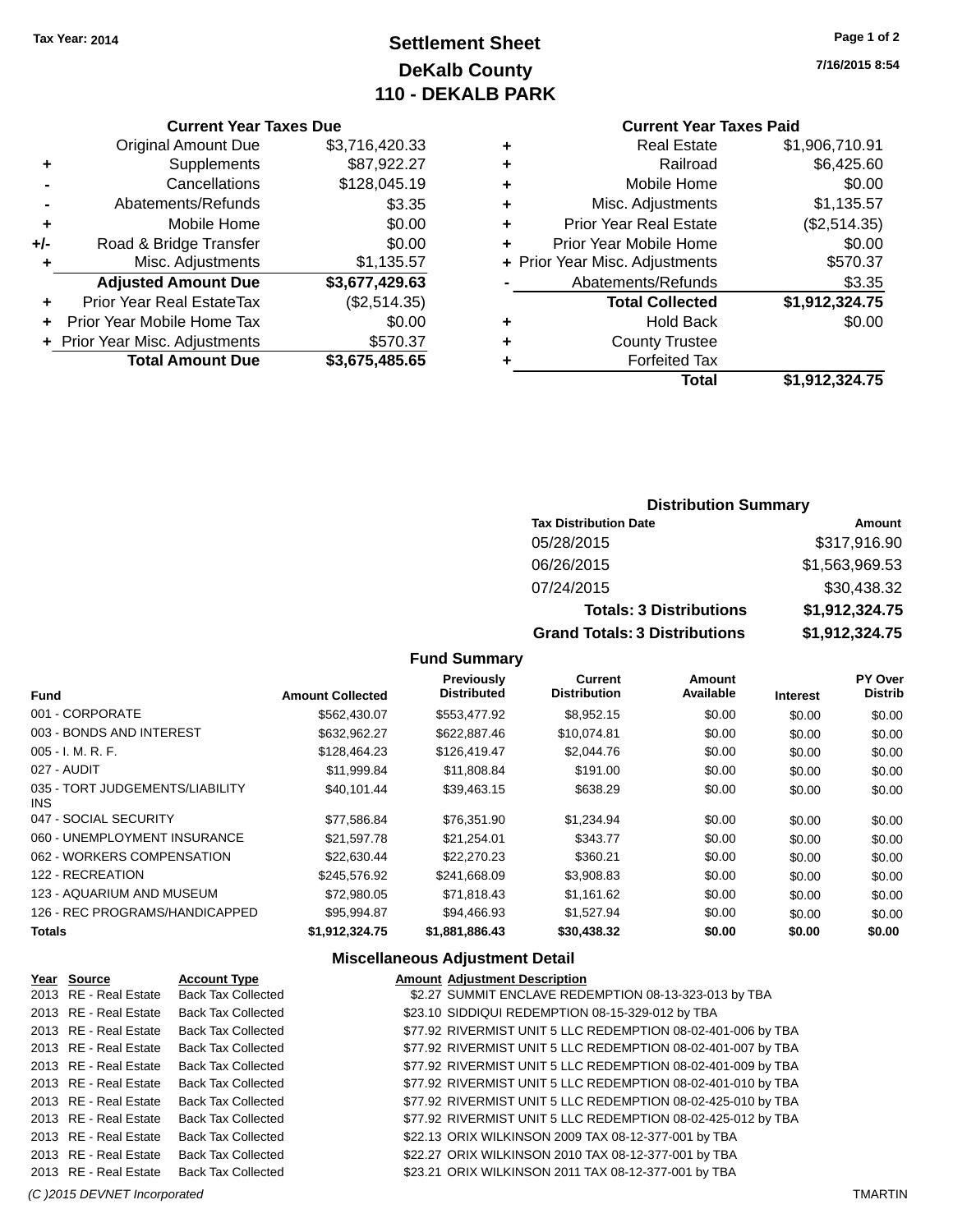# **Settlement Sheet Tax Year: 2014 Page 2 of 2 DeKalb County**

**7/16/2015 8:54**

## **Miscellaneous Adjustment Detail**

| Year Source              | <b>Account Type</b>       | <b>Amount Adjustment Description</b>                    |
|--------------------------|---------------------------|---------------------------------------------------------|
| 2013 RE - Real Estate    | <b>Back Tax Collected</b> | \$9.87 TRUSTEE SALE 08-14-207-024 by TBA                |
| 2014 RE - Real Estate    | <b>Back Tax Collected</b> | \$12.56 TRUSTEE SALE 08-27-279-029 by TBA               |
| 2014 RE - Real Estate    | <b>Back Tax Collected</b> | \$12.56 TRUSTEE SALE 08-27-279-027 by TBA               |
| 2014 RE - Real Estate    | Paymt In Lieu of Tax      | \$903.52 HOUSING AUTHORITY by TBA                       |
| 2014 RE - Real Estate    | Back Tax Collected        | \$206.93 RICHWOOD GROUP REDEMPTION 11-03-202-002 by TBA |
| <b>Totals 16 entries</b> |                           | \$1,705.94                                              |
|                          |                           |                                                         |

## **Abatement Detail**

# **Year Source Account Type Amount Adjustment Description**<br>2014 RE - Real Estate RE Abatement \$3.35 PTAB INTEREST REFUN

\$3.35 PTAB INTEREST REFUND 08-28-201-009 by TBA

**Totals \$3.35 1 entries**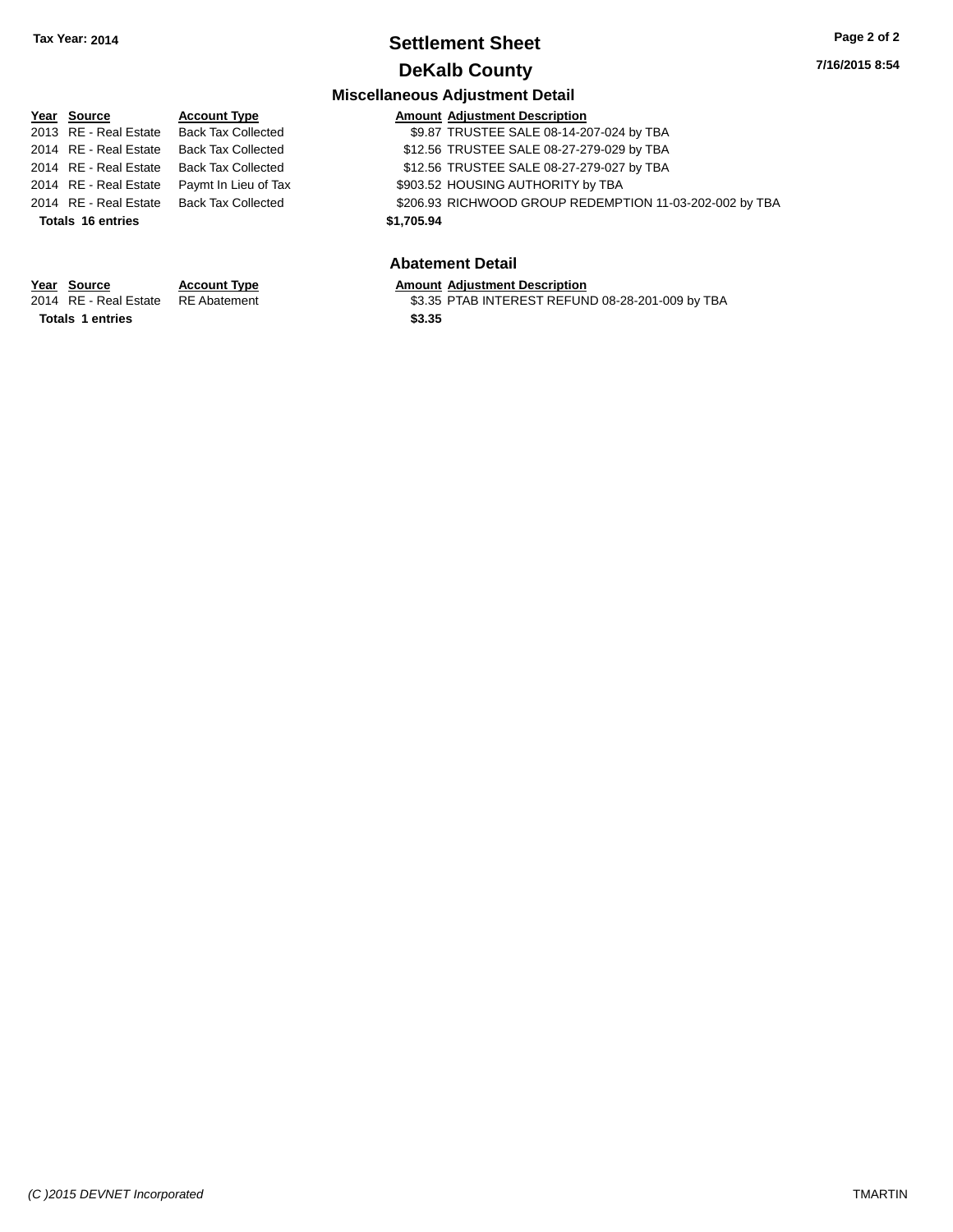# **Settlement Sheet Tax Year: 2014 Page 1 of 1 DeKalb County 111 - FRANKLIN TWP PARK**

**7/16/2015 8:54**

|       | <b>Current Year Taxes Due</b>    |             |  |  |  |  |
|-------|----------------------------------|-------------|--|--|--|--|
|       | <b>Original Amount Due</b>       | \$40,347.47 |  |  |  |  |
| ÷     | \$365.84<br>Supplements          |             |  |  |  |  |
|       | \$414.09<br>Cancellations        |             |  |  |  |  |
|       | \$0.00<br>Abatements/Refunds     |             |  |  |  |  |
| ٠     | \$0.00<br>Mobile Home            |             |  |  |  |  |
| $+/-$ | \$0.00<br>Road & Bridge Transfer |             |  |  |  |  |
| ٠     | Misc. Adjustments                | \$0.00      |  |  |  |  |
|       | <b>Adjusted Amount Due</b>       | \$40,299.22 |  |  |  |  |
| ÷     | Prior Year Real EstateTax        | \$7.61      |  |  |  |  |
|       | Prior Year Mobile Home Tax       | \$0.00      |  |  |  |  |
|       | Prior Year Misc. Adjustments     | \$0.00      |  |  |  |  |
|       | <b>Total Amount Due</b>          | \$40,306,83 |  |  |  |  |

| ٠ | <b>Real Estate</b>             | \$21,580.88 |
|---|--------------------------------|-------------|
| ٠ | Railroad                       | \$277.98    |
| ٠ | Mobile Home                    | \$0.00      |
| ٠ | Misc. Adjustments              | \$0.00      |
| ٠ | <b>Prior Year Real Estate</b>  | \$7.61      |
| ٠ | Prior Year Mobile Home         | \$0.00      |
|   | + Prior Year Misc. Adjustments | \$0.00      |
|   | Abatements/Refunds             | \$0.00      |
|   | <b>Total Collected</b>         | \$21,866.47 |
| ٠ | <b>Hold Back</b>               | \$0.00      |
| ٠ | <b>County Trustee</b>          |             |
| ٠ | <b>Forfeited Tax</b>           |             |
|   | Total                          | \$21,866.47 |
|   |                                |             |

|                                         |                         |                                  | <b>Distribution Summary</b>           |                                |                 |                                  |  |
|-----------------------------------------|-------------------------|----------------------------------|---------------------------------------|--------------------------------|-----------------|----------------------------------|--|
|                                         |                         |                                  | <b>Tax Distribution Date</b>          |                                |                 | Amount                           |  |
|                                         |                         |                                  | 05/28/2015                            |                                |                 | \$4,593.94                       |  |
|                                         |                         |                                  | 06/26/2015                            |                                |                 | \$16,994.30                      |  |
|                                         |                         |                                  | 07/24/2015                            |                                |                 | \$278.23                         |  |
|                                         |                         |                                  |                                       | <b>Totals: 3 Distributions</b> |                 | \$21,866.47                      |  |
|                                         |                         |                                  | <b>Grand Totals: 3 Distributions</b>  |                                |                 | \$21,866.47                      |  |
|                                         |                         | <b>Fund Summary</b>              |                                       |                                |                 |                                  |  |
| <b>Fund</b>                             | <b>Amount Collected</b> | Previously<br><b>Distributed</b> | <b>Current</b><br><b>Distribution</b> | Amount<br>Available            | <b>Interest</b> | <b>PY Over</b><br><b>Distrib</b> |  |
| 001 - CORPORATE                         | \$20,547.15             | \$20,285.71                      | \$261.44                              | \$0.00                         | \$0.00          | \$0.00                           |  |
| 035 - TORT JUDGEMENTS/LIABILITY<br>INS. | \$1,319.32              | \$1,302.53                       | \$16.79                               | \$0.00                         | \$0.00          | \$0.00                           |  |
| Totals                                  | \$21,866.47             | \$21,588.24                      | \$278.23                              | \$0.00                         | \$0.00          | \$0.00                           |  |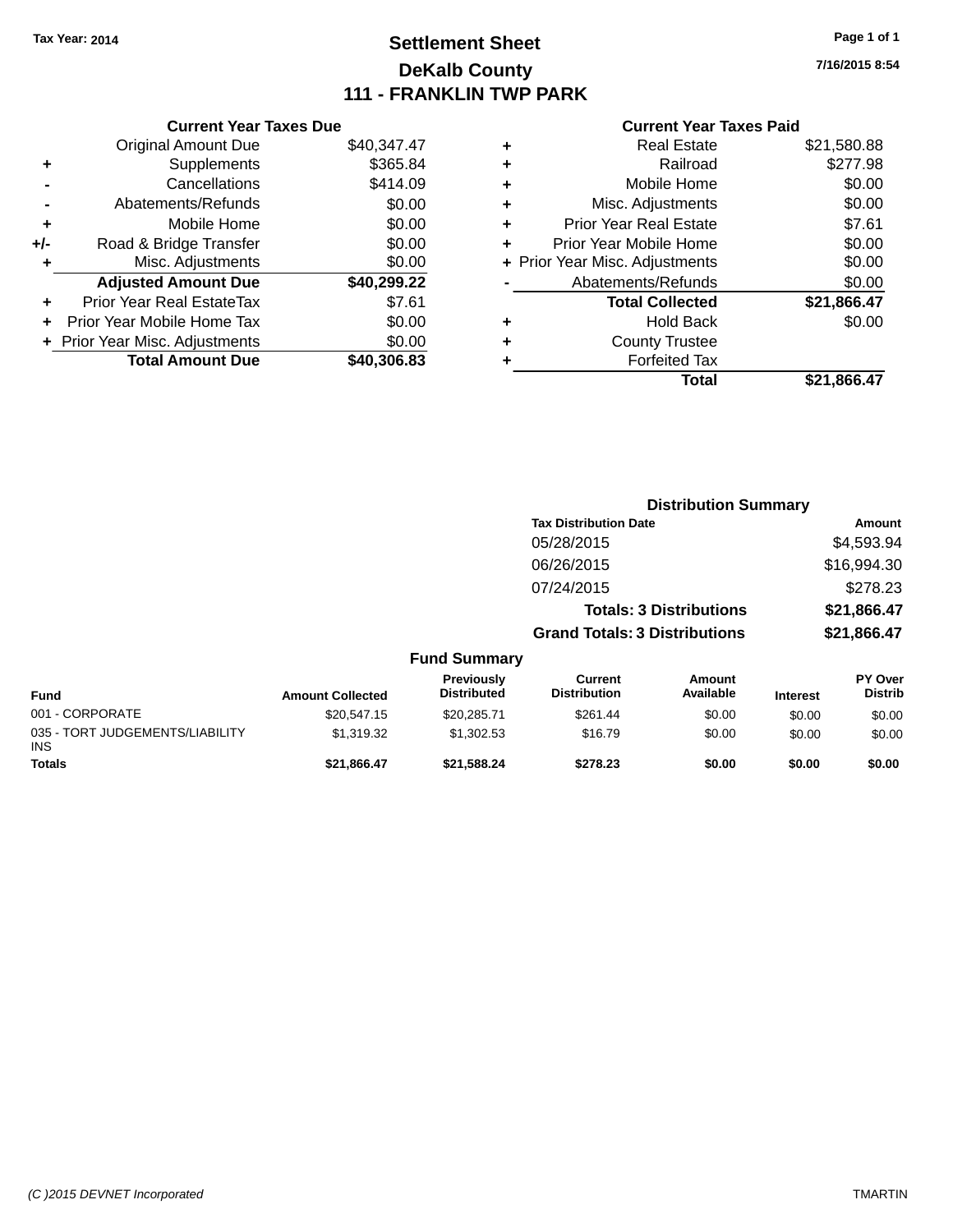# **Settlement Sheet Tax Year: 2014 Page 1 of 1 DeKalb County 112 - GENOA TWP PARK**

**7/16/2015 8:54**

#### **Current Year Taxes Paid**

| <b>Current Year Taxes Due</b>  |              |  |  |  |  |
|--------------------------------|--------------|--|--|--|--|
| <b>Original Amount Due</b>     | \$602,885.32 |  |  |  |  |
| Supplements                    | \$4,748.35   |  |  |  |  |
| Cancellations<br>\$5,724.96    |              |  |  |  |  |
| Abatements/Refunds             | \$5.43       |  |  |  |  |
| Mobile Home                    | \$0.00       |  |  |  |  |
| Road & Bridge Transfer         | \$0.00       |  |  |  |  |
| Misc. Adjustments              | \$0.00       |  |  |  |  |
| <b>Adjusted Amount Due</b>     | \$601,903.28 |  |  |  |  |
| Prior Year Real EstateTax      | \$443.23     |  |  |  |  |
|                                |              |  |  |  |  |
| Prior Year Mobile Home Tax     | \$0.00       |  |  |  |  |
| + Prior Year Misc. Adjustments | \$130.32     |  |  |  |  |
|                                |              |  |  |  |  |

| ٠ | <b>Real Estate</b>             | \$324,262.69 |
|---|--------------------------------|--------------|
| ٠ | Railroad                       | \$3,850.59   |
| ٠ | Mobile Home                    | \$0.00       |
| ٠ | Misc. Adjustments              | \$0.00       |
| ٠ | <b>Prior Year Real Estate</b>  | \$443.23     |
| ٠ | Prior Year Mobile Home         | \$0.00       |
|   | + Prior Year Misc. Adjustments | \$130.32     |
|   | Abatements/Refunds             | \$5.43       |
|   | <b>Total Collected</b>         | \$328,681.40 |
| ٠ | <b>Hold Back</b>               | \$0.00       |
| ٠ | <b>County Trustee</b>          |              |
| ٠ | <b>Forfeited Tax</b>           |              |
|   | Total                          | \$328,681.40 |
|   |                                |              |

## **Distribution Summary Tax Distribution Date Amount** 05/28/2015 \$63,956.63 06/26/2015 \$258,336.78 07/24/2015 \$6,387.99 **Totals: 3 Distributions \$328,681.40 Grand Totals: 3 Distributions \$328,681.40**

## **Fund Summary**

| <b>Fund</b>                                   | <b>Amount Collected</b> | Previously<br><b>Distributed</b> | <b>Current</b><br><b>Distribution</b> | Amount<br>Available | <b>Interest</b> | PY Over<br><b>Distrib</b> |
|-----------------------------------------------|-------------------------|----------------------------------|---------------------------------------|---------------------|-----------------|---------------------------|
| 001 - CORPORATE                               | \$92,332.18             | \$90.537.67                      | \$1.794.51                            | \$0.00              | \$0.00          | \$0.00                    |
| 003 - BONDS AND INTEREST                      | \$146,761.19            | \$143,908.86                     | \$2,852.33                            | \$0.00              | \$0.00          | \$0.00                    |
| $005 - I. M. R. F.$                           | \$434.85                | \$426.40                         | \$8.45                                | \$0.00              | \$0.00          | \$0.00                    |
| 027 - AUDIT                                   | \$434.85                | \$426.40                         | \$8.45                                | \$0.00              | \$0.00          | \$0.00                    |
| 035 - TORT JUDGEMENTS/LIABILITY<br><b>INS</b> | \$0.00                  | \$0.00                           | \$0.00                                | \$0.00              | \$0.00          | \$0.00                    |
| 047 - SOCIAL SECURITY                         | \$434.85                | \$426.40                         | \$8.45                                | \$0.00              | \$0.00          | \$0.00                    |
| 062 - WORKERS COMPENSATION                    | \$434.85                | \$426.40                         | \$8.45                                | \$0.00              | \$0.00          | \$0.00                    |
| 122 - RECREATION                              | \$66,704.56             | \$65,408.15                      | \$1.296.41                            | \$0.00              | \$0.00          | \$0.00                    |
| 126 - REC PROGRAMS/HANDICAPPED                | \$20.709.22             | \$20,306.73                      | \$402.49                              | \$0.00              | \$0.00          | \$0.00                    |
| 143 - MEDICARE                                | \$434.85                | \$426.40                         | \$8.45                                | \$0.00              | \$0.00          | \$0.00                    |
| <b>Totals</b>                                 | \$328,681.40            | \$322,293.41                     | \$6,387.99                            | \$0.00              | \$0.00          | \$0.00                    |

#### **Miscellaneous Adjustment Detail**

| Year Source             | <b>Account Type</b>       | <b>Amount Adjustment Description</b>                     |
|-------------------------|---------------------------|----------------------------------------------------------|
| 2013 RE - Real Estate   | <b>Back Tax Collected</b> | \$60.50 MARSH REDEMPTION 03-31-231-008 by TBA            |
| 2013 RE - Real Estate   | <b>Back Tax Collected</b> | \$69.82 ABCXYZ LIVING TR REDEMPTION 03-31-235-006 by TBA |
| <b>Totals 2 entries</b> |                           | \$130.32                                                 |
|                         |                           | <b>Abatement Detail</b>                                  |

| Year Source<br>2014 RE - Real Estate RE Abatement | <b>Account Type</b> | <b>Amount Adjustment Description</b><br>\$5.43 PTAB INTEREST REFUND 03-19-461-008 by TBA |
|---------------------------------------------------|---------------------|------------------------------------------------------------------------------------------|
| <b>Totals 1 entries</b>                           |                     | \$5.43                                                                                   |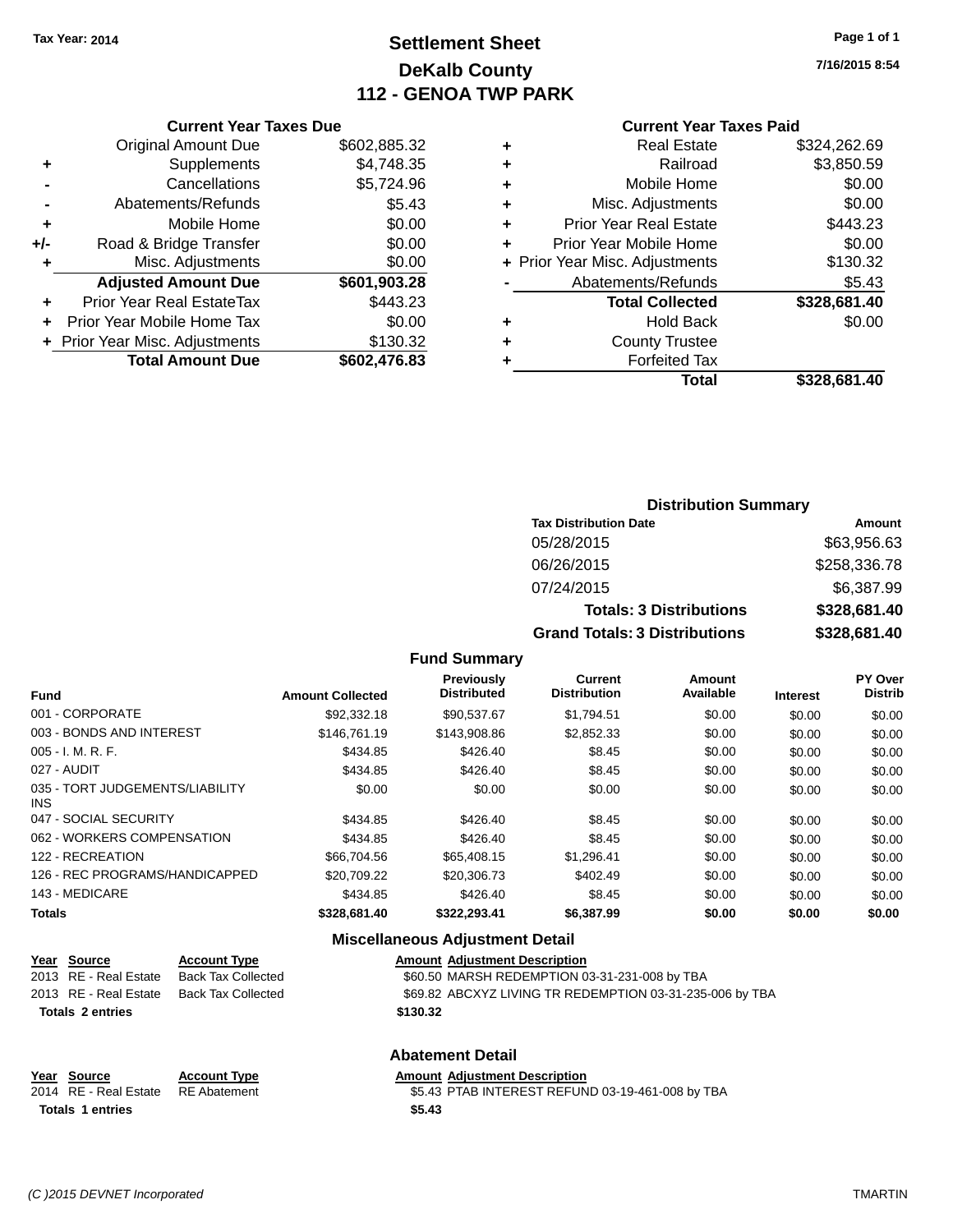# **Settlement Sheet Tax Year: 2014 Page 1 of 1 DeKalb County 113 - KINGSTON TWP PARK**

**7/16/2015 8:54**

## **Current Year Taxes Paid**

| <b>Original Amount Due</b>   | \$51,102.12                   |
|------------------------------|-------------------------------|
| Supplements                  | \$196.18                      |
| Cancellations                | \$211.54                      |
| Abatements/Refunds           | \$0.00                        |
| Mobile Home                  | \$0.00                        |
| Road & Bridge Transfer       | \$0.00                        |
| Misc. Adjustments            | \$4.31                        |
| <b>Adjusted Amount Due</b>   | \$51,091.07                   |
| Prior Year Real EstateTax    | \$0.00                        |
| Prior Year Mobile Home Tax   | \$0.00                        |
| Prior Year Misc. Adjustments | \$0.00                        |
| <b>Total Amount Due</b>      | \$51.091.07                   |
|                              | <b>Current Year Taxes Due</b> |

|   | Real Estate                    | \$27,531.45 |
|---|--------------------------------|-------------|
| ٠ | Railroad                       | \$707.72    |
| ٠ | Mobile Home                    | \$0.00      |
| ٠ | Misc. Adjustments              | \$4.31      |
| ٠ | <b>Prior Year Real Estate</b>  | \$0.00      |
| ٠ | Prior Year Mobile Home         | \$0.00      |
|   | + Prior Year Misc. Adjustments | \$0.00      |
|   | Abatements/Refunds             | \$0.00      |
|   | <b>Total Collected</b>         | \$28,243.48 |
| ٠ | Hold Back                      | \$0.00      |
| ٠ | <b>County Trustee</b>          |             |
| ٠ | <b>Forfeited Tax</b>           |             |
|   | Total                          | \$28.243.48 |
|   |                                |             |

|                                         |                         |                                  |                                       | <b>Distribution Summary</b>    |                 |                           |
|-----------------------------------------|-------------------------|----------------------------------|---------------------------------------|--------------------------------|-----------------|---------------------------|
|                                         |                         |                                  | <b>Tax Distribution Date</b>          |                                |                 | <b>Amount</b>             |
|                                         |                         |                                  | 05/28/2015                            |                                |                 | \$4,503.15                |
|                                         |                         |                                  | 06/26/2015                            |                                |                 | \$23,115.82               |
|                                         |                         |                                  | 07/24/2015                            |                                |                 | \$624.51                  |
|                                         |                         |                                  |                                       | <b>Totals: 3 Distributions</b> |                 | \$28,243.48               |
|                                         |                         |                                  | <b>Grand Totals: 3 Distributions</b>  |                                | \$28,243.48     |                           |
|                                         |                         | <b>Fund Summary</b>              |                                       |                                |                 |                           |
| <b>Fund</b>                             | <b>Amount Collected</b> | Previously<br><b>Distributed</b> | <b>Current</b><br><b>Distribution</b> | Amount<br>Available            | <b>Interest</b> | PY Over<br><b>Distrib</b> |
| 001 - CORPORATE                         | \$22,340.19             | \$21,846.21                      | \$493.98                              | \$0.00                         | \$0.00          | \$0.00                    |
| 035 - TORT JUDGEMENTS/LIABILITY<br>INS. | \$2,957.46              | \$2,892.07                       | \$65.39                               | \$0.00                         | \$0.00          | \$0.00                    |
| 122 - RECREATION                        | \$2.945.83              | \$2,880.69                       | \$65.14                               | \$0.00                         | \$0.00          | \$0.00                    |
| <b>Totals</b>                           | \$28,243.48             | \$27,618.97                      | \$624.51                              | \$0.00                         | \$0.00          | \$0.00                    |

### **Miscellaneous Adjustment Detail**

**Year** Source **Account Type Account Adjustment Description** 

**Totals \$4.31 1 entries**

2014 RE - Real Estate Back Tax Collected **54.31 AMCORE BANK REDEMPTION 02-24-476-009 by TBA**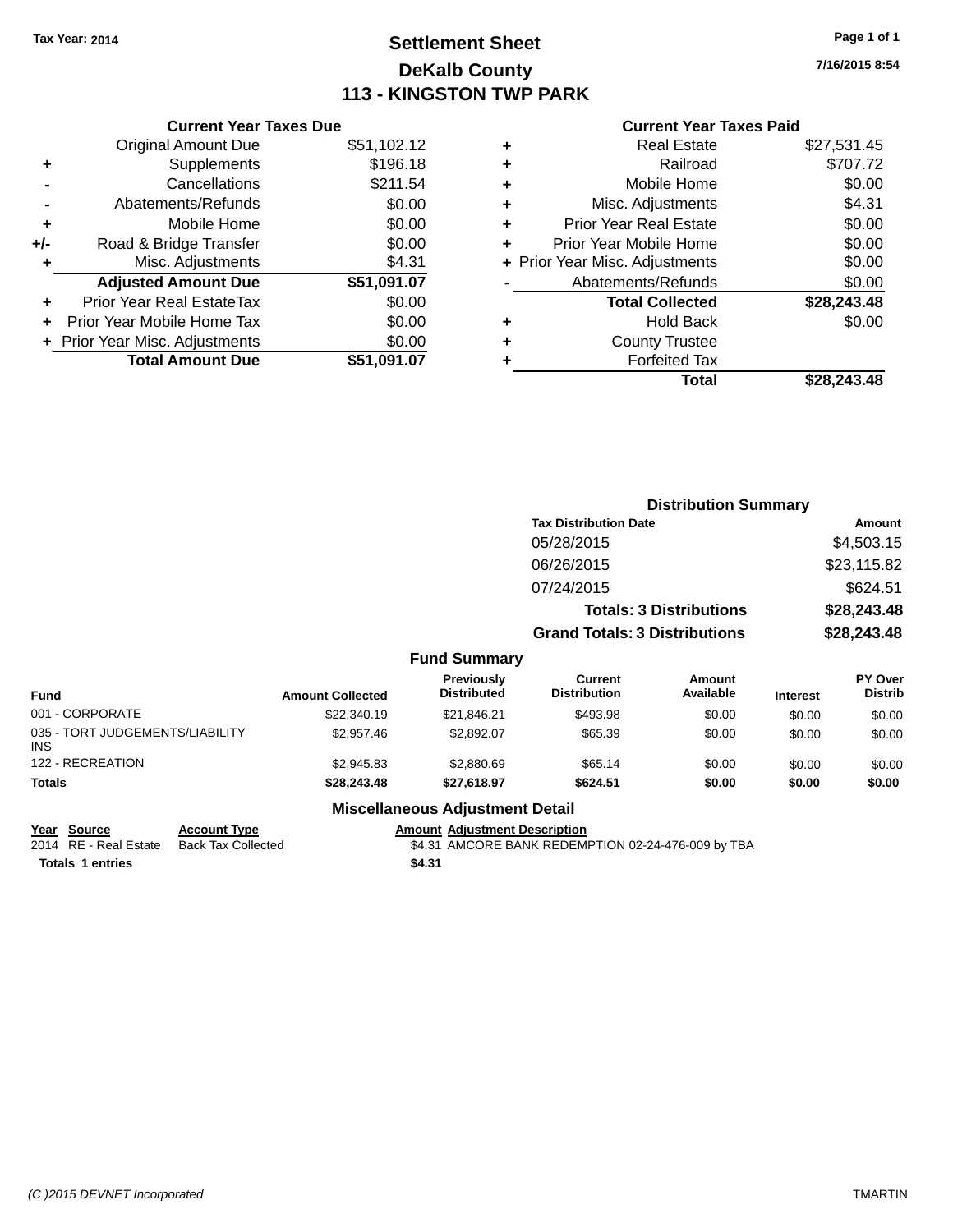# **Settlement Sheet Tax Year: 2014 Page 1 of 1 DeKalb County 114 - SANDWICH PARK**

**7/16/2015 8:54**

## **Current Year Taxes Paid**

|     | <b>Current Year Taxes Due</b>  |              |  |  |  |
|-----|--------------------------------|--------------|--|--|--|
|     | <b>Original Amount Due</b>     | \$471,878.65 |  |  |  |
| ٠   | Supplements                    | \$3,421.11   |  |  |  |
|     | Cancellations                  | \$3,905.19   |  |  |  |
|     | Abatements/Refunds             | \$0.00       |  |  |  |
| ٠   | Mobile Home                    | \$0.00       |  |  |  |
| +/- | Road & Bridge Transfer         | \$0.00       |  |  |  |
|     | Misc. Adjustments              | \$73.62      |  |  |  |
|     | <b>Adjusted Amount Due</b>     | \$471,468.19 |  |  |  |
| ٠   | Prior Year Real EstateTax      | (\$61.65)    |  |  |  |
|     | Prior Year Mobile Home Tax     | \$0.00       |  |  |  |
|     | + Prior Year Misc. Adjustments | \$8.27       |  |  |  |
|     | <b>Total Amount Due</b>        | \$471,414.81 |  |  |  |
|     |                                |              |  |  |  |

|   | <b>Real Estate</b>             | \$253,825.30 |
|---|--------------------------------|--------------|
| ٠ | Railroad                       | \$578.71     |
| ٠ | Mobile Home                    | \$0.00       |
| ٠ | Misc. Adjustments              | \$73.62      |
| ٠ | <b>Prior Year Real Estate</b>  | (\$61.65)    |
| ÷ | Prior Year Mobile Home         | \$0.00       |
|   | + Prior Year Misc. Adjustments | \$8.27       |
|   | Abatements/Refunds             | \$0.00       |
|   | <b>Total Collected</b>         | \$254,424.25 |
| ٠ | Hold Back                      | \$0.00       |
| ٠ | <b>County Trustee</b>          |              |
| ٠ | <b>Forfeited Tax</b>           |              |
|   | Total                          | \$254,424.25 |
|   |                                |              |

## **Distribution Summary Tax Distribution Date Amount** 05/28/2015 \$49,739.40 06/26/2015 \$199,528.04 07/24/2015 \$5,156.81 **Totals: 3 Distributions \$254,424.25 Grand Totals: 3 Distributions \$254,424.25**

## **Fund Summary**

| <b>Fund</b>                             | <b>Amount Collected</b> | <b>Previously</b><br><b>Distributed</b> | Current<br><b>Distribution</b> | Amount<br>Available | <b>Interest</b> | PY Over<br><b>Distrib</b> |
|-----------------------------------------|-------------------------|-----------------------------------------|--------------------------------|---------------------|-----------------|---------------------------|
| 001 - CORPORATE                         | \$83.234.91             | \$81,547.87                             | \$1.687.04                     | \$0.00              | \$0.00          | \$0.00                    |
| 003 - BONDS AND INTEREST                | \$53,359.11             | \$52,277.60                             | \$1.081.51                     | \$0.00              | \$0.00          | \$0.00                    |
| $005 - I. M. R. F.$                     | \$16,655,62             | \$16,318,03                             | \$337.59                       | \$0.00              | \$0.00          | \$0.00                    |
| 027 - AUDIT                             | \$3,007.56              | \$2,946.60                              | \$60.96                        | \$0.00              | \$0.00          | \$0.00                    |
| 035 - TORT JUDGEMENTS/LIABILITY<br>INS. | \$16,655,62             | \$16,318,03                             | \$337.59                       | \$0.00              | \$0.00          | \$0.00                    |
| 047 - SOCIAL SECURITY                   | \$11.899.70             | \$11.658.51                             | \$241.19                       | \$0.00              | \$0.00          | \$0.00                    |
| 060 - UNEMPLOYMENT INSURANCE            | \$7,143.46              | \$6.998.67                              | \$144.79                       | \$0.00              | \$0.00          | \$0.00                    |
| 122 - RECREATION                        | \$60,087.11             | \$58.869.23                             | \$1,217.88                     | \$0.00              | \$0.00          | \$0.00                    |
| 125 - PAVING & LIGHTING, STREETS        | \$2,381.16              | \$2,332.90                              | \$48.26                        | \$0.00              | \$0.00          | \$0.00                    |
| <b>Totals</b>                           | \$254.424.25            | \$249,267.44                            | \$5,156.81                     | \$0.00              | \$0.00          | \$0.00                    |

## **Miscellaneous Adjustment Detail**

| Year Source             | <b>Account Type</b> |         | <b>Amount Adiustment Description</b>           |
|-------------------------|---------------------|---------|------------------------------------------------|
| 2013 RE - Real Estate   | Back Tax Collected  |         | \$8.27 TRUSTEE SALE 19-25-252-014 by TBA       |
| 2014 RE - Real Estate   | Back Tax Collected  |         | \$73.62 DOBSON REDEMPTION 19-26-481-012 by TBA |
| <b>Totals 2 entries</b> |                     | \$81.89 |                                                |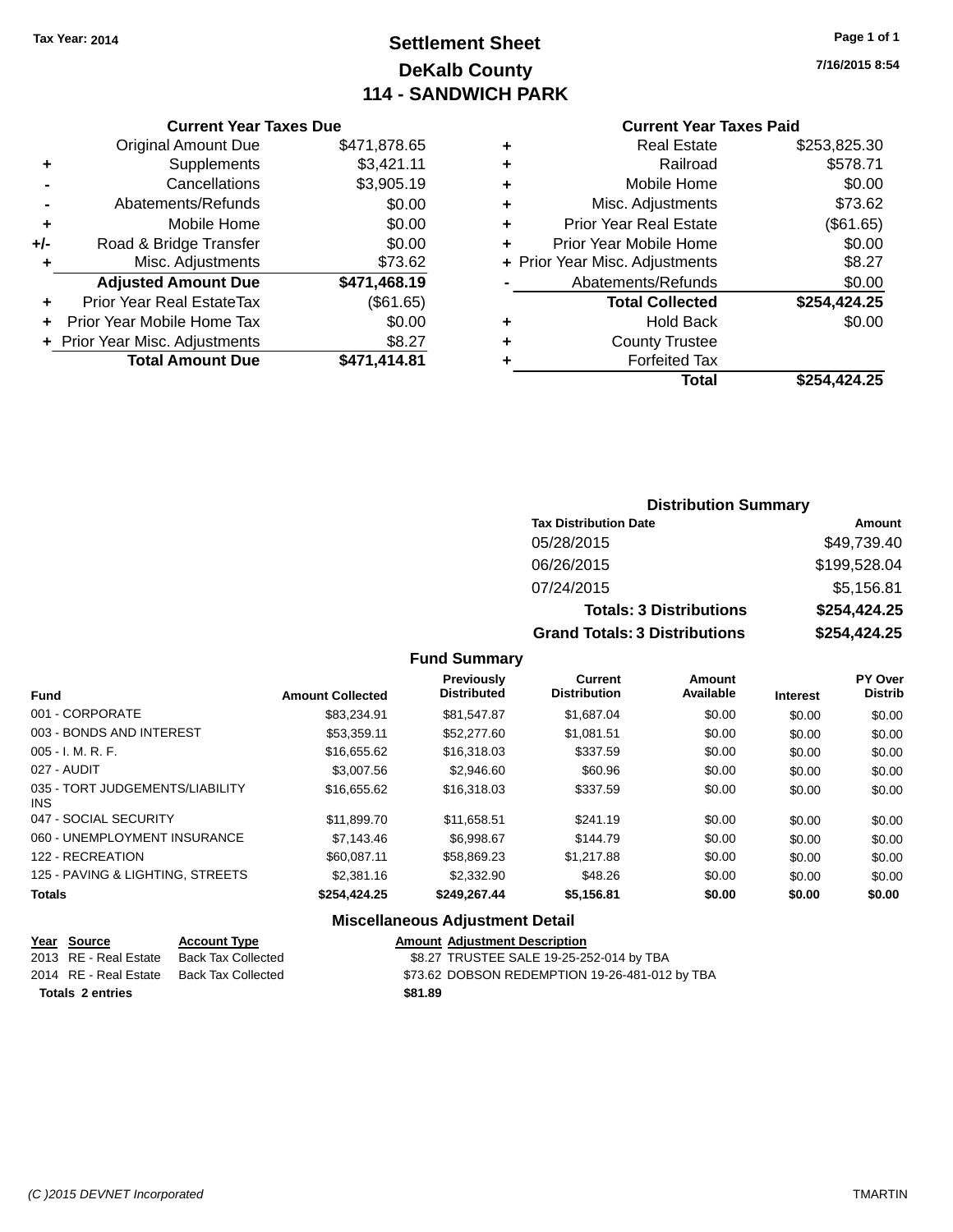# **Settlement Sheet Tax Year: 2014 Page 1 of 1 DeKalb County 115 - SYCAMORE PARK**

**7/16/2015 8:54**

#### **Current Year Taxes Paid**

|   | <b>Real Estate</b>             | \$1,536,363.45 |
|---|--------------------------------|----------------|
| ٠ | Railroad                       | \$0.20         |
| ٠ | Mobile Home                    | \$0.00         |
| ٠ | Misc. Adjustments              | \$1,214.20     |
| ٠ | <b>Prior Year Real Estate</b>  | \$481.28       |
|   | Prior Year Mobile Home         | \$0.00         |
|   | + Prior Year Misc. Adjustments | \$0.00         |
|   | Abatements/Refunds             | \$0.00         |
|   | <b>Total Collected</b>         | \$1,538,059.13 |
| ٠ | Hold Back                      | \$0.00         |
| ٠ | <b>County Trustee</b>          |                |
|   | <b>Forfeited Tax</b>           |                |
|   | Total                          | \$1,538,059.13 |

|     | <b>Current Year Taxes Due</b>  |                |
|-----|--------------------------------|----------------|
|     | <b>Original Amount Due</b>     | \$2,917,748.64 |
| ٠   | Supplements                    | \$13,470.00    |
|     | Cancellations                  | \$15,286.77    |
|     | Abatements/Refunds             | \$0.00         |
| ٠   | Mobile Home                    | \$0.00         |
| +/- | Road & Bridge Transfer         | \$0.00         |
| ٠   | Misc. Adjustments              | \$1,214.20     |
|     | <b>Adjusted Amount Due</b>     | \$2,917,146.07 |
| ÷   | Prior Year Real EstateTax      | \$481.28       |
|     | Prior Year Mobile Home Tax     | \$0.00         |
|     | + Prior Year Misc. Adjustments | \$0.00         |
|     | <b>Total Amount Due</b>        | \$2,917,627.35 |
|     |                                |                |

| <b>Distribution Summary</b>  |        |
|------------------------------|--------|
| <b>Tax Distribution Date</b> | Amount |

| <b>Grand Totals: 3 Distributions</b> | \$1,538,059.13 |
|--------------------------------------|----------------|
| <b>Totals: 3 Distributions</b>       | \$1,538,059.13 |
| 07/24/2015                           | \$28,983.69    |
| 06/26/2015                           | \$1,246,841.08 |
| 05/28/2015                           | \$262,234.36   |
| Tax Distribution Date                | Amount         |

## **Fund Summary**

| <b>Fund</b>                                   | <b>Amount Collected</b> | Previously<br><b>Distributed</b> | <b>Current</b><br><b>Distribution</b> | <b>Amount</b><br>Available | <b>Interest</b> | <b>PY Over</b><br><b>Distrib</b> |
|-----------------------------------------------|-------------------------|----------------------------------|---------------------------------------|----------------------------|-----------------|----------------------------------|
| 001 - CORPORATE                               | \$585,342.22            | \$574,311.84                     | \$11,030.38                           | \$0.00                     | \$0.00          | \$0.00                           |
| 003 - BONDS AND INTEREST                      | \$309,020.70            | \$303,197.41                     | \$5,823.29                            | \$0.00                     | \$0.00          | \$0.00                           |
| $005 - I. M. R. F.$                           | \$46,907.72             | \$46,023.78                      | \$883.94                              | \$0.00                     | \$0.00          | \$0.00                           |
| 014 - POLICE PROTECTION                       | \$38.44                 | \$37.72                          | \$0.72                                | \$0.00                     | \$0.00          | \$0.00                           |
| 027 - AUDIT                                   | \$7,370.39              | \$7,231.50                       | \$138.89                              | \$0.00                     | \$0.00          | \$0.00                           |
| 035 - TORT JUDGEMENTS/LIABILITY<br><b>INS</b> | \$28,986.27             | \$28,440.04                      | \$546.23                              | \$0.00                     | \$0.00          | \$0.00                           |
| 039 - PLAYGROUND AND RECREATION<br>COMM       | \$171.402.84            | \$168,172.87                     | \$3,229.97                            | \$0.00                     | \$0.00          | \$0.00                           |
| 047 - SOCIAL SECURITY                         | \$41.632.19             | \$40,847.66                      | \$784.53                              | \$0.00                     | \$0.00          | \$0.00                           |
| 122 - RECREATION                              | \$263,561.82            | \$258,595.17                     | \$4,966.65                            | \$0.00                     | \$0.00          | \$0.00                           |
| 125 - PAVING & LIGHTING, STREETS              | \$7,618.02              | \$7,474.46                       | \$143.56                              | \$0.00                     | \$0.00          | \$0.00                           |
| 126 - REC PROGRAMS/HANDICAPPED                | \$76.178.52             | \$74.742.99                      | \$1,435.53                            | \$0.00                     | \$0.00          | \$0.00                           |
| <b>Totals</b>                                 | \$1,538,059.13          | \$1,509,075.44                   | \$28,983.69                           | \$0.00                     | \$0.00          | \$0.00                           |

## **Miscellaneous Adjustment Detail**

|                         | Year Source           | <b>Account Type</b>                        | <b>Amount Adjustment Description</b>                      |
|-------------------------|-----------------------|--------------------------------------------|-----------------------------------------------------------|
|                         | 2014 RE - Real Estate | Back Tax Collected                         | \$492.12 SYCAMORE MEADOWS REDEMPTION 06-22-331-006 by TBA |
|                         |                       | 2014 RE - Real Estate Paymt In Lieu of Tax | \$722.08 HOUSING AUTHORITY by TBA                         |
| <b>Totals 2 entries</b> |                       |                                            | \$1.214.20                                                |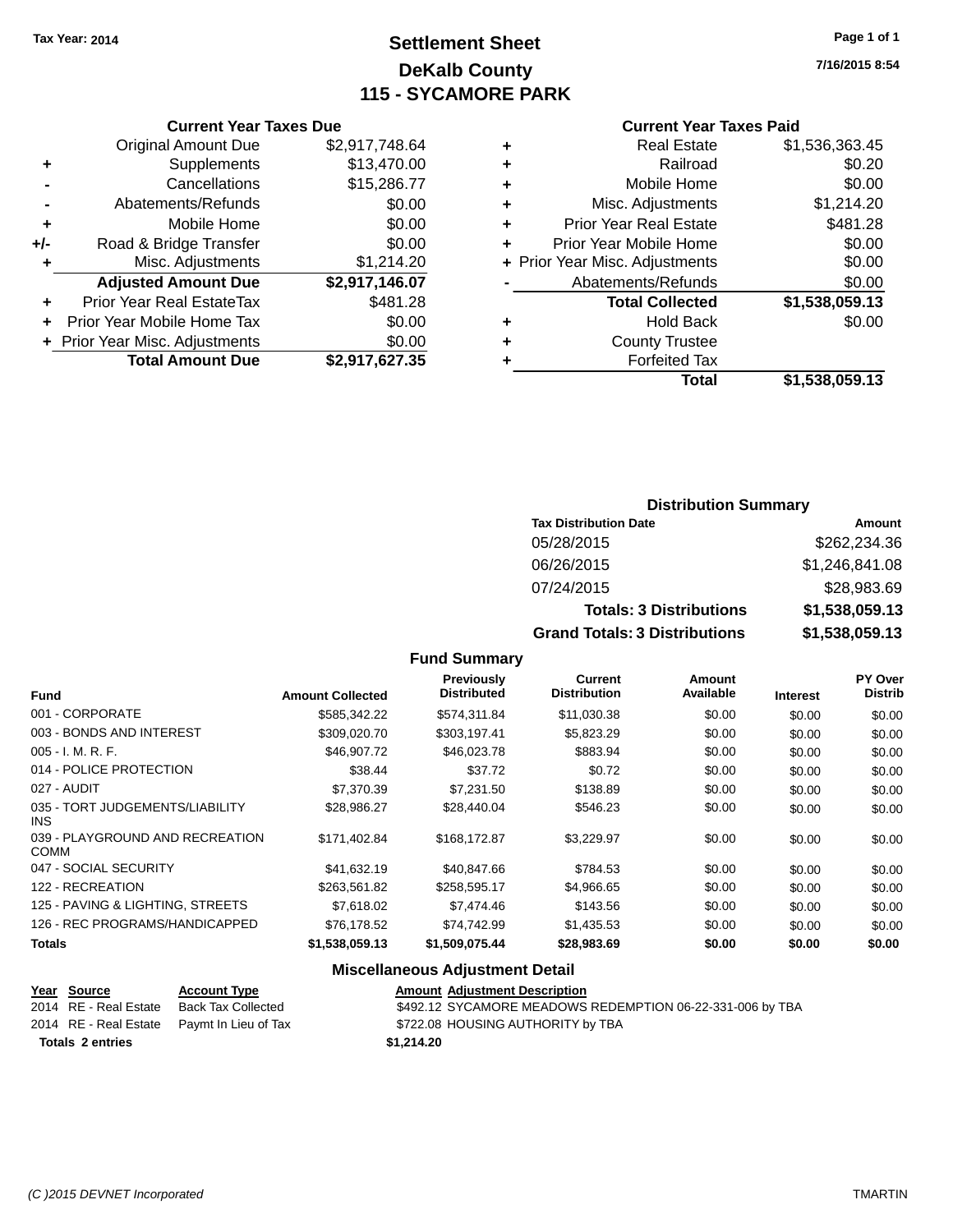# **Settlement Sheet Tax Year: 2014 Page 1 of 1 DeKalb County 120 - SCHOOL DISTRICT 1**

**7/16/2015 8:54**

## **Current Year Taxes Paid**

|     | <b>Current Year Taxes Due</b>  |              |
|-----|--------------------------------|--------------|
|     | <b>Original Amount Due</b>     | \$525,574.76 |
| ٠   | Supplements                    | \$1,341.96   |
|     | Cancellations                  | \$1,631.86   |
|     | Abatements/Refunds             | \$0.00       |
| ٠   | Mobile Home                    | \$0.00       |
| +/- | Road & Bridge Transfer         | \$0.00       |
| ٠   | Misc. Adjustments              | \$0.00       |
|     | <b>Adjusted Amount Due</b>     | \$525,284.86 |
| ٠   | Prior Year Real EstateTax      | \$0.00       |
| ÷   | Prior Year Mobile Home Tax     | \$0.00       |
|     | + Prior Year Misc. Adjustments | \$0.00       |
|     | <b>Total Amount Due</b>        | \$525.284.86 |
|     |                                |              |

| ٠                                                       | <b>Real Estate</b>            | \$345,078.04 |
|---------------------------------------------------------|-------------------------------|--------------|
| ٠                                                       | Railroad                      | \$0.00       |
| ٠                                                       | Mobile Home                   | \$0.00       |
| ٠                                                       | Misc. Adjustments             | \$0.00       |
| ٠                                                       | <b>Prior Year Real Estate</b> | \$0.00       |
| ٠                                                       | Prior Year Mobile Home        | \$0.00       |
|                                                         |                               | \$0.00       |
|                                                         | Abatements/Refunds            | \$0.00       |
|                                                         | <b>Total Collected</b>        | \$345,078.04 |
| ٠                                                       | Hold Back                     | \$0.00       |
| ٠                                                       | <b>County Trustee</b>         |              |
|                                                         | <b>Forfeited Tax</b>          |              |
| + Prior Year Misc. Adjustments<br>\$345,078.04<br>Total |                               |              |
|                                                         |                               |              |

## **Distribution Summary Tax Distribution Date Amount** 05/28/2015 \$71,774.62 06/26/2015 \$268,793.75 07/24/2015 \$4,509.67 **Totals: 3 Distributions \$345,078.04 Grand Totals: 3 Distributions \$345,078.04**

## **Fund Summary**

| <b>Fund</b>                                   | <b>Amount Collected</b> | <b>Previously</b><br><b>Distributed</b> | <b>Current</b><br><b>Distribution</b> | Amount<br>Available | <b>Interest</b> | <b>PY Over</b><br><b>Distrib</b> |
|-----------------------------------------------|-------------------------|-----------------------------------------|---------------------------------------|---------------------|-----------------|----------------------------------|
| 002 - EDUCATION                               | \$238.073.84            | \$234.962.56                            | \$3.111.28                            | \$0.00              | \$0.00          | \$0.00                           |
| 003 - BONDS AND INTEREST                      | \$29,724.67             | \$29,336.21                             | \$388.46                              | \$0.00              | \$0.00          | \$0.00                           |
| 004 - OPERATIONS & MAINTENANCE                | \$29,759.18             | \$29,370.27                             | \$388.91                              | \$0.00              | \$0.00          | \$0.00                           |
| $005 - I. M. R. F.$                           | \$6,554.76              | \$6,469.10                              | \$85.66                               | \$0.00              | \$0.00          | \$0.00                           |
| 030 - TRANSPORTATION SYSTEM                   | \$11,903.82             | \$11,748.25                             | \$155.57                              | \$0.00              | \$0.00          | \$0.00                           |
| 031 - WORKING CASH                            | \$2,975.95              | \$2,937.06                              | \$38.89                               | \$0.00              | \$0.00          | \$0.00                           |
| 032 - FIRE PREV/SFTY/ENERGY                   | \$2,975.95              | \$2,937.06                              | \$38.89                               | \$0.00              | \$0.00          | \$0.00                           |
| 033 - SPECIAL EDUCATION                       | \$2,380.69              | \$2,349.58                              | \$31.11                               | \$0.00              | \$0.00          | \$0.00                           |
| 035 - TORT JUDGEMENTS/LIABILITY<br><b>INS</b> | \$7,866.05              | \$7,763.25                              | \$102.80                              | \$0.00              | \$0.00          | \$0.00                           |
| 047 - SOCIAL SECURITY                         | \$9,308.13              | \$9,186.49                              | \$121.64                              | \$0.00              | \$0.00          | \$0.00                           |
| 057 - LEASE/PURCHASE/RENTAL                   | \$2,975.95              | \$2,937.06                              | \$38.89                               | \$0.00              | \$0.00          | \$0.00                           |
| 109 - PRIOR YEAR ADJUSTMENT                   | \$579.05                | \$571.48                                | \$7.57                                | \$0.00              | \$0.00          | \$0.00                           |
| <b>Totals</b>                                 | \$345,078.04            | \$340,568.37                            | \$4,509.67                            | \$0.00              | \$0.00          | \$0.00                           |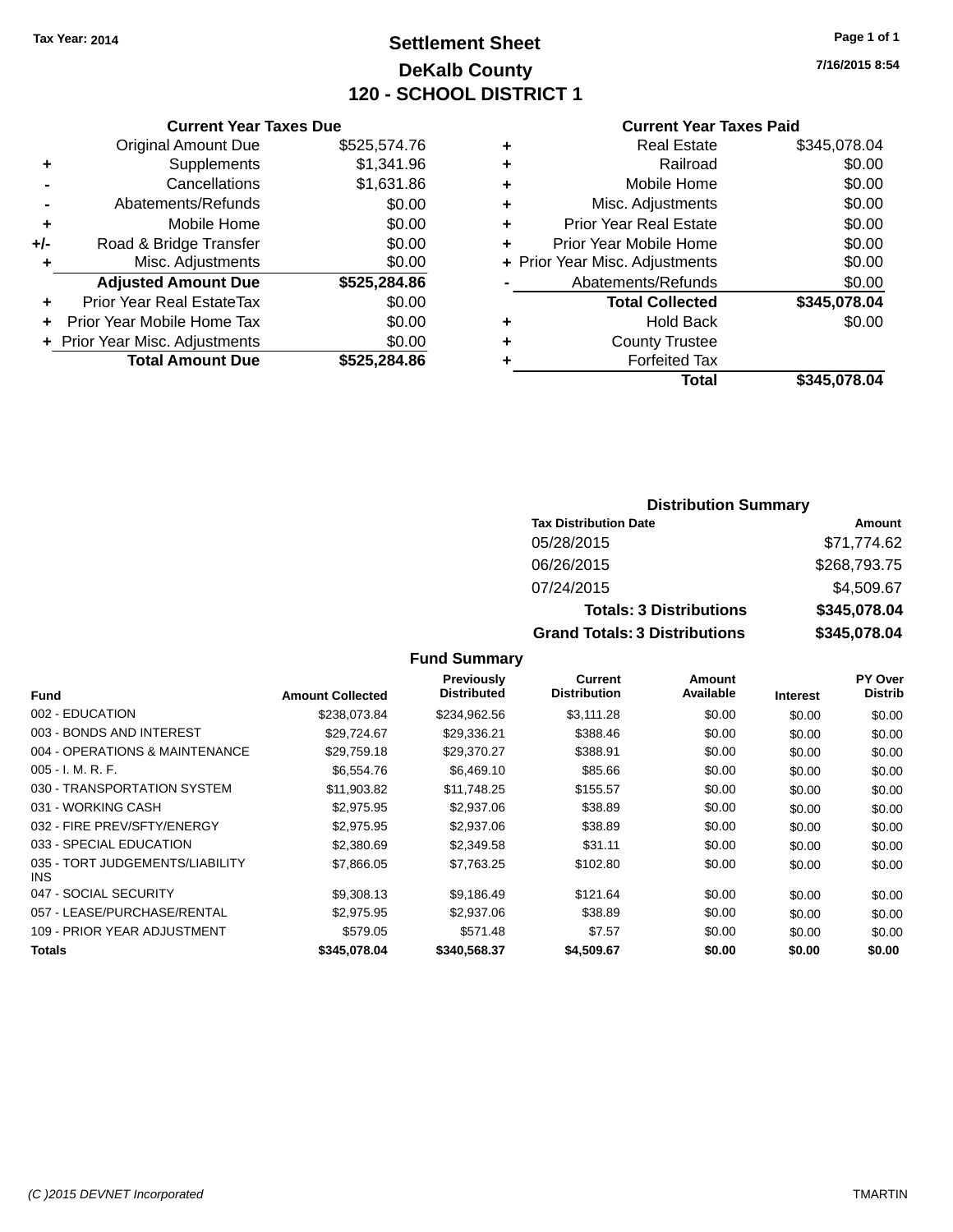# **Settlement Sheet Tax Year: 2014 Page 1 of 1 DeKalb County 121 - SCHOOL DISTRICT 9**

**7/16/2015 8:54**

## **Current Year Taxes Paid**

|       | <b>Current Year Taxes Due</b>  |              |  |  |  |
|-------|--------------------------------|--------------|--|--|--|
|       | <b>Original Amount Due</b>     | \$117,476.30 |  |  |  |
| ٠     | Supplements                    | \$0.00       |  |  |  |
|       | Cancellations                  | \$0.00       |  |  |  |
|       | Abatements/Refunds             | \$0.00       |  |  |  |
| ٠     | Mobile Home                    | \$0.00       |  |  |  |
| $+/-$ | Road & Bridge Transfer         | \$0.00       |  |  |  |
|       | Misc. Adjustments              | \$0.00       |  |  |  |
|       | <b>Adjusted Amount Due</b>     | \$117,476.30 |  |  |  |
| ٠     | Prior Year Real EstateTax      | \$0.00       |  |  |  |
|       | Prior Year Mobile Home Tax     | \$0.00       |  |  |  |
|       | + Prior Year Misc. Adjustments | \$0.00       |  |  |  |
|       | <b>Total Amount Due</b>        | \$117,476.30 |  |  |  |
|       |                                |              |  |  |  |

| ٠ | <b>Real Estate</b>             | \$61,834.51 |
|---|--------------------------------|-------------|
| ٠ | Railroad                       | \$3,831.58  |
| ٠ | Mobile Home                    | \$0.00      |
| ٠ | Misc. Adjustments              | \$0.00      |
| ٠ | <b>Prior Year Real Estate</b>  | \$0.00      |
| ÷ | Prior Year Mobile Home         | \$0.00      |
|   | + Prior Year Misc. Adjustments | \$0.00      |
|   | Abatements/Refunds             | \$0.00      |
|   | <b>Total Collected</b>         | \$65,666.09 |
| ٠ | <b>Hold Back</b>               | \$0.00      |
|   | <b>County Trustee</b>          |             |
| ٠ | <b>Forfeited Tax</b>           |             |
|   | Total                          | \$65,666.09 |
|   |                                |             |

## **Distribution Summary Tax Distribution Date Amount** 05/28/2015 \$17,591.08 06/26/2015 \$48,075.01 **Totals: 2 Distributions \$65,666.09 Grand Totals: 2 Distributions \$65,666.09**

## **Fund Summary**

|                                               |                         | Previously         | Current             | Amount    |                 | PY Over        |
|-----------------------------------------------|-------------------------|--------------------|---------------------|-----------|-----------------|----------------|
| Fund                                          | <b>Amount Collected</b> | <b>Distributed</b> | <b>Distribution</b> | Available | <b>Interest</b> | <b>Distrib</b> |
| 002 - EDUCATION                               | \$41,111.92             | \$41.111.92        | \$0.00              | \$0.00    | \$0.00          | \$0.00         |
| 003 - BONDS AND INTEREST                      | \$8,314.18              | \$8,314.18         | \$0.00              | \$0.00    | \$0.00          | \$0.00         |
| 004 - OPERATIONS & MAINTENANCE                | \$7,246,00              | \$7,246.00         | \$0.00              | \$0.00    | \$0.00          | \$0.00         |
| $005 - I. M. R. F.$                           | \$900.94                | \$900.94           | \$0.00              | \$0.00    | \$0.00          | \$0.00         |
| 030 - TRANSPORTATION SYSTEM                   | \$2.055.61              | \$2.055.61         | \$0.00              | \$0.00    | \$0.00          | \$0.00         |
| 031 - WORKING CASH                            | \$513.91                | \$513.91           | \$0.00              | \$0.00    | \$0.00          | \$0.00         |
| 032 - FIRE PREV/SFTY/ENERGY                   | \$513.91                | \$513.91           | \$0.00              | \$0.00    | \$0.00          | \$0.00         |
| 033 - SPECIAL EDUCATION                       | \$411.14                | \$411.14           | \$0.00              | \$0.00    | \$0.00          | \$0.00         |
| 035 - TORT JUDGEMENTS/LIABILITY<br><b>INS</b> | \$2,581,34              | \$2,581.34         | \$0.00              | \$0.00    | \$0.00          | \$0.00         |
| 047 - SOCIAL SECURITY                         | \$1,503.23              | \$1,503.23         | \$0.00              | \$0.00    | \$0.00          | \$0.00         |
| 057 - LEASE/PURCHASE/RENTAL                   | \$513.91                | \$513.91           | \$0.00              | \$0.00    | \$0.00          | \$0.00         |
| Totals                                        | \$65,666,09             | \$65,666.09        | \$0.00              | \$0.00    | \$0.00          | \$0.00         |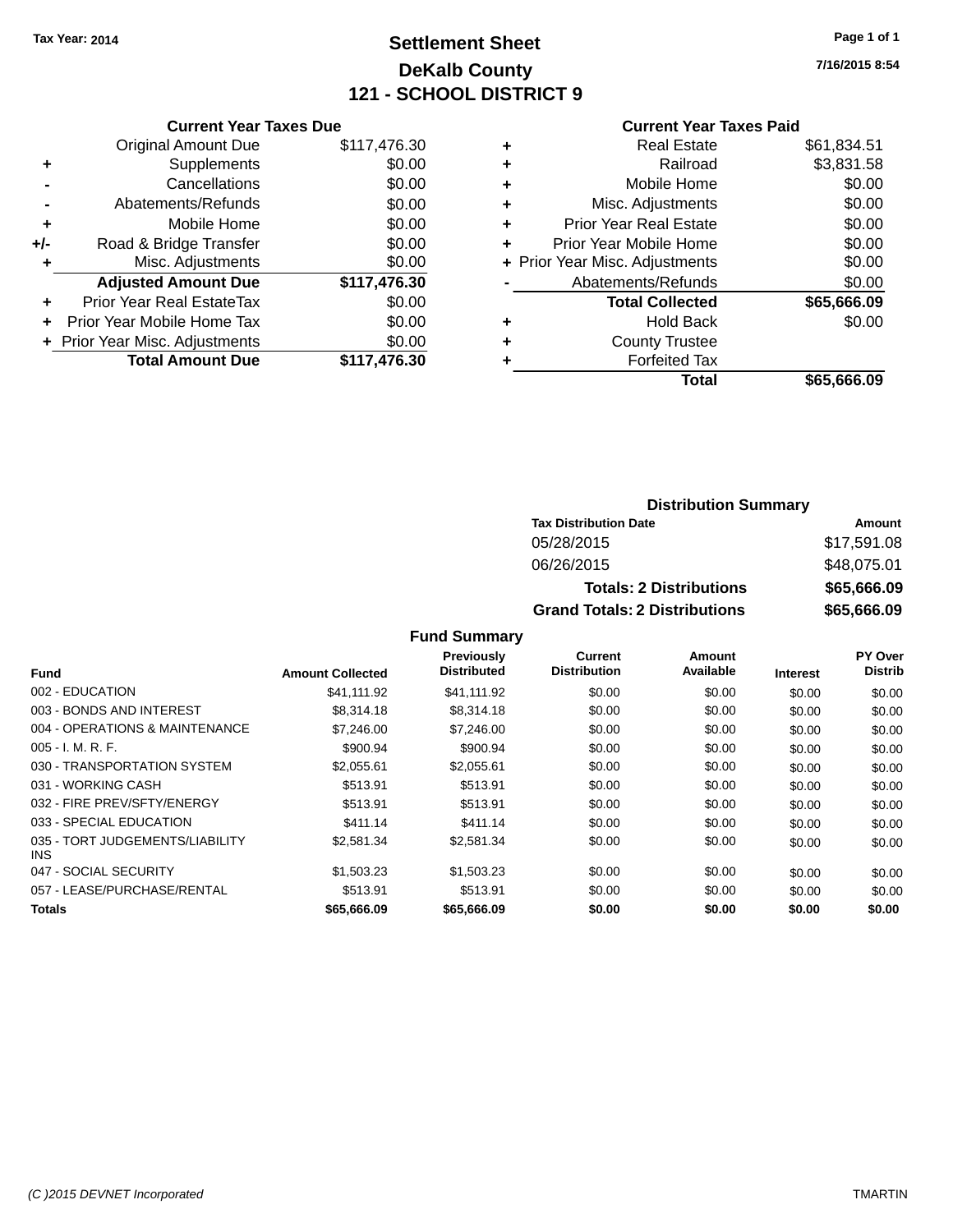# **Settlement Sheet Tax Year: 2014 Page 1 of 1 DeKalb County 122 - SCHOOL DISTRICT 100**

**7/16/2015 8:54**

| <b>Current Year Taxes Paid</b> |  |  |
|--------------------------------|--|--|
|                                |  |  |

| <b>Current Year Taxes Due</b>    |                                |
|----------------------------------|--------------------------------|
| <b>Original Amount Due</b>       | \$15,195.29                    |
| Supplements                      | \$0.00                         |
| Cancellations                    | \$0.00                         |
| Abatements/Refunds               | \$0.00                         |
| Mobile Home                      | \$0.00                         |
| Road & Bridge Transfer           | \$0.00                         |
| Misc. Adjustments                | \$0.00                         |
| <b>Adjusted Amount Due</b>       | \$15,195.29                    |
| <b>Prior Year Real EstateTax</b> | \$0.00                         |
| Prior Year Mobile Home Tax       | \$0.00                         |
|                                  | \$0.00                         |
| <b>Total Amount Due</b>          | \$15.195.29                    |
|                                  | + Prior Year Misc. Adjustments |

| ٠ | <b>Real Estate</b>             | \$9,453.29 |
|---|--------------------------------|------------|
| ٠ | Railroad                       | \$0.00     |
| ٠ | Mobile Home                    | \$0.00     |
| ٠ | Misc. Adjustments              | \$0.00     |
| ٠ | <b>Prior Year Real Estate</b>  | \$0.00     |
| ٠ | Prior Year Mobile Home         | \$0.00     |
|   | + Prior Year Misc. Adjustments | \$0.00     |
|   | Abatements/Refunds             | \$0.00     |
|   | <b>Total Collected</b>         | \$9,453.29 |
| ٠ | <b>Hold Back</b>               | \$0.00     |
| ٠ | <b>County Trustee</b>          |            |
| ٠ | <b>Forfeited Tax</b>           |            |
|   | <b>Total</b>                   | \$9,453.29 |
|   |                                |            |

| <b>Distribution Summary</b>          |            |
|--------------------------------------|------------|
| <b>Tax Distribution Date</b>         | Amount     |
| 06/26/2015                           | \$9.453.29 |
| <b>Totals: 1 Distributions</b>       | \$9,453.29 |
| <b>Grand Totals: 1 Distributions</b> | \$9,453.29 |

| <b>Fund</b>                             | <b>Amount Collected</b> | <b>Previously</b><br><b>Distributed</b> | Current<br><b>Distribution</b> | Amount<br>Available | <b>Interest</b> | PY Over<br><b>Distrib</b> |
|-----------------------------------------|-------------------------|-----------------------------------------|--------------------------------|---------------------|-----------------|---------------------------|
| 002 - EDUCATION                         | \$5,370.49              | \$5,370.49                              | \$0.00                         | \$0.00              | \$0.00          | \$0.00                    |
| 003 - BONDS AND INTEREST                | \$1.396.74              | \$1.396.74                              | \$0.00                         | \$0.00              | \$0.00          | \$0.00                    |
| 004 - OPERATIONS & MAINTENANCE          | \$1.054.20              | \$1.054.20                              | \$0.00                         | \$0.00              | \$0.00          | \$0.00                    |
| $005 - I. M. R. F.$                     | \$100.71                | \$100.71                                | \$0.00                         | \$0.00              | \$0.00          | \$0.00                    |
| 030 - TRANSPORTATION SYSTEM             | \$460.34                | \$460.34                                | \$0.00                         | \$0.00              | \$0.00          | \$0.00                    |
| 031 - WORKING CASH                      | \$1.45                  | \$1.45                                  | \$0.00                         | \$0.00              | \$0.00          | \$0.00                    |
| 032 - FIRE PREV/SFTY/ENERGY             | \$115.09                | \$115.09                                | \$0.00                         | \$0.00              | \$0.00          | \$0.00                    |
| 033 - SPECIAL EDUCATION                 | \$556.25                | \$556.25                                | \$0.00                         | \$0.00              | \$0.00          | \$0.00                    |
| 035 - TORT JUDGEMENTS/LIABILITY<br>INS. | \$201.40                | \$201.40                                | \$0.00                         | \$0.00              | \$0.00          | \$0.00                    |
| 047 - SOCIAL SECURITY                   | \$196.62                | \$196.62                                | \$0.00                         | \$0.00              | \$0.00          | \$0.00                    |
| <b>Totals</b>                           | \$9,453.29              | \$9,453.29                              | \$0.00                         | \$0.00              | \$0.00          | \$0.00                    |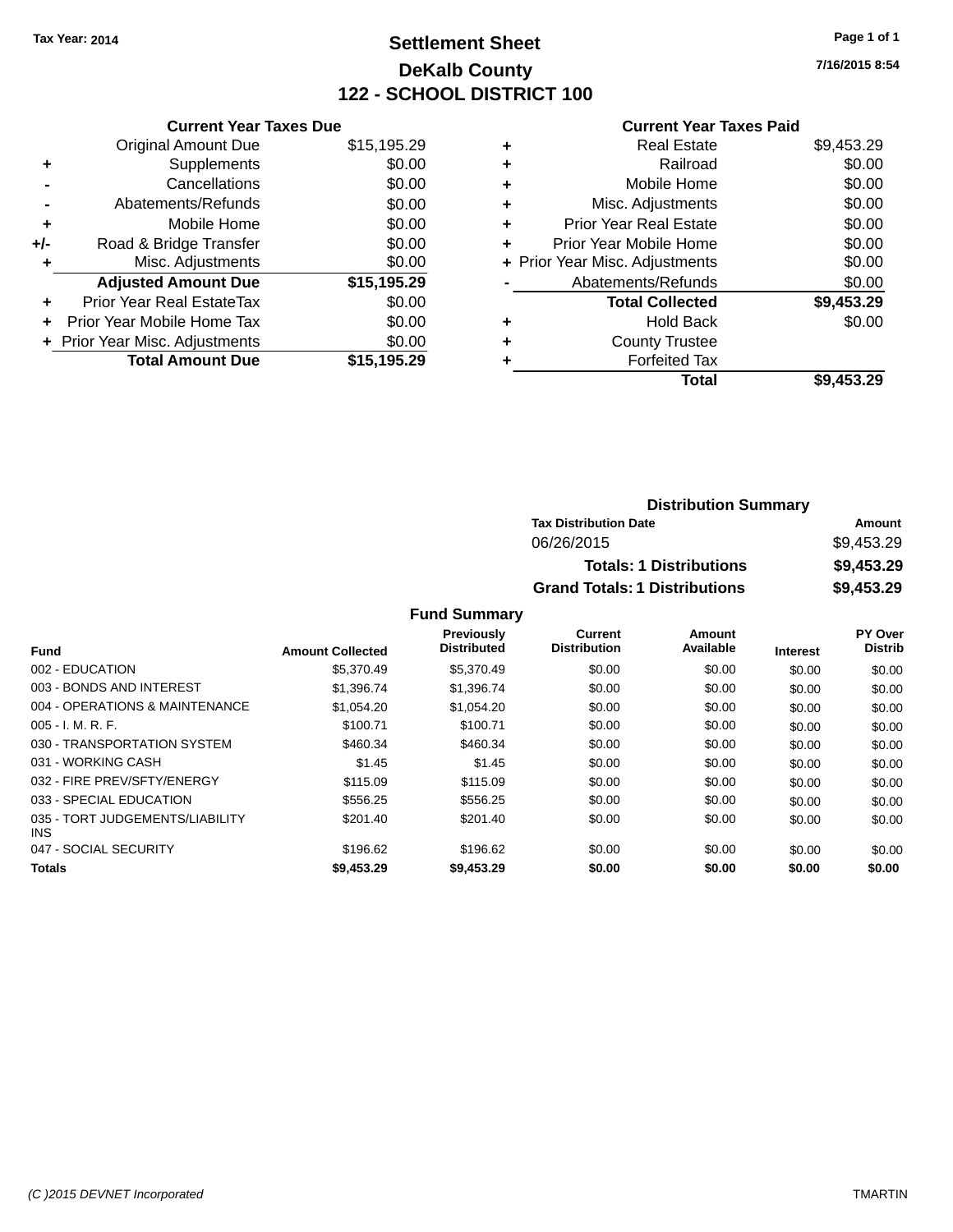# **Settlement Sheet Tax Year: 2014 Page 1 of 1 DeKalb County 123 - SCHOOL DISTRICT 161**

**7/16/2015 8:54**

#### **Current Year Taxes Paid**

|     | <b>Current Year Taxes Due</b>  |             |
|-----|--------------------------------|-------------|
|     | <b>Original Amount Due</b>     | \$71,939.66 |
| ٠   | Supplements                    | \$3,274.88  |
|     | Cancellations                  | \$3,438.99  |
|     | Abatements/Refunds             | \$0.00      |
| ٠   | Mobile Home                    | \$0.00      |
| +/- | Road & Bridge Transfer         | \$0.00      |
|     | Misc. Adjustments              | \$0.00      |
|     | <b>Adjusted Amount Due</b>     | \$71,775.55 |
| ÷   | Prior Year Real EstateTax      | \$0.00      |
| ÷   | Prior Year Mobile Home Tax     | \$0.00      |
|     | + Prior Year Misc. Adjustments | \$0.00      |
|     | <b>Total Amount Due</b>        | \$71.775.55 |

| ٠ | <b>Real Estate</b>             | \$44,270.99 |
|---|--------------------------------|-------------|
| ٠ | Railroad                       | \$0.00      |
| ٠ | Mobile Home                    | \$0.00      |
| ٠ | Misc. Adjustments              | \$0.00      |
| ٠ | <b>Prior Year Real Estate</b>  | \$0.00      |
| ٠ | Prior Year Mobile Home         | \$0.00      |
|   | + Prior Year Misc. Adjustments | \$0.00      |
|   | Abatements/Refunds             | \$0.00      |
|   | <b>Total Collected</b>         | \$44,270.99 |
| ٠ | <b>Hold Back</b>               | \$0.00      |
| ٠ | <b>County Trustee</b>          |             |
| ٠ | <b>Forfeited Tax</b>           |             |
|   | Total                          | \$44.270.99 |
|   |                                |             |

#### **Distribution Summary Tax Distribution Date Amount** 05/28/2015 \$20,132.82 06/26/2015 \$24,138.17 **Totals: 2 Distributions \$44,270.99 Grand Totals: 2 Distributions \$44,270.99**

|                                         |                         | <b>Previously</b>  | <b>Current</b>      | Amount    |          | PY Over        |
|-----------------------------------------|-------------------------|--------------------|---------------------|-----------|----------|----------------|
| <b>Fund</b>                             | <b>Amount Collected</b> | <b>Distributed</b> | <b>Distribution</b> | Available | Interest | <b>Distrib</b> |
| 002 - EDUCATION                         | \$32,099.82             | \$32.099.82        | \$0.00              | \$0.00    | \$0.00   | \$0.00         |
| 003 - BONDS AND INTEREST                | \$4.328.73              | \$4,328.73         | \$0.00              | \$0.00    | \$0.00   | \$0.00         |
| 004 - OPERATIONS & MAINTENANCE          | \$3.371.82              | \$3,371.82         | \$0.00              | \$0.00    | \$0.00   | \$0.00         |
| $005 - I. M. R. F.$                     | \$73.89                 | \$73.89            | \$0.00              | \$0.00    | \$0.00   | \$0.00         |
| 030 - TRANSPORTATION SYSTEM             | \$1,618,46              | \$1,618.46         | \$0.00              | \$0.00    | \$0.00   | \$0.00         |
| 031 - WORKING CASH                      | \$674.38                | \$674.38           | \$0.00              | \$0.00    | \$0.00   | \$0.00         |
| 033 - SPECIAL EDUCATION                 | \$269.74                | \$269.74           | \$0.00              | \$0.00    | \$0.00   | \$0.00         |
| 035 - TORT JUDGEMENTS/LIABILITY<br>INS. | \$1,085.88              | \$1,085.88         | \$0.00              | \$0.00    | \$0.00   | \$0.00         |
| 047 - SOCIAL SECURITY                   | \$73.89                 | \$73.89            | \$0.00              | \$0.00    | \$0.00   | \$0.00         |
| 057 - LEASE/PURCHASE/RENTAL             | \$674.38                | \$674.38           | \$0.00              | \$0.00    | \$0.00   | \$0.00         |
| <b>Totals</b>                           | \$44,270.99             | \$44,270.99        | \$0.00              | \$0.00    | \$0.00   | \$0.00         |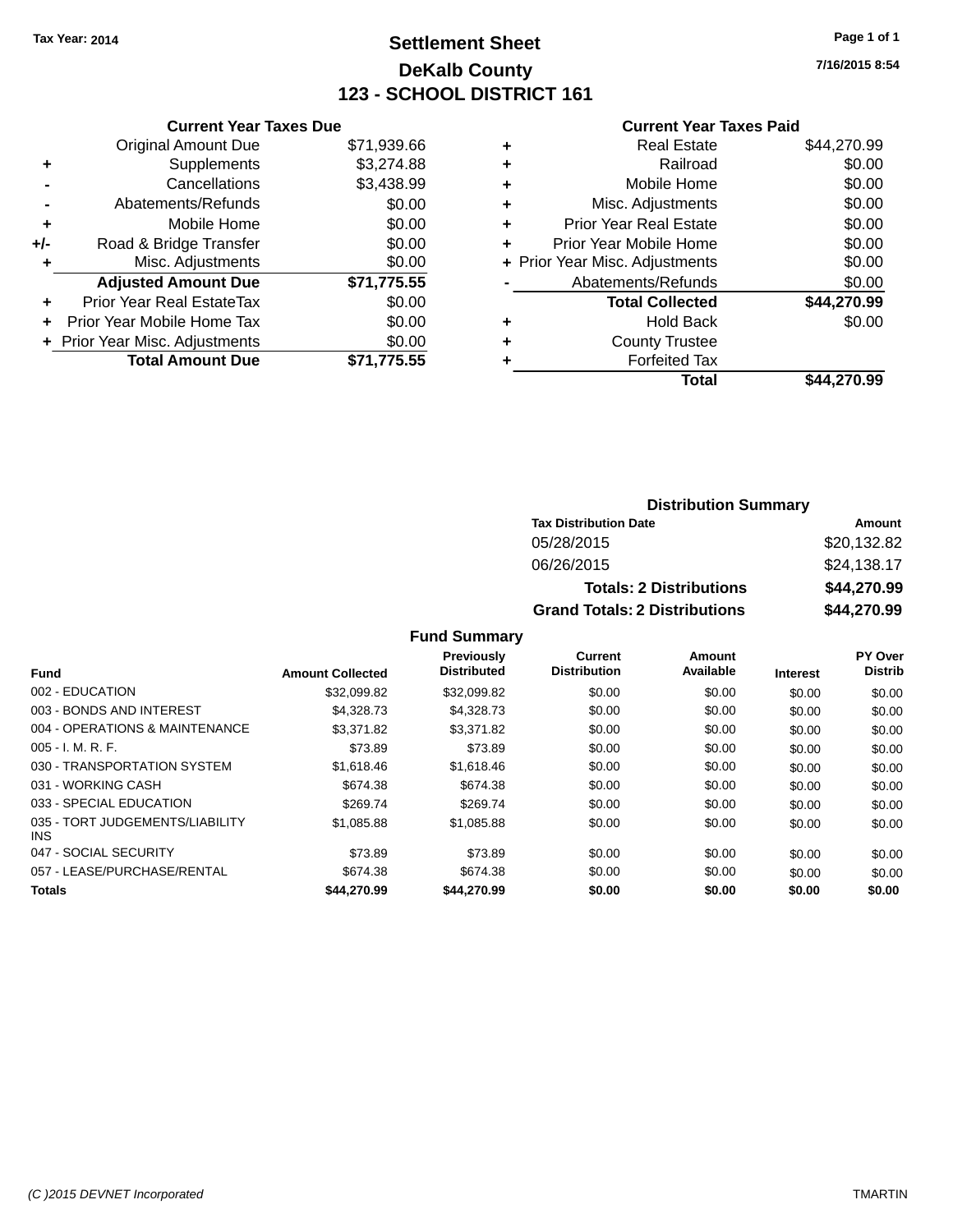# **Settlement Sheet Tax Year: 2014 Page 1 of 1 DeKalb County 124 - SCHOOL DISTRICT 212**

**7/16/2015 8:54**

#### **Current Year Taxes Paid**

|     | <b>Current Year Taxes Due</b>  |              |  |  |  |
|-----|--------------------------------|--------------|--|--|--|
|     | <b>Original Amount Due</b>     | \$265,858.05 |  |  |  |
| ٠   | Supplements                    | \$2,948.61   |  |  |  |
|     | Cancellations                  | \$3,120.83   |  |  |  |
|     | Abatements/Refunds             | \$0.00       |  |  |  |
| ٠   | Mobile Home                    | \$0.00       |  |  |  |
| +/- | Road & Bridge Transfer         | \$0.00       |  |  |  |
| ٠   | Misc. Adjustments              | \$0.00       |  |  |  |
|     | <b>Adjusted Amount Due</b>     | \$265,685.83 |  |  |  |
| ÷   | Prior Year Real EstateTax      | \$0.00       |  |  |  |
| ÷   | Prior Year Mobile Home Tax     | \$0.00       |  |  |  |
|     | + Prior Year Misc. Adjustments | \$0.00       |  |  |  |
|     | <b>Total Amount Due</b>        | \$265,685.83 |  |  |  |
|     |                                |              |  |  |  |

|   | <b>Real Estate</b>             | \$159,815.74 |
|---|--------------------------------|--------------|
| ٠ | Railroad                       | \$0.00       |
| ٠ | Mobile Home                    | \$0.00       |
| ٠ | Misc. Adjustments              | \$0.00       |
| ٠ | <b>Prior Year Real Estate</b>  | \$0.00       |
|   | Prior Year Mobile Home         | \$0.00       |
|   | + Prior Year Misc. Adjustments | \$0.00       |
|   | Abatements/Refunds             | \$0.00       |
|   | <b>Total Collected</b>         | \$159,815.74 |
|   | <b>Hold Back</b>               | \$0.00       |
|   | <b>County Trustee</b>          |              |
| ٠ | <b>Forfeited Tax</b>           |              |
|   | Total                          | \$159,815.74 |
|   |                                |              |

#### **Distribution Summary Tax Distribution Date Amount** 05/28/2015 \$55,550.19 06/26/2015 \$100,364.99 07/24/2015 \$3,900.56 **Totals: 3 Distributions \$159,815.74 Grand Totals: 3 Distributions \$159,815.74**

|                                               |                         | <b>Previously</b>  | <b>Current</b>      | Amount<br>Available |                 | <b>PY Over</b> |
|-----------------------------------------------|-------------------------|--------------------|---------------------|---------------------|-----------------|----------------|
| <b>Fund</b>                                   | <b>Amount Collected</b> | <b>Distributed</b> | <b>Distribution</b> |                     | <b>Interest</b> | <b>Distrib</b> |
| 002 - EDUCATION                               | \$81,928.42             | \$79,928.83        | \$1,999.59          | \$0.00              | \$0.00          | \$0.00         |
| 003 - BONDS AND INTEREST                      | \$24.482.01             | \$23.884.49        | \$597.52            | \$0.00              | \$0.00          | \$0.00         |
| 004 - OPERATIONS & MAINTENANCE                | \$15,755,45             | \$15,370.91        | \$384.54            | \$0.00              | \$0.00          | \$0.00         |
| $005 - I. M. R. F.$                           | \$2,858.63              | \$2,788.86         | \$69.77             | \$0.00              | \$0.00          | \$0.00         |
| 030 - TRANSPORTATION SYSTEM                   | \$7.562.64              | \$7,378.06         | \$184.58            | \$0.00              | \$0.00          | \$0.00         |
| 031 - WORKING CASH                            | \$0.00                  | \$0.00             | \$0.00              | \$0.00              | \$0.00          | \$0.00         |
| 032 - FIRE PREV/SFTY/ENERGY                   | \$0.00                  | \$0.00             | \$0.00              | \$0.00              | \$0.00          | \$0.00         |
| 033 - SPECIAL EDUCATION                       | \$1,260.45              | \$1,229.69         | \$30.76             | \$0.00              | \$0.00          | \$0.00         |
| 035 - TORT JUDGEMENTS/LIABILITY<br><b>INS</b> | \$19,336.43             | \$18,864.49        | \$471.94            | \$0.00              | \$0.00          | \$0.00         |
| 047 - SOCIAL SECURITY                         | \$3,480.63              | \$3,395.68         | \$84.95             | \$0.00              | \$0.00          | \$0.00         |
| 057 - LEASE/PURCHASE/RENTAL                   | \$3,151.08              | \$3.074.17         | \$76.91             | \$0.00              | \$0.00          | \$0.00         |
| <b>Totals</b>                                 | \$159,815.74            | \$155,915.18       | \$3,900.56          | \$0.00              | \$0.00          | \$0.00         |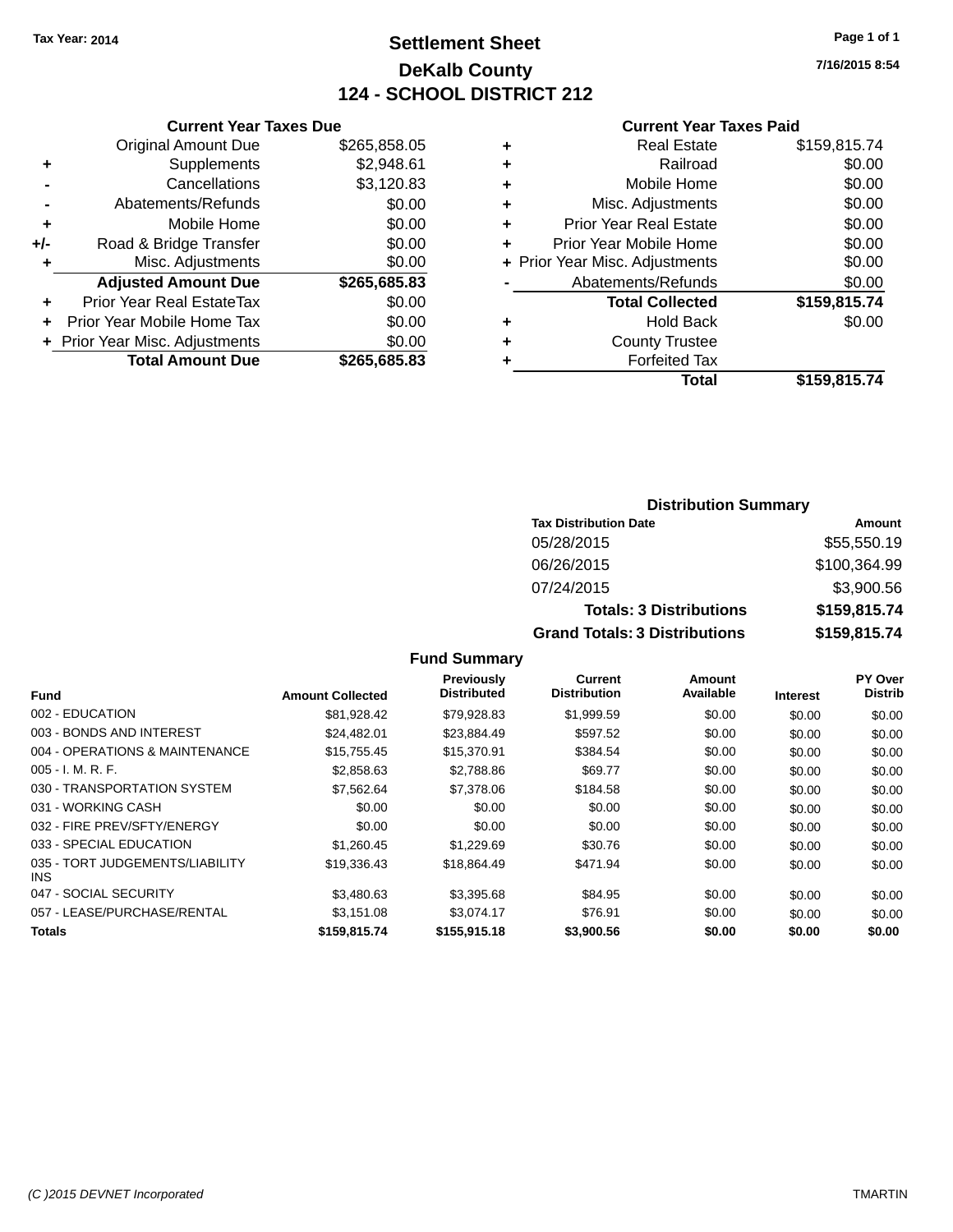# **Settlement Sheet Tax Year: 2014 Page 1 of 1 DeKalb County 125 - SCHOOL DISTRICT 220**

**7/16/2015 8:54**

#### **Current Year Taxes Paid**

|     | <b>Current Year Taxes Due</b>  |            |
|-----|--------------------------------|------------|
|     | <b>Original Amount Due</b>     | \$3,985.32 |
| ٠   | Supplements                    | \$0.00     |
|     | Cancellations                  | \$0.00     |
|     | Abatements/Refunds             | \$0.00     |
| ٠   | Mobile Home                    | \$0.00     |
| +/- | Road & Bridge Transfer         | \$0.00     |
| ٠   | Misc. Adjustments              | \$0.00     |
|     | <b>Adjusted Amount Due</b>     | \$3,985.32 |
| ÷   | Prior Year Real EstateTax      | \$0.00     |
| ÷   | Prior Year Mobile Home Tax     | \$0.00     |
|     | + Prior Year Misc. Adjustments | \$0.00     |
|     | <b>Total Amount Due</b>        | \$3.985.32 |

| ٠ | <b>Real Estate</b>             | \$1,992.66 |
|---|--------------------------------|------------|
| ٠ | Railroad                       | \$0.00     |
| ٠ | Mobile Home                    | \$0.00     |
| ٠ | Misc. Adjustments              | \$0.00     |
| ٠ | <b>Prior Year Real Estate</b>  | \$0.00     |
| ٠ | Prior Year Mobile Home         | \$0.00     |
|   | + Prior Year Misc. Adjustments | \$0.00     |
|   | Abatements/Refunds             | \$0.00     |
|   | <b>Total Collected</b>         | \$1,992.66 |
| ٠ | <b>Hold Back</b>               | \$0.00     |
| ٠ | <b>County Trustee</b>          |            |
| ٠ | <b>Forfeited Tax</b>           |            |
|   | Total                          | \$1,992.66 |
|   |                                |            |

| <b>Distribution Summary</b>          |            |  |  |  |
|--------------------------------------|------------|--|--|--|
| <b>Tax Distribution Date</b>         | Amount     |  |  |  |
| 06/26/2015                           | \$1,992.66 |  |  |  |
| <b>Totals: 1 Distributions</b>       | \$1,992.66 |  |  |  |
| <b>Grand Totals: 1 Distributions</b> | \$1,992.66 |  |  |  |

| <b>Fund</b>                             | <b>Amount Collected</b> | Previously<br><b>Distributed</b> | Current<br><b>Distribution</b> | Amount<br>Available | <b>Interest</b> | PY Over<br><b>Distrib</b> |
|-----------------------------------------|-------------------------|----------------------------------|--------------------------------|---------------------|-----------------|---------------------------|
| 002 - EDUCATION                         | \$1.183.15              | \$1,183.15                       | \$0.00                         | \$0.00              | \$0.00          | \$0.00                    |
| 003 - BONDS AND INTEREST                | \$292.99                | \$292.99                         | \$0.00                         | \$0.00              | \$0.00          | \$0.00                    |
| 004 - OPERATIONS & MAINTENANCE          | \$191.56                | \$191.56                         | \$0.00                         | \$0.00              | \$0.00          | \$0.00                    |
| $005 - I. M. R. F.$                     | \$31.50                 | \$31.50                          | \$0.00                         | \$0.00              | \$0.00          | \$0.00                    |
| 030 - TRANSPORTATION SYSTEM             | \$99.93                 | \$99.93                          | \$0.00                         | \$0.00              | \$0.00          | \$0.00                    |
| 031 - WORKING CASH                      | \$10.65                 | \$10.65                          | \$0.00                         | \$0.00              | \$0.00          | \$0.00                    |
| 032 - FIRE PREV/SFTY/ENERGY             | \$11.71                 | \$11.71                          | \$0.00                         | \$0.00              | \$0.00          | \$0.00                    |
| 033 - SPECIAL EDUCATION                 | \$10.54                 | \$10.54                          | \$0.00                         | \$0.00              | \$0.00          | \$0.00                    |
| 035 - TORT JUDGEMENTS/LIABILITY<br>INS. | \$104.96                | \$104.96                         | \$0.00                         | \$0.00              | \$0.00          | \$0.00                    |
| 047 - SOCIAL SECURITY                   | \$31.50                 | \$31.50                          | \$0.00                         | \$0.00              | \$0.00          | \$0.00                    |
| 057 - LEASE/PURCHASE/RENTAL             | \$24.17                 | \$24.17                          | \$0.00                         | \$0.00              | \$0.00          | \$0.00                    |
| Totals                                  | \$1,992.66              | \$1,992.66                       | \$0.00                         | \$0.00              | \$0.00          | \$0.00                    |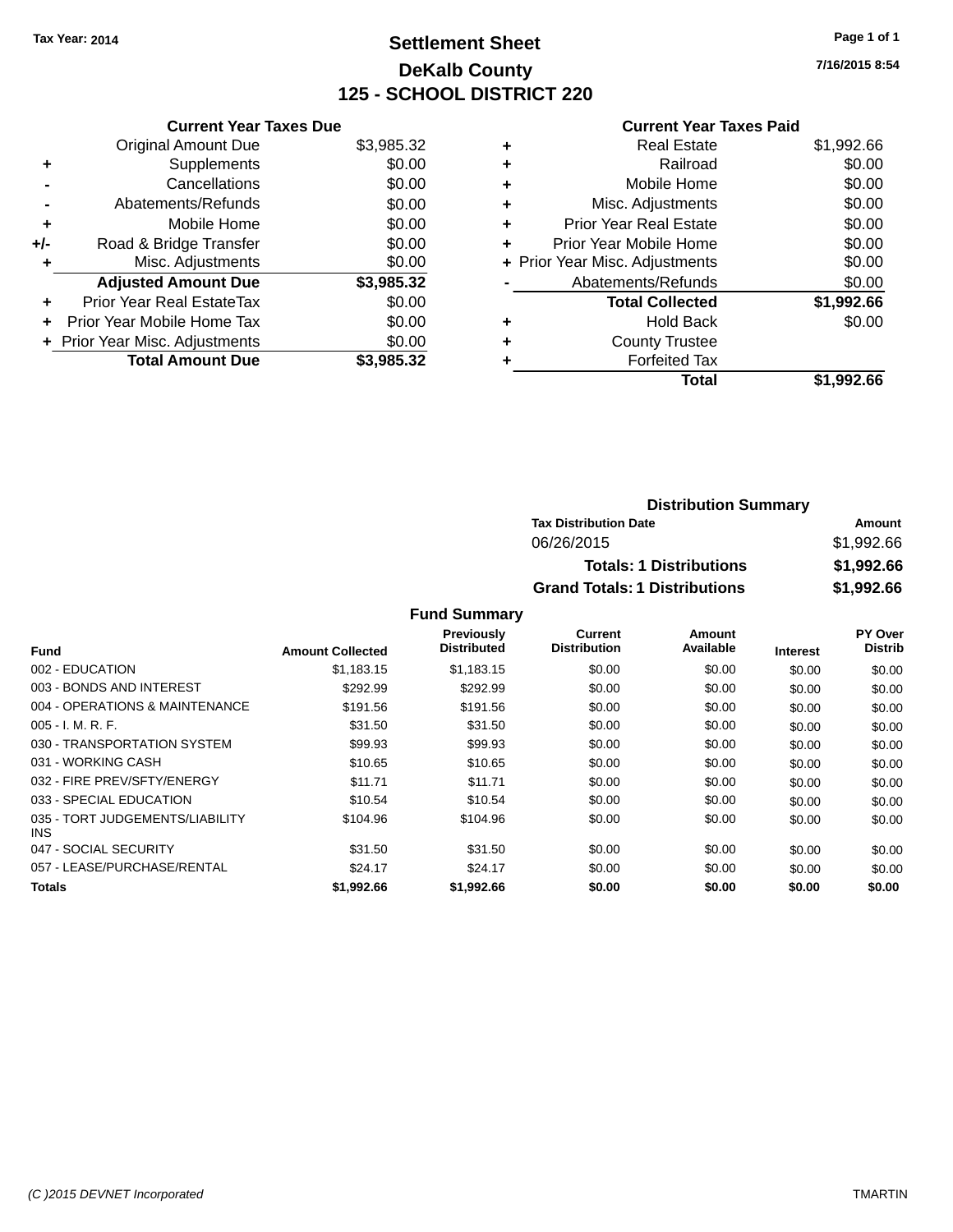# **Settlement Sheet Tax Year: 2014 Page 1 of 1 DeKalb County 126 - SCHOOL DISTRICT 269**

**7/16/2015 8:54**

#### **Current Year Taxes Paid**

|     | <b>Current Year Taxes Due</b>  |              |  |
|-----|--------------------------------|--------------|--|
|     | <b>Original Amount Due</b>     | \$271,102.20 |  |
| ٠   | Supplements                    | \$547.08     |  |
|     | Cancellations                  | \$606.47     |  |
|     | Abatements/Refunds             | \$0.00       |  |
| ٠   | Mobile Home                    | \$0.00       |  |
| +/- | Road & Bridge Transfer         | \$0.00       |  |
| ٠   | Misc. Adjustments              | \$0.00       |  |
|     | <b>Adjusted Amount Due</b>     | \$271,042.81 |  |
| ÷   | Prior Year Real EstateTax      | \$0.00       |  |
| ÷   | Prior Year Mobile Home Tax     | \$0.00       |  |
|     | + Prior Year Misc. Adjustments | \$0.00       |  |
|     | <b>Total Amount Due</b>        | \$271.042.81 |  |
|     |                                |              |  |

| ٠ | <b>Real Estate</b>             | \$162,311.44 |
|---|--------------------------------|--------------|
| ٠ | Railroad                       | \$0.00       |
| ٠ | Mobile Home                    | \$0.00       |
| ٠ | Misc. Adjustments              | \$0.00       |
| ٠ | <b>Prior Year Real Estate</b>  | \$0.00       |
| ٠ | Prior Year Mobile Home         | \$0.00       |
|   | + Prior Year Misc. Adjustments | \$0.00       |
|   | Abatements/Refunds             | \$0.00       |
|   | <b>Total Collected</b>         | \$162,311.44 |
| ٠ | Hold Back                      | \$0.00       |
| ٠ | <b>County Trustee</b>          |              |
| ٠ | <b>Forfeited Tax</b>           |              |
|   | Total                          | \$162,311.44 |
|   |                                |              |

### **Distribution Summary Tax Distribution Date Amount** 05/28/2015 \$52,277.93 06/26/2015 \$104,935.20 07/24/2015 \$5,098.31 **Totals: 3 Distributions \$162,311.44 Grand Totals: 3 Distributions \$162,311.44**

| <b>Fund</b>                                   | <b>Amount Collected</b> | <b>Previously</b><br><b>Distributed</b> | Current<br><b>Distribution</b> | Amount<br>Available | <b>Interest</b> | <b>PY Over</b><br><b>Distrib</b> |
|-----------------------------------------------|-------------------------|-----------------------------------------|--------------------------------|---------------------|-----------------|----------------------------------|
| 002 - EDUCATION                               | \$102.835.17            | \$99,605.05                             | \$3.230.12                     | \$0.00              | \$0.00          | \$0.00                           |
| 004 - OPERATIONS & MAINTENANCE                | \$26.932.99             | \$26,087.01                             | \$845.98                       | \$0.00              | \$0.00          | \$0.00                           |
| $005 - I. M. R. F.$                           | \$1,331.92              | \$1,290.08                              | \$41.84                        | \$0.00              | \$0.00          | \$0.00                           |
| 030 - TRANSPORTATION SYSTEM                   | \$5,876.32              | \$5.691.74                              | \$184.58                       | \$0.00              | \$0.00          | \$0.00                           |
| 031 - WORKING CASH                            | \$2,448.46              | \$2,371.55                              | \$76.91                        | \$0.00              | \$0.00          | \$0.00                           |
| 033 - SPECIAL EDUCATION                       | \$979.39                | \$948.63                                | \$30.76                        | \$0.00              | \$0.00          | \$0.00                           |
| 035 - TORT JUDGEMENTS/LIABILITY<br><b>INS</b> | \$19,270.76             | \$18.665.45                             | \$605.31                       | \$0.00              | \$0.00          | \$0.00                           |
| 047 - SOCIAL SECURITY                         | \$2,636,43              | \$2,553.62                              | \$82.81                        | \$0.00              | \$0.00          | \$0.00                           |
| <b>Totals</b>                                 | \$162.311.44            | \$157,213.13                            | \$5,098.31                     | \$0.00              | \$0.00          | \$0.00                           |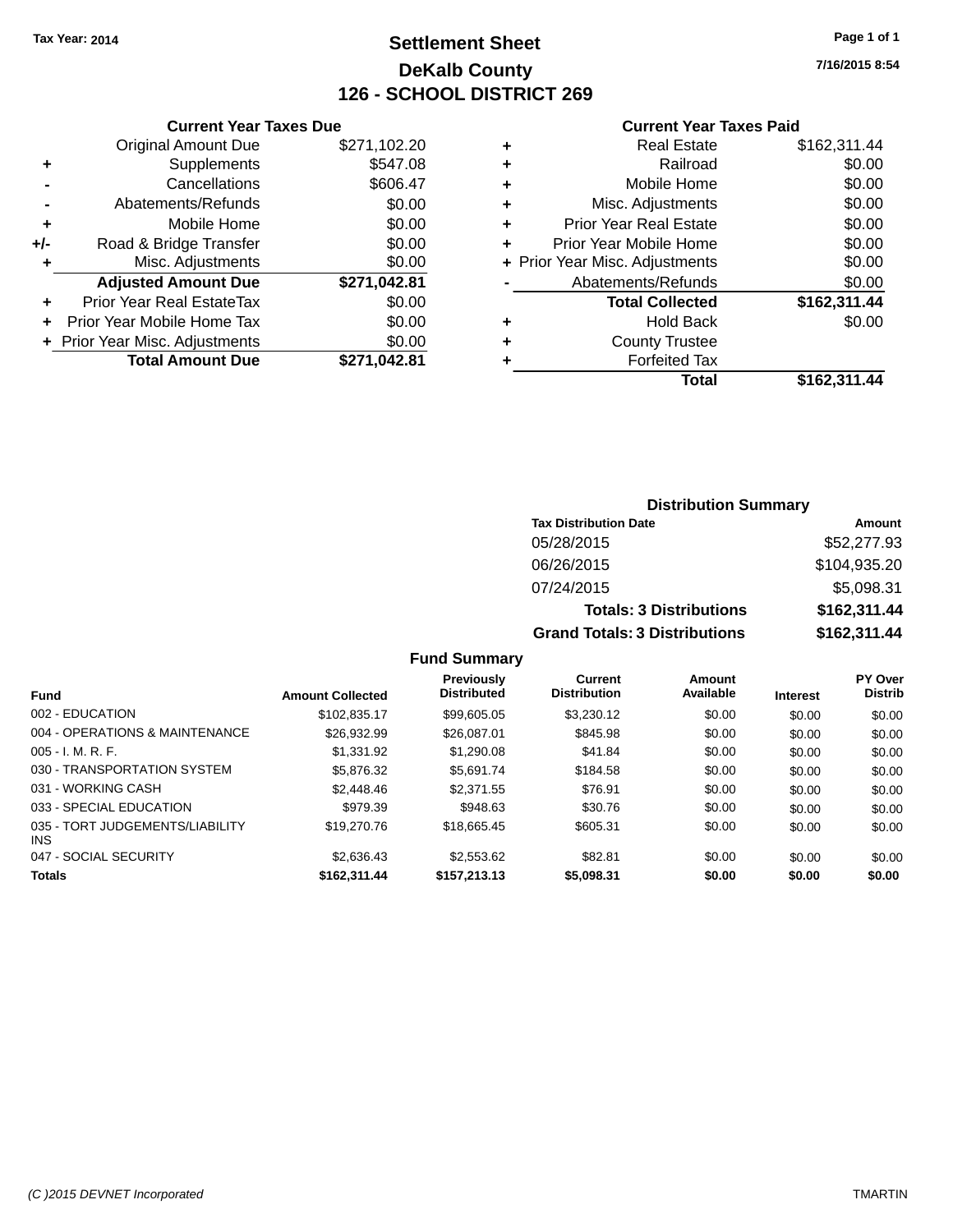# **Settlement Sheet Tax Year: 2014 Page 1 of 1 DeKalb County 127 - SCHOOL DISTRICT 271**

**7/16/2015 8:54**

#### **Current Year Taxes Paid**

|     | <b>Current Year Taxes Due</b>  |             |  |  |  |
|-----|--------------------------------|-------------|--|--|--|
|     | <b>Original Amount Due</b>     | \$62,960.17 |  |  |  |
| ٠   | Supplements                    | \$0.00      |  |  |  |
|     | Cancellations                  | \$0.00      |  |  |  |
|     | Abatements/Refunds             | \$0.00      |  |  |  |
| ٠   | Mobile Home                    | \$0.00      |  |  |  |
| +/- | Road & Bridge Transfer         | \$0.00      |  |  |  |
|     | Misc. Adjustments              | \$0.00      |  |  |  |
|     | <b>Adjusted Amount Due</b>     | \$62,960.17 |  |  |  |
| ٠   | Prior Year Real EstateTax      | \$0.00      |  |  |  |
|     | Prior Year Mobile Home Tax     | \$0.00      |  |  |  |
|     | + Prior Year Misc. Adjustments | \$0.00      |  |  |  |
|     | <b>Total Amount Due</b>        | \$62,960.17 |  |  |  |
|     |                                |             |  |  |  |

| ٠ | <b>Real Estate</b>             | \$33,924.55 |
|---|--------------------------------|-------------|
| ٠ | Railroad                       | \$0.00      |
| ٠ | Mobile Home                    | \$0.00      |
| ٠ | Misc. Adjustments              | \$0.00      |
| ٠ | <b>Prior Year Real Estate</b>  | \$0.00      |
| ٠ | Prior Year Mobile Home         | \$0.00      |
|   | + Prior Year Misc. Adjustments | \$0.00      |
|   | Abatements/Refunds             | \$0.00      |
|   | <b>Total Collected</b>         | \$33,924.55 |
| ٠ | Hold Back                      | \$0.00      |
| ٠ | <b>County Trustee</b>          |             |
| ٠ | <b>Forfeited Tax</b>           |             |
|   | Total                          | \$33,924.55 |
|   |                                |             |

| <b>Distribution Summary</b>          |             |  |  |  |
|--------------------------------------|-------------|--|--|--|
| <b>Tax Distribution Date</b>         | Amount      |  |  |  |
| 05/28/2015                           | \$7,909.98  |  |  |  |
| 06/26/2015                           | \$25,709.68 |  |  |  |
| 07/24/2015                           | \$304.89    |  |  |  |
| <b>Totals: 3 Distributions</b>       | \$33,924.55 |  |  |  |
| <b>Grand Totals: 3 Distributions</b> | \$33,924.55 |  |  |  |

| <b>Fund</b>                             | <b>Amount Collected</b> | <b>Previously</b><br><b>Distributed</b> | Current<br><b>Distribution</b> | Amount<br>Available | <b>Interest</b> | PY Over<br><b>Distrib</b> |
|-----------------------------------------|-------------------------|-----------------------------------------|--------------------------------|---------------------|-----------------|---------------------------|
| 002 - EDUCATION                         | \$19,486.66             | \$19,311.54                             | \$175.12                       | \$0.00              | \$0.00          | \$0.00                    |
| 003 - BONDS AND INTEREST                | \$6.929.77              | \$6.867.49                              | \$62.28                        | \$0.00              | \$0.00          | \$0.00                    |
| 004 - OPERATIONS & MAINTENANCE          | \$3,198.82              | \$3.170.07                              | \$28.75                        | \$0.00              | \$0.00          | \$0.00                    |
| $005 - I. M. R. F.$                     | \$589.58                | \$584.28                                | \$5.30                         | \$0.00              | \$0.00          | \$0.00                    |
| 030 - TRANSPORTATION SYSTEM             | \$1,091.42              | \$1.081.61                              | \$9.81                         | \$0.00              | \$0.00          | \$0.00                    |
| 031 - WORKING CASH                      | \$250.94                | \$248.68                                | \$2.26                         | \$0.00              | \$0.00          | \$0.00                    |
| 032 - FIRE PREV/SFTY/ENERGY             | \$69.06                 | \$68.44                                 | \$0.62                         | \$0.00              | \$0.00          | \$0.00                    |
| 033 - SPECIAL EDUCATION                 | \$150.59                | \$149.24                                | \$1.35                         | \$0.00              | \$0.00          | \$0.00                    |
| 035 - TORT JUDGEMENTS/LIABILITY<br>INS. | \$1.442.61              | \$1,429.64                              | \$12.97                        | \$0.00              | \$0.00          | \$0.00                    |
| 047 - SOCIAL SECURITY                   | \$526.92                | \$522.18                                | \$4.74                         | \$0.00              | \$0.00          | \$0.00                    |
| 057 - LEASE/PURCHASE/RENTAL             | \$188.18                | \$186.49                                | \$1.69                         | \$0.00              | \$0.00          | \$0.00                    |
| <b>Totals</b>                           | \$33.924.55             | \$33,619.66                             | \$304.89                       | \$0.00              | \$0.00          | \$0.00                    |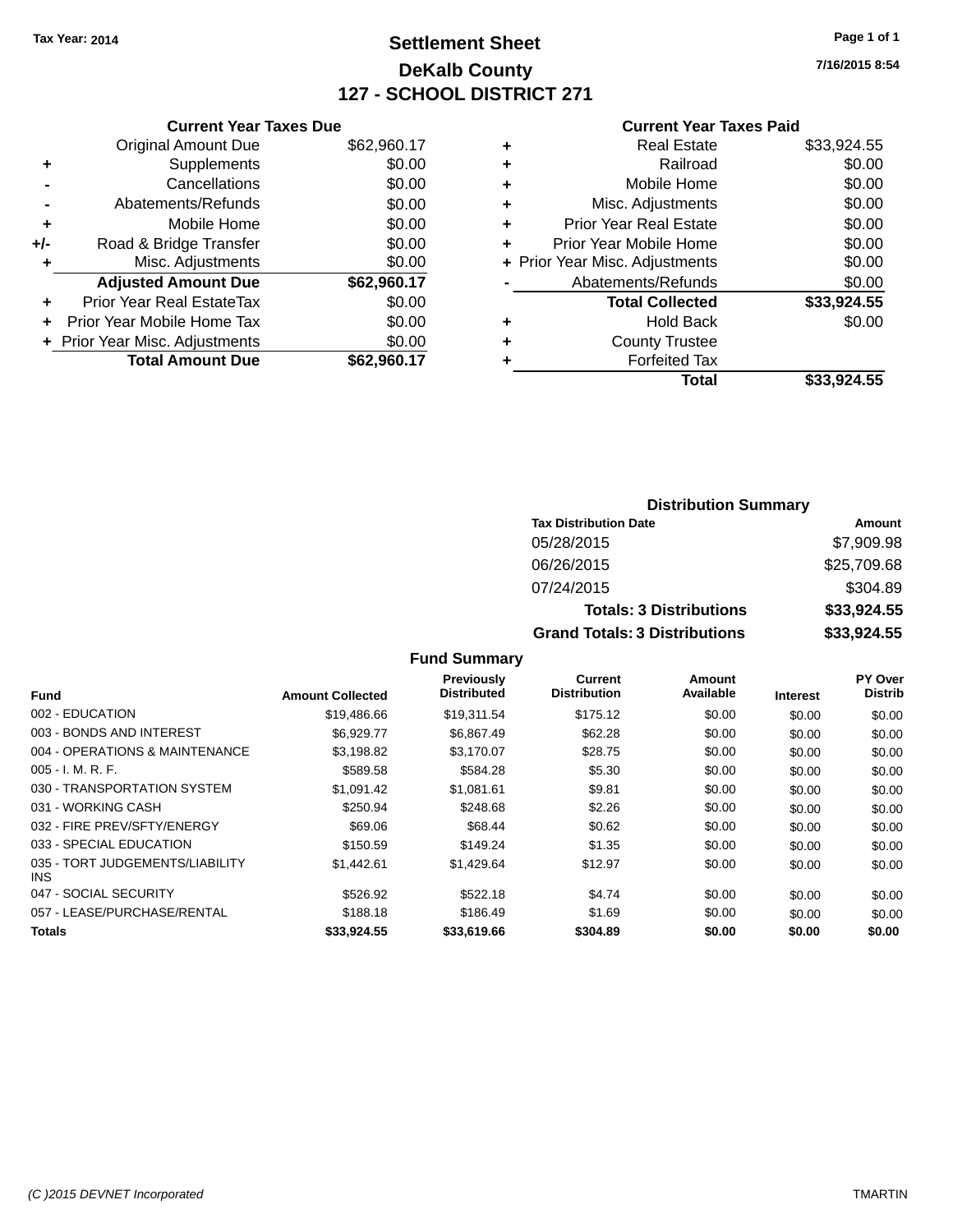# **Settlement Sheet Tax Year: 2014 Page 1 of 1 DeKalb County 128 - SCHOOL DISTRICT 300**

**7/16/2015 8:54**

#### **Current Year Taxes Paid**

| <b>Current Year Taxes Due</b>  |             |  |  |
|--------------------------------|-------------|--|--|
| <b>Original Amount Due</b>     | \$10,436.52 |  |  |
| Supplements                    | \$0.00      |  |  |
| Cancellations                  | \$0.00      |  |  |
| Abatements/Refunds             | \$0.00      |  |  |
| Mobile Home                    | \$0.00      |  |  |
| Road & Bridge Transfer         | \$0.00      |  |  |
| Misc. Adjustments              | \$0.00      |  |  |
| <b>Adjusted Amount Due</b>     | \$10,436.52 |  |  |
| Prior Year Real EstateTax      | \$0.00      |  |  |
| Prior Year Mobile Home Tax     | \$0.00      |  |  |
| + Prior Year Misc. Adjustments | \$0.00      |  |  |
| <b>Total Amount Due</b>        | \$10.436.52 |  |  |
|                                |             |  |  |

| ٠ | <b>Real Estate</b>             | \$8,948.86 |
|---|--------------------------------|------------|
| ٠ | Railroad                       | \$0.00     |
| ٠ | Mobile Home                    | \$0.00     |
| ٠ | Misc. Adjustments              | \$0.00     |
| ٠ | <b>Prior Year Real Estate</b>  | \$0.00     |
| ٠ | Prior Year Mobile Home         | \$0.00     |
|   | + Prior Year Misc. Adjustments | \$0.00     |
|   | Abatements/Refunds             | \$0.00     |
|   | <b>Total Collected</b>         | \$8,948.86 |
| ٠ | Hold Back                      | \$0.00     |
| ٠ | <b>County Trustee</b>          |            |
| ٠ | <b>Forfeited Tax</b>           |            |
|   | Total                          | \$8,948.86 |
|   |                                |            |

| <b>Distribution Summary</b>          |            |  |  |  |
|--------------------------------------|------------|--|--|--|
| <b>Tax Distribution Date</b>         | Amount     |  |  |  |
| 05/28/2015                           | \$7,461.20 |  |  |  |
| 06/26/2015                           | \$1,487.66 |  |  |  |
| <b>Totals: 2 Distributions</b>       | \$8,948.86 |  |  |  |
| <b>Grand Totals: 2 Distributions</b> | \$8,948.86 |  |  |  |

|                                               |                         | <b>Previously</b><br><b>Distributed</b> | Current<br><b>Distribution</b> | Amount<br>Available |                 | PY Over<br><b>Distrib</b> |
|-----------------------------------------------|-------------------------|-----------------------------------------|--------------------------------|---------------------|-----------------|---------------------------|
| <b>Fund</b>                                   | <b>Amount Collected</b> |                                         |                                |                     | <b>Interest</b> |                           |
| 002 - EDUCATION                               | \$5.146.76              | \$5.146.76                              | \$0.00                         | \$0.00              | \$0.00          | \$0.00                    |
| 003 - BONDS AND INTEREST                      | \$1,319.76              | \$1,319.76                              | \$0.00                         | \$0.00              | \$0.00          | \$0.00                    |
| 004 - OPERATIONS & MAINTENANCE                | \$733.15                | \$733.15                                | \$0.00                         | \$0.00              | \$0.00          | \$0.00                    |
| $005 - I. M. R. F.$                           | \$147.92                | \$147.92                                | \$0.00                         | \$0.00              | \$0.00          | \$0.00                    |
| 030 - TRANSPORTATION SYSTEM                   | \$300.37                | \$300.37                                | \$0.00                         | \$0.00              | \$0.00          | \$0.00                    |
| 031 - WORKING CASH                            | \$0.67                  | \$0.67                                  | \$0.00                         | \$0.00              | \$0.00          | \$0.00                    |
| 033 - SPECIAL EDUCATION                       | \$1.066.39              | \$1.066.39                              | \$0.00                         | \$0.00              | \$0.00          | \$0.00                    |
| 035 - TORT JUDGEMENTS/LIABILITY<br><b>INS</b> | \$86.64                 | \$86.64                                 | \$0.00                         | \$0.00              | \$0.00          | \$0.00                    |
| 047 - SOCIAL SECURITY                         | \$147.20                | \$147.20                                | \$0.00                         | \$0.00              | \$0.00          | \$0.00                    |
| <b>Totals</b>                                 | \$8,948.86              | \$8,948.86                              | \$0.00                         | \$0.00              | \$0.00          | \$0.00                    |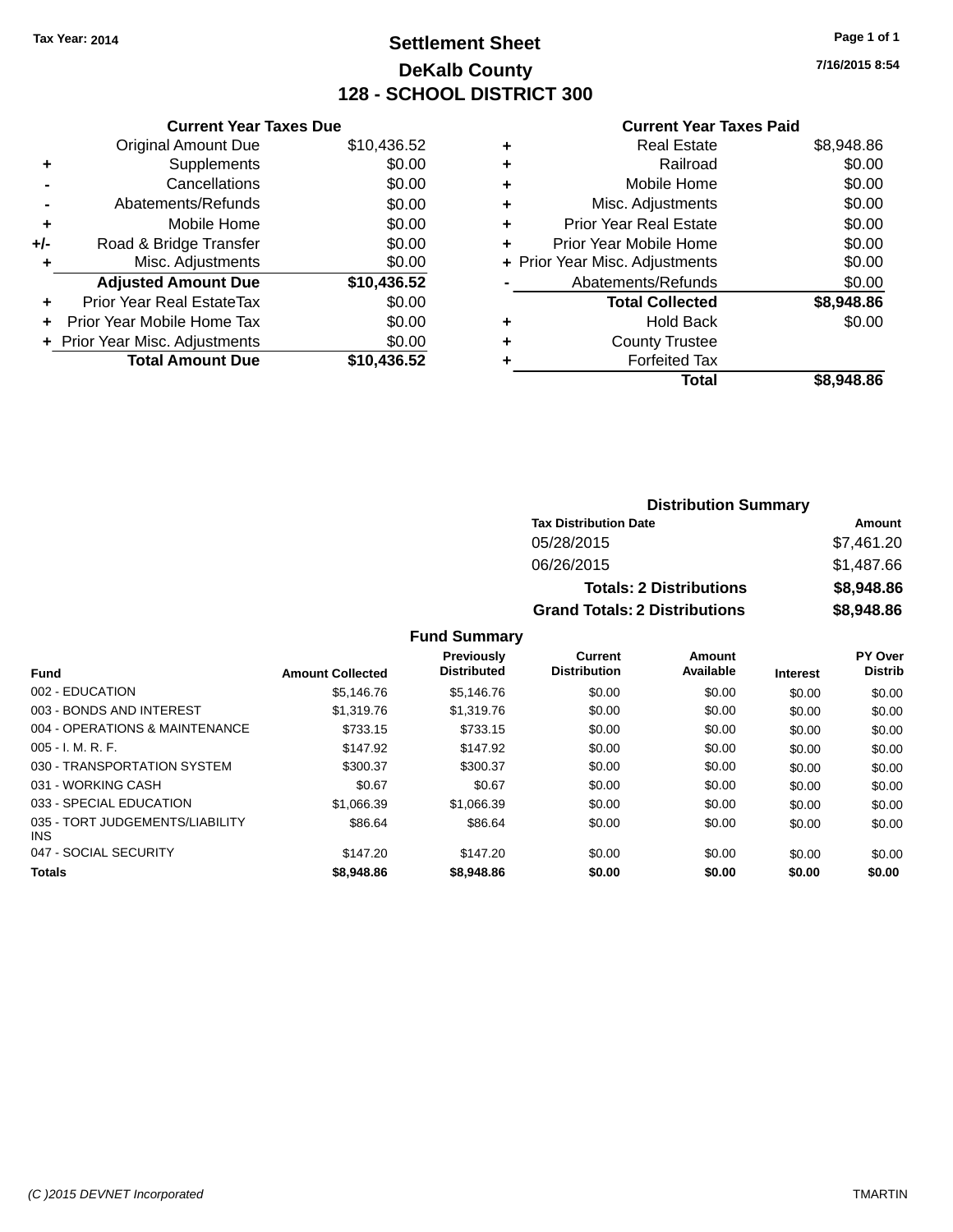# **Settlement Sheet Tax Year: 2014 Page 1 of 1 DeKalb County 129 - SCHOOL DISTRICT 301**

**7/16/2015 8:54**

#### **Current Year Taxes Paid**

|     | <b>Current Year Taxes Due</b>     |            |  |  |  |
|-----|-----------------------------------|------------|--|--|--|
|     | <b>Original Amount Due</b>        | \$9,688.55 |  |  |  |
| ٠   | Supplements                       | \$0.00     |  |  |  |
|     | Cancellations                     | \$0.00     |  |  |  |
|     | Abatements/Refunds                | \$0.00     |  |  |  |
| ٠   | Mobile Home                       | \$0.00     |  |  |  |
| +/- | Road & Bridge Transfer            | \$0.00     |  |  |  |
| ٠   | Misc. Adjustments                 | \$0.00     |  |  |  |
|     | <b>Adjusted Amount Due</b>        | \$9,688.55 |  |  |  |
| ÷   | Prior Year Real EstateTax         | \$0.00     |  |  |  |
| ÷   | <b>Prior Year Mobile Home Tax</b> | \$0.00     |  |  |  |
|     | + Prior Year Misc. Adjustments    | \$0.00     |  |  |  |
|     | <b>Total Amount Due</b>           | \$9.688.55 |  |  |  |

| ٠ | <b>Real Estate</b>             | \$4,844.27 |
|---|--------------------------------|------------|
| ٠ | Railroad                       | \$0.00     |
| ٠ | Mobile Home                    | \$0.00     |
| ٠ | Misc. Adjustments              | \$0.00     |
| ٠ | <b>Prior Year Real Estate</b>  | \$0.00     |
|   | Prior Year Mobile Home         | \$0.00     |
|   | + Prior Year Misc. Adjustments | \$0.00     |
|   | Abatements/Refunds             | \$0.00     |
|   | <b>Total Collected</b>         | \$4,844.27 |
| ٠ | <b>Hold Back</b>               | \$0.00     |
|   | <b>County Trustee</b>          |            |
| ٠ | <b>Forfeited Tax</b>           |            |
|   | Total                          | \$4.844.27 |
|   |                                |            |

| <b>Distribution Summary</b>          |            |  |  |  |
|--------------------------------------|------------|--|--|--|
| <b>Tax Distribution Date</b>         | Amount     |  |  |  |
| 06/26/2015                           | \$4,844.27 |  |  |  |
| <b>Totals: 1 Distributions</b>       | \$4,844.27 |  |  |  |
| <b>Grand Totals: 1 Distributions</b> | \$4,844.27 |  |  |  |

| <b>Fund</b>                                         | <b>Amount Collected</b> | <b>Previously</b><br><b>Distributed</b> | Current<br><b>Distribution</b> | Amount<br>Available | <b>Interest</b> | <b>PY Over</b><br><b>Distrib</b> |
|-----------------------------------------------------|-------------------------|-----------------------------------------|--------------------------------|---------------------|-----------------|----------------------------------|
| 002 - EDUCATION                                     | \$2.454.42              | \$2,454.42                              | \$0.00                         | \$0.00              | \$0.00          | \$0.00                           |
| 003 - BONDS AND INTEREST                            | \$770.59                | \$770.59                                | \$0.00                         | \$0.00              | \$0.00          | \$0.00                           |
| 004 - OPERATIONS & MAINTENANCE                      | \$459.56                | \$459.56                                | \$0.00                         | \$0.00              | \$0.00          | \$0.00                           |
| $005 - I. M. R. F.$                                 | \$65.79                 | \$65.79                                 | \$0.00                         | \$0.00              | \$0.00          | \$0.00                           |
| 030 - TRANSPORTATION SYSTEM                         | \$483.01                | \$483.01                                | \$0.00                         | \$0.00              | \$0.00          | \$0.00                           |
| 031 - WORKING CASH                                  | \$30.45                 | \$30.45                                 | \$0.00                         | \$0.00              | \$0.00          | \$0.00                           |
| 033 - SPECIAL EDUCATION                             | \$400.67                | \$400.67                                | \$0.00                         | \$0.00              | \$0.00          | \$0.00                           |
| 035 - TORT JUDGMENTS, LIABILITY<br><b>INSURANCE</b> | \$91.33                 | \$91.33                                 | \$0.00                         | \$0.00              | \$0.00          | \$0.00                           |
| 047 - SOCIAL SECURITY                               | \$88.45                 | \$88.45                                 | \$0.00                         | \$0.00              | \$0.00          | \$0.00                           |
| <b>Totals</b>                                       | \$4,844,27              | \$4,844.27                              | \$0.00                         | \$0.00              | \$0.00          | \$0.00                           |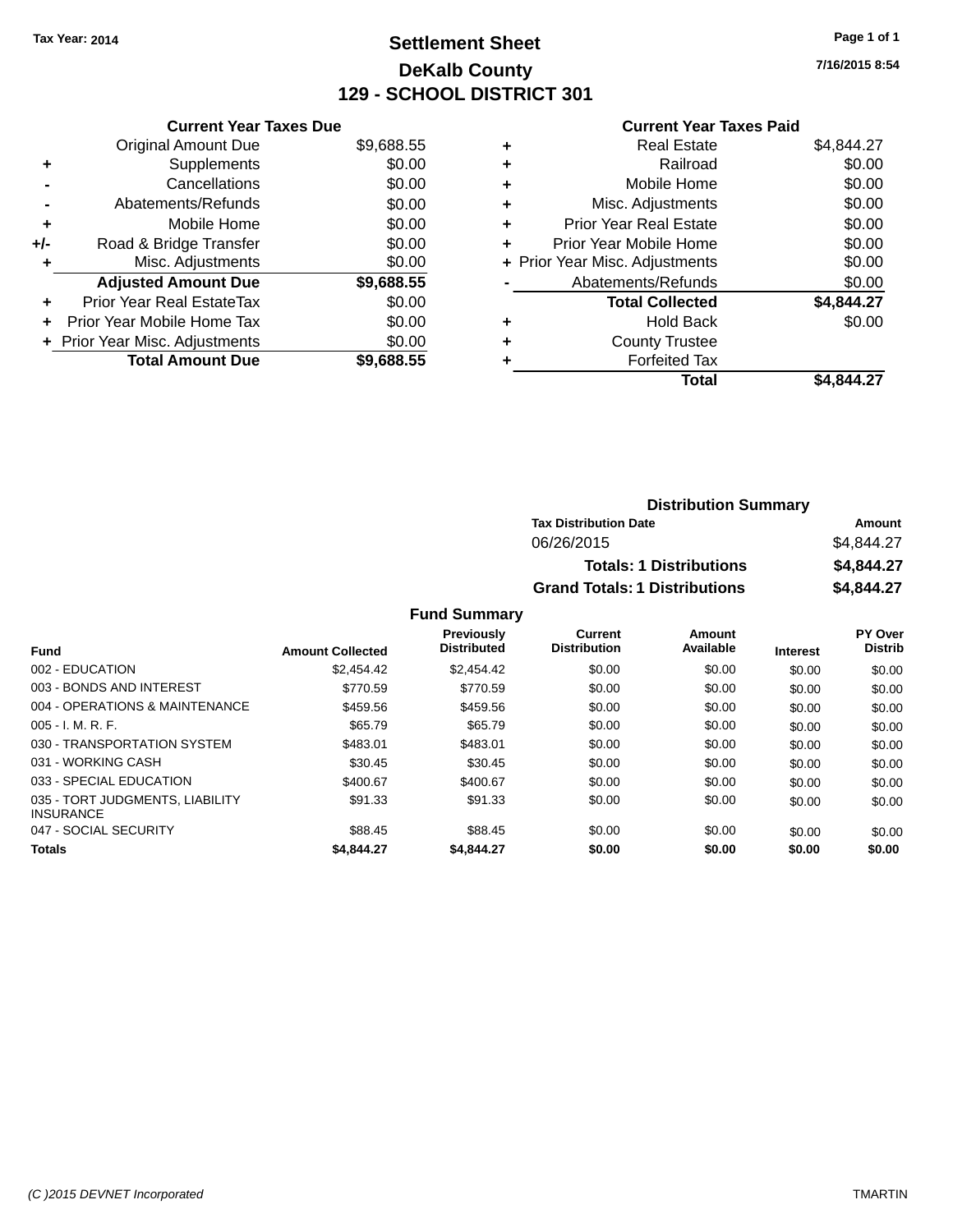# **Settlement Sheet Tax Year: 2014 Page 1 of 1 DeKalb County 130 - SCHOOL DISTRICT 302**

**7/16/2015 8:54**

#### **Current Year Taxes Paid**

|       | <b>Total Amount Due</b>        | \$1,849,932.69 |   |                |
|-------|--------------------------------|----------------|---|----------------|
|       | + Prior Year Misc. Adjustments | \$0.00         | ٠ |                |
| ÷     | Prior Year Mobile Home Tax     | \$0.00         | ٠ |                |
| ٠     | Prior Year Real EstateTax      | \$0.00         |   |                |
|       | <b>Adjusted Amount Due</b>     | \$1,849,932.69 |   | Aba            |
|       | Misc. Adjustments              | \$0.00         |   | + Prior Year M |
| $+/-$ | Road & Bridge Transfer         | \$0.00         |   | Prior Y        |
|       | Mobile Home                    | \$0.00         | ٠ | Prior          |
|       | Abatements/Refunds             | \$0.00         | ٠ | N              |
|       | Cancellations                  | \$4,720.23     | ٠ |                |
|       | Supplements                    | \$4,264.98     | ٠ |                |
|       | <b>Original Amount Due</b>     | \$1,850,387.94 | ٠ |                |
|       |                                |                |   |                |

**Current Year Taxes Due**

|   | <b>Real Estate</b>             | \$961,214.09 |
|---|--------------------------------|--------------|
| ÷ | Railroad                       | \$27,977.10  |
| ٠ | Mobile Home                    | \$0.00       |
| ٠ | Misc. Adjustments              | \$0.00       |
| ٠ | <b>Prior Year Real Estate</b>  | \$0.00       |
| ٠ | Prior Year Mobile Home         | \$0.00       |
|   | + Prior Year Misc. Adjustments | \$0.00       |
|   | Abatements/Refunds             | \$0.00       |
|   | <b>Total Collected</b>         | \$989,191.19 |
|   | <b>Hold Back</b>               | \$0.00       |
| ٠ | <b>County Trustee</b>          |              |
|   | <b>Forfeited Tax</b>           |              |
|   | Total                          | \$989,191.19 |
|   |                                |              |

### **Distribution Summary Tax Distribution Date Amount** 05/28/2015 \$160,693.62 06/26/2015 \$818,786.19 07/24/2015 \$9,711.38 **Totals: 3 Distributions \$989,191.19 Grand Totals: 3 Distributions \$989,191.19**

| <b>Fund</b>                    | <b>Amount Collected</b> | Previously<br><b>Distributed</b> | Current<br><b>Distribution</b> | Amount<br>Available | <b>Interest</b> | <b>PY Over</b><br><b>Distrib</b> |
|--------------------------------|-------------------------|----------------------------------|--------------------------------|---------------------|-----------------|----------------------------------|
| 002 - EDUCATION                | \$521,468.96            | \$516,349.43                     | \$5,119.53                     | \$0.00              | \$0.00          | \$0.00                           |
| 003 - BONDS AND INTEREST       | \$195,852.92            | \$193,930.14                     | \$1,922.78                     | \$0.00              | \$0.00          | \$0.00                           |
| 004 - OPERATIONS & MAINTENANCE | \$90.439.77             | \$89.551.88                      | \$887.89                       | \$0.00              | \$0.00          | \$0.00                           |
| $005 - I. M. R. F.$            | \$12,247.17             | \$12,126.94                      | \$120.23                       | \$0.00              | \$0.00          | \$0.00                           |
| 030 - TRANSPORTATION SYSTEM    | \$70,181.14             | \$69,492.13                      | \$689.01                       | \$0.00              | \$0.00          | \$0.00                           |
| 031 - WORKING CASH             | \$1,883.42              | \$1.864.93                       | \$18.49                        | \$0.00              | \$0.00          | \$0.00                           |
| 033 - SPECIAL EDUCATION        | \$81,101.82             | \$80,305,60                      | \$796.22                       | \$0.00              | \$0.00          | \$0.00                           |
| 047 - SOCIAL SECURITY          | \$16,015.99             | \$15,858.76                      | \$157.23                       | \$0.00              | \$0.00          | \$0.00                           |
| <b>Totals</b>                  | \$989,191.19            | \$979,479.81                     | \$9,711.38                     | \$0.00              | \$0.00          | \$0.00                           |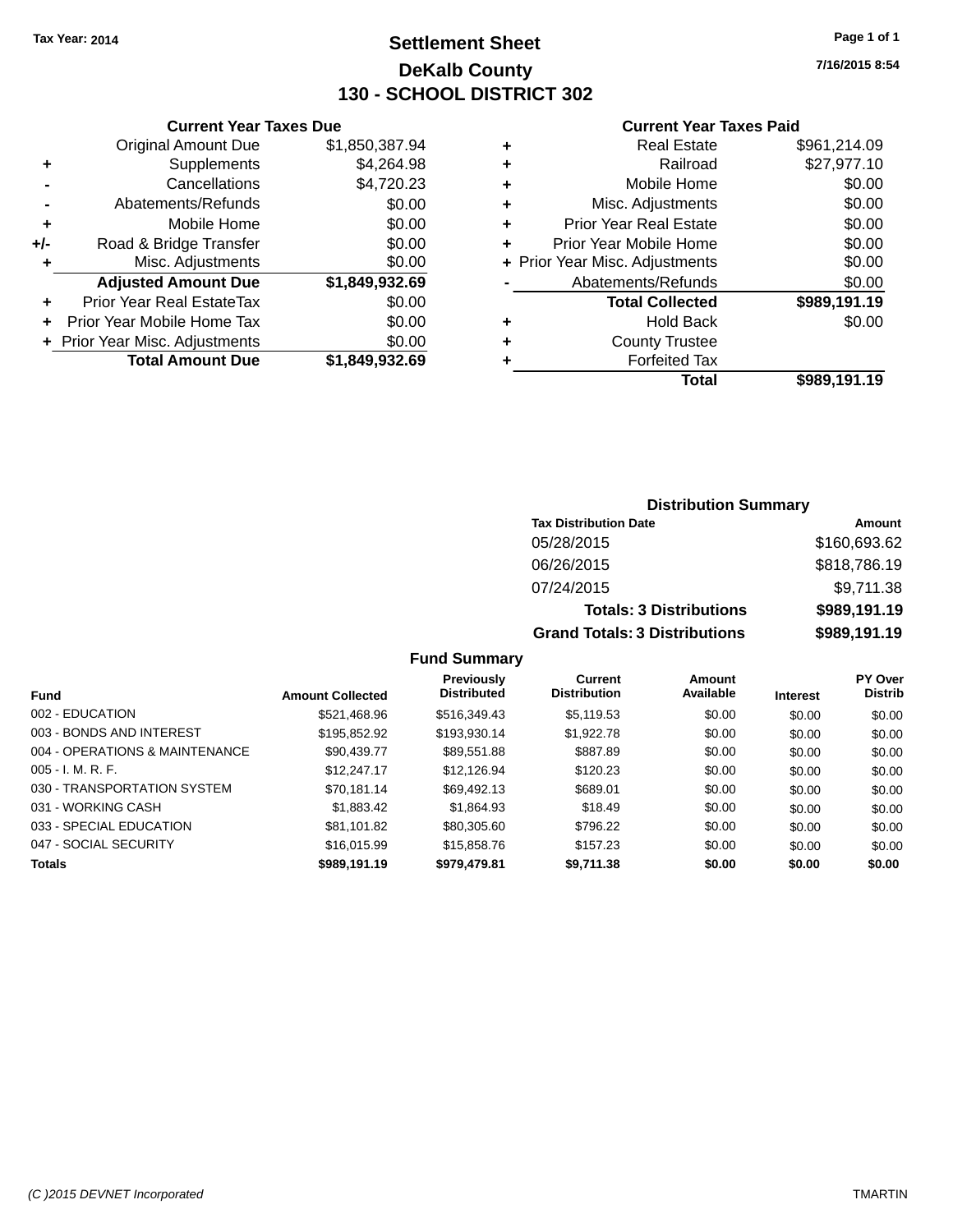# **Settlement Sheet Tax Year: 2014 Page 1 of 1 DeKalb County 131 - SCHOOL DISTRICT 424**

**7/16/2015 8:54**

#### **Current Year Taxes Paid**

|     | <b>Current Year Taxes Due</b>    |                 |
|-----|----------------------------------|-----------------|
|     | <b>Original Amount Due</b>       | \$10,519,852.35 |
| ٠   | Supplements                      | \$57,579.67     |
|     | Cancellations                    | \$75,551.16     |
|     | Abatements/Refunds               | \$54.58         |
| ٠   | Mobile Home                      | \$0.00          |
| +/- | Road & Bridge Transfer           | \$0.00          |
| ٠   | Misc. Adjustments                | \$377.91        |
|     | <b>Adjusted Amount Due</b>       | \$10,502,204.19 |
| ٠   | <b>Prior Year Real EstateTax</b> | \$4,352.11      |
|     | Prior Year Mobile Home Tax       | \$0.00          |
|     | + Prior Year Misc. Adjustments   | \$1,297.64      |
|     | <b>Total Amount Due</b>          | \$10,507,853.94 |
|     |                                  |                 |

| ٠ | <b>Real Estate</b>             | \$5,656,438.69 |
|---|--------------------------------|----------------|
| ٠ | Railroad                       | \$93,880.79    |
| ٠ | Mobile Home                    | \$0.00         |
| ٠ | Misc. Adjustments              | \$377.91       |
| ٠ | <b>Prior Year Real Estate</b>  | \$4,352.11     |
| ٠ | Prior Year Mobile Home         | \$0.00         |
|   | + Prior Year Misc. Adjustments | \$1,297.64     |
|   | Abatements/Refunds             | \$54.58        |
|   | <b>Total Collected</b>         | \$5,756,292.56 |
| ٠ | Hold Back                      | \$0.00         |
| ٠ | <b>County Trustee</b>          |                |
| ٠ | <b>Forfeited Tax</b>           |                |
|   | <b>Total</b>                   | \$5,756,292.56 |
|   |                                |                |

#### **Distribution Summary**

| <b>Tax Distribution Date</b>         | Amount         |
|--------------------------------------|----------------|
| 05/28/2015                           | \$978,982.42   |
| 06/26/2015                           | \$4,668,025.67 |
| 07/24/2015                           | \$109,284.47   |
| <b>Totals: 3 Distributions</b>       | \$5,756,292.56 |
| <b>Grand Totals: 3 Distributions</b> | \$5,756,292.56 |

#### **Fund Summary**

| <b>Fund</b>                             | <b>Amount Collected</b> | Previously<br><b>Distributed</b> | <b>Current</b><br><b>Distribution</b> | Amount<br>Available | <b>Interest</b> | PY Over<br><b>Distrib</b> |
|-----------------------------------------|-------------------------|----------------------------------|---------------------------------------|---------------------|-----------------|---------------------------|
| 002 - EDUCATION                         | \$3,127,946.34          | \$3,068,561.60                   | \$59,384.74                           | \$0.00              | \$0.00          | \$0.00                    |
| 003 - BONDS AND INTEREST                | \$1,215,844.11          | \$1,192,761.05                   | \$23,083.06                           | \$0.00              | \$0.00          | \$0.00                    |
| 004 - OPERATIONS & MAINTENANCE          | \$649,470.99            | \$637,140.63                     | \$12,330.36                           | \$0.00              | \$0.00          | \$0.00                    |
| $005 - I. M. R. F.$                     | \$131,416.15            | \$128,921.19                     | \$2,494.96                            | \$0.00              | \$0.00          | \$0.00                    |
| 030 - TRANSPORTATION SYSTEM             | \$215,740.09            | \$211,644.22                     | \$4,095.87                            | \$0.00              | \$0.00          | \$0.00                    |
| 031 - WORKING CASH                      | \$11,668.01             | \$11,446.49                      | \$221.52                              | \$0.00              | \$0.00          | \$0.00                    |
| 032 - FIRE PREV/SFTY/ENERGY             | \$24.924.76             | \$24.451.55                      | \$473.21                              | \$0.00              | \$0.00          | \$0.00                    |
| 033 - SPECIAL EDUCATION                 | \$47.731.18             | \$46,825,00                      | \$906.18                              | \$0.00              | \$0.00          | \$0.00                    |
| 035 - TORT JUDGEMENTS/LIABILITY<br>INS. | \$142,094.09            | \$139,396.40                     | \$2,697.69                            | \$0.00              | \$0.00          | \$0.00                    |
| 047 - SOCIAL SECURITY                   | \$165,585.51            | \$162,441.83                     | \$3,143.68                            | \$0.00              | \$0.00          | \$0.00                    |
| 057 - LEASE/PURCHASE/RENTAL             | \$23,871.33             | \$23,418.13                      | \$453.20                              | \$0.00              | \$0.00          | \$0.00                    |
| <b>Totals</b>                           | \$5,756,292.56          | \$5,647,008.09                   | \$109,284.47                          | \$0.00              | \$0.00          | \$0.00                    |

#### **Miscellaneous Adjustment Detail**

| <u>Year Source</u>      | <b>Account Type</b> |            | <b>Amount Adjustment Description</b>                      |
|-------------------------|---------------------|------------|-----------------------------------------------------------|
| 2013 RE - Real Estate   | Back Tax Collected  |            | \$602.43 MARSH REDEMPTION 03-31-231-008 by TBA            |
| 2013 RE - Real Estate   | Back Tax Collected  |            | \$695.21 ABCXYZ LIVING TR REDEMPTION 03-31-235-006 by TBA |
| 2014 RE - Real Estate   | Back Tax Collected  |            | \$377.91 AMCORE BANK REDEMPTION 02-24-476-009 by TBA      |
| <b>Totals 3 entries</b> |                     | \$1.675.55 |                                                           |
|                         |                     |            |                                                           |

#### **Abatement Detail**

# **Year Source Account Type Amount Adjustment Description**<br>2014 RE - Real Estate RE Abatement **Amount S54.58 PTAB INTEREST REFUN**

\$54.58 PTAB INTEREST REFUND 03-19-461-008 by TBA **Totals \$54.58 1 entries**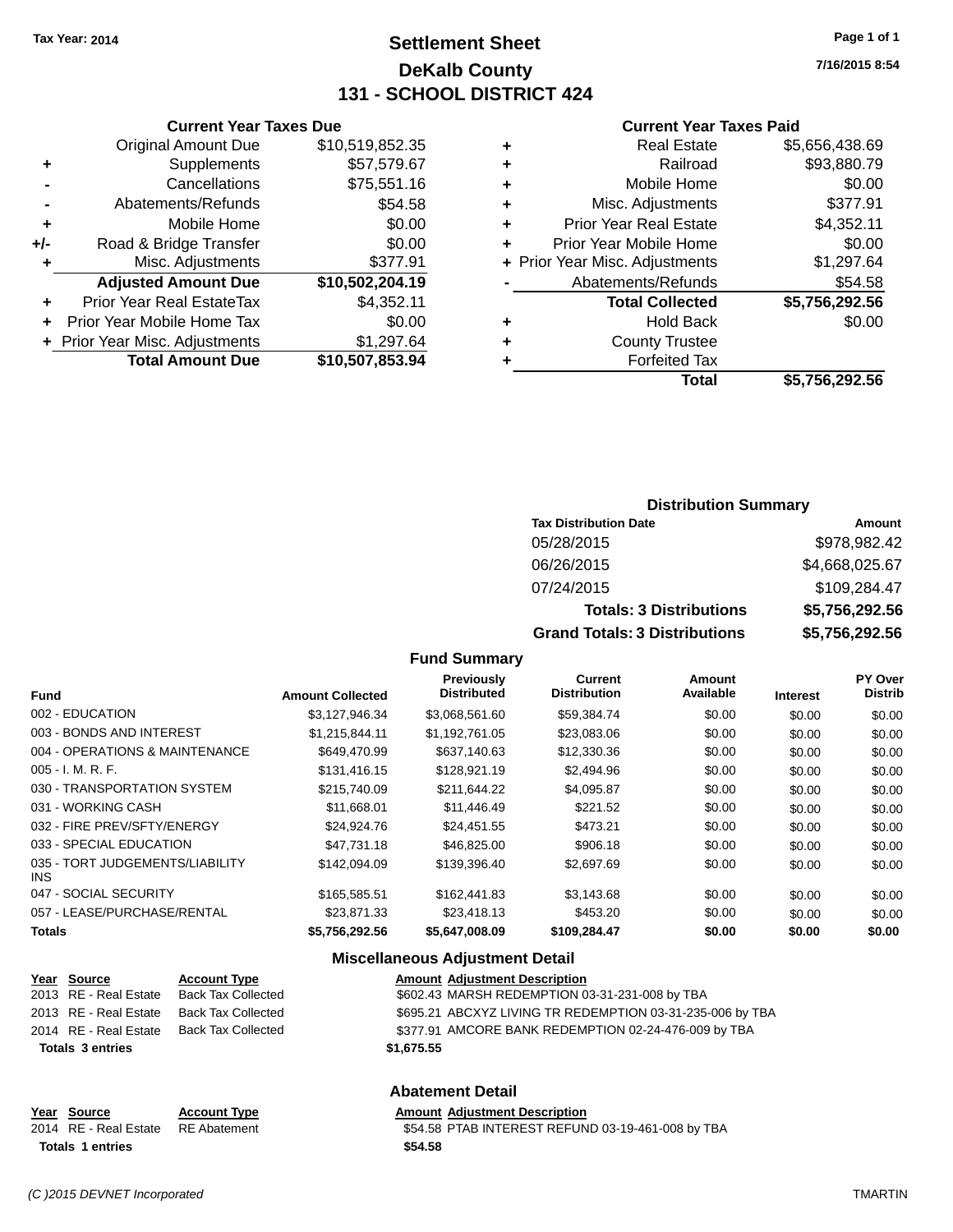# **Settlement Sheet Tax Year: 2014 Page 1 of 1 DeKalb County 132 - SCHOOL DISTRICT 425**

**7/16/2015 8:54**

#### **Current Year Taxes Paid**

|     | <b>Total Amount Due</b>        | \$7,469,617.57 |
|-----|--------------------------------|----------------|
|     | + Prior Year Misc. Adjustments | \$0.00         |
|     | Prior Year Mobile Home Tax     | \$0.00         |
|     | Prior Year Real EstateTax      | \$0.00         |
|     | <b>Adjusted Amount Due</b>     | \$7,469,617.57 |
| ٠   | Misc. Adjustments              | \$572.47       |
| +/- | Road & Bridge Transfer         | \$0.00         |
| ٠   | Mobile Home                    | \$0.00         |
|     | Abatements/Refunds             | \$0.00         |
|     | Cancellations                  | \$23,335.79    |
| ٠   | Supplements                    | \$18,163.23    |
|     | <b>Original Amount Due</b>     | \$7,474,217.66 |
|     | <b>Current Year Taxes Due</b>  |                |

| ٠ | <b>Real Estate</b>             | \$4,085,570.31 |
|---|--------------------------------|----------------|
| ٠ | Railroad                       | \$89,216.22    |
| ٠ | Mobile Home                    | \$0.00         |
| ٠ | Misc. Adjustments              | \$572.47       |
| ٠ | <b>Prior Year Real Estate</b>  | \$0.00         |
| ÷ | Prior Year Mobile Home         | \$0.00         |
|   | + Prior Year Misc. Adjustments | \$0.00         |
|   | Abatements/Refunds             | \$0.00         |
|   | <b>Total Collected</b>         | \$4,175,359.00 |
| ٠ | <b>Hold Back</b>               | \$0.00         |
| ٠ | <b>County Trustee</b>          |                |
| ٠ | <b>Forfeited Tax</b>           |                |
|   | Total                          | \$4,175,359.00 |
|   |                                |                |

#### **Distribution Summary Tax Distribution Date Amount** 05/28/2015 \$637,561.04 06/26/2015 \$3,423,148.33 07/24/2015 \$114,649.63 **Totals: 3 Distributions \$4,175,359.00 Grand Totals: 3 Distributions \$4,175,359.00**

#### **Fund Summary**

| <b>Fund</b>                             | <b>Amount Collected</b> | Previously<br><b>Distributed</b> | <b>Current</b><br><b>Distribution</b> | Amount<br>Available | <b>Interest</b> | <b>PY Over</b><br><b>Distrib</b> |
|-----------------------------------------|-------------------------|----------------------------------|---------------------------------------|---------------------|-----------------|----------------------------------|
| 002 - EDUCATION                         | \$2,790,083.44          | \$2,713,471.57                   | \$76,611.87                           | \$0.00              | \$0.00          | \$0.00                           |
| 003 - BONDS AND INTEREST                | \$125,461.18            | \$122,016.19                     | \$3,444.99                            | \$0.00              | \$0.00          | \$0.00                           |
| 004 - OPERATIONS & MAINTENANCE          | \$368,558.94            | \$358,438.82                     | \$10.120.12                           | \$0.00              | \$0.00          | \$0.00                           |
| $005 - I. M. R. F.$                     | \$81,093.84             | \$78.867.11                      | \$2,226.73                            | \$0.00              | \$0.00          | \$0.00                           |
| 030 - TRANSPORTATION SYSTEM             | \$196,571.72            | \$191,174.13                     | \$5,397.59                            | \$0.00              | \$0.00          | \$0.00                           |
| 031 - WORKING CASH                      | \$54.28                 | \$52.79                          | \$1.49                                | \$0.00              | \$0.00          | \$0.00                           |
| 032 - FIRE PREV/SFTY/ENERGY             | \$31.945.67             | \$31,068.49                      | \$877.18                              | \$0.00              | \$0.00          | \$0.00                           |
| 033 - SPECIAL EDUCATION                 | \$409.590.19            | \$398.343.41                     | \$11,246.78                           | \$0.00              | \$0.00          | \$0.00                           |
| 035 - TORT JUDGEMENTS/LIABILITY<br>INS. | \$87.473.77             | \$85,071.86                      | \$2,401.91                            | \$0.00              | \$0.00          | \$0.00                           |
| 047 - SOCIAL SECURITY                   | \$84.525.97             | \$82,205,00                      | \$2,320.97                            | \$0.00              | \$0.00          | \$0.00                           |
| <b>Totals</b>                           | \$4,175,359.00          | \$4,060,709.37                   | \$114,649.63                          | \$0.00              | \$0.00          | \$0.00                           |

#### **Miscellaneous Adjustment Detail**

| Year Source             | <b>Account Type</b>                        | <b>Amount Adjustment Description</b>                 |
|-------------------------|--------------------------------------------|------------------------------------------------------|
|                         | 2014 RE - Real Estate Paymt In Lieu of Tax | \$572.47 HOUSING AUTHORITY SEQUOYA APARTMENTS by TBA |
| <b>Totals 1 entries</b> |                                            | \$572.47                                             |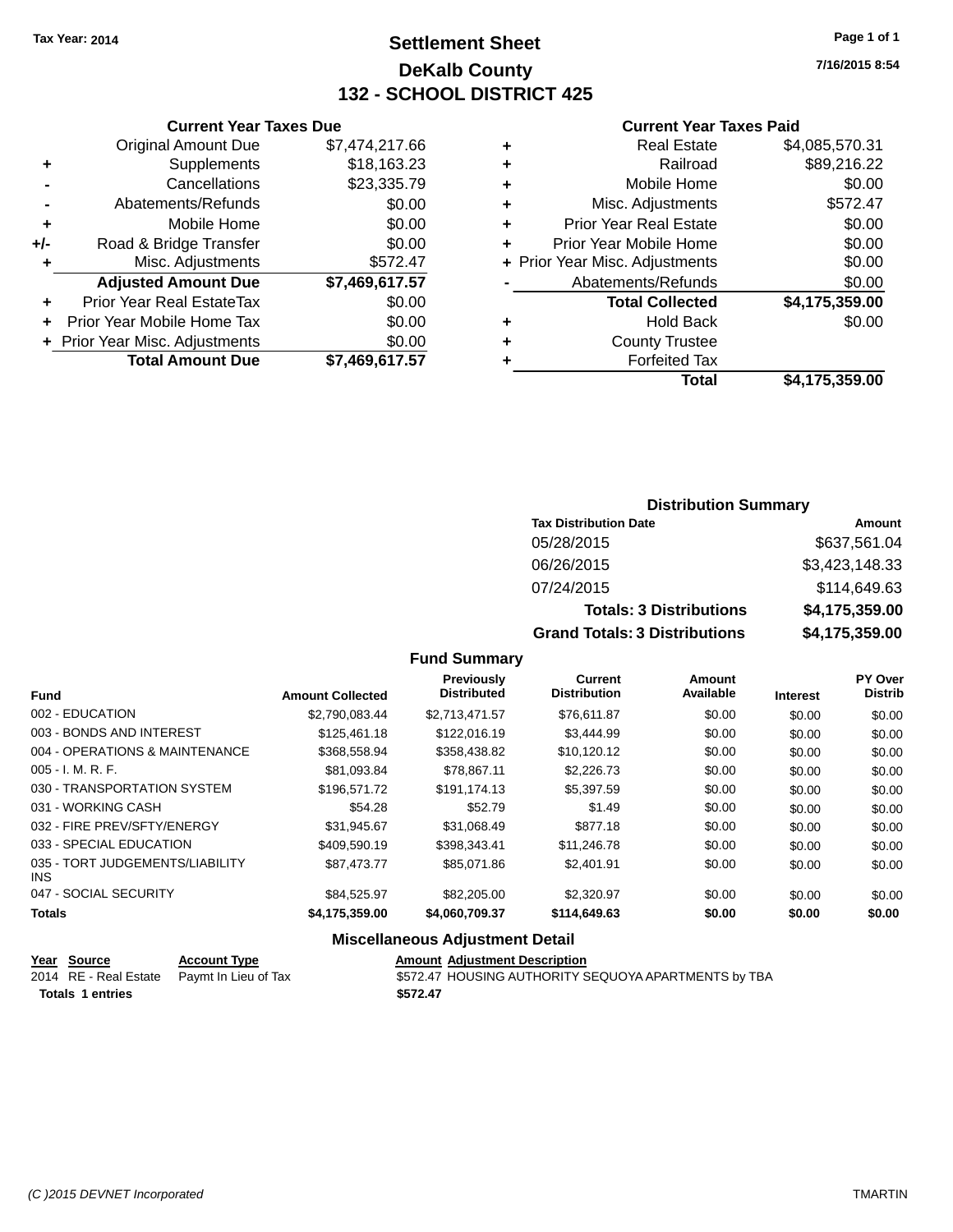**Current Year Taxes Due**

# **Settlement Sheet Tax Year: 2014 Page 1 of 1 DeKalb County 133 - SCHOOL DISTRICT 426**

**7/16/2015 8:54**

#### **Current Year Taxes Paid**

|                      |                                |                |   | <b>Total</b>                   | \$1,913,480.85 |
|----------------------|--------------------------------|----------------|---|--------------------------------|----------------|
|                      | <b>Total Amount Due</b>        | \$3,473,012.43 |   | <b>Forfeited Tax</b>           |                |
|                      | + Prior Year Misc. Adjustments | \$0.00         | ٠ | <b>County Trustee</b>          |                |
|                      | + Prior Year Mobile Home Tax   | \$0.00         | ٠ | <b>Hold Back</b>               | \$0.00         |
| ÷                    | Prior Year Real EstateTax      | \$472.04       |   | <b>Total Collected</b>         | \$1,913,480.85 |
|                      | <b>Adjusted Amount Due</b>     | \$3,472,540.39 |   | Abatements/Refunds             | \$0.00         |
| ٠                    | Misc. Adjustments              | \$0.00         |   | + Prior Year Misc. Adjustments | \$0.00         |
| I-                   | Road & Bridge Transfer         | \$0.00         |   | Prior Year Mobile Home         | \$0.00         |
| ÷                    | Mobile Home                    | \$0.00         |   | <b>Prior Year Real Estate</b>  | \$472.04       |
| $\blacksquare$       | Abatements/Refunds             | \$0.00         | ٠ | Misc. Adjustments              | \$0.00         |
|                      | Cancellations                  | \$34,334.85    | ٠ | Mobile Home                    | \$0.00         |
| $\ddot{\phantom{1}}$ | Supplements                    | \$30,711.31    | ٠ | Railroad                       | \$28,830.45    |
|                      | <b>Original Amount Due</b>     | \$3,476,163.93 | ٠ | <b>Real Estate</b>             | \$1,884,178.36 |
|                      |                                |                |   |                                |                |

#### **Distribution Summary Tax Distribution Date Amount** 05/28/2015 \$410,141.66 06/26/2015 \$1,472,598.45

| UD/Z0/ZUT5                           | <b>01.472.090.40</b> |
|--------------------------------------|----------------------|
| 07/24/2015                           | \$30,740.74          |
| <b>Totals: 3 Distributions</b>       | \$1,913,480,85       |
| <b>Grand Totals: 3 Distributions</b> | \$1.913.480.85       |
|                                      |                      |

| <b>Fund</b>                             | <b>Amount Collected</b> | <b>Previously</b><br><b>Distributed</b> | Current<br><b>Distribution</b> | Amount<br>Available | <b>Interest</b> | <b>PY Over</b><br><b>Distrib</b> |
|-----------------------------------------|-------------------------|-----------------------------------------|--------------------------------|---------------------|-----------------|----------------------------------|
| 002 - EDUCATION                         | \$1.124.805.25          | \$1.106.734.85                          | \$18,070.40                    | \$0.00              | \$0.00          | \$0.00                           |
| 003 - BONDS AND INTEREST                | \$303.428.30            | \$298.553.62                            | \$4,874.68                     | \$0.00              | \$0.00          | \$0.00                           |
| 004 - OPERATIONS & MAINTENANCE          | \$225,599.39            | \$221,975.06                            | \$3,624.33                     | \$0.00              | \$0.00          | \$0.00                           |
| $005 - I. M. R. F.$                     | \$51.179.88             | \$50,357.66                             | \$822.22                       | \$0.00              | \$0.00          | \$0.00                           |
| 030 - TRANSPORTATION SYSTEM             | \$63,368.75             | \$62,350.71                             | \$1,018.04                     | \$0.00              | \$0.00          | \$0.00                           |
| 031 - WORKING CASH                      | \$15.841.71             | \$15,587.21                             | \$254.50                       | \$0.00              | \$0.00          | \$0.00                           |
| 032 - FIRE PREV/SFTY/ENERGY             | \$15.841.71             | \$15,587.21                             | \$254.50                       | \$0.00              | \$0.00          | \$0.00                           |
| 033 - SPECIAL EDUCATION                 | \$12,672.99             | \$12,469.39                             | \$203.60                       | \$0.00              | \$0.00          | \$0.00                           |
| 035 - TORT JUDGEMENTS/LIABILITY<br>INS. | \$24,523.17             | \$24,129.20                             | \$393.97                       | \$0.00              | \$0.00          | \$0.00                           |
| 047 - SOCIAL SECURITY                   | \$63.958.10             | \$62,930.59                             | \$1.027.51                     | \$0.00              | \$0.00          | \$0.00                           |
| 057 - LEASE/PURCHASE/RENTAL             | \$12,261.60             | \$12.064.61                             | \$196.99                       | \$0.00              | \$0.00          | \$0.00                           |
| Totals                                  | \$1,913,480.85          | \$1,882,740.11                          | \$30.740.74                    | \$0.00              | \$0.00          | \$0.00                           |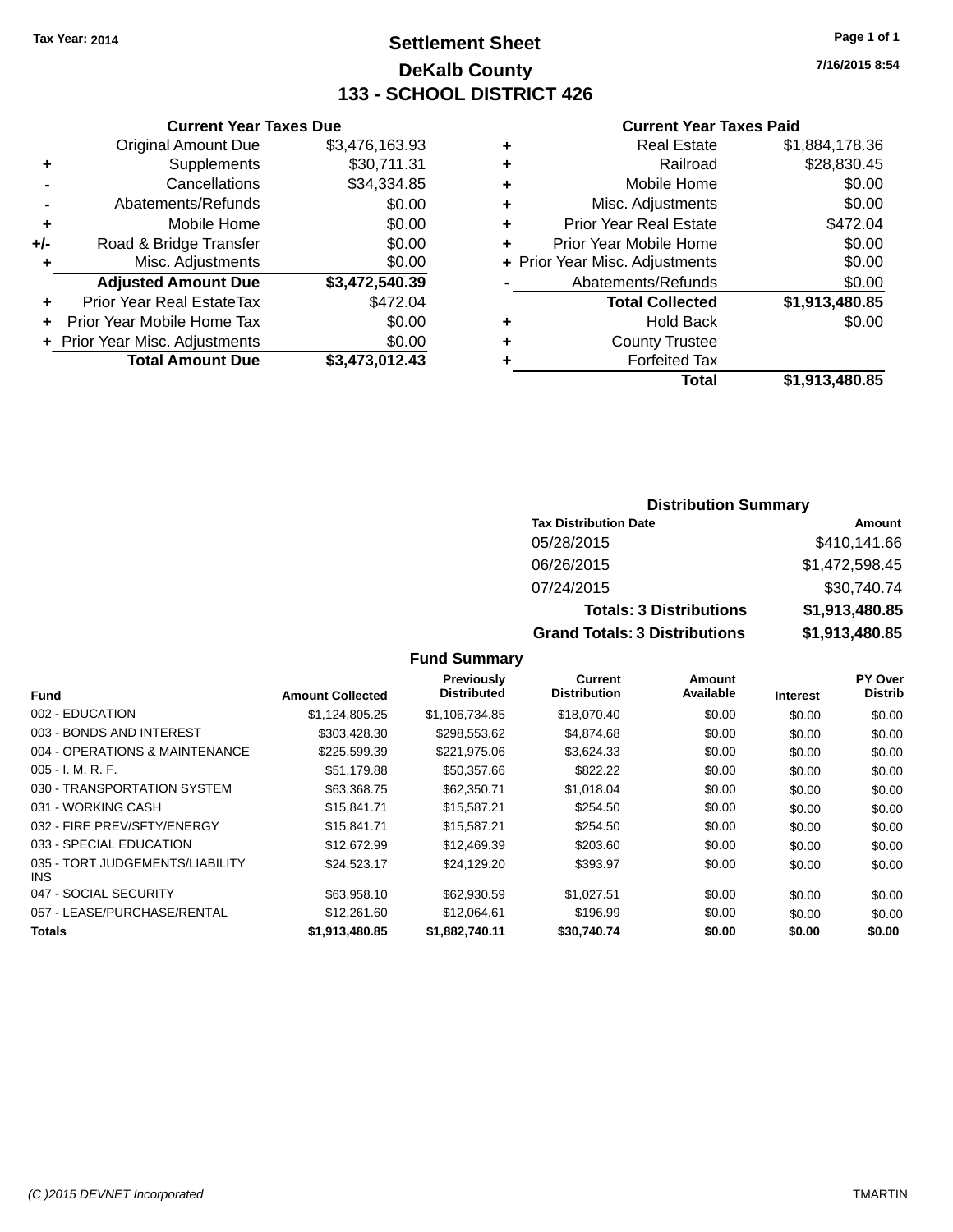# **Settlement Sheet Tax Year: 2014 Page 1 of 1 DeKalb County 134 - SCHOOL DISTRICT 427**

**7/16/2015 8:54**

#### **Current Year Taxes Paid**

|                    |   |                 | <b>Current Year Taxes Due</b>    |       |
|--------------------|---|-----------------|----------------------------------|-------|
|                    | ٠ | \$29,760,131.93 | <b>Original Amount Due</b>       |       |
|                    | ٠ | \$165,300.19    | <b>Supplements</b>               | ٠     |
|                    | ٠ | \$190,589.88    | Cancellations                    |       |
| Misc.              | ٠ | \$0.00          | Abatements/Refunds               |       |
| <b>Prior Year</b>  | ٠ | \$0.00          | Mobile Home                      | ٠     |
| Prior Year M       |   | \$0.00          | Road & Bridge Transfer           | $+/-$ |
| + Prior Year Misc. |   | \$10,493.49     | Misc. Adjustments                |       |
| Abateme            |   | \$29,745,335.73 | <b>Adjusted Amount Due</b>       |       |
| Tot                |   | \$5,071.59      | <b>Prior Year Real EstateTax</b> |       |
|                    | ٠ | \$0.00          | Prior Year Mobile Home Tax       |       |
| Co                 | ٠ | \$0.00          | + Prior Year Misc. Adjustments   |       |
|                    |   | \$29,750,407.32 | <b>Total Amount Due</b>          |       |
|                    |   |                 |                                  |       |

| ٠ | <b>Real Estate</b>             | \$15,759,385.60 |
|---|--------------------------------|-----------------|
|   | Railroad                       | \$9,184.92      |
|   | Mobile Home                    | \$0.00          |
| ٠ | Misc. Adjustments              | \$10,493.49     |
| ٠ | <b>Prior Year Real Estate</b>  | \$5,071.59      |
| ÷ | Prior Year Mobile Home         | \$0.00          |
|   | + Prior Year Misc. Adjustments | \$0.00          |
|   | Abatements/Refunds             | \$0.00          |
|   | <b>Total Collected</b>         | \$15,784,135.60 |
|   | <b>Hold Back</b>               | \$0.00          |
| ÷ | <b>County Trustee</b>          |                 |
|   | <b>Forfeited Tax</b>           |                 |
|   | Total                          | \$15,784,135.60 |
|   |                                |                 |

#### **Distribution Summary**

| <b>Tax Distribution Date</b>         | Amount          |
|--------------------------------------|-----------------|
| 05/28/2015                           | \$2,736,889.73  |
| 06/26/2015                           | \$12,798,228.69 |
| 07/24/2015                           | \$249,017.18    |
| <b>Totals: 3 Distributions</b>       | \$15,784,135.60 |
| <b>Grand Totals: 3 Distributions</b> | \$15,784,135.60 |

#### **Fund Summary**

| <b>Fund</b>                    | <b>Amount Collected</b> | <b>Previously</b><br><b>Distributed</b> | Current<br><b>Distribution</b> | Amount<br>Available | <b>Interest</b> | <b>PY Over</b><br><b>Distrib</b> |
|--------------------------------|-------------------------|-----------------------------------------|--------------------------------|---------------------|-----------------|----------------------------------|
| 002 - EDUCATION                | \$8.273.144.21          | \$8.142.623.61                          | \$130,520.60                   | \$0.00              | \$0.00          | \$0.00                           |
| 003 - BONDS AND INTEREST       | \$2,378,890,20          | \$2.341.359.82                          | \$37.530.38                    | \$0.00              | \$0.00          | \$0.00                           |
| 004 - OPERATIONS & MAINTENANCE | \$1,507,779.57          | \$1,483,992.20                          | \$23,787.37                    | \$0.00              | \$0.00          | \$0.00                           |
| $005 - I. M. R. F.$            | \$326,715.83            | \$321,561.42                            | \$5,154.41                     | \$0.00              | \$0.00          | \$0.00                           |
| 030 - TRANSPORTATION SYSTEM    | \$852.422.23            | \$838,974.06                            | \$13,448.17                    | \$0.00              | \$0.00          | \$0.00                           |
| 031 - WORKING CASH             | \$105.311.74            | \$103.650.30                            | \$1.661.44                     | \$0.00              | \$0.00          | \$0.00                           |
| 032 - FIRE PREV/SFTY/ENERGY    | \$150,817.41            | \$148,438.05                            | \$2,379.36                     | \$0.00              | \$0.00          | \$0.00                           |
| 033 - SPECIAL EDUCATION        | \$1,654,682.51          | \$1.628.577.54                          | \$26,104.97                    | \$0.00              | \$0.00          | \$0.00                           |
| 047 - SOCIAL SECURITY          | \$427,244.98            | \$420.504.58                            | \$6.740.40                     | \$0.00              | \$0.00          | \$0.00                           |
| 057 - LEASE/PURCHASE/RENTAL    | \$107,126.92            | \$105.436.84                            | \$1,690.08                     | \$0.00              | \$0.00          | \$0.00                           |
| <b>Totals</b>                  | \$15,784,135.60         | \$15,535,118.42                         | \$249,017.18                   | \$0.00              | \$0.00          | \$0.00                           |

#### **Miscellaneous Adjustment Detail**

| Year Source           | <b>Account Type</b>                        | <b>Amount Adiustment Description</b>                        |
|-----------------------|--------------------------------------------|-------------------------------------------------------------|
| 2014 RE - Real Estate | Back Tax Collected                         | \$4,253.04 SYCAMORE MEADOWS REDEMPTION 06-22-331-006 by TBA |
|                       | 2014 RE - Real Estate Paymt In Lieu of Tax | \$6,240.45 HOUSING AUTHORITY by TBA                         |
| Totals 2 entries      |                                            | \$10,493.49                                                 |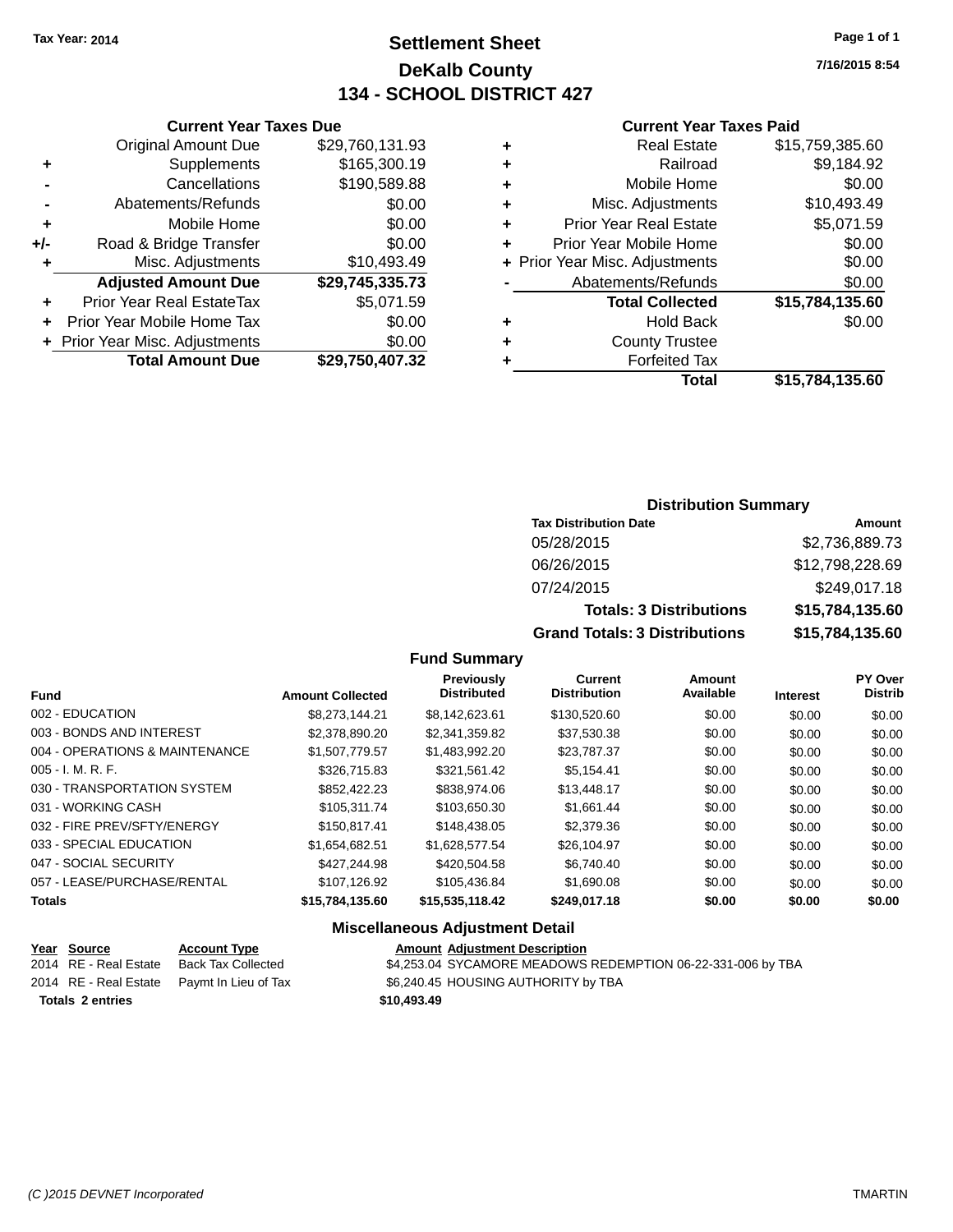# **Settlement Sheet Tax Year: 2014 Page 1 of 2 DeKalb County 135 - SCHOOL DISTRICT 428**

**7/16/2015 8:54**

#### **Current Year Taxes Paid**

|   | Real Estate                    | \$26,196,664.25 |
|---|--------------------------------|-----------------|
| ٠ | Railroad                       | \$190,875.53    |
| ٠ | Mobile Home                    | \$0.00          |
| ٠ | Misc. Adjustments              | \$11,787.32     |
| ٠ | <b>Prior Year Real Estate</b>  | (\$18,612.88)   |
| ٠ | Prior Year Mobile Home         | \$0.00          |
|   | + Prior Year Misc. Adjustments | \$7,045.13      |
|   | Abatements/Refunds             | \$77.11         |
|   | <b>Total Collected</b>         | \$26,387,682.24 |
| ٠ | Hold Back                      | \$0.00          |
| ٠ | <b>County Trustee</b>          |                 |
|   | <b>Forfeited Tax</b>           |                 |
|   | Total                          | \$26,387,682.24 |

|     | <b>Current Year Taxes Due</b>    |                 |
|-----|----------------------------------|-----------------|
|     | <b>Original Amount Due</b>       | \$50.664.312.64 |
| ٠   | Supplements                      | \$988,556.38    |
|     | Cancellations                    | \$1,413,725.63  |
|     | Abatements/Refunds               | \$77.11         |
| ٠   | Mobile Home                      | \$0.00          |
| +/- | Road & Bridge Transfer           | \$0.00          |
| ٠   | Misc. Adjustments                | \$11,787.32     |
|     | <b>Adjusted Amount Due</b>       | \$50,250,853.60 |
| ٠   | <b>Prior Year Real EstateTax</b> | (\$18,612.88)   |
|     | Prior Year Mobile Home Tax       | \$0.00          |
|     | + Prior Year Misc. Adjustments   | \$7,045.13      |
|     | <b>Total Amount Due</b>          | \$50,239,285.85 |
|     |                                  |                 |

#### **Distribution Summary**

| <b>Tax Distribution Date</b>         | Amount          |
|--------------------------------------|-----------------|
| 05/28/2015                           | \$4,231,175.99  |
| 06/26/2015                           | \$21,719,412.66 |
| 07/24/2015                           | \$437,093.59    |
| <b>Totals: 3 Distributions</b>       | \$26,387,682.24 |
| <b>Grand Totals: 3 Distributions</b> | \$26,387,682.24 |

#### **Fund Summary**

| <b>Fund</b>                                   | <b>Amount Collected</b> | <b>Previously</b><br><b>Distributed</b> | Current<br><b>Distribution</b> | Amount<br>Available | <b>Interest</b> | PY Over<br><b>Distrib</b> |
|-----------------------------------------------|-------------------------|-----------------------------------------|--------------------------------|---------------------|-----------------|---------------------------|
| 002 - EDUCATION                               | \$12,761,003.96         | \$12.549.626.80                         | \$211,377.16                   | \$0.00              | \$0.00          | \$0.00                    |
| 003 - BONDS AND INTEREST                      | \$2,485,191.93          | \$2,444,026.46                          | \$41,165.47                    | \$0.00              | \$0.00          | \$0.00                    |
| 004 - OPERATIONS & MAINTENANCE                | \$2,392,676.71          | \$2,353,043.69                          | \$39,633.02                    | \$0.00              | \$0.00          | \$0.00                    |
| $005 - I. M. R. F.$                           | \$638,186.10            | \$627,614.99                            | \$10.571.11                    | \$0.00              | \$0.00          | \$0.00                    |
| 030 - TRANSPORTATION SYSTEM                   | \$4.044.783.10          | \$3.977.784.08                          | \$66,999.02                    | \$0.00              | \$0.00          | \$0.00                    |
| 031 - WORKING CASH                            | \$159,513,54            | \$156,871.31                            | \$2,642.23                     | \$0.00              | \$0.00          | \$0.00                    |
| 032 - FIRE PREV/SFTY/ENERGY                   | \$319,027,08            | \$313,742.62                            | \$5,284.46                     | \$0.00              | \$0.00          | \$0.00                    |
| 033 - SPECIAL EDUCATION                       | \$2.552.190.22          | \$2.509.914.97                          | \$42,275.25                    | \$0.00              | \$0.00          | \$0.00                    |
| 035 - TORT JUDGEMENTS/LIABILITY<br><b>INS</b> | \$350.032.60            | \$344.234.55                            | \$5,798.05                     | \$0.00              | \$0.00          | \$0.00                    |
| 047 - SOCIAL SECURITY                         | \$685,077.00            | \$673,729.18                            | \$11,347.82                    | \$0.00              | \$0.00          | \$0.00                    |
| <b>Totals</b>                                 | \$26,387,682.24         | \$25,950,588.65                         | \$437,093.59                   | \$0.00              | \$0.00          | \$0.00                    |

#### **Miscellaneous Adjustment Detail**

| Year Source           | <b>Account Type</b>       | <b>Amount Adjustment Description</b>                          |
|-----------------------|---------------------------|---------------------------------------------------------------|
| 2013 RE - Real Estate | <b>Back Tax Collected</b> | \$23.66 SUMMIT ENCLAVE REDEMPTION 08-13-323-013 by TBA        |
| 2013 RE - Real Estate | <b>Back Tax Collected</b> | \$240.28 SIDDIQUI REDEMPTION 08-15-329-012 by TBA             |
| 2013 RE - Real Estate | <b>Back Tax Collected</b> | \$810.55 RIVERMIST UNIT 5 LLC REDEMPTION 08-02-401-006 by TBA |
| 2013 RE - Real Estate | <b>Back Tax Collected</b> | \$810.55 RIVERMIST UNIT 5 LLC REDEMPTION 08-02-401-007 by TBA |
| 2013 RE - Real Estate | <b>Back Tax Collected</b> | \$810.55 RIVERMIST UNIT 5 LLC REDEMPTION 08-02-401-009 by TBA |
| 2013 RE - Real Estate | <b>Back Tax Collected</b> | \$810.55 RIVERMIST UNIT 5 LLC REDEMPTION 08-02-401-010 by TBA |
| 2013 RE - Real Estate | <b>Back Tax Collected</b> | \$810.55 RIVERMIST UNIT 5 LLC REDEMPTION 08-02-425-010 by TBA |
| 2013 RE - Real Estate | <b>Back Tax Collected</b> | \$810.55 RIVERMIST UNIT 5 LLC REDEMPTION 08-02-425-012 by TBA |
| 2013 RE - Real Estate | <b>Back Tax Collected</b> | \$575.43 STALEY REDEMPTION 09-29-251-051 by TBA               |
| 2013 RE - Real Estate | <b>Back Tax Collected</b> | \$536.48 STALEY REDEMPTION 09-29-251-050 by TBA               |
| 2013 RE - Real Estate | <b>Back Tax Collected</b> | \$230.24 ORIX WILKINSON 2009 TAX 08-12-377-001 by TBA         |
| 2013 RE - Real Estate | <b>Back Tax Collected</b> | \$231.68 ORIX WILKINSON 2010 TAX 08-12-377-001 by TBA         |
|                       |                           |                                                               |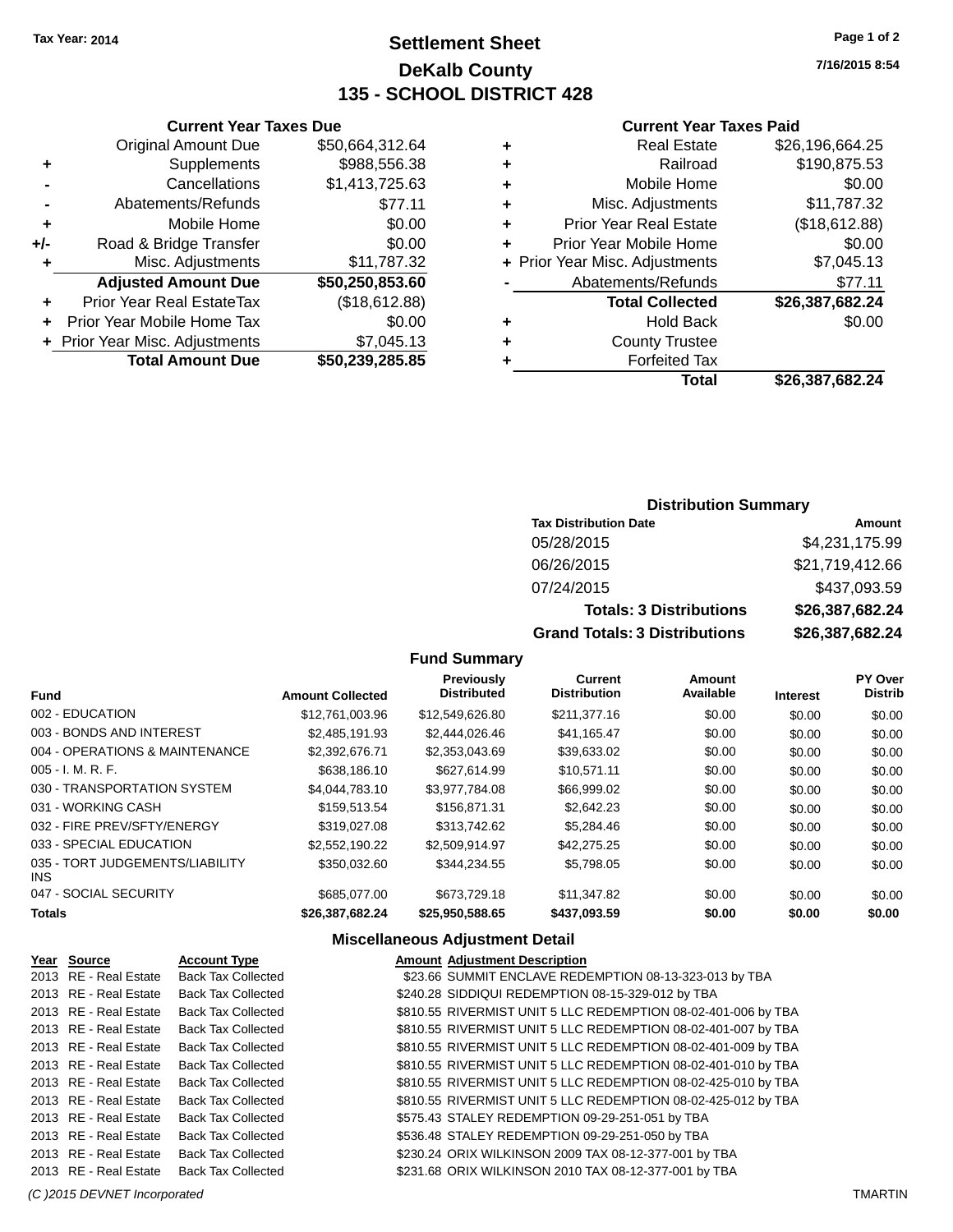# **Settlement Sheet Tax Year: 2014 Page 2 of 2 DeKalb County**

#### **7/16/2015 8:54**

#### **Miscellaneous Adjustment Detail**

| Year Source              | <b>Account Type</b>                      |             | <b>Amount Adjustment Description</b>                      |
|--------------------------|------------------------------------------|-------------|-----------------------------------------------------------|
| 2013 RE - Real Estate    | <b>Back Tax Collected</b>                |             | \$241.42 ORIX WILKINSON 2011 TAX 08-12-377-001 by TBA     |
| 2013 RE - Real Estate    | <b>Back Tax Collected</b>                |             | \$102.64 TRUSTEE SALE 08-14-207-024 by TBA                |
| 2014 RE - Real Estate    | Back Tax Collected                       |             | \$130.35 TRUSTEE SALE 08-27-279-029 by TBA                |
| 2014 RE - Real Estate    | Back Tax Collected                       |             | \$130.35 TRUSTEE SALE 08-27-279-027 by TBA                |
| 2014 RE - Real Estate    | Paymt In Lieu of Tax                     |             | \$9,378.71 HOUSING AUTHORITY by TBA                       |
|                          | 2014 RE - Real Estate Back Tax Collected |             | \$2,147.91 RICHWOOD GROUP REDEMPTION 11-03-202-002 by TBA |
| <b>Totals 18 entries</b> |                                          | \$18,832.45 |                                                           |
|                          |                                          |             |                                                           |

#### **Abatement Detail**

**Year Source Account Type Amount Adjustment Description**<br>2014 RE - Real Estate RE Abatement **Amount S34.75 PTAB INTEREST REFUN** 

**Totals \$77.11 2 entries**

\$34.75 PTAB INTEREST REFUND 08-28-201-009 by TBA 2014 RE - Real Estate RE Abatement \$42.36 PTAB INTEREST REFUND 09-20-255-020 by TBA

*(C )2015 DEVNET Incorporated* TMARTIN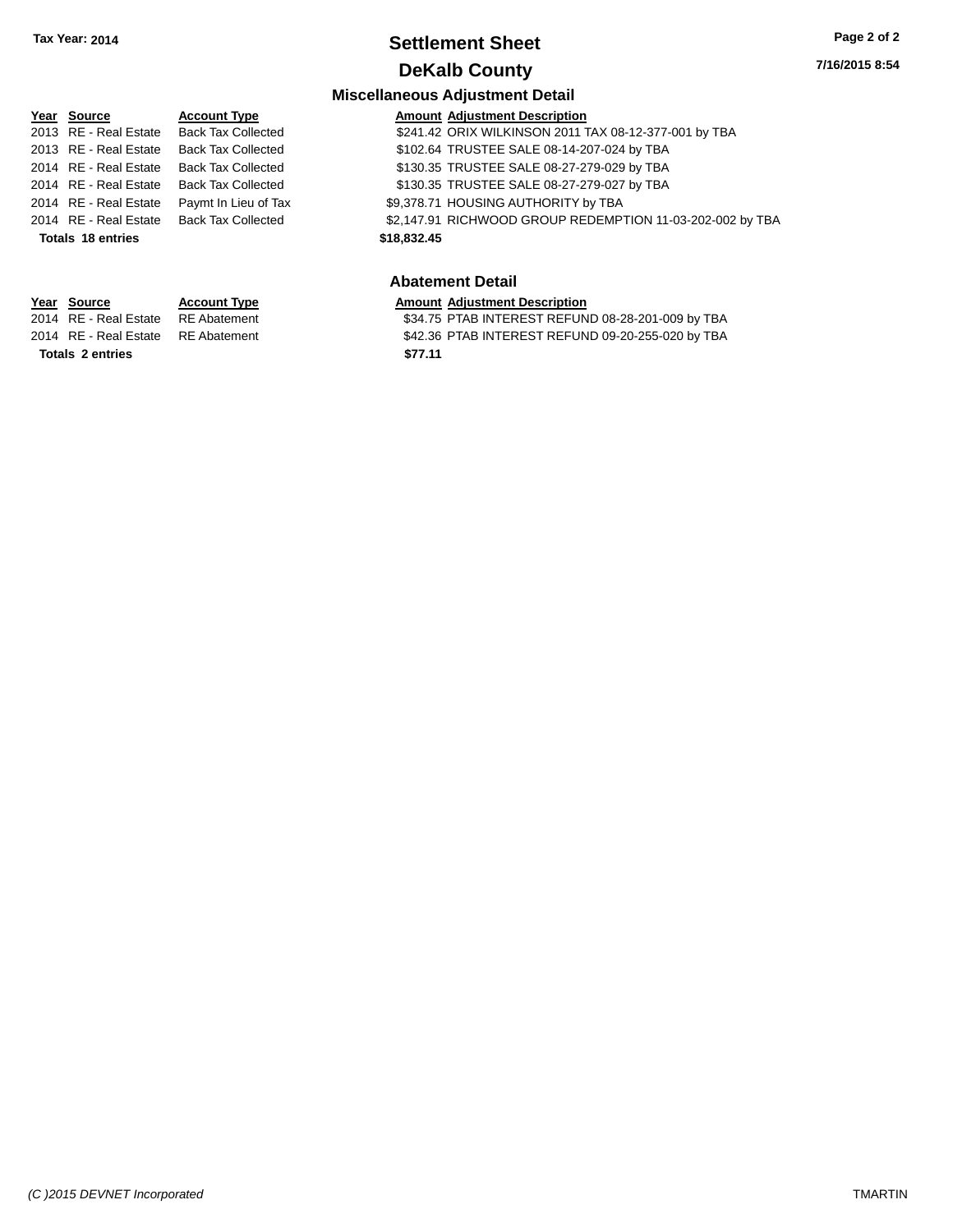# **Settlement Sheet Tax Year: 2014 Page 1 of 1 DeKalb County 136 - SCHOOL DISTRICT 429**

**7/16/2015 8:54**

#### **Current Year Taxes Paid**

|     | <b>Total Amount Due</b>          | \$5,138,954.35 |
|-----|----------------------------------|----------------|
|     | + Prior Year Misc. Adjustments   | \$0.00         |
| ٠   | Prior Year Mobile Home Tax       | \$0.00         |
| ٠   | <b>Prior Year Real EstateTax</b> | \$0.00         |
|     | <b>Adjusted Amount Due</b>       | \$5,138,954.35 |
| ٠   | Misc. Adjustments                | \$625.52       |
| +/- | Road & Bridge Transfer           | \$0.00         |
| ٠   | Mobile Home                      | \$0.00         |
| -   | Abatements/Refunds               | \$0.00         |
|     | Cancellations                    | \$15,185.19    |
| ٠   | Supplements                      | \$13,603.64    |
|     | <b>Original Amount Due</b>       | \$5,139,910.38 |
|     |                                  |                |

**Current Year Taxes Due**

| <b>Real Estate</b>             | \$2,798,959.16 |
|--------------------------------|----------------|
| Railroad                       | \$29,318.75    |
| Mobile Home                    | \$0.00         |
| Misc. Adjustments              | \$625.52       |
| <b>Prior Year Real Estate</b>  | \$0.00         |
| Prior Year Mobile Home         | \$0.00         |
| + Prior Year Misc. Adjustments | \$0.00         |
| Abatements/Refunds             | \$0.00         |
| <b>Total Collected</b>         | \$2,828,903.43 |
| <b>Hold Back</b>               | \$0.00         |
| <b>County Trustee</b>          |                |
| <b>Forfeited Tax</b>           |                |
| <b>Total</b>                   | \$2,828,903.43 |
|                                |                |

#### **Distribution Summary Tax Distribution Date Amount** 05/28/2015 \$568,334.41 06/26/2015 \$2,188,689.65 07/24/2015 \$71,879.37 **Totals: 3 Distributions \$2,828,903.43 Grand Totals: 3 Distributions \$2,828,903.43**

#### **Fund Summary**

| <b>Fund</b>                             | <b>Amount Collected</b> | Previously<br><b>Distributed</b> | Current<br><b>Distribution</b> | Amount<br>Available | <b>Interest</b> | PY Over<br><b>Distrib</b> |
|-----------------------------------------|-------------------------|----------------------------------|--------------------------------|---------------------|-----------------|---------------------------|
|                                         |                         |                                  |                                |                     |                 |                           |
| 002 - EDUCATION                         | \$1,545,560.05          | \$1,506,289.05                   | \$39,271,00                    | \$0.00              | \$0.00          | \$0.00                    |
| 003 - BONDS AND INTEREST                | \$516.051.40            | \$502.939.09                     | \$13.112.31                    | \$0.00              | \$0.00          | \$0.00                    |
| 004 - OPERATIONS & MAINTENANCE          | \$298,562.46            | \$290,976.31                     | \$7,586.15                     | \$0.00              | \$0.00          | \$0.00                    |
| $005 - I. M. R. F.$                     | \$49,763.25             | \$48,498.82                      | \$1.264.43                     | \$0.00              | \$0.00          | \$0.00                    |
| 030 - TRANSPORTATION SYSTEM             | \$123,648.55            | \$120,506.77                     | \$3,141.78                     | \$0.00              | \$0.00          | \$0.00                    |
| 032 - FIRE PREV/SFTY/ENERGY             | \$364.93                | \$355.66                         | \$9.27                         | \$0.00              | \$0.00          | \$0.00                    |
| 033 - SPECIAL EDUCATION                 | \$191,502.62            | \$186,636,75                     | \$4,865.87                     | \$0.00              | \$0.00          | \$0.00                    |
| 035 - TORT JUDGEMENTS/LIABILITY<br>INS. | \$48,258,27             | \$47.032.08                      | \$1,226.19                     | \$0.00              | \$0.00          | \$0.00                    |
| 047 - SOCIAL SECURITY                   | \$55.191.90             | \$53.789.53                      | \$1,402.37                     | \$0.00              | \$0.00          | \$0.00                    |
| <b>Totals</b>                           | \$2.828.903.43          | \$2,757,024,06                   | \$71,879.37                    | \$0.00              | \$0.00          | \$0.00                    |

#### **Miscellaneous Adjustment Detail**

| Year Source             | <b>Account Type</b>                        | <b>Amount Adiustment Description</b>                     |  |
|-------------------------|--------------------------------------------|----------------------------------------------------------|--|
|                         | 2014 RE - Real Estate Paymt In Lieu of Tax | \$625.52 HOUSING AUTHORITY SUNSET VIEW APARTMENTS by TBA |  |
| <b>Totals 1 entries</b> |                                            | \$625.52                                                 |  |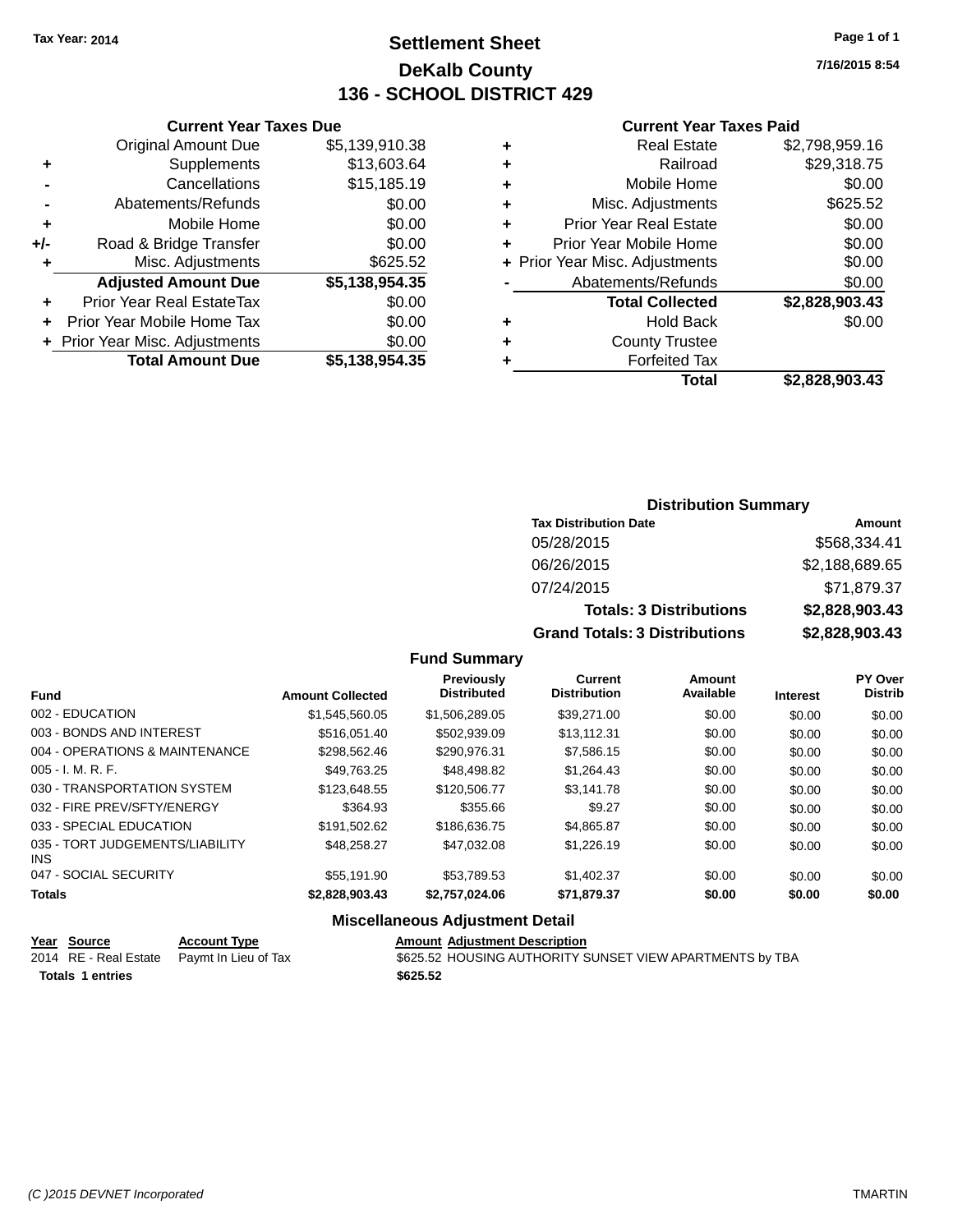# **Settlement Sheet Tax Year: 2014 Page 1 of 1 DeKalb County 137 - SCHOOL DISTRICT 430**

**7/16/2015 8:54**

#### **Current Year Taxes Paid**

| ٠ | <b>Real Estate</b>             | \$4,189,996.34 |
|---|--------------------------------|----------------|
| ٠ | Railroad                       | \$18,813.35    |
| ٠ | Mobile Home                    | \$0.00         |
| ٠ | Misc. Adjustments              | \$1,016.75     |
| ٠ | <b>Prior Year Real Estate</b>  | (\$893.93)     |
|   | Prior Year Mobile Home         | \$0.00         |
|   | + Prior Year Misc. Adjustments | \$111.26       |
|   | Abatements/Refunds             | \$0.00         |
|   | <b>Total Collected</b>         | \$4,209,043.77 |
| ٠ | <b>Hold Back</b>               | \$0.00         |
| ٠ | <b>County Trustee</b>          |                |
|   | <b>Forfeited Tax</b>           |                |
|   | Total                          | \$4.209.043.77 |

|     | <b>Current Year Taxes Due</b>    |                |
|-----|----------------------------------|----------------|
|     | <b>Original Amount Due</b>       | \$7,734,293.77 |
| ٠   | Supplements                      | \$54,412.88    |
|     | Cancellations                    | \$64,426.40    |
|     | Abatements/Refunds               | \$0.00         |
| ٠   | Mobile Home                      | \$0.00         |
| +/- | Road & Bridge Transfer           | \$0.00         |
| ٠   | Misc. Adjustments                | \$1,016.75     |
|     | <b>Adjusted Amount Due</b>       | \$7,725,297.00 |
| ٠   | <b>Prior Year Real EstateTax</b> | (\$893.93)     |
| ٠   | Prior Year Mobile Home Tax       | \$0.00         |
|     | + Prior Year Misc. Adjustments   | \$111.26       |
|     | <b>Total Amount Due</b>          | \$7,724,514.33 |

## **Distribution Summary**

| <b>Tax Distribution Date</b>         | Amount         |
|--------------------------------------|----------------|
| 05/28/2015                           | \$865,349.75   |
| 06/26/2015                           | \$3,264,805.41 |
| 07/24/2015                           | \$78,888.61    |
| <b>Totals: 3 Distributions</b>       | \$4,209,043.77 |
| <b>Grand Totals: 3 Distributions</b> | \$4,209,043.77 |

#### **Fund Summary**

|                                                     |                         | <b>Previously</b>  | <b>Current</b>      | Amount    |                 | <b>PY Over</b> |
|-----------------------------------------------------|-------------------------|--------------------|---------------------|-----------|-----------------|----------------|
| <b>Fund</b>                                         | <b>Amount Collected</b> | <b>Distributed</b> | <b>Distribution</b> | Available | <b>Interest</b> | <b>Distrib</b> |
| 002 - EDUCATION                                     | \$2,971,016.65          | \$2,915,331.93     | \$55,684.72         | \$0.00    | \$0.00          | \$0.00         |
| 003 - BONDS AND INTEREST                            | \$309.187.95            | \$303,392.95       | \$5,795.00          | \$0.00    | \$0.00          | \$0.00         |
| 004 - OPERATIONS & MAINTENANCE                      | \$520.494.54            | \$510,739.10       | \$9,755.44          | \$0.00    | \$0.00          | \$0.00         |
| $005 - I. M. R. F.$                                 | \$63,952.22             | \$62.753.59        | \$1,198.63          | \$0.00    | \$0.00          | \$0.00         |
| 030 - TRANSPORTATION SYSTEM                         | \$215,637.74            | \$211,596.12       | \$4,041.62          | \$0.00    | \$0.00          | \$0.00         |
| 031 - WORKING CASH                                  | \$67.36                 | \$66.10            | \$1.26              | \$0.00    | \$0.00          | \$0.00         |
| 032 - FIRE PREV/SFTY/ENERGY                         | \$22.312.13             | \$21,893.94        | \$418.19            | \$0.00    | \$0.00          | \$0.00         |
| 033 - SPECIAL EDUCATION                             | \$38,773,70             | \$38,046.98        | \$726.72            | \$0.00    | \$0.00          | \$0.00         |
| 035 - TORT JUDGMENTS, LIABILITY<br><b>INSURANCE</b> | \$67.36                 | \$66.10            | \$1.26              | \$0.00    | \$0.00          | \$0.00         |
| 047 - SOCIAL SECURITY                               | \$66,923.80             | \$65.669.47        | \$1.254.33          | \$0.00    | \$0.00          | \$0.00         |
| 057 - LEASE/PURCHASE/RENTAL                         | \$67.36                 | \$66.10            | \$1.26              | \$0.00    | \$0.00          | \$0.00         |
| 109 - PRIOR YEAR ADJUSTMENT                         | \$542.96                | \$532.78           | \$10.18             | \$0.00    | \$0.00          | \$0.00         |
| <b>Totals</b>                                       | \$4.209.043.77          | \$4,130,155.16     | \$78,888.61         | \$0.00    | \$0.00          | \$0.00         |

#### **Miscellaneous Adjustment Detail**

| rear Source             | <b>ACCOUNT IVDE</b>       | Amount     |
|-------------------------|---------------------------|------------|
| 2013 RE - Real Estate   | <b>Back Tax Collected</b> | \$111.26   |
| 2014 RE - Real Estate   | Back Tax Collected        | \$1.016.75 |
| <b>Totals 2 entries</b> |                           | \$1.128.01 |

**Year Source Account Type Amount Adjustment Description**  $\overline{\text{20111.26}}$  TRUSTEE SALE 19-25-252-014 by TBA ected  $$1,016.75$  DOBSON REDEMPTION 19-26-481-012 by TBA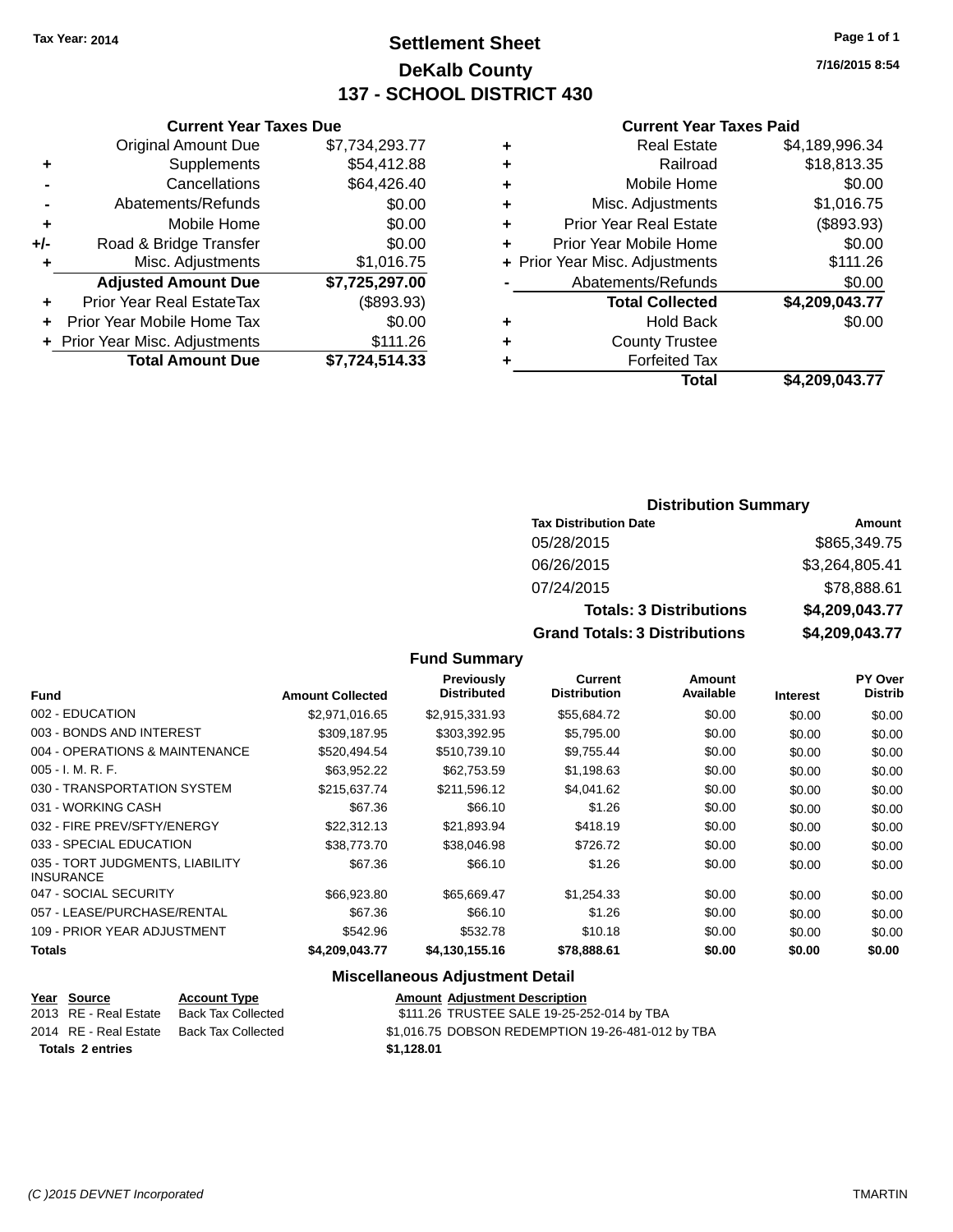# **Settlement Sheet Tax Year: 2014 Page 1 of 1 DeKalb County 139 - SCHOOL DISTRICT 432**

**7/16/2015 8:54**

#### **Current Year Taxes Paid**

|     | <b>Current Year Taxes Due</b>  |                |
|-----|--------------------------------|----------------|
|     | <b>Original Amount Due</b>     | \$2,461,018.93 |
| ٠   | Supplements                    | \$15,234.54    |
|     | Cancellations                  | \$18,002.82    |
|     | Abatements/Refunds             | \$0.00         |
| ٠   | Mobile Home                    | \$0.00         |
| +/- | Road & Bridge Transfer         | \$0.00         |
| ٠   | Misc. Adjustments              | \$0.00         |
|     | <b>Adjusted Amount Due</b>     | \$2,458,250.65 |
| ٠   | Prior Year Real EstateTax      | \$0.00         |
| ÷   | Prior Year Mobile Home Tax     | \$0.00         |
|     | + Prior Year Misc. Adjustments | \$0.00         |
|     | <b>Total Amount Due</b>        | \$2,458,250.65 |

| ٠ | <b>Real Estate</b>             | \$1,410,972.19 |
|---|--------------------------------|----------------|
| ٠ | Railroad                       | \$19,327.67    |
| ٠ | Mobile Home                    | \$0.00         |
| ٠ | Misc. Adjustments              | \$0.00         |
| ٠ | <b>Prior Year Real Estate</b>  | \$0.00         |
| ٠ | Prior Year Mobile Home         | \$0.00         |
|   | + Prior Year Misc. Adjustments | \$0.00         |
|   | Abatements/Refunds             | \$0.00         |
|   | <b>Total Collected</b>         | \$1,430,299.86 |
| ٠ | <b>Hold Back</b>               | \$0.00         |
| ٠ | <b>County Trustee</b>          |                |
| ٠ | <b>Forfeited Tax</b>           |                |
|   | <b>Total</b>                   | \$1,430,299.86 |
|   |                                |                |

#### **Distribution Summary**

| <b>Tax Distribution Date</b>         | Amount         |
|--------------------------------------|----------------|
| 05/28/2015                           | \$298,165.79   |
| 06/26/2015                           | \$1,104,637.17 |
| 07/24/2015                           | \$27,496.90    |
| <b>Totals: 3 Distributions</b>       | \$1,430,299.86 |
| <b>Grand Totals: 3 Distributions</b> | \$1,430,299.86 |

| <b>Fund</b>                             | <b>Amount Collected</b> | <b>Previously</b><br><b>Distributed</b> | <b>Current</b><br><b>Distribution</b> | Amount<br>Available | <b>Interest</b> | <b>PY Over</b><br><b>Distrib</b> |
|-----------------------------------------|-------------------------|-----------------------------------------|---------------------------------------|---------------------|-----------------|----------------------------------|
| 002 - EDUCATION                         | \$926,197.82            | \$908,392.06                            | \$17,805.76                           | \$0.00              | \$0.00          | \$0.00                           |
| 003 - BONDS AND INTEREST                | \$180,094.77            | \$176,632.53                            | \$3,462.24                            | \$0.00              | \$0.00          | \$0.00                           |
| 004 - OPERATIONS & MAINTENANCE          | \$87,186.79             | \$85,510.66                             | \$1,676.13                            | \$0.00              | \$0.00          | \$0.00                           |
| $005 - I. M. R. F.$                     | \$18,282.10             | \$17,930.63                             | \$351.47                              | \$0.00              | \$0.00          | \$0.00                           |
| 030 - TRANSPORTATION SYSTEM             | \$46,208.69             | \$45,320.35                             | \$888.34                              | \$0.00              | \$0.00          | \$0.00                           |
| 031 - WORKING CASH                      | \$11,552.54             | \$11,330.45                             | \$222.09                              | \$0.00              | \$0.00          | \$0.00                           |
| 032 - FIRE PREV/SFTY/ENERGY             | \$11,552.54             | \$11,330.45                             | \$222.09                              | \$0.00              | \$0.00          | \$0.00                           |
| 033 - SPECIAL EDUCATION                 | \$9.241.17              | \$9.063.51                              | \$177.66                              | \$0.00              | \$0.00          | \$0.00                           |
| 035 - TORT JUDGEMENTS/LIABILITY<br>INS. | \$101,558.44            | \$99,606.02                             | \$1,952.42                            | \$0.00              | \$0.00          | \$0.00                           |
| 047 - SOCIAL SECURITY                   | \$26.404.75             | \$25,897.13                             | \$507.62                              | \$0.00              | \$0.00          | \$0.00                           |
| 057 - LEASE/PURCHASE/RENTAL             | \$11.552.54             | \$11.330.45                             | \$222.09                              | \$0.00              | \$0.00          | \$0.00                           |
| 109 - PRIOR YEAR ADJUSTMENT             | \$467.71                | \$458.72                                | \$8.99                                | \$0.00              | \$0.00          | \$0.00                           |
| <b>Totals</b>                           | \$1,430,299.86          | \$1,402,802.96                          | \$27,496.90                           | \$0.00              | \$0.00          | \$0.00                           |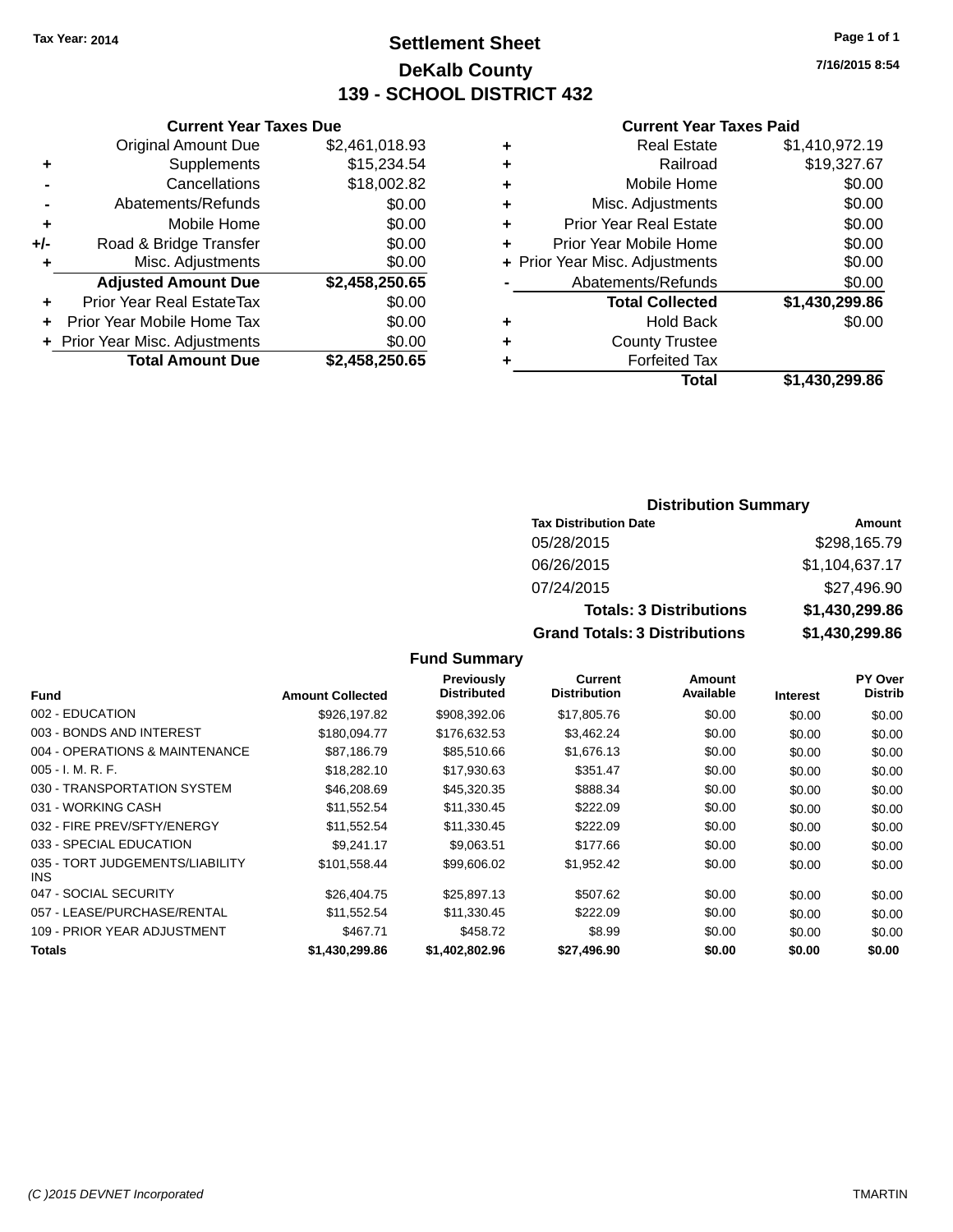# **Settlement Sheet Tax Year: 2014 Page 1 of 1 DeKalb County 141 - CC 509 ELGIN**

|  |  |  | Page 1 or 1 |  |
|--|--|--|-------------|--|
|  |  |  |             |  |

**7/16/2015 8:54**

|       | <b>Current Year Taxes Due</b>  |             |
|-------|--------------------------------|-------------|
|       | <b>Original Amount Due</b>     | \$10,410.12 |
| ٠     | Supplements                    | \$0.00      |
|       | Cancellations                  | \$0.00      |
|       | Abatements/Refunds             | \$0.00      |
| ٠     | Mobile Home                    | \$0.00      |
| $+/-$ | Road & Bridge Transfer         | \$0.00      |
|       | Misc. Adjustments              | \$0.00      |
|       | <b>Adjusted Amount Due</b>     | \$10,410.12 |
|       | Prior Year Real EstateTax      | \$0.00      |
|       | Prior Year Mobile Home Tax     | \$0.00      |
|       | + Prior Year Misc. Adjustments | \$0.00      |
|       | <b>Total Amount Due</b>        | \$10,410.12 |
|       |                                |             |

#### **Current Year Taxes Paid +** Real Estate \$7,283.45 **+** Railroad \$0.00 **+** Mobile Home \$0.00 **+** Misc. Adjustments \$0.00 **+** Prior Year Real Estate \$0.00 **+** Prior Year Mobile Home \$0.00 **+ Prior Year Misc. Adjustments**  $$0.00$ **-** Abatements/Refunds \$0.00 **Total Collected \$7,283.45 +** Hold Back \$0.00 **+** County Trustee **+** Forfeited Tax **Total \$7,283.45**

|                                               |                         |                                  |                                       | <b>Distribution Summary</b>    |                 |                           |  |
|-----------------------------------------------|-------------------------|----------------------------------|---------------------------------------|--------------------------------|-----------------|---------------------------|--|
|                                               |                         |                                  | <b>Tax Distribution Date</b>          |                                |                 | Amount                    |  |
|                                               |                         |                                  | 05/28/2015                            |                                |                 | \$4,156.78                |  |
|                                               |                         |                                  | 06/26/2015                            |                                |                 | \$3,126.67                |  |
|                                               |                         |                                  |                                       | <b>Totals: 2 Distributions</b> |                 | \$7,283.45<br>\$7,283.45  |  |
|                                               |                         |                                  | <b>Grand Totals: 2 Distributions</b>  |                                |                 |                           |  |
|                                               |                         | <b>Fund Summary</b>              |                                       |                                |                 |                           |  |
| <b>Fund</b>                                   | <b>Amount Collected</b> | Previously<br><b>Distributed</b> | <b>Current</b><br><b>Distribution</b> | Amount<br>Available            | <b>Interest</b> | PY Over<br><b>Distrib</b> |  |
| 003 - BONDS AND INTEREST                      | \$1,751.85              | \$1,751.85                       | \$0.00                                | \$0.00                         | \$0.00          | \$0.00                    |  |
| 027 - AUDIT                                   | \$14.12                 | \$14.12                          | \$0.00                                | \$0.00                         | \$0.00          | \$0.00                    |  |
| 035 - TORT JUDGEMENTS/LIABILITY<br><b>INS</b> | \$190.59                | \$190.59                         | \$0.00                                | \$0.00                         | \$0.00          | \$0.00                    |  |
| 047 - SOCIAL SECURITY                         | \$87.38                 | \$87.38                          | \$0.00                                | \$0.00                         | \$0.00          | \$0.00                    |  |
| 136 - OPERATIONS & MAINTENANCE<br>(colleges)  | \$1,092.23              | \$1,092.23                       | \$0.00                                | \$0.00                         | \$0.00          | \$0.00                    |  |
| 159 - EDUCATIONAL PURPOSES                    | \$4,147.28              | \$4,147.28                       | \$0.00                                | \$0.00                         | \$0.00          | \$0.00                    |  |

**Totals \$7,283.45 \$7,283.45 \$0.00 \$0.00 \$0.00 \$0.00**

(colleges)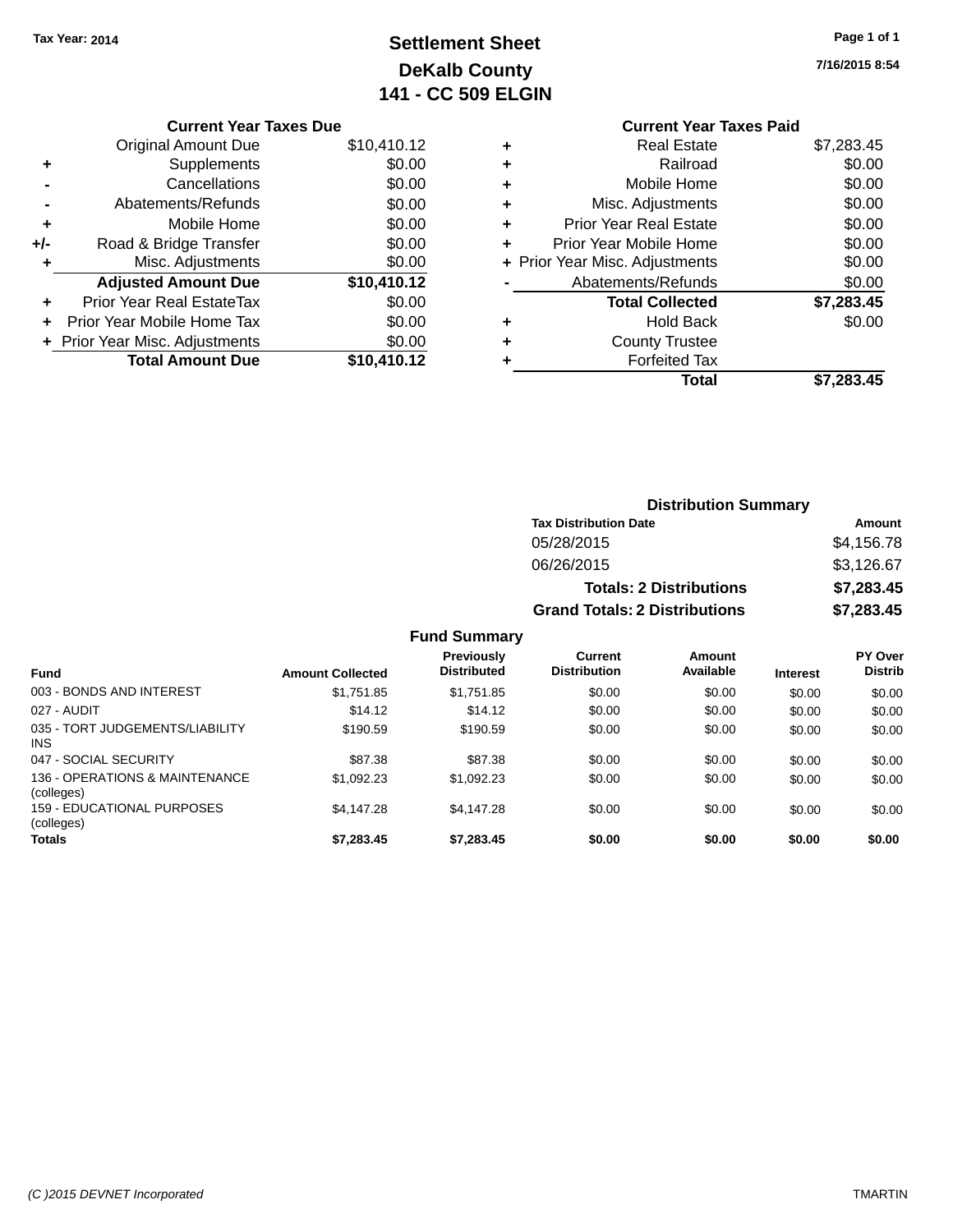# **Settlement Sheet Tax Year: 2014 Page 1 of 1 DeKalb County 142 - CC 511 ROCK VALLEY**

**7/16/2015 8:54**

|   | <b>Current Year Taxes Paid</b> |          |
|---|--------------------------------|----------|
| ٠ | <b>Real Estate</b>             | \$691.16 |
| ٠ | Railroad                       | \$0.00   |
| ٠ | Mobile Home                    | \$0.00   |
| ٠ | Misc. Adjustments              | \$0.00   |
| ٠ | <b>Prior Year Real Estate</b>  | \$0.00   |
| ٠ | Prior Year Mobile Home         | \$0.00   |
|   | + Prior Year Misc. Adjustments | \$0.00   |
|   | Abatements/Refunds             | \$0.00   |
|   | <b>Total Collected</b>         | \$691.16 |
| ٠ | <b>Hold Back</b>               | \$0.00   |
| ٠ | <b>County Trustee</b>          |          |
|   | <b>Forfeited Tax</b>           |          |
|   | Total                          | \$691.16 |
|   |                                |          |

| <b>Distribution Summary</b>          |          |
|--------------------------------------|----------|
| <b>Tax Distribution Date</b>         | Amount   |
| 06/26/2015                           | \$691.16 |
| <b>Totals: 1 Distributions</b>       | \$691.16 |
| <b>Grand Totals: 1 Distributions</b> | \$691.16 |
|                                      |          |

**Fund Summary**

| <b>Fund</b>                                  | <b>Amount Collected</b> | Previously<br><b>Distributed</b> | Current<br><b>Distribution</b> | Amount<br>Available | <b>Interest</b> | PY Over<br><b>Distrib</b> |
|----------------------------------------------|-------------------------|----------------------------------|--------------------------------|---------------------|-----------------|---------------------------|
| 003 - BONDS AND INTEREST                     | \$208.94                | \$208.94                         | \$0.00                         | \$0.00              | \$0.00          | \$0.00                    |
| 027 - AUDIT                                  | \$1.61                  | \$1.61                           | \$0.00                         | \$0.00              | \$0.00          | \$0.00                    |
| 035 - TORT JUDGEMENTS/LIABILITY<br>INS.      | \$83.72                 | \$83.72                          | \$0.00                         | \$0.00              | \$0.00          | \$0.00                    |
| 047 - SOCIAL SECURITY                        | \$15.14                 | \$15.14                          | \$0.00                         | \$0.00              | \$0.00          | \$0.00                    |
| 136 - OPERATIONS & MAINTENANCE<br>(colleges) | \$56.56                 | \$56.56                          | \$0.00                         | \$0.00              | \$0.00          | \$0.00                    |
| 141 - HLTH, SFTY/HANDICAP<br>ACCESS/ENERGY   | \$0.00                  | \$0.00                           | \$0.00                         | \$0.00              | \$0.00          | \$0.00                    |
| 159 - EDUCATIONAL PURPOSES<br>(colleges)     | \$325.19                | \$325.19                         | \$0.00                         | \$0.00              | \$0.00          | \$0.00                    |
| <b>Totals</b>                                | \$691.16                | \$691.16                         | \$0.00                         | \$0.00              | \$0.00          | \$0.00                    |

# **Current Year Taxes Due** Original Amount Due \$1,110.97

| ٠   | Supplements                    | \$0.00     |
|-----|--------------------------------|------------|
|     |                                |            |
|     | Cancellations                  | \$0.00     |
|     | Abatements/Refunds             | \$0.00     |
| ٠   | Mobile Home                    | \$0.00     |
| +/- | Road & Bridge Transfer         | \$0.00     |
| ÷   | Misc. Adjustments              | \$0.00     |
|     |                                |            |
|     | <b>Adjusted Amount Due</b>     | \$1,110.97 |
| ٠   | Prior Year Real EstateTax      | \$0.00     |
| ٠   | Prior Year Mobile Home Tax     | \$0.00     |
|     | + Prior Year Misc. Adjustments | \$0.00     |
|     | <b>Total Amount Due</b>        | \$1,110.97 |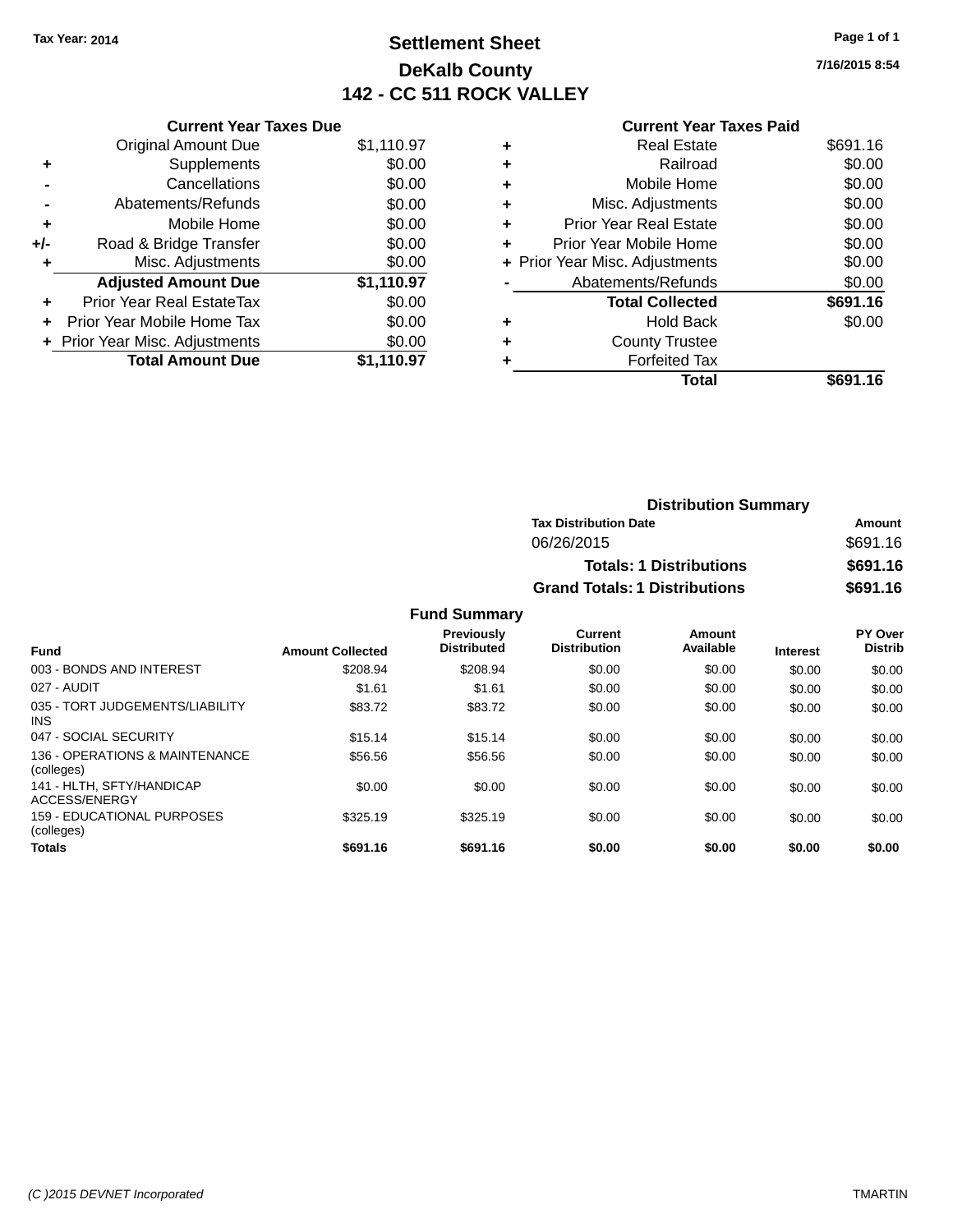# **Settlement Sheet Tax Year: 2014 Page 1 of 1 DeKalb County 143 - CC 513 ILLINOIS VALLEY**

**7/16/2015 8:54**

| <b>Current Ye</b> |
|-------------------|
|                   |

|     | <b>Current Year Taxes Due</b> |            |
|-----|-------------------------------|------------|
|     | <b>Original Amount Due</b>    | \$6,826.09 |
| ٠   | Supplements                   | \$0.00     |
|     | Cancellations                 | \$0.00     |
|     | Abatements/Refunds            | \$0.00     |
| ٠   | Mobile Home                   | \$0.00     |
| +/- | Road & Bridge Transfer        | \$0.00     |
|     | Misc. Adjustments             | \$0.00     |
|     | <b>Adjusted Amount Due</b>    | \$6,826.09 |
| ÷   | Prior Year Real EstateTax     | \$0.00     |
|     | Prior Year Mobile Home Tax    | \$0.00     |
|     | Prior Year Misc. Adjustments  | \$0.00     |
|     | <b>Total Amount Due</b>       | \$6.826.09 |

|   | <b>Current Year Taxes Paid</b> |            |
|---|--------------------------------|------------|
| ٠ | <b>Real Estate</b>             | \$3,592.99 |
| ٠ | Railroad                       | \$222.64   |
| ٠ | Mobile Home                    | \$0.00     |
| ٠ | Misc. Adjustments              | \$0.00     |
| ٠ | <b>Prior Year Real Estate</b>  | \$0.00     |
| ٠ | Prior Year Mobile Home         | \$0.00     |
|   | + Prior Year Misc. Adjustments | \$0.00     |
|   | Abatements/Refunds             | \$0.00     |
|   | <b>Total Collected</b>         | \$3,815.63 |
| ٠ | <b>Hold Back</b>               | \$0.00     |
|   | <b>County Trustee</b>          |            |
|   | <b>Forfeited Tax</b>           |            |
|   | Total                          | \$3,815.63 |
|   |                                |            |

| <b>Distribution Summary</b>          |            |  |  |
|--------------------------------------|------------|--|--|
| <b>Tax Distribution Date</b>         | Amount     |  |  |
| 05/28/2015                           | \$1,022.16 |  |  |
| 06/26/2015                           | \$2,793.47 |  |  |
| <b>Totals: 2 Distributions</b>       | \$3,815.63 |  |  |
| <b>Grand Totals: 2 Distributions</b> | \$3,815.63 |  |  |

| <b>Fund</b>                                      | <b>Amount Collected</b> | <b>Previously</b><br><b>Distributed</b> | Current<br><b>Distribution</b> | Amount<br>Available | <b>Interest</b> | PY Over<br><b>Distrib</b> |
|--------------------------------------------------|-------------------------|-----------------------------------------|--------------------------------|---------------------|-----------------|---------------------------|
| 003 - BONDS AND INTEREST                         | \$440.31                | \$440.31                                | \$0.00                         | \$0.00              | \$0.00          | \$0.00                    |
| 027 - AUDIT                                      | \$12.96                 | \$12.96                                 | \$0.00                         | \$0.00              | \$0.00          | \$0.00                    |
| 047 - SOCIAL SECURITY                            | \$92.91                 | \$92.91                                 | \$0.00                         | \$0.00              | \$0.00          | \$0.00                    |
| 136 - OPERATIONS & MAINTENANCE<br>(colleges)     | \$411.12                | \$411.12                                | \$0.00                         | \$0.00              | \$0.00          | \$0.00                    |
| 141 - HLTH, SFTY/HANDICAP<br>ACCESS/ENERGY       | \$513.91                | \$513.91                                | \$0.00                         | \$0.00              | \$0.00          | \$0.00                    |
| 149 - STATEWIDE AVERAGE<br><b>ADDITIONAL TAX</b> | \$1,008.27              | \$1,008.27                              | \$0.00                         | \$0.00              | \$0.00          | \$0.00                    |
| 159 - EDUCATIONAL PURPOSES<br>(colleges)         | \$1,336.15              | \$1.336.15                              | \$0.00                         | \$0.00              | \$0.00          | \$0.00                    |
| <b>Totals</b>                                    | \$3,815.63              | \$3.815.63                              | \$0.00                         | \$0.00              | \$0.00          | \$0.00                    |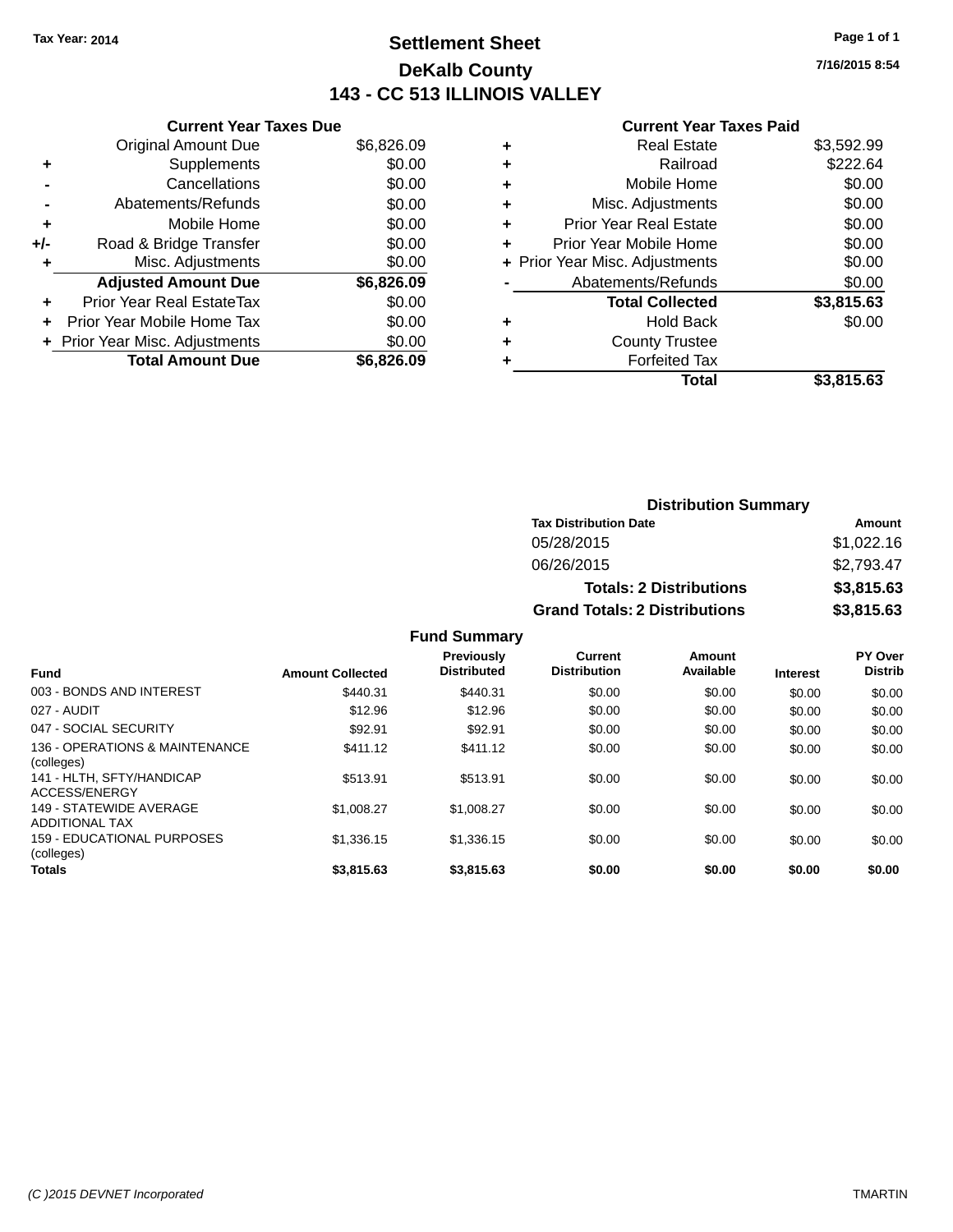# **Settlement Sheet Tax Year: 2014 Page 1 of 1 DeKalb County 144 - CC 516 WAUBONSEE**

**7/16/2015 8:54**

#### **Current Year Taxes Paid**

|                | <b>Total Amount Due</b>        | \$1,701,815.42             |
|----------------|--------------------------------|----------------------------|
|                | + Prior Year Misc. Adjustments | \$12.03                    |
| ٠              | Prior Year Mobile Home Tax     | \$0.00                     |
| ÷              | Prior Year Real EstateTax      | (\$92.96)                  |
|                | <b>Adjusted Amount Due</b>     | $\overline{31,701,896.35}$ |
| ٠              | Misc. Adjustments              | \$161.77                   |
| +/-            | Road & Bridge Transfer         | \$0.00                     |
| ٠              | Mobile Home                    | \$0.00                     |
| $\blacksquare$ | Abatements/Refunds             | \$0.00                     |
|                | Cancellations                  | \$10,414.67                |
| ٠              | Supplements                    | \$8,884.79                 |
|                | <b>Original Amount Due</b>     | \$1,703,264.46             |
|                |                                |                            |

**Current Year Taxes Due**

|   | <b>Real Estate</b>             | \$934,515.69 |
|---|--------------------------------|--------------|
| ٠ | Railroad                       | \$8,622.92   |
| ٠ | Mobile Home                    | \$0.00       |
| ٠ | Misc. Adjustments              | \$161.77     |
| ٠ | <b>Prior Year Real Estate</b>  | (\$92.96)    |
| ٠ | Prior Year Mobile Home         | \$0.00       |
|   | + Prior Year Misc. Adjustments | \$12.03      |
|   | Abatements/Refunds             | \$0.00       |
|   | <b>Total Collected</b>         | \$943,219.45 |
| ٠ | <b>Hold Back</b>               | \$0.00       |
| ٠ | <b>County Trustee</b>          |              |
|   | <b>Forfeited Tax</b>           |              |
|   | Total                          | \$943,219.45 |
|   |                                |              |

### **Distribution Summary Tax Distribution Date Amount** 05/28/2015 \$189,886.95 06/26/2015 \$734,844.32 07/24/2015 \$18,488.18 **Totals: 3 Distributions \$943,219.45 Grand Totals: 3 Distributions \$943,219.45**

#### **Fund Summary**

| <b>Fund</b>                                  | <b>Amount Collected</b> | Previously<br><b>Distributed</b>        | Current<br><b>Distribution</b> | Amount<br>Available | <b>Interest</b> | <b>PY Over</b><br><b>Distrib</b> |
|----------------------------------------------|-------------------------|-----------------------------------------|--------------------------------|---------------------|-----------------|----------------------------------|
| 003 - BONDS AND INTEREST                     | \$143,037.36            | \$140.233.67                            | \$2,803.69                     | \$0.00              | \$0.00          | \$0.00                           |
| 027 - AUDIT                                  | \$1,561.02              | \$1,530.42                              | \$30.60                        | \$0.00              | \$0.00          | \$0.00                           |
| 035 - TORT JUDGEMENTS/LIABILITY<br>INS.      | \$21,535.59             | \$21,113.47                             | \$422.12                       | \$0.00              | \$0.00          | \$0.00                           |
| 136 - OPERATIONS & MAINTENANCE<br>(colleges) | \$137.914.72            | \$135,211,43                            | \$2,703.29                     | \$0.00              | \$0.00          | \$0.00                           |
| 159 - EDUCATIONAL PURPOSES<br>(colleges)     | \$639,170.76            | \$626,642.28                            | \$12.528.48                    | \$0.00              | \$0.00          | \$0.00                           |
| <b>Totals</b>                                | \$943.219.45            | \$924.731.27                            | \$18,488.18                    | \$0.00              | \$0.00          | \$0.00                           |
|                                              |                         | <b>Missellanessen Adjustment Batell</b> |                                |                     |                 |                                  |

### **Miscellaneous Adjustment Detail**

| Year Source             | <b>Account Type</b>                        | <b>Amount Adjustment Description</b>                    |
|-------------------------|--------------------------------------------|---------------------------------------------------------|
| 2013 RE - Real Estate   | Back Tax Collected                         | \$12.03 TRUSTEE SALE 19-25-252-014 by TBA               |
|                         | 2014 RE - Real Estate Paymt In Lieu of Tax | \$54.42 HOUSING AUTHORITY SUNSET VIEW APARTMENTS by TBA |
| 2014 RE - Real Estate   | Back Tax Collected                         | \$107.35 DOBSON REDEMPTION 19-26-481-012 by TBA         |
| <b>Totals 3 entries</b> |                                            | \$173.80                                                |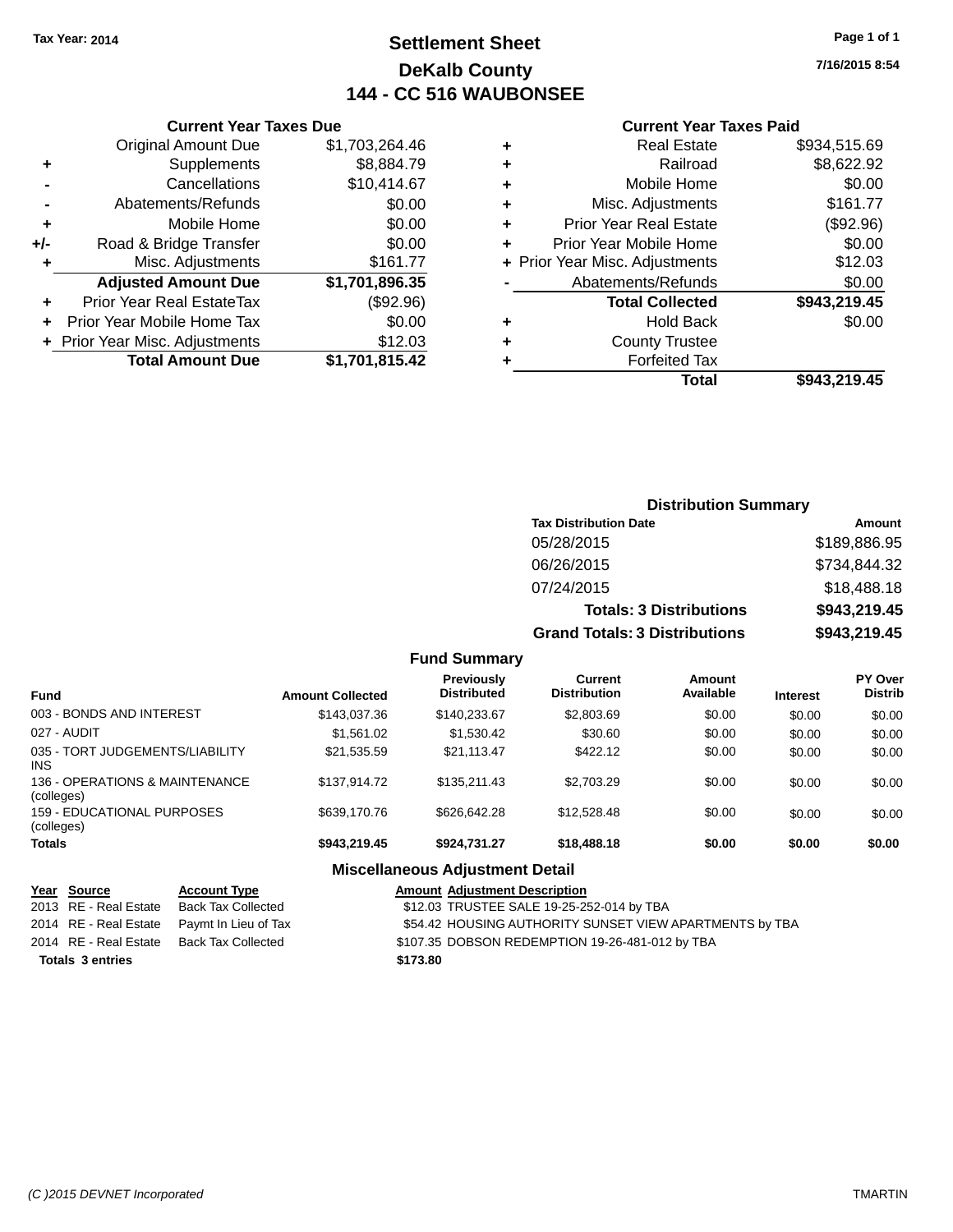# **Settlement Sheet Tax Year: 2014 Page 1 of 2 DeKalb County 145 - CC 523 KISHWAUKEE**

**7/16/2015 8:54**

# **Current Year Taxes Paid**

| ٠ | <b>Real Estate</b>             | \$5,294,016.27 |
|---|--------------------------------|----------------|
| ÷ | Railroad                       | \$42,766.24    |
| ÷ | Mobile Home                    | \$0.00         |
| ٠ | Misc. Adjustments              | \$2,202.14     |
| ٠ | <b>Prior Year Real Estate</b>  | (\$756.20)     |
| ٠ | Prior Year Mobile Home         | \$0.00         |
|   | + Prior Year Misc. Adjustments | \$807.67       |
|   | Abatements/Refunds             | \$12.74        |
|   | <b>Total Collected</b>         | \$5,339,023.38 |
| ٠ | <b>Hold Back</b>               | \$0.00         |
| ٠ | <b>County Trustee</b>          |                |
| ٠ | <b>Forfeited Tax</b>           |                |
|   | Total                          | \$5.339.023.38 |
|   |                                |                |

|     | <b>Current Year Taxes Due</b>  |                 |
|-----|--------------------------------|-----------------|
|     | <b>Original Amount Due</b>     | \$10,031,144.05 |
| ٠   | Supplements                    | \$115,229.62    |
|     | Cancellations                  | \$157,576.62    |
|     | Abatements/Refunds             | \$12.74         |
| ٠   | Mobile Home                    | \$0.00          |
| +/- | Road & Bridge Transfer         | \$0.00          |
| ٠   | Misc. Adjustments              | \$2,202.14      |
|     | <b>Adjusted Amount Due</b>     | \$9,990,986.45  |
| ٠   | Prior Year Real EstateTax      | (\$756.20)      |
|     | Prior Year Mobile Home Tax     | \$0.00          |
|     | + Prior Year Misc. Adjustments | \$807.67        |
|     | <b>Total Amount Due</b>        | \$9,991,037.92  |
|     |                                |                 |

| <b>Distribution Summary</b>          |                |
|--------------------------------------|----------------|
| <b>Tax Distribution Date</b>         | Amount         |
| 05/28/2015                           | \$899,873.96   |
| 06/26/2015                           | \$4.344.345.56 |
| 07/24/2015                           | \$94,803.86    |
| <b>Totals: 3 Distributions</b>       | \$5,339,023.38 |
| <b>Grand Totals: 3 Distributions</b> | \$5,339,023.38 |

**Fund Summary**

| <b>Fund</b>                                  | <b>Amount Collected</b> | <b>Previously</b><br><b>Distributed</b> | <b>Current</b><br><b>Distribution</b> | Amount<br>Available | <b>Interest</b> | <b>PY Over</b><br><b>Distrib</b> |
|----------------------------------------------|-------------------------|-----------------------------------------|---------------------------------------|---------------------|-----------------|----------------------------------|
| 003 - BONDS AND INTEREST                     | \$1,758,935.91          | \$1,727,702.87                          | \$31,233.04                           | \$0.00              | \$0.00          | \$0.00                           |
| 027 - AUDIT                                  | \$30.880.94             | \$30.332.59                             | \$548.35                              | \$0.00              | \$0.00          | \$0.00                           |
| 035 - TORT JUDGEMENTS/LIABILITY<br>INS.      | \$510,560.12            | \$501,494.22                            | \$9,065.90                            | \$0.00              | \$0.00          | \$0.00                           |
| 047 - SOCIAL SECURITY                        | \$97.736.17             | \$96,000.69                             | \$1,735.48                            | \$0.00              | \$0.00          | \$0.00                           |
| 136 - OPERATIONS & MAINTENANCE<br>(colleges) | \$562,129.76            | \$552,148.15                            | \$9,981.61                            | \$0.00              | \$0.00          | \$0.00                           |
| 141 - HLTH/SFTY/HANDICAP<br>ACCESS/ENERGY    | \$317.639.86            | \$311.999.60                            | \$5,640.26                            | \$0.00              | \$0.00          | \$0.00                           |
| 159 - EDUCATIONAL PURPOSES<br>(colleges)     | \$2,061,140.62          | \$2.024.541.40                          | \$36.599.22                           | \$0.00              | \$0.00          | \$0.00                           |
| <b>Totals</b>                                | \$5,339,023.38          | \$5,244,219.52                          | \$94,803.86                           | \$0.00              | \$0.00          | \$0.00                           |

#### **Miscellaneous Adjustment Detail**

| Year Source           | <b>Account Type</b>       | <b>Amount Adjustment Description</b>                         |
|-----------------------|---------------------------|--------------------------------------------------------------|
| 2013 RE - Real Estate | <b>Back Tax Collected</b> | \$2.21 SUMMIT ENCLAVE REDEMPTION 08-13-323-013 by TBA        |
| 2013 RE - Real Estate | <b>Back Tax Collected</b> | \$69.95 MARSH REDEMPTION 03-31-231-008 by TBA                |
| 2013 RE - Real Estate | <b>Back Tax Collected</b> | \$80.72 ABCXYZ LIVING TR REDEMPTION 03-31-235-006 by TBA     |
| 2013 RE - Real Estate | <b>Back Tax Collected</b> | \$22.41 SIDDIQUI REDEMPTION 08-15-329-012 by TBA             |
| 2013 RE - Real Estate | <b>Back Tax Collected</b> | \$75.59 RIVERMIST UNIT 5 LLC REDEMPTION 08-02-401-006 by TBA |
| 2013 RE - Real Estate | <b>Back Tax Collected</b> | \$75.59 RIVERMIST UNIT 5 LLC REDEMPTION 08-02-401-007 by TBA |
| 2013 RE - Real Estate | <b>Back Tax Collected</b> | \$75.59 RIVERMIST UNIT 5 LLC REDEMPTION 08-02-401-009 by TBA |
| 2013 RE - Real Estate | <b>Back Tax Collected</b> | \$75.59 RIVERMIST UNIT 5 LLC REDEMPTION 08-02-401-010 by TBA |
| 2013 RE - Real Estate | <b>Back Tax Collected</b> | \$75.59 RIVERMIST UNIT 5 LLC REDEMPTION 08-02-425-010 by TBA |
| 2013 RE - Real Estate | <b>Back Tax Collected</b> | \$75.59 RIVERMIST UNIT 5 LLC REDEMPTION 08-02-425-012 by TBA |
| 2013 RE - Real Estate | <b>Back Tax Collected</b> | \$53.66 STALEY REDEMPTION 09-29-251-051 by TBA               |
| 2013 RE - Real Estate | <b>Back Tax Collected</b> | \$50.03 STALEY REDEMPTION 09-29-251-050 by TBA               |
| 2013 RE - Real Estate | <b>Back Tax Collected</b> | \$21.47 ORIX WILKINSON 2009 TAX 08-12-377-001 by TBA         |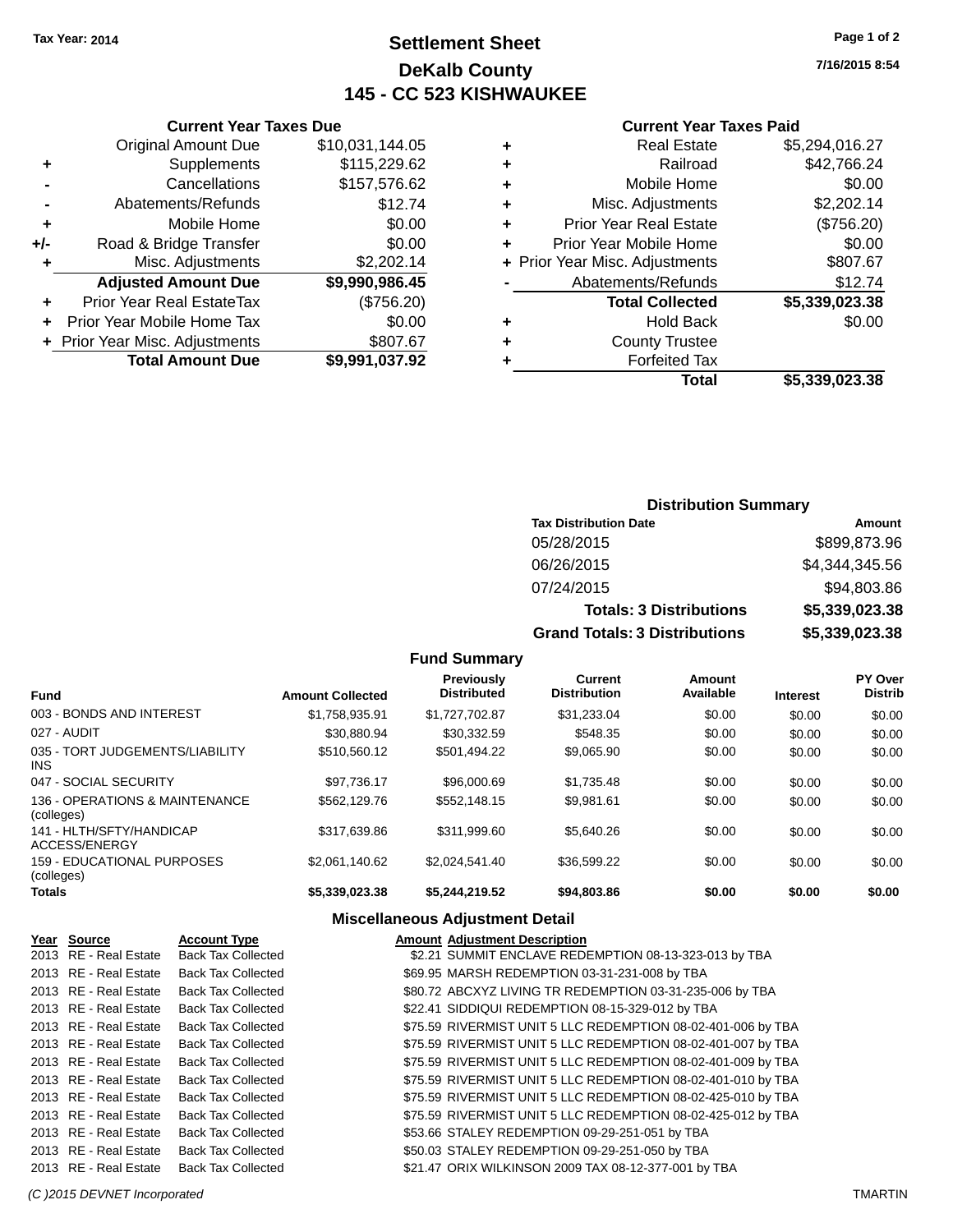### **Settlement Sheet Tax Year: 2014 Page 2 of 2 DeKalb County**

# 2014 RE - Real Estate Paymt In Lieu of Tax S807.71 HOUSING AUTHORITY by TBA 2014 RE - Real Estate Paymt In Lieu of Tax \$636.90 HOUSING AUTHORITY by TBA 2014 RE - Real Estate Paymt In Lieu of Tax S73.83 HOUSING AUTHORITY SEQUOYA APARTMENTS by TBA **Totals \$3,009.81 24 entries**

**Totals \$12.74 3 entries**

**Miscellaneous Adjustment Detail Year** Source **Account Type A** Annung Amount Adjustment Description

- 2013 RE Real Estate Back Tax Collected \$21.60 ORIX WILKINSON 2010 TAX 08-12-377-001 by TBA
- 2013 RE Real Estate Back Tax Collected \$22.51 ORIX WILKINSON 2011 TAX 08-12-377-001 by TBA
- 2013 RE Real Estate Back Tax Collected \$9.57 TRUSTEE SALE 08-14-207-024 by TBA
- 2014 RE Real Estate Back Tax Collected **\$11.23 TRUSTEE SALE 08-27-279-029 by TBA**
- 2014 RE Real Estate Back Tax Collected \$434.06 SYCAMORE MEADOWS REDEMPTION 06-22-331-006 by TBA
- 2014 RE Real Estate Back Tax Collected \$11.23 TRUSTEE SALE 08-27-279-027 by TBA
	-
	-
- 2014 RE Real Estate Back Tax Collected \$184.98 RICHWOOD GROUP REDEMPTION 11-03-202-002 by TBA
- 2014 RE Real Estate Back Tax Collected \$42.20 AMCORE BANK REDEMPTION 02-24-476-009 by TBA

#### **Abatement Detail**

#### **Year Source Account Type Amount Adjustment Description**

- 2014 RE Real Estate RE Abatement \$2.99 PTAB INTEREST REFUND 08-28-201-009 by TBA 2014 RE - Real Estate RE Abatement \$3.65 PTAB INTEREST REFUND 09-20-255-020 by TBA
- 2014 RE Real Estate RE Abatement \$6.10 PTAB INTEREST REFUND 03-19-461-008 by TBA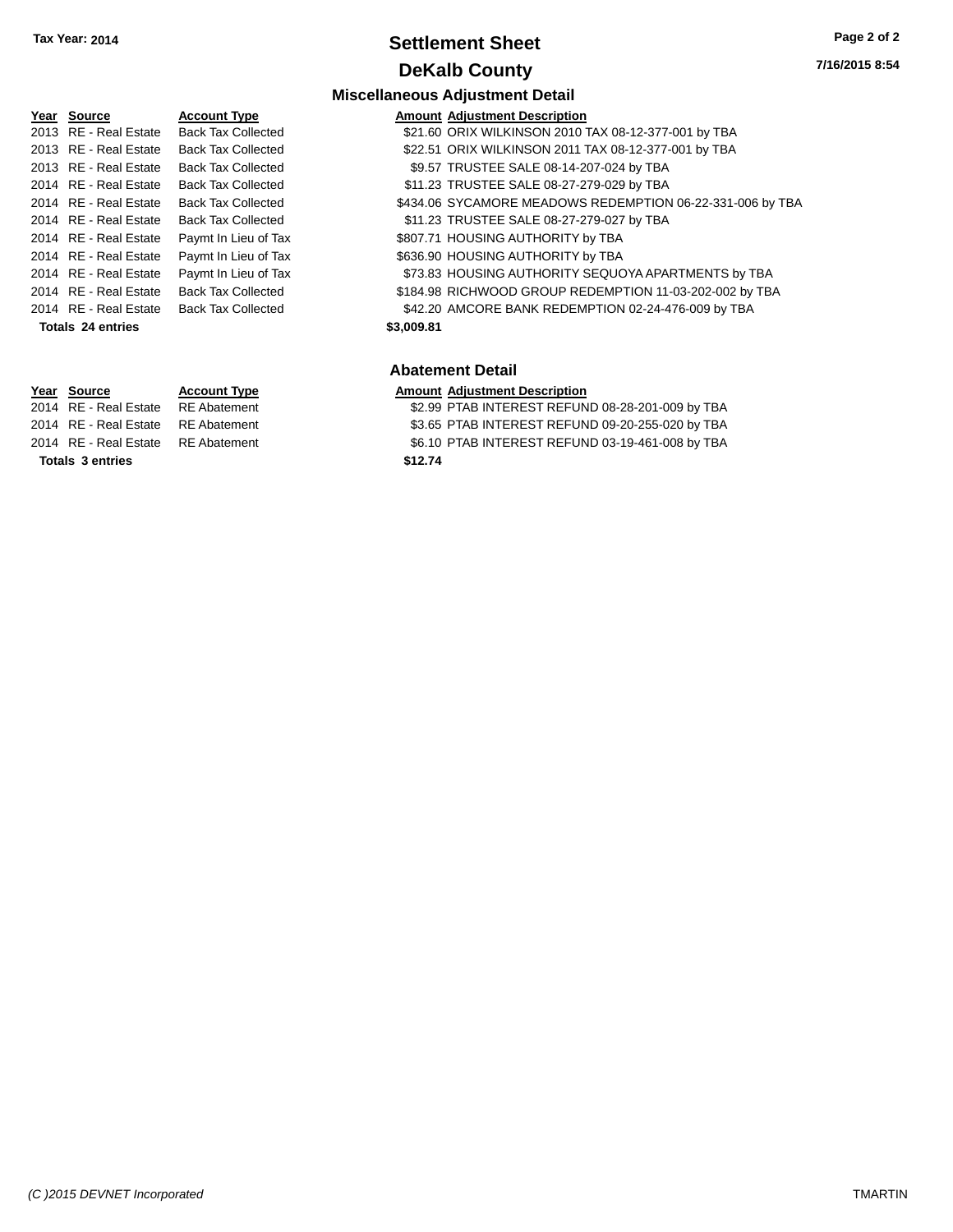# **Settlement Sheet Tax Year: 2014 Page 1 of 2 DeKalb County 150 - DE KALB SANITARY**

**7/16/2015 8:54**

#### **Current Year Taxes Paid**

|     | <b>Current Year Taxes Due</b>  |              |
|-----|--------------------------------|--------------|
|     | <b>Original Amount Due</b>     | \$678,535.88 |
| ٠   | Supplements                    | \$17,724.44  |
|     | Cancellations                  | \$23,951.47  |
|     | Abatements/Refunds             | \$0.62       |
| ٠   | Mobile Home                    | \$0.00       |
| +/- | Road & Bridge Transfer         | \$0.00       |
| ٠   | Misc. Adjustments              | \$211.73     |
|     | <b>Adjusted Amount Due</b>     | \$672,519.96 |
| ٠   | Prior Year Real EstateTax      | (\$463.81)   |
| ÷   | Prior Year Mobile Home Tax     | \$0.00       |
|     | + Prior Year Misc. Adjustments | \$105.70     |
|     | <b>Total Amount Due</b>        | \$672,161.85 |

| ٠ | <b>Real Estate</b>             | \$348,294.35 |
|---|--------------------------------|--------------|
| ٠ | Railroad                       | \$1,019.08   |
| ٠ | Mobile Home                    | \$0.00       |
| ٠ | Misc. Adjustments              | \$211.73     |
| ٠ | <b>Prior Year Real Estate</b>  | (\$463.81)   |
| ÷ | Prior Year Mobile Home         | \$0.00       |
|   | + Prior Year Misc. Adjustments | \$105.70     |
|   | Abatements/Refunds             | \$0.62       |
|   | <b>Total Collected</b>         | \$349,166.43 |
| ٠ | <b>Hold Back</b>               | \$0.00       |
| ٠ | <b>County Trustee</b>          |              |
| ٠ | <b>Forfeited Tax</b>           |              |
|   | Total                          | \$349,166.43 |
|   |                                |              |

### **Distribution Summary Tax Distribution Date Amount** 05/28/2015 \$57,628.01 06/26/2015 \$286,308.24 07/24/2015 \$5,230.18 **Totals: 3 Distributions \$349,166.43 Grand Totals: 3 Distributions \$349,166.43**

#### **Fund Summary**

| <b>Fund</b>           | <b>Amount Collected</b> | Previously<br><b>Distributed</b> | Current<br><b>Distribution</b> | Amount<br>Available | <b>Interest</b> | <b>PY Over</b><br><b>Distrib</b> |
|-----------------------|-------------------------|----------------------------------|--------------------------------|---------------------|-----------------|----------------------------------|
| 001 - CORPORATE       | \$116,842,97            | \$115,092.78                     | \$1,750.19                     | \$0.00              | \$0.00          | \$0.00                           |
| 005 - I. M. R. F.     | \$72.310.27             | \$71.227.13                      | \$1,083.14                     | \$0.00              | \$0.00          | \$0.00                           |
| 027 - AUDIT           | \$10,269.67             | \$10.115.84                      | \$153.83                       | \$0.00              | \$0.00          | \$0.00                           |
| 045 - PUBLIC BENEFIT  | \$104.364.45            | \$102.801.17                     | \$1,563,28                     | \$0.00              | \$0.00          | \$0.00                           |
| 047 - SOCIAL SECURITY | \$45,379.07             | \$44,699.33                      | \$679.74                       | \$0.00              | \$0.00          | \$0.00                           |
| <b>Totals</b>         | \$349.166.43            | \$343.936.25                     | \$5,230.18                     | \$0.00              | \$0.00          | \$0.00                           |

#### **Miscellaneous Adjustment Detail**

| Year Source              | <b>Account Type</b>       | <b>Amount Adjustment Description</b>                         |
|--------------------------|---------------------------|--------------------------------------------------------------|
| 2013 RE - Real Estate    | <b>Back Tax Collected</b> | \$0.42 SUMMIT ENCLAVE REDEMPTION 08-13-323-013 by TBA        |
| 2013 RE - Real Estate    | <b>Back Tax Collected</b> | \$4.28 SIDDIQUI REDEMPTION 08-15-329-012 by TBA              |
| 2013 RE - Real Estate    | <b>Back Tax Collected</b> | \$14.44 RIVERMIST UNIT 5 LLC REDEMPTION 08-02-401-006 by TBA |
| 2013 RE - Real Estate    | <b>Back Tax Collected</b> | \$14.44 RIVERMIST UNIT 5 LLC REDEMPTION 08-02-401-007 by TBA |
| 2013 RE - Real Estate    | <b>Back Tax Collected</b> | \$14.44 RIVERMIST UNIT 5 LLC REDEMPTION 08-02-401-009 by TBA |
| 2013 RE - Real Estate    | <b>Back Tax Collected</b> | \$14.44 RIVERMIST UNIT 5 LLC REDEMPTION 08-02-401-010 by TBA |
| 2013 RE - Real Estate    | <b>Back Tax Collected</b> | \$14.44 RIVERMIST UNIT 5 LLC REDEMPTION 08-02-425-010 by TBA |
| 2013 RE - Real Estate    | <b>Back Tax Collected</b> | \$14.44 RIVERMIST UNIT 5 LLC REDEMPTION 08-02-425-012 by TBA |
| 2013 RE - Real Estate    | <b>Back Tax Collected</b> | \$4.10 ORIX WILKINSON 2009 TAX 08-12-377-001 by TBA          |
| 2013 RE - Real Estate    | <b>Back Tax Collected</b> | \$4.13 ORIX WILKINSON 2010 TAX 08-12-377-001 by TBA          |
| 2013 RE - Real Estate    | <b>Back Tax Collected</b> | \$4.30 ORIX WILKINSON 2011 TAX 08-12-377-001 by TBA          |
| 2013 RE - Real Estate    | <b>Back Tax Collected</b> | \$1.83 TRUSTEE SALE 08-14-207-024 by TBA                     |
| 2014 RE - Real Estate    | <b>Back Tax Collected</b> | \$2.34 TRUSTEE SALE 08-27-279-029 by TBA                     |
| 2014 RE - Real Estate    | <b>Back Tax Collected</b> | \$2.34 TRUSTEE SALE 08-27-279-027 by TBA                     |
| 2014 RE - Real Estate    | Paymt In Lieu of Tax      | \$168.47 HOUSING AUTHORITY by TBA                            |
| 2014 RE - Real Estate    | <b>Back Tax Collected</b> | \$38.58 RICHWOOD GROUP REDEMPTION 11-03-202-002 by TBA       |
| <b>Totals 16 entries</b> |                           | \$317.43                                                     |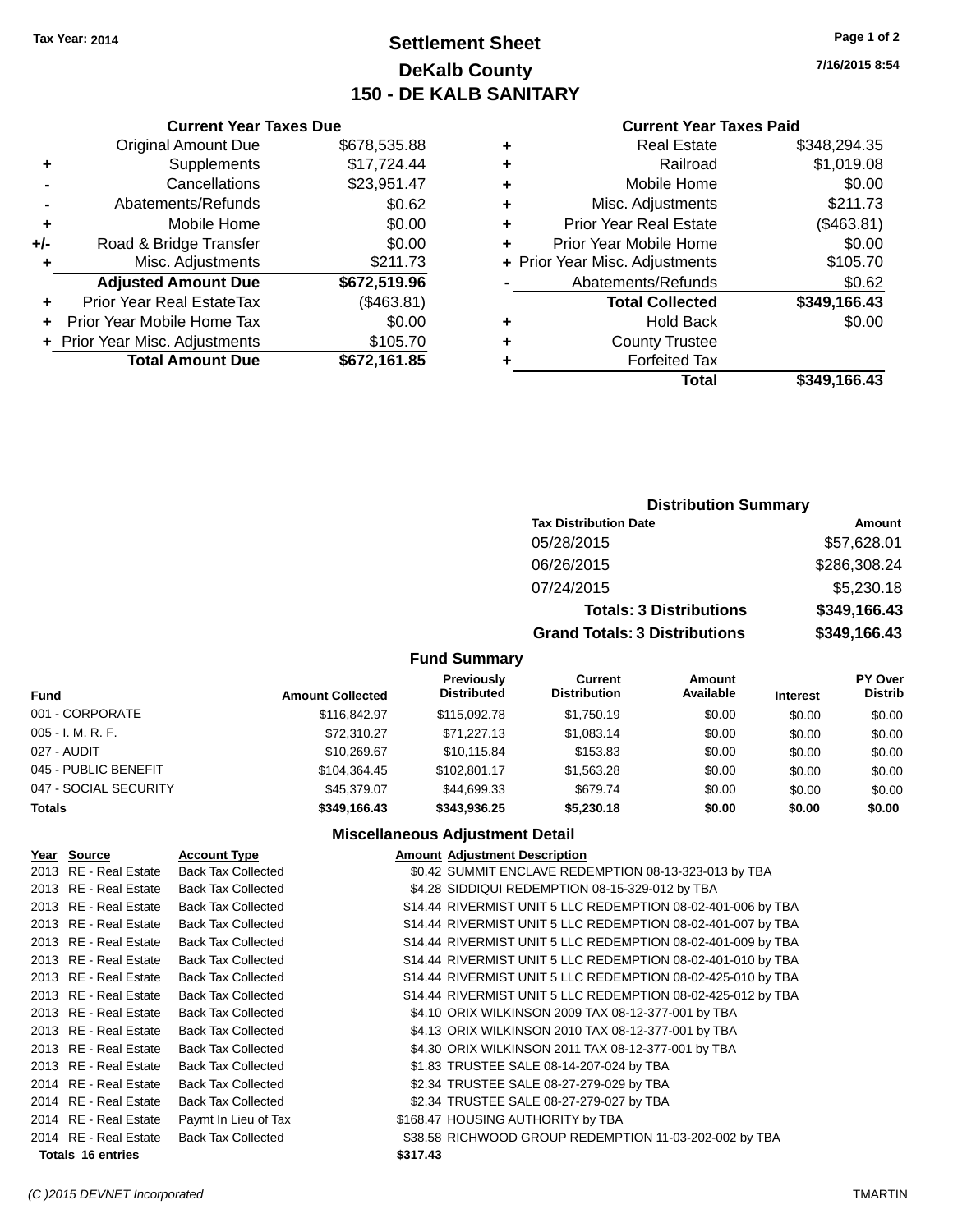# **Settlement Sheet Tax Year: 2014 Page 2 of 2 DeKalb County**

**7/16/2015 8:54**

**Abatement Detail**

**Totals 1 entries** \$0.62

**Year Source Account Type Account Type Amount Adjustment Description**<br>2014 RE - Real Estate RE Abatement **Account 1998 AMOUNTEREST REFUN** \$0.62 PTAB INTEREST REFUND 08-28-201-009 by TBA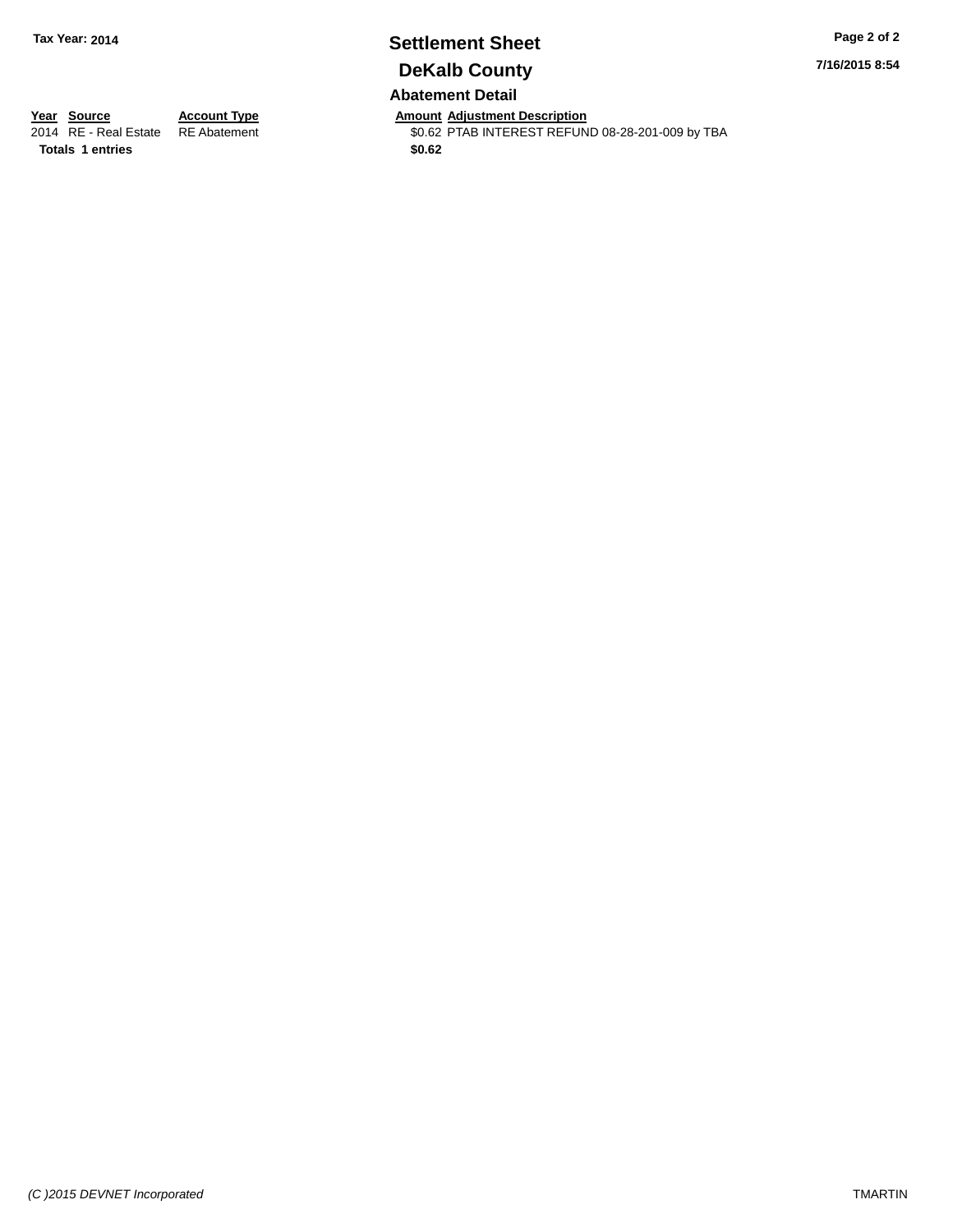# **Settlement Sheet Tax Year: 2014 Page 1 of 1 DeKalb County 151 - FAIRDALE STREET LIGHT**

**7/16/2015 8:54**

|    | <b>Current Year Taxes Paid</b> |            |
|----|--------------------------------|------------|
| ÷  | <b>Real Estate</b>             | \$1,796.45 |
| a. | Railroad                       | .so oo     |

| Road & Bridge Transfer<br>+/-<br>Misc. Adjustments<br>٠   | \$0.00<br>\$0.00     |
|-----------------------------------------------------------|----------------------|
| <b>Adjusted Amount Due</b>                                | \$3,664.55           |
|                                                           |                      |
| Prior Year Real EstateTax<br>÷                            | \$22.96              |
| Prior Year Mobile Home Tax                                | \$0.00               |
|                                                           |                      |
|                                                           |                      |
| + Prior Year Misc. Adjustments<br><b>Total Amount Due</b> | \$0.00<br>\$3.687.51 |

**Current Year Taxes Due**

| ٠ | Railroad                       | \$0.00     |
|---|--------------------------------|------------|
| ٠ | Mobile Home                    | \$0.00     |
| ٠ | Misc. Adjustments              | \$0.00     |
| ٠ | <b>Prior Year Real Estate</b>  | \$22.96    |
|   | Prior Year Mobile Home         | \$0.00     |
|   | + Prior Year Misc. Adjustments | \$0.00     |
|   | Abatements/Refunds             | \$0.00     |
|   | <b>Total Collected</b>         | \$1,819.41 |
| ٠ | <b>Hold Back</b>               | \$0.00     |
| ٠ | <b>County Trustee</b>          |            |
|   | <b>Forfeited Tax</b>           |            |
|   | Total                          | \$1,819.41 |
|   |                                |            |

|                 |                         | <b>Distribution Summary</b>      |                                       |                                |                 |                           |
|-----------------|-------------------------|----------------------------------|---------------------------------------|--------------------------------|-----------------|---------------------------|
|                 |                         |                                  | <b>Tax Distribution Date</b>          |                                |                 | Amount                    |
|                 |                         |                                  | 05/28/2015                            |                                |                 | \$607.69                  |
|                 |                         |                                  | 06/26/2015                            |                                |                 | \$1,166.78                |
|                 |                         |                                  | 07/24/2015                            |                                |                 | \$44.94                   |
|                 |                         |                                  |                                       | <b>Totals: 3 Distributions</b> |                 | \$1,819.41                |
|                 |                         |                                  | <b>Grand Totals: 3 Distributions</b>  |                                |                 | \$1,819.41                |
|                 |                         | <b>Fund Summary</b>              |                                       |                                |                 |                           |
| <b>Fund</b>     | <b>Amount Collected</b> | Previously<br><b>Distributed</b> | <b>Current</b><br><b>Distribution</b> | Amount<br>Available            | <b>Interest</b> | PY Over<br><b>Distrib</b> |
| 001 - CORPORATE | \$1,819.41              | \$1,774.47                       | \$44.94                               | \$0.00                         | \$0.00          | \$0.00                    |
| <b>Totals</b>   | \$1,819.41              | \$1,774.47                       | \$44.94                               | \$0.00                         | \$0.00          | \$0.00                    |
|                 |                         |                                  |                                       |                                |                 |                           |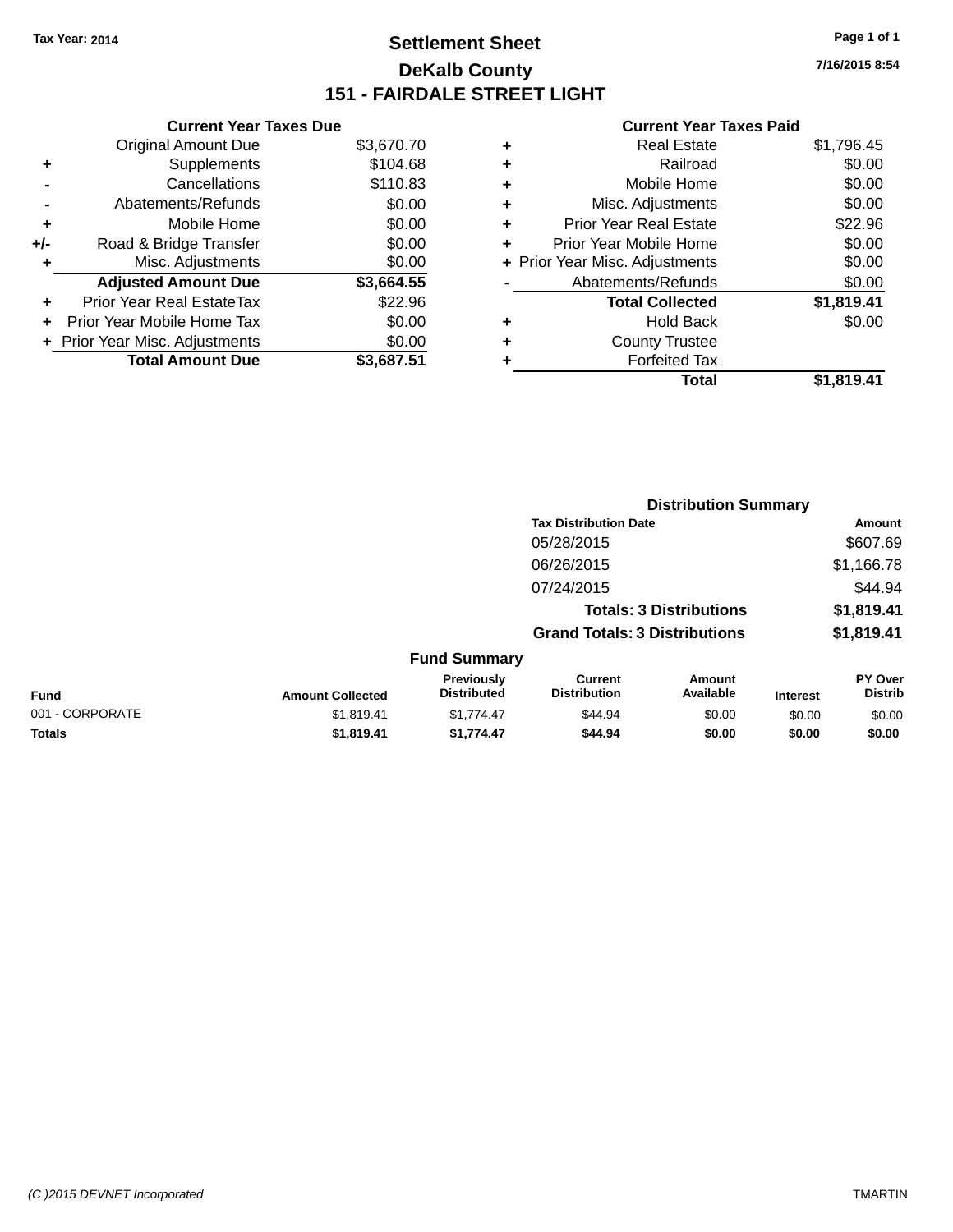# **Settlement Sheet Tax Year: 2014 Page 1 of 1 DeKalb County 152 - AFTON-PIERCE MULTI TWP**

**7/16/2015 8:54**

#### **Current Year Taxes Paid**

|     | <b>Current Year Taxes Due</b>  |             |
|-----|--------------------------------|-------------|
|     | <b>Original Amount Due</b>     | \$24,868.99 |
| ٠   | Supplements                    | \$150.20    |
|     | Cancellations                  | \$164.43    |
|     | Abatements/Refunds             | \$0.00      |
| ٠   | Mobile Home                    | \$0.00      |
| +/- | Road & Bridge Transfer         | \$0.00      |
|     | Misc. Adjustments              | \$11.91     |
|     | <b>Adjusted Amount Due</b>     | \$24,866.67 |
| ÷   | Prior Year Real EstateTax      | \$0.00      |
|     | Prior Year Mobile Home Tax     | \$0.00      |
|     | + Prior Year Misc. Adjustments | \$0.00      |
|     | <b>Total Amount Due</b>        | \$24.866.67 |
|     |                                |             |

| ٠ | <b>Real Estate</b>             | \$13,833.72 |
|---|--------------------------------|-------------|
| ٠ | Railroad                       | \$168.19    |
| ٠ | Mobile Home                    | \$0.00      |
| ٠ | Misc. Adjustments              | \$11.91     |
| ٠ | <b>Prior Year Real Estate</b>  | \$0.00      |
| ٠ | Prior Year Mobile Home         | \$0.00      |
|   | + Prior Year Misc. Adjustments | \$0.00      |
|   | Abatements/Refunds             | \$0.00      |
|   | <b>Total Collected</b>         | \$14,013.82 |
| ٠ | <b>Hold Back</b>               | \$0.00      |
| ٠ | <b>County Trustee</b>          |             |
| ٠ | <b>Forfeited Tax</b>           |             |
|   | Total                          | \$14,013.82 |
|   |                                |             |

|                                         |                         |                                        | <b>Distribution Summary</b>           |                                |                 |                           |
|-----------------------------------------|-------------------------|----------------------------------------|---------------------------------------|--------------------------------|-----------------|---------------------------|
|                                         |                         |                                        | <b>Tax Distribution Date</b>          |                                | <b>Amount</b>   |                           |
|                                         |                         |                                        | 05/28/2015                            |                                |                 | \$2,517.61                |
|                                         |                         |                                        | 06/26/2015                            |                                |                 | \$11,241.96               |
|                                         |                         |                                        | 07/24/2015                            |                                |                 | \$254.25                  |
|                                         |                         |                                        |                                       | <b>Totals: 3 Distributions</b> |                 | \$14,013.82               |
|                                         |                         |                                        | <b>Grand Totals: 3 Distributions</b>  |                                | \$14,013.82     |                           |
|                                         |                         | <b>Fund Summary</b>                    |                                       |                                |                 |                           |
| <b>Fund</b>                             | <b>Amount Collected</b> | Previously<br><b>Distributed</b>       | <b>Current</b><br><b>Distribution</b> | Amount<br>Available            | <b>Interest</b> | PY Over<br><b>Distrib</b> |
| 147 - ASSESSING PURPOSES<br>(multi-twp) | \$14,013.82             | \$13,759.57                            | \$254.25                              | \$0.00                         | \$0.00          | \$0.00                    |
| Totals                                  | \$14,013.82             | \$13,759.57                            | \$254.25                              | \$0.00                         | \$0.00          | \$0.00                    |
|                                         |                         | <b>Miscellaneous Adjustment Detail</b> |                                       |                                |                 |                           |

### **Year** Source **Account Type Account Adjustment Description**

**Totals 1 entries** \$11.91

2014 RE - Real Estate Back Tax Collected **\$11.91 RICHWOOD GROUP REDEMPTION 11-03-202-002 by TBA**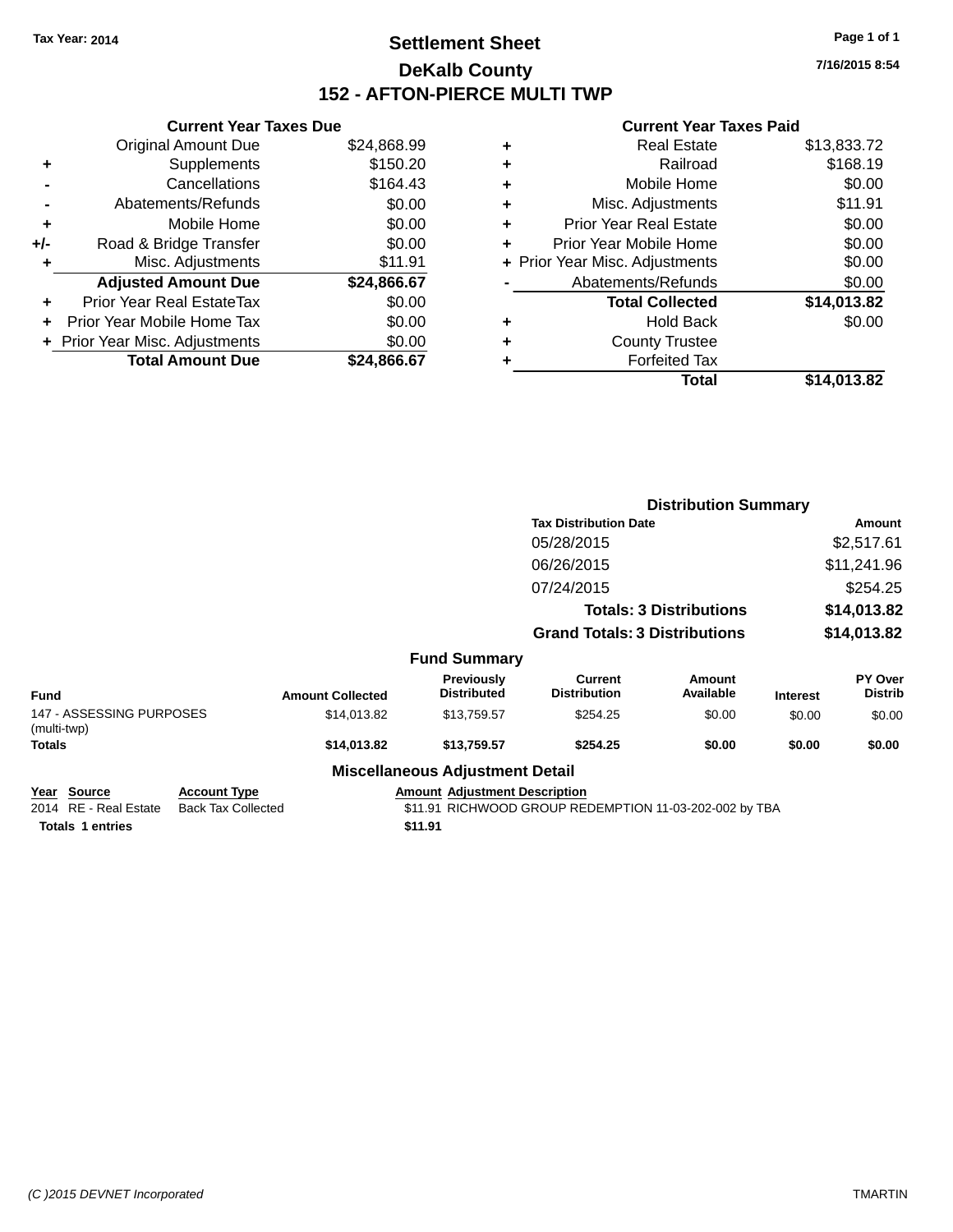# **Settlement Sheet Tax Year: 2014 Page 1 of 1 DeKalb County 153 - MILAN-MALTA MULTI-TWP**

| <b>Current Year Taxes Due</b>  |             |
|--------------------------------|-------------|
| <b>Original Amount Due</b>     | \$13,213.89 |
| Supplements                    | \$76.23     |
| Cancellations                  | \$94.96     |
| Abatements/Refunds             | \$0.00      |
| Mobile Home                    | \$0.00      |
| Road & Bridge Transfer         | \$0.00      |
| Misc. Adjustments              | \$0.00      |
| <b>Adjusted Amount Due</b>     | \$13,195.16 |
| Prior Year Real EstateTax      | \$0.00      |
| Prior Year Mobile Home Tax     | \$0.00      |
| + Prior Year Misc. Adjustments | \$0.00      |
| <b>Total Amount Due</b>        | \$13,195.16 |
|                                |             |

#### **Current Year Taxes Paid**

|   | <b>Real Estate</b>             | \$7,304.51 |
|---|--------------------------------|------------|
| ٠ | Railroad                       | \$151.59   |
| ٠ | Mobile Home                    | \$0.00     |
| ٠ | Misc. Adjustments              | \$0.00     |
| ٠ | <b>Prior Year Real Estate</b>  | \$0.00     |
| ٠ | Prior Year Mobile Home         | \$0.00     |
|   | + Prior Year Misc. Adjustments | \$0.00     |
|   | Abatements/Refunds             | \$0.00     |
|   | <b>Total Collected</b>         | \$7,456.10 |
| ٠ | <b>Hold Back</b>               | \$0.00     |
| ٠ | <b>County Trustee</b>          |            |
| ٠ | <b>Forfeited Tax</b>           |            |
|   | Total                          | \$7,456.10 |
|   |                                |            |

|                                         |                         | <b>Distribution Summary</b>      |                                       |                                |                 |                           |  |
|-----------------------------------------|-------------------------|----------------------------------|---------------------------------------|--------------------------------|-----------------|---------------------------|--|
|                                         |                         |                                  | <b>Tax Distribution Date</b>          |                                |                 | <b>Amount</b>             |  |
|                                         |                         |                                  | 05/28/2015                            |                                |                 | \$1,190.53                |  |
|                                         |                         |                                  | 06/26/2015                            |                                |                 | \$6,184.56                |  |
|                                         |                         |                                  | 07/24/2015                            |                                |                 | \$81.01                   |  |
|                                         |                         |                                  |                                       | <b>Totals: 3 Distributions</b> |                 | \$7,456.10                |  |
|                                         |                         |                                  | <b>Grand Totals: 3 Distributions</b>  |                                |                 | \$7,456.10                |  |
|                                         |                         | <b>Fund Summary</b>              |                                       |                                |                 |                           |  |
| <b>Fund</b>                             | <b>Amount Collected</b> | Previously<br><b>Distributed</b> | <b>Current</b><br><b>Distribution</b> | <b>Amount</b><br>Available     | <b>Interest</b> | PY Over<br><b>Distrib</b> |  |
| 147 - ASSESSING PURPOSES<br>(multi-twp) | \$7,456.10              | \$7,375.09                       | \$81.01                               | \$0.00                         | \$0.00          | \$0.00                    |  |
| <b>Totals</b>                           | \$7,456.10              | \$7.375.09                       | \$81.01                               | \$0.00                         | \$0.00          | \$0.00                    |  |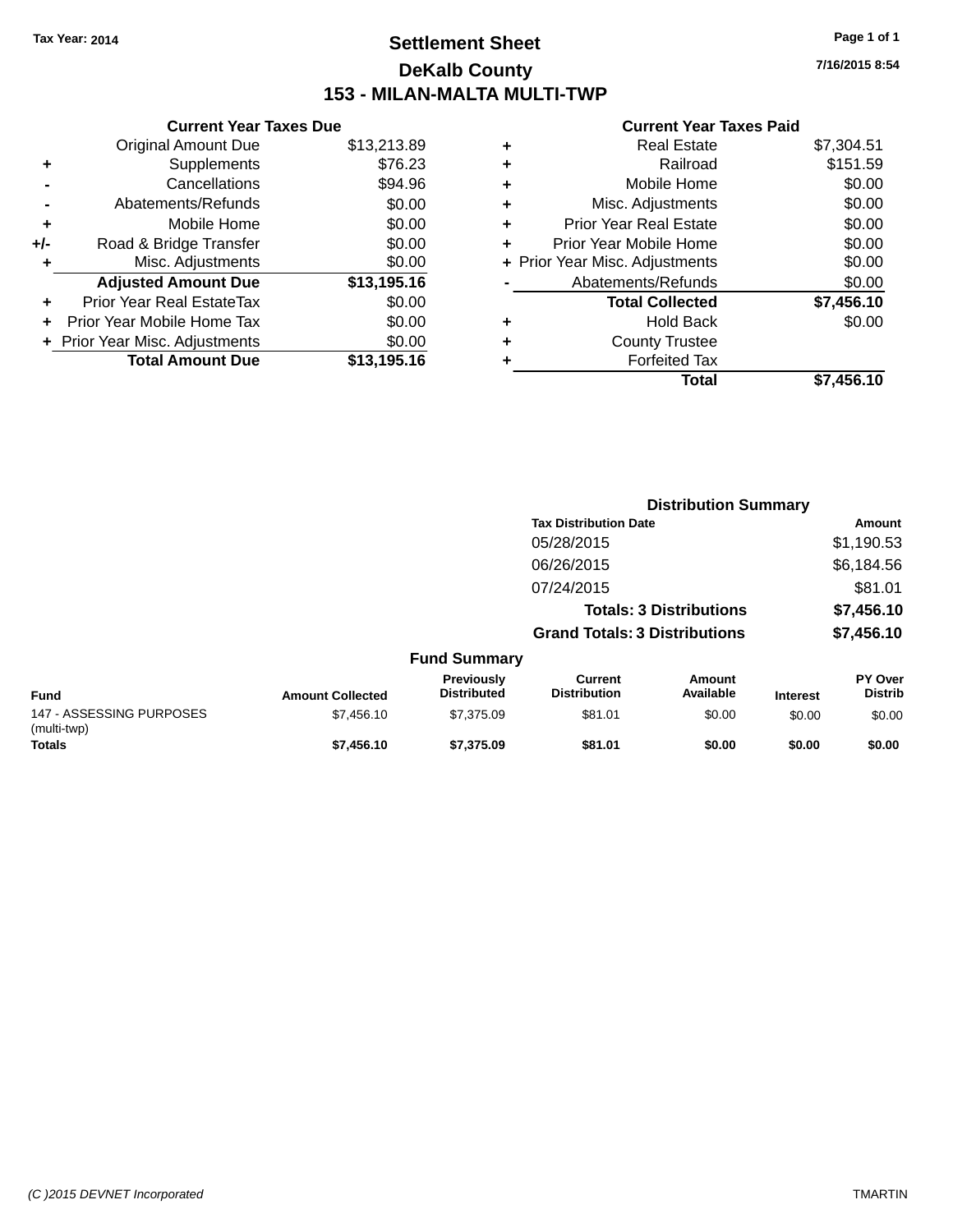# **Settlement Sheet Tax Year: 2014 Page 1 of 1 DeKalb County 154 - PAW PAW-SHABBONA MULT TWP**

**7/16/2015 8:54**

#### **Current Year Taxes Paid**

| <b>Current Year Taxes Due</b> |                              |
|-------------------------------|------------------------------|
| <b>Original Amount Due</b>    | \$12,826.15                  |
| Supplements                   | \$27.80                      |
| Cancellations                 | \$32.40                      |
| Abatements/Refunds            | \$0.00                       |
| Mobile Home                   | \$0.00                       |
| Road & Bridge Transfer        | \$0.00                       |
| Misc. Adjustments             | \$2.52                       |
| <b>Adjusted Amount Due</b>    | \$12,824.07                  |
| Prior Year Real EstateTax     | \$0.00                       |
| Prior Year Mobile Home Tax    | \$0.00                       |
|                               | \$0.00                       |
| <b>Total Amount Due</b>       | \$12.824.07                  |
|                               | Prior Year Misc. Adjustments |

| ٠ | <b>Real Estate</b>             | \$6,966.74 |
|---|--------------------------------|------------|
| ٠ | Railroad                       | \$255.55   |
| ٠ | Mobile Home                    | \$0.00     |
| ٠ | Misc. Adjustments              | \$2.52     |
| ٠ | <b>Prior Year Real Estate</b>  | \$0.00     |
| ÷ | Prior Year Mobile Home         | \$0.00     |
|   | + Prior Year Misc. Adjustments | \$0.00     |
|   | Abatements/Refunds             | \$0.00     |
|   | <b>Total Collected</b>         | \$7,224.81 |
| ٠ | Hold Back                      | \$0.00     |
| ٠ | <b>County Trustee</b>          |            |
| ٠ | <b>Forfeited Tax</b>           |            |
|   | Total                          | \$7,224.81 |
|   |                                |            |

|                                         |      |                         |                                             | <b>Distribution Summary</b>           |                                |                 |                           |
|-----------------------------------------|------|-------------------------|---------------------------------------------|---------------------------------------|--------------------------------|-----------------|---------------------------|
|                                         |      |                         |                                             | <b>Tax Distribution Date</b>          |                                |                 | Amount                    |
|                                         |      |                         |                                             | 05/28/2015                            |                                |                 | \$1,032.02                |
|                                         |      |                         |                                             | 06/26/2015                            |                                |                 | \$6,034.30                |
|                                         |      |                         |                                             | 07/24/2015                            |                                |                 | \$158.49                  |
|                                         |      |                         |                                             |                                       | <b>Totals: 3 Distributions</b> |                 | \$7,224.81                |
|                                         |      |                         |                                             | <b>Grand Totals: 3 Distributions</b>  |                                |                 | \$7,224.81                |
|                                         |      |                         | <b>Fund Summary</b>                         |                                       |                                |                 |                           |
| <b>Fund</b>                             |      | <b>Amount Collected</b> | Previously<br><b>Distributed</b>            | <b>Current</b><br><b>Distribution</b> | <b>Amount</b><br>Available     | <b>Interest</b> | PY Over<br><b>Distrib</b> |
| 147 - ASSESSING PURPOSES<br>(multi-twp) |      | \$7,224.81              | \$7,066.32                                  | \$158.49                              | \$0.00                         | \$0.00          | \$0.00                    |
| Totals                                  |      | \$7,224.81              | \$7,066.32                                  | \$158.49                              | \$0.00                         | \$0.00          | \$0.00                    |
|                                         |      |                         | <b>Miscellaneous Adjustment Detail</b>      |                                       |                                |                 |                           |
| $M = -1$ $\sum_{i=1}^{n}$               | A T. |                         | Associated Additional Contract Construction |                                       |                                |                 |                           |

# **Year Source Account Type Account Type Amount Adjustment Description**<br>2014 RE - Real Estate Paymt In Lieu of Tax \$2.52 HOUSING AUTHORITY S

\$2.52 HOUSING AUTHORITY SEQUOYA APARTMENTS by TBA

Totals 1 entries **\$2.52**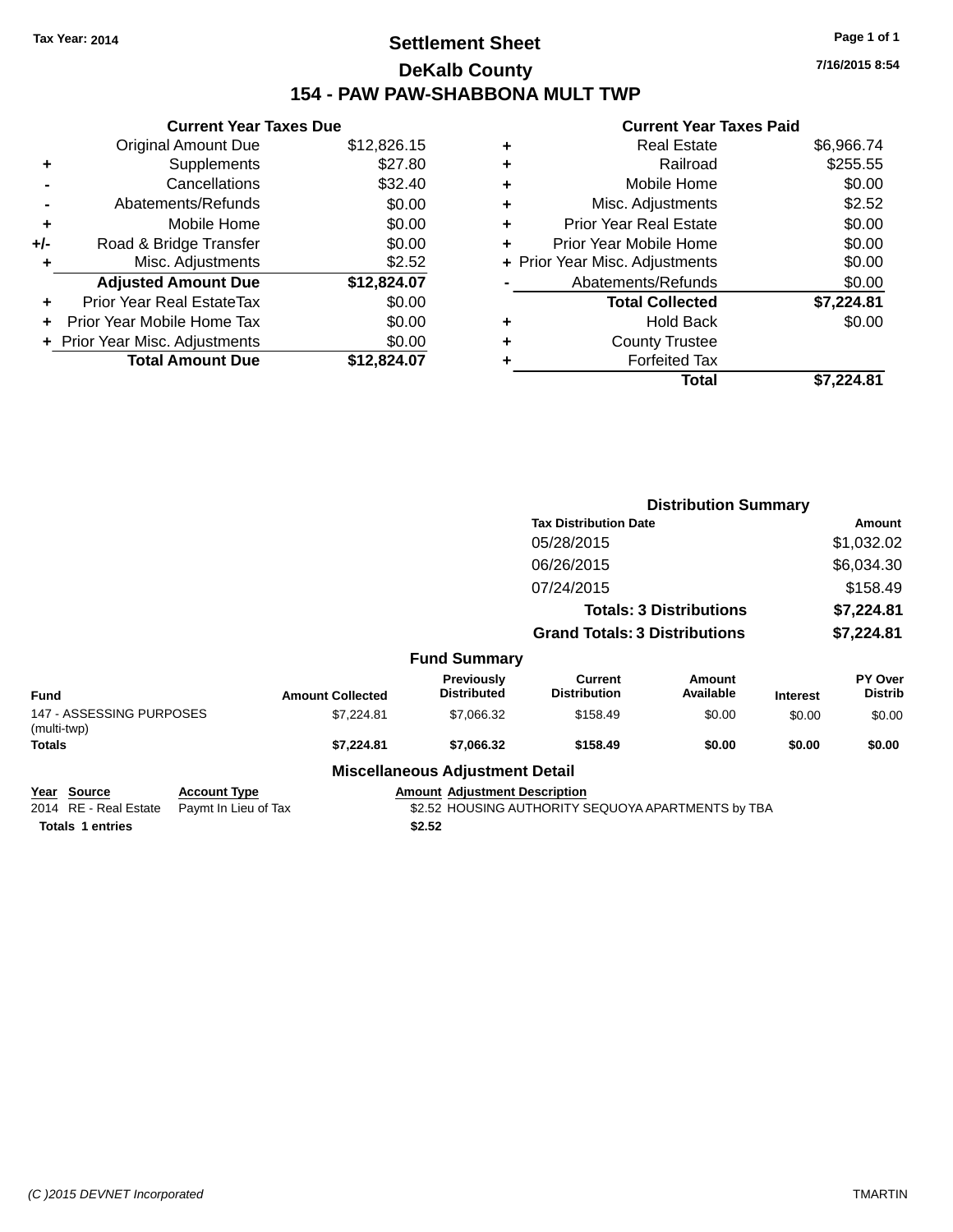# **Settlement Sheet Tax Year: 2014 Page 1 of 1 DeKalb County 155 - SOUTH GROVE-MAYFIELD MULT**

**7/16/2015 8:54**

#### **Current Year Taxes Paid**

|     | <b>Current Year Taxes Due</b>  |             |  |
|-----|--------------------------------|-------------|--|
|     | <b>Original Amount Due</b>     | \$11,633.40 |  |
| ٠   | Supplements                    | \$99.44     |  |
|     | Cancellations                  | \$115.93    |  |
|     | Abatements/Refunds             | \$0.00      |  |
| ٠   | Mobile Home                    | \$0.00      |  |
| +/- | Road & Bridge Transfer         | \$0.00      |  |
| ٠   | Misc. Adjustments              | \$0.00      |  |
|     | <b>Adjusted Amount Due</b>     | \$11,616.91 |  |
| ٠   | Prior Year Real EstateTax      | (\$1.54)    |  |
| ÷   | Prior Year Mobile Home Tax     | \$0.00      |  |
|     | + Prior Year Misc. Adjustments | \$0.00      |  |
|     | <b>Total Amount Due</b>        | \$11,615.37 |  |
|     |                                |             |  |

| ٠ | Prior Year Mobile Home         | \$0.00     |
|---|--------------------------------|------------|
|   | + Prior Year Misc. Adjustments | \$0.00     |
|   | Abatements/Refunds             | \$0.00     |
|   | <b>Total Collected</b>         | \$6,540.91 |
| ٠ | Hold Back                      | \$0.00     |
| ٠ | <b>County Trustee</b>          |            |
| ٠ | <b>Forfeited Tax</b>           |            |
|   | <b>Total</b>                   | \$6,540.91 |
|   |                                |            |

|                                         |                         |                                  | <b>Distribution Summary</b>           |                                |                 |                                  |  |
|-----------------------------------------|-------------------------|----------------------------------|---------------------------------------|--------------------------------|-----------------|----------------------------------|--|
|                                         |                         |                                  | <b>Tax Distribution Date</b>          |                                |                 | Amount                           |  |
|                                         |                         |                                  | 05/28/2015                            |                                |                 | \$1,287.10                       |  |
|                                         |                         |                                  | 06/26/2015                            |                                |                 | \$5,171.22                       |  |
|                                         |                         |                                  | 07/24/2015                            |                                |                 | \$82.59                          |  |
|                                         |                         |                                  |                                       | <b>Totals: 3 Distributions</b> |                 | \$6,540.91                       |  |
|                                         |                         |                                  | <b>Grand Totals: 3 Distributions</b>  |                                |                 | \$6,540.91                       |  |
|                                         |                         | <b>Fund Summary</b>              |                                       |                                |                 |                                  |  |
| <b>Fund</b>                             | <b>Amount Collected</b> | Previously<br><b>Distributed</b> | <b>Current</b><br><b>Distribution</b> | <b>Amount</b><br>Available     | <b>Interest</b> | <b>PY Over</b><br><b>Distrib</b> |  |
| 147 - ASSESSING PURPOSES<br>(multi-twp) | \$6.540.91              | \$6,458.32                       | \$82.59                               | \$0.00                         | \$0.00          | \$0.00                           |  |
| <b>Totals</b>                           | \$6,540.91              | \$6,458.32                       | \$82.59                               | \$0.00                         | \$0.00          | \$0.00                           |  |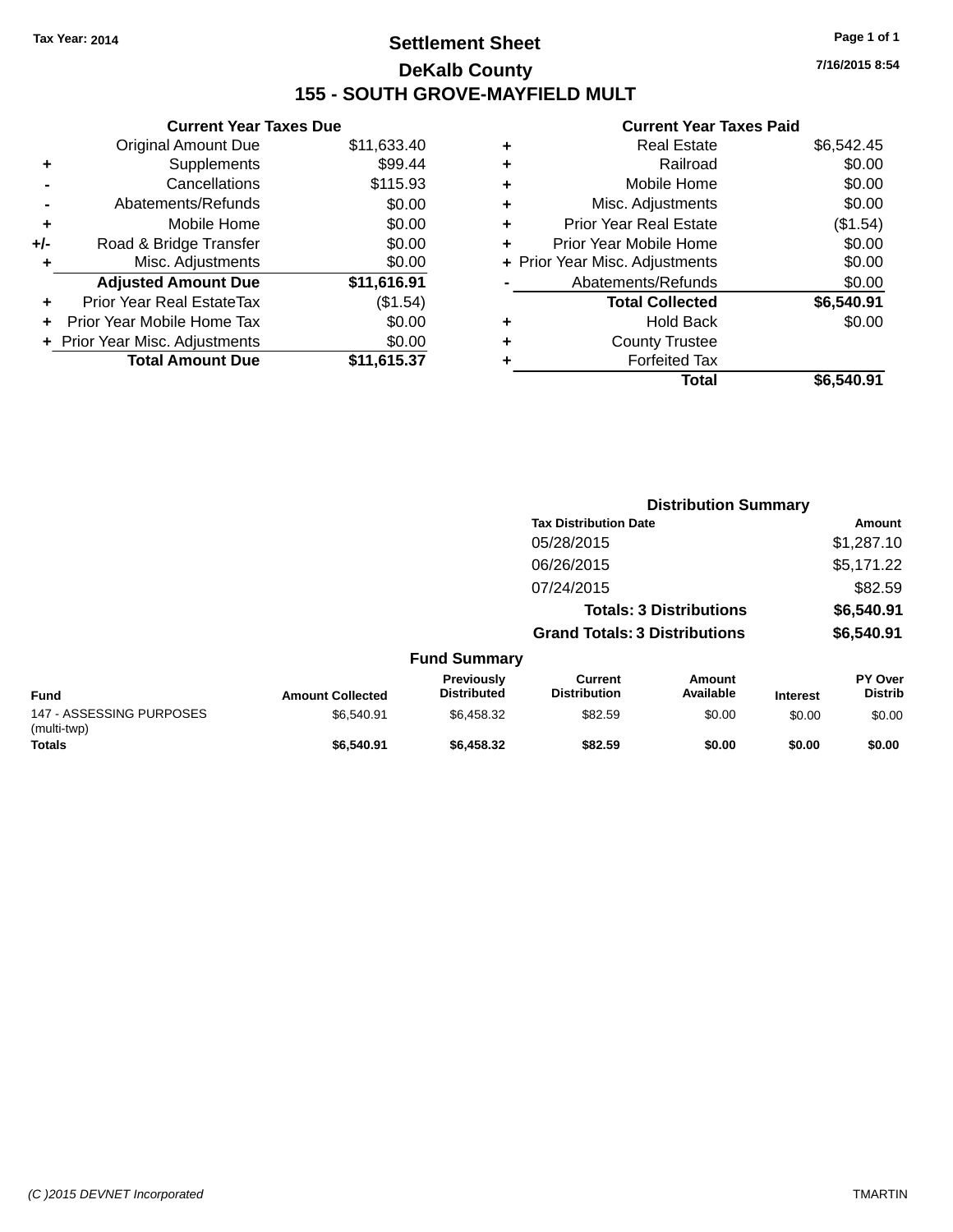# **Settlement Sheet Tax Year: 2014 Page 1 of 1 DeKalb County 156 - VICTOR-SOMONAUK MULTI TWP**

**7/16/2015 8:54**

### **Current Year Taxes Paid**

|       | <b>Current Year Taxes Due</b>  |             |  |  |  |
|-------|--------------------------------|-------------|--|--|--|
|       | <b>Original Amount Due</b>     | \$22,115.15 |  |  |  |
| ٠     | Supplements                    | \$133.45    |  |  |  |
|       | Cancellations                  | \$157.54    |  |  |  |
|       | Abatements/Refunds             | \$0.00      |  |  |  |
| ÷     | Mobile Home                    | \$0.00      |  |  |  |
| $+/-$ | Road & Bridge Transfer         | \$0.00      |  |  |  |
|       | Misc. Adjustments              | \$0.00      |  |  |  |
|       | <b>Adjusted Amount Due</b>     | \$22,091.06 |  |  |  |
| ٠     | Prior Year Real EstateTax      | \$0.00      |  |  |  |
|       | Prior Year Mobile Home Tax     | \$0.00      |  |  |  |
|       | + Prior Year Misc. Adjustments |             |  |  |  |
|       | <b>Total Amount Due</b>        | \$22.091.06 |  |  |  |
|       |                                |             |  |  |  |

| ٠ | <b>Real Estate</b>             | \$12,834.73 |
|---|--------------------------------|-------------|
| ٠ | Railroad                       | \$148.32    |
| ٠ | Mobile Home                    | \$0.00      |
| ٠ | Misc. Adjustments              | \$0.00      |
| ٠ | <b>Prior Year Real Estate</b>  | \$0.00      |
| ٠ | Prior Year Mobile Home         | \$0.00      |
|   | + Prior Year Misc. Adjustments | \$0.00      |
|   | Abatements/Refunds             | \$0.00      |
|   | <b>Total Collected</b>         | \$12,983.05 |
| ٠ | <b>Hold Back</b>               | \$0.00      |
| ٠ | <b>County Trustee</b>          |             |
| ٠ | <b>Forfeited Tax</b>           |             |
|   | Total                          | \$12,983,05 |
|   |                                |             |

|                                         |                         |                                  | <b>Distribution Summary</b>           |                                |                 |                           |
|-----------------------------------------|-------------------------|----------------------------------|---------------------------------------|--------------------------------|-----------------|---------------------------|
|                                         |                         |                                  | <b>Tax Distribution Date</b>          |                                | Amount          |                           |
|                                         |                         |                                  | 05/28/2015                            |                                |                 | \$2,728.93                |
|                                         |                         |                                  | 06/26/2015                            |                                |                 | \$9,790.44                |
|                                         |                         |                                  | 07/24/2015                            |                                |                 | \$463.68                  |
|                                         |                         |                                  |                                       | <b>Totals: 3 Distributions</b> |                 | \$12,983.05               |
|                                         |                         |                                  | <b>Grand Totals: 3 Distributions</b>  |                                |                 | \$12,983.05               |
|                                         |                         | <b>Fund Summary</b>              |                                       |                                |                 |                           |
| <b>Fund</b>                             | <b>Amount Collected</b> | Previously<br><b>Distributed</b> | <b>Current</b><br><b>Distribution</b> | <b>Amount</b><br>Available     | <b>Interest</b> | PY Over<br><b>Distrib</b> |
| 147 - ASSESSING PURPOSES<br>(multi-twp) | \$12,983.05             | \$12,519.37                      | \$463.68                              | \$0.00                         | \$0.00          | \$0.00                    |
| <b>Totals</b>                           | \$12,983.05             | \$12.519.37                      | \$463.68                              | \$0.00                         | \$0.00          | \$0.00                    |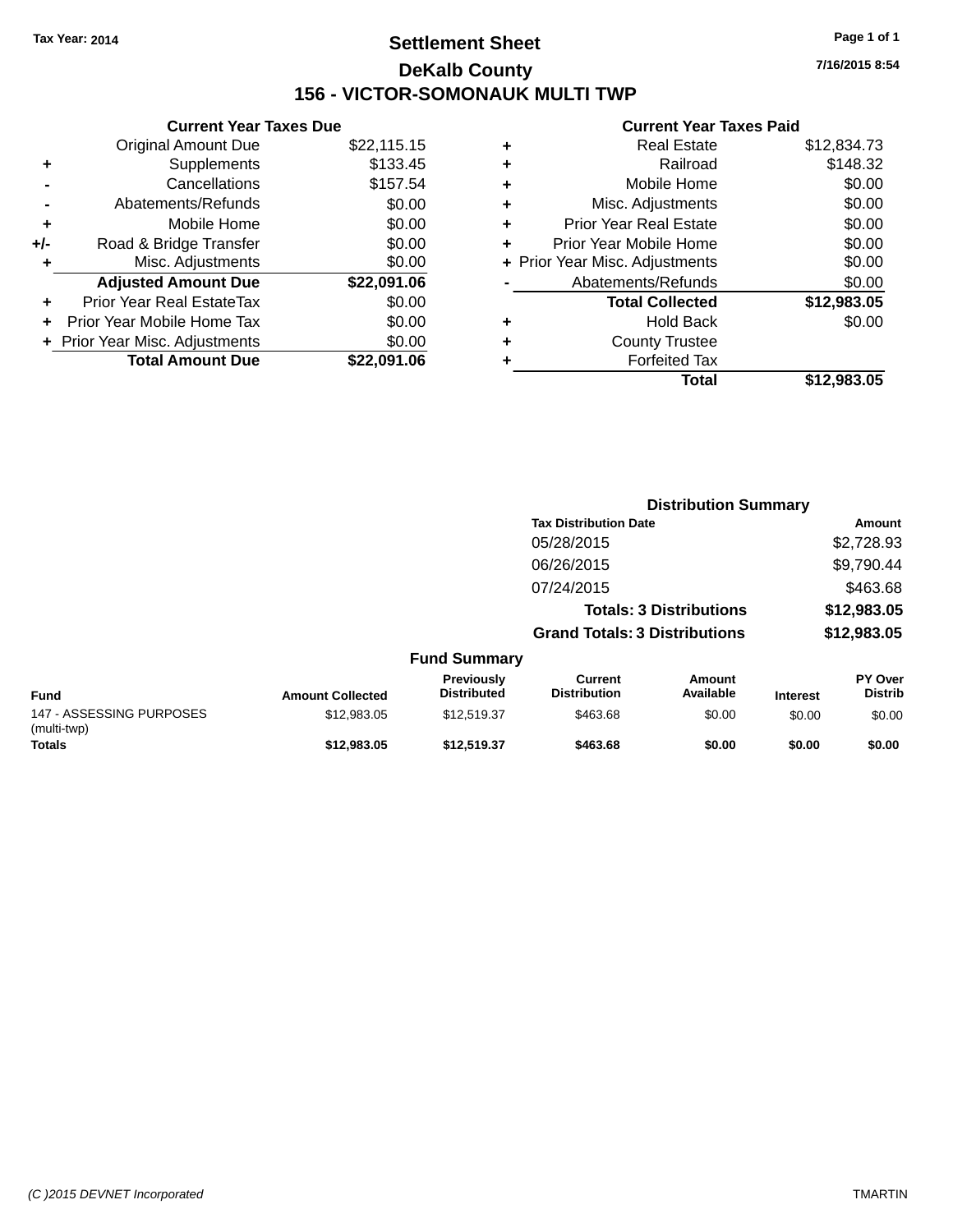# **Settlement Sheet Tax Year: 2014 Page 1 of 1 DeKalb County 157 - GENOA PUBLIC LIBRARY DIST**

**Current Year Taxes Due**

|     | <b>Original Amount Due</b>       | \$227,763.26 |
|-----|----------------------------------|--------------|
| ٠   | Supplements                      | \$1,218.79   |
|     | Cancellations                    | \$1,985.08   |
|     | Abatements/Refunds               | \$2.77       |
| ٠   | Mobile Home                      | \$0.00       |
| +/- | Road & Bridge Transfer           | \$0.00       |
| ٠   | Misc. Adjustments                | \$19.18      |
|     | <b>Adjusted Amount Due</b>       | \$227,013.38 |
| ÷   | <b>Prior Year Real EstateTax</b> | \$217.26     |
|     | Prior Year Mobile Home Tax       | \$0.00       |
|     | + Prior Year Misc. Adjustments   | \$65.65      |
|     | <b>Total Amount Due</b>          | \$227,296.29 |
|     |                                  |              |

#### **Current Year Taxes Paid**

| ٠ | <b>Real Estate</b>             | \$118,172.29 |
|---|--------------------------------|--------------|
| ٠ | Railroad                       | \$580.95     |
| ٠ | Mobile Home                    | \$0.00       |
| ٠ | Misc. Adjustments              | \$19.18      |
| ٠ | <b>Prior Year Real Estate</b>  | \$217.26     |
| ٠ | Prior Year Mobile Home         | \$0.00       |
|   | + Prior Year Misc. Adjustments | \$65.65      |
|   | Abatements/Refunds             | \$2.77       |
|   | <b>Total Collected</b>         | \$119,052.56 |
| ٠ | <b>Hold Back</b>               | \$0.00       |
| ٠ | <b>County Trustee</b>          |              |
| ٠ | <b>Forfeited Tax</b>           |              |
|   | Total                          | \$119,052.56 |
|   |                                |              |

| <b>Distribution Summary</b>          |              |  |  |  |
|--------------------------------------|--------------|--|--|--|
| <b>Tax Distribution Date</b>         | Amount       |  |  |  |
| 05/28/2015                           | \$16,318.57  |  |  |  |
| 06/26/2015                           | \$100,039.48 |  |  |  |
| 07/24/2015                           | \$2,694.51   |  |  |  |
| <b>Totals: 3 Distributions</b>       | \$119,052.56 |  |  |  |
| <b>Grand Totals: 3 Distributions</b> | \$119,052.56 |  |  |  |

#### **Fund Summary**

| <b>Fund</b>                                   | <b>Amount Collected</b> | <b>Previously</b><br><b>Distributed</b> | Current<br><b>Distribution</b> | <b>Amount</b><br>Available | <b>Interest</b> | <b>PY Over</b><br><b>Distrib</b> |
|-----------------------------------------------|-------------------------|-----------------------------------------|--------------------------------|----------------------------|-----------------|----------------------------------|
| 001 - CORPORATE                               | \$111,938.20            | \$109,404.69                            | \$2,533.51                     | \$0.00                     | \$0.00          | \$0.00                           |
| 004 - OPERATIONS & MAINTENANCE                | \$6,084.80              | \$5,947.08                              | \$137.72                       | \$0.00                     | \$0.00          | \$0.00                           |
| $005 - I. M. R. F.$                           | \$257.39                | \$251.57                                | \$5.82                         | \$0.00                     | \$0.00          | \$0.00                           |
| 027 - AUDIT                                   | \$257.39                | \$251.57                                | \$5.82                         | \$0.00                     | \$0.00          | \$0.00                           |
| 035 - TORT JUDGEMENTS/LIABILITY<br><b>INS</b> | \$257.39                | \$251.57                                | \$5.82                         | \$0.00                     | \$0.00          | \$0.00                           |
| 047 - SOCIAL SECURITY                         | \$257.39                | \$251.57                                | \$5.82                         | \$0.00                     | \$0.00          | \$0.00                           |
| <b>Totals</b>                                 | \$119,052.56            | \$116,358.05                            | \$2,694.51                     | \$0.00                     | \$0.00          | \$0.00                           |

#### **Miscellaneous Adjustment Detail**

|                         | Year Source           | <b>Account Type</b>       | <b>Amount Adjustment Description</b>                     |
|-------------------------|-----------------------|---------------------------|----------------------------------------------------------|
|                         | 2013 RE - Real Estate | <b>Back Tax Collected</b> | \$30.48 MARSH REDEMPTION 03-31-231-008 by TBA            |
|                         | 2013 RE - Real Estate | <b>Back Tax Collected</b> | \$35.17 ABCXYZ LIVING TR REDEMPTION 03-31-235-006 by TBA |
|                         | 2014 RE - Real Estate | <b>Back Tax Collected</b> | \$19.18 AMCORE BANK REDEMPTION 02-24-476-009 by TBA      |
| <b>Totals 3 entries</b> |                       |                           | \$84.83                                                  |
|                         |                       |                           |                                                          |

#### **Abatement Detail**

# **Year Source Account Type Amount Adjustment Description**<br>2014 RE - Real Estate RE Abatement \$2.77 PTAB INTEREST REFUN

\$2.77 PTAB INTEREST REFUND 03-19-461-008 by TBA **Totals 1 entries** \$2.77

**7/16/2015 8:54**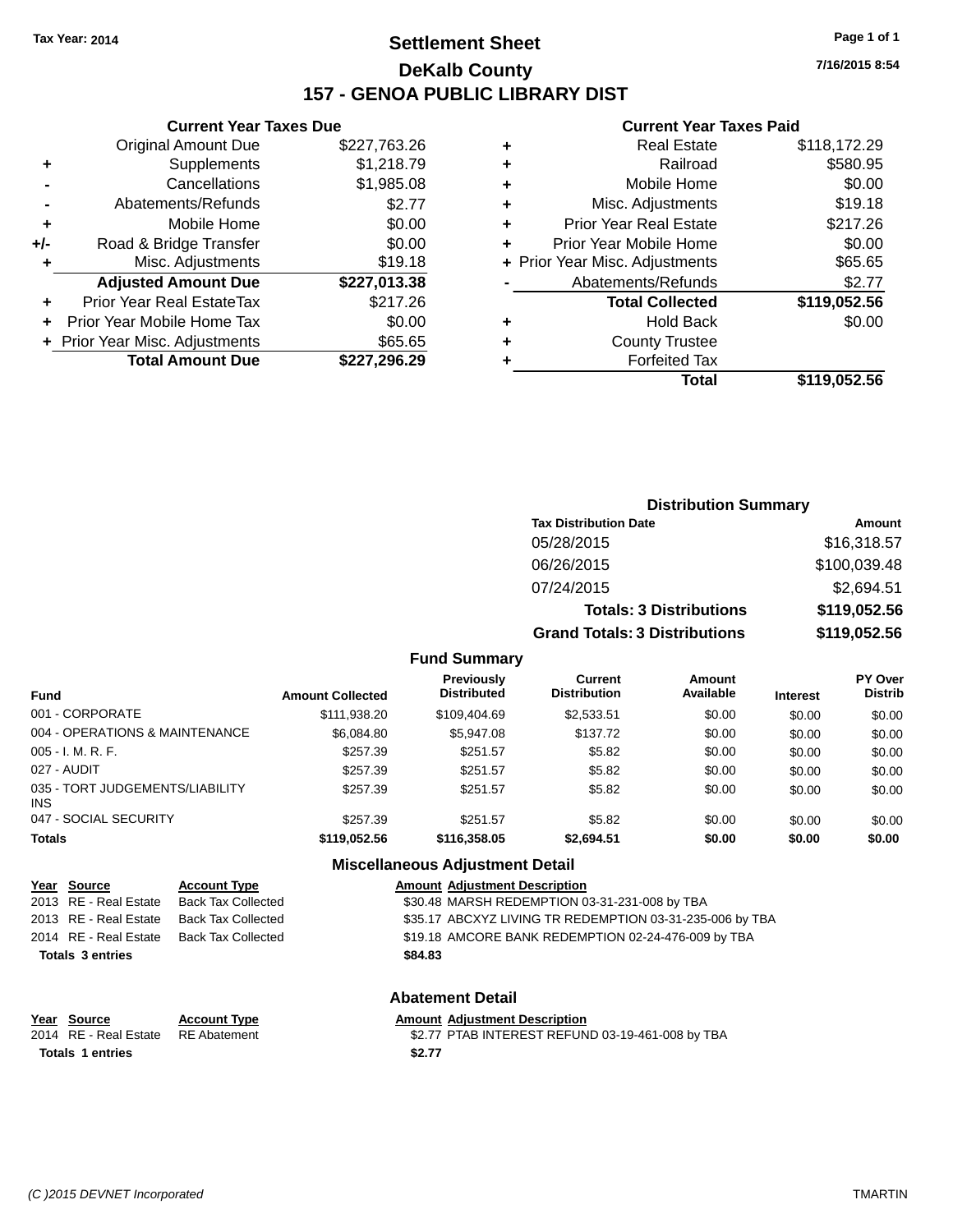# **Settlement Sheet Tax Year: 2014 Page 1 of 1 DeKalb County 158 - DEKALB TIF1**

**7/16/2015 8:54**

| ٠   | <b>Prior Year Real EstateTax</b> | (\$5,274.70)   |
|-----|----------------------------------|----------------|
|     | <b>Adjusted Amount Due</b>       | \$4,211,483.80 |
| ٠   | Misc. Adjustments                |                |
|     |                                  | \$0.00         |
| +/- | Road & Bridge Transfer           | \$0.00         |
| ٠   | Mobile Home                      | \$0.00         |
|     | Abatements/Refunds               | \$0.00         |
|     | Cancellations                    | \$17,306.30    |
| ٠   | Supplements                      | \$15,019.62    |
|     | <b>Original Amount Due</b>       | \$4,213,770.48 |
|     |                                  |                |

**Current Year Taxes Due**

|   | <b>Current Year Taxes Paid</b> |                |  |  |  |  |
|---|--------------------------------|----------------|--|--|--|--|
| ٠ | <b>Real Estate</b>             | \$2,220,520.62 |  |  |  |  |
| ٠ | Railroad                       | \$0.00         |  |  |  |  |
| ٠ | Mobile Home                    | \$0.00         |  |  |  |  |
| ٠ | Misc. Adjustments              | \$0.00         |  |  |  |  |
| ٠ | <b>Prior Year Real Estate</b>  | (\$5,274.70)   |  |  |  |  |
| ٠ | Prior Year Mobile Home         | \$0.00         |  |  |  |  |
|   | + Prior Year Misc. Adjustments | \$0.00         |  |  |  |  |
|   | Abatements/Refunds             | \$0.00         |  |  |  |  |
|   | <b>Total Collected</b>         | \$2,215,245.92 |  |  |  |  |
| ٠ | <b>Hold Back</b>               | \$0.00         |  |  |  |  |
| ٠ | <b>County Trustee</b>          |                |  |  |  |  |
| ٠ | <b>Forfeited Tax</b>           |                |  |  |  |  |
|   | Total                          | \$2,215,245.92 |  |  |  |  |

#### **Distribution Summary Tax Distribution Date Amount** 05/28/2015 \$624,244.33 06/26/2015 \$1,555,212.39 07/24/2015 \$35,789.20 **Totals: 3 Distributions \$2,215,245.92 Grand Totals: 3 Distributions \$2,215,245.92 Fund Summary PY Over Distrib Amount Available Current Distribution Previously**

| Fund            | <b>Amount Collected</b> | Previouslv<br><b>Distributed</b> | Current<br><b>Distribution</b> | Amount<br>Available | <b>Interest</b> | <b>PY Over</b><br><b>Distrib</b> |
|-----------------|-------------------------|----------------------------------|--------------------------------|---------------------|-----------------|----------------------------------|
| 001 - CORPORATE | \$2.215.245.92          | \$2.179.456.72                   | \$35,789.20                    | \$0.00              | \$0.00          | \$0.00                           |
| <b>Totals</b>   | \$2.215.245.92          | \$2.179.456.72                   | \$35.789.20                    | \$0.00              | \$0.00          | \$0.00                           |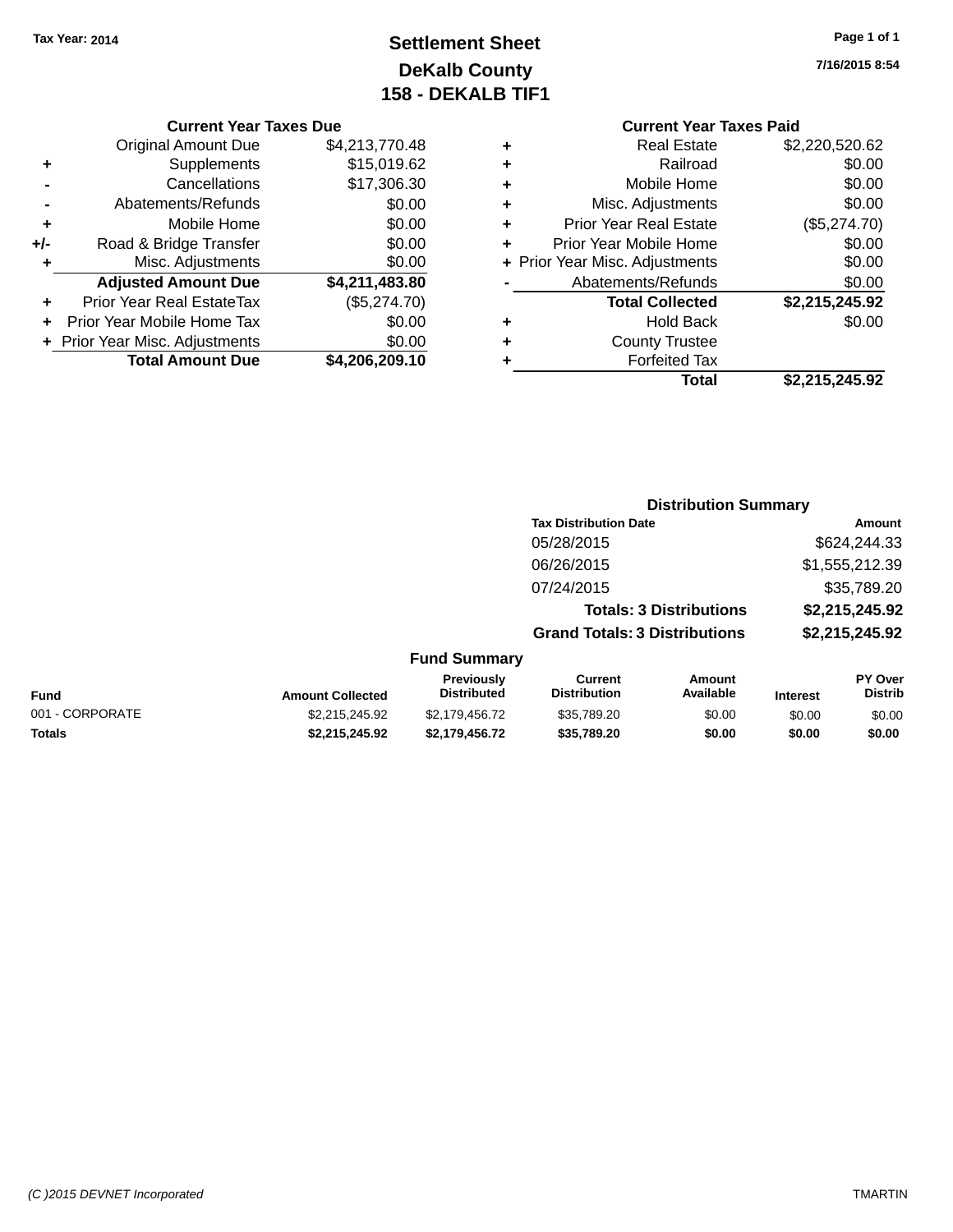# **Settlement Sheet Tax Year: 2014 Page 1 of 1 DeKalb County 159 - DEKALB TIF2**

**7/16/2015 8:54**

#### **Current Year Taxes Due**

|       | <b>Original Amount Due</b>     | \$1,221,218.82 |
|-------|--------------------------------|----------------|
| ٠     | Supplements                    | \$4,378.78     |
|       | Cancellations                  | \$8,388.94     |
|       | Abatements/Refunds             | \$0.00         |
| ٠     | Mobile Home                    | \$0.00         |
| $+/-$ | Road & Bridge Transfer         | \$0.00         |
| ٠     | Misc. Adjustments              | \$0.00         |
|       | <b>Adjusted Amount Due</b>     | \$1,217,208.66 |
|       | Prior Year Real EstateTax      | \$0.00         |
|       | Prior Year Mobile Home Tax     | \$0.00         |
|       | + Prior Year Misc. Adjustments | \$0.00         |
|       | <b>Total Amount Due</b>        | \$1,217,208.66 |

|   | <b>Current Year Taxes Paid</b> |              |
|---|--------------------------------|--------------|
| ٠ | <b>Real Estate</b>             | \$614,610.96 |
| ٠ | Railroad                       | \$0.00       |
| ٠ | Mobile Home                    | \$0.00       |
| ٠ | Misc. Adjustments              | \$0.00       |
| ٠ | <b>Prior Year Real Estate</b>  | \$0.00       |
| ٠ | Prior Year Mobile Home         | \$0.00       |
|   | + Prior Year Misc. Adjustments | \$0.00       |
|   | Abatements/Refunds             | \$0.00       |
|   | <b>Total Collected</b>         | \$614,610.96 |
| ٠ | <b>Hold Back</b>               | \$0.00       |
|   | <b>County Trustee</b>          |              |
|   | <b>Forfeited Tax</b>           |              |
|   | Total                          | \$614,610.96 |
|   |                                |              |

|                                         |                                             |                                                                         | <b>Distribution Summary</b>                                            |                     |                              |                           |
|-----------------------------------------|---------------------------------------------|-------------------------------------------------------------------------|------------------------------------------------------------------------|---------------------|------------------------------|---------------------------|
|                                         |                                             |                                                                         | <b>Tax Distribution Date</b>                                           |                     | <b>Amount</b>                |                           |
|                                         |                                             |                                                                         | 05/28/2015                                                             |                     |                              | \$72,167.72               |
|                                         |                                             |                                                                         | 06/26/2015                                                             |                     |                              | \$534,596.66              |
|                                         |                                             |                                                                         | 07/24/2015                                                             |                     |                              | \$7,846.58                |
|                                         |                                             |                                                                         | <b>Totals: 3 Distributions</b><br><b>Grand Totals: 3 Distributions</b> |                     | \$614,610.96<br>\$614,610.96 |                           |
|                                         |                                             |                                                                         |                                                                        |                     |                              |                           |
|                                         |                                             | <b>Fund Summary</b>                                                     |                                                                        |                     |                              |                           |
| <b>Fund</b>                             | <b>Amount Collected</b>                     | <b>Previously</b><br><b>Distributed</b>                                 | Current<br><b>Distribution</b>                                         | Amount<br>Available | <b>Interest</b>              | PY Over<br><b>Distrib</b> |
| 001 - CORPORATE                         | \$614,610.96                                | \$606,764.38                                                            | \$7,846.58                                                             | \$0.00              | \$0.00                       | \$0.00                    |
| <b>Totals</b>                           | \$614,610.96                                | \$606,764.38                                                            | \$7,846.58                                                             | \$0.00              | \$0.00                       | \$0.00                    |
|                                         |                                             | <b>Miscellaneous Adjustment Detail</b>                                  |                                                                        |                     |                              |                           |
| Source<br>Year<br>2014 RE - Real Estate | <b>Account Type</b><br>Paymt In Lieu of Tax | <b>Amount Adjustment Description</b><br>\$0.00 HOUSING AUTHORITY by TBA |                                                                        |                     |                              |                           |

**Totals 1 entries** \$0.00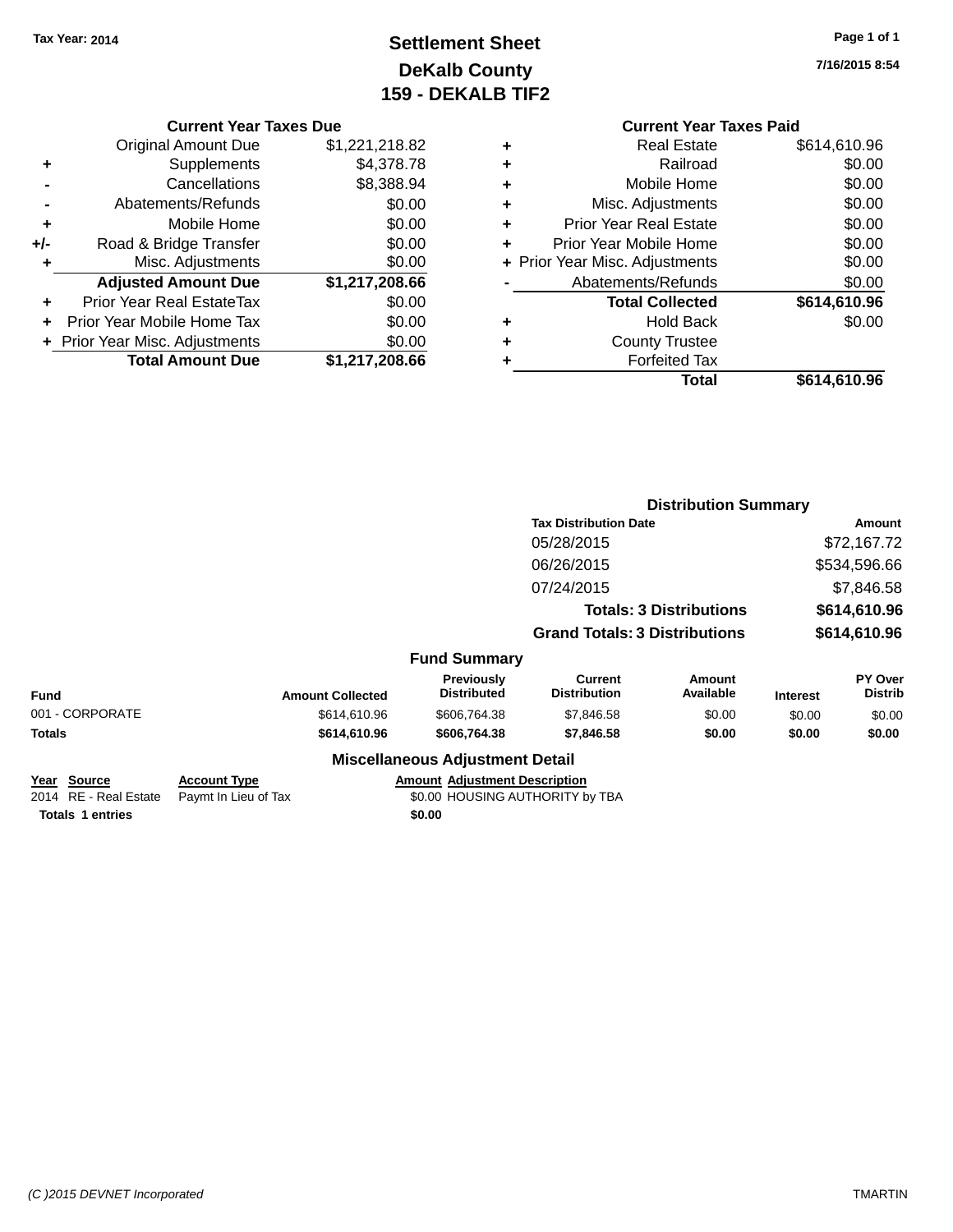# **Settlement Sheet Tax Year: 2014 Page 1 of 1 DeKalb County 160 - DEKALB TIF1 AMENDED**

**7/16/2015 8:54**

#### **Current Year Taxes Paid**

|     | <b>Current Year Taxes Due</b>  |                |
|-----|--------------------------------|----------------|
|     | <b>Original Amount Due</b>     | \$2,148,198.26 |
| ٠   | Supplements                    | \$5,469.46     |
|     | Cancellations                  | \$7,690.80     |
|     | Abatements/Refunds             | \$0.00         |
| ٠   | Mobile Home                    | \$0.00         |
| +/- | Road & Bridge Transfer         | \$0.00         |
|     | Misc. Adjustments              | \$0.00         |
|     | <b>Adjusted Amount Due</b>     | \$2,145,976.92 |
| ÷   | Prior Year Real EstateTax      | \$0.00         |
| ÷   | Prior Year Mobile Home Tax     | \$0.00         |
|     | + Prior Year Misc. Adjustments | \$0.00         |
|     | <b>Total Amount Due</b>        | \$2.145.976.92 |

| ٠ | <b>Real Estate</b>             | \$1,215,625.44 |
|---|--------------------------------|----------------|
| ٠ | Railroad                       | \$0.00         |
| ٠ | Mobile Home                    | \$0.00         |
| ٠ | Misc. Adjustments              | \$0.00         |
| ٠ | <b>Prior Year Real Estate</b>  | \$0.00         |
| ٠ | Prior Year Mobile Home         | \$0.00         |
|   | + Prior Year Misc. Adjustments | \$0.00         |
|   | Abatements/Refunds             | \$0.00         |
|   | <b>Total Collected</b>         | \$1,215,625.44 |
| ٠ | <b>Hold Back</b>               | \$0.00         |
| ٠ | <b>County Trustee</b>          |                |
| ٠ | <b>Forfeited Tax</b>           |                |
|   | Total                          | \$1,215,625.44 |
|   |                                |                |

|                                      |                                                  |                                         | <b>Distribution Summary</b>                           |                            |                 |                           |
|--------------------------------------|--------------------------------------------------|-----------------------------------------|-------------------------------------------------------|----------------------------|-----------------|---------------------------|
|                                      |                                                  |                                         | <b>Tax Distribution Date</b>                          |                            | Amount          |                           |
|                                      | 05/28/2015                                       |                                         |                                                       | \$155,642.58               |                 |                           |
|                                      |                                                  |                                         | 06/26/2015                                            |                            |                 | \$1,036,242.22            |
|                                      |                                                  |                                         | 07/24/2015                                            |                            |                 | \$23,740.64               |
|                                      |                                                  |                                         | <b>Totals: 3 Distributions</b>                        |                            | \$1,215,625.44  |                           |
|                                      |                                                  |                                         | <b>Grand Totals: 3 Distributions</b>                  |                            | \$1,215,625.44  |                           |
|                                      |                                                  | <b>Fund Summary</b>                     |                                                       |                            |                 |                           |
| Fund                                 | <b>Amount Collected</b>                          | <b>Previously</b><br><b>Distributed</b> | <b>Current</b><br><b>Distribution</b>                 | <b>Amount</b><br>Available | <b>Interest</b> | PY Over<br><b>Distrib</b> |
| 001 - CORPORATE                      | \$1,215,625.44                                   | \$1,191,884.80                          | \$23,740.64                                           | \$0.00                     | \$0.00          | \$0.00                    |
| <b>Totals</b>                        | \$1,215,625.44                                   | \$1,191,884.80                          | \$23,740.64                                           | \$0.00                     | \$0.00          | \$0.00                    |
|                                      |                                                  | <b>Miscellaneous Adjustment Detail</b>  |                                                       |                            |                 |                           |
| Year Source<br>2013 RE - Real Estate | <b>Account Type</b><br><b>Back Tax Collected</b> | <b>Amount Adjustment Description</b>    | \$0.00 SUMMIT ENCLAVE REDEMPTION 08-13-323-013 by TBA |                            |                 |                           |
|                                      |                                                  |                                         |                                                       |                            |                 |                           |

**Totals 1 entries** \$0.00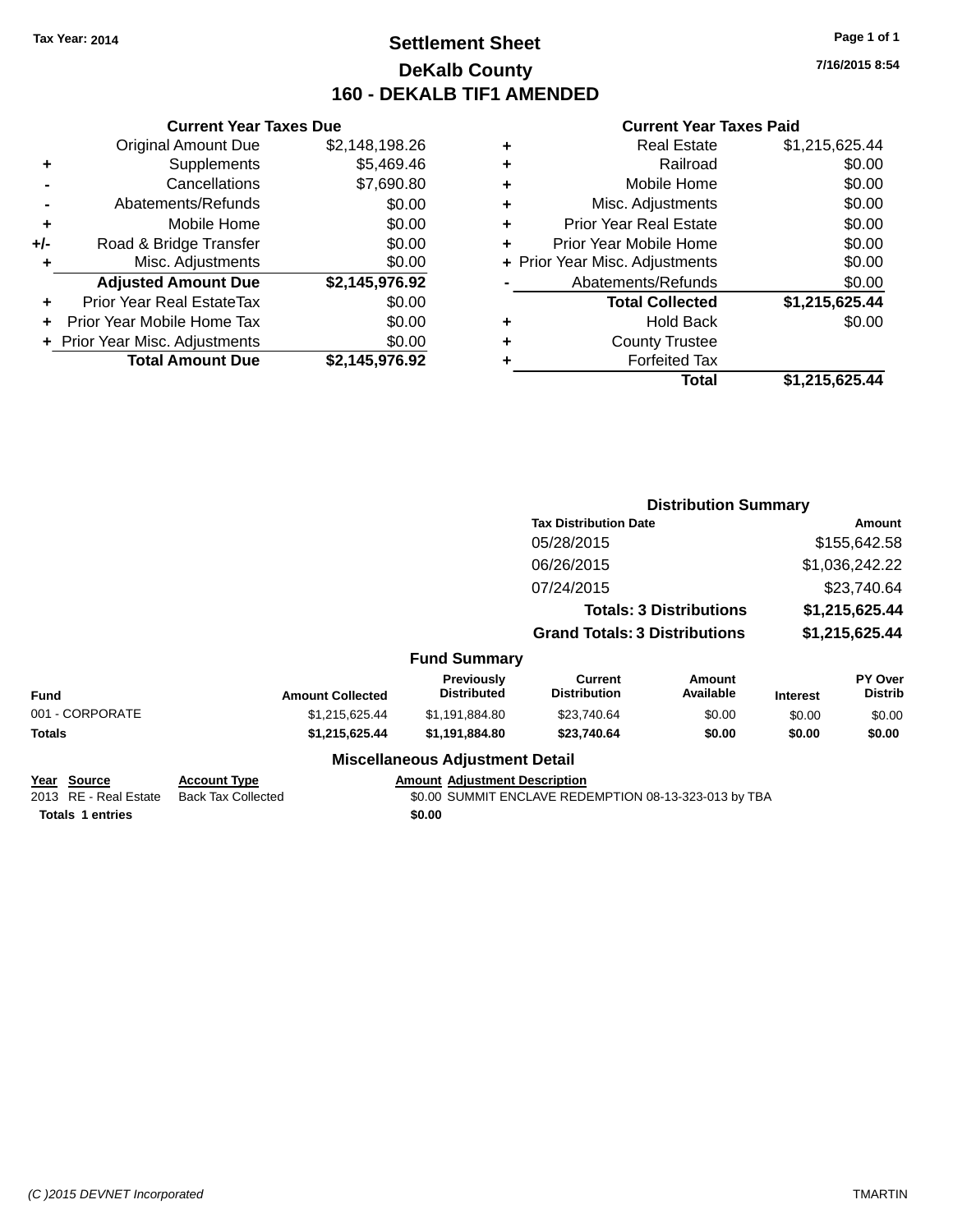# **Settlement Sheet Tax Year: 2014 Page 1 of 1 DeKalb County 163 - MALTA TIF**

|     | <b>Current Year Taxes Due</b>  |              |
|-----|--------------------------------|--------------|
|     | Original Amount Due            | \$382,949.28 |
| ٠   | Supplements                    | \$0.00       |
|     | Cancellations                  | \$0.00       |
|     | Abatements/Refunds             | \$0.00       |
| ٠   | Mobile Home                    | \$0.00       |
| +/- | Road & Bridge Transfer         | \$0.00       |
| ٠   | Misc. Adjustments              | \$0.00       |
|     | <b>Adjusted Amount Due</b>     | \$382,949.28 |
| ٠   | Prior Year Real EstateTax      | \$0.00       |
|     | Prior Year Mobile Home Tax     | \$0.00       |
|     | + Prior Year Misc. Adjustments | \$0.00       |
|     | <b>Total Amount Due</b>        | \$382.949.28 |

**7/16/2015 8:54**

|   | <b>Current Year Taxes Paid</b> |              |
|---|--------------------------------|--------------|
| ٠ | <b>Real Estate</b>             | \$200,609.57 |
| ٠ | Railroad                       | \$0.00       |
|   | Mobile Home                    | \$0.00       |
| ٠ | Misc. Adjustments              | \$0.00       |
| ٠ | <b>Prior Year Real Estate</b>  | \$0.00       |
| ٠ | Prior Year Mobile Home         | \$0.00       |
|   | + Prior Year Misc. Adjustments | \$0.00       |
|   | Abatements/Refunds             | \$0.00       |
|   | <b>Total Collected</b>         | \$200,609.57 |
| ٠ | Hold Back                      | \$0.00       |
|   | <b>County Trustee</b>          |              |
|   | <b>Forfeited Tax</b>           |              |
|   | Total                          | \$200,609.57 |
|   |                                |              |

|                 |                         |                                         |                                       | <b>Distribution Summary</b>    |                 |                           |
|-----------------|-------------------------|-----------------------------------------|---------------------------------------|--------------------------------|-----------------|---------------------------|
|                 |                         |                                         | <b>Tax Distribution Date</b>          |                                |                 | Amount                    |
|                 |                         |                                         | 05/28/2015                            |                                |                 | \$11,277.74               |
|                 |                         |                                         | 06/26/2015                            |                                |                 | \$187,452.65              |
|                 |                         |                                         | 07/24/2015                            |                                |                 | \$1,879.18                |
|                 |                         |                                         |                                       | <b>Totals: 3 Distributions</b> |                 | \$200,609.57              |
|                 |                         |                                         | <b>Grand Totals: 3 Distributions</b>  |                                |                 | \$200,609.57              |
|                 |                         | <b>Fund Summary</b>                     |                                       |                                |                 |                           |
| <b>Fund</b>     | <b>Amount Collected</b> | <b>Previously</b><br><b>Distributed</b> | <b>Current</b><br><b>Distribution</b> | Amount<br>Available            | <b>Interest</b> | PY Over<br><b>Distrib</b> |
| 001 - CORPORATE | \$200,609.57            | \$198,730.39                            | \$1,879.18                            | \$0.00                         | \$0.00          | \$0.00                    |
| <b>Totals</b>   | \$200,609.57            | \$198,730.39                            | \$1,879.18                            | \$0.00                         | \$0.00          | \$0.00                    |
|                 |                         |                                         |                                       |                                |                 |                           |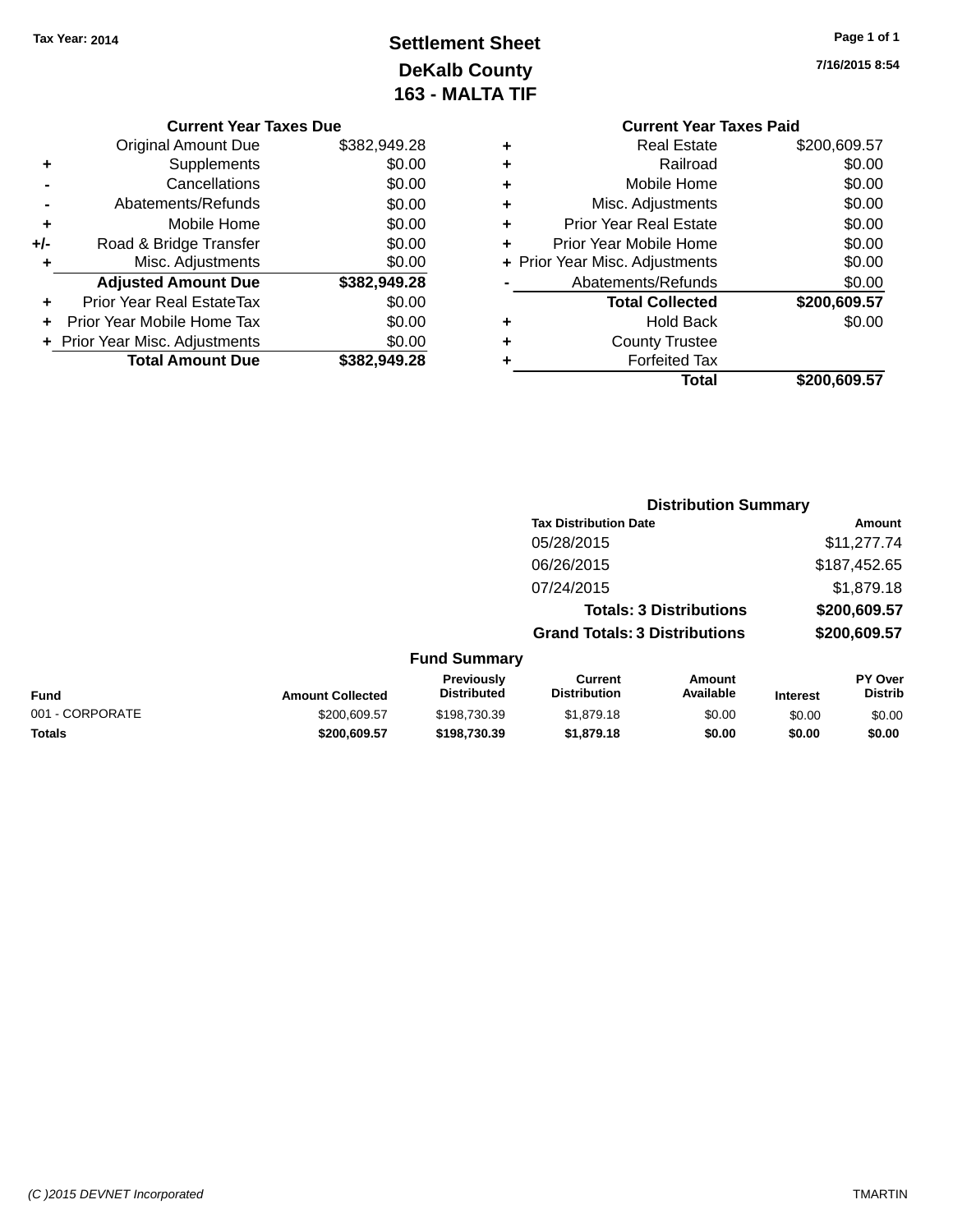# **Settlement Sheet Tax Year: 2014 Page 1 of 1 DeKalb County 164 - DEKALB TIF5**

**7/16/2015 8:54**

|     | <b>Current Year Taxes Due</b>    |          |
|-----|----------------------------------|----------|
|     | <b>Original Amount Due</b>       | \$444.66 |
| ٠   | Supplements                      | \$0.00   |
|     | Cancellations                    | \$0.00   |
|     | Abatements/Refunds               | \$0.00   |
| ٠   | Mobile Home                      | \$0.00   |
| +/- | Road & Bridge Transfer           | \$0.00   |
| ٠   | Misc. Adjustments                | \$0.00   |
|     | <b>Adjusted Amount Due</b>       | \$444.66 |
| ÷   | <b>Prior Year Real EstateTax</b> | \$0.00   |
|     | Prior Year Mobile Home Tax       | \$0.00   |
|     | + Prior Year Misc. Adjustments   | \$0.00   |
|     | <b>Total Amount Due</b>          | \$444.66 |
|     |                                  |          |

|   | <b>Current Year Taxes Paid</b> |          |
|---|--------------------------------|----------|
| ٠ | Real Estate                    | \$444.66 |
| ٠ | Railroad                       | \$0.00   |
| ٠ | Mobile Home                    | \$0.00   |
| ٠ | Misc. Adjustments              | \$0.00   |
| ٠ | <b>Prior Year Real Estate</b>  | \$0.00   |
| ٠ | Prior Year Mobile Home         | \$0.00   |
|   | + Prior Year Misc. Adjustments | \$0.00   |
|   | Abatements/Refunds             | \$0.00   |
|   | <b>Total Collected</b>         | \$444.66 |
| ٠ | <b>Hold Back</b>               | \$0.00   |
|   | <b>County Trustee</b>          |          |
|   | <b>Forfeited Tax</b>           |          |
|   | Total                          | \$444.66 |
|   |                                |          |

|                 |                         | <b>Distribution Summary</b>      |                                       |                                |                 |                           |
|-----------------|-------------------------|----------------------------------|---------------------------------------|--------------------------------|-----------------|---------------------------|
|                 |                         |                                  | <b>Tax Distribution Date</b>          |                                |                 | Amount                    |
|                 |                         |                                  | 06/26/2015                            |                                |                 | \$444.66                  |
|                 |                         |                                  |                                       | <b>Totals: 1 Distributions</b> |                 | \$444.66                  |
|                 |                         |                                  | <b>Grand Totals: 1 Distributions</b>  |                                |                 | \$444.66                  |
|                 |                         | <b>Fund Summary</b>              |                                       |                                |                 |                           |
| <b>Fund</b>     | <b>Amount Collected</b> | Previously<br><b>Distributed</b> | <b>Current</b><br><b>Distribution</b> | Amount<br>Available            | <b>Interest</b> | PY Over<br><b>Distrib</b> |
| 001 - CORPORATE | \$444.66                | \$444.66                         | \$0.00                                | \$0.00                         | \$0.00          | \$0.00                    |
| <b>Totals</b>   | \$444.66                | \$444.66                         | \$0.00                                | \$0.00                         | \$0.00          | \$0.00                    |
|                 |                         |                                  |                                       |                                |                 |                           |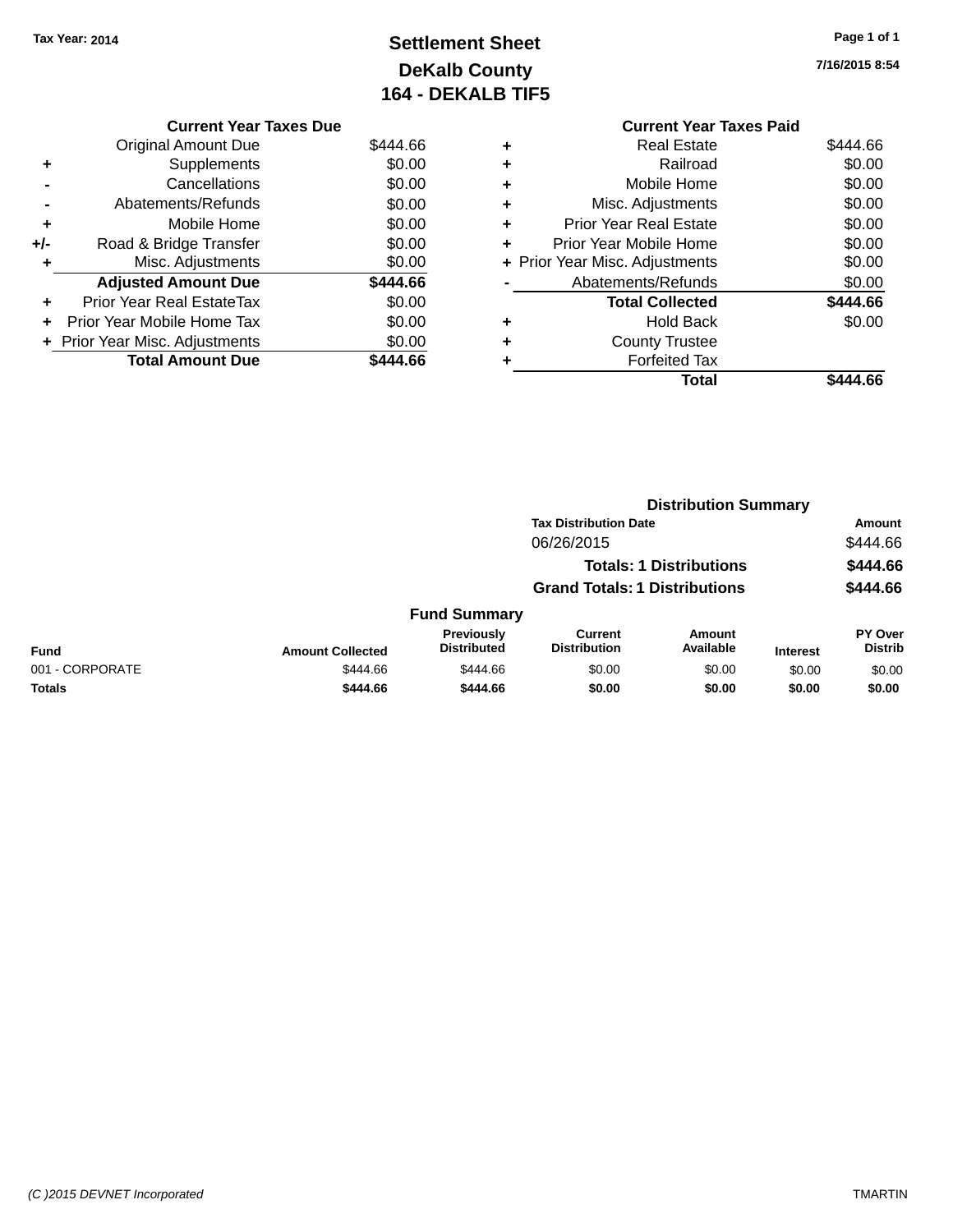# **Settlement Sheet Tax Year: 2014 Page 1 of 1 DeKalb County 170 - KIRKLAND TIF**

**7/16/2015 8:54**

|     | <b>Original Amount Due</b>     | \$199,768.26 |
|-----|--------------------------------|--------------|
| ٠   | Supplements                    | \$741.68     |
|     | Cancellations                  | \$1,498.82   |
|     | Abatements/Refunds             | \$0.00       |
| ٠   | Mobile Home                    | \$0.00       |
| +/- | Road & Bridge Transfer         | \$0.00       |
| ٠   | Misc. Adjustments              | \$0.00       |
|     | <b>Adjusted Amount Due</b>     | \$199,011.12 |
| ÷   | Prior Year Real EstateTax      | \$0.00       |
|     | Prior Year Mobile Home Tax     | \$0.00       |
|     | + Prior Year Misc. Adjustments | \$0.00       |
|     | <b>Total Amount Due</b>        | \$199,011.12 |

### **Current Year Taxes Paid +** Real Estate \$113,842.50 **+** Railroad \$0.00<br> **+** Mobile Home \$0.00 **+** Mobile Home

|   | Total                          | \$113,842.50 |
|---|--------------------------------|--------------|
|   | <b>Forfeited Tax</b>           |              |
| ÷ | <b>County Trustee</b>          |              |
|   | <b>Hold Back</b>               | \$0.00       |
|   | <b>Total Collected</b>         | \$113,842.50 |
|   | Abatements/Refunds             | \$0.00       |
|   | + Prior Year Misc. Adjustments | \$0.00       |
| ÷ | Prior Year Mobile Home         | \$0.00       |
| ÷ | <b>Prior Year Real Estate</b>  | \$0.00       |
|   | Misc. Adjustments              | \$0.00       |

|                     |                                      | <b>Distribution Summary</b>    |                |
|---------------------|--------------------------------------|--------------------------------|----------------|
|                     | <b>Tax Distribution Date</b>         |                                | Amount         |
|                     | 05/28/2015                           |                                | \$13,680.43    |
|                     | 06/26/2015                           |                                | \$98,026.64    |
|                     | 07/24/2015                           |                                | \$2,135.43     |
|                     |                                      | <b>Totals: 3 Distributions</b> | \$113,842.50   |
|                     | <b>Grand Totals: 3 Distributions</b> |                                | \$113,842.50   |
| <b>Fund Summary</b> |                                      |                                |                |
| Previously          | Current                              | Amount                         | <b>PY Over</b> |

|                 |                         | <b>Previously</b><br><b>Distributed</b> | Current<br><b>Distribution</b> | Amount<br>Available |                 | PY Over<br><b>Distrib</b> |
|-----------------|-------------------------|-----------------------------------------|--------------------------------|---------------------|-----------------|---------------------------|
| Fund            | <b>Amount Collected</b> |                                         |                                |                     | <b>Interest</b> |                           |
| 001 - CORPORATE | \$113,842,50            | \$111,707.07                            | \$2.135.43                     | \$0.00              | \$0.00          | \$0.00                    |
| <b>Totals</b>   | \$113,842.50            | \$111.707.07                            | \$2.135.43                     | \$0.00              | \$0.00          | \$0.00                    |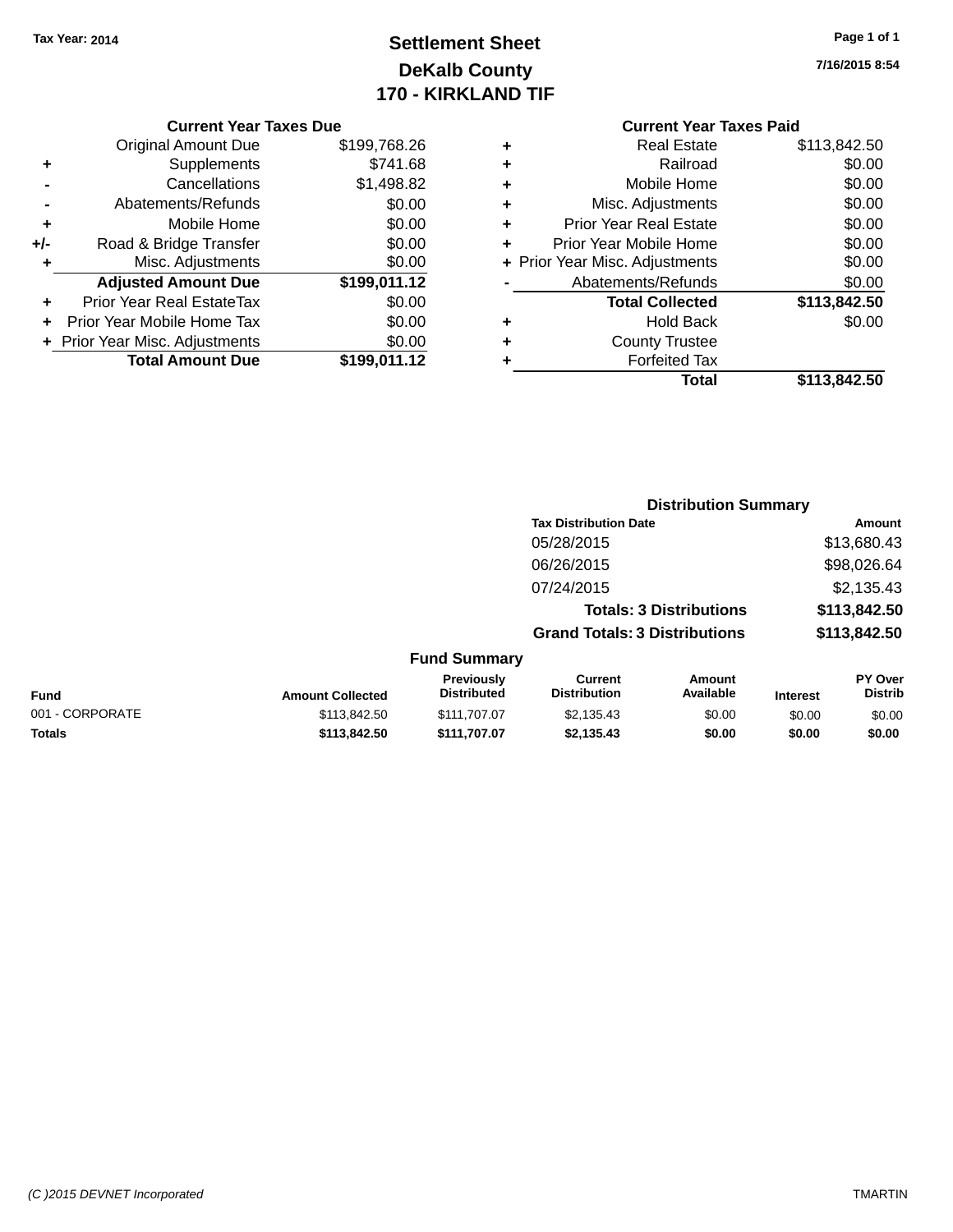# **Settlement Sheet Tax Year: 2014 Page 1 of 1 DeKalb County 171 - WATERMAN TIF**

**7/16/2015 8:54**

|   | <b>Current Year Taxes Paid</b> |            |
|---|--------------------------------|------------|
| ٠ | <b>Real Estate</b>             | \$9,322.99 |
| ٠ | Railroad                       | \$0.00     |
| ٠ | Mobile Home                    | \$0.00     |
| ٠ | Misc. Adjustments              | \$0.00     |
| ٠ | <b>Prior Year Real Estate</b>  | \$0.00     |
|   | Prior Year Mobile Home         | \$0.00     |
|   | + Prior Year Misc. Adjustments | \$0.00     |
|   | Abatements/Refunds             | \$0.00     |
|   | <b>Total Collected</b>         | \$9,322.99 |
|   | <b>Hold Back</b>               | \$0.00     |
|   | <b>County Trustee</b>          |            |
|   | <b>Forfeited Tax</b>           |            |
|   | Total                          | \$9.322.99 |
|   |                                |            |

|     | <b>Current Year Taxes Due</b>    |             |  |  |  |  |  |
|-----|----------------------------------|-------------|--|--|--|--|--|
|     | <b>Original Amount Due</b>       | \$10,550.14 |  |  |  |  |  |
| ٠   | Supplements                      | \$0.00      |  |  |  |  |  |
|     | Cancellations                    | \$0.00      |  |  |  |  |  |
|     | Abatements/Refunds               | \$0.00      |  |  |  |  |  |
| ٠   | Mobile Home                      | \$0.00      |  |  |  |  |  |
| +/- | Road & Bridge Transfer           | \$0.00      |  |  |  |  |  |
| ٠   | Misc. Adjustments                | \$0.00      |  |  |  |  |  |
|     | <b>Adjusted Amount Due</b>       | \$10,550.14 |  |  |  |  |  |
|     | <b>Prior Year Real EstateTax</b> | \$0.00      |  |  |  |  |  |
|     | Prior Year Mobile Home Tax       | \$0.00      |  |  |  |  |  |
|     | + Prior Year Misc. Adjustments   | \$0.00      |  |  |  |  |  |
|     | <b>Total Amount Due</b>          | \$10.550.14 |  |  |  |  |  |

|                 |                         | <b>Distribution Summary</b>      |                                       |                                |                 |                           |
|-----------------|-------------------------|----------------------------------|---------------------------------------|--------------------------------|-----------------|---------------------------|
|                 |                         |                                  | <b>Tax Distribution Date</b>          |                                |                 | Amount                    |
|                 |                         |                                  | 05/28/2015                            |                                |                 | \$35.85                   |
|                 |                         |                                  | 06/26/2015                            |                                |                 | \$9,287.14                |
|                 |                         |                                  |                                       | <b>Totals: 2 Distributions</b> |                 | \$9,322.99                |
|                 |                         |                                  | <b>Grand Totals: 2 Distributions</b>  |                                |                 | \$9,322.99                |
|                 |                         | <b>Fund Summary</b>              |                                       |                                |                 |                           |
| <b>Fund</b>     | <b>Amount Collected</b> | Previously<br><b>Distributed</b> | <b>Current</b><br><b>Distribution</b> | Amount<br>Available            | <b>Interest</b> | PY Over<br><b>Distrib</b> |
| 001 - CORPORATE | \$9.322.99              | \$9.322.99                       | \$0.00                                | \$0.00                         | \$0.00          | \$0.00                    |
| <b>Totals</b>   | \$9,322.99              | \$9,322,99                       | \$0.00                                | \$0.00                         | \$0.00          | \$0.00                    |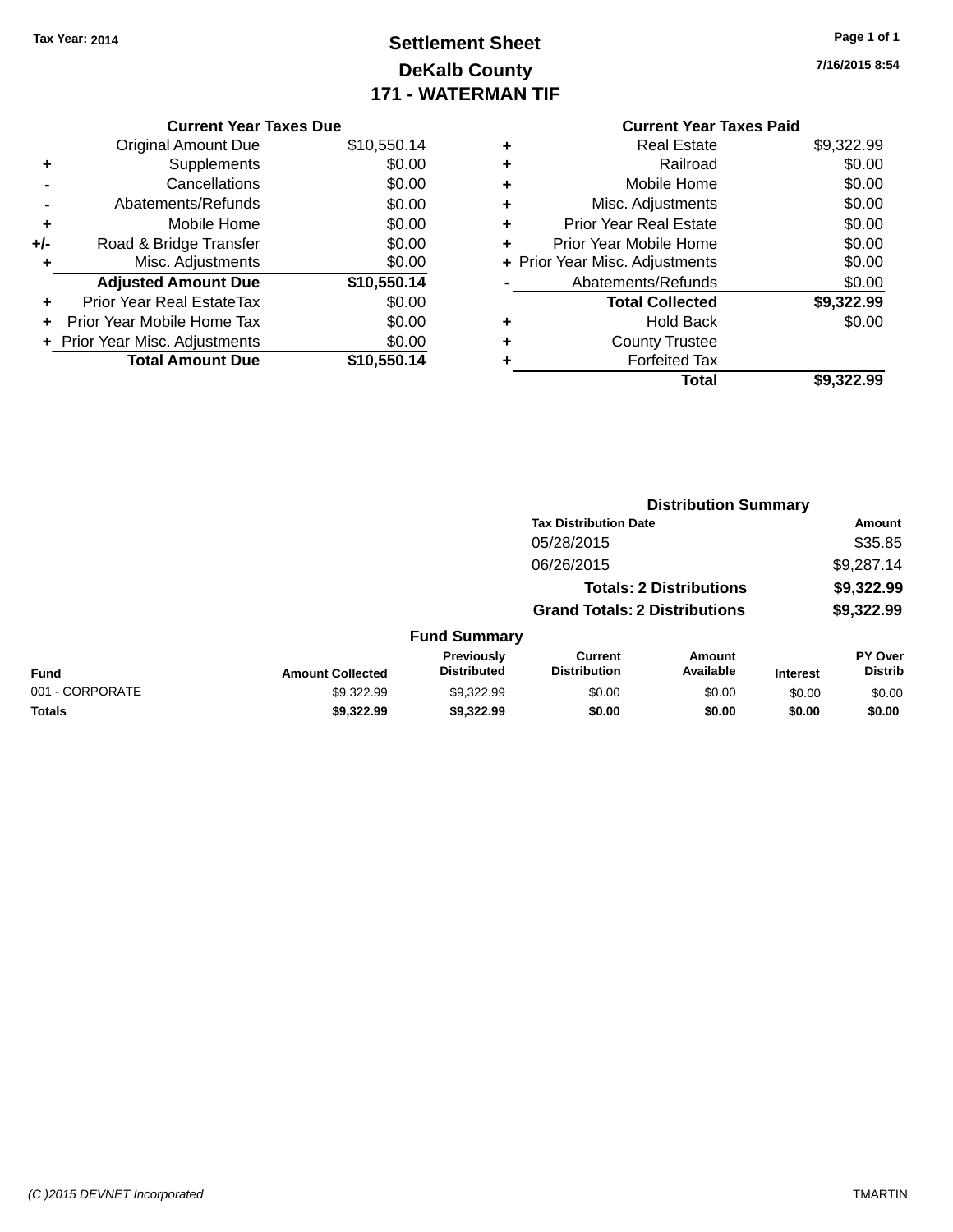# **Settlement Sheet Tax Year: 2014 Page 1 of 1 DeKalb County 172 - MAPLE PARK TIF**

**7/16/2015 8:54**

| <b>Current Year Taxes Paid</b> |            |
|--------------------------------|------------|
| <b>Real Estate</b>             | \$2,576.43 |
| Railroad                       | \$0.00     |
| Mobile Home                    | \$0.00     |
| Misc. Adjustments              | \$0.00     |
| <b>Prior Year Real Estate</b>  | \$0.00     |
| Prior Year Mobile Home         | \$0.00     |
| + Prior Year Misc. Adjustments | \$0.00     |
| Abatements/Refunds             | \$0.00     |
| <b>Total Collected</b>         | \$2,576.43 |
| <b>Hold Back</b>               | \$0.00     |
| <b>County Trustee</b>          |            |
| <b>Forfeited Tax</b>           |            |
| Total                          | \$2.576.43 |
|                                |            |

**Distribution Summary**

|     | <b>Current Year Taxes Due</b>  |            |
|-----|--------------------------------|------------|
|     | <b>Original Amount Due</b>     | \$4,855.36 |
| ٠   | Supplements                    | \$0.00     |
|     | Cancellations                  | \$0.00     |
|     | Abatements/Refunds             | \$0.00     |
| ٠   | Mobile Home                    | \$0.00     |
| +/- | Road & Bridge Transfer         | \$0.00     |
|     | Misc. Adjustments              | \$0.00     |
|     | <b>Adjusted Amount Due</b>     | \$4,855.36 |
|     | Prior Year Real EstateTax      | \$0.00     |
| ٠   | Prior Year Mobile Home Tax     | \$0.00     |
|     | + Prior Year Misc. Adjustments | \$0.00     |
|     | <b>Total Amount Due</b>        | \$4,855.36 |
|     |                                |            |

|                 |                         |                                         | <b>Tax Distribution Date</b>          |                                |                 | <b>Amount</b>             |
|-----------------|-------------------------|-----------------------------------------|---------------------------------------|--------------------------------|-----------------|---------------------------|
|                 |                         |                                         | 05/28/2015                            |                                |                 | \$1,681.06                |
|                 |                         |                                         | 06/26/2015                            |                                |                 | \$895.37                  |
|                 |                         |                                         |                                       | <b>Totals: 2 Distributions</b> |                 | \$2,576.43                |
|                 |                         |                                         | <b>Grand Totals: 2 Distributions</b>  |                                |                 | \$2,576.43                |
|                 |                         | <b>Fund Summary</b>                     |                                       |                                |                 |                           |
| <b>Fund</b>     | <b>Amount Collected</b> | <b>Previously</b><br><b>Distributed</b> | <b>Current</b><br><b>Distribution</b> | Amount<br>Available            | <b>Interest</b> | PY Over<br><b>Distrib</b> |
| 001 - CORPORATE | \$2,576.43              | \$2,576.43                              | \$0.00                                | \$0.00                         | \$0.00          | \$0.00                    |
| <b>Totals</b>   | \$2,576.43              | \$2,576.43                              | \$0.00                                | \$0.00                         | \$0.00          | \$0.00                    |
|                 |                         |                                         |                                       |                                |                 |                           |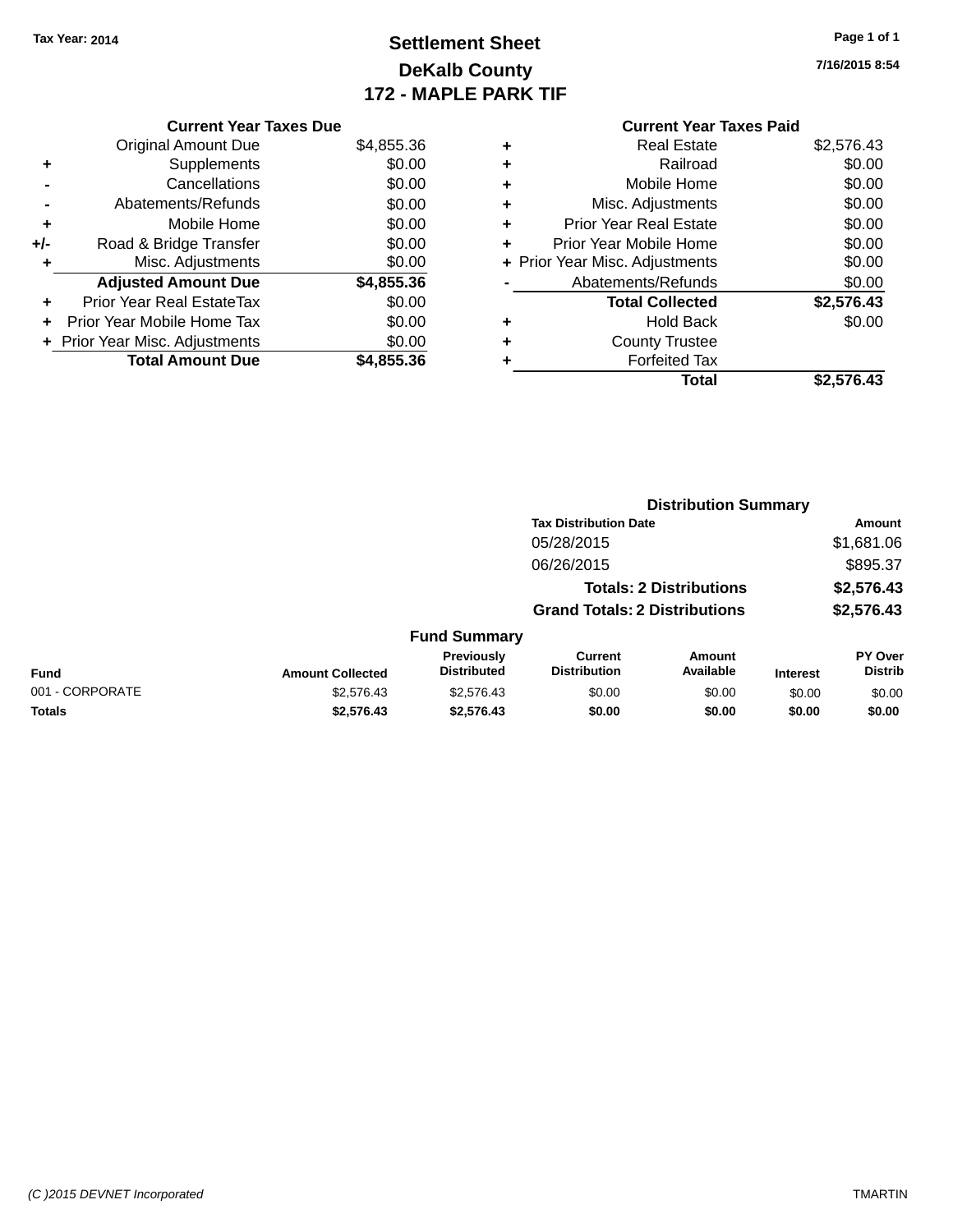### **Settlement Sheet Tax Year: 2014 Page 1 of 1 DeKalb County 180 - SYCAMORE TIF DISTRICT**

**Totals \$25,480.55 \$16,616.44 \$8,864.11 \$0.00 \$0.00 \$0.00**

**Current Year Taxes Due** Original Amount Due \$54,724.74 **+** Supplements \$0.00 **-** Cancellations \$0.00 **-** Abatements/Refunds \$0.00 **+** Mobile Home \$0.00 **+/-** Road & Bridge Transfer \$0.00 **+** Misc. Adjustments \$0.00 **Adjusted Amount Due \$54,724.74 +** Prior Year Real EstateTax \$0.00 **+** Prior Year Mobile Home Tax \$0.00 **+ Prior Year Misc. Adjustments**  $$0.00$ **Total Amount Due \$54,724.74**

|   | <b>Real Estate</b>             | \$25,480.55 |
|---|--------------------------------|-------------|
| ٠ | Railroad                       | \$0.00      |
| ٠ | Mobile Home                    | \$0.00      |
| ٠ | Misc. Adjustments              | \$0.00      |
| ٠ | <b>Prior Year Real Estate</b>  | \$0.00      |
| ٠ | Prior Year Mobile Home         | \$0.00      |
|   | + Prior Year Misc. Adjustments | \$0.00      |
|   | Abatements/Refunds             | \$0.00      |
|   | <b>Total Collected</b>         | \$25,480.55 |
| ٠ | <b>Hold Back</b>               | \$0.00      |
| ٠ | <b>County Trustee</b>          |             |
|   | <b>Forfeited Tax</b>           |             |
|   | Total                          | \$25.480.55 |
|   |                                |             |

|                 |                         | <b>Distribution Summary</b>             |                                       |                     |                 |                           |
|-----------------|-------------------------|-----------------------------------------|---------------------------------------|---------------------|-----------------|---------------------------|
|                 |                         |                                         | <b>Tax Distribution Date</b>          |                     |                 | <b>Amount</b>             |
|                 |                         |                                         | 05/28/2015                            |                     |                 | \$164.38                  |
|                 |                         |                                         | 06/26/2015                            |                     |                 | \$16,452.06               |
|                 |                         |                                         | 07/24/2015                            |                     |                 | \$8,864.11                |
|                 |                         |                                         | <b>Totals: 3 Distributions</b>        |                     | \$25,480.55     |                           |
|                 |                         |                                         | <b>Grand Totals: 3 Distributions</b>  |                     |                 | \$25,480.55               |
|                 |                         | <b>Fund Summary</b>                     |                                       |                     |                 |                           |
| <b>Fund</b>     | <b>Amount Collected</b> | <b>Previously</b><br><b>Distributed</b> | <b>Current</b><br><b>Distribution</b> | Amount<br>Available | <b>Interest</b> | PY Over<br><b>Distrib</b> |
| 001 - CORPORATE | \$25.480.55             | \$16.616.44                             | \$8.864.11                            | \$0.00              | \$0.00          | \$0.00                    |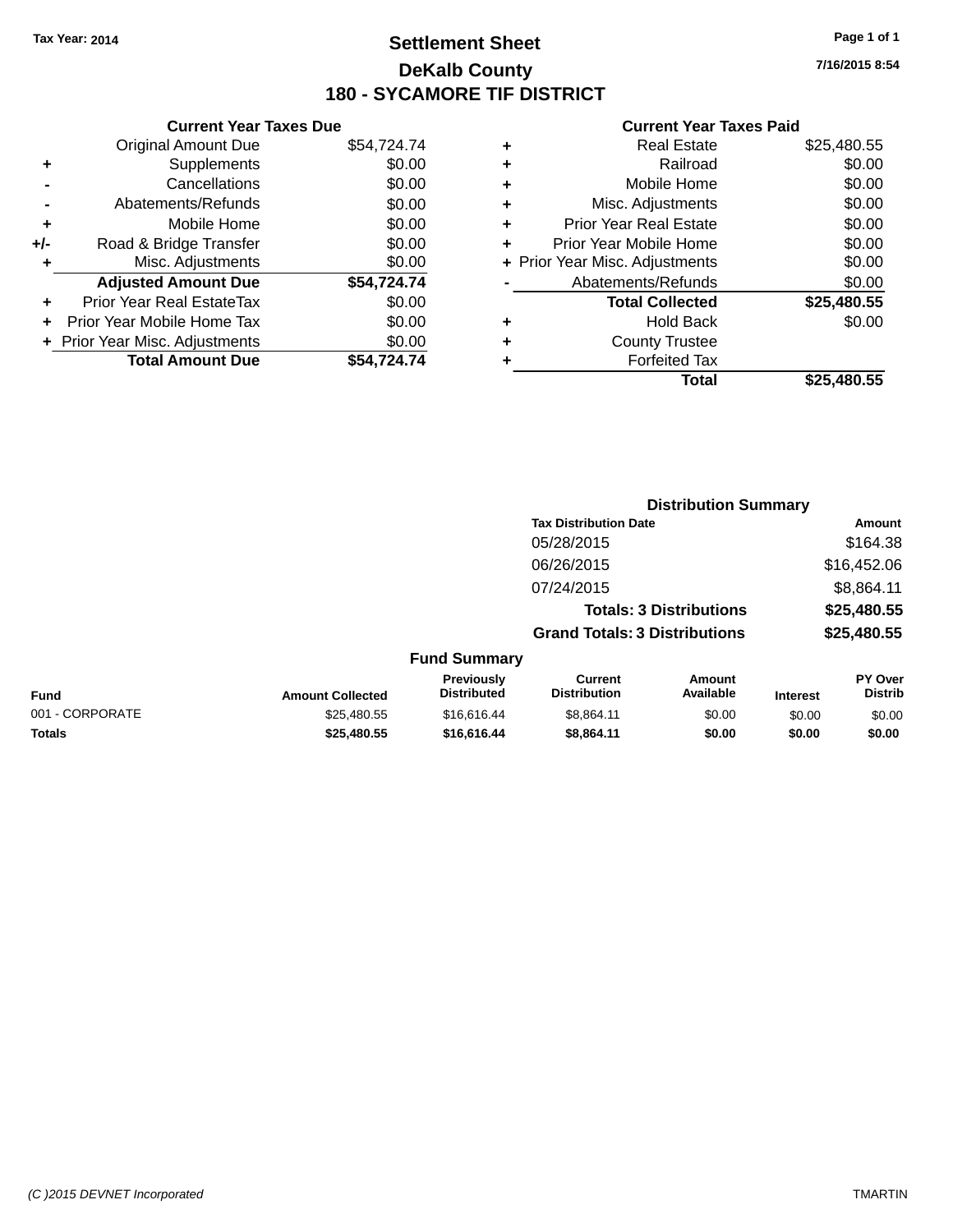# **Settlement Sheet Tax Year: 2014 Page 1 of 1 DeKalb County 190 - CORTLAND TIF**

| Page 1 of 1 |  |  |  |
|-------------|--|--|--|
|-------------|--|--|--|

**7/16/2015 8:54**

|               | <b>Current Year Taxes Due</b>                                                                                                                                                                                                                         |
|---------------|-------------------------------------------------------------------------------------------------------------------------------------------------------------------------------------------------------------------------------------------------------|
|               | \$37,599.50                                                                                                                                                                                                                                           |
| Supplements   | \$0.00                                                                                                                                                                                                                                                |
| Cancellations | \$0.00                                                                                                                                                                                                                                                |
|               | \$0.00                                                                                                                                                                                                                                                |
| Mobile Home   | \$0.00                                                                                                                                                                                                                                                |
|               | \$0.00                                                                                                                                                                                                                                                |
|               | \$0.00                                                                                                                                                                                                                                                |
|               | \$37,599.50                                                                                                                                                                                                                                           |
|               | \$0.00                                                                                                                                                                                                                                                |
|               | \$0.00                                                                                                                                                                                                                                                |
|               | \$0.00                                                                                                                                                                                                                                                |
|               | \$37,599.50                                                                                                                                                                                                                                           |
|               | <b>Original Amount Due</b><br>Abatements/Refunds<br>Road & Bridge Transfer<br>Misc. Adjustments<br><b>Adjusted Amount Due</b><br>Prior Year Real EstateTax<br>Prior Year Mobile Home Tax<br>+ Prior Year Misc. Adjustments<br><b>Total Amount Due</b> |

|   | <b>Current Year Taxes Paid</b> |             |
|---|--------------------------------|-------------|
| ٠ | <b>Real Estate</b>             | \$34,113.16 |
| ÷ | Railroad                       | \$0.00      |
| ٠ | Mobile Home                    | \$0.00      |
| ٠ | Misc. Adjustments              | \$0.00      |
| ٠ | Prior Year Real Estate         | \$0.00      |
| ÷ | Prior Year Mobile Home         | \$0.00      |
|   | + Prior Year Misc. Adjustments | \$0.00      |
|   | Abatements/Refunds             | \$0.00      |
|   | <b>Total Collected</b>         | \$34,113.16 |
| ٠ | Hold Back                      | \$0.00      |
|   | <b>County Trustee</b>          |             |
|   | <b>Forfeited Tax</b>           |             |
|   | Total                          | \$34,113.16 |
|   |                                |             |

**Distribution Summary**

**Tax Distribution Date Amount** 05/28/2015 \$694.96 06/26/2015 \$31,210.56 07/24/2015 \$2,207.64 **Totals: 3 Distributions \$34,113.16 Grand Totals: 3 Distributions \$34,113.16 Fund Summary Fund Interest Amount Collected Distributed PY Over Distrib Amount Available Current Distribution Previously** 001 - CORPORATE \$34,113.16 \$31,905.52 \$2,207.64 \$0.00 \$0.00 \$0.00 **Totals \$34,113.16 \$31,905.52 \$2,207.64 \$0.00 \$0.00 \$0.00 Miscellaneous Adjustment Detail Year Source Account Type Account Account Adjustment Description** 2013 RE - Real Estate Back Tax Collected \$0.00 STALEY REDEMPTION 09-29-251-051 by TBA

2013 RE - Real Estate Back Tax Collected \$0.00 STALEY REDEMPTION 09-29-251-050 by TBA **Totals 2 entries** \$0.00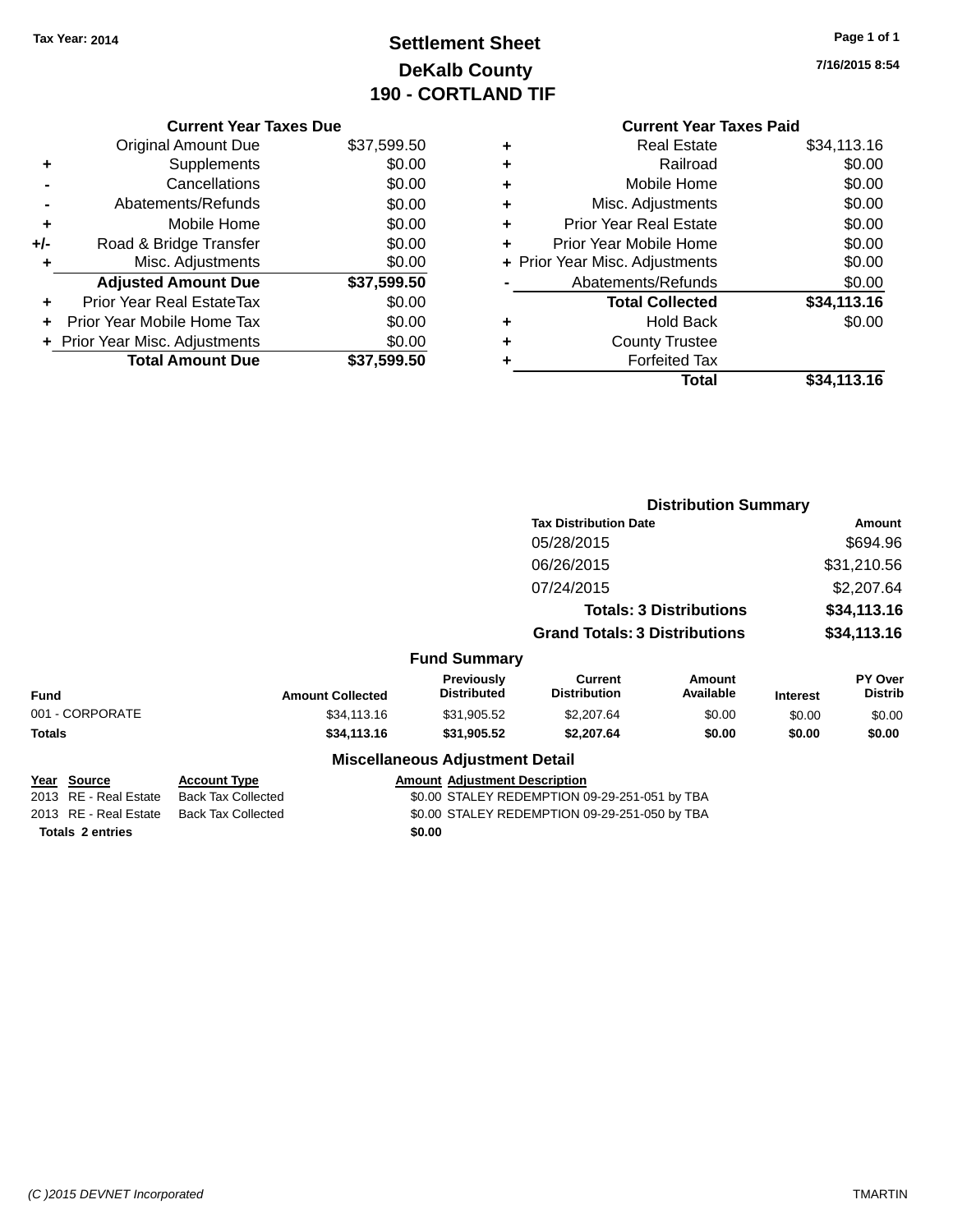# **Settlement Sheet Tax Year: 2014 Page 1 of 1 DeKalb County 201 - DEKALB SSA #6**

|     | <b>Current Year Taxes Due</b>  |             |  |  |  |  |  |
|-----|--------------------------------|-------------|--|--|--|--|--|
|     | <b>Original Amount Due</b>     | \$10,000.36 |  |  |  |  |  |
| ÷   | Supplements                    | \$0.00      |  |  |  |  |  |
|     | Cancellations                  | \$0.00      |  |  |  |  |  |
|     | Abatements/Refunds             | \$0.00      |  |  |  |  |  |
| ٠   | Mobile Home                    | \$0.00      |  |  |  |  |  |
| +/- | Road & Bridge Transfer         | \$0.00      |  |  |  |  |  |
| ٠   | Misc. Adjustments              | \$0.00      |  |  |  |  |  |
|     | <b>Adjusted Amount Due</b>     | \$10,000.36 |  |  |  |  |  |
| ÷   | Prior Year Real EstateTax      | \$0.00      |  |  |  |  |  |
|     | Prior Year Mobile Home Tax     | \$0.00      |  |  |  |  |  |
|     | + Prior Year Misc. Adjustments | \$0.00      |  |  |  |  |  |
|     | <b>Total Amount Due</b>        | \$10,000,36 |  |  |  |  |  |
|     |                                |             |  |  |  |  |  |

**7/16/2015 8:54**

### **Current Year Taxes Paid +** Real Estate \$4,387.36 **+** Railroad \$0.00 **+** Mobile Home \$0.00 **+** Misc. Adjustments \$0.00 **+** Prior Year Real Estate \$0.00 **+** Prior Year Mobile Home \$0.00 **+ Prior Year Misc. Adjustments**  $$0.00$ **-** Abatements/Refunds \$0.00 **Total Collected \$4,387.36 +** Hold Back \$0.00 **+** County Trustee **+** Forfeited Tax **Total \$4,387.36**

|                            |                         |                                  |                                       | <b>Distribution Summary</b>    |                 |                           |
|----------------------------|-------------------------|----------------------------------|---------------------------------------|--------------------------------|-----------------|---------------------------|
|                            |                         |                                  | <b>Tax Distribution Date</b>          |                                |                 | Amount                    |
|                            |                         |                                  | 05/28/2015                            |                                |                 | \$2,552.86                |
|                            |                         |                                  | 06/26/2015                            |                                |                 | \$1,695.73                |
|                            |                         |                                  | 07/24/2015                            |                                |                 | \$138.77                  |
|                            |                         |                                  |                                       | <b>Totals: 3 Distributions</b> |                 | \$4,387.36                |
|                            |                         |                                  | <b>Grand Totals: 3 Distributions</b>  |                                |                 | \$4,387.36                |
|                            |                         | <b>Fund Summary</b>              |                                       |                                |                 |                           |
| <b>Fund</b>                | <b>Amount Collected</b> | Previously<br><b>Distributed</b> | <b>Current</b><br><b>Distribution</b> | Amount<br>Available            | <b>Interest</b> | PY Over<br><b>Distrib</b> |
| 023 - SPECIAL SERVICE AREA | \$4,387.36              | \$4,248.59                       | \$138.77                              | \$0.00                         | \$0.00          | \$0.00                    |
| <b>Totals</b>              | \$4,387,36              | \$4,248.59                       | \$138.77                              | \$0.00                         | \$0.00          | \$0.00                    |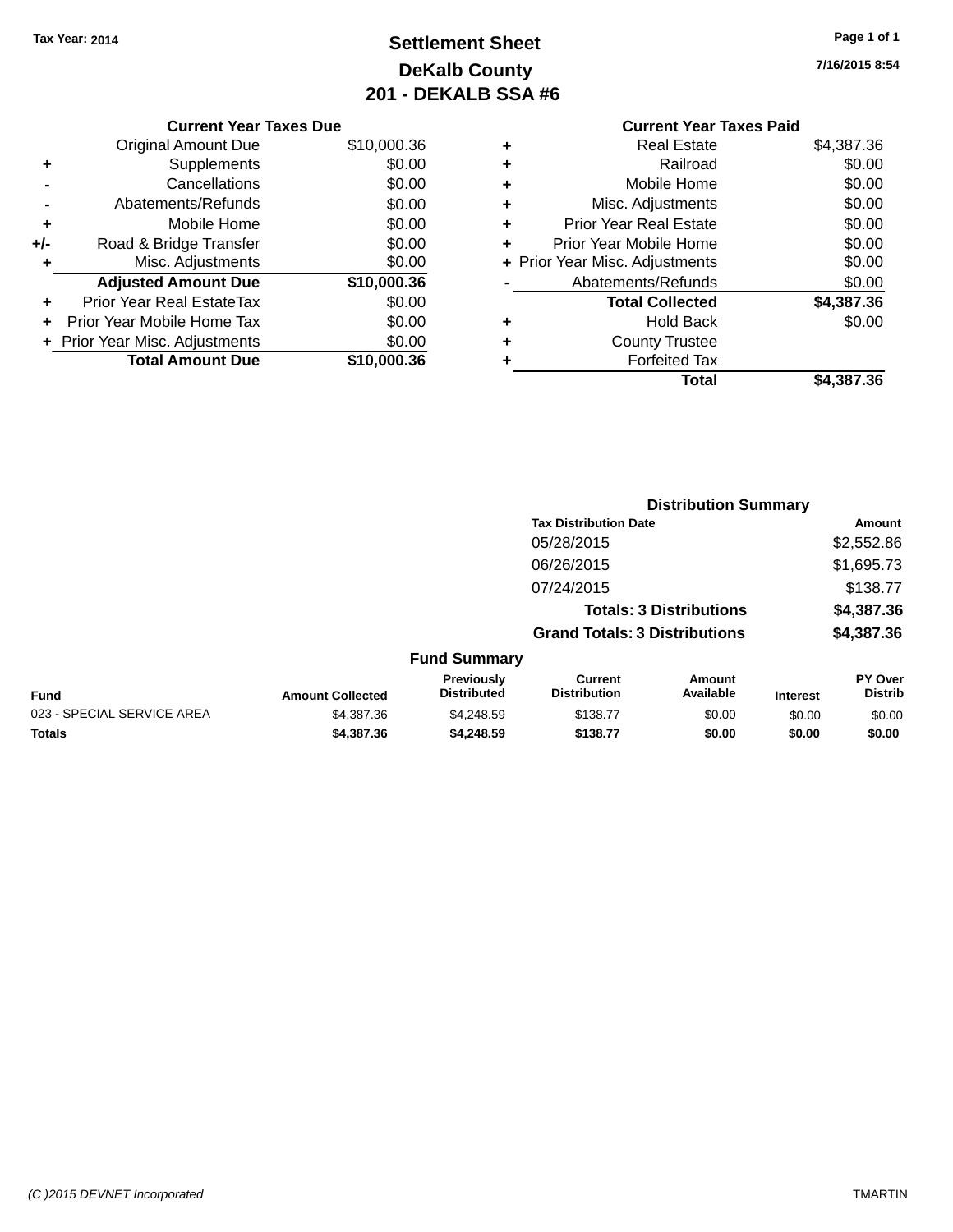### **Settlement Sheet Tax Year: 2014 Page 1 of 1 DeKalb County 204 - GENOA RIVER BEND SSA**

**7/16/2015 8:54**

| <b>Current Year Taxes Due</b> |                                |  |  |  |  |
|-------------------------------|--------------------------------|--|--|--|--|
| <b>Original Amount Due</b>    | \$48,247.71                    |  |  |  |  |
| Supplements                   | \$0.00                         |  |  |  |  |
| Cancellations                 | \$0.00                         |  |  |  |  |
| Abatements/Refunds            | \$0.00                         |  |  |  |  |
| Mobile Home                   | \$0.00                         |  |  |  |  |
| Road & Bridge Transfer        | \$0.00                         |  |  |  |  |
| Misc. Adjustments             | \$29.62                        |  |  |  |  |
| <b>Adjusted Amount Due</b>    | \$48,277.33                    |  |  |  |  |
| Prior Year Real EstateTax     | \$0.00                         |  |  |  |  |
| Prior Year Mobile Home Tax    | \$0.00                         |  |  |  |  |
|                               | \$0.00                         |  |  |  |  |
| <b>Total Amount Due</b>       | \$48,277,33                    |  |  |  |  |
|                               | + Prior Year Misc. Adjustments |  |  |  |  |

|   | <b>Real Estate</b>             | \$24,883.36 |
|---|--------------------------------|-------------|
| ٠ | Railroad                       | \$0.00      |
| ٠ | Mobile Home                    | \$0.00      |
| ٠ | Misc. Adjustments              | \$29.62     |
| ٠ | <b>Prior Year Real Estate</b>  | \$0.00      |
| ٠ | Prior Year Mobile Home         | \$0.00      |
|   | + Prior Year Misc. Adjustments | \$0.00      |
|   | Abatements/Refunds             | \$0.00      |
|   | <b>Total Collected</b>         | \$24,912.98 |
| ٠ | <b>Hold Back</b>               | \$0.00      |
| ٠ | <b>County Trustee</b>          |             |
| ٠ | <b>Forfeited Tax</b>           |             |
|   | Total                          | \$24,912.98 |
|   |                                |             |

|                                      |                                                  |                         |                                        | <b>Distribution Summary</b>                         |                                |                 |                           |  |
|--------------------------------------|--------------------------------------------------|-------------------------|----------------------------------------|-----------------------------------------------------|--------------------------------|-----------------|---------------------------|--|
|                                      |                                                  |                         |                                        | <b>Tax Distribution Date</b>                        |                                | Amount          |                           |  |
|                                      |                                                  |                         |                                        | 05/28/2015                                          |                                |                 | \$1,942.56                |  |
|                                      |                                                  |                         |                                        | 06/26/2015                                          |                                |                 | \$22,402.15               |  |
|                                      |                                                  |                         |                                        | 07/24/2015                                          |                                |                 | \$568.27                  |  |
|                                      |                                                  |                         |                                        |                                                     | <b>Totals: 3 Distributions</b> |                 | \$24,912.98               |  |
|                                      |                                                  |                         |                                        | <b>Grand Totals: 3 Distributions</b>                |                                |                 | \$24,912.98               |  |
|                                      |                                                  |                         | <b>Fund Summary</b>                    |                                                     |                                |                 |                           |  |
| <b>Fund</b>                          |                                                  | <b>Amount Collected</b> | Previously<br><b>Distributed</b>       | <b>Current</b><br><b>Distribution</b>               | <b>Amount</b><br>Available     | <b>Interest</b> | PY Over<br><b>Distrib</b> |  |
| 023 - SPECIAL SERVICE AREA           |                                                  | \$24,912.98             | \$24,344.71                            | \$568.27                                            | \$0.00                         | \$0.00          | \$0.00                    |  |
| <b>Totals</b>                        |                                                  | \$24,912.98             | \$24,344.71                            | \$568.27                                            | \$0.00                         | \$0.00          | \$0.00                    |  |
|                                      |                                                  |                         | <b>Miscellaneous Adjustment Detail</b> |                                                     |                                |                 |                           |  |
| Year Source<br>2014 RE - Real Estate | <b>Account Type</b><br><b>Back Tax Collected</b> |                         | <b>Amount Adjustment Description</b>   | \$29.62 AMCORE BANK REDEMPTION 02-24-476-009 by TBA |                                |                 |                           |  |
| <b>Totals 1 entries</b>              |                                                  |                         | \$29.62                                |                                                     |                                |                 |                           |  |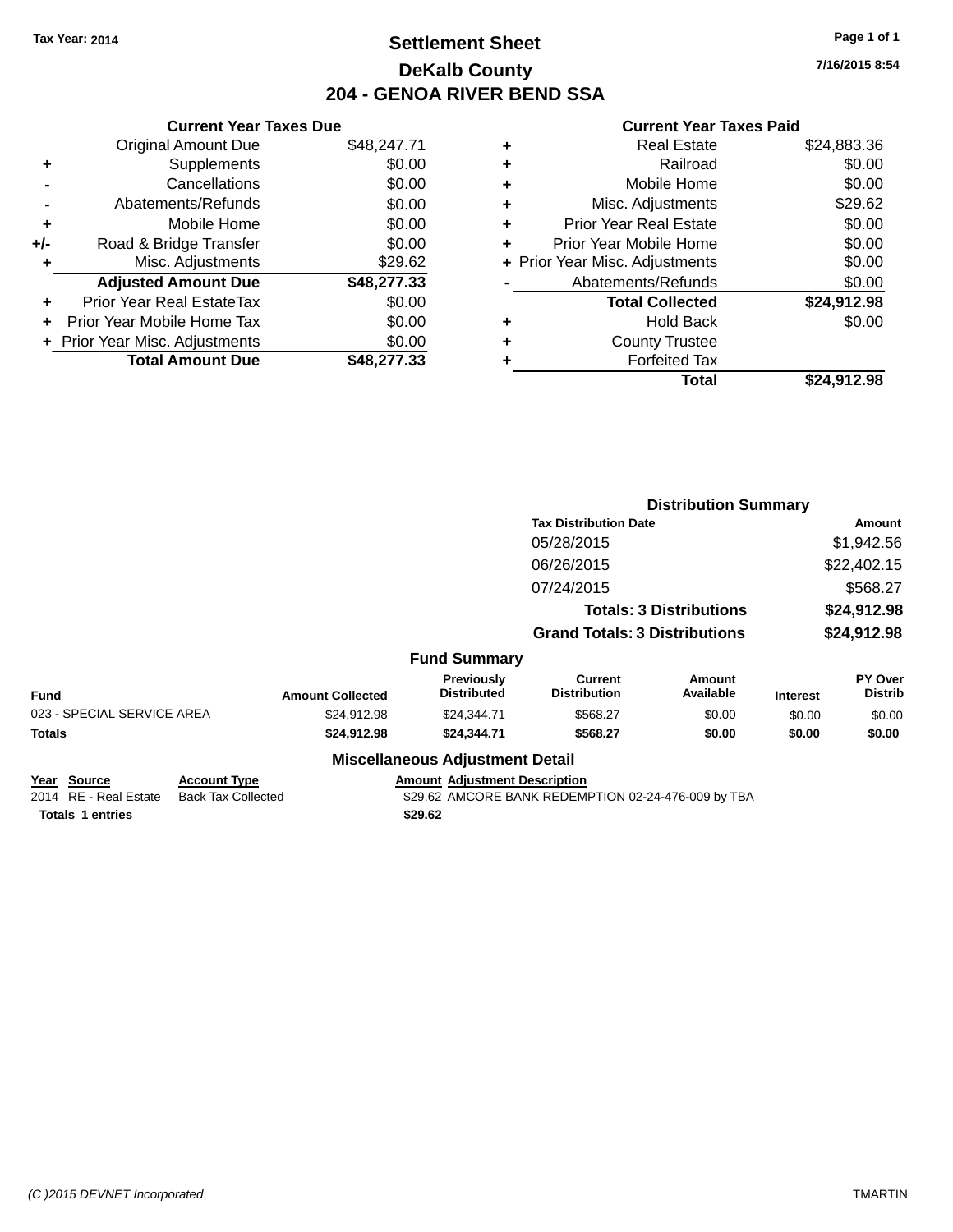### **Settlement Sheet Tax Year: 2014 Page 1 of 1 DeKalb County 207 - DERBY ESTATES SSA**

**7/16/2015 8:54**

|     | <b>Current Year Taxes Due</b>  |            |  |  |  |  |  |
|-----|--------------------------------|------------|--|--|--|--|--|
|     | <b>Original Amount Due</b>     | \$4,800.24 |  |  |  |  |  |
| ٠   | Supplements                    | \$193.49   |  |  |  |  |  |
|     | Cancellations                  | \$207.56   |  |  |  |  |  |
|     | Abatements/Refunds             | \$0.00     |  |  |  |  |  |
| ÷   | Mobile Home                    | \$0.00     |  |  |  |  |  |
| +/- | Road & Bridge Transfer         | \$0.00     |  |  |  |  |  |
| ٠   | Misc. Adjustments              | \$0.00     |  |  |  |  |  |
|     | <b>Adjusted Amount Due</b>     | \$4,786.17 |  |  |  |  |  |
| ÷   | Prior Year Real EstateTax      | \$191.47   |  |  |  |  |  |
|     | Prior Year Mobile Home Tax     | \$0.00     |  |  |  |  |  |
|     | + Prior Year Misc. Adjustments | \$45.79    |  |  |  |  |  |
|     | <b>Total Amount Due</b>        | \$5,023.43 |  |  |  |  |  |
|     |                                |            |  |  |  |  |  |

|   | <b>Total</b>                   | \$2,969.65 |
|---|--------------------------------|------------|
| ٠ | <b>Forfeited Tax</b>           |            |
| ٠ | <b>County Trustee</b>          |            |
| ٠ | <b>Hold Back</b>               | \$0.00     |
|   | <b>Total Collected</b>         | \$2,969.65 |
|   | Abatements/Refunds             | \$0.00     |
|   | + Prior Year Misc. Adjustments | \$45.79    |
| ٠ | Prior Year Mobile Home         | \$0.00     |
| ٠ | <b>Prior Year Real Estate</b>  | \$191.47   |
| ÷ | Misc. Adjustments              | \$0.00     |
| ٠ | Mobile Home                    | \$0.00     |
| ٠ | Railroad                       | \$0.00     |
| ٠ | <b>Real Estate</b>             | \$2,732.39 |

|             |                                      |                                |                         |                                         | <b>Distribution Summary</b>                              |                     |                 |                           |
|-------------|--------------------------------------|--------------------------------|-------------------------|-----------------------------------------|----------------------------------------------------------|---------------------|-----------------|---------------------------|
|             |                                      |                                |                         |                                         | <b>Tax Distribution Date</b>                             |                     |                 | <b>Amount</b>             |
|             |                                      |                                |                         |                                         | 05/28/2015                                               |                     |                 | \$1,015.18                |
|             |                                      |                                |                         |                                         | 06/26/2015                                               |                     |                 | \$1,954.47                |
|             |                                      | <b>Totals: 2 Distributions</b> |                         | \$2,969.65                              |                                                          |                     |                 |                           |
|             | <b>Grand Totals: 2 Distributions</b> |                                |                         | \$2,969.65                              |                                                          |                     |                 |                           |
|             |                                      |                                |                         | <b>Fund Summary</b>                     |                                                          |                     |                 |                           |
| <b>Fund</b> |                                      |                                | <b>Amount Collected</b> | <b>Previously</b><br><b>Distributed</b> | <b>Current</b><br><b>Distribution</b>                    | Amount<br>Available | <b>Interest</b> | PY Over<br><b>Distrib</b> |
|             | 023 - SPECIAL SERVICE AREA           |                                | \$2,969.65              | \$2,969.65                              | \$0.00                                                   | \$0.00              | \$0.00          | \$0.00                    |
| Totals      |                                      |                                | \$2,969.65              | \$2,969.65                              | \$0.00                                                   | \$0.00              | \$0.00          | \$0.00                    |
|             |                                      |                                |                         | <b>Miscellaneous Adjustment Detail</b>  |                                                          |                     |                 |                           |
|             | Year Source                          | <b>Account Type</b>            |                         | <b>Amount Adjustment Description</b>    |                                                          |                     |                 |                           |
|             | 2013 RE - Real Estate                | <b>Back Tax Collected</b>      |                         |                                         | \$21.26 MARSH REDEMPTION 03-31-231-008 by TBA            |                     |                 |                           |
|             | 2013 RE - Real Estate                | <b>Back Tax Collected</b>      |                         |                                         | \$24.53 ABCXYZ LIVING TR REDEMPTION 03-31-235-006 by TBA |                     |                 |                           |
|             | <b>Totals 2 entries</b>              |                                |                         | \$45.79                                 |                                                          |                     |                 |                           |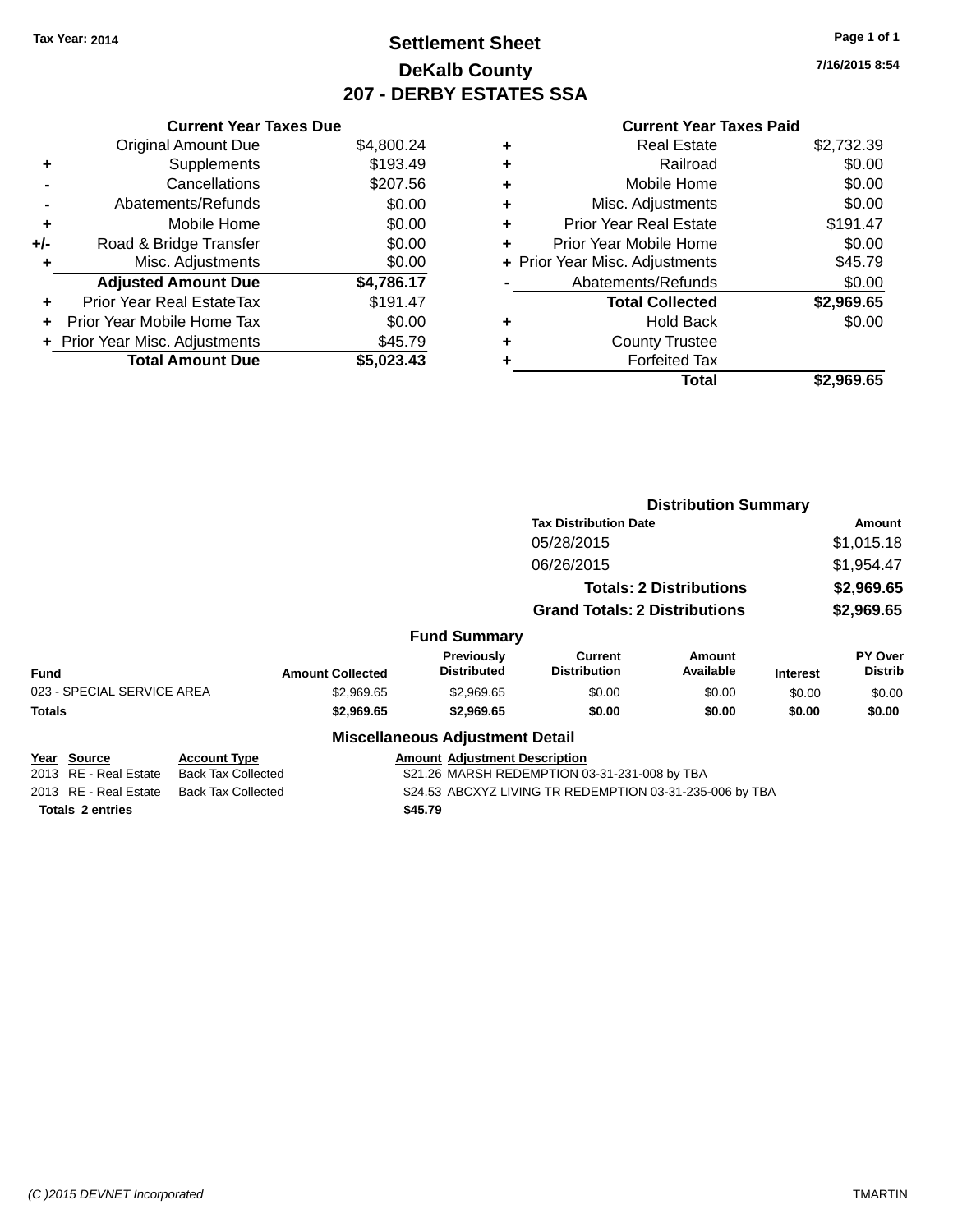# **Settlement Sheet Tax Year: 2014 Page 1 of 1 DeKalb County 209 - DEKALB SSA #14**

**7/16/2015 8:54**

|     | <b>Current Year Taxes Due</b>  |            |
|-----|--------------------------------|------------|
|     | <b>Original Amount Due</b>     | \$2,500.02 |
| ٠   | Supplements                    | \$0.00     |
|     | Cancellations                  | \$0.00     |
|     | Abatements/Refunds             | \$0.00     |
| ÷   | Mobile Home                    | \$0.00     |
| +/- | Road & Bridge Transfer         | \$0.00     |
|     | Misc. Adjustments              | \$0.00     |
|     | <b>Adjusted Amount Due</b>     | \$2,500.02 |
| ٠   | Prior Year Real EstateTax      | \$0.00     |
|     | Prior Year Mobile Home Tax     | \$0.00     |
|     | + Prior Year Misc. Adjustments | \$0.00     |
|     | <b>Total Amount Due</b>        | \$2,500.02 |
|     |                                |            |

|   | Total                          | \$1,308.45 |
|---|--------------------------------|------------|
| ٠ | <b>Forfeited Tax</b>           |            |
| ٠ | <b>County Trustee</b>          |            |
| ٠ | <b>Hold Back</b>               | \$0.00     |
|   | <b>Total Collected</b>         | \$1,308.45 |
|   | Abatements/Refunds             | \$0.00     |
|   | + Prior Year Misc. Adjustments | \$0.00     |
| ٠ | Prior Year Mobile Home         | \$0.00     |
| ÷ | <b>Prior Year Real Estate</b>  | \$0.00     |
| ٠ | Misc. Adjustments              | \$0.00     |
| ٠ | Mobile Home                    | \$0.00     |
| ٠ | Railroad                       | \$0.00     |
| ٠ | <b>Real Estate</b>             | \$1,308.45 |
|   |                                |            |

|                            |                         | <b>Distribution Summary</b>      |                                       |                                |                 |                           |
|----------------------------|-------------------------|----------------------------------|---------------------------------------|--------------------------------|-----------------|---------------------------|
|                            |                         |                                  | <b>Tax Distribution Date</b>          |                                |                 | Amount                    |
|                            |                         |                                  | 05/28/2015                            |                                |                 | \$296.88                  |
|                            |                         |                                  | 06/26/2015                            |                                |                 | \$1,011.57                |
|                            |                         |                                  |                                       | <b>Totals: 2 Distributions</b> |                 | \$1,308.45                |
|                            |                         |                                  | <b>Grand Totals: 2 Distributions</b>  |                                |                 | \$1,308.45                |
|                            |                         | <b>Fund Summary</b>              |                                       |                                |                 |                           |
| <b>Fund</b>                | <b>Amount Collected</b> | Previously<br><b>Distributed</b> | <b>Current</b><br><b>Distribution</b> | <b>Amount</b><br>Available     | <b>Interest</b> | PY Over<br><b>Distrib</b> |
| 023 - SPECIAL SERVICE AREA | \$1,308.45              | \$1,308.45                       | \$0.00                                | \$0.00                         | \$0.00          | \$0.00                    |
| <b>Totals</b>              | \$1,308.45              | \$1,308.45                       | \$0.00                                | \$0.00                         | \$0.00          | \$0.00                    |
|                            |                         |                                  |                                       |                                |                 |                           |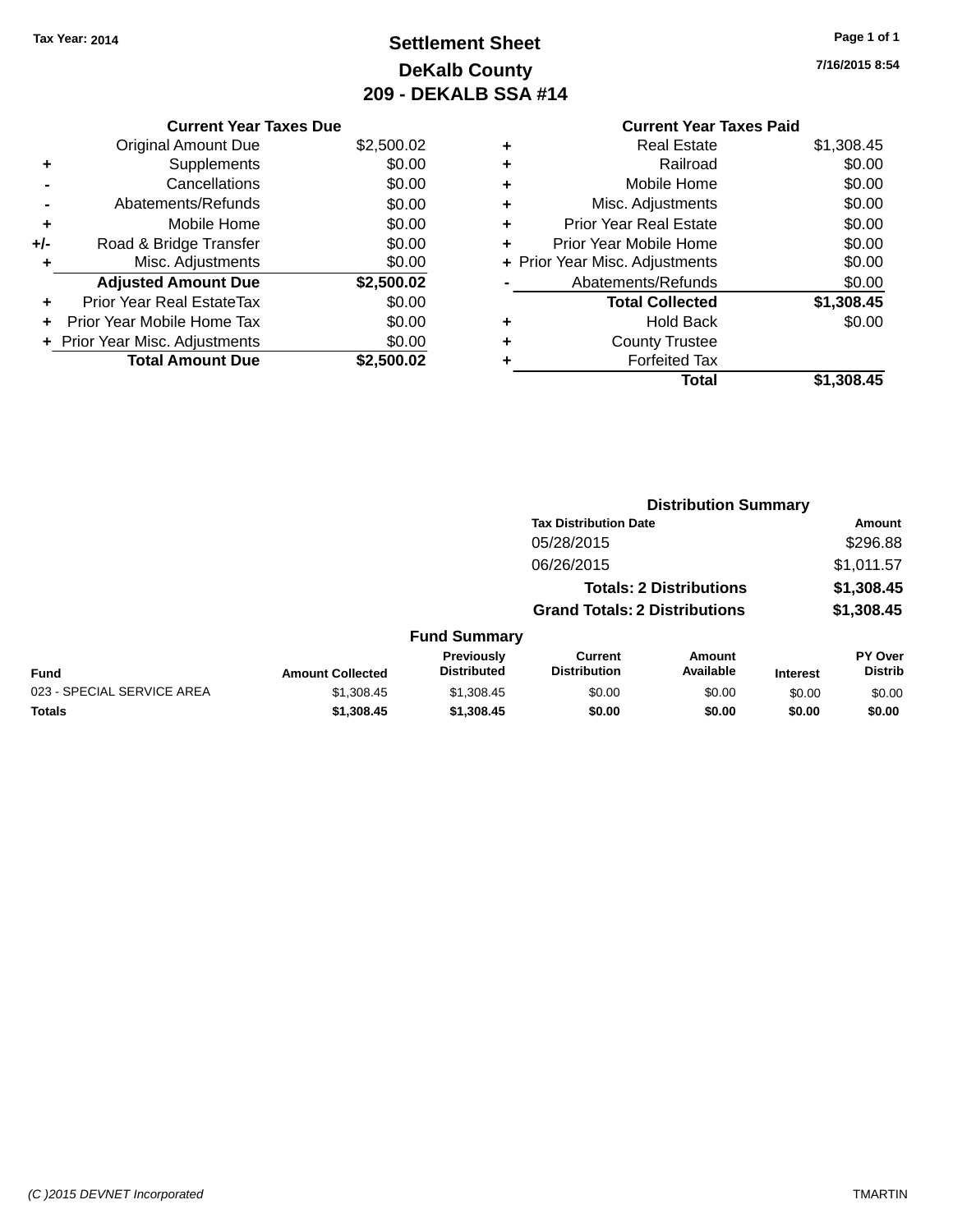### **Settlement Sheet Tax Year: 2014 Page 1 of 1 DeKalb County 213 - GENOA OAK CREEK EST SSA#4**

|     | <b>Current Year Taxes Due</b>  |            |  |  |  |  |  |
|-----|--------------------------------|------------|--|--|--|--|--|
|     | <b>Original Amount Due</b>     | \$1,359.28 |  |  |  |  |  |
| ٠   | Supplements                    | \$0.00     |  |  |  |  |  |
|     | Cancellations                  | \$0.00     |  |  |  |  |  |
|     | Abatements/Refunds             | \$0.00     |  |  |  |  |  |
| ٠   | Mobile Home                    | \$0.00     |  |  |  |  |  |
| +/- | Road & Bridge Transfer         | \$0.00     |  |  |  |  |  |
| ٠   | Misc. Adjustments              | \$0.00     |  |  |  |  |  |
|     | <b>Adjusted Amount Due</b>     | \$1,359.28 |  |  |  |  |  |
| ÷   | Prior Year Real EstateTax      | \$0.00     |  |  |  |  |  |
|     | Prior Year Mobile Home Tax     | \$0.00     |  |  |  |  |  |
|     | + Prior Year Misc. Adjustments | \$0.00     |  |  |  |  |  |
|     | <b>Total Amount Due</b>        | \$1,359.28 |  |  |  |  |  |

### **Current Year Taxes Paid**

| ٠ | <b>Real Estate</b>             | \$694.61 |
|---|--------------------------------|----------|
| ٠ | Railroad                       | \$0.00   |
| ٠ | Mobile Home                    | \$0.00   |
| ٠ | Misc. Adjustments              | \$0.00   |
| ٠ | <b>Prior Year Real Estate</b>  | \$0.00   |
| ٠ | Prior Year Mobile Home         | \$0.00   |
|   | + Prior Year Misc. Adjustments | \$0.00   |
|   | Abatements/Refunds             | \$0.00   |
|   | <b>Total Collected</b>         | \$694.61 |
| ٠ | <b>Hold Back</b>               | \$0.00   |
| ٠ | <b>County Trustee</b>          |          |
| ٠ | <b>Forfeited Tax</b>           |          |
|   | Total                          | \$694.61 |
|   |                                |          |

|                            |                         | <b>Distribution Summary</b>             |                                       |                     |                 |                           |  |
|----------------------------|-------------------------|-----------------------------------------|---------------------------------------|---------------------|-----------------|---------------------------|--|
|                            |                         |                                         | <b>Tax Distribution Date</b>          |                     |                 | Amount                    |  |
|                            |                         |                                         | 05/28/2015                            |                     |                 | \$150.55                  |  |
|                            |                         |                                         | 06/26/2015                            |                     |                 | \$247.16                  |  |
|                            |                         |                                         | 07/24/2015                            |                     |                 | \$296.90                  |  |
|                            |                         |                                         | <b>Totals: 3 Distributions</b>        |                     |                 | \$694.61                  |  |
|                            |                         |                                         | <b>Grand Totals: 3 Distributions</b>  |                     |                 | \$694.61                  |  |
|                            |                         | <b>Fund Summary</b>                     |                                       |                     |                 |                           |  |
| <b>Fund</b>                | <b>Amount Collected</b> | <b>Previously</b><br><b>Distributed</b> | <b>Current</b><br><b>Distribution</b> | Amount<br>Available | <b>Interest</b> | PY Over<br><b>Distrib</b> |  |
| 023 - SPECIAL SERVICE AREA | \$694.61                | \$397.71                                | \$296.90                              | \$0.00              | \$0.00          | \$0.00                    |  |
| <b>Totals</b>              | \$694.61                | \$397.71                                | \$296.90                              | \$0.00              | \$0.00          | \$0.00                    |  |
|                            |                         |                                         |                                       |                     |                 |                           |  |

**7/16/2015 8:54**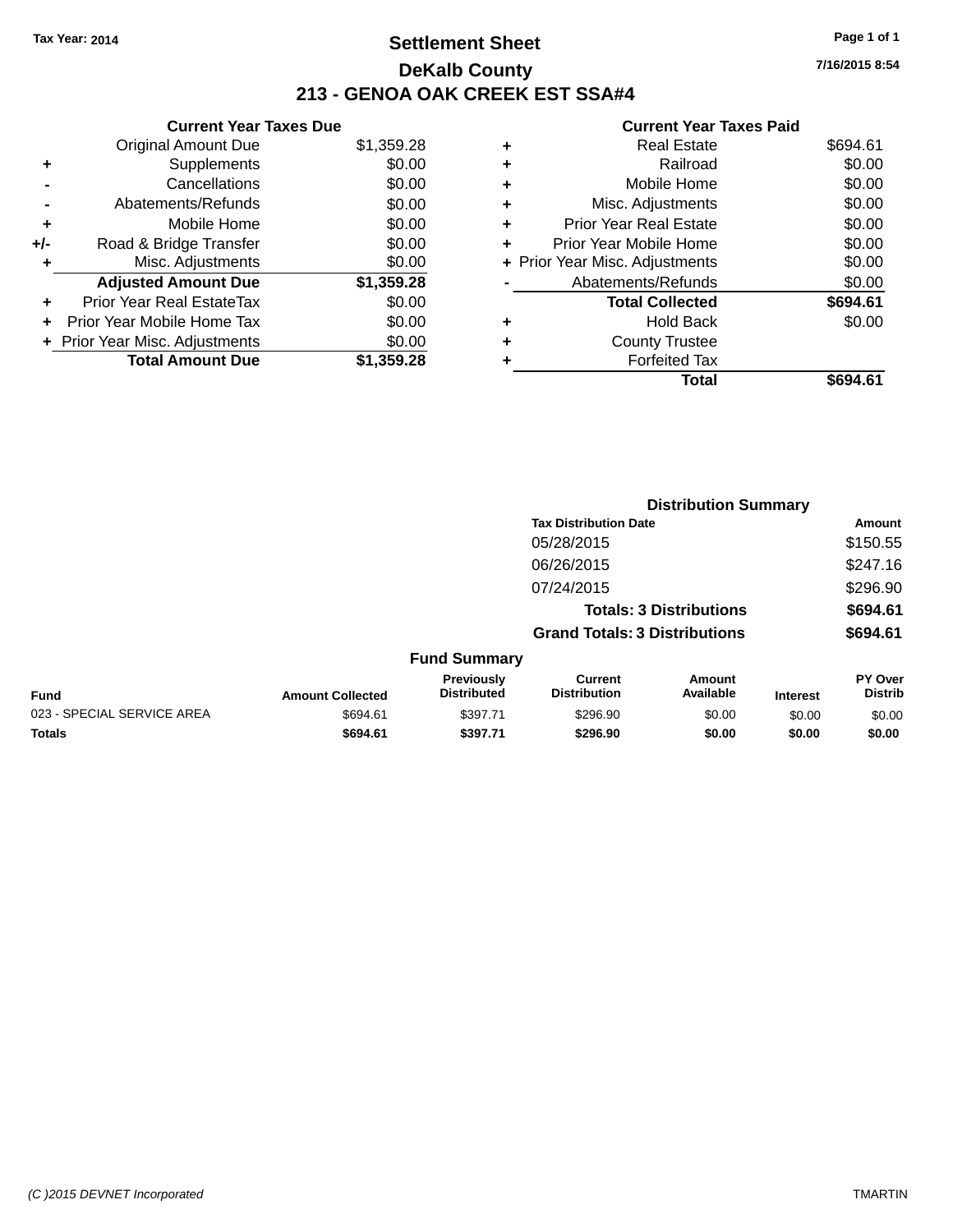### **Settlement Sheet Tax Year: 2014 Page 1 of 1 DeKalb County AF-DK #5 - AFTON DEKALB DRAINAGE #5**

|       | <b>Current Year Taxes Due</b>  |             |
|-------|--------------------------------|-------------|
|       | <b>Original Amount Due</b>     | \$12,061.62 |
|       | Supplements                    | \$0.00      |
|       | Cancellations                  | \$0.00      |
|       | Abatements/Refunds             | \$0.00      |
| ٠     | Mobile Home                    | \$0.00      |
| $+/-$ | Road & Bridge Transfer         | \$0.00      |
| ٠     | Misc. Adjustments              | \$0.00      |
|       | <b>Adjusted Amount Due</b>     | \$12,061.62 |
| ÷     | Prior Year Real EstateTax      | \$0.00      |
|       | Prior Year Mobile Home Tax     | \$0.00      |
|       | + Prior Year Misc. Adjustments | \$0.00      |
|       | <b>Total Amount Due</b>        | \$12,061.62 |
|       |                                |             |

#### **Current Year Taxes Paid**

| ٠ | <b>Real Estate</b>             | \$8,650.71 |
|---|--------------------------------|------------|
| ٠ | Railroad                       | \$0.00     |
| ٠ | Mobile Home                    | \$0.00     |
| ٠ | Misc. Adjustments              | \$0.00     |
| ٠ | <b>Prior Year Real Estate</b>  | \$0.00     |
| ٠ | Prior Year Mobile Home         | \$0.00     |
|   | + Prior Year Misc. Adjustments | \$0.00     |
|   | Abatements/Refunds             | \$0.00     |
|   | <b>Total Collected</b>         | \$8,650.71 |
| ٠ | <b>Hold Back</b>               | \$0.00     |
| ٠ | <b>County Trustee</b>          |            |
| ٠ | <b>Forfeited Tax</b>           |            |
|   | Total                          | \$8,650.71 |
|   |                                |            |

|                 |                         |                                         |                                       | <b>Distribution Summary</b>    |                 |                           |
|-----------------|-------------------------|-----------------------------------------|---------------------------------------|--------------------------------|-----------------|---------------------------|
|                 |                         |                                         | <b>Tax Distribution Date</b>          |                                |                 | Amount                    |
|                 |                         |                                         | 05/28/2015                            |                                |                 | \$2,616.56                |
|                 |                         |                                         | 06/26/2015                            |                                |                 | \$5,929.15                |
|                 |                         |                                         | 07/24/2015                            |                                |                 | \$105.00                  |
|                 |                         |                                         |                                       | <b>Totals: 3 Distributions</b> |                 | \$8,650.71                |
|                 |                         |                                         | <b>Grand Totals: 3 Distributions</b>  |                                |                 | \$8,650.71                |
|                 |                         | <b>Fund Summary</b>                     |                                       |                                |                 |                           |
| <b>Fund</b>     | <b>Amount Collected</b> | <b>Previously</b><br><b>Distributed</b> | <b>Current</b><br><b>Distribution</b> | Amount<br>Available            | <b>Interest</b> | PY Over<br><b>Distrib</b> |
| 001 - CORPORATE | \$8,650.71              | \$8,545.71                              | \$105.00                              | \$0.00                         | \$0.00          | \$0.00                    |
| <b>Totals</b>   | \$8,650.71              | \$8,545.71                              | \$105.00                              | \$0.00                         | \$0.00          | \$0.00                    |

**7/16/2015 8:54**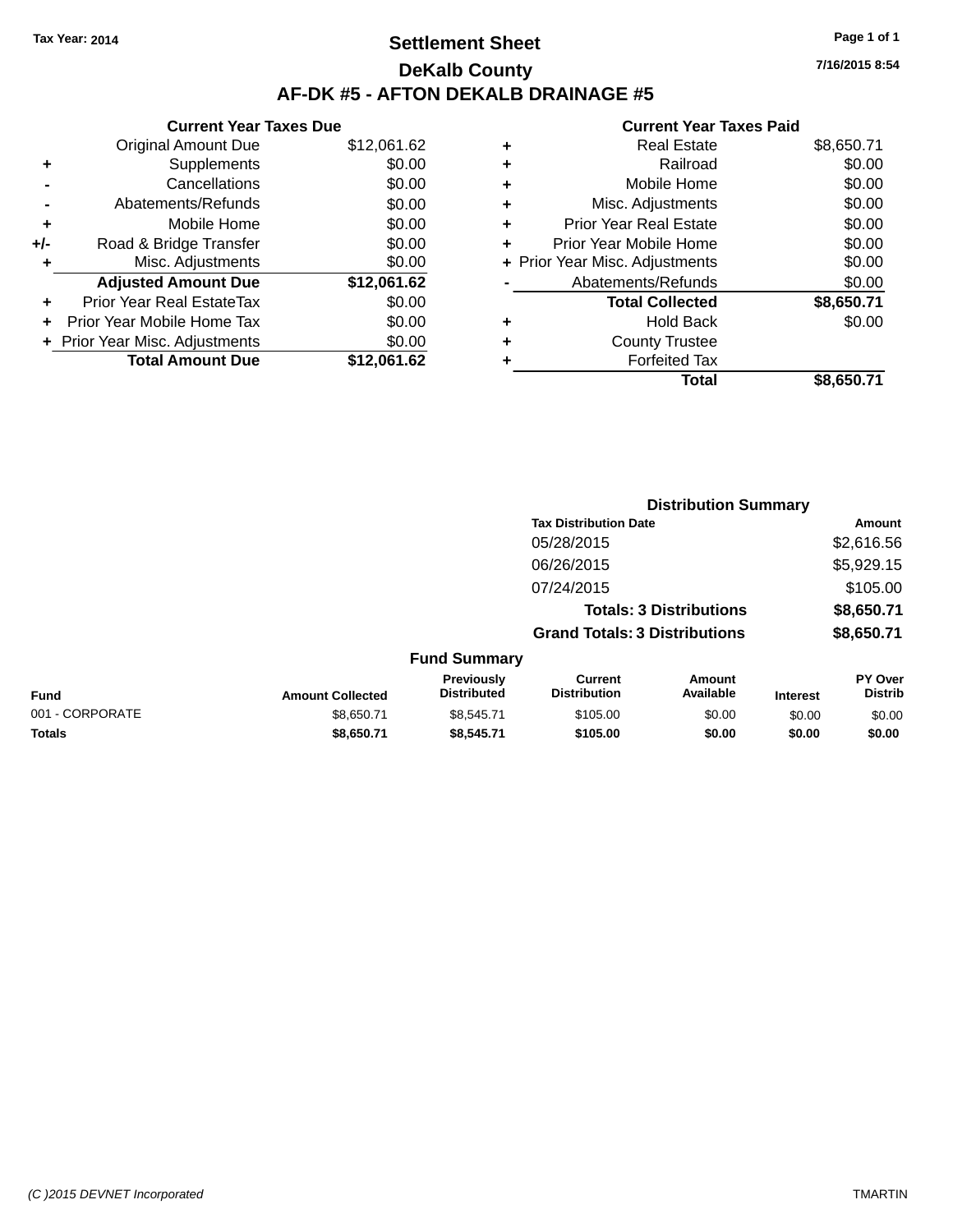### **Settlement Sheet Tax Year: 2014 Page 1 of 1 DeKalb County AF-MI #4 - AF/ MI/ DK DRAINAGE #4**

**Current Year Taxes Due** Original Amount Due \$7,589.26 **+** Supplements \$4.80 **-** Cancellations \$4.80 **-** Abatements/Refunds \$0.00 **+** Mobile Home \$0.00 **+/-** Road & Bridge Transfer \$0.00 **+** Misc. Adjustments \$0.00 **Adjusted Amount Due \$7,589.26 +** Prior Year Real EstateTax \$0.00 **+** Prior Year Mobile Home Tax \$0.00 **+ Prior Year Misc. Adjustments**  $$0.00$ **Total Amount Due \$7,589.26**

| ٠ | <b>Real Estate</b>             | \$5,228.11 |
|---|--------------------------------|------------|
| ٠ | Railroad                       | \$0.00     |
| ٠ | Mobile Home                    | \$0.00     |
| ٠ | Misc. Adjustments              | \$0.00     |
| ٠ | <b>Prior Year Real Estate</b>  | \$0.00     |
| ٠ | Prior Year Mobile Home         | \$0.00     |
|   | + Prior Year Misc. Adjustments | \$0.00     |
|   | Abatements/Refunds             | \$0.00     |
|   | <b>Total Collected</b>         | \$5,228.11 |
| ٠ | <b>Hold Back</b>               | \$0.00     |
| ٠ | <b>County Trustee</b>          |            |
| ٠ | <b>Forfeited Tax</b>           |            |
|   | <b>Total</b>                   | \$5,228.11 |
|   |                                |            |

|                 |                         |                                  |                                       | <b>Distribution Summary</b>    |                 |                                  |
|-----------------|-------------------------|----------------------------------|---------------------------------------|--------------------------------|-----------------|----------------------------------|
|                 |                         |                                  | <b>Tax Distribution Date</b>          |                                |                 | Amount                           |
|                 |                         |                                  | 05/28/2015                            |                                |                 | \$1,411.78                       |
|                 |                         |                                  | 06/26/2015                            |                                |                 | \$3,752.20                       |
|                 |                         |                                  | 07/24/2015                            |                                |                 | \$64.13                          |
|                 |                         |                                  |                                       | <b>Totals: 3 Distributions</b> |                 | \$5,228.11                       |
|                 |                         |                                  | <b>Grand Totals: 3 Distributions</b>  |                                |                 | \$5,228.11                       |
|                 |                         | <b>Fund Summary</b>              |                                       |                                |                 |                                  |
| Fund            | <b>Amount Collected</b> | Previously<br><b>Distributed</b> | <b>Current</b><br><b>Distribution</b> | <b>Amount</b><br>Available     | <b>Interest</b> | <b>PY Over</b><br><b>Distrib</b> |
| 001 - CORPORATE | \$5,228.11              | \$5,163.98                       | \$64.13                               | \$0.00                         | \$0.00          | \$0.00                           |
| <b>Totals</b>   | \$5.228.11              | \$5,163.98                       | \$64.13                               | \$0.00                         | \$0.00          | \$0.00                           |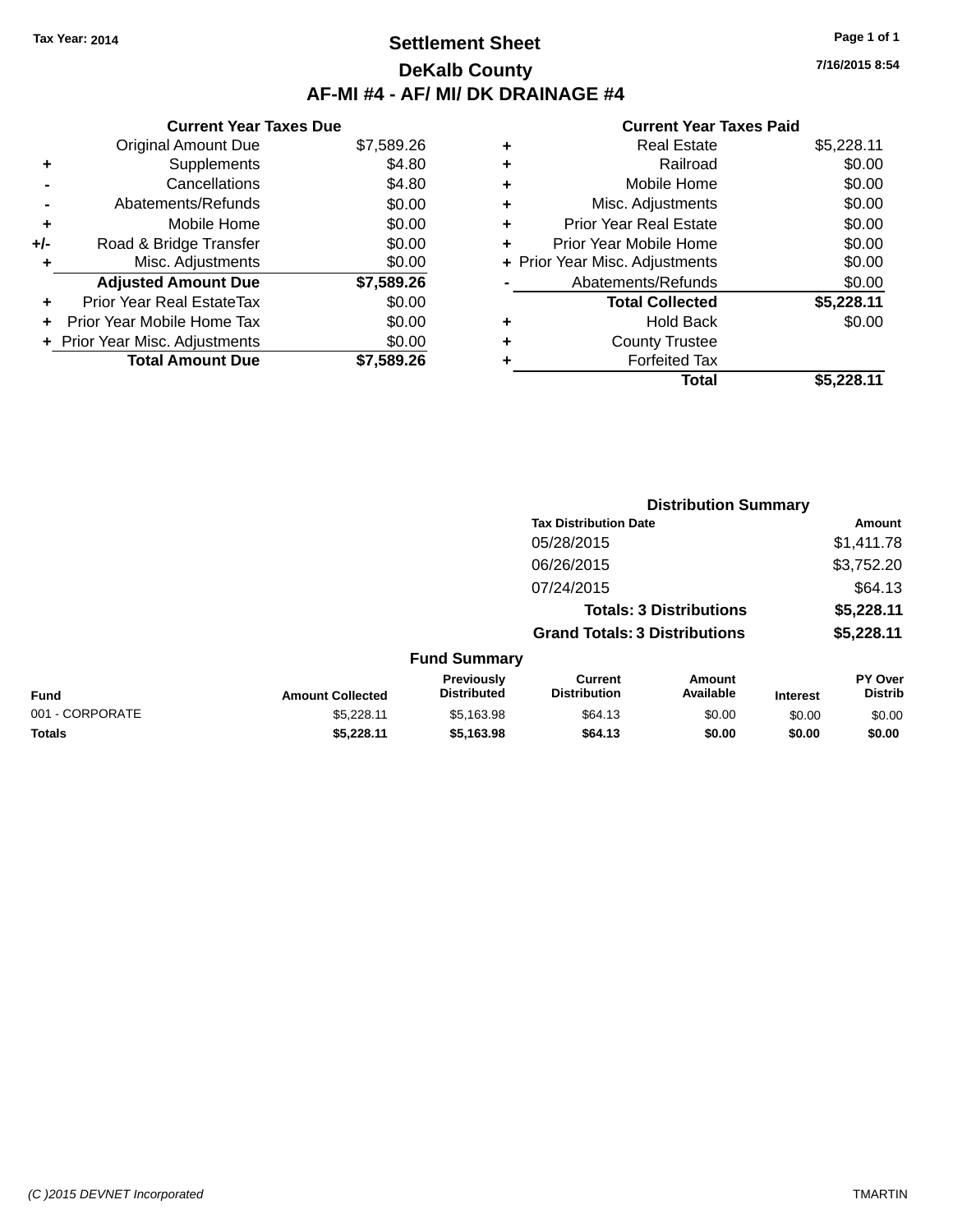### **Settlement Sheet Tax Year: 2014 Page 1 of 1 DeKalb County CL-SH #7 - CLINTON/SHABBONA DRN #7**

**7/16/2015 8:54**

|     | <b>Current Year Taxes Due</b>  |            |
|-----|--------------------------------|------------|
|     | <b>Original Amount Due</b>     | \$2,286.34 |
| ٠   | Supplements                    | \$0.00     |
|     | Cancellations                  | \$0.00     |
|     | Abatements/Refunds             | \$0.00     |
| ٠   | Mobile Home                    | \$0.00     |
| +/- | Road & Bridge Transfer         | \$0.00     |
| ٠   | Misc. Adjustments              | \$0.00     |
|     | <b>Adjusted Amount Due</b>     | \$2,286.34 |
| ÷   | Prior Year Real EstateTax      | \$0.00     |
| ÷   | Prior Year Mobile Home Tax     | \$0.00     |
|     | + Prior Year Misc. Adjustments | \$0.00     |
|     | <b>Total Amount Due</b>        | \$2.286.34 |

| ٠ | <b>Real Estate</b>             | \$1,596.99 |
|---|--------------------------------|------------|
| ٠ | Railroad                       | \$0.00     |
| ٠ | Mobile Home                    | \$0.00     |
| ٠ | Misc. Adjustments              | \$0.00     |
| ٠ | <b>Prior Year Real Estate</b>  | \$0.00     |
|   | Prior Year Mobile Home         | \$0.00     |
|   | + Prior Year Misc. Adjustments | \$0.00     |
|   | Abatements/Refunds             | \$0.00     |
|   | <b>Total Collected</b>         | \$1,596.99 |
| ٠ | Hold Back                      | \$0.00     |
|   | <b>County Trustee</b>          |            |
| ٠ | <b>Forfeited Tax</b>           |            |
|   | Total                          | \$1,596.99 |
|   |                                |            |

|                 |                         |                                  | <b>Distribution Summary</b>           |                                |                 |                           |
|-----------------|-------------------------|----------------------------------|---------------------------------------|--------------------------------|-----------------|---------------------------|
|                 |                         |                                  | <b>Tax Distribution Date</b>          |                                |                 | Amount                    |
|                 |                         |                                  | 05/28/2015                            |                                |                 | \$785.83                  |
|                 |                         |                                  | 06/26/2015                            |                                |                 | \$811.16                  |
|                 |                         |                                  |                                       | <b>Totals: 2 Distributions</b> |                 | \$1,596.99                |
|                 |                         |                                  | <b>Grand Totals: 2 Distributions</b>  |                                |                 | \$1,596.99                |
|                 |                         | <b>Fund Summary</b>              |                                       |                                |                 |                           |
| <b>Fund</b>     | <b>Amount Collected</b> | Previously<br><b>Distributed</b> | <b>Current</b><br><b>Distribution</b> | <b>Amount</b><br>Available     | <b>Interest</b> | PY Over<br><b>Distrib</b> |
| 001 - CORPORATE | \$1,596.99              | \$1,596.99                       | \$0.00                                | \$0.00                         | \$0.00          | \$0.00                    |
| <b>Totals</b>   | \$1,596.99              | \$1,596.99                       | \$0.00                                | \$0.00                         | \$0.00          | \$0.00                    |
|                 |                         |                                  |                                       |                                |                 |                           |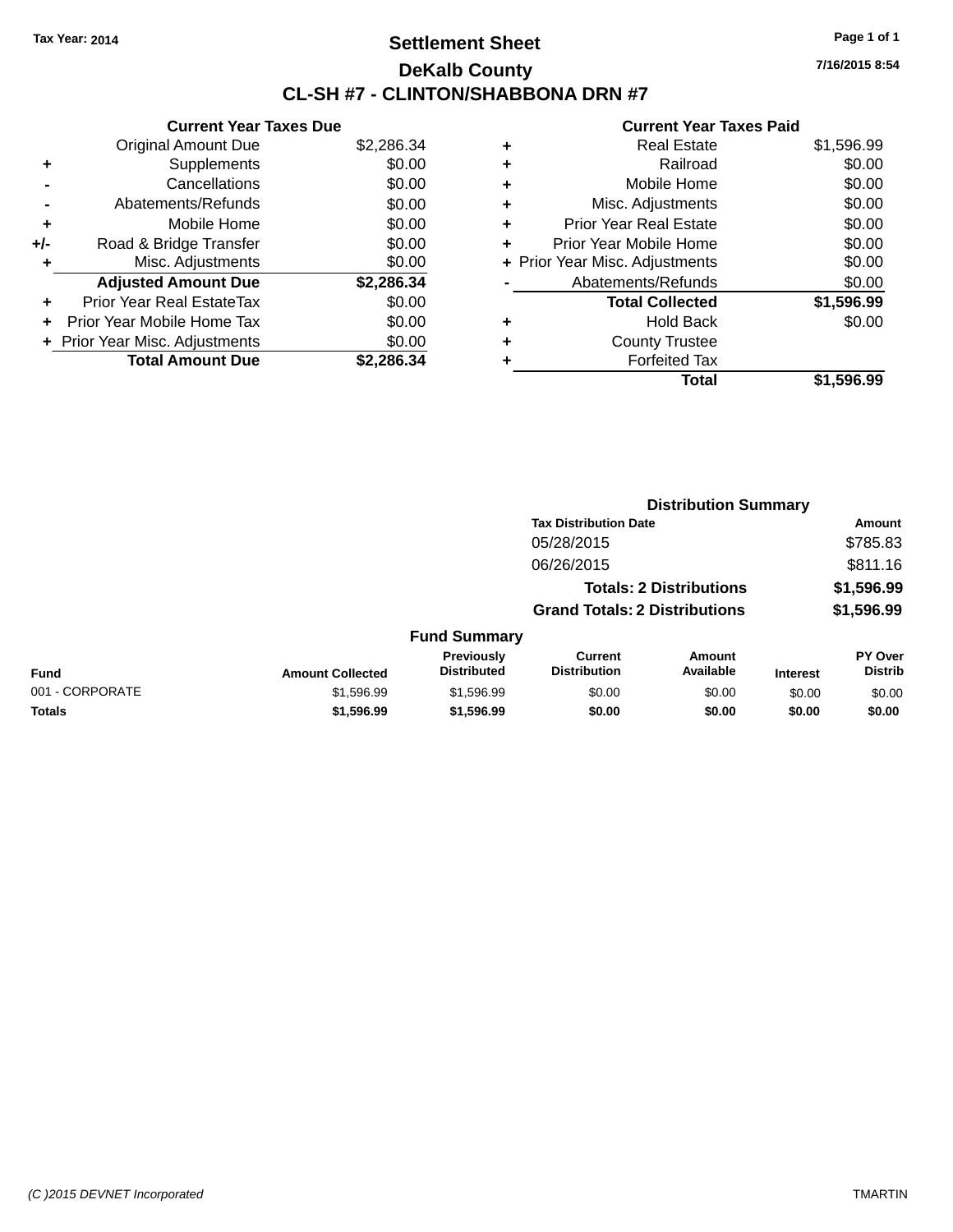### **Settlement Sheet Tax Year: 2014 Page 1 of 1 DeKalb County CO SBA #10 - CORTLAND SBA #10**

**7/16/2015 8:54**

|     | <b>Current Year Taxes Due</b>  |        |
|-----|--------------------------------|--------|
|     | <b>Original Amount Due</b>     | \$0.00 |
| ٠   | Supplements                    | \$0.00 |
|     | Cancellations                  | \$0.00 |
|     | Abatements/Refunds             | \$0.00 |
| ٠   | Mobile Home                    | \$0.00 |
| +/- | Road & Bridge Transfer         | \$0.00 |
| ٠   | Misc. Adjustments              | \$0.00 |
|     | <b>Adjusted Amount Due</b>     | \$0.00 |
| ÷   | Prior Year Real EstateTax      | \$0.00 |
| ÷   | Prior Year Mobile Home Tax     | \$0.00 |
|     | + Prior Year Misc. Adjustments | \$0.00 |
|     | <b>Total Amount Due</b>        | \$0.00 |
|     |                                |        |

|   | <b>Real Estate</b>             | \$0.00 |
|---|--------------------------------|--------|
|   | Railroad                       | \$0.00 |
| ٠ | Mobile Home                    | \$0.00 |
| ٠ | Misc. Adjustments              | \$0.00 |
| ٠ | Prior Year Real Estate         | \$0.00 |
| ٠ | Prior Year Mobile Home         | \$0.00 |
|   | + Prior Year Misc. Adjustments | \$0.00 |
|   | Abatements/Refunds             | \$0.00 |
|   | <b>Total Collected</b>         | \$0.00 |
|   | <b>Hold Back</b>               | \$0.00 |
|   | <b>County Trustee</b>          |        |
|   | <b>Forfeited Tax</b>           |        |
|   | Total                          |        |

| <b>Fund Summary</b>        |                         |                                         |                                |                     |                 |                           |
|----------------------------|-------------------------|-----------------------------------------|--------------------------------|---------------------|-----------------|---------------------------|
| <b>Fund</b>                | <b>Amount Collected</b> | <b>Previously</b><br><b>Distributed</b> | Current<br><b>Distribution</b> | Amount<br>Available | <b>Interest</b> | PY Over<br><b>Distrib</b> |
| 023 - SPECIAL SERVICE AREA | \$0.00                  | \$0.00                                  | \$0.00                         | \$0.00              | \$0.00          | \$0.00                    |
| <b>Totals</b>              | \$0.00                  | \$0.00                                  | \$0.00                         | \$0.00              | \$0.00          | \$0.00                    |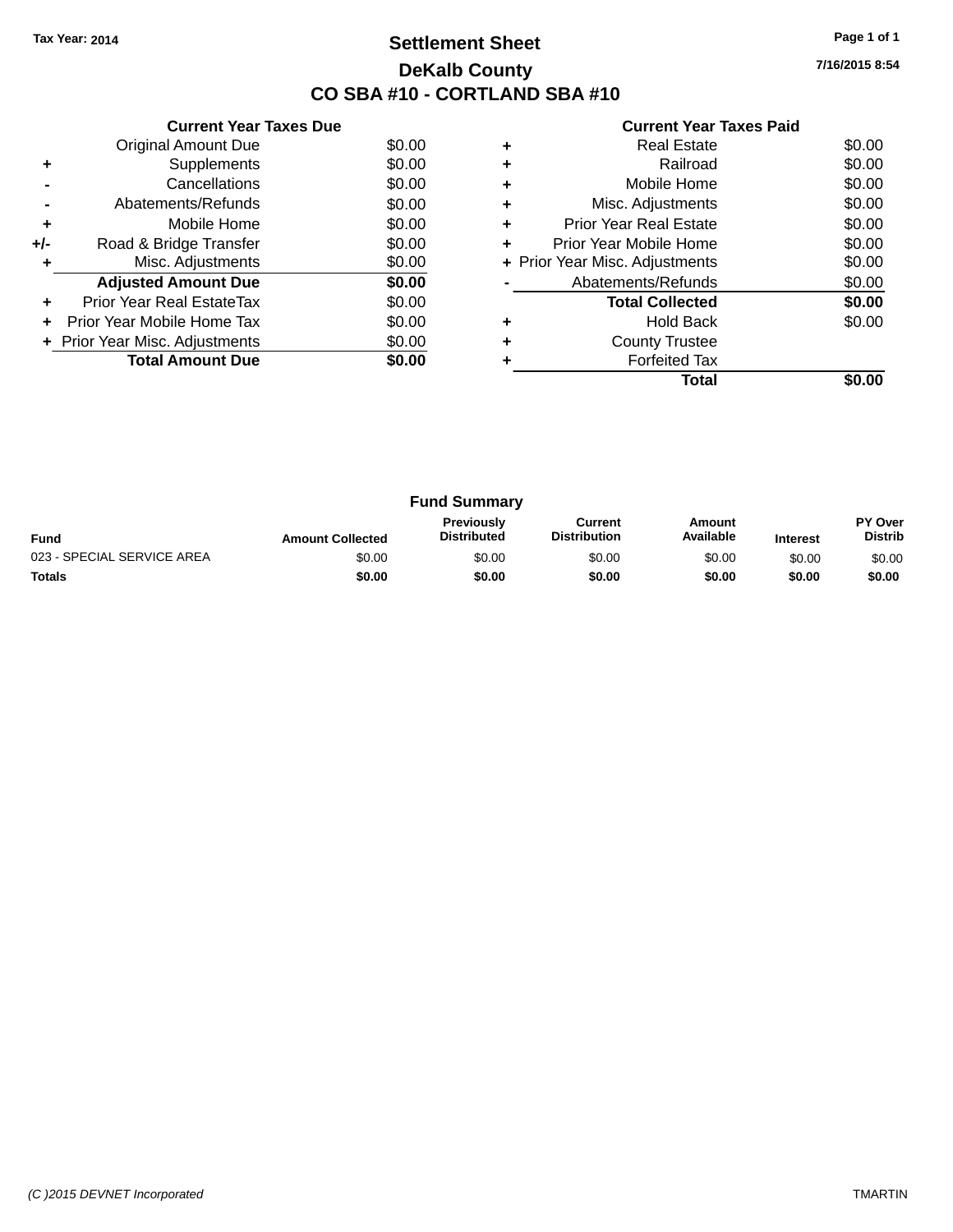### **Settlement Sheet Tax Year: 2014 Page 1 of 1 DeKalb County COON #1 - COON CREEK DRAINAGE #1**

**7/16/2015 8:54**

|     | <b>Current Year Taxes Due</b>  |             |
|-----|--------------------------------|-------------|
|     | <b>Original Amount Due</b>     | \$11,823.50 |
| ÷   | Supplements                    | \$10.00     |
|     | Cancellations                  | \$10.00     |
|     | Abatements/Refunds             | \$0.00      |
| ٠   | Mobile Home                    | \$0.00      |
| +/- | Road & Bridge Transfer         | \$0.00      |
|     | Misc. Adjustments              | \$0.00      |
|     | <b>Adjusted Amount Due</b>     | \$11,823.50 |
| ÷   | Prior Year Real EstateTax      | \$0.00      |
|     | Prior Year Mobile Home Tax     | \$0.00      |
|     | + Prior Year Misc. Adjustments | \$0.00      |
|     | <b>Total Amount Due</b>        | \$11,823.50 |
|     |                                |             |

|   | <b>Real Estate</b>             | \$7,313.26 |
|---|--------------------------------|------------|
| ٠ | Railroad                       | \$0.00     |
| ٠ | Mobile Home                    | \$0.00     |
| ٠ | Misc. Adjustments              | \$0.00     |
| ٠ | <b>Prior Year Real Estate</b>  | \$0.00     |
| ÷ | Prior Year Mobile Home         | \$0.00     |
|   | + Prior Year Misc. Adjustments | \$0.00     |
|   | Abatements/Refunds             | \$0.00     |
|   | <b>Total Collected</b>         | \$7,313.26 |
| ٠ | Hold Back                      | \$0.00     |
| ٠ | <b>County Trustee</b>          |            |
| ٠ | <b>Forfeited Tax</b>           |            |
|   | Total                          | \$7,313.26 |
|   |                                |            |

|                 |                         | <b>Distribution Summary</b>      |                                       |                                |                 |                           |
|-----------------|-------------------------|----------------------------------|---------------------------------------|--------------------------------|-----------------|---------------------------|
|                 |                         |                                  | <b>Tax Distribution Date</b>          |                                |                 | Amount                    |
|                 |                         |                                  | 05/28/2015                            |                                |                 | \$2,745.40                |
|                 |                         |                                  | 06/26/2015                            |                                |                 | \$4,422.50                |
|                 |                         |                                  | 07/24/2015                            |                                |                 | \$145.36                  |
|                 |                         |                                  |                                       | <b>Totals: 3 Distributions</b> |                 | \$7,313.26                |
|                 |                         |                                  | <b>Grand Totals: 3 Distributions</b>  |                                |                 | \$7,313.26                |
|                 |                         | <b>Fund Summary</b>              |                                       |                                |                 |                           |
| <b>Fund</b>     | <b>Amount Collected</b> | Previously<br><b>Distributed</b> | <b>Current</b><br><b>Distribution</b> | <b>Amount</b><br>Available     | <b>Interest</b> | PY Over<br><b>Distrib</b> |
| 001 - CORPORATE | \$7,313.26              | \$7,167.90                       | \$145.36                              | \$0.00                         | \$0.00          | \$0.00                    |
| <b>Totals</b>   | \$7,313.26              | \$7,167.90                       | \$145.36                              | \$0.00                         | \$0.00          | \$0.00                    |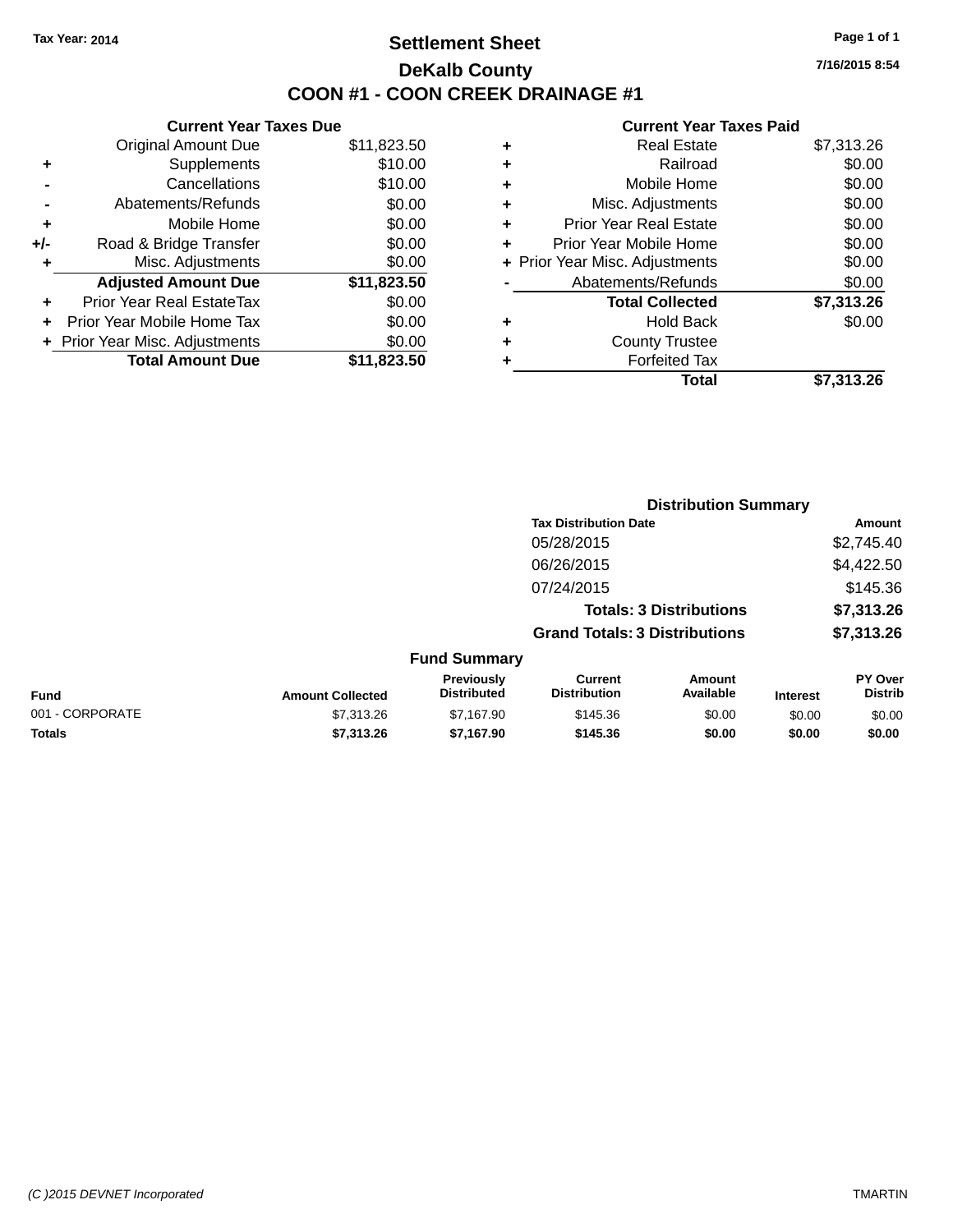### **Settlement Sheet Tax Year: 2014 Page 1 of 1 DeKalb County CO-PI #15 - CORTLAND PIERCE DRAINAGE**

**7/16/2015 8:54**

|     | <b>Current Year Taxes Due</b>  |        |
|-----|--------------------------------|--------|
|     | Original Amount Due            | \$0.00 |
| ٠   | Supplements                    | \$0.00 |
|     | Cancellations                  | \$0.00 |
|     | Abatements/Refunds             | \$0.00 |
| ٠   | Mobile Home                    | \$0.00 |
| +/- | Road & Bridge Transfer         | \$0.00 |
|     | Misc. Adjustments              | \$0.00 |
|     | <b>Adjusted Amount Due</b>     | \$0.00 |
| ÷   | Prior Year Real EstateTax      | \$0.00 |
|     | Prior Year Mobile Home Tax     | \$0.00 |
|     | + Prior Year Misc. Adjustments | \$0.00 |
|     | <b>Total Amount Due</b>        | \$0.00 |
|     |                                |        |

|   | <b>Real Estate</b>             | \$0.00 |
|---|--------------------------------|--------|
|   | Railroad                       | \$0.00 |
| ٠ | Mobile Home                    | \$0.00 |
| ٠ | Misc. Adjustments              | \$0.00 |
| ٠ | Prior Year Real Estate         | \$0.00 |
|   | Prior Year Mobile Home         | \$0.00 |
|   | + Prior Year Misc. Adjustments | \$0.00 |
|   | Abatements/Refunds             | \$0.00 |
|   | <b>Total Collected</b>         | \$0.00 |
|   | Hold Back                      | \$0.00 |
|   | <b>County Trustee</b>          |        |
|   | <b>Forfeited Tax</b>           |        |
|   | Total                          |        |

| <b>Fund Summary</b> |                         |                                         |                                |                     |                 |                                  |
|---------------------|-------------------------|-----------------------------------------|--------------------------------|---------------------|-----------------|----------------------------------|
| <b>Fund</b>         | <b>Amount Collected</b> | <b>Previously</b><br><b>Distributed</b> | Current<br><b>Distribution</b> | Amount<br>Available | <b>Interest</b> | <b>PY Over</b><br><b>Distrib</b> |
| 001 - CORPORATE     | \$0.00                  | \$0.00                                  | \$0.00                         | \$0.00              | \$0.00          | \$0.00                           |
| <b>Totals</b>       | \$0.00                  | \$0.00                                  | \$0.00                         | \$0.00              | \$0.00          | \$0.00                           |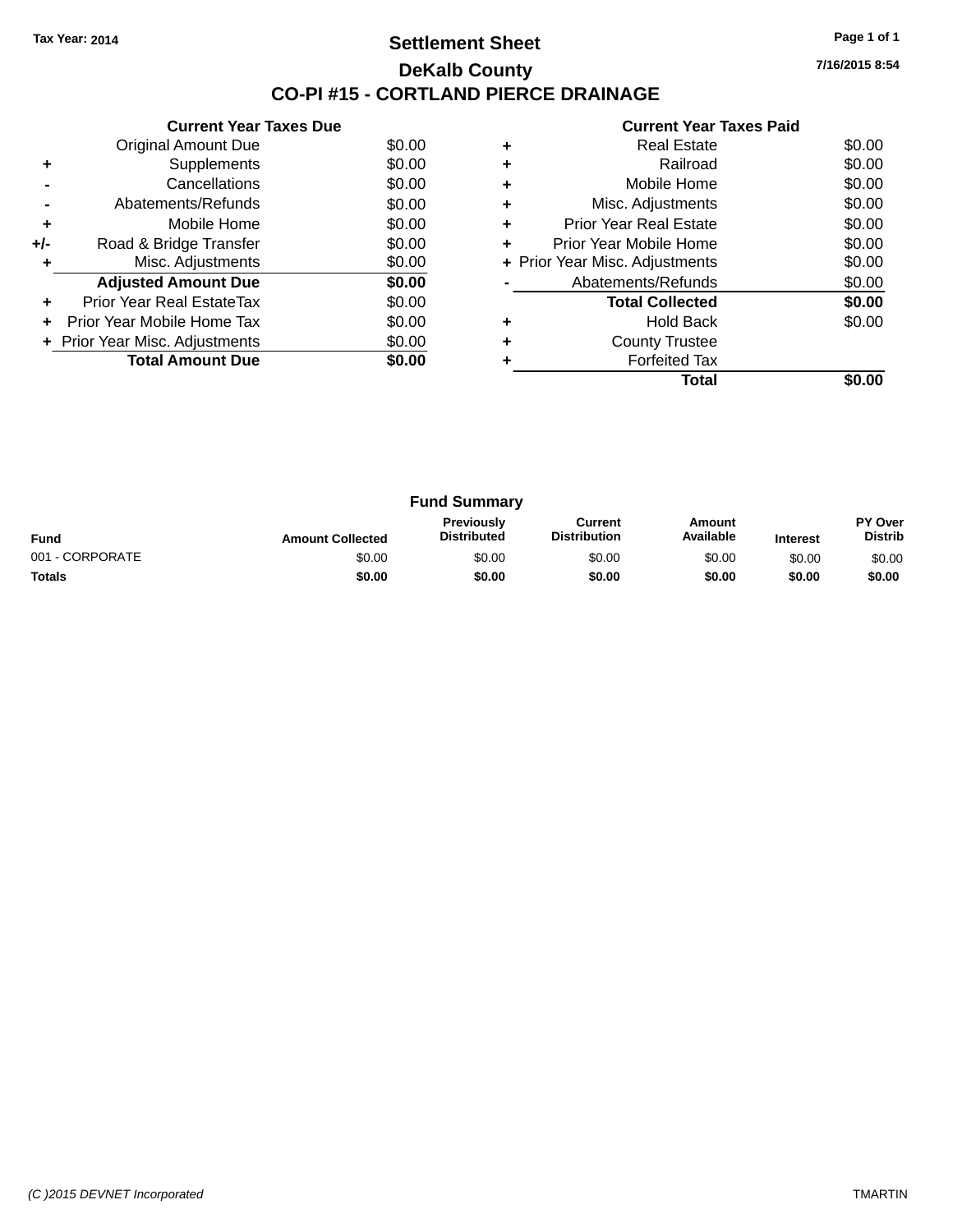### **Settlement Sheet Tax Year: 2014 Page 1 of 1 DeKalb County CO-SBA#5 - CORTLAND SBA #5**

**7/16/2015 8:54**

|     | <b>Current Year Taxes Due</b>  |                |
|-----|--------------------------------|----------------|
|     | <b>Original Amount Due</b>     | \$1,298,721.02 |
| ٠   | Supplements                    | \$0.00         |
|     | Cancellations                  | \$0.00         |
|     | Abatements/Refunds             | \$0.00         |
| ÷   | Mobile Home                    | \$0.00         |
| +/- | Road & Bridge Transfer         | \$0.00         |
|     | Misc. Adjustments              | \$0.00         |
|     | <b>Adjusted Amount Due</b>     | \$1,298,721.02 |
| ÷   | Prior Year Real EstateTax      | \$0.00         |
|     | Prior Year Mobile Home Tax     | \$0.00         |
|     | + Prior Year Misc. Adjustments | \$0.00         |
|     | <b>Total Amount Due</b>        | \$1,298,721.02 |
|     |                                |                |

|   | <b>Real Estate</b>             | \$0.00 |
|---|--------------------------------|--------|
| ٠ | Railroad                       | \$0.00 |
| ٠ | Mobile Home                    | \$0.00 |
| ٠ | Misc. Adjustments              | \$0.00 |
| ٠ | <b>Prior Year Real Estate</b>  | \$0.00 |
| ٠ | Prior Year Mobile Home         | \$0.00 |
|   | + Prior Year Misc. Adjustments | \$0.00 |
|   | Abatements/Refunds             | \$0.00 |
|   | <b>Total Collected</b>         | \$0.00 |
|   | Hold Back                      | \$0.00 |
| ٠ | <b>County Trustee</b>          |        |
|   | <b>Forfeited Tax</b>           |        |
|   | Total                          |        |

| <b>Fund Summary</b>        |                         |                                         |                                |                     |                 |                                  |
|----------------------------|-------------------------|-----------------------------------------|--------------------------------|---------------------|-----------------|----------------------------------|
| <b>Fund</b>                | <b>Amount Collected</b> | <b>Previously</b><br><b>Distributed</b> | Current<br><b>Distribution</b> | Amount<br>Available | <b>Interest</b> | <b>PY Over</b><br><b>Distrib</b> |
| 023 - SPECIAL SERVICE AREA | \$0.00                  | \$0.00                                  | \$0.00                         | \$0.00              | \$0.00          | \$0.00                           |
| <b>Totals</b>              | \$0.00                  | \$0.00                                  | \$0.00                         | \$0.00              | \$0.00          | \$0.00                           |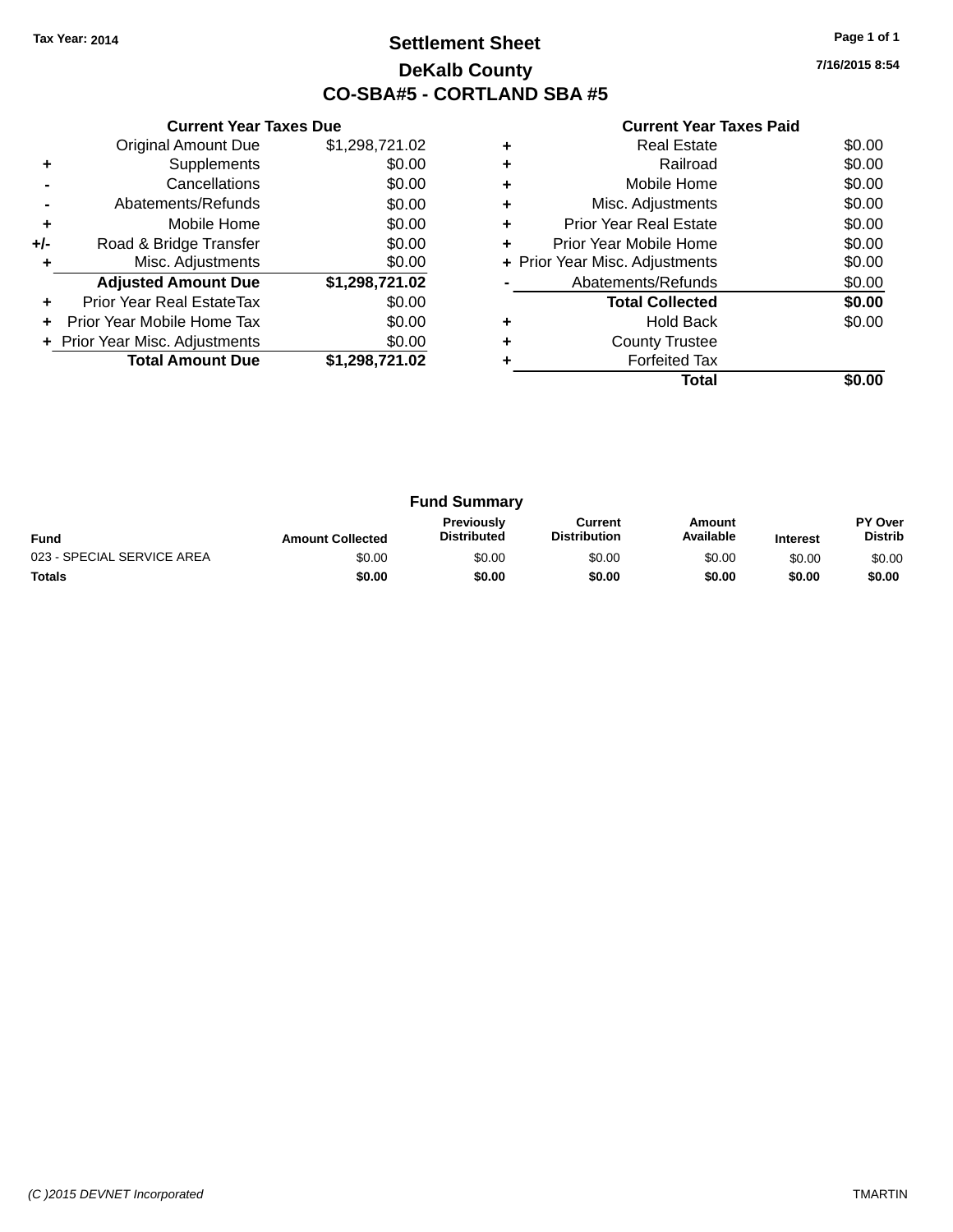### **Settlement Sheet Tax Year: 2014 Page 1 of 1 DeKalb County CO-SBA#6 - CORTLAND SBA #6**

**7/16/2015 8:54**

|     | <b>Current Year Taxes Due</b>  |              |
|-----|--------------------------------|--------------|
|     | <b>Original Amount Due</b>     | \$790,634.04 |
| ٠   | Supplements                    | \$0.00       |
|     | Cancellations                  | \$0.00       |
|     | Abatements/Refunds             | \$0.00       |
| ٠   | Mobile Home                    | \$0.00       |
| +/- | Road & Bridge Transfer         | \$0.00       |
| ٠   | Misc. Adjustments              | \$0.00       |
|     | <b>Adjusted Amount Due</b>     | \$790,634.04 |
| ÷   | Prior Year Real EstateTax      | \$0.00       |
| ÷   | Prior Year Mobile Home Tax     | \$0.00       |
|     | + Prior Year Misc. Adjustments | \$0.00       |
|     | <b>Total Amount Due</b>        | \$790.634.04 |
|     |                                |              |

|   | Real Estate                    | \$0.00 |
|---|--------------------------------|--------|
|   | Railroad                       | \$0.00 |
| ٠ | Mobile Home                    | \$0.00 |
| ٠ | Misc. Adjustments              | \$0.00 |
| ٠ | <b>Prior Year Real Estate</b>  | \$0.00 |
| ٠ | Prior Year Mobile Home         | \$0.00 |
|   | + Prior Year Misc. Adjustments | \$0.00 |
|   | Abatements/Refunds             | \$0.00 |
|   | <b>Total Collected</b>         | \$0.00 |
|   | <b>Hold Back</b>               | \$0.00 |
| ٠ | <b>County Trustee</b>          |        |
|   | <b>Forfeited Tax</b>           |        |
|   | Total                          |        |

| <b>Fund Summary</b>        |                         |                                         |                                |                     |                 |                                  |
|----------------------------|-------------------------|-----------------------------------------|--------------------------------|---------------------|-----------------|----------------------------------|
| <b>Fund</b>                | <b>Amount Collected</b> | <b>Previously</b><br><b>Distributed</b> | Current<br><b>Distribution</b> | Amount<br>Available | <b>Interest</b> | <b>PY Over</b><br><b>Distrib</b> |
| 023 - SPECIAL SERVICE AREA | \$0.00                  | \$0.00                                  | \$0.00                         | \$0.00              | \$0.00          | \$0.00                           |
| <b>Totals</b>              | \$0.00                  | \$0.00                                  | \$0.00                         | \$0.00              | \$0.00          | \$0.00                           |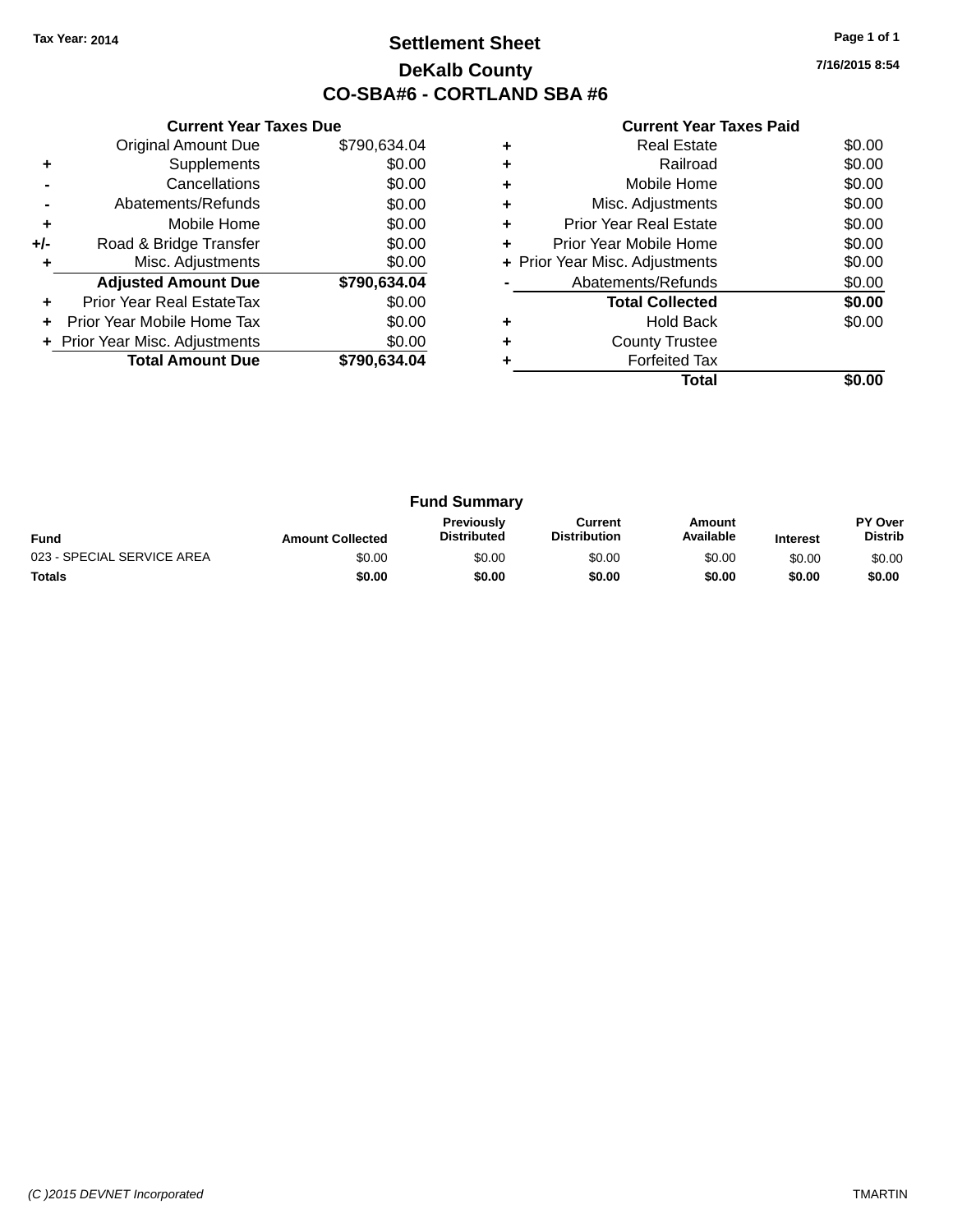### **Settlement Sheet Tax Year: 2014 Page 1 of 1 DeKalb County CO-SBA#9 - CORTLAND SBA #9**

**7/16/2015 8:54**

|     | <b>Current Year Taxes Due</b>  |              |         |
|-----|--------------------------------|--------------|---------|
|     | <b>Original Amount Due</b>     | \$412,357.00 | ٠       |
|     | Supplements                    | \$0.00       |         |
|     | Cancellations                  | \$0.00       | ٠       |
|     | Abatements/Refunds             | \$0.00       | ٠       |
|     | Mobile Home                    | \$0.00       |         |
| +/- | Road & Bridge Transfer         | \$0.00       | ٠       |
|     | Misc. Adjustments              | \$0.00       | + Prior |
|     | <b>Adjusted Amount Due</b>     | \$412,357.00 |         |
|     | Prior Year Real EstateTax      | \$0.00       |         |
|     | Prior Year Mobile Home Tax     | \$0.00       |         |
|     | + Prior Year Misc. Adjustments | \$0.00       |         |
|     | <b>Total Amount Due</b>        | \$412,357.00 |         |
|     |                                |              |         |

| <b>Real Estate</b>             | \$91,744.50 |
|--------------------------------|-------------|
| Railroad                       | \$0.00      |
| Mobile Home                    | \$0.00      |
| Misc. Adjustments              | \$0.00      |
| <b>Prior Year Real Estate</b>  | \$0.00      |
| Prior Year Mobile Home         | \$0.00      |
| + Prior Year Misc. Adjustments | \$0.00      |
| Abatements/Refunds             | \$0.00      |
| <b>Total Collected</b>         | \$91,744.50 |
| <b>Hold Back</b>               | \$0.00      |
| <b>County Trustee</b>          |             |
| <b>Forfeited Tax</b>           |             |
| Total                          | \$91,744.50 |
|                                |             |

|                            |                         |                                         |                                       | <b>Distribution Summary</b>    |                 |                           |
|----------------------------|-------------------------|-----------------------------------------|---------------------------------------|--------------------------------|-----------------|---------------------------|
|                            |                         |                                         | <b>Tax Distribution Date</b>          |                                |                 | <b>Amount</b>             |
|                            |                         |                                         | 05/28/2015                            |                                |                 | \$2,959.50                |
|                            |                         |                                         | 06/26/2015                            |                                |                 | \$86,812.00               |
|                            |                         |                                         | 07/24/2015                            |                                |                 | \$1,973.00                |
|                            |                         |                                         |                                       | <b>Totals: 3 Distributions</b> |                 | \$91,744.50               |
|                            |                         |                                         | <b>Grand Totals: 3 Distributions</b>  |                                |                 | \$91,744.50               |
|                            |                         | <b>Fund Summary</b>                     |                                       |                                |                 |                           |
| <b>Fund</b>                | <b>Amount Collected</b> | <b>Previously</b><br><b>Distributed</b> | <b>Current</b><br><b>Distribution</b> | Amount<br>Available            | <b>Interest</b> | PY Over<br><b>Distrib</b> |
| 023 - SPECIAL SERVICE AREA | \$91,744.50             | \$89,771.50                             | \$1,973.00                            | \$0.00                         | \$0.00          | \$0.00                    |
| <b>Totals</b>              | \$91,744.50             | \$89,771.50                             | \$1,973.00                            | \$0.00                         | \$0.00          | \$0.00                    |
|                            |                         |                                         |                                       |                                |                 |                           |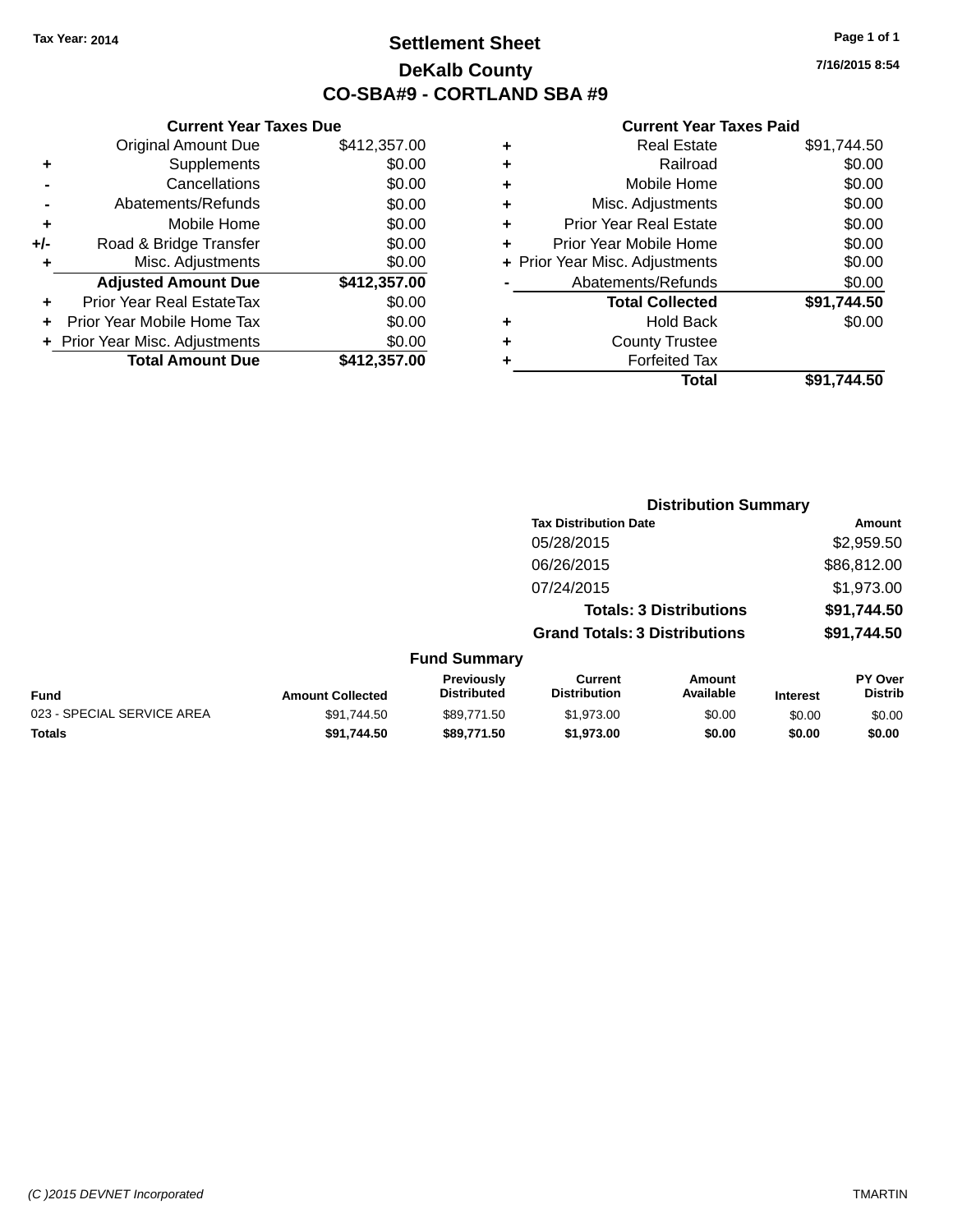### **Settlement Sheet Tax Year: 2014 Page 1 of 1 DeKalb County CO-SSA#1 - CORTLAND SBA #1**

**7/16/2015 8:54**

| <b>Current Year</b>            |   | <b>Current Year Taxes Due</b> |                                  |       |  |  |
|--------------------------------|---|-------------------------------|----------------------------------|-------|--|--|
| <b>Real Estate</b>             | ٠ | \$405,000.60                  | <b>Original Amount Due</b>       |       |  |  |
| Railroad                       | ٠ | \$3,476.40                    | Supplements                      |       |  |  |
| Mobile Home                    | ٠ | \$3,476.40                    | Cancellations                    |       |  |  |
| Misc. Adjustments              | ٠ | \$0.00                        | Abatements/Refunds               |       |  |  |
| <b>Prior Year Real Estate</b>  | ٠ | \$0.00                        | Mobile Home                      | ٠     |  |  |
| Prior Year Mobile Home         | ÷ | \$0.00                        | Road & Bridge Transfer           | $+/-$ |  |  |
| + Prior Year Misc. Adjustments |   | \$0.00                        | Misc. Adjustments                |       |  |  |
| Abatements/Refunds             |   | \$405,000.60                  | <b>Adjusted Amount Due</b>       |       |  |  |
| <b>Total Collected</b>         |   | \$0.00                        | <b>Prior Year Real EstateTax</b> |       |  |  |
| <b>Hold Back</b>               | ٠ | \$0.00                        | Prior Year Mobile Home Tax       |       |  |  |
| <b>County Trustee</b>          | ÷ | \$0.00                        | + Prior Year Misc. Adjustments   |       |  |  |
| <b>Forfeited Tax</b>           |   | \$405,000.60                  | <b>Total Amount Due</b>          |       |  |  |
| Total                          |   |                               |                                  |       |  |  |

|   | <b>Real Estate</b>             | \$206,845.80 |
|---|--------------------------------|--------------|
| ÷ | Railroad                       | \$0.00       |
| ٠ | Mobile Home                    | \$0.00       |
| ٠ | Misc. Adjustments              | \$0.00       |
| ٠ | <b>Prior Year Real Estate</b>  | \$0.00       |
| ÷ | Prior Year Mobile Home         | \$0.00       |
|   | + Prior Year Misc. Adjustments | \$0.00       |
|   | Abatements/Refunds             | \$0.00       |
|   | <b>Total Collected</b>         | \$206,845.80 |
| ٠ | <b>Hold Back</b>               | \$0.00       |
| ٠ | <b>County Trustee</b>          |              |
|   | <b>Forfeited Tax</b>           |              |
|   | Total                          | \$206,845.80 |
|   |                                |              |

|                            |                         |                                         |                                       | <b>Distribution Summary</b>    |                 |                           |
|----------------------------|-------------------------|-----------------------------------------|---------------------------------------|--------------------------------|-----------------|---------------------------|
|                            |                         |                                         | <b>Tax Distribution Date</b>          |                                |                 | <b>Amount</b>             |
|                            |                         |                                         | 05/28/2015                            |                                |                 | \$13,905.60               |
|                            |                         |                                         | 06/26/2015                            |                                |                 | \$190,332.90              |
|                            |                         |                                         | 07/24/2015                            |                                |                 | \$2,607.30                |
|                            |                         |                                         |                                       | <b>Totals: 3 Distributions</b> |                 | \$206,845.80              |
|                            |                         |                                         | <b>Grand Totals: 3 Distributions</b>  |                                |                 | \$206,845.80              |
|                            |                         | <b>Fund Summary</b>                     |                                       |                                |                 |                           |
| <b>Fund</b>                | <b>Amount Collected</b> | <b>Previously</b><br><b>Distributed</b> | <b>Current</b><br><b>Distribution</b> | Amount<br>Available            | <b>Interest</b> | PY Over<br><b>Distrib</b> |
| 023 - SPECIAL SERVICE AREA | \$206,845.80            | \$204,238.50                            | \$2,607.30                            | \$0.00                         | \$0.00          | \$0.00                    |
| <b>Totals</b>              | \$206,845.80            | \$204,238.50                            | \$2,607.30                            | \$0.00                         | \$0.00          | \$0.00                    |
|                            |                         |                                         |                                       |                                |                 |                           |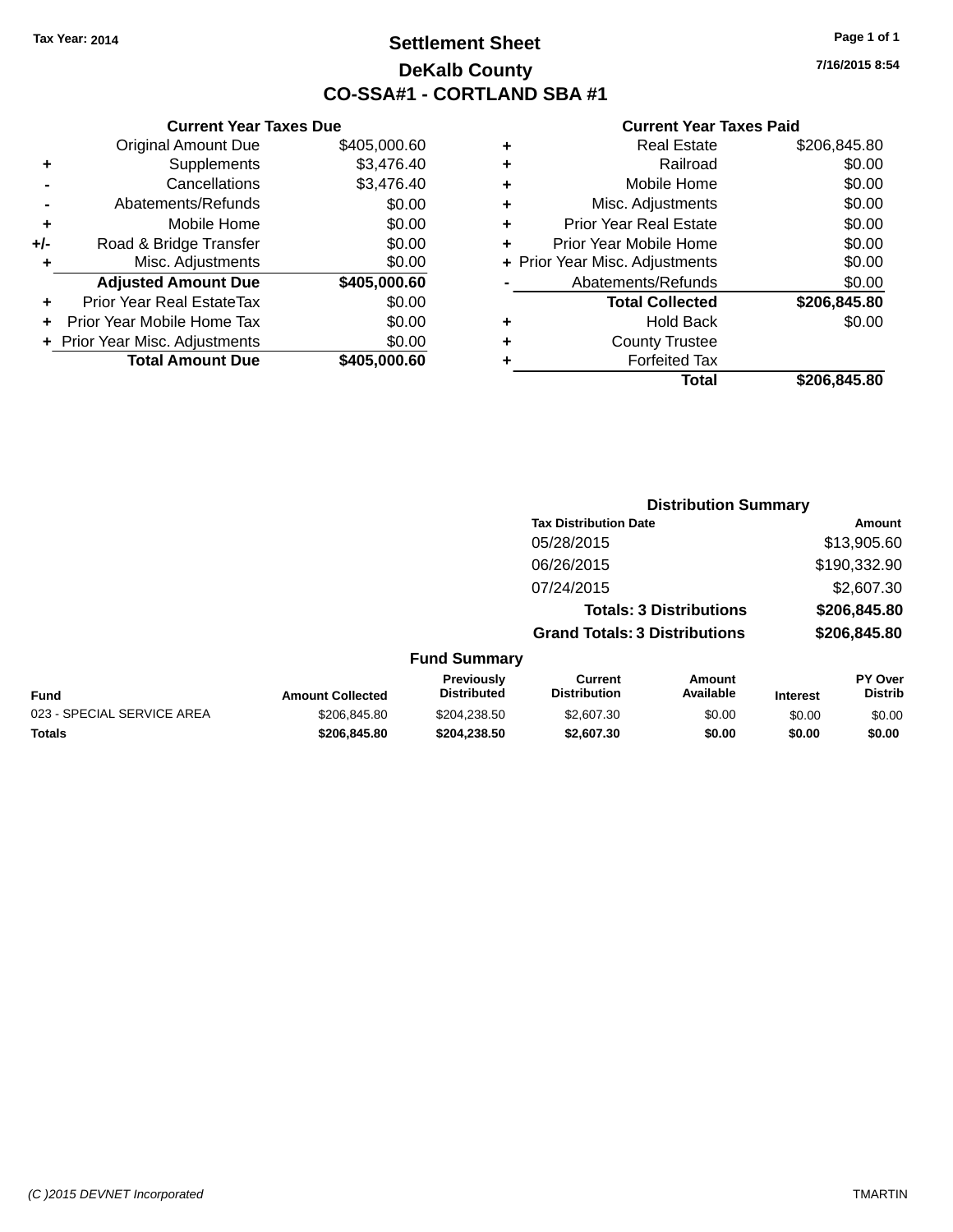### **Settlement Sheet Tax Year: 2014 Page 1 of 1 DeKalb County CO-SSA#4 - CORTLAND SBA #4**

**7/16/2015 8:54**

| \$2,781,370.44                                                                                                         |
|------------------------------------------------------------------------------------------------------------------------|
|                                                                                                                        |
|                                                                                                                        |
|                                                                                                                        |
|                                                                                                                        |
|                                                                                                                        |
|                                                                                                                        |
| \$2,709,451.66                                                                                                         |
|                                                                                                                        |
|                                                                                                                        |
|                                                                                                                        |
|                                                                                                                        |
| \$0.00<br>\$76,231.76<br>\$47.96<br>\$0.00<br>\$0.00<br>\$4,360.94<br>\$0.00<br>\$0.00<br>\$2,180.38<br>\$2,711,632.04 |

|   | <b>Real Estate</b>             | \$2,178.06 |
|---|--------------------------------|------------|
| ٠ | Railroad                       | \$0.00     |
| ٠ | Mobile Home                    | \$0.00     |
| ٠ | Misc. Adjustments              | \$4,360.94 |
| ٠ | <b>Prior Year Real Estate</b>  | \$0.00     |
| ÷ | Prior Year Mobile Home         | \$0.00     |
|   | + Prior Year Misc. Adjustments | \$2,180.38 |
|   | Abatements/Refunds             | \$47.96    |
|   | <b>Total Collected</b>         | \$8,671.42 |
| ٠ | <b>Hold Back</b>               | \$0.00     |
| ٠ | <b>County Trustee</b>          |            |
|   | <b>Forfeited Tax</b>           |            |
|   | Total                          | \$8,671.42 |
|   |                                |            |

|               |                                    |                           |                         |                                         |                                                                     | <b>Distribution Summary</b>    |                 |                           |
|---------------|------------------------------------|---------------------------|-------------------------|-----------------------------------------|---------------------------------------------------------------------|--------------------------------|-----------------|---------------------------|
|               |                                    |                           |                         |                                         | <b>Tax Distribution Date</b>                                        |                                |                 | Amount                    |
|               |                                    |                           |                         |                                         | 06/26/2015                                                          |                                |                 | \$1,334.70                |
|               |                                    |                           |                         |                                         | 07/24/2015                                                          |                                |                 | \$4,360.94                |
|               |                                    |                           |                         |                                         |                                                                     | <b>Totals: 2 Distributions</b> |                 | \$5,695.64                |
|               |                                    |                           |                         |                                         | <b>Grand Totals: 2 Distributions</b>                                |                                |                 | \$5,695.64                |
|               |                                    |                           |                         | <b>Fund Summary</b>                     |                                                                     |                                |                 |                           |
| <b>Fund</b>   |                                    |                           | <b>Amount Collected</b> | <b>Previously</b><br><b>Distributed</b> | Current<br><b>Distribution</b>                                      | Amount<br>Available            | <b>Interest</b> | PY Over<br><b>Distrib</b> |
|               | 023 - SPECIAL SERVICE AREA         |                           | \$8.671.42              | \$1,334.70                              | \$4,360.94                                                          | \$0.00                         | \$0.00          | \$2,975.78                |
| <b>Totals</b> |                                    |                           | \$8.671.42              | \$1,334.70                              | \$4,360.94                                                          | \$0.00                         | \$0.00          | \$2,975.78                |
|               |                                    |                           |                         | <b>Miscellaneous Adjustment Detail</b>  |                                                                     |                                |                 |                           |
|               | Year Source                        | <b>Account Type</b>       |                         | <b>Amount Adiustment Description</b>    |                                                                     |                                |                 |                           |
|               | 2013 DR - Drainage                 | <b>Back Tax Collected</b> |                         |                                         | \$2,180.38 SILVERTHORNE DEVELOPMENT REDEMPTION 09-17-377-012 by TBA |                                |                 |                           |
|               | 2014 RE - Real Estate              | <b>Back Tax Collected</b> |                         |                                         | \$4,360.94 M & I REGIONAL REDEMPTION 09-17-386-002 by TBA           |                                |                 |                           |
|               | <b>Totals 2 entries</b>            |                           |                         | \$6,541.32                              |                                                                     |                                |                 |                           |
|               |                                    |                           |                         | <b>Abatement Detail</b>                 |                                                                     |                                |                 |                           |
|               | Year Source                        | <b>Account Type</b>       |                         | <b>Amount Adjustment Description</b>    |                                                                     |                                |                 |                           |
|               | 2013 DR - Drainage                 | Drainage Abatement        |                         |                                         | \$23.52 ACCRUED INTEREST SIE PER COURT ORDER 09-17-300-009 by TBA   |                                |                 |                           |
|               | 2014 DR - Drainage                 | Drainage Abatement        |                         |                                         | \$24.44 ACCRUED INTEREST PER COURT ORDER 09-17-300-009 by TBA       |                                |                 |                           |
|               | <b>Totals 2 entries</b><br>\$47.96 |                           |                         |                                         |                                                                     |                                |                 |                           |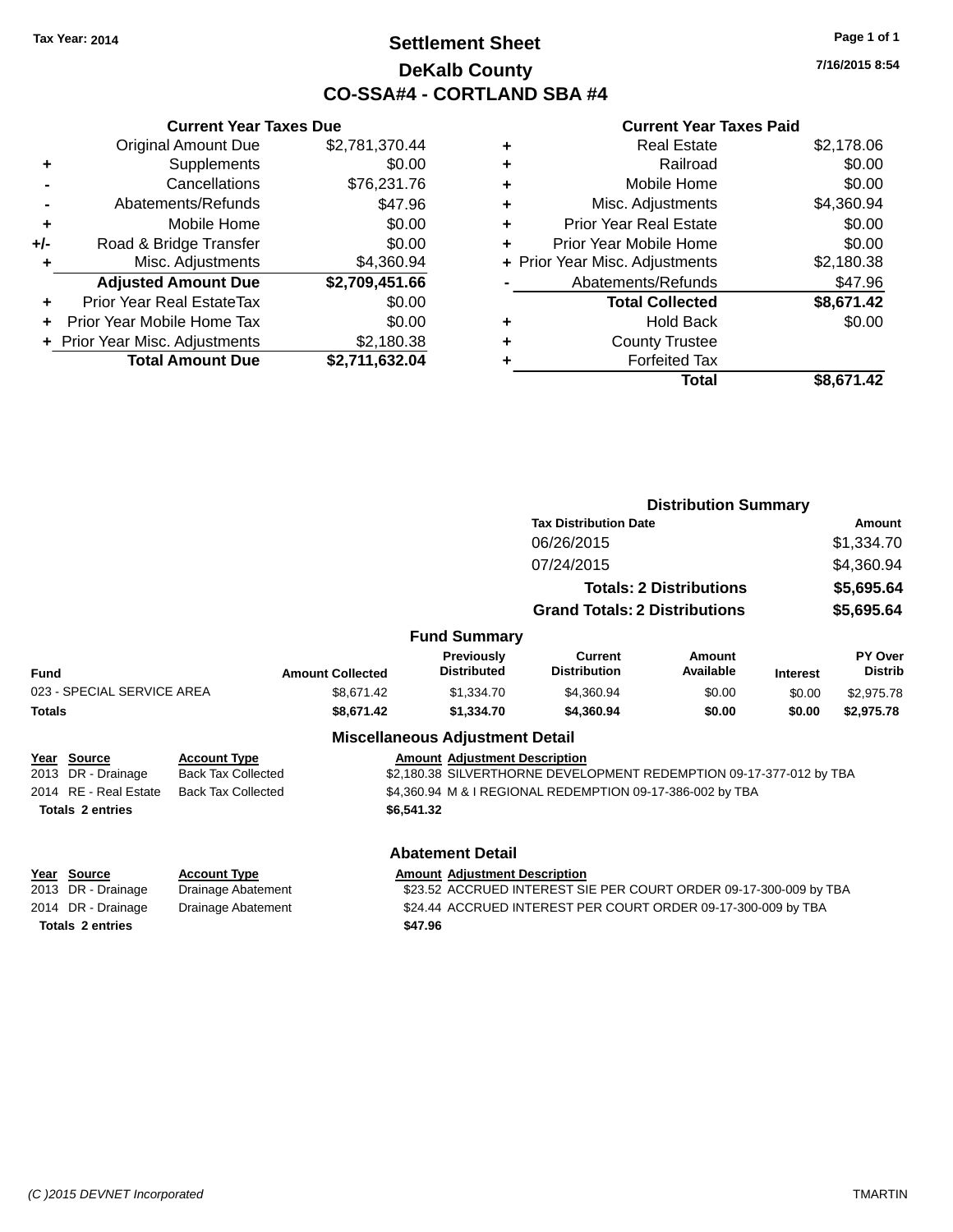### **Settlement Sheet Tax Year: 2014 Page 1 of 1 DeKalb County CO-SSA#7 - CORTLAND SBA #7**

**7/16/2015 8:54**

|     | <b>Current Year Taxes Due</b>  |                |
|-----|--------------------------------|----------------|
|     | <b>Original Amount Due</b>     | \$1,154,367.00 |
| ٠   | Supplements                    | \$0.00         |
|     | Cancellations                  | \$0.00         |
|     | Abatements/Refunds             | \$0.00         |
| ٠   | Mobile Home                    | \$0.00         |
| +/- | Road & Bridge Transfer         | \$0.00         |
| ٠   | Misc. Adjustments              | \$0.00         |
|     | <b>Adjusted Amount Due</b>     | \$1,154,367.00 |
| ÷   | Prior Year Real EstateTax      | \$0.00         |
| ÷   | Prior Year Mobile Home Tax     | \$0.00         |
|     | + Prior Year Misc. Adjustments | \$0.00         |
|     | <b>Total Amount Due</b>        | \$1,154,367.00 |
|     |                                |                |

|   | <b>Real Estate</b>             | \$0.00 |
|---|--------------------------------|--------|
| ٠ | Railroad                       | \$0.00 |
| ٠ | Mobile Home                    | \$0.00 |
| ٠ | Misc. Adjustments              | \$0.00 |
| ٠ | <b>Prior Year Real Estate</b>  | \$0.00 |
| ٠ | Prior Year Mobile Home         | \$0.00 |
|   | + Prior Year Misc. Adjustments | \$0.00 |
|   | Abatements/Refunds             | \$0.00 |
|   | <b>Total Collected</b>         | \$0.00 |
|   | Hold Back                      | \$0.00 |
| ٠ | <b>County Trustee</b>          |        |
|   | <b>Forfeited Tax</b>           |        |
|   | Total                          |        |

| <b>Fund Summary</b>        |                         |                                         |                                |                     |                 |                           |
|----------------------------|-------------------------|-----------------------------------------|--------------------------------|---------------------|-----------------|---------------------------|
| <b>Fund</b>                | <b>Amount Collected</b> | <b>Previously</b><br><b>Distributed</b> | Current<br><b>Distribution</b> | Amount<br>Available | <b>Interest</b> | PY Over<br><b>Distrib</b> |
| 023 - SPECIAL SERVICE AREA | \$0.00                  | \$0.00                                  | \$0.00                         | \$0.00              | \$0.00          | \$0.00                    |
| <b>Totals</b>              | \$0.00                  | \$0.00                                  | \$0.00                         | \$0.00              | \$0.00          | \$0.00                    |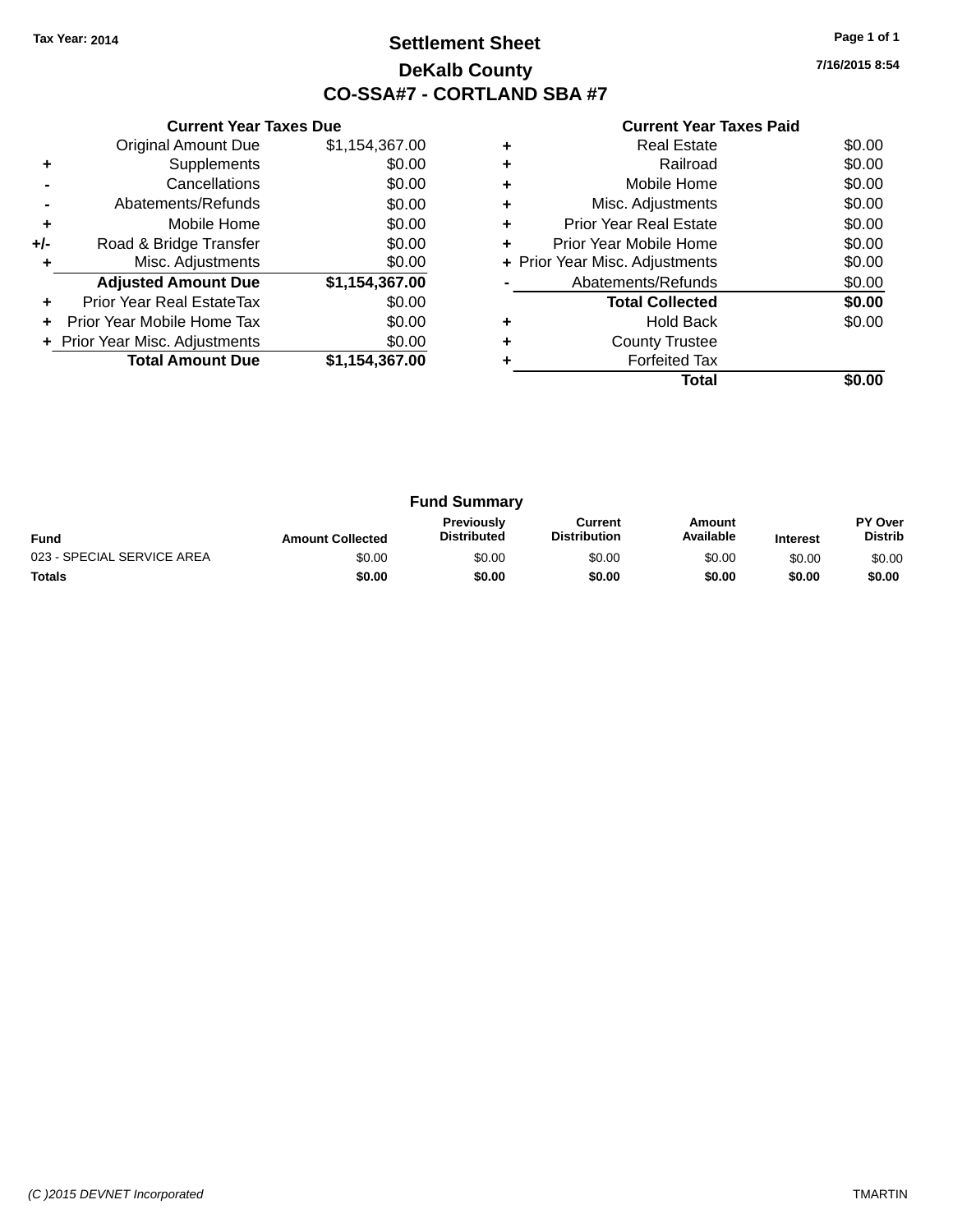### **Settlement Sheet Tax Year: 2014 Page 1 of 1 DeKalb County CO-SSA#8 - CORTLAND SBA #8**

**7/16/2015 8:54**

|     | <b>Current Year Taxes Due</b>  |              |
|-----|--------------------------------|--------------|
|     | <b>Original Amount Due</b>     | \$893,002.30 |
| ٠   | Supplements                    | \$0.00       |
|     | Cancellations                  | \$100,190.30 |
|     | Abatements/Refunds             | \$0.00       |
| ٠   | Mobile Home                    | \$0.00       |
| +/- | Road & Bridge Transfer         | \$0.00       |
|     | Misc. Adjustments              | \$0.00       |
|     | <b>Adjusted Amount Due</b>     | \$792,812.00 |
| ٠   | Prior Year Real EstateTax      | \$0.00       |
|     | Prior Year Mobile Home Tax     | \$0.00       |
|     | + Prior Year Misc. Adjustments | \$0.00       |
|     | <b>Total Amount Due</b>        | \$792,812.00 |
|     |                                |              |

|   | <b>Real Estate</b>             | \$0.00 |
|---|--------------------------------|--------|
|   | Railroad                       | \$0.00 |
| ٠ | Mobile Home                    | \$0.00 |
| ٠ | Misc. Adjustments              | \$0.00 |
| ٠ | Prior Year Real Estate         | \$0.00 |
| ٠ | Prior Year Mobile Home         | \$0.00 |
|   | + Prior Year Misc. Adjustments | \$0.00 |
|   | Abatements/Refunds             | \$0.00 |
|   | <b>Total Collected</b>         | \$0.00 |
|   | <b>Hold Back</b>               | \$0.00 |
|   | <b>County Trustee</b>          |        |
|   | <b>Forfeited Tax</b>           |        |
|   | Total                          |        |

| <b>Fund Summary</b>        |                         |                                         |                                |                     |                 |                                  |
|----------------------------|-------------------------|-----------------------------------------|--------------------------------|---------------------|-----------------|----------------------------------|
| <b>Fund</b>                | <b>Amount Collected</b> | <b>Previously</b><br><b>Distributed</b> | Current<br><b>Distribution</b> | Amount<br>Available | <b>Interest</b> | <b>PY Over</b><br><b>Distrib</b> |
| 023 - SPECIAL SERVICE AREA | \$0.00                  | \$0.00                                  | \$0.00                         | \$0.00              | \$0.00          | \$0.00                           |
| <b>Totals</b>              | \$0.00                  | \$0.00                                  | \$0.00                         | \$0.00              | \$0.00          | \$0.00                           |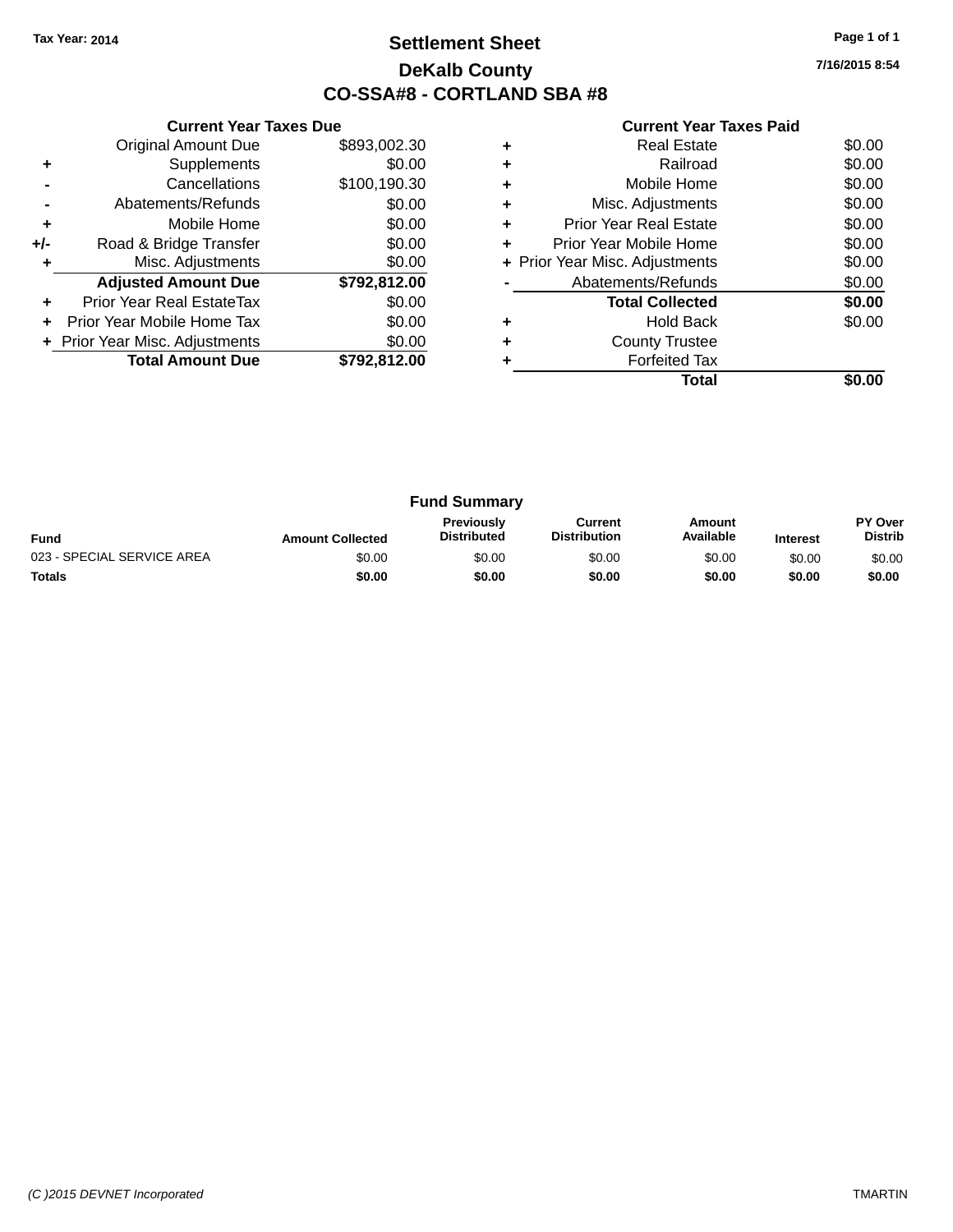### **Settlement Sheet Tax Year: 2014 Page 1 of 1 DeKalb County MA-DK #3 - MALTA DEKALB DRAINAGE #3**

|     | <b>Current Year Taxes Due</b>  |            |
|-----|--------------------------------|------------|
|     | <b>Original Amount Due</b>     | \$2,504.50 |
| ٠   | Supplements                    | \$0.00     |
|     | Cancellations                  | \$0.00     |
|     | Abatements/Refunds             | \$0.00     |
| ٠   | Mobile Home                    | \$0.00     |
| +/- | Road & Bridge Transfer         | \$0.00     |
| ۰   | Misc. Adjustments              | \$0.00     |
|     | <b>Adjusted Amount Due</b>     | \$2,504.50 |
| ÷   | Prior Year Real EstateTax      | \$0.00     |
|     | Prior Year Mobile Home Tax     | \$0.00     |
|     | + Prior Year Misc. Adjustments | \$0.00     |
|     | <b>Total Amount Due</b>        | \$2.504.50 |

|   | <b>Real Estate</b>             | \$1,255.27 |
|---|--------------------------------|------------|
| ٠ | Railroad                       | \$0.00     |
| ٠ | Mobile Home                    | \$0.00     |
| ٠ | Misc. Adjustments              | \$0.00     |
| ٠ | <b>Prior Year Real Estate</b>  | \$0.00     |
| ٠ | Prior Year Mobile Home         | \$0.00     |
|   | + Prior Year Misc. Adjustments | \$0.00     |
|   | Abatements/Refunds             | \$0.00     |
|   | <b>Total Collected</b>         | \$1,255.27 |
|   | <b>Hold Back</b>               | \$0.00     |
| ٠ | <b>County Trustee</b>          |            |
| ٠ | <b>Forfeited Tax</b>           |            |
|   | Total                          | \$1,255.27 |
|   |                                |            |

|                 |                         | <b>Distribution Summary</b>             |                                       |                                |                 |                           |  |
|-----------------|-------------------------|-----------------------------------------|---------------------------------------|--------------------------------|-----------------|---------------------------|--|
|                 |                         |                                         | <b>Tax Distribution Date</b>          |                                |                 | Amount                    |  |
|                 |                         |                                         | 05/28/2015                            |                                |                 | \$257.32                  |  |
|                 |                         |                                         | 06/26/2015                            |                                |                 | \$997.95                  |  |
|                 |                         |                                         |                                       | <b>Totals: 2 Distributions</b> |                 | \$1,255.27                |  |
|                 |                         |                                         | <b>Grand Totals: 2 Distributions</b>  |                                |                 | \$1,255.27                |  |
|                 |                         | <b>Fund Summary</b>                     |                                       |                                |                 |                           |  |
| <b>Fund</b>     | <b>Amount Collected</b> | <b>Previously</b><br><b>Distributed</b> | <b>Current</b><br><b>Distribution</b> | Amount<br>Available            | <b>Interest</b> | PY Over<br><b>Distrib</b> |  |
| 001 - CORPORATE | \$1,255.27              | \$1,255.27                              | \$0.00                                | \$0.00                         | \$0.00          | \$0.00                    |  |
| <b>Totals</b>   | \$1,255.27              | \$1,255.27                              | \$0.00                                | \$0.00                         | \$0.00          | \$0.00                    |  |
|                 |                         |                                         |                                       |                                |                 |                           |  |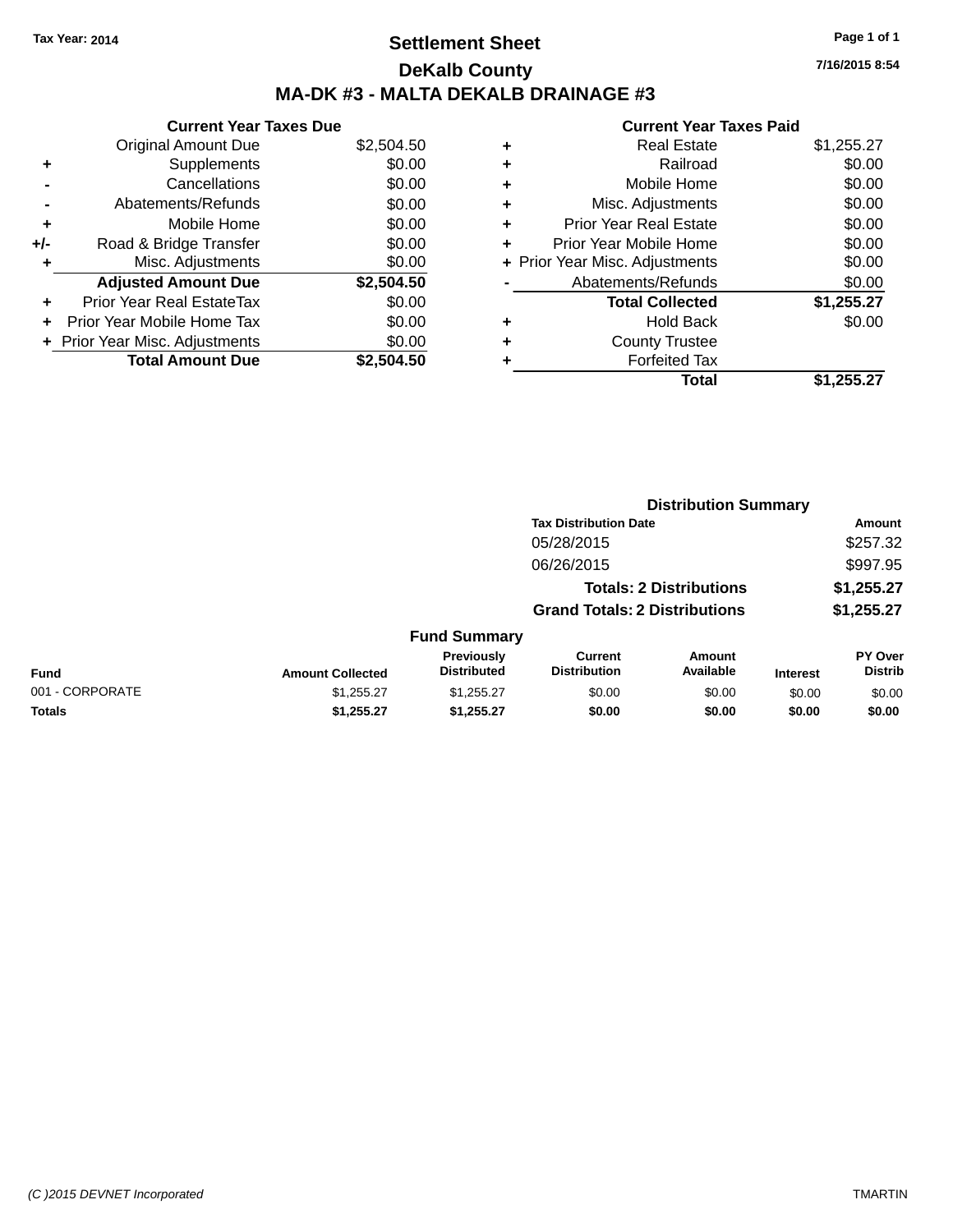### **Settlement Sheet Tax Year: 2014 Page 1 of 1 DeKalb County MAMIAFDK - MA-MI-AF-DK DRAINAGE #11**

**Current Year Taxes Due** Original Amount Due \$11,830.82 **+** Supplements \$0.00 **-** Cancellations \$0.00 **-** Abatements/Refunds \$0.00 **+** Mobile Home \$0.00 **+/-** Road & Bridge Transfer \$0.00 **+** Misc. Adjustments \$0.00 **Adjusted Amount Due \$11,830.82 +** Prior Year Real EstateTax \$0.00 **+** Prior Year Mobile Home Tax \$0.00 **+ Prior Year Misc. Adjustments**  $$0.00$ **Total Amount Due \$11,830.82**

#### **Current Year Taxes Paid**

|   | <b>Real Estate</b>             | \$7,315.27 |
|---|--------------------------------|------------|
| ٠ | Railroad                       | \$0.00     |
| ٠ | Mobile Home                    | \$0.00     |
| ٠ | Misc. Adjustments              | \$0.00     |
| ٠ | <b>Prior Year Real Estate</b>  | \$0.00     |
| ٠ | Prior Year Mobile Home         | \$0.00     |
|   | + Prior Year Misc. Adjustments | \$0.00     |
|   | Abatements/Refunds             | \$0.00     |
|   | <b>Total Collected</b>         | \$7,315.27 |
| ٠ | Hold Back                      | \$0.00     |
|   | <b>County Trustee</b>          |            |
| ٠ | <b>Forfeited Tax</b>           |            |
|   | Total                          | \$7,315.27 |
|   |                                |            |

|                 |                         |                                  |                                       | <b>Distribution Summary</b>    |                 |                                  |
|-----------------|-------------------------|----------------------------------|---------------------------------------|--------------------------------|-----------------|----------------------------------|
|                 |                         |                                  | <b>Tax Distribution Date</b>          |                                |                 | Amount                           |
|                 |                         |                                  | 05/28/2015                            |                                |                 | \$728.91                         |
|                 |                         |                                  | 06/26/2015                            |                                |                 | \$6,570.76                       |
|                 |                         |                                  | 07/24/2015                            |                                |                 | \$15.60                          |
|                 |                         |                                  |                                       | <b>Totals: 3 Distributions</b> |                 | \$7,315.27                       |
|                 |                         |                                  | <b>Grand Totals: 3 Distributions</b>  |                                |                 | \$7,315.27                       |
|                 |                         | <b>Fund Summary</b>              |                                       |                                |                 |                                  |
| <b>Fund</b>     | <b>Amount Collected</b> | Previously<br><b>Distributed</b> | <b>Current</b><br><b>Distribution</b> | Amount<br>Available            | <b>Interest</b> | <b>PY Over</b><br><b>Distrib</b> |
| 001 - CORPORATE | \$7,315.27              | \$7,299.67                       | \$15.60                               | \$0.00                         | \$0.00          | \$0.00                           |
| <b>Totals</b>   | \$7,315.27              | \$7,299.67                       | \$15.60                               | \$0.00                         | \$0.00          | \$0.00                           |

**7/16/2015 8:54**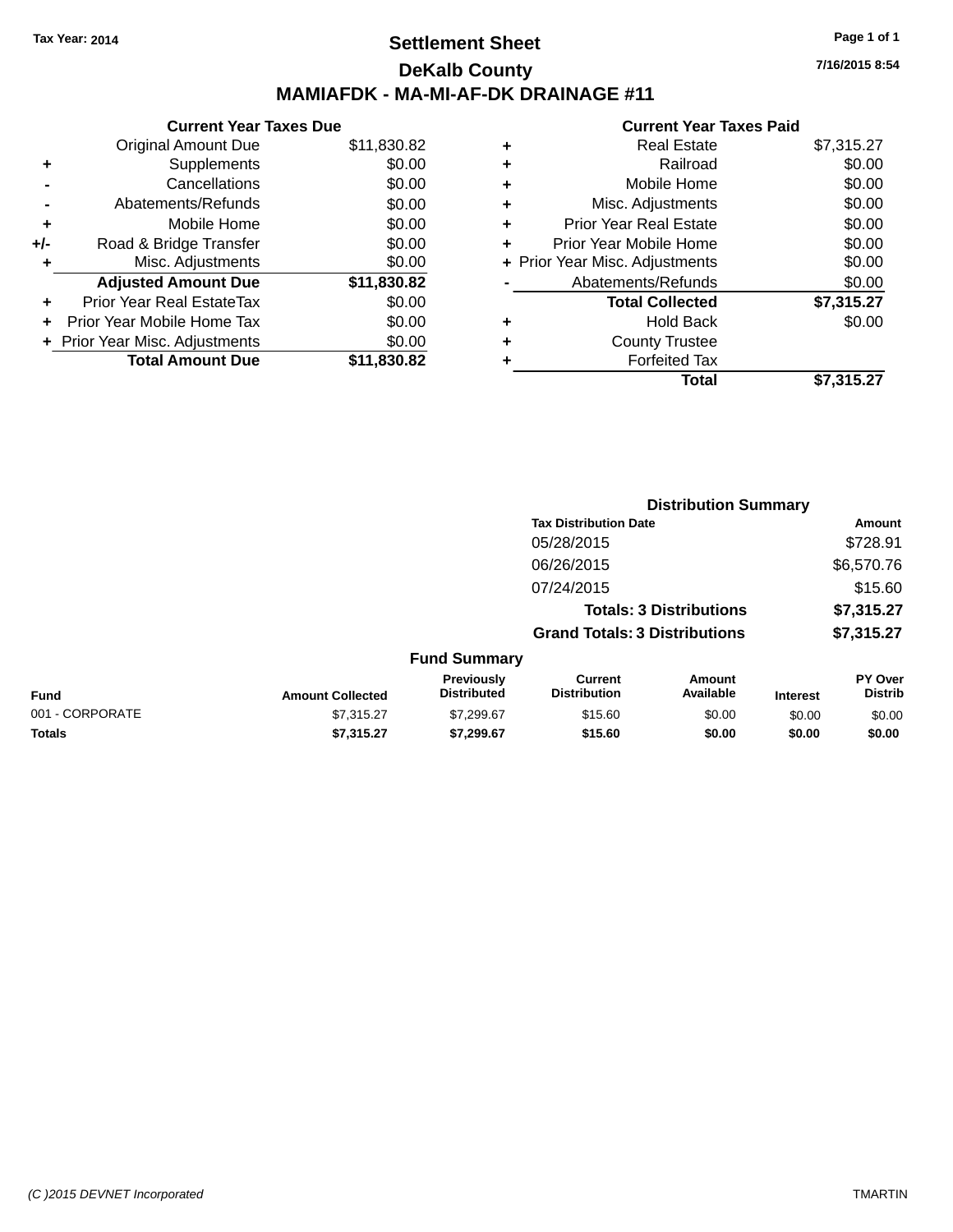### **Settlement Sheet Tax Year: 2014 Page 1 of 1 DeKalb County MY-DK #2 - MAYFIELD DEKALB DRAINAGE**

**7/16/2015 8:54**

|     | <b>Current Year Taxes Due</b> |            |
|-----|-------------------------------|------------|
|     | <b>Original Amount Due</b>    | \$1,206.46 |
| ٠   | Supplements                   | \$0.00     |
|     | Cancellations                 | \$0.00     |
|     | Abatements/Refunds            | \$0.00     |
| ٠   | Mobile Home                   | \$0.00     |
| +/- | Road & Bridge Transfer        | \$0.00     |
|     | Misc. Adjustments             | \$0.00     |
|     | <b>Adjusted Amount Due</b>    | \$1,206.46 |
| ÷   | Prior Year Real EstateTax     | \$0.00     |
| ÷   | Prior Year Mobile Home Tax    | \$0.00     |
|     | Prior Year Misc. Adjustments  | \$0.00     |
|     | <b>Total Amount Due</b>       | \$1.206.46 |

| ٠ | <b>Real Estate</b>             | \$689.75 |
|---|--------------------------------|----------|
| ٠ | Railroad                       | \$0.00   |
| ٠ | Mobile Home                    | \$0.00   |
| + | Misc. Adjustments              | \$0.00   |
| ٠ | <b>Prior Year Real Estate</b>  | \$0.00   |
|   | Prior Year Mobile Home         | \$0.00   |
|   | + Prior Year Misc. Adjustments | \$0.00   |
|   | Abatements/Refunds             | \$0.00   |
|   | <b>Total Collected</b>         | \$689.75 |
| ٠ | <b>Hold Back</b>               | \$0.00   |
| ٠ | <b>County Trustee</b>          |          |
|   | <b>Forfeited Tax</b>           |          |
|   | Total                          | \$689.75 |
|   |                                |          |

|                 |                         |                                  | <b>Distribution Summary</b>           |                                |                 |                           |  |
|-----------------|-------------------------|----------------------------------|---------------------------------------|--------------------------------|-----------------|---------------------------|--|
|                 |                         |                                  | <b>Tax Distribution Date</b>          |                                |                 | Amount                    |  |
|                 |                         |                                  | 05/28/2015                            |                                |                 | \$81.36                   |  |
|                 |                         |                                  | 06/26/2015                            |                                |                 | \$608.39                  |  |
|                 |                         |                                  |                                       | <b>Totals: 2 Distributions</b> |                 | \$689.75                  |  |
|                 |                         |                                  | <b>Grand Totals: 2 Distributions</b>  |                                |                 | \$689.75                  |  |
|                 |                         | <b>Fund Summary</b>              |                                       |                                |                 |                           |  |
| Fund            | <b>Amount Collected</b> | Previously<br><b>Distributed</b> | <b>Current</b><br><b>Distribution</b> | Amount<br>Available            | <b>Interest</b> | PY Over<br><b>Distrib</b> |  |
| 001 - CORPORATE | \$689.75                | \$689.75                         | \$0.00                                | \$0.00                         | \$0.00          | \$0.00                    |  |
| <b>Totals</b>   | \$689.75                | \$689.75                         | \$0.00                                | \$0.00                         | \$0.00          | \$0.00                    |  |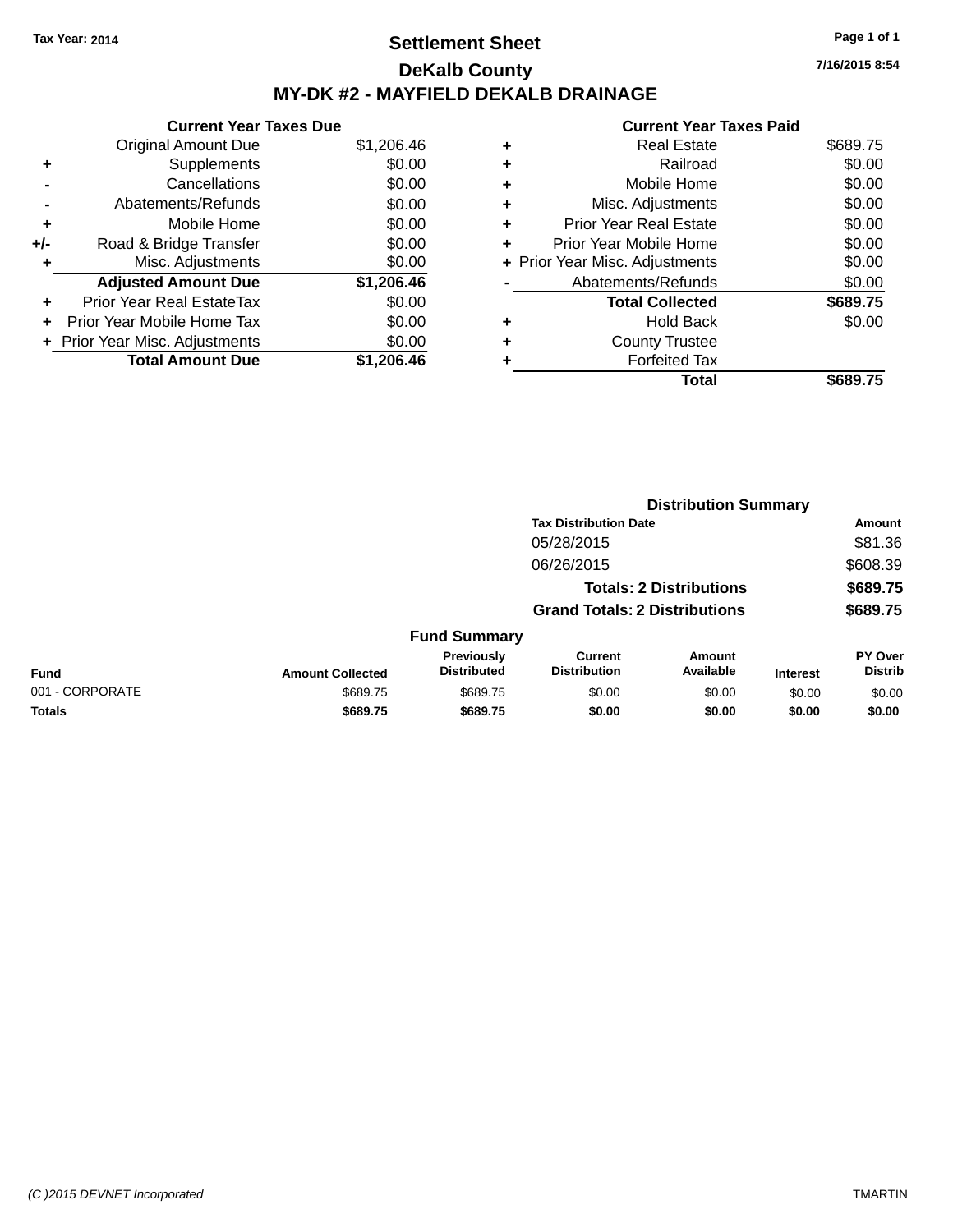### **Settlement Sheet Tax Year: 2014 Page 1 of 1 DeKalb County NO-LR-SA # - NO-LR-SA DRAINAGE #10**

**7/16/2015 8:54**

| \$50,477.34 |
|-------------|
|             |
| \$332.28    |
| \$361.98    |
| \$0.00      |
| \$0.00      |
| \$0.00      |
| \$37.20     |
| \$50,484.84 |
| \$0.00      |
| \$0.00      |
| \$0.00      |
|             |
|             |

| ٠ | <b>Real Estate</b>             | \$29.604.47 |
|---|--------------------------------|-------------|
| ٠ | Railroad                       | \$0.00      |
| ٠ | Mobile Home                    | \$0.00      |
| ٠ | Misc. Adjustments              | \$37.20     |
| ٠ | <b>Prior Year Real Estate</b>  | \$0.00      |
| ٠ | Prior Year Mobile Home         | \$0.00      |
|   | + Prior Year Misc. Adjustments | \$0.00      |
|   | Abatements/Refunds             | \$0.00      |
|   | <b>Total Collected</b>         | \$29,641.67 |
| ٠ | <b>Hold Back</b>               | \$0.00      |
| ٠ | <b>County Trustee</b>          |             |
|   | <b>Forfeited Tax</b>           |             |
|   | Total                          | \$29.641.67 |
|   |                                |             |

|                                          |                                                  |                                         | <b>Distribution Summary</b>                    |                                |                 |                           |
|------------------------------------------|--------------------------------------------------|-----------------------------------------|------------------------------------------------|--------------------------------|-----------------|---------------------------|
|                                          |                                                  |                                         | <b>Tax Distribution Date</b>                   |                                | Amount          |                           |
|                                          |                                                  |                                         | 05/28/2015                                     |                                |                 | \$7,002.22                |
|                                          |                                                  |                                         | 06/26/2015                                     |                                |                 | \$22,130.38               |
|                                          |                                                  |                                         | 07/24/2015                                     |                                |                 | \$509.07                  |
|                                          |                                                  |                                         |                                                | <b>Totals: 3 Distributions</b> |                 | \$29,641.67               |
|                                          |                                                  |                                         | <b>Grand Totals: 3 Distributions</b>           |                                |                 | \$29,641.67               |
|                                          |                                                  | <b>Fund Summary</b>                     |                                                |                                |                 |                           |
| <b>Fund</b>                              | <b>Amount Collected</b>                          | <b>Previously</b><br><b>Distributed</b> | Current<br><b>Distribution</b>                 | <b>Amount</b><br>Available     | <b>Interest</b> | PY Over<br><b>Distrib</b> |
| 001 - CORPORATE                          | \$29,641.67                                      | \$29,132.60                             | \$509.07                                       | \$0.00                         | \$0.00          | \$0.00                    |
| Totals                                   | \$29,641.67                                      | \$29,132.60                             | \$509.07                                       | \$0.00                         | \$0.00          | \$0.00                    |
|                                          |                                                  | <b>Miscellaneous Adjustment Detail</b>  |                                                |                                |                 |                           |
| <u>Year Source</u><br>2014 DR - Drainage | <b>Account Type</b><br><b>Back Tax Abatement</b> | <b>Amount Adjustment Description</b>    | \$37.20 DOBSON REDEMPTION 19-26-481-012 by TBA |                                |                 |                           |
| Totals 1 entries                         |                                                  | \$37.20                                 |                                                |                                |                 |                           |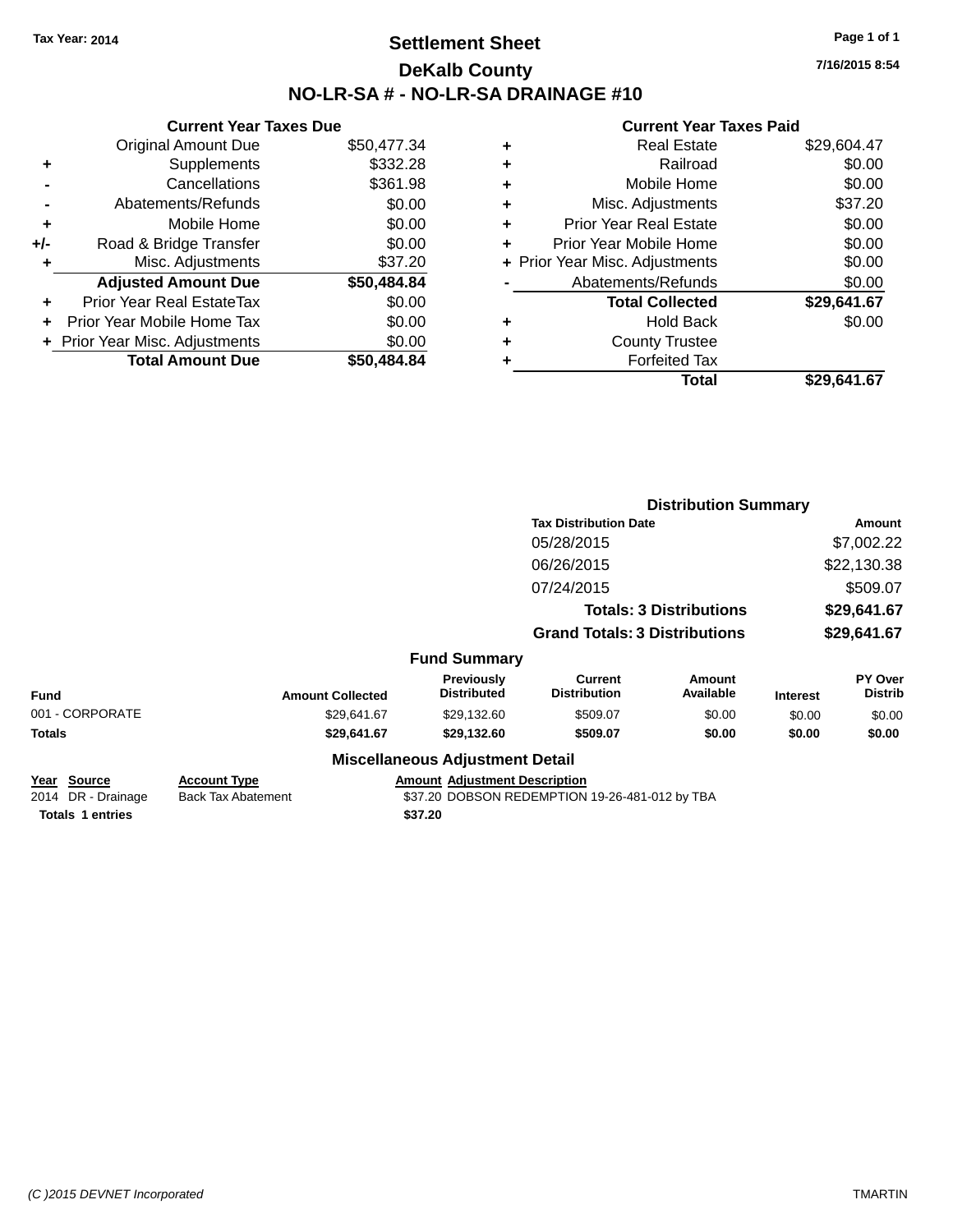### **Settlement Sheet Tax Year: 2014 Page 1 of 1 DeKalb County NORMAL #13 - NORMAL DRAINAGE DISTRICT**

**Current Year Taxes Due** Original Amount Due \$0.00<br>Supplements \$0.00 **+** Supplements **-** Cancellations \$0.00 **-** Abatements/Refunds \$0.00 **+** Mobile Home \$0.00 **+/-** Road & Bridge Transfer \$0.00<br> **+** Misc. Adjustments \$0.00 **+** Misc. Adjustments Adjusted Amount Due \$0.00 **+** Prior Year Real EstateTax \$0.00 **+** Prior Year Mobile Home Tax \$0.00 **+ Prior Year Misc. Adjustments**  $$0.00$ **Total Amount Due \$0.00** 

|   | <b>Current Year Taxes Paid</b> |        |
|---|--------------------------------|--------|
| ٠ | Real Estate                    | \$0.00 |
| ٠ | Railroad                       | \$0.00 |
| ٠ | Mobile Home                    | \$0.00 |
| ٠ | Misc. Adjustments              | \$0.00 |
| ٠ | Prior Year Real Estate         | \$0.00 |
| ٠ | Prior Year Mobile Home         | \$0.00 |
|   | + Prior Year Misc. Adjustments | \$0.00 |
|   | Abatements/Refunds             | \$0.00 |
|   | <b>Total Collected</b>         | \$0.00 |
|   | <b>Hold Back</b>               | \$0.00 |
| ٠ | <b>County Trustee</b>          |        |
|   | <b>Forfeited Tax</b>           |        |
|   | Total                          | \$0.00 |

| <b>Fund Summary</b> |                         |                                         |                                |                     |                 |                                  |
|---------------------|-------------------------|-----------------------------------------|--------------------------------|---------------------|-----------------|----------------------------------|
| <b>Fund</b>         | <b>Amount Collected</b> | <b>Previously</b><br><b>Distributed</b> | Current<br><b>Distribution</b> | Amount<br>Available | <b>Interest</b> | <b>PY Over</b><br><b>Distrib</b> |
| 001 - CORPORATE     | \$0.00                  | \$0.00                                  | \$0.00                         | \$0.00              | \$0.00          | \$0.00                           |
| <b>Totals</b>       | \$0.00                  | \$0.00                                  | \$0.00                         | \$0.00              | \$0.00          | \$0.00                           |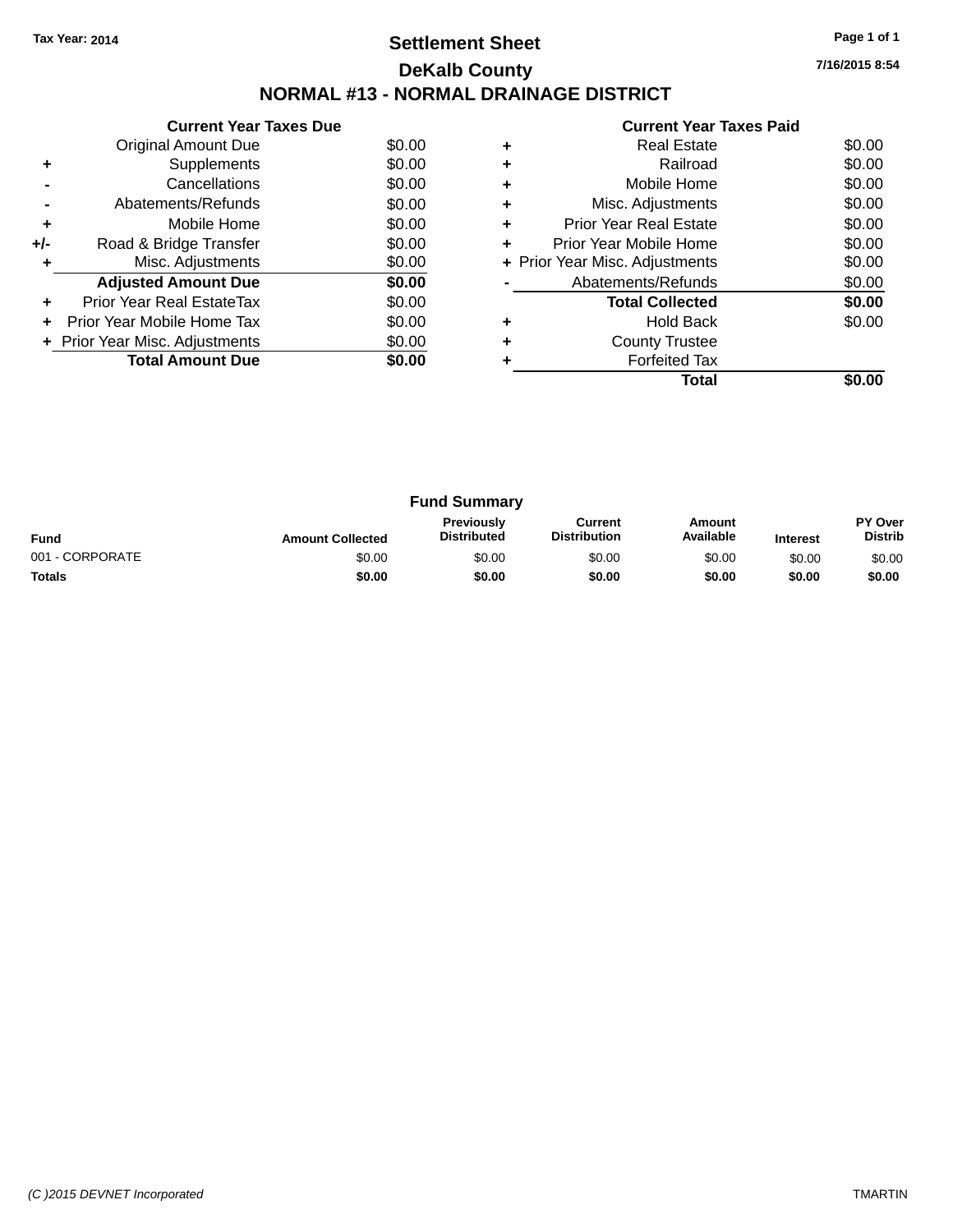### **Settlement Sheet Tax Year: 2014 Page 1 of 1 DeKalb County SH-MI #6 - SHABBONA/MILAN DRAINAGE**

**7/16/2015 8:54**

|     | <b>Current Year Taxes Due</b>  |             |
|-----|--------------------------------|-------------|
|     | Original Amount Due            | \$10,913.38 |
| ٠   | Supplements                    | \$0.00      |
|     | Cancellations                  | \$0.00      |
|     | Abatements/Refunds             | \$0.00      |
| ٠   | Mobile Home                    | \$0.00      |
| +/- | Road & Bridge Transfer         | \$0.00      |
|     | Misc. Adjustments              | \$0.00      |
|     | <b>Adjusted Amount Due</b>     | \$10,913.38 |
| ÷   | Prior Year Real EstateTax      | \$0.00      |
| ÷   | Prior Year Mobile Home Tax     | \$0.00      |
|     | + Prior Year Misc. Adjustments | \$0.00      |
|     | <b>Total Amount Due</b>        | \$10,913,38 |

| ٠ | <b>Real Estate</b>             | \$7,041.14 |
|---|--------------------------------|------------|
| ٠ | Railroad                       | \$0.00     |
| ٠ | Mobile Home                    | \$0.00     |
| ٠ | Misc. Adjustments              | \$0.00     |
| ٠ | <b>Prior Year Real Estate</b>  | \$0.00     |
| ٠ | Prior Year Mobile Home         | \$0.00     |
|   | + Prior Year Misc. Adjustments | \$0.00     |
|   | Abatements/Refunds             | \$0.00     |
|   | <b>Total Collected</b>         | \$7,041.14 |
| ٠ | <b>Hold Back</b>               | \$0.00     |
| ٠ | <b>County Trustee</b>          |            |
| ٠ | <b>Forfeited Tax</b>           |            |
|   | Total                          | \$7,041.14 |
|   |                                |            |

|                 |                         |                                  |                                       | <b>Distribution Summary</b>    |                 |                           |
|-----------------|-------------------------|----------------------------------|---------------------------------------|--------------------------------|-----------------|---------------------------|
|                 |                         |                                  | <b>Tax Distribution Date</b>          |                                |                 | Amount                    |
|                 |                         |                                  | 05/28/2015                            |                                |                 | \$2,255.74                |
|                 |                         |                                  | 06/26/2015                            |                                |                 | \$4,785.40                |
|                 |                         |                                  |                                       | <b>Totals: 2 Distributions</b> |                 | \$7,041.14                |
|                 |                         |                                  | <b>Grand Totals: 2 Distributions</b>  |                                |                 | \$7,041.14                |
|                 |                         | <b>Fund Summary</b>              |                                       |                                |                 |                           |
| Fund            | <b>Amount Collected</b> | Previously<br><b>Distributed</b> | <b>Current</b><br><b>Distribution</b> | Amount<br>Available            | <b>Interest</b> | PY Over<br><b>Distrib</b> |
| 001 - CORPORATE | \$7.041.14              | \$7,041.14                       | \$0.00                                | \$0.00                         | \$0.00          | \$0.00                    |
| <b>Totals</b>   | \$7,041.14              | \$7,041.14                       | \$0.00                                | \$0.00                         | \$0.00          | \$0.00                    |
|                 |                         |                                  |                                       |                                |                 |                           |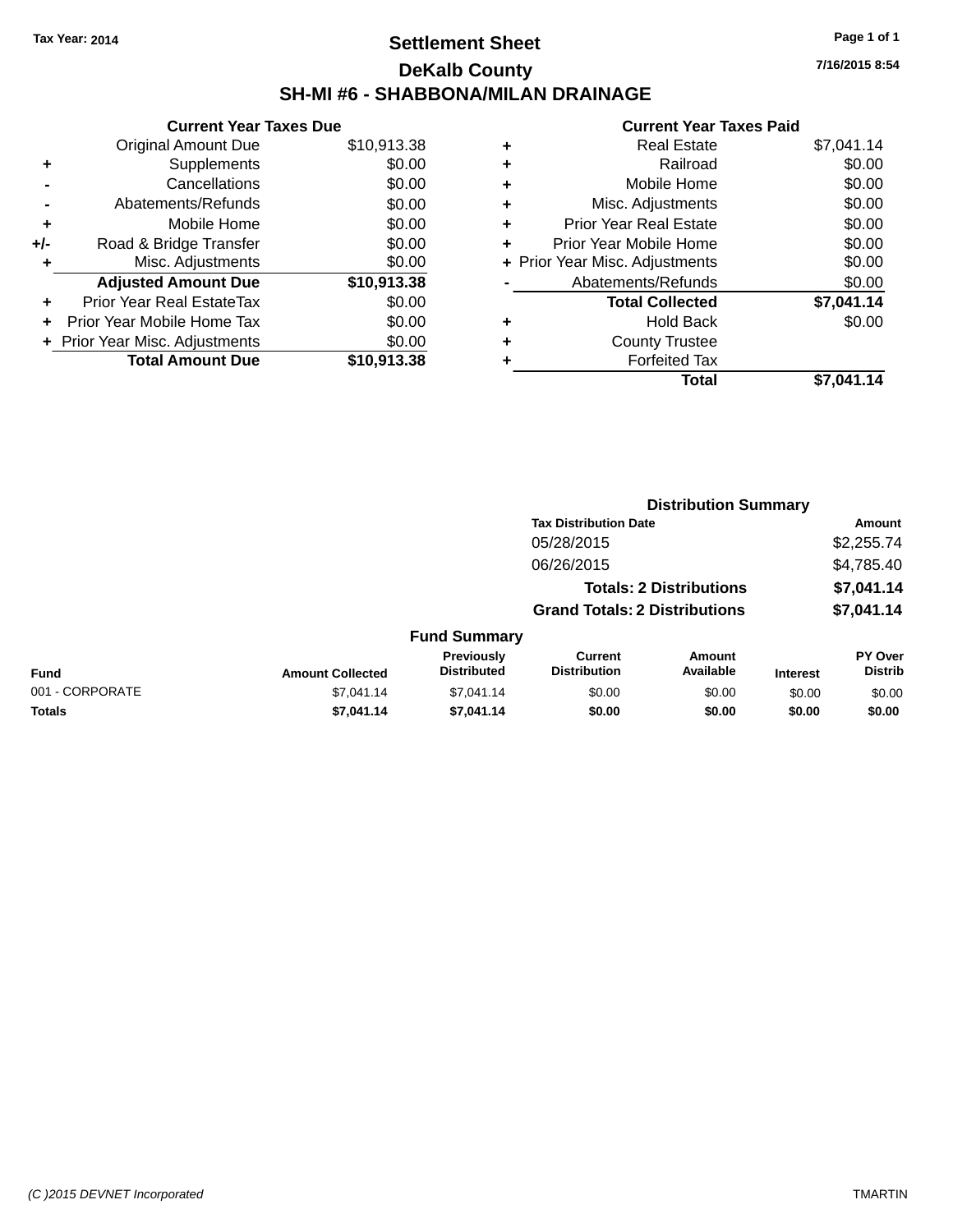### **Settlement Sheet Tax Year: 2014 Page 1 of 1 DeKalb County SQ GR #12 - SQUAW GROVE DRAINAGE**

**7/16/2015 8:54**

|     | <b>Current Year Taxes Due</b>     |            |
|-----|-----------------------------------|------------|
|     | <b>Original Amount Due</b>        | \$7,028.28 |
| ٠   | Supplements                       | \$0.00     |
|     | Cancellations                     | \$0.00     |
|     | Abatements/Refunds                | \$0.00     |
| ٠   | Mobile Home                       | \$0.00     |
| +/- | Road & Bridge Transfer            | \$0.00     |
| ٠   | Misc. Adjustments                 | \$0.00     |
|     | <b>Adjusted Amount Due</b>        | \$7,028.28 |
| ÷   | Prior Year Real EstateTax         | \$0.00     |
| ÷   | <b>Prior Year Mobile Home Tax</b> | \$0.00     |
|     | + Prior Year Misc. Adjustments    | \$0.00     |
|     | <b>Total Amount Due</b>           | \$7.028.28 |

| ٠ | <b>Real Estate</b>             | \$3,740.94 |
|---|--------------------------------|------------|
| ٠ | Railroad                       | \$0.00     |
| ٠ | Mobile Home                    | \$0.00     |
| ٠ | Misc. Adjustments              | \$0.00     |
| ٠ | <b>Prior Year Real Estate</b>  | \$0.00     |
| ٠ | Prior Year Mobile Home         | \$0.00     |
|   | + Prior Year Misc. Adjustments | \$0.00     |
|   | Abatements/Refunds             | \$0.00     |
|   | <b>Total Collected</b>         | \$3,740.94 |
| ٠ | <b>Hold Back</b>               | \$0.00     |
| ٠ | <b>County Trustee</b>          |            |
| ٠ | <b>Forfeited Tax</b>           |            |
|   | Total                          | \$3,740.94 |
|   |                                |            |

|                 |                         |                                         | <b>Distribution Summary</b>           |                                |                 |                           |  |
|-----------------|-------------------------|-----------------------------------------|---------------------------------------|--------------------------------|-----------------|---------------------------|--|
|                 |                         |                                         | <b>Tax Distribution Date</b>          |                                |                 | <b>Amount</b>             |  |
|                 |                         |                                         | 05/28/2015                            |                                |                 | \$1,320.48                |  |
|                 |                         |                                         | 06/26/2015                            |                                |                 | \$2,319.66                |  |
|                 |                         |                                         | 07/24/2015                            |                                |                 | \$100.80                  |  |
|                 |                         |                                         |                                       | <b>Totals: 3 Distributions</b> |                 | \$3,740.94                |  |
|                 |                         |                                         | <b>Grand Totals: 3 Distributions</b>  |                                |                 | \$3,740.94                |  |
|                 |                         | <b>Fund Summary</b>                     |                                       |                                |                 |                           |  |
| <b>Fund</b>     | <b>Amount Collected</b> | <b>Previously</b><br><b>Distributed</b> | <b>Current</b><br><b>Distribution</b> | Amount<br>Available            | <b>Interest</b> | PY Over<br><b>Distrib</b> |  |
| 001 - CORPORATE | \$3,740.94              | \$3,640.14                              | \$100.80                              | \$0.00                         | \$0.00          | \$0.00                    |  |
| <b>Totals</b>   | \$3.740.94              | \$3,640.14                              | \$100.80                              | \$0.00                         | \$0.00          | \$0.00                    |  |
|                 |                         |                                         |                                       |                                |                 |                           |  |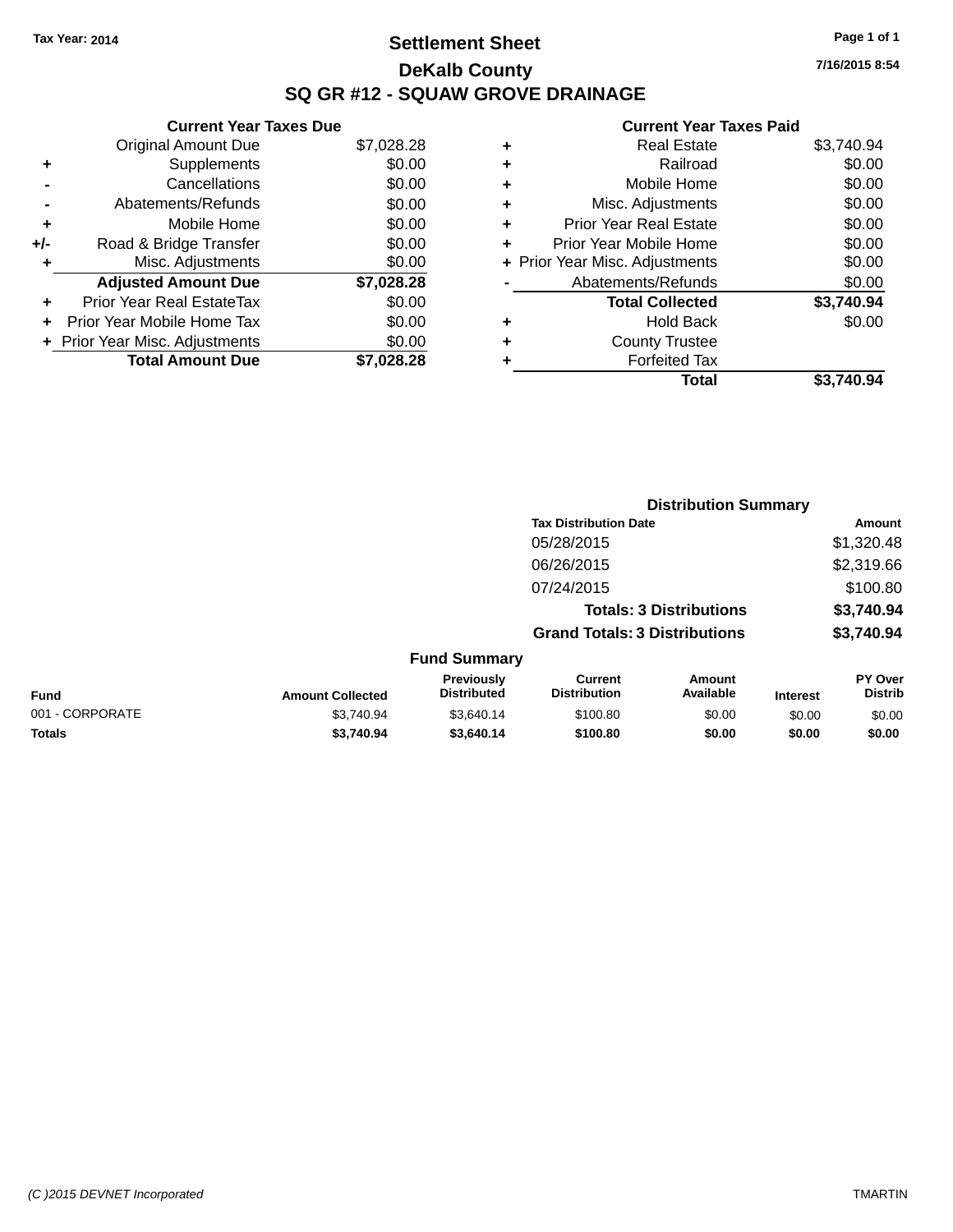### **Settlement Sheet Tax Year: 2014 Page 1 of 1 DeKalb County VG-CO #16 - VIRGIL CORTLAND DRAIN #16**

**7/16/2015 8:54**

|     | <b>Current Year Taxes Due</b>  |            |
|-----|--------------------------------|------------|
|     | <b>Original Amount Due</b>     | \$4,457.06 |
| ٠   | Supplements                    | \$5.00     |
|     | Cancellations                  | \$8.34     |
|     | Abatements/Refunds             | \$0.00     |
| ٠   | Mobile Home                    | \$0.00     |
| +/- | Road & Bridge Transfer         | \$0.00     |
| ٠   | Misc. Adjustments              | \$0.00     |
|     | <b>Adjusted Amount Due</b>     | \$4,453.72 |
| ÷   | Prior Year Real EstateTax      | \$0.00     |
| ÷   | Prior Year Mobile Home Tax     | \$0.00     |
|     | + Prior Year Misc. Adjustments | \$0.00     |
|     | <b>Total Amount Due</b>        | \$4.453.72 |

| ٠ | <b>Real Estate</b>             | \$2,639.25 |
|---|--------------------------------|------------|
| ٠ | Railroad                       | \$0.00     |
| ٠ | Mobile Home                    | \$0.00     |
| ٠ | Misc. Adjustments              | \$0.00     |
| ÷ | <b>Prior Year Real Estate</b>  | \$0.00     |
| ٠ | Prior Year Mobile Home         | \$0.00     |
|   | + Prior Year Misc. Adjustments | \$0.00     |
|   | Abatements/Refunds             | \$0.00     |
|   | <b>Total Collected</b>         | \$2,639.25 |
| ٠ | <b>Hold Back</b>               | \$0.00     |
| ٠ | <b>County Trustee</b>          |            |
| ٠ | <b>Forfeited Tax</b>           |            |
|   | Total                          | \$2.639.25 |
|   |                                |            |

|                 |                         |                                  | <b>Distribution Summary</b>           |                                |                 |                           |
|-----------------|-------------------------|----------------------------------|---------------------------------------|--------------------------------|-----------------|---------------------------|
|                 |                         |                                  | <b>Tax Distribution Date</b>          |                                |                 | Amount                    |
|                 |                         |                                  | 05/28/2015                            |                                |                 | \$492.25                  |
|                 |                         |                                  | 06/26/2015                            |                                |                 | \$2,133.26                |
|                 |                         |                                  | 07/24/2015                            |                                |                 | \$13.74                   |
|                 |                         |                                  |                                       | <b>Totals: 3 Distributions</b> |                 | \$2,639.25                |
|                 |                         |                                  | <b>Grand Totals: 3 Distributions</b>  |                                |                 | \$2,639.25                |
|                 |                         | <b>Fund Summary</b>              |                                       |                                |                 |                           |
| <b>Fund</b>     | <b>Amount Collected</b> | Previously<br><b>Distributed</b> | <b>Current</b><br><b>Distribution</b> | Amount<br>Available            | <b>Interest</b> | PY Over<br><b>Distrib</b> |
| 001 - CORPORATE | \$2,639.25              | \$2,625.51                       | \$13.74                               | \$0.00                         | \$0.00          | \$0.00                    |
| <b>Totals</b>   | \$2,639.25              | \$2,625.51                       | \$13.74                               | \$0.00                         | \$0.00          | \$0.00                    |
|                 |                         |                                  |                                       |                                |                 |                           |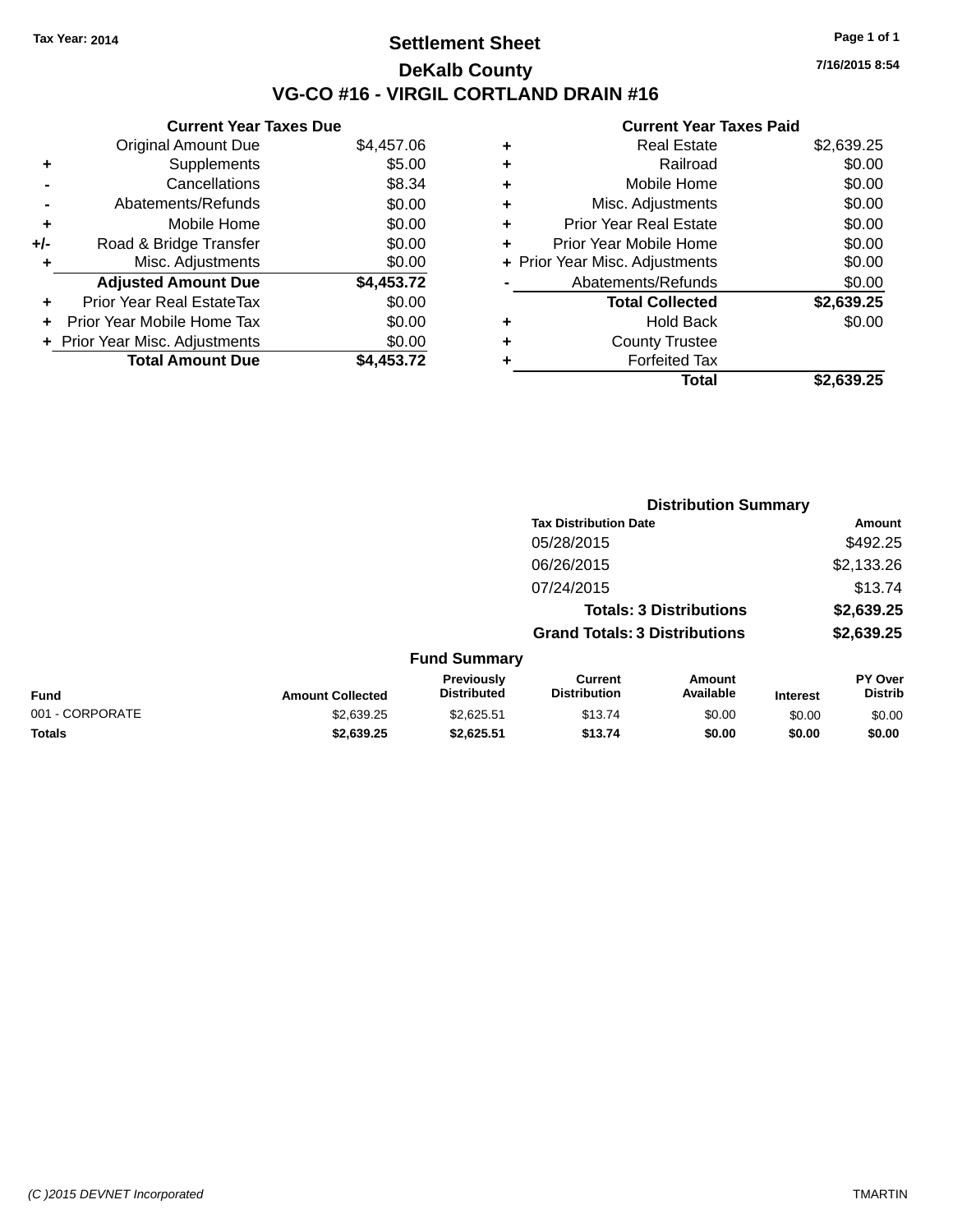### **Settlement Sheet Tax Year: 2014 Page 1 of 1 DeKalb County VI-AD #9 - VICTOR/ADAMS DRAINAGE #9**

|     | <b>Current Year Taxes Due</b>  |            |  |  |  |  |
|-----|--------------------------------|------------|--|--|--|--|
|     | <b>Original Amount Due</b>     | \$1,126.16 |  |  |  |  |
| ٠   | Supplements                    | \$0.00     |  |  |  |  |
|     | Cancellations                  | \$0.00     |  |  |  |  |
|     | Abatements/Refunds             | \$0.00     |  |  |  |  |
| ٠   | Mobile Home                    | \$0.00     |  |  |  |  |
| +/- | Road & Bridge Transfer         | \$0.00     |  |  |  |  |
| ٠   | Misc. Adjustments              | \$0.00     |  |  |  |  |
|     | <b>Adjusted Amount Due</b>     | \$1,126.16 |  |  |  |  |
| ٠   | Prior Year Real EstateTax      | \$0.00     |  |  |  |  |
|     | Prior Year Mobile Home Tax     | \$0.00     |  |  |  |  |
|     | + Prior Year Misc. Adjustments | \$0.00     |  |  |  |  |
|     | <b>Total Amount Due</b>        | \$1,126.16 |  |  |  |  |

|   | <b>Current Year Taxes Paid</b> |          |
|---|--------------------------------|----------|
| ٠ | <b>Real Estate</b>             | \$649.32 |
|   | Railroad                       | \$0.00   |
| ٠ | Mobile Home                    | \$0.00   |
| ٠ | Misc. Adjustments              | \$0.00   |
| ٠ | <b>Prior Year Real Estate</b>  | \$0.00   |
| ٠ | Prior Year Mobile Home         | \$0.00   |
|   | + Prior Year Misc. Adjustments | \$0.00   |
|   | Abatements/Refunds             | \$0.00   |
|   | <b>Total Collected</b>         | \$649.32 |
| ٠ | <b>Hold Back</b>               | \$0.00   |
|   | <b>County Trustee</b>          |          |
|   | <b>Forfeited Tax</b>           |          |
|   | Total                          | \$649.32 |

|                                | <b>Distribution Summary</b> |                                      |                                       |                            |                 |                                  |  |
|--------------------------------|-----------------------------|--------------------------------------|---------------------------------------|----------------------------|-----------------|----------------------------------|--|
|                                |                             | <b>Tax Distribution Date</b>         |                                       |                            |                 | Amount                           |  |
|                                | 06/26/2015                  |                                      |                                       |                            | \$649.32        |                                  |  |
| <b>Totals: 1 Distributions</b> |                             |                                      |                                       | \$649.32                   |                 |                                  |  |
|                                |                             | <b>Grand Totals: 1 Distributions</b> |                                       |                            | \$649.32        |                                  |  |
|                                |                             | <b>Fund Summary</b>                  |                                       |                            |                 |                                  |  |
| <b>Fund</b>                    | <b>Amount Collected</b>     | Previously<br><b>Distributed</b>     | <b>Current</b><br><b>Distribution</b> | <b>Amount</b><br>Available | <b>Interest</b> | <b>PY Over</b><br><b>Distrib</b> |  |
| 001 - CORPORATE                | \$649.32                    | \$649.32                             | \$0.00                                | \$0.00                     | \$0.00          | \$0.00                           |  |
| <b>Totals</b>                  | \$649.32                    | \$649.32                             | \$0.00                                | \$0.00                     | \$0.00          | \$0.00                           |  |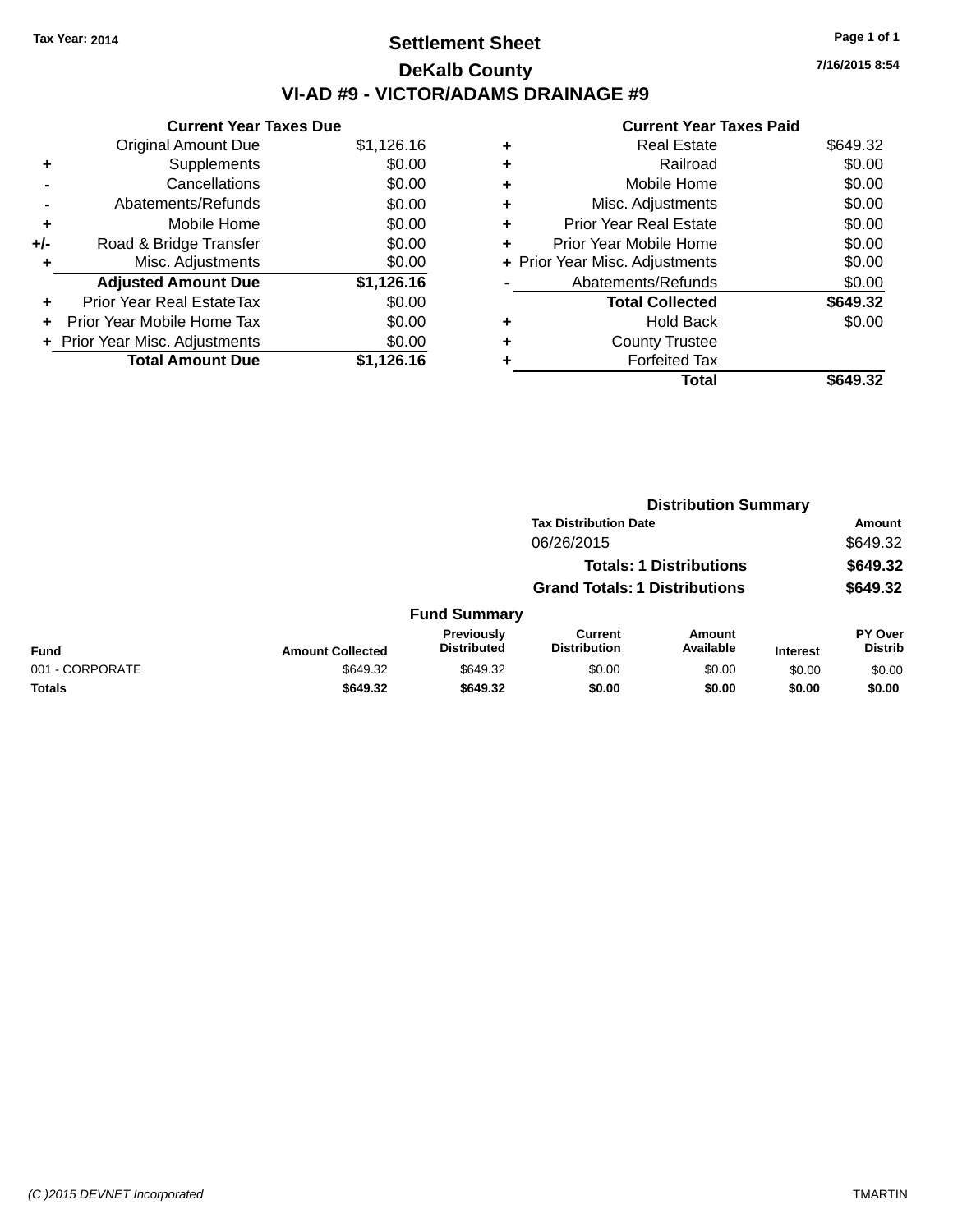### **Settlement Sheet Tax Year: 2014 Page 1 of 1 DeKalb County VI-CL #14 - VICTOR-CLINTON DRAINAGE**

|     | <b>Current Year Taxes Due</b>  |            |  |  |  |  |
|-----|--------------------------------|------------|--|--|--|--|
|     | <b>Original Amount Due</b>     | \$5,232.00 |  |  |  |  |
| ٠   | Supplements                    | \$0.00     |  |  |  |  |
|     | Cancellations                  | \$0.00     |  |  |  |  |
|     | Abatements/Refunds             | \$0.00     |  |  |  |  |
| ٠   | Mobile Home                    | \$0.00     |  |  |  |  |
| +/- | Road & Bridge Transfer         | \$0.00     |  |  |  |  |
| ٠   | Misc. Adjustments              | \$0.00     |  |  |  |  |
|     | <b>Adjusted Amount Due</b>     | \$5,232.00 |  |  |  |  |
| ٠   | Prior Year Real EstateTax      | \$0.00     |  |  |  |  |
|     | Prior Year Mobile Home Tax     | \$0.00     |  |  |  |  |
|     | + Prior Year Misc. Adjustments | \$0.00     |  |  |  |  |
|     | <b>Total Amount Due</b>        | \$5,232.00 |  |  |  |  |

#### **Current Year Taxes Paid**

|   | Real Estate                    | \$3,638.18 |
|---|--------------------------------|------------|
| ٠ | Railroad                       | \$0.00     |
| ٠ | Mobile Home                    | \$0.00     |
| ٠ | Misc. Adjustments              | \$0.00     |
| ٠ | <b>Prior Year Real Estate</b>  | \$0.00     |
|   | Prior Year Mobile Home         | \$0.00     |
|   | + Prior Year Misc. Adjustments | \$0.00     |
|   | Abatements/Refunds             | \$0.00     |
|   | <b>Total Collected</b>         | \$3,638.18 |
| ٠ | <b>Hold Back</b>               | \$0.00     |
| ٠ | <b>County Trustee</b>          |            |
| ٠ | <b>Forfeited Tax</b>           |            |
|   | Total                          | \$3,638.18 |
|   |                                |            |

|                 |                         |                                  |                                                                        | <b>Distribution Summary</b> |                 |                           |  |
|-----------------|-------------------------|----------------------------------|------------------------------------------------------------------------|-----------------------------|-----------------|---------------------------|--|
|                 |                         |                                  | <b>Tax Distribution Date</b>                                           |                             |                 | <b>Amount</b>             |  |
|                 |                         |                                  | 05/28/2015                                                             |                             |                 | \$1,745.35                |  |
|                 |                         |                                  | 06/26/2015                                                             |                             |                 | \$1,406.19                |  |
|                 |                         |                                  | 07/24/2015                                                             |                             |                 | \$486.64                  |  |
|                 |                         |                                  | <b>Totals: 3 Distributions</b><br><b>Grand Totals: 3 Distributions</b> |                             |                 | \$3,638.18                |  |
|                 |                         |                                  |                                                                        |                             |                 | \$3,638.18                |  |
|                 |                         | <b>Fund Summary</b>              |                                                                        |                             |                 |                           |  |
| Fund            | <b>Amount Collected</b> | Previously<br><b>Distributed</b> | <b>Current</b><br><b>Distribution</b>                                  | Amount<br>Available         | <b>Interest</b> | PY Over<br><b>Distrib</b> |  |
| 001 - CORPORATE | \$3,638.18              | \$3,151.54                       | \$486.64                                                               | \$0.00                      | \$0.00          | \$0.00                    |  |
| <b>Totals</b>   | \$3,638.18              | \$3,151.54                       | \$486.64                                                               | \$0.00                      | \$0.00          | \$0.00                    |  |

**7/16/2015 8:54**